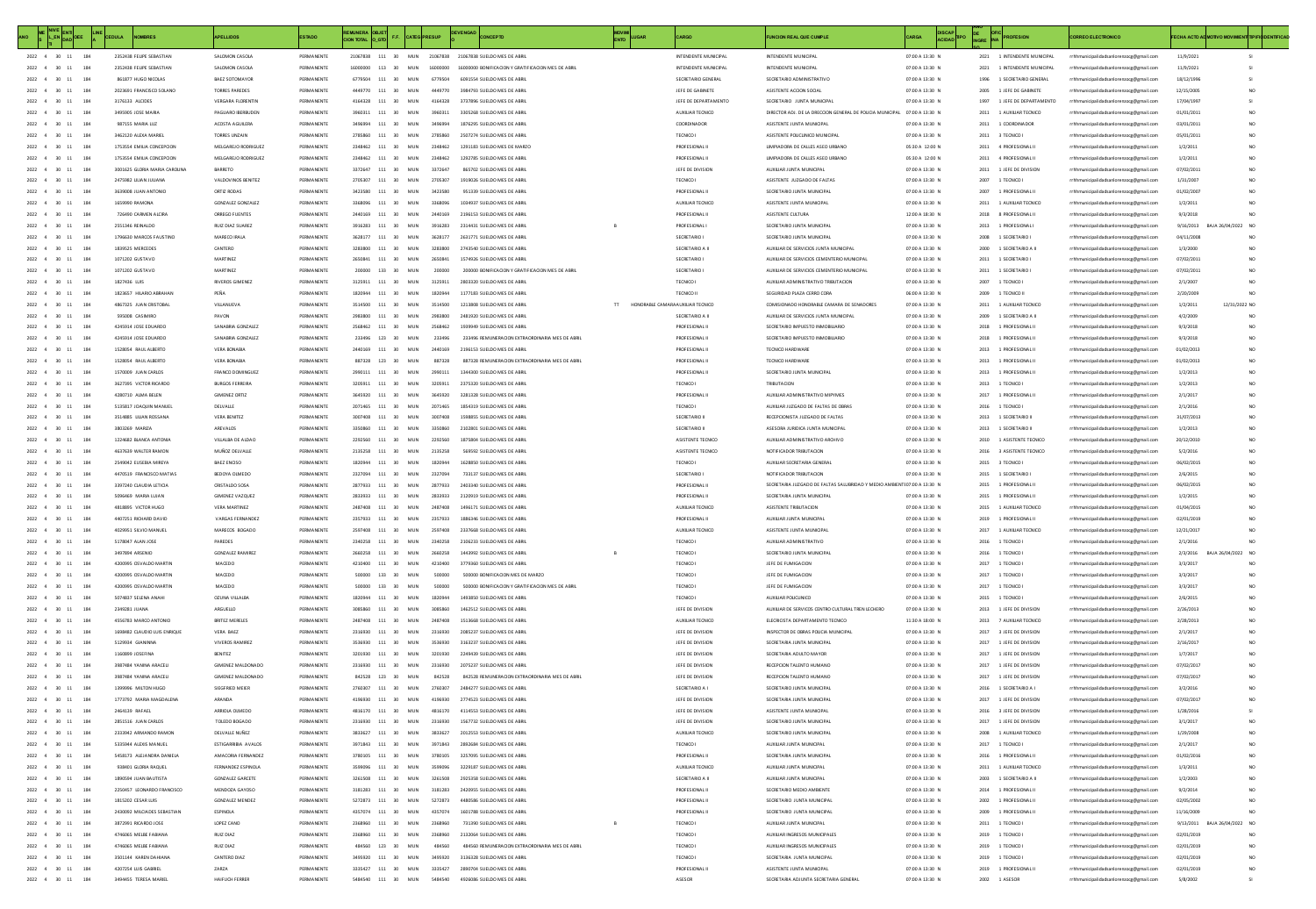| 2022 4 30 11 184                                                                                         | 3494455 TERESA MARIE                             | HAIFUCH FERRER                       | PERMANENTE               |                | 3290724 133 30                   | MUN                           | 3290724            | 3290724 BONIFICACION Y GRATIFICACION MES DE ABR                                                           | ASESOR                    | SECRETARIA ADJUNTA SECRETARIA GENERA                                                                                 | 07:00 A 13:30 N                    | 2002         | 1 ASESOR                           | rrhhmunicipalidadsanlorenzocg@gmail.com                                            | 5/8/2002               |                 |
|----------------------------------------------------------------------------------------------------------|--------------------------------------------------|--------------------------------------|--------------------------|----------------|----------------------------------|-------------------------------|--------------------|-----------------------------------------------------------------------------------------------------------|---------------------------|----------------------------------------------------------------------------------------------------------------------|------------------------------------|--------------|------------------------------------|------------------------------------------------------------------------------------|------------------------|-----------------|
| 2022 4 30 11<br>184                                                                                      | 3494455 TERESA MARIEL                            | HAIFUCH FERRER                       | PERMANENTE               |                | 1994400 123 30                   | MUN                           | 1994400            | 1994400 REMUNERACION EXTRAORDINARIA MES DE ABRIL                                                          | ASESOR                    | SECRETARIA ADJUNTA SECRETARIA GENERAL                                                                                | 07:00 A 13:30 N                    | 2002         | 1 ASESOR                           | rrhhmunicipalidadsanlorenzoce@email.com                                            | 5/8/2002               |                 |
| 2022 4<br>30 11<br>184                                                                                   | 4340698 LAURA EDITH                              | INSAURRALDE VELAZQUEZ                | PERMANENTE               | 4896458        | 111                              | 30<br>MUN                     | 4896458            | 1824366 SUELDO MES DE ABR                                                                                 | TECNICO I                 | SECRETARIA OFICINA INSPECTORIA DE OBRAS                                                                              | 07:00 A 13:30 N                    |              | 2006 3 TECNICO I                   | rrhhmunicipalidadsanlorenzocg@gmail.com                                            | 25/08/2006             |                 |
| 184<br>2022 4 30 11                                                                                      | 3855065 DIANA MARLEN                             | PAREDES LOPEZ                        | PERMANENTE               |                | 3540075 111 30                   | MUN                           | 3540075            | 937825 SUELDO MES DE ABRIL                                                                                | <b>PROFESIONALI</b>       | TELEFONISTA CENTRAL TELEFONICA                                                                                       | 07:00 A 13:30 N                    | 2003         | 1 PROFESIONAL I                    | rrhhmunicipalidadsanlorenzocg@gmail.com                                            | 8/5/2003               |                 |
| 184<br>2022 4<br>30<br>11                                                                                | 4710880 AUGA ROSANA                              | SILVA JACQUET                        | PERMANENTE               | 2487408        | 111                              | MUN<br>30                     | 2487408            | 2228668 SUELDO MES DE ABRI                                                                                | AUX TEC ADM               | ASISTENTE PRENSA                                                                                                     | 07:00 A 13:30 N                    | 2012         | 1 AUX TEC ADM                      | rrhhmunicipalidadsanlorenzocg@gmail.com                                            | 2/1/2012               |                 |
| 2022<br>184                                                                                              | 1699466 CELEST                                   | JARA                                 | PERMANENTE               |                | 111                              | MUN                           |                    |                                                                                                           | <b>PROFESIONALI</b>       | JEFA AUDITORIA INSTITUCION                                                                                           | 07:00 A 13:30 N                    | 2009         | 1 PROFESIONAL                      | rrhhmunicipalidadsanlorenzocg@gmail.com                                            | 7/07/200               |                 |
| 2022<br>$\overline{a}$<br>184                                                                            | 1699466 CELESTI                                  | JARA                                 | PERMANENTE               |                | 123                              | MUN                           |                    | 741000 REMUNERACION EXTRAORDINARIA MES DE ABRI                                                            | PROFESIONAL               | JEFA AUDITORIA INSTITUCIONA                                                                                          | 07:00 A 13:30 N                    | 2009         | 1 PROFESIONAL                      | rrhhmunicipalidadsanlorenzocg@gmail.com                                            | 7/07/20                |                 |
| 184                                                                                                      | 4160030 GUSTAVO FA                               | <b>CRISTALDO FERR</b>                | PERMANENT                |                | 111                              |                               |                    |                                                                                                           | AUX TEC ADM               | ASISTENTE JUNTA MUNI                                                                                                 | 07:00 A 13:30 f                    | 2013         | 3 AUX TEC ADM                      | rrhhmunicipalidadsanlorenzocg@gmail.com                                            | 1/2/2013               |                 |
| 2022 4<br>$\infty$<br>184                                                                                | 2056253 PATRICIA ROSANA                          | PERALTA GALEANO                      | PERMANENTS               | <b>C195000</b> | 111                              | 30<br>MIN                     | 5185000            | ARSASOD SUELDO MES DE AR                                                                                  | PROFESIONA                | ASISTENTE CONTROL INTERNO                                                                                            | 07:00 A 13:30 N                    | 2009         | 1 PROFESIONAL                      | rrhhmunicipalidadsanlorenzocg@gmail.co                                             | 9/2/2005               |                 |
| 2022 4 30<br>11<br>184                                                                                   | 2056253 PATRICIA ROSANA                          | PERAITA GALEANO                      | PERMANENTE               |                | 2000000 133                      | 30 <sub>2</sub><br>MIN        | zonoon             | 2000000 BONIFICACION Y GRATIFICACION MES DE ABRI                                                          | PROFESIONAL               | ASISTENTE CONTROL INTERNO                                                                                            | 07:00 A 13:30 N                    | 2009         | 1 PROFESIONAL                      | rrhhmunicipalidadsanlorenzocg@gmail                                                | 9/2/2009               |                 |
| 2022 4 30<br>11<br>184                                                                                   | 2056253 PATRICIA ROSANA                          | PERALTA GALEANO                      | PERMANENTE               |                | 1885440 123                      | 30 <sub>2</sub><br>MIN        | 1885440            | 1885440 REMUNERACION EXTRAORDINARIA MES DE ABR                                                            | PROFESIONA                | ASISTENTE CONTROL INTERNO                                                                                            | 07:00 A 13:30 N                    | 2009         | 1 PROFESIONAL                      | rhhmunicipalidadsanlorenzocg@gmail.e                                               | 9/2/2005               |                 |
| 184<br>2022 4 30 11                                                                                      | 572156 UDIA CONCEPTION                           | <b>HIGO DE PAEZ</b>                  | PERMANENTE               |                | 2487408 111 30                   | MIN                           | 2487408            | <b>RISSOS SUELDO MES DE ARR</b>                                                                           | PROFESIONAL I             | TELEFONISTA CENTRAL TELEFONICA                                                                                       | 07:00 A 13:30 N                    | 2001         | 1 PROFESIONAL II                   | rrhhmunicipalidadsanlorenzocg@gmail.cc                                             | 17/10/2001             |                 |
| 2022 4 30 11<br>184                                                                                      | 1968750 DAUA MARGARITA                           | FARIÑA                               | PERMANENTE               |                | 3968627 111 30                   | MUN                           | 3968627            | 1490512 SUELDO MES DE ABRIL                                                                               | AUX TEC ADM               | JEFA DEL DPTO DE DISCAPACIDAD                                                                                        | 07:00 A 13:30 N                    |              | 2014 6 AUX TEC ADM                 | rrhhmunicipalidadsanlorenzoce@email.com                                            | 1/8/2014               |                 |
| 2022 4 30 11<br>184                                                                                      | 1968750 DAUA MARGARITA                           | FARIÑA                               | PERMANENTE               |                | 1300000 133 30                   | MUN                           | 1300000            | 1300000 BONIFICACION Y GRATIFICACION MES DE ABRIL                                                         | AUX TEC ADM               | JEFA DEL DPTO DE DISCAPACIDAD                                                                                        | 07:00 A 13:30 N                    |              | 2014 6 AUX TEC ADM                 | rrhhmunicipalidadsanlorenzoce@email.com                                            | 1/8/2014               |                 |
| 2022 4 30 11<br>184                                                                                      | 2389726 LOURDES ISABEL                           | DENIS SEGOVIA                        | PERMANENTE               |                | 4061558 111 30                   | MUN                           | 4061558            | 3645403 SUELDO MES DE ABRI                                                                                | TECNICO I                 | JEFA INFORMATICA                                                                                                     | 07:00 A 13:30 N                    |              | 2015 1 TECNICO I                   | rrhhmunicipalidadsanlorenzoce@email.com                                            | 1/2/2019               |                 |
| 184<br>2022 4 30<br>11<br>184                                                                            | 2389726 LOURDES ISABEL                           | DENIS SEGOVU                         | PERMANENTE               |                | 1476928 123 30<br>4896458 111 30 | MUN                           | 1476928            | 1476928 REMUNERACION EXTRAORDINARIA MES DE ABRIL                                                          | TECNICO I                 | JEFA INFORMATICA                                                                                                     | 07:00 A 13:30 N                    |              | 2015 1 TECNICO I                   | rrhhmunicipalidadsanlorenzocg@gmail.com                                            | 1/2/2015               |                 |
| 2022 4 30<br>11                                                                                          | 1709301 MIRIAN                                   | AVALOS                               | PERMANENTE               |                |                                  | MUN                           | 4896458            | 4053176 SUELDO MES DE ABRI                                                                                | <b>TECNICO</b>            | RESPONSABLE CONTROL INTERNO                                                                                          | 07:00 A 13:30 N                    | 1998         | 1 TECNICO I                        | rrhhmunicipalidadsanlorenzocg@gmail.com                                            | 1/2/1998               |                 |
| 184<br>2022 4 30<br>$11$                                                                                 | 1709301 MIRIAN                                   | AVALOS                               | PERMANENTE               |                | 2000000 133 30                   | MUN                           | 2000000            | 2000000 BONIFICACION Y GRATIFICACION MES DE ABRI                                                          | <b>TECNICO</b>            | RESPONSABLE CONTROL INTERNO                                                                                          | 07:00 A 13:30 N<br>07:00 A 13:30 N |              | 1998 1 TECNICO I                   | rrhhmunicipalidadsanlorenzocg@gmail.com                                            | 1/2/1998               |                 |
| 2022 4<br>184<br>30<br>11<br>2022<br>184                                                                 | 1709301 MIRIAN<br>2873108 VICTOR ARTURI          | AVALOS<br>ORTIZ FERNANDE             | PERMANENTE<br>PERMANENTE |                | 1780512 123 30<br>111            | MUN<br>30                     | 1780512            | 1780512 REMUNERACION EXTRAORDINARIA MES DE ABRIL<br>0 SUELDO MES DE ABR<br>HOSPITAL GENERAL D PROFESIONAL | TECNICO                   | RESPONSABLE CONTROL INTERNO<br>COMISIONADO HOSPITAL GENERAL DE SAN LORENZO                                           | 07:00 A 13:30 N                    | 1998<br>2018 | 1 TECNICO I<br>1 PROFESIONAL       | rrhhmunicipalidadsanlorenzocg@gmail.com<br>rrhhmunicipalidadsanlorenzocg@gmail.com | 1/2/1998<br>05/01/2018 | 12/31/2022 NO   |
| 2022 4<br>184                                                                                            | 2470652 EMILSE LORENA                            | EUZECHE PAREDES                      | PERMANENTE               |                | 2447628 111                      | MUN<br>30<br>MUN              | 2447628            | 728471 SUELDO MES DE ABRI                                                                                 | SECRETARIO II             | AUXILIAR ADMINISTRATIVO AREA TRIBUTACION                                                                             | 07:00 A 13:30 N                    | 2008         | 1 SECRETARIO II                    | rrhhmunicipalidadsanlorenzocg@gmail.com                                            | 05/06/2008             |                 |
| 2022<br>184                                                                                              | 3412065 FATIMA EUZABETH                          | CASTILLO ESQUIVE                     | PERMANENTE               |                | 111                              | 30<br>MUN                     | 1544400            | 1199960 SUELDO MES DE ABRI                                                                                | SECRETARIO II             | INSPECTOR SALUBRIDAL                                                                                                 | 07:00 A 13:30 N                    | 2019         | 3 SECRETARIO                       | rrhhmunicipalidadsanlorenzocg@gmail.com                                            | 02/01/201              |                 |
| 2022 4<br>184                                                                                            | 4215701 DIANA LARITZA                            | FERREIRA LOPEZ                       | PERMANENTE               |                | 2785860 111                      | 30<br>MUN                     | 2785860            | 1813862 SUELDO MES DE ABRI                                                                                | TECNICO I                 | RECEPCION SECRETARIA GENERA                                                                                          | 07:00 A 13:30 N                    | 2012         | 1 TECNICO I                        | rrhhmunicipalidadsanlorenzocg@gmail.com                                            | 1/3/2012               |                 |
| 2022 4<br>30 <sub>1</sub><br>11<br>184                                                                   | 1910994 SALVADOR                                 | ALDERETE BIOLIFIME                   | PERMANENTE               |                | 1915258 111 30                   | MIN                           | 1915258            | 1596049 SUELDO MES DE ABRI                                                                                | ASISTENTE ADMINISTRATIVO  | NOTIFICADOR TRIBUTACION                                                                                              | 07:00 A 13:30 N                    | 2012         |                                    | 3 ASISTENTE ADMINISTRATIVO rrhhmunicipalidadianlorenzocg@gmail.com                 | 1/31/2012              |                 |
| 2022 4<br>$\infty$<br>184                                                                                | 927743 EDITH GLORIA                              | SANTACRUZ ACOSTA                     | PERMANENTE               |                | 4510000 111 30                   | MUN                           | 4510000            | 2481125 SUELDO MES DE ABRI                                                                                | PROFESIONAL I             | TRIBUTACION                                                                                                          | 07:00 A 13:30 N                    | 1999         | 1 PROFESIONAL                      | rrhhmunicipalidadsanlorenzocg@gmail.com                                            | 1/21/1995              |                 |
| 184<br>2022 4<br>30 <sub>1</sub><br>11                                                                   | 3833825 DIANA CAROLINA                           | SILVERO RENITEZ                      | PERMANENTE               |                | 2348462 111 30                   | MIN                           | 2348462            | 2039504 SUFLDO MES DE ARRI                                                                                | PROFESIONAL II            | TELEFONISTA CENTRAL TELEFONICA                                                                                       | 07:00 A 13:30 N                    | 2002         | 1 PROFESIONAL II                   | rrhhmunicipalidadsanlorenzocg@gmail.com                                            | 06/11/2002             |                 |
| 2022 4<br>184<br>30 <sub>1</sub><br>11                                                                   | 920972 TITO JAVIER                               | MIRANDA RECALDE                      | PERMANENTE               |                | 4147259 111 30                   | MUN                           | 4147259            | 3722534 SUELDO MES DE ABRIL                                                                               | JEFE DE GABINETE          | ASISTENTE OFICINA DISCAPACIDAD                                                                                       | 07:00 A 13:30 N                    | 2016         | 1 JEFE DE GABINETE                 | rrhhmunicipalidadsanlorenzoog@gmail.com                                            | 5/2/2016               | NO <sub>1</sub> |
| 184<br>2022 4<br>$-30$<br>11                                                                             | 1084267 RAFAEL                                   | MERCADO PORTILLO                     | PERMANENTE               | 9180845        | 111 30                           | MUN                           | 3550819            | 3284738 SUELDO MES DE ABRIL                                                                               | AUX TEC ADM               | SECRETARIO JUZGADO DE FALTAS SALUBRIDAD Y MEDIO AMBIENTEO7:00 A 13:30 N                                              |                                    | 2017         | 1 AUX TEC ADM                      | rrhhmunicipalidadsanlorenzocg@gmail.com                                            | 06/07/2013             |                 |
| 2022 4<br>184<br>$-30$<br>11                                                                             | 920485 ISABEL                                    | DOMINGUEZ ARIAS                      | PERMANENTE               |                | 2770911 111 30                   | MUN                           | 2770911            | 2493820 SUELDO MES DE ABRIL                                                                               | PROFESIONAL II            | PSICOLOGA POLICUNICO MUNICIPAL                                                                                       | 07:00 A 13:30 N                    |              | 2016 3 PROFESIONAL II              | rrhhmunicipalidadsanlorenzoce@email.com                                            | 3/30/2016              |                 |
| 184<br>2022 4<br>30<br>11                                                                                | 369507 SANTIAGO CESAR                            | DIAZ DIAZ                            | PERMANENTE               |                | 4326515 111 30                   | MUN                           | 4326515            | 2858562 SUELDO MES DE ABRIL                                                                               | JEFE DE DEPARTAMENTO      | COORDINADOR MECIP                                                                                                    | 07:00 A 13:30 N                    | 2007         | 1 JEFE DE DEPARTAMENTO             | rrhhmunicipalidadsanlorenzocg@gmail.com                                            | 1/2/2007               |                 |
| 184<br>2022 4<br>30                                                                                      | 3784303 LILIAN BELEN                             | BARRETO                              | PERMANENTE               |                | 111 30                           | MUN                           |                    | 3015662 SUELDO MES DE ABR                                                                                 | SECRETARIO III            | ASISTENTE ADMINISTRATIVO                                                                                             | 07:00 A 13:30 N                    | 2010         | 3 SECRETARIO II                    | rrhhmunicipalidadsanlorenzocg@gmail.com                                            | 1/1/2010               |                 |
| 184<br>2022 4<br>30<br>11                                                                                | 3185937 ANGEL RAMON                              | FULCHINI VILLALBA                    | PERMANENTE               | 2440053        | 111 30                           | MUN                           | 2440053            | 1901213 SUELDO MES DE ABRIL                                                                               | TECNICO I                 | NOTIFICADOR TRIBUTACION                                                                                              | 07:00 A 13:30 N                    | 2008         | 1 TECNICO I                        | rrhhmunicipalidadsanlorenzocg@gmail.com                                            | 10/2/2008              |                 |
| 184<br>$2022 - 4$<br>30                                                                                  | 2469523 ROCIO DE JESUS                           | FRETES VELAZQUEZ                     | PERMANENTE               |                | 111                              | MUN<br>30                     |                    | 3291765 SUELDO MES DE ABR                                                                                 | AUX TEC ADM               | RECEPCION MESA DE ENTRADA                                                                                            | 07:00 A 13:30 N                    | 2007         | 1 AUX TEC ADM                      | rrhhmunicipalidadsanlorenzocg@gmail.com                                            | 7/3/2007               |                 |
| 184                                                                                                      |                                                  | CORVALAN CASCO                       |                          |                | 111                              | MUN                           |                    | 1784213 SUELDO MES DE ABR                                                                                 | JEFE DE DIVIS             | AUXIUAR TRIBUTACION                                                                                                  | 06:00 A 12:00 N                    | 2017         | 1 JEFE DE DIVISION                 | rrhhmunicipalidadsanlorenzoog@gmail.com                                            | 5/5/201                |                 |
| 2022 4<br>30<br>184                                                                                      | 3318120 GUSTAVO ADOLFO                           | CCOOCD MIDANING                      | PERMANENTE               | <b>ACCTOCO</b> | 111                              | 30<br>MUN                     | ACCTOCC            | DINATRAN<br>3086821 SUELDO MES DE ABRI<br>$\mathbf{H}$                                                    | PROFESIONAL               | COMICIONADO DINATRAS                                                                                                 | 07:00 A 13:30 N                    | 2008         | 3 PROFESIONAL                      | municipalidadsanlorenzocg@gmail.co                                                 | 1/16/200               | 12/31/2022 NO   |
| 2022<br>184                                                                                              | 550641 CARLOS                                    | <b>GILL NAVARRO</b>                  | PERMANENTE               |                | 111                              | 30 <sup>2</sup><br>MUN        |                    | 1794 SUELDO MES DE ABR                                                                                    |                           | SECRETARIA PRIVAD                                                                                                    | 07:00 A 13:30 N                    | 2010         |                                    | nicipalidadsanlorenzocg@gmail.com                                                  | 20/12/20               |                 |
| 2022 4 30<br>11<br>184                                                                                   | 550641 CARLOS                                    | <b>GILL NAVARRO</b>                  | PERMANENTE               | 927911         | 123 30                           | MUN                           | 927911             | 927911 REMUNERACION EXTRAORDINARIA MES DE ABRI                                                            | PROFESIONAL               | SECRETARIA PRIVADA                                                                                                   | 07:00 A 13:30 N                    | 2010         | 1 PROFESIONAL                      | rhhmunicipalidadsanlorenzocg@gmail.                                                | 20/12/2010             |                 |
| 184<br>2022 4 30 11                                                                                      | 4290533 CINTHIA A                                | MOUNAS RENITEZ                       | PERMANENTE               | 2690111        | 111 30                           | MIN                           | 2690111            | 2411100 SUFLDO MES DE ABRIL                                                                               | PROFESIONAL I             | <b>ENCARGADA MIPYMES</b>                                                                                             | 07:00 A 13:30 N                    | 2009         | 1 PROFESIONAL II                   | rrhhmunicipalidadsanlorenzocg@gmail.co                                             | 1/5/2005               |                 |
| 2022 4 30 11<br>184                                                                                      | 2173960 RAMON DOMINGO                            | OIFDA                                | PERMANENTE               | 2471747        | 111 30                           | MIN                           | 2471747            | 1313905 SUELDO MES DE 488                                                                                 | TECNICO II                | SEGURIDAD                                                                                                            | 18:00 A 06:00 N                    | 2014         | 1 TECNICO II                       | rhhmunicipalidadsanlorenzocg@gmail.cc                                              | 11/4/2014              |                 |
| 2022 4 30 11<br>184                                                                                      | 4763342 JUAN ANGEL                               | PORTILLO BAREIRO                     | PERMANENTE               |                | 3361141 111 30                   | MUN                           | 3361141            | 3015027 SUELDO MES DE ABRIL                                                                               | PROFESIONAL I             | ASISTENTE JUNTA MUNICIPAL                                                                                            | 07:00 A 13:30 N                    | 2013         | 1 PROFESIONAL II                   | rrhhmunicipalidadsanlorenzocg@gmail.com                                            | 11/04/2013             |                 |
| 2022 4 30 11<br>184                                                                                      | 4763342 JUAN ANGEL                               | PORTILLO BAREIRO                     | PERMANENTE               |                | 1222240 123 30                   | MUN                           | 1222240            | 1222240 REMUNERACION EXTRAORDINARIA MES DE ABRIL                                                          | PROFESIONAL I             | ASISTENTE JUNTA MUNICIPAL                                                                                            | 07:00 A 13:30 N                    | 2013         | 1 PROFESIONAL II                   | rrhhmunicipalidadsanlorenzoce@email.com                                            | 11/04/2013             |                 |
| $2022\quad \  4\quad \  \  30\quad \  11$<br>184                                                         | 2266788 AIDA LUZ                                 | GONZALEZ CABALLERO                   | PERMANENTE               |                | 4567580 111 30                   | MUN                           | 4567580            | 4090822 SUELDO MES DE ABRIL                                                                               | SECRETARIO III            | JEFA PROCESOS LEGALES SECRETARIA GENERA                                                                              | 07:00 A 13:30 N                    |              | 2008 1 SECRETARIO III              | rrhhmunicipalidadsanlorenzocg@gmail.com                                            | 1/29/2008              |                 |
| 2022 4 30 11<br>184                                                                                      | 2266788 AIDA LUZ                                 | <b>GONZALEZ CABALLERO</b>            | PERMANENTE               |                | 1600000 133 30                   | MUN                           | 1600000            | 1600000 BONIFICACION Y GRATIFICACION MES DE ABRIL                                                         | SECRETARIO III            | JEFA PROCESOS LEGALES SECRETARIA GENERA                                                                              | 07:00 A 13:30 N                    |              | 2008 1 SECRETARIO III              | rrhhmunicipalidadsanlorenzoce@email.com                                            | 1/29/2008              |                 |
| 2022 4 30 11<br>184                                                                                      | 2266788 AIDA LUZ                                 | GONZALEZ CABALLERO                   | PERMANENTE               |                | 1557120 123 30                   | MUN                           | 1557120            | 1557120 REMUNERACION EXTRAORDINARIA MES DE ABRIL                                                          | SECRETARIO III            | JEFA PROCESOS LEGALES SECRETARIA GENERA                                                                              | 07:00 A 13:30 N                    |              | 2008 1 SECRETARIO III              | rrhhmunicipalidadsanlorenzocg@gmail.com                                            | 1/29/200               |                 |
| 2022 4<br>30<br>184<br>$11$                                                                              | 450412 ANA CATALINA                              | PAGUARD DE TORALES                   | PERMANENTE               | 3521826        | 111 30                           | MUN                           | 3521826            | 2257229 SUELDO MES DE ABRI                                                                                | SECRETARIO                | AUXIUAR ADMINISTRATIVO SALUBRIDAD                                                                                    | 07:00 A 13:30 N                    | 2009         | 3 SECRETARIO                       | rrhhmunicipalidadsanlorenzocg@gmail.com                                            | 4/2/2005               |                 |
| 2022 4<br>184<br>30<br>$11$                                                                              | 1376667 JUAN ALDER                               | VARGAS MEDINA                        | PERMANENTE               |                | 111 30                           | MUN                           | 2593206            | 1562760 SUELDO MES DE ABRI<br>CAJA DE JUBLACIONE SECRETARIO                                               |                           | COMISIONADO CAJA DE JUBILACIONES Y PENSIONES DEL PERSONAL 07:00 A 13:30 N                                            |                                    | 2014         | 1 SECRETARIO                       | rrhhmunicipalidadsanlorenzocg@gmail.com                                            | 14/03/2014             | 12/31/2022 NO   |
| $2022 - 4$<br>184<br>30<br>$11\,$                                                                        | 590187 GERVACIO RAMON                            |                                      | PERMANENTE               |                | 111                              | 30<br>MUN                     | 3085860            | 2357653 SUELDO MES DE ABR                                                                                 | SECRETARIO II             | INSPECTOR PO                                                                                                         | 07:00 A 13:30 N                    | 2012         | 1 SECRETARIO II                    | rrhhmunicipalidadsanlorenzocg@gmail.com                                            | 1/3/2012               |                 |
| 2022 4<br>184                                                                                            | 386410 MARCOS CECIUO                             | EUZECHE VILLALB                      | PERMANENT                |                | 111                              | 30<br>MUN                     |                    | 2204001 SUELDO MES DE ABRI                                                                                | PROFESIONAL               | ASISTENTE CULTURA                                                                                                    | 07:00 A 13:30 N                    | 2017         | 1 PROFESIONAL                      | rrhhmunicipalidadsanlorenzocg@gmail.com                                            | 4/3/2017               |                 |
| 2022 4<br>$11\,$<br>184                                                                                  | 1000149 MARTA ELIZABETH                          | MEZA GONZALEZ                        | PERMANENTE               |                | 3283500 111                      | 30<br>MUN                     | 3283500            | 1745608 SUELDO MES DE ABRI                                                                                | PROFESIONAL               | ASISTENTE DIRECCION DE CULTURI                                                                                       | 12:00 A 18:30 N                    | 2016         | 1 PROFESIONAL                      | rrhhmunicipalidadsanlorenzocg@gmail.com                                            | 06/01/2016             |                 |
| 2022 4<br>184                                                                                            | 3814749 SHIRLEY MABEL                            | DAVID GONZALEZ                       | PERMANENTI               |                | 111                              | 30<br>MUN                     |                    | 3409998 SUELDO MES DE ABR                                                                                 | TECNICO                   | JEFA ARCHIVO JUNTA MUNICIPA                                                                                          |                                    |              | 1 TECNICO                          | rrhhmunicipalidadsanlorenzoog@gmail.co                                             | 2/2/2018               |                 |
| 2022 4<br>30 <sub>1</sub><br>11<br>184                                                                   | 3814749 SHIRLEY MABEL                            | DAVID GONZALEZ                       | PERMANENTE               |                | 1000000 133 30                   |                               | sonono             |                                                                                                           |                           |                                                                                                                      | 07:00 A 13:30 N                    | 2018         |                                    |                                                                                    | 2/2/2018               |                 |
| $2022 - 4 = 30$<br>184<br>11                                                                             | 5437971 IFSSICA FIIZARETH                        | CACERES AGUILERA                     |                          |                |                                  | MUN                           |                    | 1000000 BONIFICACION Y GRATIFICACION MES DE ABR                                                           | TECNICO I                 | JEFA ARCHIVO JUNTA MUNICIPA                                                                                          | 07:00 A 13:30 N                    | 2018         | 1 TECNICO I                        | rrhhmunicipalidadsanlorenzocg@gmail.com                                            |                        |                 |
| $2022 - 4 = 30$<br>11<br>184                                                                             | 5437971 IFSSICA FIIZARETH                        |                                      | PERMANENTE               | 2589067        | 111 30                           | MIN                           | 2589067            | 2007228 SUELDO MES DE ABR                                                                                 | TECNICO I                 | ASISTENTE TRANSITO                                                                                                   | 07:00 A 13:30 N                    |              | 2018 1 TECNICO I                   | rrhhmunicipalidadsanlorenzocg@gmail.com                                            | 2/2/2018               |                 |
| 2022 4 30<br>184<br>11                                                                                   |                                                  | CACERES AGUILERA                     | PERMANENTE               |                | 353052 111 30                    | MIN                           | 353057             | 353052 SUFLDO MES DE ARR                                                                                  | TECNICOL                  | ASISTENTE TRANSITO                                                                                                   | 07:00 A 13:30 N                    | 2018         | 1 TECNICO                          | rrhhmunicipalidadsanlorenzocg@gmail.com                                            | 2/2/2018               |                 |
| 2022 4 30 11<br>184                                                                                      | 670257 ELVA                                      | ARELLANO DE CENTURION                | PERMANENTE               |                | 3583500 111 30                   | MUN                           | 3583500            | 3215150 SUELDO MES DE ABRIL                                                                               | PROFESIONAL               | ENCARGADA ARCHIVO                                                                                                    | 07:00 A 13:30 N                    | 1997         | 1 PROFESIONAL II                   | rrhhmunicipalidadsanlorenzoog@gmail.com                                            | 3/1/1997               |                 |
|                                                                                                          | 3620180 MARIA LAURA                              | CALDERINI SOTELO                     | PERMANENTE               |                | 2745155 111 30                   | MUN                           | 2745155            | 2069090 SUELDO MES DE ABRIL                                                                               | PROFESIONALI              | JEFA DEL DEPEPARTAMENTO DE FISCAUZACION DE PATENTE COME07:00 A 13:30 N                                               |                                    |              | 2018 1 PROFESIONAL II              | rrhhmunicipalidadsanlorenzoce@email.com                                            | 5/2/2018               |                 |
| 184<br>2022 4<br>30<br>11                                                                                | 3620180 MARIA LAURA                              | CALDERINI SOTELO                     | PERMANENTE               |                | 499120 123                       | 30<br>MUN                     | 499120             | 499120 REMUNERACION EXTRAORDINARIA MES DE ABRIL                                                           | PROFESIONAL I             | JEFA DEL DEPEPARTAMENTO DE FISCAUZACIÓN DE PATENTE COME07:00 A 13:30 N                                               |                                    |              | 2018 1 PROFESIONAL II              | rrhhmunicipalidadsanlorenzocg@gmail.com                                            | 5/2/2018               |                 |
| 2022 4<br>184<br>$-30$<br>11                                                                             | 572038 NATIVIDAD MERCEDES                        | FRETES ORTIGOZA                      | PERMANENTE               | 3323694        | 111                              | MIN<br>30 <sub>2</sub>        | 3323694            | 2991325 SUELDO MES DE ARRI                                                                                | AUX TEC ADM               | ASISTENTE ARCHIVO                                                                                                    | 07:00 A 13:30 N                    | 2001         | 1 AUX TEC ADM                      | rrhhmunicipalidadsanlorenzocg@gmail.com                                            | 10/17/2001             |                 |
| 184<br>2022 4<br>30<br>11                                                                                | 3864650 DIEGO ISAIAS                             | FERNANDEZ GIMENEZ                    | PERMANENTE               | 2011843        | 111                              | MUN<br>30                     | 2011843            | 1800659 SUELDO MES DE ABR                                                                                 | TECNICO I                 | NOTIFICADOR TRIBUTACION                                                                                              | 07:00 A 13:30 N                    | 2012         | 1 TECNICO I                        | rrhhmunicipalidadsanlorenzocg@gmail.com                                            | 9/3/2012               |                 |
| 184<br>$2022 - 4$                                                                                        | 1011710 FEUPA IGNACIA                            | LOPEZ DE BERNA                       | PERMANENTE               |                | 111                              | MUN                           | 3516283            |                                                                                                           | <b>PROFESIONALI</b>       | RECEPCION SALUBRIDA                                                                                                  | 07:00 A 13:30 N                    | 2011         | 3 PROFESIONAL                      | rrhhmunicipalidadsanlorenzocg@gmail.com                                            | 1/3/2011               |                 |
| 2022 4<br>184<br>30                                                                                      | 2448588 RODRIGO EDUARDO                          | BAEZ CHAVEZ                          | PERMANENTE               |                | 111                              | MUN                           | 2835500            | 211843 SUELDO MES DE ABRI                                                                                 | <b>PROFESIONAL</b>        | NOTIFICADOR TRIBUTACION                                                                                              | 07:00 A 13:30 N                    | 2016         | 1 PROFESIONAL II                   | rrhhmunicipalidadsanlorenzocg@gmail.com                                            | 01/02/2016             |                 |
| $2022 - 4$<br>184                                                                                        | 3986009 CLAUDIA SOLEDA                           | PERALTA CHAPAR                       |                          |                | 111                              |                               |                    |                                                                                                           | TECNICO I                 | RECEPCION SECRETARIA GENER                                                                                           | 07:00 A 13:30 N                    | 2013         | 1 TECNICO II                       | rrhhmunicipalidadsanlorenzocg@gmail.com                                            | 10/1/201               |                 |
| 2022 4<br>$\infty$<br>184                                                                                | 3986009 CLAUDIA SOLEDAD                          | PERALTA CHAPARRO                     | PERMANENTS               | 000700         | 123                              | MIN                           |                    | 868768 REMUNERACION EXTRAORDINARIA MES DE ABR                                                             | TECNICO I                 | RECEPCION SECRETARIA GENERA                                                                                          | 07:00 A 13:30 N                    | 2013         | 1 TECNICO I                        | rrhhmunicipalidadsanlorenzocg@gmail.co                                             | 10/1/201               |                 |
| 2022 4 30<br>11<br>184                                                                                   | 4772706 MARIA (AURA                              | BOMERO ORTIZ                         | PERMANENTE               |                | 3869500 111                      | 30 <sub>2</sub><br>MIN        |                    | 3472550 SUFLOOMES OF AR                                                                                   | TECNICO II                | JEFA DE GESTION DE DOCUMENTO                                                                                         | 07:00 A 13:30 N                    | 2010         | 1 TECNICO II                       | rrhhmunicipalidadsanlorenzocg@gmail.e                                              | 1/1/2010               |                 |
| 2022 4<br>30<br>184                                                                                      | 4772706 MARIA LAURA                              | ROMERO ORTIZ                         | <b>DCDMAN CMTC</b>       |                | 1520000 133                      | 20 <sup>o</sup><br><b>MUM</b> | 1530               | 1520000 BONIFICACION Y GRATIFICACION MES DE ABR                                                           | TECNICO I                 | JEFA DE GESTION DE DOCUMENTO                                                                                         | 07:00 A 13:30 N                    | 2010         | 1 TECNICO                          | rrhhmunicipalidadsanlorenzocg@gmai                                                 | 1/1/2010               |                 |
| 2022 4 30 11<br>184                                                                                      | 4772706 MARIA (AURA                              | BOMERO ORTIZ                         | PERMANENTE               |                | 1407072 123 30                   | MIN                           | 1407072            | 1407072 REMUNERACION EXTRAORDINARIA MES DE ARRI                                                           | TECNICO II                | JEEA DE GESTION DE DOCUMENTOS                                                                                        | 07:00 A 13:30 N                    |              | 2010 1 TECNICO II                  | rrhhmunicipalidadsanlorenzoog@gmail.cc                                             | 1/1/2010               |                 |
| 2022 4 30 11<br>184                                                                                      | 2012223 AGUEDA CONCEPCION                        | CANTERO ENCISO                       | PERMANENTE               |                | 4054951 111 30                   | MUN                           | 4054951            | 3629456 SUELDO MES DE ABR                                                                                 | TECNICO II                | ASISTENTE RECURSOS HUMANOS                                                                                           | 07:00 A 13:30 N                    |              | 1993 1 TECNICO II                  | rrhhmunicipalidadsanlorenzoce@email.com                                            | 1/1/1993               |                 |
| 2022 4 30 11<br>184                                                                                      | 2012223 AGUEDA CONCEPCION                        | CANTERO ENCISC                       | PERMANENTE               |                | 1474528 123 30                   | MIN                           | 1474528            | 1474528 BEMUNERACIÓN EXTRAORDINARIA MES DE ARRI                                                           | TECNICO II                | ASISTENTE RECURSOS HUMANOS                                                                                           | 07:00 A 13:30 N                    | 1993         | 1 TECNICO II                       | rrhhmunicipalidadsanlorenzoce@email.co                                             | 1/1/199                |                 |
| 2022 4 30 11<br>184                                                                                      | 4320250 DAHIANA RAQUEL                           | ORTEGA GONZALEZ                      | PERMANENTE               |                | 3429293 111 30                   | MUN                           | 3429293            | 2825075 SUELDO MES DE ABRI                                                                                | PROFESIONAL               | SECRETARIA DEPARTAMENTO TECNICO                                                                                      | 07:00 A 13:30 N                    |              | 2007 1 PROFESIONAL                 | rrhhmunicipalidadsanlorenzoce@email.com                                            | 12/11/2007             |                 |
| 2022 4 30 11<br>184                                                                                      | 4116207 JUANA EVANGELISTA                        | LOMBARDO                             | PERMANENTE               |                | 4152058 111 30                   | MIN                           | 4152058            | 3411853 SUELDO MES DE ABRI                                                                                | <b>PROFESIONALI</b>       | AUXIUAR JUZGADO DE FALTAS DE MEDIO AMBIENTE                                                                          | 07:00 A 13:30 N                    |              | 2008 1 PROFESIONAL                 | rrhhmunicipalidadsanlorenzocg@gmail.com                                            | 08/02/2008             |                 |
| 184<br>2022 4<br>30<br>$11$                                                                              | 4879752 MAURICIO                                 | BERNAL                               | PERMANENTE               |                | 2996827 111 30                   | MUN                           | 2996827            | 2347145 SUELDO MES DE ABRIL                                                                               | PROFESIONAL               | TECNICO HARDWARE Y SOFTWARE INFORMATICA                                                                              | 07:00 A 13:30 N                    | 2018         | 1 PROFESIONAL II                   | rrhhmunicipalidadsanlorenzocg@gmail.com                                            | 02/02/2018             |                 |
| 184<br>2022 4<br>30<br>$11$                                                                              | 4879752 MAURICIO                                 | BERNAL                               | PERMANENTE               |                | 1089760 123 30                   | MUN                           | 1089760            | 1089760 REMUNERACION EXTRAORDINARIA MES DE ABRI                                                           | PROFESIONAL I             | TECNICO HARDWARE Y SOFTWARE INFORMATICA                                                                              | 07:00 A 13:30 N                    |              | 2018 1 PROFESIONAL II              | rrhhmunicipalidadsanlorenzocg@gmail.com                                            | 02/02/2018             |                 |
| 2022 4<br>184<br>30<br>11                                                                                | 3513723 SANDRA                                   | ESCOBAR DAVALOS                      | PERMANENTE               |                | 111 30                           | MUN                           | 4393153            | 3818838 SUELDO MES DE ABRIL                                                                               | JEFE DE DEPARTAMENTO      | JEFA DE BIENESTAR DEL PERSONAL                                                                                       | 07:00 A 13:30 N                    | 2007         | 1 JEFE DE DEPARTAMENTO             | rrhhmunicipalidadsanlorenzocg@gmail.com                                            | 8/23/2007              |                 |
| $2022 - 4$<br>184                                                                                        | 3513723 SANDRA                                   | ESCOBAR DAVALOR                      | PERMANENTE               |                | 133                              | MUN                           | 1757262            | 1757262 BONIFICACION Y GRATIFICACION MES DE ABRI                                                          | JEFE DE DEPARTAMENTO      | JEFA DE BIENESTAR DEL PERSONA                                                                                        | 07:00 A 13:30 N                    | 2007         | 1 JEFE DE DEPARTAMENTO             | rrhhmunicipalidadsanlorenzocg@gmail.com                                            | 8/23/200               |                 |
| 2022 4<br>184                                                                                            | 3513723 SANDRA                                   | ESCOBAR DAVALOR                      | PERMANENTE               |                | 123                              | MUN                           | 1597536            | 1597536 REMUNERACION EXTRAORDINARIA MES DE ABRIL                                                          | JEFE DE DEPARTAMENTO      | JEFA DE BIENESTAR DEL PERSONAL                                                                                       | 07:00 A 13:30 N                    | 2007         | 1 JEFE DE DEPARTAMENTO             | rrhhmunicipalidadsanlorenzoce@email.com                                            | 8/23/200               |                 |
| $2022 \qquad 4 \qquad 30$<br>$\mathbf{11}$<br>184<br>$2022\quad \  \, 4\quad \  \  30\quad \  11$<br>184 | 1238710 CYNTHIA RAQUEL<br>490684 ALBERTA FIDEUNA | CACERES CANTERO<br>SAMUDIO DE OVIEDO | PERMANENTE<br>PERMANENTE | 2869309        | 111 30<br>4152041 111 30         | MUN<br>MUN                    | 2869309<br>4152041 | 1372736 SUELDO MES DE ABRIL<br>1557852 SUELDO MES DE ABRI                                                 | TECNICO II<br>COORDINADOR | ASISTENTE CENTRO CULTURAL TREN LECHERO<br>COORDINACION INTERINSTITUCIONAL CON EL MINISTERIO DE LA NIÑO7:00 A 13:30 N | 12:00 A 18:30 N                    | 2013         | 1 TECNICO II<br>2000 3 PROFESIONAL | rrhhmunicipalidadsanlorenzocg@gmail.com<br>rrhhmunicipalidadsanlorenzocg@gmail.com | 01/10/201<br>12/01/200 |                 |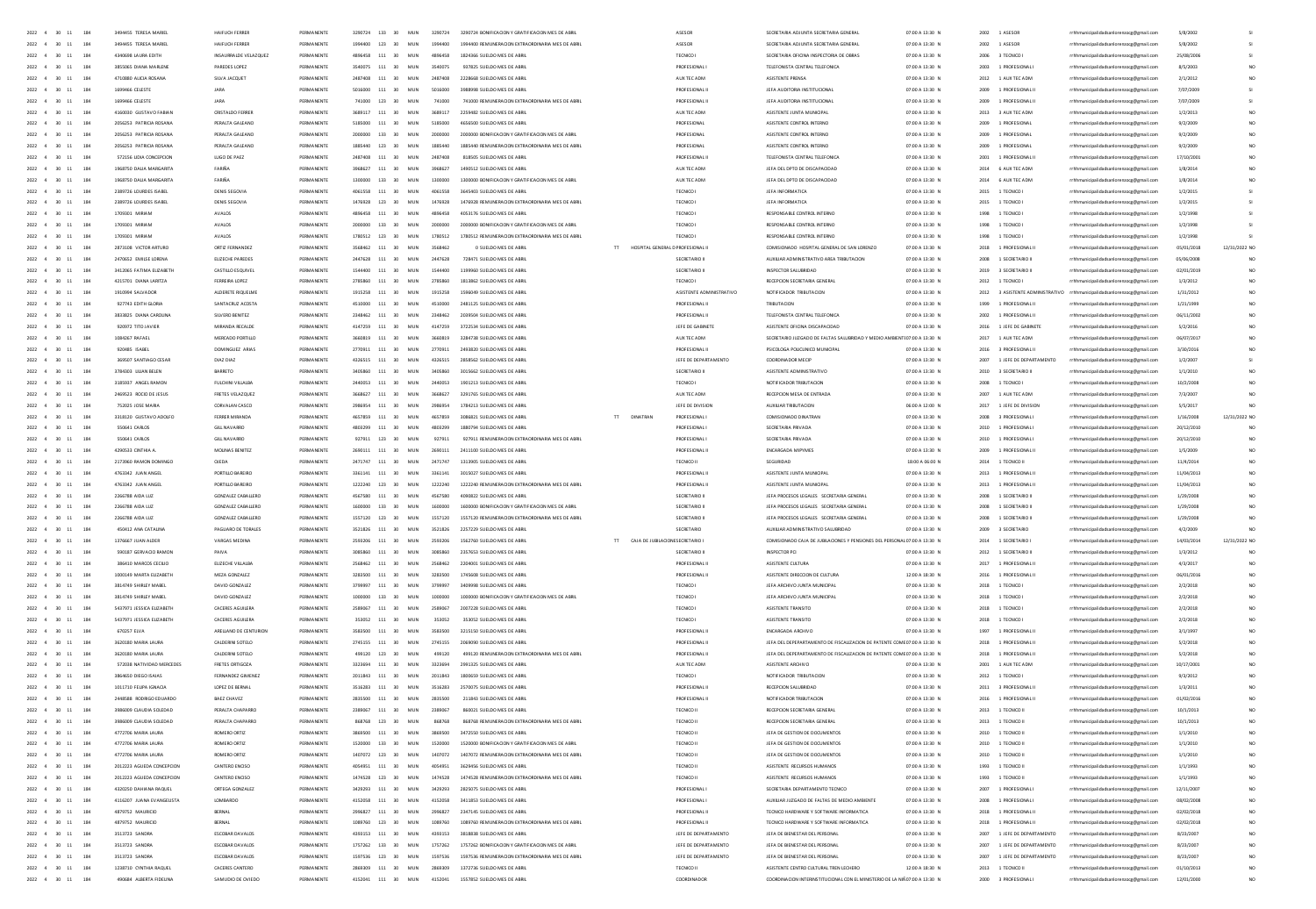| 2022 4 30 11<br>184                                    | 490684 ALBERTA FIDEUNA     | SAMUDIO DE OVIEDI          | PERMANENTI | 1000000 | 133            | 30 <sub>2</sub><br>MIN | soppone | 1000000 BONIFICACION Y GRATIFICACION MES DE ABR                      | COORDINADOR                 | COORDINACION INTERINSTITUCIONAL CON EL MINISTERIO DE LA NIÑOZO0 A 13/30. |                 | 2000 | 3 PROFESIONAL               |                                                                         | 12/01/2000 |               |
|--------------------------------------------------------|----------------------------|----------------------------|------------|---------|----------------|------------------------|---------|----------------------------------------------------------------------|-----------------------------|--------------------------------------------------------------------------|-----------------|------|-----------------------------|-------------------------------------------------------------------------|------------|---------------|
| 2022 4 30 11<br>184                                    | 2093556 RICHARD FRANCISCO  | <b>GIMENEZ VAZQUEZ</b>     | PERMANENTE |         | 3097479 111 30 | MUN                    | 3097479 | 1042013 SUELDO MES DE ABRI                                           | PROFESIONAL                 | CONSELERO CODEN                                                          | 07:00 A 13:30 N | 2004 | 1 PROFESIONAL               | rrhhmunicipalidadsanlorenzoce@email.com                                 | 20/12/2004 |               |
| 2022 4 30 11<br>184                                    | 3226368 MARIA LOURDES      | ROMERO ROJAS               | PERMANENTE |         | 3799997 111 30 | MUN                    | 3709997 | 2063892 SUELDO MES DE ABRIL                                          | PROFESIONAL                 | SECRETARIA POLICLINICO MUNICIPAL                                         | 07:00 A 13:30 N |      | 2010 3 PROFESIONAL I        | rrhhmunicipalidadsanlorenzoce@email.com                                 | 12/20/2010 |               |
| 2022 4 30 11 184                                       | 3226368 MARIA LOURDES      | ROMERO ROJAS               | PERMANENTE |         | 1381824 123 30 | MUN                    | 1381824 | 1381824 REMUNERACION EXTRAORDINARIA MES DE ABRIL                     | PROFESIONAL                 | SECRETARIA POUCLINICO MUNICIPAL                                          | 07:00 A 13:30 N |      | 2010 3 PROFESIONAL I        | rrhhmunicipalidadsanlorenzoce@email.com                                 | 12/20/2010 |               |
| 2022 4 30 11<br>184                                    | 6229864 IRENE              | MELGAREJO                  | PERMANENTE |         | 1982628 111 30 | MIN                    | 1982628 | 1582068 SUELDO MES DE ABRIL<br>TT HOSPITAL GENERAL D TECNICO I       |                             | COMISIONADA HOSPITAL GENERAL DE SAN LORENZO                              | 07:00 A 13:30 N |      | 2018 1 TECNICO              | rrhhmunicipalidadsanlorenzoce@email.com                                 | 02/02/2018 | 12/31/2022 NO |
| 2022 4 30 11<br>184                                    | 949685 BESTILDA            | VALIENTE TOLEDO            | PERMANENTE |         | 3357585 111 30 | MUN                    | 3357585 | 996614 SUELDO MES DE ABRIL                                           | TECNICO                     | ASISTENTE ADULTOS MAYORES                                                | 07:00 A 13:30 N |      | 2003 3 TECNICO I            | rrhhmunicipalidadsanlorenzocg@gmail.com                                 | 8/29/2003  |               |
| 184<br>$2022 - 4$<br>30<br>$11\,$                      | 4094359 MARIBEL DOLORES    | VILLALBA                   | PERMANENTE |         | 2571954 111 30 | MUN                    | 2571954 | 1112999 SUELDO MES DE ABRI                                           | AUX TEC ADM                 | ASISTENTE ADULTOS MAYORES                                                | 07:00 A 13:30 N |      | 2008 3 AUX TEC ADM          |                                                                         | 6/5/2008   |               |
|                                                        |                            |                            |            |         |                |                        |         |                                                                      |                             |                                                                          |                 |      |                             | rrhhmunicipalidadsanlorenzocg@gmail.com                                 |            |               |
| 2022 4 30<br>184<br>11                                 | 597010 YOLANDA MERCEDES    | OUI NONEZ ROLON            | PERMANENTE |         | 3197387 111 30 | MUN                    | 3197387 | 2474029 SUELDO MES DE ABRIL                                          | PROFESIONAL                 | ATENCION A LOS LECTORES BIBLIOTECA                                       | 07:00 A 13:30 N |      | 2001 3 PROFESIONAL          | rrhhmunicipalidadsanlorenzocg@gmail.com                                 | 10/17/2001 |               |
| 184<br>$2022 - 4$<br>30                                | 5265152 MARIA CAROLINA     | COLMAN DA ROSA             | PERMANENTI |         | 111 30         | MUN                    | 2652804 | 2377524 SUELDO MES DE ABRI                                           | PROFESIONAL                 | CONSEJERA CODENI ACCION SOCIAL                                           | 07:00 A 13:30 N | 2015 | 3 PROFESIONAL               | rrhhmunicipalidadsanlorenzocg@gmail.com                                 | 1/2/2015   |               |
| $2022 - 4$<br>184                                      | 3187951 CLAUDIA CAROUNA    | AYALA RAMIREZ              | PERMANENT  |         | 3058206 111 30 | MUN                    | 3058206 | 2106886 SUELDO MES DE ABRI                                           | AUXILIAR TECNICO            | OPERADOR DE COMPUTADORAS INGRESOS                                        | 07:00 A 13:30 N | 2001 | 1 AUXILIAR TECNICO          | rrhhmunicipalidadsanlorenzocg@gmail.com                                 | 26/01/200  |               |
| $2022 - 4$<br>184                                      | 3187951 CLAUDIA CAROUNA    | AYALA RAMIREZ              | PERMANENTI |         | 123 30         | MUN                    | 1112064 | 1112064 REMUNERACION EXTRAORDINARIA MES DE ABRI                      | AUXILIAR TECNICO            | OPERADOR DE COMPUTADORAS INGRESOS                                        | 07:00 A 13:30 N | 2001 | 1 AUXILIAR TECNICO          | rrhhmunicipalidadsanlorenzocg@gmail.com                                 | 26/01/200  |               |
| $2022 - 4$<br>184                                      | 959807 ZUNILDA             | OCAMPOS DE SANABRIA        | PERMANENT  |         | 3262479 111    | 30<br>MUN              | 3262479 | 2817483 SUELDO MES DE ABRI                                           | AUX TEC ADM                 | ENCARGADA MITA ROGA                                                      | 07:00 A 13:30 N | 2007 | 8 AUX TEC ADM               | rrhhmunicipalidadsanlorenzocg@gmail.com                                 | 12/11/2007 |               |
| $2022 - 4$<br>$\infty$<br>11<br>184                    | 3515557 GISSELE MARLENE    | <b>TORRES ALLENDE</b>      | PERMANENTE |         | 2490258 111 30 | MUN                    | 2490258 | 784053 SUELDO MES DE ABRI                                            | TECNICO I                   | AUXILIAR ADMINISTRATIVO ACCION SOCIAL                                    | 07:00 A 13:30 N |      | 2013 3 TECNICO              | rrhhmunicipalidadsanlorenzocg@gmail.com                                 | 1/2/2013   |               |
| 184<br>2022 4 30<br>11                                 | 3493822 UZ CAROLINA        | GIMENEZ                    | PERMANENTE |         | 2292560 111 30 | MUN                    | 2292560 | 1305313 SUELDO MES DE ABRI                                           | ASISTENTE TECNICO           | CONSEJERA CODENI ACCION SOCIA                                            | 07:00 A 13:30 N | 2014 | 3 ASISTENTE TECNICO         | rrhhmunicipalidadsanlorenzocg@gmail.com                                 | 1/2/2014   |               |
|                                                        |                            |                            |            |         |                |                        |         |                                                                      |                             |                                                                          |                 |      |                             |                                                                         |            |               |
| $2022 - 4$<br>30<br>184                                | 1639027 CARMEN AIDA        | ACHUCARRO NARVAEZ          | PERMANENTE |         | 2513462 111 30 | MUN                    | 2513462 | 870869 SUELDO MES DE ABRI                                            | PROFESIONAL                 | ASISTENTE PCI                                                            | 07:00 A 13:30 N | 2016 | 1 PROFESIONAL               | rrhhmunicipalidadsanlorenzocg@gmail.com                                 | 1/6/2016   |               |
| 184<br>2022 4<br>$\infty$<br>11                        | 4947200 VICTOR             | OVIEDO                     | PERMANENTE |         | 2629677 111 30 | MIN                    | 2629677 | 1918430 SUELDO MES DE ABRI                                           | PROFESIONAL I               | ASISTENTE ASESORIA JURIDICA                                              | 07:00 A 13:30 N |      | 2017 1 PROFESIONAL II       | rrhhmunicipalidadsanlorenzocg@gmail.com                                 | 4/1/2017   |               |
| 2022 4 30<br>184<br>11                                 | 2454993 RAMON DARIO        | CARDOZO BRACHO             | PERMANENTE |         | 2434291 111 30 | MUN                    | 2434291 | 1783052 SUELDO MES DE ABRI                                           | ASISTENTE ADMINISTRATIVO    | ASISTENTE ASESORIA JURIDICA                                              | 07:00 A 13:30 N |      |                             | 2008 1 ASISTENTE ADMINISTRATIVO rrhhmunicipalidadsanlorenzocg@gmail.com | 1/14/2008  |               |
| 184<br>2022 4 30<br>11                                 | 1255137 UZ MIREYA          | OVEIAR                     | PERMANENTE |         | 2104291 111 30 | MIN                    | 2104291 | 1883862 SUELDO MES DE ARRI                                           | TECNICO II                  | AISTENTE OFICINA DE PROTECCION Y BIENESTAR ANIMAL                        | 02:00 A 13:30 N |      | 2017 1 TECNICO II           | rrhhmunicipalidadsanlorenzocg@gmail.com                                 | 23/06/2011 |               |
| 2022 4 30<br>184<br>11                                 | 1849174 LUIS ALBERTO       | <b>GILL MACHADO</b>        | PERMANENTE |         | 4326515 111 30 | MUN                    | 4326515 | 3883864 SUELDO MES DE ABRIL                                          | TECNICO I                   | ASISTENTE ACCION SOCIAL                                                  | 07:00 A 13:30 N | 2011 | 1 TECNICO I                 | rrhhmunicipalidadsanlorenzocg@gmail.com                                 | 9/1/2011   |               |
| 2022 4 30<br>184<br>11                                 | 1849174 LUIS ALBERTO       | <b>GILL MACHADO</b>        | PERMANENTE |         | 1179960 123 30 | MUN                    | 1179960 | 1179960 REMUNERACION EXTRAORDINARIA MES DE ABRIL                     | TECNICO I                   | ASISTENTE ACCION SOCIAL                                                  | 07:00 A 13:30 N | 2011 | 1 TECNICO I                 | rrhhmunicipalidadsanlorenzoce@email.com                                 | 9/1/2011   |               |
| 184<br>2022 4<br>30<br>11                              | 4484242 ADRIANA NOEMI      | VELAZQUEZ VERA             | PERMANENTE |         | 2487408 111 30 | MUN                    | 2487408 | 1823668 SUELDO MES DE ABRIL                                          | AUX TEC ADM                 | JEFA DIVISION PROCESOS INTERNOS                                          | 07:00 A 13:30 N |      | 2011 3 AUX TEC ADM          | rrhhmunicipalidadsanlorenzocg@gmail.com                                 | 9/1/2011   |               |
| 184<br>2022 4 30<br>11                                 | 4484242 ADRIANA NOEMI      | VELAZQUEZ VERA             | PERMANENTE |         | 1000000 133 30 | MUN                    | 1000000 | 1000000 BONIFICACION Y GRATIFICACION MES DE ABRIL                    | AUX TEC ADM                 | JEFA DIVISION PROCESOS INTERNOS                                          | 07:00 A 13:30 N |      | 2011 3 AUX TEC ADM          | rrhhmunicipalidadsanlorenzoce@email.com                                 | 9/1/2011   |               |
| 184                                                    |                            |                            |            |         |                |                        |         |                                                                      |                             |                                                                          |                 |      |                             |                                                                         |            |               |
| 2022 4<br>30<br>11                                     | 4358463 PABLO              | SALINAS                    | PERMANENTE |         | 2945155 111 30 | MUN                    | 2945155 | 674471 SUELDO MES DE ABRI                                            | <b>PROFESIONALI</b>         | ASISTENTE ASESORIA JURIDICA                                              | 07:00 A 13:30 N | 2012 | 1 PROFESIONAL I             | rrhhmunicipalidadsanlorenzocg@gmail.com                                 | 1/3/2012   |               |
| 184<br>$2022 - 4$<br>30<br>11                          | 1847274 EDGARJOSE          | ZARACHO QUINTAN            | PERMANENTE |         | 111 30         | MUN                    | 4273500 | $\pi^-$<br>GOBERNACION DPTO TECNICO II<br>3836150 SUELDO MES DE ABRI |                             | ASESOR JURIDICO GOBERNACION DEL DEPARTAMENTO CENTRA                      | 07:00 A 13:30 N | 2008 | 1 TECNICO II                | rrhhmunicipalidadsanlorenzocg@gmail.com                                 | 4/8/2008   | 12/31/2022 NO |
| 184<br>2022 4<br>30<br>11                              | 3208738 CARLOS MANUEL      | <b>GARAY VAESKEN</b>       | PERMANENTE |         | 5500000 111 30 | MUN                    | 5500000 | 4950000 SUELDO MES DE ABRI                                           | PROFESIONAL II              | ASISTENTE ADMINISTRATIVO                                                 | 07:00 A 13:30 N | 2007 | 1 PROFESIONAL II            | rrhhmunicipalidadsanlorenzocg@gmail.com                                 | 2/23/2007  |               |
| 184<br>2022 4<br>30                                    | 1860144 ALDO ARIEL         | <b>RICARDO OVELAR</b>      | PERMANENTE |         | 111 30         | MUN                    |         | 4940000 SUELDO MES DE ABRIL                                          | PROFESIONAL I               | DIRECTOR DE TRANSITO                                                     | 07:00 A 13:30 N | 2016 | 3 PROFESIONAL I             | rrhhmunicipalidadsanlorenzocg@gmail.com                                 | 3/30/2016  |               |
| 184<br>$2022 - 4$                                      |                            | RICARDO OVELA              |            |         | 133 30         | MUN                    |         | 2000000 BONIFICACION Y GRATIFICACION MES DE ABRI                     | PROFESIONAL I               | DIRECTOR DE TRANSITO                                                     | 07:00 A 13:30 M | 2016 | 3 PROFESIONAL I             | rrhhmunicipalidadsanlorenzocg@gmail.com                                 | 3/30/201   |               |
| 30<br>184                                              |                            | FARIÑA AREVALOS            |            |         | 111            | 30<br>MUN              |         | 3138738 SUELDO MES DE ABR                                            | PROFESIONAL                 | AISTENTE ASESORIA JURIDIO                                                | 07:00 A 13:30 N |      | 1 PROFESIONAL I             | rrhhmunicipalidadsanlorenzocg@gmail.com                                 | 3/2/199    |               |
| 184<br>$2022 - 4$<br>30                                |                            | FLEITAS ORTIZ              |            |         | 111            | 30<br>MUN              |         |                                                                      | AUX TEC ADM                 | ACTUARIA JUZGADO DE FALTAS TRANSIT                                       | 07:00 A 13:30 N | 2016 | 1 AUX TEC ADM               | rrhhmunicipalidadsanlorenzocg@gmail.com                                 | 1/2/2016   |               |
| $2022 - 4$<br>30<br>184                                | 5279209 CYNTHIA RAQUE      | <b>GONZALEZ DEL PUERTO</b> |            |         | 111 30         | MUN                    | 2542705 | 1276618 SUFLDO MES DE ARRI                                           | AUXILIAR DE SERVICIOS       | ACTUARIA JUZGADO DE FALTAS                                               | 07:00 A 13:30 N | 2014 | 1 AUXILIAR DE SERVICIOS     | rrhhmunicipalidadsanlorenzocg@gmail.com                                 | 30/05/20   |               |
| 2022 4 30<br>11<br>184                                 | 4799393 MIGUEL ARMANDO     | SOTELD FERNANDEZ           | PERMANENTE | 3283500 | $111 - 30$     | MUN                    | 3283500 | 2835700 SUELDO MES DE ABRI                                           | PROFESIONAL                 | INSPECTOR IMPUESTO INMOBILIARIO                                          | 07:00 A 13:30 N | 2013 | 1 PROFESIONAL I             | rhhmunicipalidadsanlorenzocg@gmail.co                                   | 10/1/2013  |               |
|                                                        |                            |                            |            |         |                |                        |         |                                                                      |                             |                                                                          |                 |      |                             |                                                                         |            |               |
| $2022 - 4$<br>30<br>11<br>184                          | 2182325 EUSED CONCEPCION   | <b>GAVILAN TOLEDO</b>      |            |         | 111 30         | MUN                    | 2307921 | 2077129 SUELDO MES DE ABRI                                           | TECNICO                     | DACTILOGRAFO JUZGADO DE FALTAS TRANSITO                                  | 07:00 A 13:30 N | 2004 | 1 TECNICO                   | rhhmunicipalidadsanlorenzocg@gmail.com                                  |            |               |
| 2022 4 30<br>$11\,$<br>184                             | 1163926 JUAN ESTEBAN       | JIMENEZ ROJAS              | PERMANENTE | 2550471 | $111 - 30$     | MUN                    | 2550471 | 1445844 SUELDO MES DE ABRI                                           | SECRETARIO                  | UJIER JUZGADO DE FALTAS TRANSITO                                         | 07:00 A 13:30 N | 2003 | 1 SECRETARIO                | rhhmunicipalidadsanlorenzocg@gmail.cc                                   | 3/14/200   |               |
| 2022 4 30 11<br>184                                    | 1058505 MARIA AMELIA       | <b>BOGARIN</b>             | PERMANENTE |         | 3016283 111 30 | MIN                    | 3016283 | 2314655 SUELDO MES DE ARRIL                                          | <b>IFFF DE DIVISION</b>     | AUXILIAR DE SECRETARIA JUZGADO DE FAITAS TRANSITO                        | 07:00 A 13:30 N | 2011 | 1 JFFF DE DIVISION          | rrhhmunicipalidadsanlorenzocg@gmail.co                                  | 9/5/2011   |               |
| 2022 4 30 11<br>184                                    | 1844852 PABLO ANTONIO      | AGUILAR ACHAR              | PERMANENTE |         | 3072647 111 30 | MUN                    | 3072647 | 2765383 SUELDO MES DE ABRIL                                          | JEFE DE DIVISION            | SECRETARIA PRIVADA                                                       | 07:00 A 13:30 N |      | 1991 1 JEFE DE DIVISION     | rrhhmunicipalidadsanlorenzoce@email.com                                 | 11/1/1992  |               |
| 2022 4 30 11<br>184                                    | 1124829 OSCAR REMIGIC      | CZUNA AYALA                | PERMANENTE |         | 3310920 111 30 | MIN                    | 3310920 | 2959828 SUELDO MES DE ARRIL                                          | SECRETARIO III              | AUXILIAR DE SERVICIOS SECRETARIA DE DEPORTES                             | 07:00 A 13:30 N |      | 2010 1 SECRETARIO III       | rrhhmunicipalidadsanlorenzocg@gmail.co                                  | 1/1/2010   |               |
| 2022 4 30 11<br>184                                    | 5069459 PAMELA             | VALIENTE                   | PERMANENTE |         | 3025000 111 30 | MUN                    | 3025000 | 1887500 SUELDO MES DE ABRIL                                          | PROFESIONAL II              | AUXIUAR ADMINISTRATIVO JUZGADO DE FALTAS TRANSITO                        | 07:00 A 13:30 N |      | 2018 1 PROFESIONAL II       | rrhhmunicipalidadsanlorenzoce@email.com                                 | 02/02/2018 |               |
| 2022 4 30 11<br>184                                    | 4479196 OLGA NATALIA       | ESPINOLA GONZALEZ          | PERMANENTE |         | 2171747 111 30 | MUN                    | 2171747 | 827503 SUELDO MES DE ABRIL                                           | JEFE DE DIVISION            | AUXIUAR ADMINISTRATIVO JUZGADO DE FALTAS MEDIO AMBIENTIO7:00 A 13:30 N   |                 |      | 2012 1 JEFE DE DIVISION     | rrhhmunicipalidadsanlorenzoce@email.com                                 | 2/1/2012   |               |
| 2022 4 30 11<br>184                                    | 3625618 RUTH               | VILLAMIL                   | PERMANENTE |         | 4985000 111 30 | MUN                    | 4985000 | 4476500 SUELDO MES DE ABRIL                                          | PROFESIONAL II              | ASISTENTE DE PROCESOS UDC                                                | 07:00 A 13:30 N |      | 2008 1 PROFESIONAL I        | rrhhmunicipalidadsanlorenzoce@email.com                                 | 14/09/2008 |               |
|                                                        |                            |                            |            |         |                |                        |         |                                                                      |                             |                                                                          |                 |      |                             |                                                                         |            |               |
| 2022 4 30 11<br>184                                    | 3625618 RUTH               | VILLAMIL                   | PERMANENTE |         | 1990000 133 30 | MUN                    | 1990000 | 1990000 BONIFICACION Y GRATIFICACION MES DE ABRIL                    | PROFESIONAL II              | ASISTENTE DE PROCESOS UDC                                                | 07:00 A 13:30 N |      | 2008 1 PROFESIONAL I        | rrhhmunicipalidadsanlorenzoce@email.com                                 | 14/09/2008 |               |
| 2022 4 30 11<br>184                                    | 3625618 RUTH               | VILLAMIL                   | PERMANENTE |         | 1812736 123 30 | MUN                    | 1812736 | 1812736 REMUNERACION EXTRAORDINARIA MES DE ABRIL                     | PROFESIONAL I               | ASISTENTE DE PROCESOS UOC                                                | 07:00 A 13:30 N |      | 2008 1 PROFESIONAL I        | rrhhmunicipalidadsanlorenzocg@gmail.com                                 | 14/09/2008 |               |
| 2022 4 30<br>184<br>11                                 | 2055636 ADRIANA            | VILLAMAYOR                 | PERMANENTI |         | 111 30         | MUN                    | 5000000 | 4490000 SUELDO MES DE ABRIL                                          | TECNICO II                  | JEFA UNIDAD DE LLAMADOS U.O.O                                            | 07:00 A 13:30 N | 2001 | 1 TECNICO II                | rrhhmunicipalidadsanlorenzocg@gmail.com                                 | 1/26/2000  |               |
| 2022 4 30<br>184<br>11                                 | 2055636 ADRIANA            | VILLAMAYOR                 | PERMANENTE |         | 2800000 133 30 | MUN                    | 2800000 | 2800000 BONIFICACION Y GRATIFICACION MES DE ABRIL                    | TECNICO II                  | JEFA UNIDAD DE LLAMADOS U.O.O                                            | 07:00 A 13:30 N | 2001 | 1 TECNICO II                | rrhhmunicipalidadsanlorenzoog@gmail.com                                 | 1/26/200   |               |
| 2022 4 30<br>184<br>11                                 | 2055636 ADRIANA            | VILLAMAYOR                 | PERMANENTI |         | 123 30         | MUN                    | 1818176 | 1818176 REMUNERACION EXTRAORDINARIA MES DE ABRIL                     | TECNICO II                  | JEFA UNIDAD DE LLAMADOS U.O.O                                            | 07:00 A 13:30 N | 2001 | 1 TECNICO II                | rrhhmunicipalidadsanlorenzocg@gmail.com                                 | 1/26/2003  |               |
| $2022 - 4$                                             | 2176789 LILIAN ROSSAN      | ROMERO MARTINE             | PERMANENT  |         | 111            | 30<br>MUN              | 1982628 | 602653 SUELDO MES DE ABRI                                            | SECRETARIO III              | NOTIFICADOR TRIBUTACION                                                  | 07:00 A 13:30 N |      | 2018 3 SECRETARIO           | rrhhmunicipalidadsanlorenzocg@gmail.com                                 | 2/2/2018   |               |
| $2022 - 4$<br>30<br>184<br>$11\,$                      | 2905421 JORGE ROLENDIC     | DUARTE                     | PERMANENTI |         | 111            | 30<br>MUN              | 3478580 | 2284763 SUELDO MES DE ABRI                                           | AUX TEC ADM                 | ASISTENTE DE PROCESOS UOC                                                | 07:00 A 13:30 N |      | 2008 1 AUX TEC ADM          | rrhhmunicipalidadsanlorenzocg@gmail.com                                 | 2/19/200   |               |
| $2022 - 4$<br>184                                      | 2905421 JORGE ROLENDIC     | DUARTE                     | PERMANENT  |         | 133            | 30<br>MUN              |         | 1391000 BONIFICACION Y GRATIFICACION MES DE ABR                      | AUX TEC ADM                 | ASISTENTE DE PROCESOS UOC                                                | 07:00 A 13:30 N | 2008 | 1 AUX TEC ADM               | rrhhmunicipalidadsanlorenzocg@gmail.com                                 | 2/19/200   |               |
|                                                        |                            |                            |            |         |                |                        |         |                                                                      |                             |                                                                          |                 |      |                             |                                                                         |            |               |
| 2022 4 30<br>$11\,$<br>184                             | 2905421 JORGE ROLENDIC     | DUARTE                     | PERMANENTI |         | 1067283 123 30 | MUN                    | 1067283 | 1057283 REMUNERACION EXTRAORDINARIA MES DE ABR                       | AUX TEC ADM                 | ASISTENTE DE PROCESOS UOC                                                | 07:00 A 13:30 N |      | 2008 1 AUX TEC ADM          | rrhhmunicipalidadsanlorenzocg@gmail.com                                 | 2/19/2008  |               |
| 2022 4 30<br>11<br>184                                 | 4894442 JOSE MARIA         | SANARRIA                   | PERMANENTE |         | 2825911 111 30 | MIN                    | 2825911 | 2533320 SUELDO MES DE ABRI                                           | TECNICO II                  | AUXIUAR ADMINISTRATIVO ASESORIA JURIDICA                                 | 07:00 A 13:30 N |      | 2016 1 TECNICO II           | rrhhmunicipalidadsanlorenzocg@gmail.com                                 | 9/1/2016   |               |
| $2022 - 4$<br>$\infty$<br>184                          | 5130312 NANCY ELENA        | <b>OVELAR VERA</b>         | PERMANENTI |         | 4815077 111    | 30<br>MUN              | 4815077 | 4323570 SUELDO MES DE ABRI                                           | PROFESIONAL I               | ASISTENTE UO                                                             | 07:00 A 13:30 N | 2011 | 1 PROFESIONAL               | rrhhmunicipalidadsanlorenzocg@gmail.com                                 | 05/09/201  |               |
| 2022 4 30<br>11<br>184                                 | 5130312 NANCY ELENA        | OVEIAR VERA                | PERMANENTE |         | 1926000 133 30 | MIN                    | 1926000 | 1926000 BONIFICACION Y GRATIFICACION MES DE ABR                      | PROFESIONAL II              | ASISTENTE UOC                                                            | 07:00 A 13:30 N |      | 2011 1 PROFESIONAL II       | rrhhmunicipalidadsanlorenzocg@gmail.com                                 | 05/09/2013 |               |
| 2022 4 30<br>184<br>11                                 | 3185761 MARIA ORDULIA      | OVEIAR DE CASTILIO         | PERMANENTE |         | 8431500 111 30 | MIN                    | 8431500 | 7578350 SUFLDO MES DE ABRIL                                          | IFFF DE DEPARTAMENTO        | SECRETARIA GENERAL JUNTA MUNICIPAL                                       | 07:00 A 13:30 N |      | 2001 1 JEFE DE DEPARTAMENTO | rrhhmunicipalidadsanlorenzocg@gmail.com                                 | 1/26/2001  |               |
| 2022 4 30<br>11<br>184                                 | 3185761 MARIA ORDHIA       | <b>OVELAR DE CASTILLO</b>  | PERMANENTE |         | 6000000 133 30 | MIN                    | sonono  | 6000000 BONIFICACION Y GRATIFICACION MES DE ARR                      | <b>IFFE DE DEPARTAMENTO</b> | SECRETARIA GENERAL JUNTA MUNICIPA                                        | 07:00 A 13:30 N |      | 2001 1 JEFE DE DEPARTAMENTO | rrhhmunicipalidadsanlorenzocg@gmail.com                                 | 1/26/2003  |               |
| 2022 4 30<br>184<br>11                                 | 1744421 NIDIA RAOLIFI      | CRSTAIDO MACHICA           | PERMANENTE |         | 5362500 111 30 | MIN                    | 5362500 | 1481780 SUELDO MES DE ABRI                                           | PROFESIONAL II              | ASISTENTE MECH                                                           | 07:00 A 13:30 N |      | 2007 1 PROFESIONAL I        | rrhhmunicipalidadsanlorenzocg@gmail.com                                 | 9/11/200   |               |
| 2022 4 30<br>184<br>11                                 | 3353880 EISON JAVIER       | SALINAS GONZALEZ           | PERMANENTE |         | 4900500 111 30 | MUN                    | 4900500 | 4400450 SUELDO MES DE ABRI                                           | PROFESIONAL II              | TRIBUTACION                                                              | 07:00 A 13:30 N |      | 2010 1 PROFESIONAL I        | rrhhmunicipalidadsanlorenzoce@email.com                                 | 1/1/2010   |               |
| 2022 4 30 11<br>184                                    | 3476471 MIRIAN CAROLINA    | MENDOZA GIMENEZ            | PERMANENTE |         | 4954000 111 30 | MIN                    | 4954000 | 2931814 SUFLDO MES DE ABRIL                                          | PROFESIONAL I               | JEFA DE SUELDOS                                                          | 07:00 A 13:30 N |      | 1997 1 PROFESIONAL I        | rrhhmunicipalidadsanlorenzocg@gmail.com                                 | 9/1/1997   |               |
|                                                        |                            |                            |            |         |                |                        |         |                                                                      |                             |                                                                          |                 |      |                             |                                                                         |            |               |
| 2022 4 30<br>184<br>11                                 | 3476471 MIRIAN CAROLINA    | MENDOZA GIMENEZ            | PERMANENTE |         | 1981600 133 30 | MUN                    | 1981600 | 1981600 BONIFICACION Y GRATIFICACION MES DE ABRIL                    | PROFESIONAL I               | JEFA DE SUELDOS                                                          | 07:00 A 13:30 N |      | 1997 1 PROFESIONAL I        | rrhhmunicipalidadsanlorenzoce@email.com                                 | 9/1/1997   |               |
| 184<br>2022 4 30<br>11                                 | 3476471 MIRIAN CAROLINA    | MENDOZA GIMENEZ            | PERMANENTE |         | 1801440 123 30 | MUN                    | 1801440 | 1801440 REMUNERACION EXTRAORDINARIA MES DE ABRI                      | PROFESIONAL I               | JEFA DE SUELDOS                                                          | 07:00 A 13:30 N | 1997 | 1 PROFESIONAL I             | rrhhmunicipalidadsanlorenzocg@gmail.com                                 | 9/1/1997   |               |
| 184<br>2022 4<br>30<br>11                              | 4807335 CRISTINA ELIZABETH | PEREIRA G.                 | PERMANENTE |         | 111            | 30<br>MUN              | 2568462 | 2311616 SUELDO MES DE ABRI                                           | TECNICO II                  | CAJERA                                                                   | 07:00 A 13:30 N | 2013 | 1 TECNICO II                | rrhhmunicipalidadsanlorenzocg@gmail.com                                 | 01/10/2013 |               |
| 184<br>2022 4<br>30<br>11                              | 4807335 CRISTINA ELIZABETH | PEREIRA G.                 | PERMANENTE |         | 450000 133 30  | MUN                    | 450000  | 450000 BONIFICACION Y GRATIFICACION MES DE ABRIL                     | TECNICO II                  | CAJERA                                                                   | 07:00 A 13:30 N | 2013 | 1 TECNICO II                | rrhhmunicipalidadsanlorenzocg@gmail.com                                 | 01/10/2013 |               |
| 184<br>2022 4<br>30<br>11                              | 4807335 CRISTINA ELIZABETI | PEREIRA G.                 | PERMANENTE |         | 123 30         | MUN                    | 933984  | 933984 REMUNERACION EXTRAORDINARIA MES DE ABRIL                      | TECNICO II                  | CAJERA                                                                   | 07:00 A 13:30 N | 2013 | 1 TECNICO II                | rrhhmunicipalidadsanlorenzocg@gmail.com                                 | 01/10/2013 |               |
| 184<br>2022 4<br>30                                    | 3234963 DIANA MARIBE       | RIOS ACOSTA                | PERMANENTI |         | 111            | MUN                    |         |                                                                      | JEFE DE DIVISION            | ASISTENTE ADMINISTRACIO                                                  | 07:00 A 13:30 N | 2017 | 1 JEFE DE DIVISION          | rrhhmunicipalidadsanlorenzocg@gmail.com                                 | 12/1/201   |               |
| 184                                                    | 3234963 DIANA MARIBE       | RIOS ACOST.                |            |         | 123            | MU                     |         |                                                                      | JEFE DE DIVI:               |                                                                          | 07:00 A 13:30 N | 2017 | 1 JEFE DE DIVISIO           | rrhhmunicipalidadsanlorenzocg@gmail.com                                 | 12/1/201   |               |
|                                                        |                            |                            |            |         |                |                        |         |                                                                      |                             |                                                                          |                 |      |                             |                                                                         |            |               |
| 184<br>$2022 - 4$<br>30                                | 4287616 JORGE              | LOPEZ AYALA                | PERMANENTI |         | 111            | MUN                    |         |                                                                      | TECNICO II                  | CAJERO                                                                   | 07:00 A 13:30 N | 2017 | 1 TECNICO I                 | rrhhmunicipalidadsanlorenzocg@gmail.com                                 | 17/05/201  |               |
| $2022 - 4$<br>30<br>184                                | 4287616 JORGE              | LOPEZ AYALA                |            |         | 133            | 30<br>MUN              |         | 450000 BONIFICACION Y GRATIFICACION MES DE ABR                       | TECNICO II                  |                                                                          | 07:00 A 13:30 N | 2017 | 1 TECNICO                   | rrhhmunicipalidadsanlorenzocg@gmail.com                                 |            |               |
| 2022 4 30<br>$11\,$<br>184                             | 4287616 JORGE              | LOPEZ AYALA                | PERMANENTE |         | 922528 123     | 20<br>MUN              | 933535  | 477578 REMUNERACIÓN EXTRAORDINARIA MES DE AB                         | TECNICO II                  |                                                                          | 07:00 A 13:30 N | 2017 | 1 TECNICO I                 | rhhmunicipalidadsanlorenzocg@gmail.co                                   | 17/05/2017 |               |
| $2022 - 4$<br>30<br>$11\,$<br>184                      | 3002023 ANGEL MARI         | GONZALEZ LEGUIZAMI         |            | 3108171 | 111            | 30<br>MU               |         |                                                                      | AUXILIAR DE SERVICIO        | AUXIUAR ADMINISTRATIVO DEPARTAMENTO DE ALMACENES                         | 07:00 A 13:30 N | 2003 | 1 AUXILIAR DE SERVICIOS     | rrhhmunicipalidadsanlorenzocg@gmail.com                                 | 8/7/200    |               |
| 2022 4 30<br>$11\,$<br>184                             | 3002023 ANGEL MARI         | GONZALEZ LEGUIZAMO         | PERMANENTE |         | 1130240 123 30 | MUN                    |         | 1130240 REMUNERACION EXTRAORDINARIA MES DE ABR                       | AUXILIAR DE SERVICIOS       | AUXIUAR ADMINISTRATIVO DEPARTAMENTO DE ALMACENES                         | 07:00 A 13:30 N | 2003 | 1 AUXILIAR DE SERVICIOS     | rrhhmunicipalidadsanlorenzocg@gmail.                                    | 8/7/2003   |               |
| 2022 4 30 11<br>184                                    | 1924255 FRANCISCO          | FRANCO                     | PERMANENTE |         | 2690111 111 30 | MIN                    | 2690111 | 1019940 SUFLDO MES DE ARR                                            | PROFESIONAL                 |                                                                          | 12:00 A 18:00 N |      | 2013 3 PROFESIONAL I        | rhhmunicipalidadsanlorenzocg@gmail.co                                   | 2/1/2013   |               |
| 2022 4 30 11<br>184                                    | 3507962 LORENA             | SANABRIA RIOS              | PERMANENTE |         | 2205258 111 30 | MUN                    | 2205258 | 1771224 SUELDO MES DE ABRI                                           | ASISTENTE                   | JEFA DPTO DE RENDICION DE CUENTAS                                        | 07:00 A 13:30 N |      | 2017 1 ASISTENTE            | rrhhmunicipalidadsanlorenzocg@gmail.com                                 | 1/2/2017   |               |
| $2022\quad \  \, 4\quad \  \  \, 30\quad \  11$<br>184 | 3507962 IORENA             | SANARRIA RIOS              | PERMANENTE |         | 1302000 133 30 | MIN                    | 1302000 | 1302000 BONIFICACION Y GRATIFICACION MES DE ARRIL                    | ASISTENTE                   | IFFA DPTO DE RENDICIÓN DE CUENTAS                                        | 02:00 A 13:30 N | 2017 | 1 ASISTENTE                 | rrhhmunicipalidadsanlorenzocg@gmail.cc                                  | 1/2/2017   |               |
|                                                        |                            |                            |            |         |                |                        |         |                                                                      |                             |                                                                          |                 |      |                             |                                                                         |            |               |
| 2022 4 30 11<br>184                                    | 3507962 LORENA             | SANABRIA RIOS              | PERMANENTE |         | 300720 123 30  | MUN                    | 300720  | 300720 REMUNERACION EXTRAORDINARIA MES DE ABRIL                      | ASISTENTE                   | JEFA DPTO DE RENDICION DE CUENTAS                                        | 07:00 A 13:30 N |      | 2017 1 ASISTENTE            | rrhhmunicipalidadsanlorenzoce@email.com                                 | 1/2/2017   |               |
| 2022 4 30 11<br>184                                    | 4322236 ARTURO JAVIER      | KONTER LEZCANO             | PERMANENTE |         | 3458648 111 30 | MUN                    | 3458648 | 3102784 SUELDO MES DE ABRIL                                          | TECNICO I                   | SECRETARIO ADMINISTRACION                                                | 07:00 A 13:30 N |      | 2009 1 TECNICO I            | rrhhmunicipalidadsanlorenzoce@email.com                                 | 1/5/2009   |               |
| 2022 4 30 11<br>184                                    | 4322236 ARTURO JAVIER      | KONTER LEZCANO             | PERMANENTE |         |                | 1021878  123  30  MUN  | 1021878 | 1021878 REMUNERACION EXTRAORDINARIA MES DE ABRIL                     | TECNICO I                   | SECRETARIO ADMINISTRACION                                                | 07:00 A 13:30 N |      | 2009 1 TECNICO I            | rrhhmunicipalidadsanlorenzoce@email.com                                 | 1/5/2009   |               |
| 2022 4 30 11 184                                       | 1681059 JUAN RAMON         | <b>FRETES MONGELOS</b>     | PERMANENTE |         |                | 3923554 111 30 MUN     | 3923554 | 2147002 SUELDO MES DE ABRIL                                          | JEFE DE DIVISION            | ASISTENTE DE TESORERIA                                                   | 07:00 A 13:30 N |      | 2001 1 JEFE DE DIVISION     | rrhhmunicipalidadsanlorenzoce@email.com                                 | 10/17/2001 |               |
| $2022 \quad 4 \quad 30 \quad 11$<br>184                | 1681059 JUAN RAMON         | <b>FRETES MONGELOS</b>     | PERMANENTE |         |                | 1416752 123 30 MUN     | 1416752 | 1416752 REMUNERACION EXTRAORDINARIA MES DE ABRIL                     | JEFE DE DIVISION            | ASISTENTE DE TESORERIA                                                   | 07:00 A 13:30 N |      | 2001 1 JEFE DE DIVISION     | rrhhmunicipalidadsanlorenzocg@gmail.com                                 | 10/17/2001 |               |
|                                                        |                            |                            |            |         |                |                        |         |                                                                      |                             |                                                                          |                 |      |                             |                                                                         |            |               |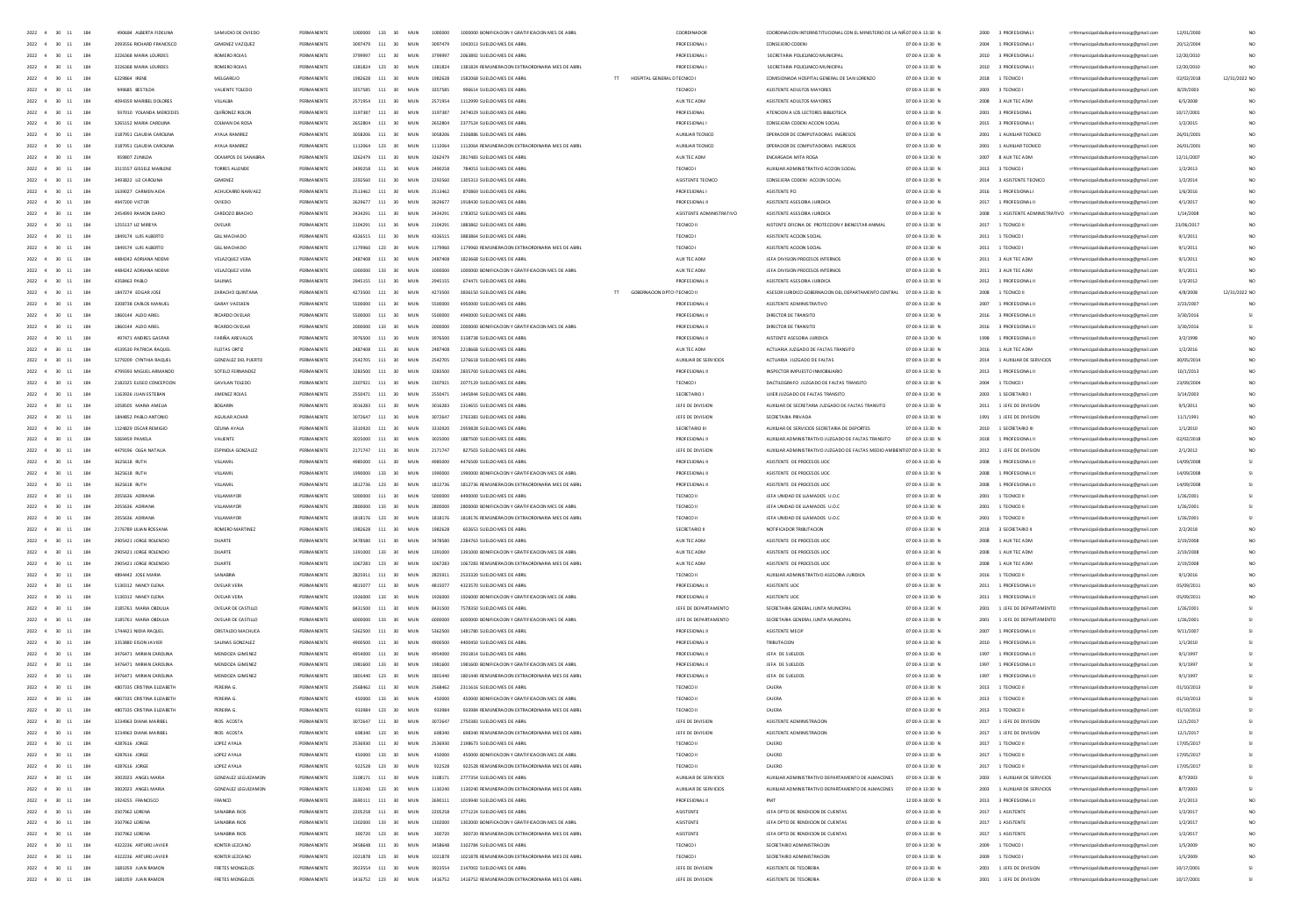| 2022 4<br>$30 - 11$<br>184                                   | 2880145 MIGUEL ALEJANDRO                     | VIERA                    | PERMANENT              | 2955271     | 111                       | MUN | 2955271 |                                                  |                                   | SECRETARIO II                  | CAJERO                                                                   | 07:00 A 13:30 N | 2007 | 1 SECRETARIO II              | rrhhmunicipalidadsanlorenzocg@gmail.com | 11/7/200   |                 |
|--------------------------------------------------------------|----------------------------------------------|--------------------------|------------------------|-------------|---------------------------|-----|---------|--------------------------------------------------|-----------------------------------|--------------------------------|--------------------------------------------------------------------------|-----------------|------|------------------------------|-----------------------------------------|------------|-----------------|
| $2022$ 4 30 11<br>184                                        |                                              | VIERA                    |                        |             | 133                       | MU  |         | 450000 BONIFICACION Y GRATIFICACION MES DE AE    |                                   |                                | CAJERO                                                                   | 07:00 A 13:30 f | 2007 | 1 SECRETARIO                 | nzocg@gmail.com                         | 11/7/200   |                 |
| $2022 \qquad 4 \qquad 30 \qquad 11$<br>184                   | 2880145 MIGUELALE LANDRO                     | VIERA                    | PERMANENTS             | 107ACCC     | 123<br>30 <sup>2</sup>    | MIN | 1074656 | 1074656 REMUNERACION EXTRAORDINARIA MES DE ABRI  |                                   | SECRETARIO II                  | CAJERO                                                                   | 07:00 A 13:30 N | 2007 | 1 SECRETARIO II              | rhhmunicipalidadsanlore                 | 11/7/200   |                 |
| 2022 4 30 11<br>184                                          | 4313628 LETIZIA ELENA                        | IBARRA CARDOZO           | PERMANENT              |             | 111<br>30 <sup>2</sup>    | MID | 2938062 |                                                  |                                   |                                | ASISTENTE ADMINISTRATIVO JUNTA MUNICIPA                                  | 07:00 A 13:30 N | 2016 | 3 TECNICO                    | municipalidadsanlorenzocg@gmail.com     | 03/05/20   |                 |
| 2022 4 30 11<br>184                                          | 2218333 CRISTHIAN ANDRES                     | BATE VERA                | PERMANENTE             | 2910111 111 | 30 <sub>2</sub>           | MIN | 2910111 | 2619100 SUELDO MES DE ABR                        |                                   | PROFESIONALL                   | CAJERO                                                                   | 07:00 A 13:30 N |      | 2017 1 PROFESIONAL           | rrhhmunicipalidadsanlorenzocg@gmail.co  | 4/3/2017   |                 |
| 2022 4 30 11<br>184                                          | 2218333 CRISTHIAN ANDRES                     | <b>RATE VERA</b>         | PERMANENTE             |             | 450000 133 30             | MIN | 450000  | 450000 BONIFICACION Y GRATIFICACION MES DE ARRI  |                                   | PROFESIONALL                   | CAIFRO                                                                   | 07:00 A 13:30 N |      | 2017 1 PROFESIONAL II        | rrhhmunicipalidadsanlorenzocg@gmail.com | 4/3/2017   |                 |
| 2022 4 30 11<br>184                                          | 2218333 CRISTHIAN ANDRES                     | BATE VERA                | PERMANENTE             |             | 1058208 123 30            | MUN | 1058208 | 1058208 REMUNERACION EXTRAORDINARIA MES DE ABRIL |                                   | PROFESIONAL I                  | CAJERO                                                                   | 07:00 A 13:30 N |      | 2017 1 PROFESIONAL II        | rrhhmunicipalidadsanlorenzoce@email.com | 4/3/2017   |                 |
| 2022 4 30 11<br>184                                          | 2484355 ADRIAN                               | MOREL                    | PERMANENTE             | 3324310 111 | 30                        | MUN | 3324310 | 1125258 SUELDO MES DE ABRIL                      |                                   | PROFESIONAL I                  | ASISTENTE ALMACENES                                                      | 07:00 A 13:30 N |      | 2015 1 PROFESIONAL II        | rrhhmunicipalidadsanlorenzocg@gmail.com | 1/2/2015   |                 |
| 2022 4 30 11<br>184                                          | 2484355 ADRIAN                               | MOREL                    | PERMANENTE             |             | 1208832 123 30            | MUN | 1208832 | 1208832 REMUNERACION EXTRAORDINARIA MES DE ABRIL |                                   | PROFESIONAL II                 | ASISTENTE ALMACENES                                                      | 07:00 A 13:30 N |      | 2015 1 PROFESIONAL II        | rrhhmunicipalidadsanlorenzoce@email.com | 1/2/2015   |                 |
| 184<br>2022 4 30 11                                          | 2189980 CRISTHIAN LUIS                       | VALDEZ ESTECHE           | PERMANENTE             | 3644000 111 | 30                        | MUN | 3644000 | 1858987 SUELDO MES DE ABRIL                      |                                   | ASISTENTE TECNICO              | ASISTENTE ALMACENES                                                      | 07:00 A 13:30 N |      | 2014 1 ASISTENTE TECNICO     | rrhhmunicipalidadsanlorenzocg@gmail.com | 9/1/2014   |                 |
| 184<br>2022 4 30 11                                          | 3189393 EMIGDIO RAMON                        | VELAZQUEZ ESPINOLA       | PERMANENTE             |             | 4263241 111 30            | MUN | 4263241 | 3079150 SUFLDO MES DE ABBI                       |                                   | SECRETARIO III                 | DIVISION DE CONTROL DE PARQUES                                           | 07:00 A 13:30 N |      | 2015 4 SECRETARIO II         | rrhhmunicipalidadsanlorenzoce@email.com | 01/07/2019 |                 |
| 184<br>2022 4 30 11                                          | 1092597 GLADYS ZULMA                         | GOMEZ BAREIRO            | PERMANENTE             |             | 4247859 111 30            | MUN | 4247859 | 3621387 SUELDO MES DE ABRIL                      |                                   | PROFESIONAL I                  | ENCARGADA BIENES PATRIMONIALES                                           | 07:00 A 13:30 N |      | 2002 1 PROFESIONAL II        | rrhhmunicipalidadsanlorenzocg@gmail.com | 4/9/2002   |                 |
| 184<br>$2022 - 4$<br>30                                      | 2880187 EDITH ZUNILDA                        | CESPEDES FERNANDEZ       | PERMANENTE             |             | 111<br>30                 | MUN | 3864328 | 3467896 SUELDO MES DE ABRIL                      |                                   | COORDINADOR                    | ENCARGADA DE RECEPCION Y PAGARES INGRESOS MUNICIPALES 07:00 A 13:30 N    |                 | 2009 | 1 COORDINADOR                | rrhhmunicipalidadsanlorenzocg@gmail.com | 13/01/200  |                 |
| 2022<br>184                                                  | 2880187 EDITH ZUNILDA                        | CESPEDES FERNANDE        | PERMANENTE             | 395217 123  | 30                        | MU  |         | 395217 REMUNERACION EXTRAORDINARIA MES DE ABR    |                                   | COORDINADOR                    | ENCARGADA DE RECEPCION Y PAGARES INGRESOS MUNICIPALES 07:00 A 13:30 N    |                 | 2009 | 1 COORDINADOR                | rrhhmunicipalidadsanlorenzocg@gmail.com | 13/01/200  |                 |
|                                                              |                                              |                          |                        |             |                           |     |         |                                                  |                                   |                                |                                                                          |                 |      |                              |                                         |            |                 |
| $2022 - 4$<br>184<br>30                                      | 3198432 DIONICIO DANIE                       | CRISTALDO MACHUCA        | PERMANENTE             |             | 111<br>30                 | MUN | 2845271 | 733494 SUELDO MES DE ABRI                        |                                   | PROFESIONAL                    | ENCARGADO DE SISTEMAS PATRIMONIO                                         | 07:00 A 13:30 N |      | 2011 1 PROFESIONAL II        | rrhhmunicipalidadsanlorenzocg@gmail.com | 1/5/2011   |                 |
| 2022<br>184                                                  | 295469 CARLOS GUIDO                          | MARTINEZ ARGUELLO        | PERMANENTE             | 3283500 111 | 30                        | MU  | 3283500 | 2241700 SUELDO MES DE ABRI                       |                                   | PROFESIONAL I                  | ASISTENTE ADMINISTRATIVO                                                 | 07:00 A 13:30 N | 2002 | 3 PROFESIONAL II             | rrhhmunicipalidadsanlorenzocg@gmail.com | 18/04/200  |                 |
| 2022 4<br>30<br>11<br>184                                    | 2046101 ANA LIUAN                            | DOMINGUEZ FALCON         | PERMANENTE             | 2571954 111 | 30                        | MUN | 2571954 | 1681931 SUELDO MES DE ABRI                       | TT CAJA DE JUBLACIONE PROFESIONAL |                                | COMISIONADA CAJA DE JUBILACIONES Y PENSIONES DEL PERSONALO7:00 A 13:30 N |                 |      | 2018 1 JEFE DE DIVISION      | rrhhmunicipalidadsanlorenzocg@gmail.com | 12/3/2018  | 12/31/2022 NO   |
| 2022 4<br>30<br>184                                          | 931322 PABLA CONCEPCION                      | OUMEDO DE CASTRO         | PERMANENTE             |             | 111<br>30                 | MU  | 3080105 | 2155106 SUELDO MES DE ABRI                       |                                   | SECRETARIO                     | SECRETARIA MEDIO AMBIENTE                                                | 07:00 A 13:30 N |      | 2015 1 SECRETARIO I          | rrhhmunicipalidadsanlorenzocg@gmail.com | 1/5/2015   |                 |
| $2022 - 4$<br>30 <sub>1</sub><br>$\ddot{\phantom{a}}$<br>184 | 432963 REINALDO                              | TORRES VILLALBA          | PERMANENTE             |             | 3181283 111 30            | MUN | 3181283 | 2863155 SUELDO MES DE ABRI                       |                                   | <b>PROFESIONAL</b>             | AUXIUAR SECRETARIA DE DEPORTES                                           | 07:00 A 13:30 N |      | 2016 1 PROFESIONAL           | rrhhmunicipalidadsanlorenzocg@gmail.com | 30/03/201  |                 |
| 2022 4 30 11<br>184                                          | 1966746 PEDRO GUSTAVO                        | ORTEGA CORONEL           | PERMANENTE             |             | 3646979 111 30            | MIN | 3646979 | 1872744 SUELDO MES DE ARRI                       |                                   | PROFESIONAL I                  | CHOEFR ACCION SOCIAL                                                     | 07:00 A 13:30 N |      | 2015 1 PROFESIONAL II        | rrhhmunicipalidadsanlorenzocg@gmail.com | 1/5/2015   | NO <sub>1</sub> |
| 2022 4 30<br>184<br>11                                       | 3506831 MARIANELA ANDREA                     | SCHETTINA LEDESMA        | PERMANENTE             |             | 4607873 111 30            | MUN | 4607873 | 3771833 SUELDO MES DE ABRI                       |                                   | COORDINADOR                    | JEFA IMPUESTO INMOBILIARIO                                               | 07:00 A 13:30 N |      | 2011 1 PROFESIONAL           | rrhhmunicipalidadsanlorenzocg@gmail.com | 06/01/201  |                 |
| 2022 4 30<br>184<br>11                                       | 3506831 MARIANELA ANDREA                     | SCHETTINA LEDESMA        | PERMANENTE             |             | 1200000 133 30            | MUN | 1200000 | 1200000 BONIFICACION Y GRATIFICACION MES DE ABRI |                                   | COORDINADOR                    | JEFA IMPUESTO INMOBILIARIO                                               | 07:00 A 13:30 N |      | 2011 1 PROFESIONAL           | rrhhmunicipalidadsanlorenzocg@gmail.com | 06/01/201  |                 |
| 2022 4 30<br>184<br>11                                       | 3506831 MARIANELA ANDREA                     | SCHETTINA LEDESMA        | PERMANENTE             |             | 942516 123 30             | MUN | 942516  | 942516 REMUNERACION EXTRAORDINARIA MES DE ABRIL  |                                   | COORDINADOR                    | JEFA IMPUESTO INMOBILIARIO                                               | 07:00 A 13:30 N |      | 2011 1 PROFESIONAL I         | rrhhmunicipalidadsanlorenzoce@email.com | 06/01/2011 |                 |
| 184<br>2022 4<br>30<br>11                                    | 1104764 FEUPA NELLY                          | GONZALEZ QJEDA           | PERMANENTE             |             | 111<br>30                 | MUN | 3283500 | 1017096 SUELDO MES DE ABRIL                      |                                   | PROFESIONAL I                  | RECEPCION DE DOCUMENTOS TRANSITO                                         | 07:00 A 13:30 N |      | 1998 1 PROFESIONAL II        | rrhhmunicipalidadsanlorenzocg@gmail.com | 1/2/1998   | NO <sub>1</sub> |
| 184<br>2022 4 30 11                                          | 1104764 FEUPA NELLY                          | GONZALEZ QJEDA           | PERMANENTE             | 1194016     | 123 30                    | MUN | 1194016 | 1194016 REMUNERACION EXTRAORDINARIA MES DE ABRIL |                                   | PROFESIONALI                   | RECEPCION DE DOCUMENTOS TRANSITO                                         | 07:00 A 13:30 N |      | 1998 1 PROFESIONAL II        | rrhhmunicipalidadsanlorenzoce@email.com | 1/2/1998   | NO <sub>1</sub> |
| 184<br>2022 4<br>$30 - 11$                                   | 3429895 CELIA CONCEPCION                     | SILVA JACQUET            | PERMANENTE             |             | 111<br>30                 | MUN | 2550053 | 1835046 SUELDO MES DE ABRI                       |                                   | TECNICO I                      | OPERADOR DE COMPUTADORAS INGRESO                                         | 07:00 A 13:30 N | 2009 | 1 TECNICO I                  | rrhhmunicipalidadsanlorenzocg@gmail.com | 1/5/2009   | NO <sub>1</sub> |
| 184<br>2022<br>30                                            | 2203892 MARIA GRACIELA                       |                          | PERMANENTE             |             | 111<br>30                 | MU) | 3810642 |                                                  |                                   | TECNICO II                     | COORDINADOR MECH                                                         | 07:00 A 13:30 N | 2012 | 1 TECNICO II                 | rrhhmunicipalidadsanlorenzocg@gmail.com | 08/02/201  |                 |
| 2022<br>184                                                  | 3235255 LAURA MARL                           | <b>GAONA QUIÑONE</b>     |                        |             | 111                       | MU  |         |                                                  |                                   |                                |                                                                          | 07:00 A 13:30 N | 2011 | 1 TECNICO I                  | rrhhmunicipalidadsanlorenzoog@gmail.com | 2/1/2011   |                 |
| 184<br>2022<br>30                                            | 2919886 MONICA FLORENCIA                     | AYALA DE ROJAS           |                        |             | 111                       | MU  |         | 4940000 SUELDO MES DE ABRIL                      |                                   | PROFESIONAL I                  | ASISTENTE INFORMATICA                                                    | 07:00 A 13:30 N | 2008 | 1 PROFESIONAL II             | rrhhmunicipalidadsanlorenzocg@gmail.com | 1/14/2008  |                 |
| 2022 4<br>$30 - 11$<br>184                                   | 2919886 MONICA FLORENCIA                     | AYALA DE ROJAS           | PERMANENTE             |             | 123<br>30                 | MU  |         | 000 REMUNERACION EXTRAORDINARIA MES DE ABR       |                                   |                                | ASISTENTE INFORMATICA                                                    | 07:00 A 13:30 N | 2008 | 1 PROFESIONAL II             | rrhhmunicipalidadsanlorenzocg@gmail.com | 1/14/200   |                 |
| 2022 4 30 11<br>184                                          | 1005477 JUAN RAMON                           | LOPEZ CASTILLO           | PERMANENTE             | 2487408     | 111 30                    | MUN | 2487408 | 2228668 SUELDO MES DE ABRIL                      |                                   | AUX TEC ADM                    | CORRADOR MERCADO CENTRA                                                  | 05:30 A 12:00 N | 2011 | 7 AUX TEC ADM                | rrhhmunicipalidadsanlorenzocg@gmail.com | 105/01/201 |                 |
| 2022 4<br>$30 - 11$<br>184                                   | 616362 OBDUU                                 | <b>AIVARENGA</b>         | PERMANENTS             |             | 111<br>30                 | MU  |         | 4403150 SUELDO MES DE ABR                        |                                   | <b>PROFESIONAL</b>             | JEFE DE CUADRILLA BARRIAI                                                | 07:00 A 13:30 N | 2010 | 4 TECNICO I                  | rrhhmunicipalidadsanlorenzocg@gmail.com | 20/12/20   |                 |
| 2022 4 30 11<br>184                                          | 616362 ORDUUD                                | <b>AIVARENGA</b>         | PERMANENTE             | 1500000     | $133 - 30$                | MIN | 1500000 | 1500000 BONIFICACION Y GRATIFICACION MES DE ABRI |                                   | PROFESIONALL                   | IFFF DE CHADRILLA BARRIAL                                                | 07:00 A 13:30 N |      | 2010 4 TECNICO II            | rrhhmunicipalidadsanlorenzocg@gmail.com | 20/12/201  |                 |
| 2022 4 30 11<br>184                                          | 4969614 CLAUDIA GISELIA                      | ACOSTA                   | PERMANENTE             |             | 1915258 111 30            | MIN | 1915258 | 1713733 SUELDO MES DE ARRIL                      |                                   | TECNICO I                      | AUXILIAR ADMINISTRATIVO INGRESOS MUNICIPALES                             | 07:00 A 13:30 N |      | 2011 1 TECNICO I             | rrhhmunicipalidadsanlorenzocg@gmail.com | 06/01/201  | NO <sub>1</sub> |
| 2022 4 30 11<br>184                                          | 4969614 CLAUDIA GISELLE                      | ACOSTA                   | PERMANENTE             |             | 696480 123 30             | MUN | 696480  | 696480 REMUNERACION EXTRAORDINARIA MES DE ABRIL  |                                   | TECNICO I                      | AUXIUAR ADMINISTRATIVO INGRESOS MUNICIPALES                              | 07:00 A 13:30 N |      | 2011 1 TECNICO               | rrhhmunicipalidadsanlorenzoce@email.com | 06/01/2011 |                 |
| 2022 4 30 11<br>184                                          | 2551408 RICARDO AGUSTIN                      | MORENO SORIA             | PERMANENTE             | 4001979     | 111 30                    | MUN | 4001979 | 827515 SUELDO MES DE ABRIL                       |                                   | PROFESIONAL                    | FISCAUZADOR CONTROL DE INTRODUCCION DE CARNE                             | 07:00 A 13:30 N |      | 2002 3 PROFESIONAL           | rrhhmunicipalidadsanlorenzoce@email.com | 30/09/2002 |                 |
|                                                              |                                              |                          | PERMANENTE             |             |                           |     |         |                                                  |                                   |                                |                                                                          |                 |      |                              | rrhhmunicipalidadsanlorenzoce@email.com |            |                 |
| 2022 4 30 11<br>184<br>2022 4 30 11<br>184                   | 580612 MARIO VICENTE<br>580612 MARIO VICENTE | ENCINA CAZAFUS           |                        | 2009096     | 111 30<br>1300000 133 30  | MUN | 3999096 | 2796474 SUELDO MES DE ABRIL                      |                                   | SECRETARIO                     | JEFE DE FISCAUZACION DE PREVENCION CONTRA INCENDIOS                      | 07:00 A 13:30 N |      | 2007 3 SECRETARIO I          |                                         | 10/9/2007  |                 |
|                                                              |                                              | <b>ENCINA CAZAFUS</b>    | PERMANENTE             |             |                           | MUN | 1300000 | 1300000 BONIFICACION Y GRATIFICACION MES DE ABRI |                                   | SECRETARIO                     | JEFE DE FISCAUZACION DE PREVENCION CONTRA INCENDIOS                      | 07:00 A 13:30 N |      | 2007 3 SECRETARIO I          | rrhhmunicipalidadsanlorenzocg@gmail.com | 10/9/2007  |                 |
| 184<br>2022 4 30 11                                          | 3917294 DEYSI PATRICIA                       | CHAVEZ VERA              | PERMANENTE             | 2593206     | 111 30                    | MUN | 2593206 | 2323886 SUELDO MES DE ABRIL                      |                                   | JEFE DE DIVISION               | BOX INGRESOS                                                             | 07:00 A 13:30 N |      | 2012 1 JEFE DE DIVISION      | rrhhmunicipalidadsanlorenzoce@email.com | 2/8/2012   |                 |
| 2022 4 30 11<br>184                                          | 3917294 DEYSI PATRICIA                       | CHAVEZ VERA              | PERMANENTE             |             | 123 30                    | MUN | 943008  | 943008 REMUNERACION EXTRAORDINARIA MES DE ABRIL  |                                   | JEFE DE DIVISION               | BOX INGRESOS                                                             | 07:00 A 13:30 N |      | 2012 1 JEFE DE DIVISION      | rrhhmunicipalidadsanlorenzocg@gmail.com | 2/8/2012   |                 |
| 2022 4<br>184<br>$30 - 11$<br>184                            | 4271832 HERNAN RODRIGO                       | SANCHEZ                  | PERMANENT<br>PERMANENT |             | 111<br>30<br>133<br>30    | MUN | 3399000 | 3049100 SUELDO MES DE ABRIL                      |                                   | ASISTENTE                      | JEFE DE TRIBUTOS MUNICIPALES                                             | 07:00 A 13:30 N |      | 2012 1 ASISTENTE             | rrhhmunicipalidadsanlorenzocg@gmail.com | 2/1/2012   |                 |
| $2022 - 4$<br>30                                             | 4271832 HERNAN RODRIGO                       | SANCHEZ                  |                        |             |                           | MU  |         | 1500000 BONIFICACION Y GRATIFICACION MES DE ABRI |                                   | ASISTENTE                      | JEFE DE TRIBUTOS MUNICIPALES                                             | 07:00 A 13:30 N | 2012 | 1 ASISTENTI                  | rrhhmunicipalidadsanlorenzocg@gmail.com | 2/1/2012   |                 |
| $2022 - 4$<br>184<br>30<br>$11\,$                            | 4271832 HERNAN RODRIGO                       | SANCHEZ                  | PERMANENT              |             | 123<br>30                 | MUN | 1236000 | 1236000 REMUNERACION EXTRAORDINARIA MES DE ABR   |                                   | ASISTENTE                      | JEFE DE TRIBUTOS MUNICIPALES                                             | 07:00 A 13:30 N |      | 2012 1 ASISTENTE             | rrhhmunicipalidadsanlorenzoog@gmail.com | 2/1/2012   |                 |
| 2022 4<br>30<br>184                                          | 513648 CAMILO                                | CORONEL                  | PERMANENT              |             | - 111<br>30               | MUN | 3247002 | 2902302 SUELDO MES DE ABRI                       |                                   | SECRETARIO                     | ENCARGADO DE LIMPIEZA MERCADO FLORIDA                                    | 07:00 A 13:30 N |      | 2009 6 SECRETARIO            | rrhhmunicipalidadsanlorenzocg@gmail.com | 11/2/2005  |                 |
| 2022 4 30 11<br>184                                          | 838945 DIONICIO BASIANO                      | FRANCO SANTACRUZ         | PERMANENT              | ssonnon     | 111<br>30                 | MUN | ssonno  | 2682238 SUELDO MES DE ABRI                       |                                   | TECNICO II                     | DIRECTOR ADJUNTO POLICLINICO MUNICIPAL                                   | 07:00 A 13:30 N |      | 2002 1 TECNICO II            | rrhhmunicipalidadsanlorenzocg@gmail.com | 9/1/2002   |                 |
| 2022 4<br>30<br>11<br>184                                    | 948926 PEDRO                                 | <b>GAVILAN CACERES</b>   | PERMANENT              | 3116141     | 111<br>30                 | MUN | 3116141 | 2794527 SUELDO MES DE ABRI                       |                                   | AUXILIAR DE SERVICIOS          | ADMINISTRADOR MERCADO FLORID                                             | 07:00 A 13:30 N |      | 2008 3 AUXILIAR DE SERVICIOS | rrhhmunicipalidadsanlorenzocg@gmail.com | 29/01/200  |                 |
| 2022 4 30 11<br>184                                          | 865742 MIGUEL ANGEL                          | <b>IBARROLA MARTINEZ</b> | PERMANENTE             | 4207500 111 | 30                        | MUN | 4207500 | 2421255 SUELDO MES DE ARRI                       |                                   | PROFESIONALI                   | ASISTENTE ADMINISTRATIVO                                                 | 07:00 A 13:30 N |      | 2010 1 PROFESIONAL II        | rrhhmunicipalidadsanlorenzocg@gmail.com | 12/21/2010 |                 |
| 2022 4 30 11<br>184                                          | 3957411 FRANCISCO ANDRES                     | GARCETE TORALES          | PERMANENTS             | 3702CCA     | $-111$<br>30 <sub>2</sub> | MIN | 3703554 | 776183 SUELDO MES DE ABRI                        |                                   | COORDINADOR                    | NOTIFICADOR TRIBITACIÓN                                                  | 07:00 A 13:30 N |      | 2014 3 COORDINADOR           | rrhhmunicipalidadsanlorenzocg@gmail.com | 28/01/2014 |                 |
| 2022 4 30 11<br>184                                          | 3496240 FLORENCIA SOLEDAD                    | MERCADO                  | PERMANENTE             | 2470633     | 111 30                    | MUN | 2470633 | 2213570 SUELDO MES DE ABRIL                      |                                   | ASISTENTE TEC ADM              | <b>UMPIADORA</b>                                                         | 06:00 A 12:30 N |      | 2008 1 ASISTENTE TEC ADM     | rrhhmunicipalidadsanlorenzoog@gmail.com | 7/7/2008   |                 |
| 2022 4 30 11<br>184                                          | 1251427 GUSTAVO FRANCISCO                    | ESPINOLA CACERES         | PERMANENTE             | 2706000     | 111<br>30                 | MUN | 2706000 | 1389746 SUELDO MES DE ABRIL                      |                                   | AUXILIAR DE SERVICIOS          | <b>FUMIGADOR SALUBRIDAD</b>                                              | 07:00 A 13:30 N |      | 2005 3 AUXILIAR DE SERVICIOS | rrhhmunicipalidadsanlorenzoog@gmail.com | 08/08/2005 |                 |
| 2022 4 30 11<br>184                                          | 1698814 LUCIO                                | PEÑA ROMERO              | PERMANENTE             | 2855111     | 111<br>30                 | MUN | 2855111 | 1148817 SUELDO MES DE ABRIL                      |                                   | SECRETARIO                     | INSPECTOR SALUBRIDAD                                                     | 07:00 A 13:30 N |      | 2009 3 SECRETARIO            | rrhhmunicipalidadsanlorenzoce@email.com | 2/12/2005  |                 |
| 184<br>2022 4 30 11                                          | 4042378 SIRLEY VIRGINIA                      | ROMERO                   | PERMANENTE             | 2272355     | 111<br>30                 | MUN | 2272355 | 2035120 SUELDO MES DE ABRIL                      |                                   | AUXILIAR DE SERVICIOS          | ASISTENTE ACCION SOCIAL                                                  | 07:00 A 13:30 N |      | 2019 3 AUXILIAR DE SERVICIOS | rrhhmunicipalidadsanlorenzocg@gmail.com | 1/2/2019   |                 |
| 2022 4 30 11<br>184                                          | 3738476 NATALIA HORTENGA                     | DOMINGUEZ LOPEZ          | PERMANENTE             | 2440053     | 111<br>30 <sub>1</sub>    | MIN | 2440053 | 2196046 SUELDO MES DE ABRIL                      |                                   | TECNICO II                     | ASISTENTE ASESORIA JURIDICA                                              | 07:00 A 13:30 N |      | 2012 3 TECNICO II            | rrhhmunicipalidadsanlorenzoce@email.com | 03/01/2012 |                 |
| 184<br>2022 4<br>30 11                                       | 673304 BERNARDING                            | CASTELLANO SANCHEZ       | PERMANENTE             | 2573225     | 111<br>30                 | MUN | 2573225 | 1315691 SUELDO MES DE ABRIL                      |                                   | JEFE DE DIVISION               | INSPECTOR SALUBRIDAD                                                     | 07:00 A 13:30 N | 2014 | 3 JEFE DE DIVISION           | rrhhmunicipalidadsanlorenzocg@gmail.com | 9/2/2014   |                 |
| 184<br>$2022 - 4$<br>30<br>11                                | 4623711 ULIANA BEATRI                        | AQUINO NUÑEZ             | PERMANENT              |             | 111                       | MU) |         | 530602 SUELDO MES DE ABRI                        |                                   | TECNICO I                      | INSPECTOR SALUBRIDAL                                                     | 07:00 A 13:30 N | 2011 | 3 TECNICO II                 | rrhhmunicipalidadsanlorenzocg@gmail.com | 5/2/2011   |                 |
| 2022<br>184                                                  | 1417931 MARIO RL                             | SAMUDIO                  | PERMANENT              |             | 111                       | MU  |         |                                                  |                                   |                                | INSPECTOR DE OBRAS POLICIA MUNICI                                        | 07:00 A 13:30 N | 2013 | 3 TECNICO I                  | rrhhmunicipalidadsanlorenzocg@gmail.com | 10/1/2013  |                 |
| 184<br>2022                                                  | 1282739 BRUNO WILF                           | VERA                     | PERMANENT              |             | 111                       | MU) |         | 2417490 SUELDO MES DE ABRI                       |                                   | SECRETARIO II                  | INSPECTOR SALUBRIDAL                                                     | 07:00 A 13:30 N | 2001 | 3 SECRETARIO II              | rrhhmunicipalidadsanlorenzocg@gmail.com | 10/17/200  |                 |
| 2022 4<br>184                                                | 322068 TOMA                                  | PAREDE                   | PERMANENT              |             | 111                       | MU  | 263011  |                                                  |                                   |                                | INSPECTOR SALUBRIDAL                                                     | 07:00 A 13:30 N | 2002 | 3 TECNICO                    | rrhhmunicipalidadsanlorenzocg@gmail.com |            |                 |
| $2022 \qquad 4 \qquad 30 \qquad 11$<br>184                   | <b>515428 RAMON</b>                          | <b>GILL NAVARRO</b>      | PERMANENTS             |             | 111<br>30 <sup>2</sup>    | MID | ssonno  | 3626547 SUELDO MES DE ABR                        |                                   | PROFESIONAL                    | DIRECTOR POLICUNICO MPA                                                  | 07:00 A 13:30 N |      | 2016 3 PROFESIONAL           | rrhhmunicipalidadsanlorenzocg@gmail.com | 1/6/2016   |                 |
| 2022 4<br>$30 - 11$<br>184                                   | <b>515428 RAMON</b>                          | <b>GILL NAVARR</b>       | PERMANENT              |             | 133<br>30 <sup>2</sup>    | MID |         | 1000000 BONIFICACION Y GRATIFICACION MES DE ABR  |                                   | PROFESIONAL                    | DIRECTOR POLICUNICO MPA                                                  | 07:00 A 13:30 N | 2016 | 3 PROFESIONAL                | rrhhmunicipalidadsanlorenzocg@gmail.com | 1/6/2016   |                 |
| 2022 4 30 11<br>184                                          | 2022383 JORGE NICANOR                        | GONZAIEZ                 | PERMANENTE             | 3976500 111 | 30 <sub>2</sub>           | MIN | 3976500 | 2703250 SUFLDO MES DE AB                         |                                   | COORDINADOR                    | ASISTENTE RIENES PATRIMONIALES                                           | 07:00 A 13:30 N |      | 2016 1 COORDINADOR           | rrhhmunicipalidadsanlorenzocg@gmail.com | 1/6/2016   |                 |
| 2022 4 30 11<br>184                                          | 1680682 MARCOS ANTONIO                       | ROIAS TORRES             | PERMANENTE             | 2748462 111 | 30 <sub>1</sub>           | MIN | 2748462 | 1122064 SUFLDO MES DE ARRI                       |                                   | TECNICO III                    | JEFF DE CHADRULA MEDIO AMBIENTE                                          | 07:00 A 13:30 N |      | 2016 3 TECNICO II            | rrhhmunicipalidadsanlorenzocg@gmail.com | 03/02/2016 |                 |
| 2022 4 30 11<br>184                                          | 1680682 MARCOS ANTONIO                       | ROJAS TORRES             | PERMANENTE             |             | 200000 133 30             | MUN | 200000  | 200000 BONIFICACION Y GRATIFICACION MES DE ABRI  |                                   | TECNICO II                     | JEFE DE CUADRILLA MEDIO AMBIENTE                                         | 07:00 A 13:30 N |      | 2016 3 TECNICO II            | rrhhmunicipalidadsanlorenzoce@email.com | 03/02/2016 |                 |
| 2022 4 30 11<br>184                                          | 929438 LUIS HUMBERTO                         | DA PONTE FARIÑA          | PERMANENTE             |             | 3118500 111 30            | MUN | 3118500 | 1128096 SUELDO MES DE ABRI                       |                                   | PROFESIONAL I                  | AUXIUAR INGRESOS MUNICIPALES                                             | 07:00 A 13:30 N |      | 2009 3 PROFESIONAL II        | rrhhmunicipalidadsanlorenzoce@email.com | 02/04/2005 |                 |
| 2022 4 30 11<br>184                                          | 2499454 IGNACIO                              | <b>GILL POOL</b>         | PERMANENTE             |             | 3234000 111 30            | MUN | 3234000 | 2695000 SUFLDO MES DE ABRIL                      |                                   | AUXILIAR DE SERVICIOS          | AUXIUAR ADMINISTRATIVO MEDIO AMBIENTE                                    | 07:00 A 13:30 N |      | 2011 3 AUXILIAR DE SERVICIOS | rrhhmunicipalidadsanlorenzoce@email.com | 2/9/2011   |                 |
| 184<br>2022 4 30 11                                          | 5335812 SANDRA TERESA                        | MARTINEZ CACERES         | PERMANENTE             |             | 3118500 111 30            | MUN | 3118500 | 1166336 SUELDO MES DE ABRIL                      |                                   | PROFESIONAL I                  | AUXILIAR ADMINISTRATIVO                                                  | 07:00 A 13:30 N |      | 2012 3 PROFESIONAL II        | rrhhmunicipalidadsanlorenzocg@gmail.com | 12/21/2013 |                 |
| 184<br>2022 4 30 11                                          | 2204257 VALERIA STEFANIA                     | INVERNIZZI CENTURION     | PERMANENTE             |             | 2474934 111 30            | MUN | 2474934 | 2227441 SUFLDO MES DE ABRIL                      |                                   | SECRETARIO III                 | COONTOLOGA POUCUNICO                                                     | 07:00 A 13:30 N |      | 2013 3 SECRETARIO II         | rrhhmunicipalidadsanlorenzoce@email.com | 10/1/2013  |                 |
| 184<br>2022 4 30 11                                          | 3829477 CESAR DARIO                          | FRANCO ROJAS             | PERMANENTE             |             | 111<br>30                 |     |         | 2012008 SUELDO MES DE ABRIL                      |                                   |                                |                                                                          | 07:00 A 13:30 N |      |                              |                                         |            |                 |
|                                                              |                                              |                          |                        |             |                           | MUN | 3195654 |                                                  |                                   | <b>PROFESIONALI</b>            | ASISTENTE JUNTA MUNICIPAL                                                |                 |      | 2013 3 PROFESIONAL           | rrhhmunicipalidadsanlorenzocg@gmail.com | 10/1/2013  |                 |
| 184<br>2022 4<br>30<br>$11\,$                                | 4624695 SANDRA CAROLINA                      | <b>MEDINA</b>            | PERMANENTE             |             | 111<br>30                 | MUN | 2871954 | 1359304 SUELDO MES DE ABRIL                      |                                   | AUX TEC ADM                    | ASISTENTE ADMINISTRATIVO                                                 | 07:00 A 13:30 N |      | 2015 3 AUX TEC ADM           | rrhhmunicipalidadsanlorenzocg@gmail.com | 8/5/2015   |                 |
| 2022<br>184                                                  | 1743271 JORGE FIDE                           | VIVEROS AZCON            | PERMANENT              |             | 111<br>30                 | MU  | 3118500 | 1447293 SUELDO MES DE ABRI                       |                                   | PROFESIONAL                    | SEGURIDAD MERCADO FLORIDA                                                | 06:00 A 18:00 N | 2009 | 1 PROFESIONAL                | rrhhmunicipalidadsanlorenzocg@gmail.com | 1/13/2005  |                 |
| $2022 - 4$<br>184<br>30                                      | 1372894 MYRIAM                               | LOPEZ PAEZ               | PERMANENTE             |             | 111<br>30                 | MUN | 2409677 | 2158710 SUELDO MES DE ABRI                       |                                   | PUESTO DE SALUD M TECNICO I    | AUXILIAR DE SERVICIOS PUESTO DE SALUD MIRA FLORES                        | 07:00 A 13:30 N |      | 2013 1 TECNICO II            | rrhhmunicipalidadsanlorenzocg@gmail.com | 10/1/2013  | 12/31/2022 NO   |
| 2022<br>184                                                  | 704839 ANASTACIO                             | ORTEGA                   | PERMANENTE             | 3325218     | 111<br>30                 | MUN | 3325218 | 2992697 SUELDO MES DE ABRI                       |                                   | PUESTO DE SALUD TE PROFESIONAL | ASISTENTE PUESTO DE SALUD TESAIR                                         | 07:00 A 13:30 N |      | 2012 1 PROFESIONAL           | rrhhmunicipalidadsanlorenzocg@gmail.com | 1/3/2012   | 12/31/2022 NO   |
| 2022 4<br>30<br>184                                          | 1283823 MARTHA CONCEPCION                    | CABALLERO FLEITAS        | PERMANENTE             | 4580153 111 | 30                        | MUN | 4580153 | 2812870 SUELDO MES DE ABRI                       |                                   | TECNICO I                      | ASISTENTE MITA ROGA                                                      | 12:00 A 18:30 N |      | 2000 1 JEFE DE DEPARTAMENTO  | rrhhmunicipalidadsanlorenzocg@gmail.com | 22/09/2000 |                 |
| 2022 4<br>184                                                | 852720 SIXTO PASTO                           | BENITEZ                  | PERMANENTS             |             | 111<br>30                 | MU  | 5500000 | 4940000 SUELDO MES DE ABR                        |                                   | COORDINADOR                    | JEFE DPTO DE PATRIMONIO                                                  | 07:00 A 13:30 N | 2016 | 1 COORDINADO                 | rrhhmunicipalidadsanlorenzocg@gmail.com | 3/1/2016   |                 |
| 2022 4 30 11<br>184                                          | 852720 SIXTO PASTOR                          | <b>BENITEZ</b>           | PERMANENTE             |             | 1300000 133 30            | MUN | 1300000 | 1300000 BONIFICACION Y GRATIFICACION MES DE ABRI |                                   | COORDINADOR                    | JEFE DPTO DE PATRIMONIO                                                  | 07:00 A 13:30 N |      | 2016 1 COORDINADOR           | rrhhmunicipalidadsanlorenzocg@gmail.com | 3/1/2016   |                 |
| 2022 4 30 11<br>184                                          | 948715 CESAR TECOORD                         | ROMERO CANTERO           | PERMANENTE             |             | 4621477 111 30 MUN        |     | 4621477 | 2181542 SUELDO MES DE ARRI                       |                                   | <b>IFFF DE GARINETE</b>        | JEFE DE MANTENIMIENTO ASEO URBANO                                        | 07:00 A 13:30 N |      | 2007 4 JFFF DE GARINETE      | rrhhmunicipalidadsanlorenzocg@gmail.com | 3/29/2007  | NO <sub>1</sub> |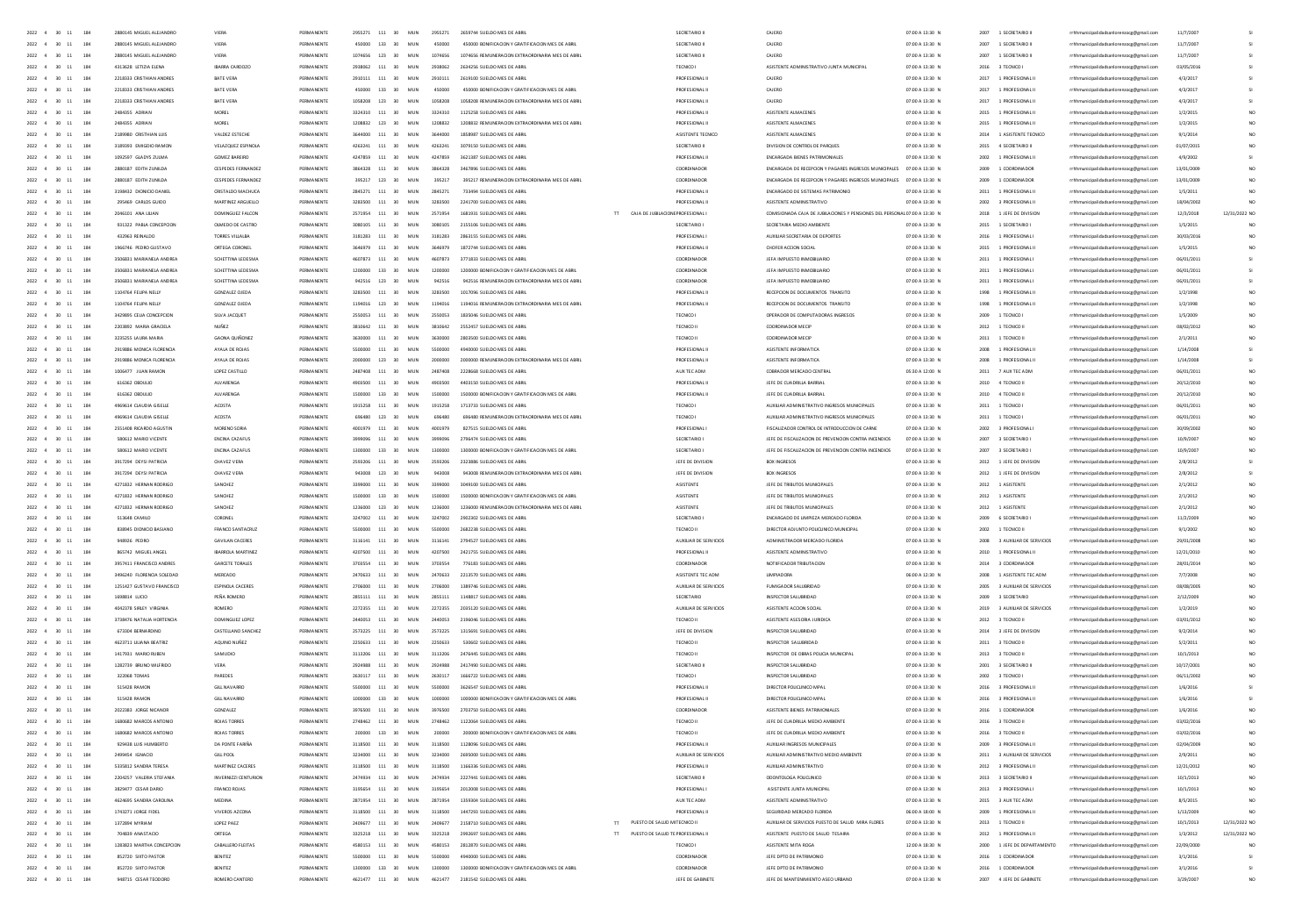| 2022 4<br>$30 - 11$<br>184               | 948715 CESAR TEODORO        | ROMERO CANTERO          | PERMANENT         | 1848590        | 133                    | MUN<br>1848590 | 1848590 BONIFICACION Y GRATIFICACION MES DE ABRI |                                               | JEFE DE GABINETI                         | JEFE DE MANTENIMIENTO ASEO URBA                                        | 07:00 A 13:30 M | 2007 | 4 JEFE DE GABINETI           | rrhhmunicipalidadsanlorenzocg@gmail.com | 3/29/200   |                 |
|------------------------------------------|-----------------------------|-------------------------|-------------------|----------------|------------------------|----------------|--------------------------------------------------|-----------------------------------------------|------------------------------------------|------------------------------------------------------------------------|-----------------|------|------------------------------|-----------------------------------------|------------|-----------------|
| 2022<br>$4\quad 30\quad 11$<br>184       |                             | DUART                   |                   |                | 111                    | MU<br>253674   |                                                  |                                               |                                          | AUXIUAR DE SERVICIOS SECRETARIA DE DEPORTE                             | 07:00 A 13:30 M |      | 1 PROFESIONAL II             | lidadsanlorenzocg@gmail.com             | 1/2/1989   |                 |
| $2022 \quad 4 \quad 30 \quad 11$<br>184  | 3212411 MARCELO PASTO       | BENITEZ                 | PERMANENTI        | 2501070        | 111<br>20 <sup>o</sup> | MUN<br>2501070 | 3103049 SUELDO MES DE AB                         |                                               | COORDINADOR                              | COONTOLOGO POLICLINICO MUNI                                            | 07:00 A 13:30 N | 2010 | 1 COORDINADO                 | cocg@gmail.co                           | 1/1/2010   |                 |
| 2022<br>$4 -$<br>30<br>184               | 936744 CECIUO IGNACIO       | ROJAS GAUTO             | PERMANENT         |                | 111                    | MU<br>1915258  |                                                  |                                               | TECNICO II                               | PORTERO ASEO URE                                                       | 07:00 A 13:30 N | 2001 | 1 TECNICO                    | rrhhmunicipalidadsanlorenzocg@gmail.com | 17/10/200  |                 |
| 2022 4 30 11<br>184                      | 3891600 MARGARETH CELESTI   | VILLALBA GONZALEZ       | <b>DCDMANCNT</b>  | 1015350        | 111<br>20 <sup>o</sup> | MUN<br>1915258 | 1370442 SUELDO MES DE ABR                        |                                               | TECNICO II                               | AUXILIAR INFORMATICA AREA TRIBUTACION                                  | 07:00 A 13:30 N | 2012 | 1 TECNICO II                 | rrhhmunicipalidadsanlorenzocg@gmail.co  | 2/1/2012   |                 |
| 184<br>2022 4 30 11                      | 1355387 JUAN WALBERTO       | FFRNANDFZ SANTACRUZ     | PERMANENTE        | 3192074 111    | 30 <sup>2</sup>        | MIN<br>3192074 | 714699 SUELDO MES DE ABRI                        |                                               | SECRETARIO                               | HERRERO ASEO URRANO                                                    | 07:00 A 13:30 N |      | 2001 4 SECRETARIO II         |                                         | 10/17/2001 |                 |
|                                          |                             |                         |                   |                |                        |                |                                                  |                                               |                                          |                                                                        |                 |      |                              | rrhhmunicipalidadsanlorenzocg@gmail.com |            |                 |
| 2022 4 30 11<br>184                      | 1728495 FRANCISCO JAVIER    | FERNANDEZ SANTACRUZ     | PERMANENTE        |                | 2758206 111 30         | MUN<br>2758206 | 2472386 SUELDO MES DE ABRI                       |                                               | PROFESIONAL                              | CHOFER ASEO URBANO                                                     | 07:00 A 13:30 N |      | 2001 1 PROFESIONAL II        | rrhhmunicipalidadsanlorenzocg@gmail.com | 10/17/200  |                 |
| 184<br>2022 4 30 11                      | 1728495 FRANCISCO JAVIER    | FFRNANDFZ SANTACRUZ     | PERMANENTE        | $200000 - 133$ | 30 <sub>2</sub>        | MIN<br>200000  | 200000 BONIFICACION Y GRATIFICACION MES DE ARRI  |                                               | PROFESIONAL I                            | CHOFFR ASEO LIBRANO                                                    | 07:00 A 13:30 N |      | 2001 1 PROFESIONAL II        | rrhhmunicipalidadsanlorenzocg@gmail.com | 10/17/200  |                 |
| 2022 4 30 11<br>184                      | 1000158 OLEGARIO            | ALONSO JARA             | PERMANENTE        |                | 3125911 111 30         | MUN<br>3125911 | 2803320 SUELDO MES DE ABRI                       |                                               | <b>PROFESIONAL II</b>                    | AUXIUAR DE SERVICIOS CEMENTERIO MUNICIPAL                              | 07:00 A 13:30 N |      | 2011 1 PROFESIONAL II        | rrhhmunicipalidadsanlorenzoce@email.com | 1/2/2011   |                 |
| 2022 4 30 11<br>184                      | 1057863 OCTAVIO RAMON       | AGUILAR GILL            | PERMANENTE        |                | 2813462 111 30         | MUN<br>2813462 | 1578363 SUELDO MES DE ABRI                       |                                               | SECRETARIO III                           | FISCAUZADOR MEDIO AMBIENTE                                             | 07:00 A 13:30 N |      | 2016 1 SECRETARIO II         | rrhhmunicipalidadsanlorenzoce@email.com | 2/3/2016   |                 |
| 2022 4 30 11<br>184                      | 1729812 MARIA CRISTINA      | JARA DE CARDOZO         | PERMANENTE        |                | 2952804 111 30         | MUN<br>2952804 | 2647524 SUELDO MES DE ABRI                       |                                               | ASISTENTE TECNICO ADMINISTRATIVO         | ASISTENTE DEFENSA DEL CONSUMIDOR                                       | 07:00 A 13:30 N |      | 2012 1 PROFESIONAL II        | rrhhmunicipalidadsanlorenzoce@email.com | 1/3/2012   |                 |
| 2022 4 30 11<br>184                      | 886218 PORFIRIO ANTONIO     | VARGAS                  | PERMANENTE        |                | 3010920 111 30         | MUN<br>3010920 | 1751131 SUELDO MES DE ABRIL                      |                                               | PROFESIONAL II                           | SEGURIDAD                                                              | 06:00 A 18:00 N |      | 1994 1 PROFESIONAL II        | rrhhmunicipalidadsanlorenzoce@email.com | 10/1/1994  |                 |
|                                          |                             |                         |                   |                |                        |                |                                                  |                                               |                                          |                                                                        |                 |      |                              |                                         |            |                 |
| 2022 4 30<br>184<br>11                   | 1054486 JUUO CESAR          | JARA FERNANDEZ          | PERMANENTE        | 3158694        | 111 30                 | MUN<br>3158694 | 2832825 SUELDO MES DE ABRIL                      |                                               | TECNICO I                                | JEFE DE CUADRILLA DE LIMPIEZA                                          | 07:00 A 13:30 N |      | 2011 1 TECNICO I             | rrhhmunicipalidadsanlorenzocg@gmail.com | 1/6/2011   |                 |
| 2022 4 30<br>184                         | 1298289 SORIANO             | MIRANDA CESPEDES        | PERMANENTE        | 3050883        | 111 30                 | MUN<br>3050883 | 1685800 SUELDO MES DE ABRI                       |                                               | TECNICO II                               | ALBAÑIL ASEO URBANO                                                    | 07:00 A 13:30 N | 2008 | 4 TECNICO II                 | rrhhmunicipalidadsanlorenzocg@gmail.com | 6/5/2008   |                 |
| 184<br>2022 4 30<br>11                   | 1689910 ARCADIO             | MALDONADO LOPEZ         | PERMANENTE        |                | 2017158 111 30         | MUN<br>2017158 | 1330435 SUELDO MES DE ABRI                       |                                               | TECNICO II                               | CHOFER ASEO URBANO                                                     | 07:00 A 13:30 N | 2001 | 1 TECNICO II                 | rrhhmunicipalidadsanlorenzocg@gmail.com | 10/17/200  |                 |
| 2022 4<br>184<br>30                      | 922497 MAXIMINO             | CAMPUZANO GONZALEZ      | PERMANENTE        | 2138483        | 111 30                 | MUN<br>2138483 | 1469747 SUELDO MES DE MARZO                      |                                               | TECNICO I                                | AUXILIAR DE SERVICIOS ASEO URBANO                                      | 07:00 A 13:30 S | 2001 | 1 TECNICO II                 | rrhhmunicipalidadsanlorenzocg@gmail.com | 10/17/200  |                 |
| 2022<br>184<br>30                        | 922497 MAXIMINO             | CAMPUZANO GONZALEZ      | PERMANENT         |                | 111<br>30              | MUN<br>2138483 | 1914635 SUELDO MES DE ABRI                       |                                               | TECNICO I                                | AUXILIAR DE SERVICIOS ASEO URBAN                                       | 07:00 A 13:30 S | 2001 | 1 TECNICO                    | rrhhmunicipalidadsanlorenzocg@gmail.com | 10/17/200  |                 |
| 184<br>2022 4<br>30                      | 1280319 VERONICA CONCEPCION | OCAMPOS DE RODRIGUEZ    | PERMANENTE        |                | 111 30                 | MUN<br>2284937 | 1643111 SUELDO MES DE ABRI                       |                                               | TECNICO I                                | UMPIADORA DE PLAZA ASEO URBANO                                         | 05:30 A 11:30 N | 2014 | 1 TECNICO II                 | rrhhmunicipalidadsanlorenzocg@gmail.com | 9/2/2014   |                 |
| 2022<br>184<br>30                        | 1280319 VERONICA CONCEPCION | OCAMPOS DE RODRIGUEZ    | PERMANENT         |                | 133<br>30              | MUN<br>200000  | 200000 BONIFICACION Y GRATIFICACION MES DE ABRI  |                                               | TECNICO I                                | <b>UMPIADORA DE PLAZA ASEO URBANO</b>                                  | 05:30 A 11:30 N | 2014 | 1 TECNICO                    |                                         | 9/2/2014   |                 |
|                                          |                             |                         |                   |                |                        |                |                                                  |                                               |                                          |                                                                        |                 |      |                              | rrhhmunicipalidadsanlorenzocg@gmail.com |            |                 |
| 2022<br>30<br>184                        | 662754 IRENEO               | LOPEZ VAZQUEZ           | PERMANENTI        | 2605169        | 111<br>30              | MUN<br>2605169 | 2233820 SUELDO MES DE ABR                        |                                               | TECNICO I                                | MECANICO ASEO URBANO                                                   | 07:00 A 13:30 N | 1991 | 4 TECNICO I                  | rrhhmunicipalidadsanlorenzoog@gmail.com | 1/1/1991   |                 |
| 2022<br>$\mathbf{A}$<br>30<br>184        | 1189049 ERME NICOLAS        | BAEZA PALACIOS          | PERMANENTE        | 4120490 111    | 30                     | MUN<br>4120490 | 3698441 SUELDO MES DE ABRI                       |                                               | COORDINADOR                              | JEFE DE CUADRILLA                                                      | 07:00 A 13:30 N |      | 2013 4 COORDINADOR           | rrhhmunicipalidadsanlorenzocg@gmail.com | 11/1/2013  |                 |
| 2022<br>30<br>184                        | 3640436 IRMA RAQUEL         | <b>CESPEDES BAEZA</b>   | PERMANENTI        | 3015471        | 111<br>30              | MUN<br>3015471 | 2597924 SUELDO MES DE ABR                        |                                               | AUXILIAR TECNICI                         | SECRETARIA ASEO URBANO                                                 | 07:00 A 13:30 N | 2005 | 4 AUXILIAR TECNICO           | rrhhmunicipalidadsanlorenzoog@gmail.com | 9/1/2005   |                 |
| 2022<br>$\mathbf{A}$<br>30<br>184        | 697320 EFREN DARIO          | ARGUELLO                | PERMANENTE        | 3665117        | 111<br>30              | MUN<br>2665117 | 1998728 SUELDO MES DE ABRI                       |                                               | TECNICO I                                | INSPECTOR DE CBRAS POLICIA MUNICIPA                                    | 07:00 A 13:30 N |      | 2011 3 TECNICO I             | rrhhmunicipalidadsanlorenzocg@gmail.com | 06/01/201  | NO <sub>1</sub> |
| 184<br>2022 4 30<br>$\ddot{\phantom{a}}$ | 3542574 BUTH MARINA         | OVIEDO RAMIREZ          | PERMANENTE        | 3072647        | 111 30                 | MUN<br>3072647 | 2755383 SUFLDO MES DE ABRI                       |                                               | <b>IFFE DE DIVISION</b>                  | AUXILIAR ASED URRANO                                                   | 07:00 A 13:30 N |      | 2002 1 JEFE DE DIVISION      | rrhhmunicipalidadsanlorenzocg@gmail.com | 8/1/2002   | NO <sub>1</sub> |
| 2022<br>$\sim$<br>30<br>184              | 494079 BASILIO              | BARRIOS GALEANO         | PERMANENTE        | 2402978 111    | 30                     | MUN<br>2402978 | 2152681 SUELDO MES DE ABRI                       |                                               | TECNICO II                               | CUIDADOR CICLOVIA MUNICIPA                                             | 05:30 A 11:30 N | 2003 | 1 TECNICO II                 | rrhhmunicipalidadsanlorenzocg@gmail.com | 7/1/2003   | NO <sub>1</sub> |
|                                          |                             |                         |                   |                |                        |                |                                                  |                                               |                                          |                                                                        |                 |      |                              |                                         |            |                 |
| 184<br>2022 4<br>$\infty$                | 510073 LUCIO                | ACUINO OIFDA            | PERMANENTE        |                | 2444720 111 30         | MIN<br>2444720 | 1770627 SUELDO MES DE ABRI                       |                                               | TECNICO II                               | CUDADOR CICLOVIA MUNICIPAL                                             | 05:30 A 11:30 N |      | 2010 1 TECNICO II            | rrhhmunicipalidadsanlorenzocg@gmail.com | 1/1/2010   | NO <sub>1</sub> |
| 2022 4 30<br>184                         | 581994 ANGEL GERMAN         | MALDONADO ROMERO        | PERMANENTE        | 5500000        | 111 30                 | MUN<br>5500000 | 4940000 SUELDO MES DE ABRI                       |                                               | COORDINADOR                              | ASISTENTE CULTURA                                                      | 07:00 A 13:30 N |      | 2002 1 COORDINADOR           | rrhhmunicipalidadsanlorenzocg@gmail.com | 1/2/2002   | NO <sub>1</sub> |
| 184<br>2022 4 30                         | 1035115 PEDRO SALVADOR      | ACOSTA GAMARRA          | PERMANENTE        | 0000004        | 111 30                 | MUN<br>4400000 | 3960000 SUELDO MES DE ABRI                       |                                               | PROFESIONAL                              | DIRECTOR IMA                                                           | 13:00 A 19:30 N |      | 1987 1 PROFESIONAL           | rrhhmunicipalidadsanlorenzoce@email.com | 1/2/1987   | $\leq$          |
| 2022 4 30<br>184<br>11                   | 1190092 EDILBERTO           | DOMINGUEZ AVALOS        | PERMANENTE        | 4243580        | 111 30                 | MUN<br>4243580 | 3394863 SUELDO MES DE ABRI                       |                                               | SECRETARIO                               | SECRETARIO SECRETARIA DE DEPORTES                                      | 07:00 A 13:30 N |      | 2016 4 SECRETARIO I          | rrhhmunicipalidadsanlorenzocg@gmail.com | 2/1/2016   | NO <sub>1</sub> |
| 184<br>2022 4 30                         | 3643449 YULIAN ANDRES       | MARTINEZ GRANCE         | PERMANENTE        | 2541000        | 111 30                 | MUN<br>2541000 | 2286900 SUELDO MES DE ABRI                       |                                               | TECNICO II                               | PROFESOR SECRETARIA DE DEPORTES                                        | 07:00 A 13:30 N |      | 2015 1 TECNICO II            | rrhhmunicipalidadsanlorenzoce@email.com | 1/2/2015   | NO <sub>1</sub> |
| 184<br>2022 4 30                         | 932137 ZULLY BEATRIZ        | OVEJERO DE DUARTE       | PERMANENTE        | 2690111        | 111 30                 | MUN<br>2690111 | 2411100 SUELDO MES DE ABRI                       |                                               | TECNICO II                               | JEFA BIBLIOTECA MUNICIPAL                                              | 07:00 A 13:30 N | 2002 | 1 TECNICO II                 | rrhhmunicipalidadsanlorenzocg@gmail.com | 2/1/2002   | NO <sub>1</sub> |
| 184                                      |                             |                         |                   |                |                        |                |                                                  |                                               |                                          |                                                                        |                 |      |                              |                                         |            | $1$             |
| 2022 4 30                                | 3437940 SELVA ELIZABERT     | <b>OZUNA MEISTER</b>    | PERMANENTE        |                | 111 30                 | MUN<br>2950860 | 1471727 SUELDO MES DE ABBI                       |                                               | SECRETARIO III                           | SECRETARIA IMA                                                         | 13:00 A 19:30 N | 2009 | 1 SECRETARIO III             | rrhhmunicipalidadsanlorenzocg@gmail.com | 4/2/2009   |                 |
| 184<br>2022 4 30                         | 4238079 MARIA BETANIA       | <b>BAEZ PINTOS</b>      | PERMANENTE        |                | 111<br>30              | MUN<br>1915258 | 1723733 SUELDO MES DE ABRI                       |                                               | AUXILIAR DE SERVICIOS                    | Profesora de Canto IMA                                                 | 14:00 A 18:00 N | 2016 | 1 AUXILIAR DE SERVICIOS      | rrhhmunicipalidadsanlorenzocg@gmail.com | 01/09/2016 | NO <sub>1</sub> |
| 184<br>2022<br>30                        | 577333 MIGUELA              | AGUERO DE GIMENEZ       |                   |                | 111<br>30              | MUN<br>3015337 | 2402271 SUELDO MES DE ABR                        |                                               | JEFE DE GABINETE                         | ATENCION A LOS LECTORES BIBLIOTECA MUNICIPAL                           | 12:00 A 18:30 N | 1996 | 3 JEFE DE GABINETE           | rrhhmunicipalidadsanlorenzocg@gmail.com | 12/1/1996  |                 |
| 184<br>30                                | 1038400 NANCY ELIZABETH     | CRISTALDO DE SAMUDIO    |                   |                | 111                    | MU             | 1220821 SUELDO MES DE ABR                        |                                               | AUXILIAR DE SERVICIOS                    | Profesora Danza Paraguaya IMA                                          | 15:30 A 17:30 N | 1991 | 1 AUXILIAR DE SERVICIOS      | rrhhmunicipalidadsanlorenzoog@gmail.com | 1/2/1991   |                 |
| 184<br>2022<br>30                        | 1544725 LAURA MERCEDES      | TROCHE RESQUIN          |                   |                | $111\,$<br>30          | MUN<br>1915258 | 912902 SUELDO MES DE ABR                         |                                               | AUXILIAR DE SERVICIOS                    | Profesora Danza Paraguaya IMA                                          | 13:30 A 17:30 N | 2002 | 1 AUXILIAR DE SERVICIOS      | rrhhmunicipalidadsanlorenzocg@gmail.com | 11/2/2002  |                 |
| 2022<br>30<br>184                        | 425405 STELLA MARYS         | SALDIVAR DE FRETES      |                   |                | 111<br>30              | MU             | 802902 SUELDO MES DE ABR                         |                                               | AUXILIAR DE SERVICIOS                    | Profesora Danza Paraguaya IMA                                          | 13:30 A 15:30 N | 2003 | 1 AUXILIAR DE SERVICIOS      | rrhhmunicipalidadsanlorenzoog@gmail.com | 4/7/2003   |                 |
| 2022<br>4 30<br>184                      | 2189424 UZZIE ANALIA        | PANJAGUA FIGUEREDO      | <b>DCDMANCNTC</b> | 1015759        | 111<br>30              | MUN<br>1915258 | 963914 SUELDO MES DE ABRI                        |                                               | AUXILIAR DE SERVICIOS                    | Profesora Danza Paraguaya IM/                                          | 17:30 A 19:30 N | 2005 | 1 AUXILIAR DE SERVICIOS      | rrhhmunicipalidadsanlorenzocg@gmail.com | 1/2/2005   | NO              |
|                                          |                             |                         |                   |                |                        |                |                                                  |                                               |                                          |                                                                        |                 |      |                              |                                         |            |                 |
| 2022<br>30<br>184                        | 2625014 ADRIANA ELIZABET    | MARTINEZ CARDOZO        |                   |                | 111<br>30              | MU<br>1915258  | 1559273 SUELDO MES DE ABR                        |                                               | AUXILIAR DE SERVICIOS                    | Profesora Danza Clasica IM                                             | 17:30 A 19:30 N | 2007 | 1 AUXILIAR DE SERVICIOS      | rrhhmunicipalidadsanlorenzocg@gmail.com | 9/24/200   | NO              |
| 2022 4 30<br>184                         | 850293 LAURA RAQUEL         | SANCHEZ DE SANCHEZ      | <b>DCDMANCNTC</b> | 1015759        | 111<br>30              | MUN<br>1915258 | 1523233 SUELDO MES DE ABRI                       |                                               | AUXILIAR DE SERVICIOS                    | Profesora Educacion Musical IMA                                        | 15:00 A 19:00 N | 2006 | 1 AUXILIAR DE SERVICIOS      | sicipalidadsanlorenzocg@gmail.com       | 4/5/2006   | NO              |
| 184<br>2022 4 30 11                      | 1040941 NANCY ANGELICA      | <b>GAMARRA</b>          | PERMANENTE        | 2358483        | $111 - 30$             | MIN<br>2358483 | 489863 SUFLDD MES DE ABRU                        |                                               | TECNICO II                               | ATENCION A LOS LECTORES BIBLIOTECA MUNICIPAL                           | 12:00 A 18:30 N | 2009 | 1 TECNICO II                 | rrhhmunicipalidadsanlorenzocg@gmail.com | 10/02/200  | NO <sub>1</sub> |
| 2022 4 30 11<br>184                      | 2495097 CINTHIA FIIZARETH   | ROIAS AIVAREZ           | PERMANENTE        |                | 1786620 111 30         | MIN<br>1786620 | 1538404 SUELDO MES DE ARRI                       |                                               | TECNICO II                               | ASISTENTE SECRETARIA DE TRANSPORTE                                     | 07:00 A 13:30 N |      | 2002 1 TECNICO II            | rrhhmunicipalidadsanlorenzocg@gmail.com | 11/6/2002  | NO <sub>1</sub> |
| 2022 4 30 11<br>184                      | 3510246 CYNTHIA DANIFLA     | OCAMPOS PENAYO          | PERMANENTE        | 2854121        | $111 - 30$             | MIN<br>2854121 | 2345601 SUFLDO MES DE ARRI                       |                                               | PROFESIONAL I                            | ASISTENTE IMA                                                          | 13:00 A 19:30 N | 2005 | 1 PROFESIONAL II             | rrhhmunicipalidadsanlorenzocg@gmail.com | 21/03/200  | NO <sub>1</sub> |
| 2022 4 30 11<br>184                      | 3683142 EDGAR FLORENCIC     | TORRES                  | PERMANENTE        |                | 1915258 111 30         | MUN<br>1915258 | 1723733 SUELDO MES DE ABRIL                      |                                               | TECNICO II                               | PROFESOR SECRETARIA DE DEPORTES                                        | 07:00 A 13:30 N |      | 2008 1 TECNICO II            | rrhhmunicipalidadsanlorenzocg@gmail.com | 29/01/2008 |                 |
| 2022 4 30 11<br>184                      | 2684960 NELLY BEATRIZ       | VERA COLARTE            | PERMANENTE        |                | 2435258 111 30         | MUN<br>2435258 | 2181733 SUELDO MES DE ABRIL                      | $\mathbf{H}$<br>COLEGIO NACIONAL C TECNICO II |                                          | PROFESORA COLEGIO NACIONAL CHOFERES DEL CHACO                          | 17:30 A 21:00 N |      | 2016 1 TECNICO II            | rrhhmunicipalidadsanlorenzoce@email.com | 01/02/2016 | 12/31/2022 NO   |
|                                          |                             |                         |                   |                |                        |                |                                                  |                                               |                                          |                                                                        |                 |      |                              |                                         |            |                 |
| 2022 4 30 11<br>184                      | 3224961 ZULMA CAROLINA      | AMARILLA                | PERMANENTE        | 3319121        | 111 30                 | MUN<br>3319121 | 1178140 SUELDO MES DE ABRIL                      |                                               | PROFESIONAL                              | JEFA DEL DEPARTAMENTO DE COMISIONES VECINALES                          | 07:00 A 13:30 N |      | 2007 1 PROFESIONAL II        | rrhhmunicipalidadsanlorenzoce@email.com | 3/30/2007  |                 |
| 2022 4 30 11<br>184                      | 3224961 ZULMA CAROLINA      | AMARILLA                | PERMANENTE        | 1000000        | 133 30                 | MUN<br>1000000 | 1000000 BONIFICACION Y GRATIFICACION MES DE ABRI |                                               | <b>PROFESIONAL II</b>                    | JEFA DEL DEPARTAMENTO DE COMISIONES VECINALES                          | 07:00 A 13:30 N |      | 2007 1 PROFESIONAL II        | rrhhmunicipalidadsanlorenzoce@email.com | 3/30/2007  |                 |
| 2022 4 30 11<br>184                      | 3224961 ZULMA CAROLINA      | AMARILLA                | PERMANENTE        | 1206944        | 123 30                 | MUN<br>1206944 | 1206944 REMUNERACION EXTRAORDINARIA MES DE ABRI  |                                               | PROFESIONAL II                           | JEFA DEL DEPARTAMENTO DE COMISIONES VECINALES                          | 07:00 A 13:30 N |      | 2007 1 PROFESIONAL II        | rrhhmunicipalidadsanlorenzocg@gmail.com | 3/30/2007  |                 |
| 2022 4 30<br>184<br>11                   | 2905524 DAISY LORENA        | <b>BAEZ BENITEZ</b>     | PERMANENTI        |                | 111 30                 | MUN<br>2785860 | 1286664 SUELDO MES DE ABRI                       |                                               | SECRETARIO III                           | AUXIUAR POUCUNICO MUNICIPAL                                            | 07:00 A 13:30 N |      | 2011 1 SECRETARIO II         | rrhhmunicipalidadsanlorenzocg@gmail.com | 1/1/2011   |                 |
| 2022 4 30<br>184<br>11                   | 1139036 NORMA               | VARGAS                  | PERMANENTE        | 2457560        | 111 30                 | MUN<br>2457560 | 1089536 SUELDO MES DE ABRI                       |                                               | JEFE DE DIVISION                         | ATENCION DE LECTORES BIBLIOTECA MUNICIPAL                              | 07:00 A 13:30 N |      | 2016 1 JEFE DE DIVISION      | rrhhmunicipalidadsanlorenzocg@gmail.com | 01/02/2016 |                 |
| 2022 4 30<br>184<br>11                   | 746174 MARIA NILDA          | RAMOS                   | PERMANENTI        |                | 111<br>30              | MUN<br>2930117 | 2316801 SUELDO MES DE ABRI                       |                                               | TECNICO I                                | ATENCION A LOS LECTORES BIBLIOTECA MUNICIPAL                           | 07:00 A 13:30 N |      | 2012 3 TECNICO               | rrhhmunicipalidadsanlorenzocg@gmail.com | 03/01/2012 |                 |
| 2022<br>184<br>30<br>$11\,$              | 3494879 JOSE ANTONIC        | ALVARENGA               | PERMANENT         |                | 111<br>30              | MUN<br>3310920 | 2424954 SUELDO MES DE ABRI                       |                                               | SECRETARIO                               | ASISTENTE MESA DE ENTRADA                                              | 07:00 A 13:30 M |      | 2008 1 SECRETARIO I          | rrhhmunicipalidadsanlorenzocg@gmail.com | 10/16/200  |                 |
| 2022 4 30<br>184                         | 3509762 ROSSANA ELIZABETH   | CUBA DE GOMEZ           | PERMANENT         |                | 111<br>30              | MUN            | 2765383 SUELDO MES DE ABRI                       |                                               | JEFE DE DIVISION                         | AUXIUAR ADMINISTRATIVO POLICLINICO MUNICIPAL                           | 07:00 A 13:30 N |      | 2008 1 JEFE DE DIVISION      |                                         |            |                 |
| 11                                       |                             |                         |                   |                |                        | 3072647        |                                                  |                                               |                                          |                                                                        |                 |      |                              | rrhhmunicipalidadsanlorenzocg@gmail.com | 3/4/2008   |                 |
| 2022<br>30                               | 2902801 RAMON               | FERNANDEZ GIMENEZ       | PERMANENT         |                | 111<br>30              | MUN<br>3472040 | 2324716 SUELDO MES DE ABRI                       |                                               | <b>TECNICO</b>                           | JEFE DE LA DIVISION TEATRO                                             | 07:00 A 13:30 M | 1999 | 3 TECNICO I                  | rrhhmunicipalidadsanlorenzocg@gmail.com | 1/21/1999  |                 |
| 2022 4<br>30<br>184                      | 2902801 RAMON               | FERNANDEZ GIMENEZ       | PERMANENT         |                | 133<br>30              | MUN<br>1300000 | 1300000 BONIFICACION Y GRATIFICACION MES DE ABR  |                                               | TECNICO                                  | JEFE DE LA DIVISION TEATRO                                             | 07:00 A 13:30 N | 1999 | 3 TECNICO I                  | rrhhmunicipalidadsanlorenzocg@gmail.com | 1/21/199   |                 |
| 2022 4 30 11<br>184                      | 3532681 EVA FIDEUNA         | BARRETO                 | PERMANENTI        | 2348462        | 111<br>30              | MUN<br>2348462 | 2103616 SUELDO MES DE ABRI                       |                                               | TECNICO I                                | ASISTENTE DIRECCION DE OBRAS                                           | 07:00 A 13:30 N |      | 2002 1 TECNICO II            | rrhhmunicipalidadsanlorenzocg@gmail.com | 06/11/200  |                 |
| 2022<br>30<br>184                        | 2477599 BLANCA ADELAIDA     | ZARACHO BENITEZ         | PERMANENT         | 1785927        | 111<br>30              | MUN<br>1785927 | 1287335 SUELDO MES DE ABR                        |                                               | ESCUELA CHOFERES C AUXILIAR DE SERVICIOS | COMISIONADA ESCUELA CHOFERES DEL CHACC                                 | 07:00 A 13:30 N |      | 2010 1 AUXILIAR DE SERVICIO  | rrhhmunicipalidadsanlorenzocg@gmail.com | 1/1/2010   | 12/31/2022 NO   |
| 2022 4 30<br>$\ddot{\mathbf{1}}$<br>184  | 4280095 TAUA BELEN          | AGUILAR GARCIA          | PERMANENTI        | 2593206        | 111<br>30              | MUN<br>2593206 | 963837 SUELDO MES DE ABRI                        |                                               | SECRETARIO III                           | AUXILIAR ADMINISTRATIVO MEDIO AMBIENTE                                 | 07:00 A 13:30 N |      | 2015 1 SECRETARIO III        | rrhhmunicipalidadsanlorenzocg@gmail.com | 7/28/2019  |                 |
| 2022 4 30 11<br>184                      | 1419089 GLOBIA CRISTINA     | SALOMON BLIMBAY         | PERMANENTI        | 1972355 111    | 30 <sub>1</sub>        | MIN<br>1972355 | 875902 SUELDO MES DE ABBI                        |                                               | AUXILIAR DE SERVICIOS                    | ATENCION A LOS LECTORES BIBLIOTECA MUNICIPAL                           | 12:00 A 18:30 N |      | 2007 1 AUXILIAR DE SERVICIOS | rrhhmunicipalidadsanlorenzocg@gmail.com | 5/18/2002  |                 |
| 2022 4<br>$\infty$<br>184                | 2372847 ISIDORA CONCEPCION  | OUVA CABALLERO          | PERMANENTI        | 2209515        | 111<br>30              | MUN<br>2209515 | 618666 SUELDO MES DE ABRI                        |                                               | AUXILIAR DE SERVICIOS                    | SECRETARIA TRANSITO                                                    | 12:00 A 18:30 N |      | 1996 1 AUXILIAR DE SERVICIOS | rrhhmunicipalidadsanlorenzocg@gmail.com | 3/1/1996   |                 |
| 2022 4 30 11                             | 1228421 FUDA                | BRITEZ DE DUARTI        | PERMANENTI        |                | 111                    | MIN            | 1059603 SUELDO MES DE ABRI                       |                                               |                                          | PORTERA ESCUELA MPAL Nº 1                                              | 07:00 A 13:30 N |      |                              |                                         |            |                 |
| 184                                      |                             |                         |                   | 1915258        | 30 <sub>1</sub>        | 1915258        |                                                  | ESCUELA MUNICIPAL TECNICO II<br>T             |                                          |                                                                        |                 |      | 1995 1 TECNICO II            | rrhhmunicipalidadsanlorenzocg@gmail.com | 9/1/1995   | 12/31/2022 NO   |
| 2022 4 30 11<br>184                      | 285306 JUAN RAMON           | REYES CHAVEZ            | PERMANENTE        | 2738225        | 111<br>30              | MUN<br>2738225 | 0 SUELDO MES DE ABRIL                            |                                               | JEFE DE DIVISION                         | PROFESOR ESCUELA MUNICIPAL                                             | 07:00 A 13:30 N |      | 2008 1 JEFE DE DIVISION      | rrhhmunicipalidadsanlorenzoog@gmail.com | 1/29/2008  |                 |
| 2022 4 30<br>184<br>11                   | 1903332 ROBERTO ARIEL       | HAIFUCH FERRER          | PERMANENTE        | 3091954        | 111<br>30 <sub>2</sub> | MUN<br>3091954 | 1992506 SUELDO MES DE ABRIL                      |                                               | JEFE DE DIVISION                         | <b>INSPECTOR DE OBRAS</b>                                              | 07:00 A 13:30 N |      | 2009 1 JEFE DE DIVISION      | rrhhmunicipalidadsanlorenzoce@email.com | 4/2/2009   |                 |
| 2022 4 30<br>184<br>11                   | 4001553 MARINA ISABEL       | DOMINGUEZ FERRAS        | PERMANENTE        | 4372041        | 111<br>30              | MUN<br>4372041 | 3934837 SUELDO MES DE ABRIL                      |                                               | PROFESIONALI                             | JEFA ADJUNTA IMPUESTO INMOBILIARIO                                     | 07:00 A 13:30 N |      | 2009 1 PROFESIONAL I         | rrhhmunicipalidadsanlorenzoog@gmail.com | 2/10/2009  |                 |
| 2022 4 30<br>184<br>11                   | 4001553 MARINA ISABEL       | DOMINGUEZ FERRAS        | PERMANENTE        | 745245         | 123<br>30 <sub>2</sub> | MUN<br>745245  | 745245 REMUNERACION EXTRAORDINARIA MES DE ABRIL  |                                               | PROFESIONALI                             | JEFA ADJUNTA IMPUESTO INMOBILIARIO                                     | 07:00 A 13:30 N |      | 2009 1 PROFESIONAL           | rrhhmunicipalidadsanlorenzoce@email.com | 2/10/2005  |                 |
| 2022 4 30<br>184<br>11                   | 3987058 CELSA MADELIN       | ESPINOLA ZARACHO        | PERMANENTE        | 2718062        | 111<br>30              | MUN<br>2718062 | 2436256 SUELDO MES DE ABRIL                      |                                               | AUXILIAR DE SERVICIOS                    | OPERADOR DE COMPUTADORAS INGRESOS                                      | 07:00 A 13:30 N | 2009 | 1 AUXILIAR DE SERVICIOS      | rrhhmunicipalidadsanlorenzocg@gmail.com | 02/04/2005 |                 |
| 2022 4 30<br>184<br>11                   | 3987058 CELSA MADELIN       | <b>ESPINOLA ZARACHO</b> | PERMANENTE        | 988384         | 123<br>30 <sub>0</sub> | MUN<br>988384  | 988384 REMUNERACION EXTRAORDINARIA MES DE ABRIL  |                                               | AUXILIAR DE SERVICIOS                    | OPERADOR DE COMPUTADORAS INGRESOS                                      | 07:00 A 13:30 N |      | 2009 1 AUXILIAR DE SERVICIOS | rrhhmunicipalidadsanlorenzoce@email.com | 02/04/2005 |                 |
|                                          |                             |                         |                   |                |                        |                |                                                  |                                               |                                          |                                                                        |                 |      |                              |                                         |            |                 |
| 2022 4 30<br>184<br>11                   | 795307 JORGE                | BERNAL BLASCO           | PERMANENTE        | 2401564        | 111<br>30              | MUN<br>2401564 | 2151408 SUELDO MES DE ABRI                       |                                               | TECNICO II                               | RESPONSABLE MANTENIMIENTO INTERNO SERVICIOS GENERALES  07:00 A 13:30 N |                 | 2017 | 1 TECNICO II                 | rrhhmunicipalidadsanlorenzocg@gmail.com | 3/1/2017   |                 |
| 2022 4<br>184<br>30                      | 1419849 NORMA MARL          | TORRES BAEZ             | PERMANENTI        |                | 111                    | MUN<br>2910155 | 2609140 SUELDO MES DE ABRI                       |                                               | PROFESIONAL II                           | SECRETARIA BIBLIOTECA MUNICIPAL                                        | 07:00 A 13:30 N | 2012 | 3 PROFESIONAL II             | rrhhmunicipalidadsanlorenzocg@gmail.com | 1/3/2012   |                 |
| 2022<br>184<br>30                        | 416502 SECUNDI              | HAIFUCH OZORIC          |                   |                |                        |                |                                                  |                                               | PROFESIONAL I                            | DEPARTAMENTO DE SEGURIDAD VIA                                          | 07:00 A 13:30 N | 2003 | 1 PROFESIONAL II             | rrhhmunicipalidadsanlorenzoog@gmail.com | 3/14/2003  |                 |
| 184<br>2022<br>30                        | 2367393 JAVIER GIL          | SANABRIA VILLAR         | PERMANENTI        |                | 111                    | MUN<br>2605911 | 549830 SUELDO MES DE ABRI                        |                                               | AUXILIAR TECNICO                         | RECEPCION DE DOCUMENTOS TRANSITO                                       | 07:00 A 13:30 N | 2000 | 1 AUXILIAR TECNICO           | rrhhmunicipalidadsanlorenzoog@gmail.com | 12/01/2000 |                 |
| 2022<br>184<br>30                        | 2367393 JAVIER GIL          | SANABRIA VILLAR         |                   |                | 123                    | 947616         | 947616 REMUNERACION EXTRAORDINARIA MES DE ABR    |                                               | AUXUAR TECNICI                           | RECEPCION DE DOCUMENTOS TRAN                                           | 07:00 A 13:30 N | 2000 | 1 AUXILIAR TECNICO           | rrhhmunicipalidadsanlorenzoog@gmail.com | 12/01/200  |                 |
| 2022<br>30<br>184                        | 3984927 MARIELA LUCH        | INSFRAN VALENZUEL       | PERMANENT         |                | 111                    | MU             |                                                  |                                               | <b>PROFESIONAL</b>                       | ASISTENTE INGRESO                                                      | 07:00 A 13:30 N | 2011 |                              | unicipalidadsanlorenzocg@gmail.com      |            |                 |
| 2022<br>184                              |                             | INSFRAN VALENZUEL       |                   |                | 123                    | 1109376        | 1109376 REMUNERACION EXTRAORDINARIA MES DE ABRI  |                                               | PROFESIONAL                              | ASISTENTE INGRESOS                                                     | 07:00 A 13:30 N | 2011 | 1 PROFESIONAL                | rrhhmunicipalidadsanlorenzoog@gmail.com | 8/3/2011   |                 |
|                                          |                             |                         |                   |                |                        |                |                                                  |                                               |                                          |                                                                        |                 |      |                              |                                         |            |                 |
| 2022 4 30 11<br>184                      | 1135024 RTA FUGENIA         | BENITEZ DE IBAÑEZ       | PERMANENTE        |                | 2250633 111 30         | MUN<br>2250633 | 2015570 SUELDO MES DE ABR                        |                                               | TECNICO LI                               | PSICOLOGA POLICUNICO MUNICIPA                                          | 07:00 A 13:30 N | 2001 | 1 TECNICO I I                | rrhhmunicipalidadsanlorenzocg@gmail.com | 1/26/2001  |                 |
| 2022 4 30 11<br>184                      | 476239 ILIS ANTONIO         | <b>ERFTES ORTIGOZA</b>  | PERMANENTE        |                | 3765994 111 30         | MIN<br>3765994 | 3379395 SUELDO MES DE ABRI                       |                                               | PROFESIONAL II                           | ASISTENTE MEDIO AMBIENTE                                               | 07:00 A 13:30 N |      | 2004 1 PROFESIONAL II        | rrhhmunicipalidadsanlorenzoog@gmail.com | 9/1/2004   |                 |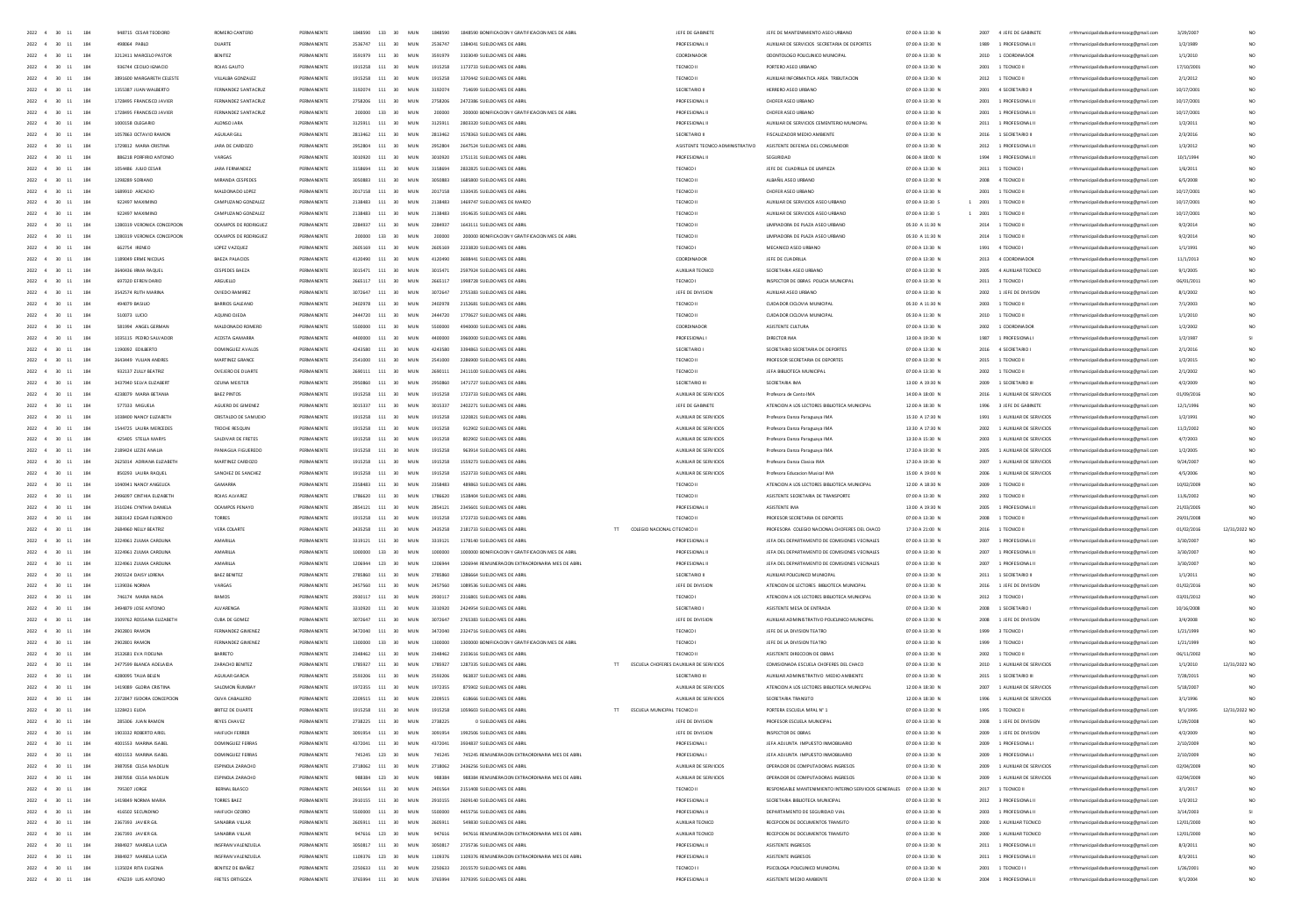| 2022 4 30 11<br>184                                       | 4776702 PEDRO VAMI          | MORAN OPDRTO          | PERMANENTI         | 2580155 | 111<br>30 <sub>1</sub> | MIN | 2580155 | 1245694 SUFLDD MES DE ARRI                       | SECRETARIO II               | AUXILIAR ACCION SOCIA                                                     | 020041330.5     | 2019  | 1 SECRETARIO III                |                                         | 1/2/201    |                    |
|-----------------------------------------------------------|-----------------------------|-----------------------|--------------------|---------|------------------------|-----|---------|--------------------------------------------------|-----------------------------|---------------------------------------------------------------------------|-----------------|-------|---------------------------------|-----------------------------------------|------------|--------------------|
| 2022 4 30 11<br>184                                       | 4012306 ANGELA NOEM         | ARIAS ZARZA           | PERMANENTI         |         | 2215258 111 30         | MUN | 2215258 | 1179530 SUELDO MES DE ABRI                       | TECNICO II                  | OPERADOR DE COMPUTADORAS TRANSITO                                         | 07:00 A 13:30 N |       | 2010 1 TECNICO II               | rrhhmunicipalidadsanlorenzoce@email.com | 1/1/2010   |                    |
| 2022 4 30 11<br>184                                       | 4012306 ANGELA NOEMI        | ARIAS ZARZA           | PERMANENTE         |         | 805536 123 30          | MUN | 805536  | 805536 REMUNERACION EXTRAORDINARIA MES DE ABRIL  | TECNICO II                  | OPERADOR DE COMPUTADORAS TRANSITO                                         | 07:00 A 13:30 N |       | 2010 1 TECNICO II               | rrhhmunicipalidadsanlorenzoce@email.com | 1/1/2010   |                    |
| 2022 4 30 11<br>184                                       | 964650 JUAN GUILLERMO       | GAMARRA ARMOA         | PERMANENTE         |         | 3019121 111 30         | MUN | 3019121 | 2707209 SUELDO MES DE ABRI                       | PROFESIONAL II              | INSPECTOR INGRESOS                                                        | 07:00 A 13:30 N |       | 2008 1 PROFESIONAL II           | rrhhmunicipalidadsanlorenzoce@email.com | 4/22/2008  |                    |
| 2022 4 30 11<br>184                                       | 1583796 FEUPE SANTIAGO      | RIOS                  | PERMANENTE         |         | 3292647 111 30         | MUN | 3292647 | 1616820 SUELDO MES DE ABBIL                      | TECNICO II                  | JEFE PMT TN                                                               | 18:00 A 22:00 N |       | 2002 3 TECNICO II               | rrhhmunicipalidadsanlorenzocg@gmail.com | 11/6/2002  | BAJA 15/05/2022 NO |
| $2022 - 4$<br>184<br>30 11                                | 2331498 MARIO CESAR         | FRETES GAMARRA        | PERMANENTI         |         | 2758206 111 30         | MUN | 2758206 | 2472386 SUELDO MES DE ABRI                       | AUXILIAR TECNICO            | INSPECTOR SALUBRIDAD                                                      | 07:00 A 13:30 S | 1997  | 3 AUXILIAR TECNICO              | rrhhmunicipalidadsanlorenzocg@gmail.com | 9/1/1997   |                    |
| $2022 - 4$<br>30                                          | 2287383 UZ MABEL            | AGUILAR CUBA          | PERMANENTI         | 2571954 | $111\quad 30$          | MUN | 2571954 | 1508506 SUELDO MES DE ABRI                       | AUXILIAR TECNICO            | AUXIUAR SEGURIDAD VIA                                                     | 07:00 A 13:30 N | 2013  | 1 AUXILIAR TECNICO              | rrhhmunicipalidadsanlorenzocg@gmail.com | 10/1/2013  |                    |
|                                                           |                             |                       |                    |         |                        |     |         |                                                  |                             |                                                                           |                 |       |                                 |                                         |            |                    |
| $2022 - 4$<br>184<br>30                                   | 2287383 UZ MABEL            | AGUILAR CUBA          | PERMANENTI         | 701448  | 123 30                 | MUN | 701448  | 701448 REMUNERACION EXTRAORDINARIA MES DE ABRIL  | AUXILIAR TECNICO            | AUXILIAR SEGURIDAD VIAL                                                   | 07:00 A 13:30 N | 2013  | 1 AUXILIAR TECNICO              | rrhhmunicipalidadsanlorenzoog@gmail.com | 10/1/2013  |                    |
| 30                                                        | 3506836 TATIANA BEATRO      | SCHETINA LEDESM       | PERMANENTI         | 2378789 | $111\quad 30$          | MUN | 2378789 | 1274251 SUELDO MES DE ABRI                       | JEFE DE DIVISION            | SECRETARIA SEGURIDAD VIA                                                  | 07:00 A 13:30 N |       | 2013 1 JEFE DE DIVISION         | rrhhmunicipalidadsanlorenzocg@gmail.com | 01/10/2013 |                    |
| 2022 4<br>184                                             | 2886122 ANGEL ROBERT        | FERREIRA CANTERO      | PERMANENTI         | 3764096 | $111\,$<br>30          | MUN | 3764096 | 1886980 SUELDO MES DE ABRI                       | JEFE DE DEPARTAMENTO        | JEFE DE PATENTE DE RODADO                                                 | 07:00 A 13:30 N | 2001  | 3 JEFE DE DEPARTAMENTO          | rrhhmunicipalidadsanlorenzocg@gmail.com | 1/26/2001  |                    |
| 2022                                                      | 2886122 ANGEL ROBER         | FERREIRA CANTER       | PERMANENT          |         | 133<br>30              | MUN | 1000000 | 1000000 BONIFICACION Y GRATIFICACION MES DE ABRI | JEFE DE DEPARTAMENTO        | JEFE DE PATENTE DE RODADO                                                 | 07:00 A 13:30 N |       | 2001 3 JEFE DE DEPARTAMENTO     | rrhhmunicipalidadsanlorenzocg@gmail.com | 1/26/2001  |                    |
| $2022 - 4$<br>$\overline{30}$<br>184                      | 2886122 ANGEL ROBERT        | FERREIRA CANTERO      | PERMANENTI         | 1368768 | 123<br>30              | MUN | 1368768 | 1368768 REMUNERACION EXTRAORDINARIA MES DE ABRI  | JEFE DE DEPARTAMENTO        | JEFE DE PATENTE DE RODADO                                                 | 07:00 A 13:30 N | 2001  | 3 JEFE DE DEPARTAMENTO          | rrhhmunicipalidadsanlorenzocg@gmail.com | 1/26/2001  |                    |
| 2022 4<br>$\infty$<br>184                                 | 6219735 ENMANUEL SEBASTIAN  | MENDOZA               | PERMANENTI         | 1923530 | $111\quad 30$          | MUN | 1923530 | 1419510 SUELDO MES DE ABRI                       | SECRETARIO A II             | AUXILIAR DGPM                                                             | 07:00 A 13:30 N | 2016  | 1 SECRETARIO A II               | rrhhmunicipalidadsanlorenzocg@gmail.com | 2/3/2016   | NO <sub>1</sub>    |
| 184                                                       | 2843206 FERNANDO            | AYALA CARDOZO         | PERMANENTI         |         | 111 30                 | MUN |         |                                                  | AUX TEC ADM                 | JEFE DE LA ADM DEL MERCADO CENTRA                                         | 07:00 A 13:30 N |       | 2011 3 AUX TEC ADM              |                                         | 1/1/2011   | $\mathbf{M}$       |
| 2022 4<br>30                                              |                             |                       |                    | 3870819 |                        |     | 3870819 | 3473738 SUELDO MES DE ABRI                       |                             |                                                                           |                 |       |                                 | rrhhmunicipalidadsanlorenzoog@gmail.com |            |                    |
| 2022 4<br>$\infty$<br>184                                 | 2843206 FERNANDO            | AYALA CARDOZO         | PERMANENTI         |         | 133 30                 | MUN | 1000000 | 1000000 BONIFICACION Y GRATIFICACION MES DE ABRI | AUX TEC ADM                 | JEFE DE LA ADM DEL MERCADO CENTRA                                         | 07:00 A 13:30 N | 2011  | 3 AUX TEC ADM                   | rrhhmunicipalidadsanlorenzocg@gmail.com | 1/1/2011   | NO <sub>1</sub>    |
| 184<br>2022 4<br>30                                       | 2472343 ILIN GIRTAVO        | <b>GARCIA MONTIFI</b> | PERMANENTI         | 2513462 | 111 30                 | MIN | 2513462 | 1156053 SUELDO MES DE ABRI                       | PROFESIONAL II              | NOTIFICADOR TRIBUTACIÓN                                                   | 07:00 A 13:30 N |       | 2016 3 PROFESIONAL II           | rrhhmunicipalidadsanlorenzocg@gmail.com | 01/02/2016 | NO <sub>1</sub>    |
| 2022 4<br>184<br>30                                       | 2580381 REGINALDO           | NOGUERA SALINAS       | PERMANENTE         | 3458694 | 111 30                 | MUN | 3458694 | 3102825 SUELDO MES DE ABRIL                      | PROFESIONAL II              | JEFE DE FISCAUZACION CONTROL Y MONITOREO JUEGOS DE AZAR 07:00 A 13:30 N   |                 |       | 2008 3 PROFESIONAL II           | rrhhmunicipalidadsanlorenzocg@gmail.com | 7/7/2008   | NO <sub>1</sub>    |
| 184<br>2022 4<br>30                                       | 2580381 BEGINAIDO           | NOSUERA SAUNAS        | PERMANENTI         | 2000000 | $133 - 30$             | MIN | 2000000 | 2000000 BONIFICACION Y GRATIFICACION MES DE ARRI | PROFESIONAL III             | IFFE DE FISCAUZACIÓN CONTROL Y MONITOREO LUEGOS DE AZAR - 07:00 A 13:30 N |                 |       | 2008 3 PROFESIONAL II           | rrhhmunicipalidadsanlorenzocg@gmail.com | 7/7/2008   | NO <sub>1</sub>    |
| 2022 4<br>184<br>30                                       | 4034916 JOSE IVAN           | ROMERO                | PERMANENTE         | 1620927 | 111 30                 | MUN | 1620927 | 1284375 SUELDO MES DE ABRIL                      | AUXILIAR DE SERVICIOS       | ASISTENTE TRANSITO                                                        | 07:00 A 13:30 N |       | 2013 1 AUXILIAR DE SERVICIOS    | rrhhmunicipalidadsanlorenzocg@gmail.com | 10/1/2013  | NO <sub>1</sub>    |
| 2022 4<br>30 11<br>184                                    | 4034916 JOSE IVAN           | ROMERO                | PERMANENTE         | 589440  | 123 30                 | MUN | 589440  | 589440 REMUNERACION EXTRAORDINARIA MES DE ABRIL  | AUXILIAR DE SERVICIOS       | ASISTENTE TRANSITO                                                        | 07:00 A 13:30 N |       | 2013 1 AUXILIAR DE SERVICIOS    | rrhhmunicipalidadsanlorenzoce@email.com | 10/1/2013  | NO <sub>1</sub>    |
|                                                           |                             |                       |                    |         |                        |     |         |                                                  |                             |                                                                           |                 |       |                                 |                                         |            |                    |
| 184<br>2022 4<br>30 11                                    | 1924995 MARIANO ELADIO      | FERNANDEZ             | PERMANENTE         |         | 111 30                 | MUN | 2841000 | 1195418 SUELDO MES DE ABRI                       | TECNICO I                   | SEGURIDAD                                                                 | 18:00 A 06:00 N | 2014  | 1 TECNICO II                    | rrhhmunicipalidadsanlorenzocg@gmail.com | 02/09/2014 | NO <sub>1</sub>    |
| 2022 4<br>30 11<br>184                                    | 867197 SINDULFO DEJESUS     | PANIAGUA VALDEZ       | PERMANENTE         | 2813462 | 111 30                 | MUN | 2813462 | 1261553 SUELDO MES DE ABRI                       | TECNICO II                  | SEGURIDAD                                                                 | 06:00 A 12:00 N | 2013  | 1 TECNICO II                    | rrhhmunicipalidadsanlorenzoce@email.com | 10/1/2013  | NO <sub>1</sub>    |
| 2022 4<br>184<br>30 11                                    | 1251526 FRANCISCO JAVIER    | PEREIRA               | PERMANENTI         |         | 111 30                 | MUN | 3087500 | 1494165 SUELDO MES DE ABRI                       | AUXILIAR TECNICO            | SEGURIDAD                                                                 | 06:00 A 18:00 N | 2001  | 1 AUXILIAR TECNICO              | rrhhmunicipalidadsanlorenzocg@gmail.com | 10/17/2001 | NO <sub>1</sub>    |
| 2022<br>$30 - 11$<br>184                                  | 1949338 SILVINA             | MELGAREJO             | PERMANENTI         |         | 111 30                 | MUN | 2447628 | 1175221 SUELDO MES DE ABRI                       | TECNICO I                   | INSPECTOR SALUBRIDAD                                                      | 07:00 A 13:30 N | 2018  | 3 TECNICO II                    | rrhhmunicipalidadsanlorenzocg@gmail.com | 03/09/2018 | NO <sub>1</sub>    |
| 184<br>2022 4<br>30 11                                    | 934208 VICTOR CESAR         | FLEITAS PAREDES       | PERMANENTI         |         | 111 30                 | MUN | 3005307 | 2694777 SUELDO MES DE ABRI                       | PROFESIONAL II              | <b>JUNTA MUNICIPAL</b>                                                    | 07:00 A 13:30 N | 2017  | 1 PROFESIONAL II                | rrhhmunicipalidadsanlorenzocg@gmail.com | 11/1/2017  | NO <sub>1</sub>    |
| 2022<br>30                                                | 1422551 EUGENIC             | OJEDA PAREDE          |                    |         | $111\,$<br>30          | MUN | 2741508 |                                                  | TECNICO I                   |                                                                           | 06:00 A 12:00 N |       |                                 |                                         | 2/1/2011   |                    |
|                                                           |                             |                       |                    |         |                        |     |         |                                                  |                             |                                                                           |                 | 2011  | 3 TECNICO II                    | rrhhmunicipalidadsanlorenzocg@gmail.com |            |                    |
| 2022<br>184                                               | 2929019 RICHARD SOLANO      | ORTIZ                 |                    |         | 111<br>30              | MUN | 385204  |                                                  | PROFESIONAL                 | JEFE DEL DEPARTAMENTO PM                                                  | 06:00 A 12:00 N |       | 1 PROFESIONAL                   | rrhhmunicipalidadsanlorenzocg@gmail.com | 9/20/199   |                    |
| $2022 - 4$<br>$\infty$<br>184                             | 2929019 RICHARD SOLANO      | ORTIZ                 | <b>DEPARANEMEN</b> |         | 133<br>30              | MUN | 100000  | 1000000 BONIFICACION Y GRATIFICACION MES DE ABRI | PROFESIONAL                 | JEFE DEL DEPARTAMENTO PM                                                  | 06:00 A 12:00 N |       | 1 PROFESIONAL                   | inicipalidadsanlorenzocg@gmail.com      | 9/20/1994  |                    |
| $2022 - 4$<br>30<br>184                                   | 2302802 BASILIC             | FLEITAS               |                    | 230792  | 111<br>30              | MUN |         |                                                  | TECNICO I                   |                                                                           | 17:00 A 05:00 N |       | 1 TECNICO II                    | rrhhmunicipalidadsanlorenzocg@gmail.com | 5/23/2006  | NO                 |
| $2022 \quad 4 \quad 30 \quad 11$<br>184                   | 3477234 FREDY JOEL          | GONZALEZ              | <b>DEPARANEMEN</b> |         | 111 30                 | MUN | 379999  | 3173168 SUELDO MES DE ABRI                       | PROFESIONAL II              | DIRECTOR POLICIA MUNICIPA                                                 | 06:00 A 12:00 N |       | 3 PROFESIONAL II                | rrhhmunicipalidadsanlorenzocg@gmail.com | 11/6/2002  | NO                 |
| 2022 4 30 11<br>184                                       | 3477734 FREDV IOFL          | GONZAIEZ              | PERMANENTI         | 2000000 | $133 - 30$             | MIN | zooppo  | 2000000 BONIFICACION Y GRATIFICACION MES DE ABRI | PROFESIONAL II              | DIRECTOR POUGA MUNICIPA                                                   | 0600 A 1200 N   | zonz. | 3 PROFESIONAL II                | rrhhmunicipalidadsanlorenzocg@gmail.com | 11/6/2002  | NO <sub>1</sub>    |
| $2022 - 4$<br>30<br>184                                   | 1839191 HUMBERTO GUSTAVO    | ESCOBAR LEGUIZAMO     | PERMANENTI         | 2951141 | 111 30                 | MUN | 2951141 | 1781878 SUELDO MES DE ABR                        | AUXILIAR DE SERVICIOS       |                                                                           | 18:00 A 22:00 N | 2005  | 3 AUXILIAR DE SERVICIOS         |                                         | 11/9/2005  | NO                 |
|                                                           |                             |                       |                    |         |                        |     |         |                                                  |                             |                                                                           |                 |       |                                 | rrhhmunicipalidadsanlorenzocg@gmail.com |            |                    |
| 2022 4 30 11<br>184                                       | 1651746 RAMON               | AIVAREZ VIII AR       | PERMANENTI         | 2697964 | $111 - 30$             | MIN | 3697964 | 3318168 SUELDO MES DE ABRI                       | <b>IFFF DE DEPARTAMENTO</b> | PMT                                                                       | 06:00 A 12:00 N | 1994  | 3 JEEF DE DEPARTAMENTO          | rrhhmunicipalidadsanlorenzocg@gmail.com | 2/1/1994   | NO <sub>1</sub>    |
| 2022 4 30 11<br>184                                       | 1552204 FEUCIANO            | OVIEDO                | PERMANENTE         | 3697964 | 111 30                 | MUN | 3697964 | 3318168 SUELDO MES DE ABRIL                      | JEFE DE DEPARTAMENTO        | PMT                                                                       | 12:00 A 18:00 N |       | 1995 3 JEFE DE DEPARTAMENTO     | rrhhmunicipalidadsanlorenzocg@gmail.com | 9/1/1995   | NO <sub>1</sub>    |
| 2022 4 30 11<br>184                                       | 2335906 GUALBERTO AUGUSTO   | RODAS                 | PERMANENTE         | 2650841 | 111 30                 | MUN | 2650841 | 2375757 SUELDO MES DE ABRIL                      | AUXILIAR DE SERVICIOS       | PMT                                                                       | 18:00 A 22:00 N |       | 2015 3 AUXILIAR DE SERVICIOS    | rrhhmunicipalidadsanlorenzoce@email.com | 7/23/2015  | NO <sub>1</sub>    |
| 2022 4 30 11<br>184                                       | 3247751 LUIS RAMON          | BRIZUELA              | PERMANENTI         | 3697964 | 111 30                 | MUN | 3697964 | 3318168 SUELDO MES DE ABRIL                      | JEFE DE DEPARTAMENTO        | PMT                                                                       | 12:00 A 18:00 N | 1994  | 3 JEFE DE DEPARTAMENTO          | rrhhmunicipalidadsanlorenzoce@email.com | 2/1/1994   | NO <sub>1</sub>    |
| 2022 4 30 11<br>184                                       | 1496063 JUAN PABLO          | PAREDES MONGELOS      | PERMANENTE         | 3195654 | 111 30                 | MUN | 3195654 | 967926 SUELDO MES DE ABRIL                       | AUXILIAR DE SERVICIOS       | PMT                                                                       | 06:00 A 12:00 N |       | 2004 3 AUXILIAR DE SERVICIOS    | rrhhmunicipalidadsanlorenzoce@email.com | 8/26/2004  | NO <sub>1</sub>    |
| 2022 4 30 11<br>184                                       | 1102812 HIDALGO SALVADOR    | GONZALEZ MENDOZA      | PERMANENTI         |         | 111 30                 | MUN | 3697964 | 967926 SUELDO MES DE ABRIL                       | JEFE DE DEPARTAMENTO        | PMT                                                                       | 06:00 A 12:00 N |       | 1995 3 JEFE DE DEPARTAMENTO     | rrhhmunicipalidadsanlorenzocg@gmail.com | 9/1/1995   |                    |
|                                                           |                             |                       |                    |         |                        |     |         |                                                  |                             |                                                                           |                 |       |                                 |                                         |            |                    |
| 2022 4<br>30 11<br>184                                    | 1888141 EVER FABIAN         | ORIHUELA MARIN        | PERMANENTI         | 3477964 | 111 30                 | MUN | 3477954 | 2076714 SUELDO MES DE ABBIL                      | JEFE DE DEPARTAMENTO        | PMT                                                                       | 18:00 A 22:00 N |       | 1995 3 JEFE DE DEPARTAMENTO     | rrhhmunicipalidadsanlorenzoce@email.com | 9/1/1995   | NO <sub>1</sub>    |
| $2022 - 4$<br>30 11<br>184                                | 1920881 GENARD              | RUBIO SAMANIEGO       | PERMANENTI         | 3445481 | 111 30                 | MUN | 3445481 | 3090933 SUELDO MES DE ABRIL                      | JEFE DE DEPARTAMENTO        | PMT                                                                       | 06:00 A 12:00 N |       | 1996 3 JEFE DE DEPARTAMENTO     | rrhhmunicipalidadsanlorenzocg@gmail.com | 1/1/1996   |                    |
| $2022 - 4$<br>30 11<br>184                                | 3420298 ORLANDO             | FERREIRA CANTERO      | PERMANENTI         |         | 111 30                 | MUN | 2741508 | 1998599 SUELDO MES DE ABRI                       | AUXILIAR DE SERVICIOS       |                                                                           | 06:00 A 12:00 N |       | 2011 3 AUXILIAR DE SERVICIOS    | rrhhmunicipalidadsanlorenzocg@gmail.com | 1/3/2011   |                    |
| 2022 4<br>30                                              | 1635117 MIGUEL ANGE         | YEGROS MORE           | PERMANENT          |         | 111<br>30              | MUN | 344548  | 1906132 SUELDO MES DE ABRI                       | JEFE DE DEPARTAMENTO        |                                                                           | 18:00 A 22:00 N | 1996  | 3 JEFE DE DEPARTAMENTO          | rrhhmunicipalidadsanlorenzocg@gmail.com | 1/1/1996   |                    |
| 2022 4<br>30<br>184                                       | 656485 ISMAEL BERNARDITO    | RUIZ FRANCO           | PERMANENTI         |         | 111<br>30              | MUN | 3445481 | 1783603 SUELDO MES DE ABRI                       | JEFE DE DEPARTAMENTO        |                                                                           | 18:00 A 22:00 N | 1998  | 3 JEFE DE DEPARTAMENTO          | rrhhmunicipalidadsanlorenzoce@email.com | 1/1/1998   |                    |
| 2022 4<br>30<br>184                                       | 2397812 DANIEL ANDRES       | SILVA GARAY           | PERMANENT          |         | 111<br>30              | MUN | 344548  | 2581235 SUELDO MES DE ABRI                       | JEFE DE DEPARTAMENTO        |                                                                           | 06:00 A 12:00 N | 1998  | 3 JEFE DE DEPARTAMENTO          | rrhhmunicipalidadsanlorenzocg@gmail.com | 1/1/1998   |                    |
|                                                           |                             |                       |                    |         |                        |     |         |                                                  |                             |                                                                           |                 |       |                                 |                                         |            |                    |
| 2022 4<br>30<br>184                                       | 2266931 JOSE FEUX           | BARRETO CACERES       | PERMANENTI         | 3195654 | 111<br>30              | MUN | 3195654 | 2067176 SUELDO MES DE ABRI                       | AUXILIAR DE SERVICIOS       | PMT                                                                       | 18:00 A 22:00 N | 2000  | 3 AUXILIAR DE SERVICIOS         | rrhhmunicipalidadsanlorenzocg@gmail.com | 1/12/2000  |                    |
| 2022 4<br>30<br>184                                       | 2357653 EVER ARISTIDES      | MENDOZA FERNANDE      | PERMANENT          | 2741508 | 111<br>30              | MUN | 2741508 | 2457358 SUELDO MES DE ABRI                       | JEFE DE DEPARTAMENTO        | JEFE TT PM                                                                | 12:00 A 18:00 N | 2009  | 3 JEFE DE DEPARTAMENT           | rrhhmunicipalidadsanlorenzocg@gmail.com | 4/2/200    |                    |
| $2022 - 4$<br>30<br>184                                   | 1714766 RICHARD LUIS        | OVELAR ALVARENGA      | PERMANENTI         | 2106654 | 111<br>30              | MUN | 3195654 | 2107341 SUELDO MES DE ABRI                       | AUXILIAR DE SERVICIOS       | JEFE TM PM                                                                | 06:00 A 12:00 N | 2002  | 3 AUXILIAR DE SERVICIOS         | rrhhmunicipalidadsanlorenzocg@gmail.com | 11/6/2002  |                    |
| 2022 4 30 11<br>184                                       | 987575 CARLOS ALBERTO       | MEDINA AYALA          | PERMANENTI         | 3195654 | 111<br>30              | MUN | 3195654 | 1846908 SUELDO MES DE ABRI                       | AUXILIAR DE SERVICIOS       | PMT                                                                       | 18:00 A 22:00 N | 2002  | 3 AUXILIAR DE SERVICIOS         | rrhhmunicipalidadsanlorenzocg@gmail.com | 11/6/2002  | NO <sub>1</sub>    |
| 2022 4 30 11<br>184                                       | 1207950 UJAN                | ACOSTA TOLEDO         | PERMANENTI         | 2487408 | 111 30                 | MIN | 2487408 | 2228668 SUELDO MES DE ABRI                       | TECNICO I                   | CHOFER PMT                                                                | 06:00 A 12:00 N |       | 2008 1 TECNICO I                | rrhhmunicipalidadsanlorenzocg@gmail.com | 10/16/2008 | NO <sub>1</sub>    |
| 2022 4 30 11<br>184                                       | 3499326 MARIA TERESA        | OCAMPO LUGO           | PERMANENTI         | 2650841 | 111<br>30 <sup>2</sup> | MUN | 2650841 | 2325252 SUELDO MES DE ABRI                       | JEFE DE DEPARTAMENTO        | PMT                                                                       | 06:00 A 12:00 N | 2014  | 3 JEFE DE DEPARTAMENTO          | rrhhmunicipalidadsanlorenzocg@gmail.com | 1/3/2014   | NO <sub>1</sub>    |
|                                                           |                             |                       |                    | 3450941 |                        |     |         |                                                  |                             |                                                                           |                 |       |                                 |                                         |            |                    |
| 2022 4<br>184<br>30 11                                    | 2363846 LUIS PATRICIO       | PANIAGUA              | PERMANENTI         |         | 111 30                 | MUN | 2650841 | 2215757 SUELDO MES DE ABRI                       | JEFE DE DEPARTAMENTO        | PMT                                                                       | 12:00 A 18:00 N | 2014  | 3 JEFE DE DEPARTAMENTO          | rrhhmunicipalidadsanlorenzocg@gmail.com | 1/3/2014   | NO <sub>1</sub>    |
| 2022 4<br>30 11<br>184                                    | 1011344 CARLOS MARIA        | MARTINEZ MARTINEZ     | PERMANENTI         | 2650841 | 111 30                 | MUN | 2650841 | 2375757 SUELDO MES DE ABRIL                      | JEFE DE DEPARTAMENTO        | PMT                                                                       | 06:00 A 12:00 N | 2014  | 3 JEFE DE DEPARTAMENTO          | rrhhmunicipalidadsanlorenzocg@gmail.com | 03/01/2014 | NO.                |
| 2022 4<br>184<br>30 11                                    | 3585300 ALEJO               | CANTERO CANTERO       | PERMANENTI         | 2650841 | 111<br>30              | MUN | 2650841 | 1691981 SUELDO MES DE ABRI                       | JEFE DE DEPARTAMENTO        | PMT                                                                       | 12:00 A 18:00 N | 2014  | 3 JEFE DE DEPARTAMENTO          | rrhhmunicipalidadsanlorenzocg@gmail.com | 1/3/2014   | NO <sub>1</sub>    |
| 2022 4<br>30 11<br>184                                    | 4923702 PABLO CESAR         | BAREIRO JARA          | PERMANENTI         | 2650841 | 111 30                 | MUN | 2650841 | 2079035 SUELDO MES DE ABRI                       | JEFE DE DEPARTAMENTO        | PMT                                                                       | 06:00 A 12:00 N | 2014  | 3 JEFE DE DEPARTAMENTO          | rrhhmunicipalidadsanlorenzoce@email.com | 1/3/2014   | NO <sub>1</sub>    |
| $2022 - 4$<br>184<br>30 11                                | 3180795 RUBEN ANDRES        | TORRES CUBILLA        | PERMANENTI         | 2650841 | 111 30                 | MUN | 2650841 | 2240757 SUELDO MES DE ABRI                       | JEFE DE DEPARTAMENTO        | PMT                                                                       | 06:00 A 12:00 N | 2014  | 3 JEFE DE DEPARTAMENTO          | rrhhmunicipalidadsanlorenzocg@gmail.com | 1/3/2014   | NO <sub>1</sub>    |
| 2022 4<br>184<br>30 11                                    | 1644970 BERNARDO            | OVIEDO GONZALEZ       | PERMANENTI         |         | 111<br>30              | MUN | 265084  | 1212973 SUELDO MES DE ABRI                       | JEFE DE DEPARTAMENTO        | SEGURIDAD MERCADO FLORID                                                  | 06:00 A 12:00 N | 2008  | 3 JEFE DE DEPARTAMENTO          | rrhhmunicipalidadsanlorenzocg@gmail.com | 16/10/2008 |                    |
| $2022 - 4$<br>184<br>30 11                                | 4173084 LUCIANO MANUEL      | AREVALOS OCAMPOS      | PERMANENTI         | 3150841 | 111<br>30              | MUN | 3150841 | 2825757 SUELDO MES DE ABRIL                      | JEFE DE DEPARTAMENTO        | SECRETARIA DE DEPORTES                                                    | 06:00 A 12:00 N | 2014  | 3 JEFE DE DEPARTAMENTO          | rrhhmunicipalidadsanlorenzocg@gmail.com | 5/5/2014   | NO <sub>1</sub>    |
| 2022 4<br>184                                             |                             |                       |                    |         | 111                    |     |         |                                                  |                             |                                                                           |                 |       |                                 |                                         |            |                    |
| 30 11                                                     | 2324490 LIDIA RAQUE         | RODAS MORE            | PERMANENTI         | 2951141 | 30                     | MUN | 2951141 | 2387115 SUELDO MES DE ABRI                       | AUXILIAR DE SERVICIOS       | JEFE DE EDUCACION VIAI                                                    | 06:00 A 12:00 N | 2009  | 3 AUXILIAR DE SERVICIOS         | rrhhmunicipalidadsanlorenzocg@gmail.com | 02/11/2009 |                    |
| 2022                                                      | 745852 BRUNO                | AMARILLA MORE         |                    |         | 111<br>30              | MUN |         |                                                  | AUXILIAR DE SERVICIOS       | PMT                                                                       | 06:00 A 12:00 N |       | 3 AUXILIAR DE SERVICIOS         | rrhhmunicipalidadsanlorenzoog@gmail.com | 11/6/2002  |                    |
| 2022 4<br>30                                              | 2331543 ANGEL DAR           | BENITEZ               | PERMANENTI         |         | 111<br>30              | MUN | 2741508 | 2208130 SUELDO MES DE ABRI                       | TECNICO I                   | PMT                                                                       | 06:00 A 12:00 N | 2010  | 3 TECNICO II                    | rrhhmunicipalidadsanlorenzocg@gmail.com | 9/1/2010   |                    |
| 2022<br>184                                               | 897539 DINO ANTO            | BRITEZ VAZQUE         |                    |         | 111<br>30              |     |         |                                                  | <b>TECNICO</b>              | TECNICO - SEMAFOR                                                         | 07:00 A 13:30 N |       | 1 TECNICO I                     | rrhhmunicipalidadsanlorenzocg@gmail.com | 1/1/199    |                    |
| 2022 4<br>30<br>184                                       | 1217166 BLAS ANTON          | SANABRIA FERNANDE     | PERMANENTI         |         | 111<br>30              | MUN |         | 1474499 SUELDO MES DE ARRI                       | JEFE DE DIVISII             |                                                                           | 07:00 A 13:30 N |       | 1 JEFE DE DIVISIO               | rrhhmunicipalidadsanlorenzocg@gmail.com | 4/2/200    | NO.                |
| $2022 \quad 4 \quad 30 \quad 11$<br>184                   | 906540 GLADYS               | LOPEZ REJALA          | PERMANENTI         | 3966705 | 111<br>30              | MUN | 3966705 | 1515958 SUELDO MES DE ARRI                       | SECRETARIO                  | CENTRO CULTURAL TREN LECHERO                                              | 07:00 A 13:30 N | 2010  | 1 SECRETARIO                    | rrhhmunicipalidadsanlore                | 12/20/2010 | NO.                |
| 2022 4<br>$\infty$<br>184                                 | 948255 FRANCISCO SOLANI     |                       | PERMANENTI         | 3815705 | 111<br>30              | MUN | 381570  | 1892533 SUELDO MES DE ARRI                       | TECNICO I                   | CHOFER DE OBRA                                                            |                 |       | 1 TECNICO II                    |                                         |            | NO.                |
|                                                           |                             | OZUNA                 |                    |         |                        |     |         |                                                  |                             |                                                                           | 07:00 A 13:30 N |       |                                 | rrhhmunicipalidadsanlorenzocg@gmail.com | 8/1/2003   |                    |
| 2022 4 30 11<br>184                                       | 432724 ALEJANDRO            | VIERA PEREZ           | PERMANENTI         | 2634737 | $111\quad 30$          | MUN | 2634737 | 1749763 SUELDO MES DE ABRI                       | TECNICO I                   | JEFE DEL DTO DE TALLERES                                                  | 07:00 A 13:30 N | 2008  | 1 TECNICO II                    | rrhhmunicipalidadsanlo                  | 7/7/2008   | NO.                |
| 184<br>2022 4 30 11                                       | 1081202 U.IS GONZAGA        | GONZAIEZ OIEDA        | PERMANENTI         |         | 3080105 111 30         | MIN | 3080105 | 2348964 SUFLDO MES DE ARRI                       | SECRETARIO                  | VERIFICACION DE OBRAS                                                     | 07:00 A 13:30 N |       | 2005 1 SECRETARIO I             | rrhhmunicipalidadsanlorenzoce@email.com | 1/31/2005  | NO <sub>1</sub>    |
| 2022 4 30 11<br>184                                       | 434239 NESTOR PORFIBIO      | HEIMAN                | PERMANENTI         | 2557933 | 111 30                 | MUN | 2557933 | 2047140 SUFLDO MES DE ARRI                       | JEFE DE DIVISIO             | NOTIFICADOR TRIBUTACION                                                   | 07:00 A 13:30 N |       | 2002 6 JEFE DE DIVISION         | rrhhmunicipalidadsanlor                 | 11/6/2002  | NO.                |
| 2022 4 30 11<br>184                                       | 2352853 SONIA FIENA         | ORTIZ NUÑEZ           | PERMANENTI         | 2652804 | 111 30                 | MIN | 2652804 | 2322524 SUFLDO MES DE ARRIL                      | PROFESIONAL                 | SECRETARIA ORRAS                                                          | 07:00 A 13:30 N |       | 1999 1 PROFESIONALL             | rrhhmunicipalidadsanlorenzocg@gmail.com | 1/21/1999  | NO <sub>1</sub>    |
| 2022 4 30 11<br>184                                       | 1064904 JOSE                | REJALA ALFARD         | PERMANENTE         |         | 2409677 111 30         | MUN | 2409677 | 1586449 SUELDO MES DE ABRIL                      | TECNICO II                  | <b>PLOMERO</b>                                                            | 07:00 A 13:30 N |       | 1995 1 TECNICO II               | rrhhmunicipalidadsanlorenzoce@email.com | 9/1/1995   | NO <sub>1</sub>    |
| 2022 4 30 11<br>184                                       | 3566944 JOSE                | <b>FANEGO CAÑETE</b>  | PERMANENTE         | 2269291 | 111 30                 | MUN | 2269291 | 2042362 SUELDO MES DE ABBIL                      | TECNICO II                  | UJIER JUZGADO DE FALTAS                                                   | 07:00 A 13:30 N |       | 2017 1 TECNICO II               | rrhhmunicipalidadsanlorenzocg@gmail.com | 12/1/2017  | NO <sub>1</sub>    |
|                                                           |                             |                       |                    |         |                        |     |         |                                                  |                             |                                                                           |                 |       |                                 |                                         |            |                    |
| 2022 4 30 11<br>184                                       | 1950475 FEDERICO            | MARTINEZ GUZMAN       | PERMANENTE         |         | 2785860 111 30         | MUN | 2785860 | 1895024 SUELDO MES DE ABRIL                      | SECRETARIO A II             | PINTOR OBRAS                                                              | 07:00 A 13:30 N |       | 1995 1 SECRETARIO A II          | rrhhmunicipalidadsanlorenzoce@email.com | 1/1/1995   | NO.                |
| 2022 4 30 11<br>184                                       | 591824 GABRIEL              | AMARILLA MANCUELLO    | PERMANENTE         | 2639934 | 111 30                 | MUN | 2639934 | 1629443 SUELDO MES DE ABRIL                      | SECRETARIO I                | AUXILIAR DE SERVICIOS ASEO URBANO                                         | 07:00 A 13:30 N |       | 2001 4 SECRETARIO I             | rrhhmunicipalidadsanlorenzocg@gmail.com | 8/27/2001  | NO.                |
| $2022 - 4$<br>184<br>30 11                                | 2225228 AGUSTIN SEGUNDO     | RECALDE               | PERMANENTI         | 2474934 | 111 30                 | MUN | 2474934 | 2217441 SUELDO MES DE ABRI                       | SECRETARIO                  | AUXIUAR DEPARTAMENTO DE TRIBUTACION                                       | 07:00 A 13:30 N |       | 2012 1 SECRETARIO               | rrhhmunicipalidadsanlorenzoog@gmail.com | 04/01/201  |                    |
| 2022 4 30 11<br>184                                       | 804077 EVARISTO             | SARTORIO              | PERMANENTE         | 3901310 | $111 - 30$             | MUN | 3901310 | 3053679 SUELDO MES DE ABRIL                      | TECNICO II                  | ASISTENTE BIENES PATRIMONIALES                                            | 07:00 A 13:30 N |       | 2016 3 TECNICO II               | rrhhmunicipalidadsanlorenzocg@gmail.com | 02/02/2016 |                    |
| 2022 4 30 11<br>184                                       | 676835 OLGA                 | GONZALEZ CANDIA       | PERMANENTI         |         | 4017899 111 30         | MUN | 4017899 | 2268245 SUELDO MES DE ABRIL                      | TECNICO                     | ADMINISTRADORA CEMENTERIO MUNICIPAL                                       | 07:00 A 13:30 N |       | 2016 5 TECNICO I                | rrhhmunicipalidadsanlorenzocg@gmail.com | 1/6/2016   |                    |
| $2022\quad \  \, 4\quad \  \  \, 30\quad \  \, 11$<br>184 | 3450804 CRISTHIAN FRANCISCO | DUARTE RAMIREZ        | PERMANENT          |         | 2592560 111 30         | MUN | 2592560 | 2322304 SUELDO MES DE ABRI                       | JEFE DE DIVISION SECCION    | SECRETARIO OBRAS                                                          | 07:00 A 13:30 N |       | 2008 1 JEFE DE DIVISION SECCION | rrhhmunicipalidadsanlorenzocg@gmail.com | 10/2/2008  |                    |
|                                                           |                             |                       |                    |         |                        |     |         |                                                  |                             |                                                                           |                 |       |                                 |                                         |            |                    |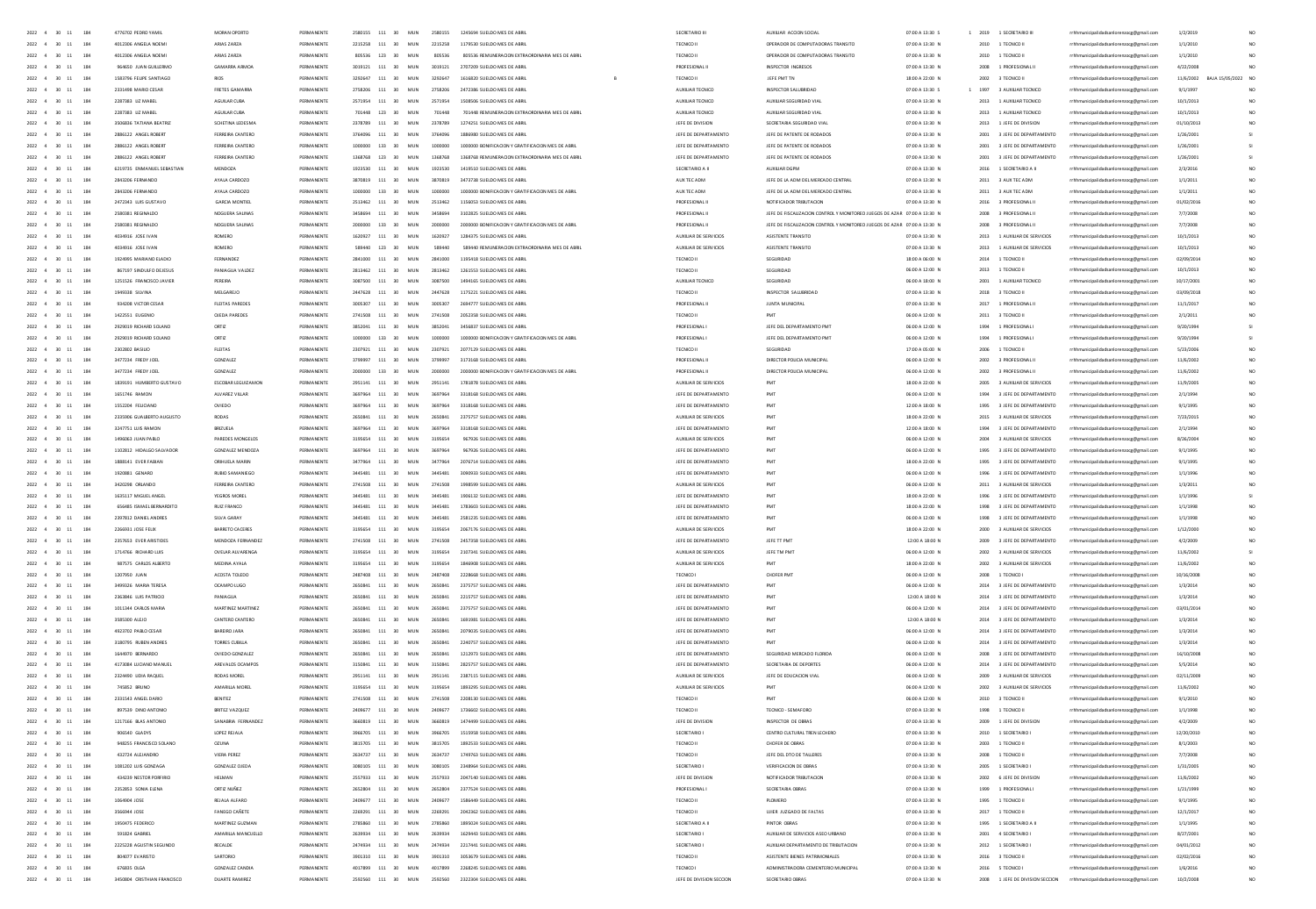| $2022 - 4$<br>$30 - 11$<br>184                                    | 2510676 FERNANDO LUIS                          | <b>TORALES MOLAS</b>               | PERMANENTI               |         | 111            | MUN                      | 3155988  | 1502266 SUELDO MES DE ABR                         | JEFE DE DIVISION        | NOTIFICADOR TRIBUTACION                                                  | 07:00 A 13:30 M                    | 2011 | 1 JEFE DE DIVISION               | rrhhmunicipalidadsanlorenzocg@gmail.com                                            | 1/4/201    |               |
|-------------------------------------------------------------------|------------------------------------------------|------------------------------------|--------------------------|---------|----------------|--------------------------|----------|---------------------------------------------------|-------------------------|--------------------------------------------------------------------------|------------------------------------|------|----------------------------------|------------------------------------------------------------------------------------|------------|---------------|
| 2022<br>4<br>$30 - 11$<br>184                                     | 3983881 SONIA GABRIEL                          | <b>CHAVES GALEANO</b>              |                          |         | $111\,$        | MUN                      |          |                                                   |                         |                                                                          | 07:00 A 13:30 M                    | 2013 | 6 TECNICO                        |                                                                                    | 10/1/2013  |               |
|                                                                   |                                                |                                    | PERMANENTS               |         |                | 20 <sup>2</sup><br>MIN   | 2758206  | 2380446 SUELDO MES DE ARE                         |                         |                                                                          |                                    |      |                                  | rhhmunicipalidadsanlorenzocg@gmail.com                                             |            |               |
| $2022 \qquad 4 \qquad 30 \qquad 11$<br>184                        | 2104654 LUIS ANTONI                            | ZARATE RIVEROS                     |                          |         | 2758206 111    |                          |          |                                                   | SECRETARIO              | AUXILIAR SECRETARIA DE TRANSPORT                                         | 07:00 A 13:30 N                    | 2011 | 1 SECRETARIO                     | nzocg@gmail.co                                                                     | 2/3/201    |               |
| 2022<br>4<br>$30 - 11$<br>184                                     | 1266436 OVIDIO GABRIE                          | CABAÑAS GODO                       |                          |         | 111            | MUN                      |          | 2103616 SUELDO MES DE ABR                         | TECNICO II              | ASISTENTE INFORMATICA MERCADO CENTRA                                     | 07:00 A 13:30 N                    | 1994 | 7 TECNICO II                     | rrhhmunicipalidadsanlorenzocg@gmail.com                                            | 4/1/195    |               |
| 2022 4 30 11<br>184                                               | <b>862617 RENVENIDA</b>                        | BRIZUELA DE RUIZ DIA               | <b>DCDMAN CMTC</b>       |         | 2143530 111    | 30 <sub>2</sub><br>MIN   | 2143530  | 1009407 SHELDO MES DE ARE                         | SECRETARIO III          | CORRADORA MERCADO CENTR                                                  | 07:00 A 13:30 N                    | 2002 | 7 SECRETARIO III                 | rhhmunicipalidadsanlorenzocg@gmail.e                                               | 11/6/200   |               |
| 2022 4 30 11<br>184                                               | 838936 OVIDIO DIONICIO                         | BOMERO BOLAROS                     | PERMANENTE               |         | 3118500 111 30 | MIN                      | 3118500  | 2806650 SUELDO MES DE ABR                         | PROFESIONAL L           | INSPECTOR MERCADO CENTRA                                                 | 07:00 A 13:30 N                    | 2007 | 7 PROFESIONAL II                 | rrhhmunicipalidadsanlorenzocg@gmail.com                                            | 14/09/2003 |               |
| 2022 4 30 11<br>184                                               | 838936 OVIDIO DIONICIO                         | ROMERO ROLAÑOS                     | PERMANENTE               |         | 1133984 123 30 | MIN                      | 1133984  | 1133984 BEMUNERACION EXTRAORDINARIA MES DE ARRI   | PROFESIONAL I           | INSPECTOR MERCADO CENTRA                                                 | 07:00 A 13:30 N                    |      | 2007 7 PROFESIONAL II            | rrhhmunicipalidadsanlorenzocg@gmail.com                                            | 14/09/2003 |               |
| 184<br>2022 4 30 11                                               | 5095788 OSVALDO GARRIEL                        | PERAITA SANCHEZ                    | PERMANENTE               |         | 2571954 111 30 | MIN                      | 2571954  | 2314759 SUFLDD MES DE ARR                         | JEFE DE DIVISION        | DACTIOSRAEO JUZGADO DE FAITAS TRANSITO                                   | 07:00 A 13:30 N                    |      | 2011 1 JEFE DE DIVISION          | rrhhmunicipalidadsanlorenzocg@gmail.com                                            | 5/2/201    |               |
| 2022 4 30 11<br>184                                               | 2316195 BICARDO RAMON                          | <b>AVAIDS</b>                      | PERMANENTE               |         | 2880155 111 30 | MIN                      | 2880155  | 1372140 SUELDO MES DE ARRI                        | PROFESIONAL L           | AUXILIAR ADMINISTRATIVO JUNTA MUNICIPAL                                  | 07:00 A 13:30 N                    |      | 2005 - 3 PROFESIONAL III         | rrhhmunicipalidadsanlorenzocg@gmail.com                                            | 28/10/2005 |               |
| 2022 4 30 11<br>184                                               | 817773 EUGENIO CARLOS                          | GARCIA                             | PERMANENTE               |         | 2137559 111 30 | MUN                      | 2137559  | 1703804 SUELDO MES DE ABRIL                       | SECRETARIO III          | SEGURIDAD                                                                | 17:00 A 00:00 N                    |      | 2008 1 SECRETARIO III            | rrhhmunicipalidadsanlorenzocg@gmail.com                                            | 4/14/2008  |               |
|                                                                   |                                                |                                    |                          |         |                |                          |          |                                                   |                         |                                                                          |                                    |      |                                  |                                                                                    |            |               |
| 2022 4 30 11<br>184                                               | 1098177 MARCIAL EDUARDO                        | GUAPS SANCHEZ                      | PERMANENTE               |         | 3760819 111 30 | MIN                      | 2760910  | 2520657 SUELDO MES DE ABRIL                       | <b>IFFF DE DIVISION</b> | ASISTENTE DPTD DE TALLERES                                               | 07:00 A 13:30 N                    |      | 2010 1 LEFF DE DIVISION          | rrhhmunicipalidadsanlorenzocg@gmail.com                                            | 1/1/2010   |               |
| 2022 4 30 11<br>184                                               | 1812245 EDUARDO ARIEL                          | CACERES MOREL                      | PERMANENTE               |         | 3945642 111 30 | MUN                      | 3945642  | 3541078 SUELDO MES DE ABRIL                       | PROFESIONAL II          | REVISION Y ELABORACION DE INFORMES OBRAS                                 | 07:00 A 13:30 N                    |      | 2009 1 PROFESIONAL II            | rrhhmunicipalidadsanlorenzoce@email.com                                            | 5/13/2009  |               |
| 184<br>2022 4 30 11                                               | 1254462 ALBERTO                                | JARA ALMADA                        | PERMANENTE               |         | 2652408 111 30 | MIN                      | 2652408  | 2387168 SUFLDO MES DE ABRIL                       | TECNICO II              | INSPECTOR OBRAS POLICIA MUNICIPAL                                        | 07:00 A 13:30 N                    |      | 2011 1 TECNICO II                | rrhhmunicipalidadsanlorenzoce@email.com                                            | 1/1/2011   |               |
| 184<br>2022 4 30 11                                               | 983773 MARCIAL                                 | AGUILAR RUIZ DIAZ                  | PERMANENTE               |         | 3344000 111 30 | MUN                      | 3344000  | 2989600 SUELDO MES DE ABRIL                       | ASISTENTE TECNICO       | DEPARTAMENTO TECNICO                                                     | 07:00 A 13:30 N                    |      | 1999 5 ASISTENTE TECNICO         | rrhhmunicipalidadsanlorenzocg@gmail.com                                            | 1/21/1999  |               |
| 184<br>2022 4 30 11                                               | 4581928 MILVA LETICIA                          | ESCOBEIRO CABALLERO                | PERMANENTE               |         |                | 2573225 111 30 MUN       | 2573225  | 1112793 SUELDO MES DE ABRIL                       | JEFE DE DIVISION        | SECRETARIA TRANSITO                                                      | 07:00 A 13:30 N                    |      | 2012 1 JEFE DE DIVISION          | rrhhmunicipalidadsanlorenzoce@email.com                                            | 3/7/2012   |               |
| 184<br>2022 4<br>30<br>11                                         | 4581928 MILVA LETICIA                          | ESCOBEIRO CABALLERO                | PERMANENTE               |         | 935312 123 30  | MUN                      | 935312   | 935312 REMUNERACION EXTRAORDINARIA MES DE ABRI    | JEFE DE DIVISION        | SECRETARIA TRANSITO                                                      | 07:00 A 13:30 N                    |      | 2012 1 JEFE DE DIVISION          | rrhhmunicipalidadsanlorenzocg@gmail.com                                            | 3/7/2012   |               |
|                                                                   |                                                |                                    |                          |         |                |                          |          |                                                   |                         |                                                                          |                                    |      |                                  |                                                                                    |            |               |
| 184<br>2022 4<br>30<br>11                                         | 2482249 MIGUEL ANDRES                          | COLLAR                             | PERMANENTE               |         | 3600709 111 30 | MUN                      | 3600709  | 141709 SUELDO MES DE ABRIL                        | PROFESIONAL II          | JEFE DE FISCAUZACION DE CONSTRUCCION                                     | 07:00 A 13:30 N                    |      | 2010 3 PROFESIONAL II            | rrhhmunicipalidadsanlorenzocg@gmail.com                                            | 1/1/2010   |               |
| 2022 4<br>184<br>30<br>11                                         | 2482249 MIGUEL ANDRES                          | COLLAR                             | PERMANENTE               |         | 1000000 133 30 | MUN                      | 1000000  | 1000000 BONIFICACION Y GRATIFICACION MES DE ABRIL | PROFESIONAL II          | JEFE DE FISCALIZACION DE CONSTRUCCION                                    | 07:00 A 13:30 N                    |      | 2010 3 PROFESIONAL II            | rrhhmunicipalidadsanlorenzoog@gmail.com                                            | 1/1/2010   |               |
| 184<br>2022 4<br>30                                               | 2057131 MANUEL DE JESUS                        | IMAS SANTACRUZ                     | PERMANENTE               |         | 111 30         | MUN                      | 2636747  | 1259406 SUELDO MES DE ABRI                        | JEFE DE DIVISION        | VERIFICACION DE FRACCIONAMIENTO OBRAS                                    | 07:00 A 13:30 N                    | 2005 | 1 JEFE DE DIVISION               | rrhhmunicipalidadsanlorenzocg@gmail.com                                            | 4/1/200    |               |
| 2022<br>184                                                       | 1648428 TIMOTEC                                | SOSA                               | PERMANENTE               |         | 111 30         | MUN                      | 2440165  | 1675847 SUELDO MES DE ABR                         | PROFESIONAL I           | INSPECTOR OBRAS POLICIA MUNICIPA                                         | 07:00 A 13:30 N                    | 2007 | 1 PROFESIONAL II                 | rrhhmunicipalidadsanlorenzocg@gmail.com                                            | 11/15/200  |               |
| 2022<br>184                                                       | 4057436 SERGIO RODRIGO                         | <b>BRITEZ AGUILERA</b>             | PERMANENTE               |         | 3016283 111 30 | MUN                      | 3016283  | 1162524 SUELDO MES DE ABRI                        | PROFESIONAL             | INSPECTOR OBRAS POLICIA MUNICIPA                                         | 07:00 A 13:30 N                    | 2009 | 1 PROFESIONAL                    | rrhhmunicipalidadsanlorenzocg@gmail.com                                            | 4/1/200    |               |
| 2022<br>184                                                       | 1677529 MELANIO MAGNO                          | FERREIRA VERA                      | PERMANENTE               |         | 111            | 30<br>MUN                |          | 4742000 SUELDO MES DE ABRI                        | TECNICO II              | FISCAL DE OBRAS                                                          | 07:00 A 13:30 N                    | 2003 | 1 TECNICO II                     | rrhhmunicipalidadsanlorenzocg@gmail.com                                            | 6/18/200   |               |
|                                                                   |                                                |                                    |                          |         |                |                          |          |                                                   |                         |                                                                          |                                    |      |                                  |                                                                                    |            |               |
| 2022<br>184                                                       | 709254 JUAN CARLOS                             | VILLALBA                           | PERMANENTE               |         | 4567563 111    | 30<br>MUN                | 4567563  | 4100807 SUELDO MES DE ABR                         | JEFE DE DEPARTAMENTO    | DIRECCION DE VIAUDAD                                                     | 07:00 A 13:30 N                    | 2006 | 1 JEFE DE DEPARTAMENTO           | rrhhmunicipalidadsanlorenzocg@gmail.com                                            | 13/06/200  |               |
| 2022 4<br>30<br>184                                               | 691381 MARIA STELLA                            | CACERES DE CHAMSIN                 | PERMANENTE               |         | 5500000 111 30 | MUN                      | 5500000  | 4930000 SUELDO MES DE ABRI                        | COORDINADOR             | JEFA DPTO DE FONACIDI                                                    | 07:00 A 13:30 N                    | 2002 | 1 COORDINADOR                    | rrhhmunicipalidadsanlorenzocg@gmail.com                                            | 3/15/2002  |               |
| 2022<br>184                                                       | 691381 MARIA STELLA                            | CACERES DE CHAMSIN                 | PERMANENTE               |         | 133            | 30<br>MUN                |          | 1980000 BONIFICACION Y GRATIFICACION MES DE ABR   | COORDINADOR             | JEFA DPTO DE FONACIDI                                                    | 07:00 A 13:30 N                    | 2002 | 1 COORDINADOR                    | rrhhmunicipalidadsanlorenzocg@gmail.com                                            | 3/15/200   |               |
| 2022<br>$\infty$<br>184                                           | 612675 MARIA GLORIA                            | PAIVA MOREL                        | PERMANENTE               |         | 4326515 111 30 | MUN                      | 4326515  | 3883864 SUELDO MES DE ABRI                        | TECNICO II              | ENCARGADA DIVISION DE CONTROL DE OBRAS DIVISION FONACIDE 07:00 A 13:30 N |                                    | 1998 | 1 COORDINADOR                    | rrhhmunicipalidadsanlorenzocg@gmail.com                                            | 2/1/199    |               |
| 184<br>2022 4<br>20 <sub>1</sub><br>$\ddot{\phantom{a}}$          | 1029602 VICTOR HUGO                            | RAMIREZ PAREDES                    | PERMANENTE               |         | 3197387 111 30 | MUN                      | 3197387  | 2314489 SUELDO MES DE ABRI                        | TECNICO II              | DIRECCION DE VIALIDAD                                                    | 07:00 A 13:30 N                    | 2008 | 1 TECNICO II                     | rrhhmunicipalidadsanlorenzocg@gmail.com                                            | 1/4/2008   |               |
| 2022 4<br>184<br>30<br>11                                         | 1495314 JOSE CIRILO                            | GONZALEZ ALVARIZA                  | PERMANENTE               |         | 2573225 111 30 | MUN                      | 2573225  | 1652597 SUELDO MES DE ABRIL                       | JEFE DE DIVISION        | AUTOCADISTA FONACIDE                                                     | 07:00 A 13:30 N                    |      | 2001 1 JEFE DE DIVISION          | rrhhmunicipalidadsanlorenzocg@gmail.com                                            | 1/26/2001  |               |
|                                                                   |                                                |                                    |                          |         |                |                          |          |                                                   |                         |                                                                          |                                    |      |                                  |                                                                                    |            |               |
| 184<br>2022 4<br>30 <sup>o</sup>                                  | 2200903 FUO DAMIAN                             | MONTIFI SANARRIA                   | PERMANENTE               |         | 1741144 111 30 | MIN                      | 1741144  | 1447030 SUFLDO MES DE ARRI                        | AUXILIAR DE SERVICIOS   | INSPECTOR OBRAS POLICIA MUNICIPA                                         | 07:00 A 13:30 N                    |      | 2018 1 AUXILIAR DE SERVICIOS     | rrhhmunicipalidadsanlorenzocg@gmail.com                                            | 02/02/2018 |               |
| 2022 4<br>184<br>30<br>11                                         | 2157039 UZ ADRIANA                             | CACERES DE NUÑEZ                   | PERMANENTE               |         | 3754328 111 30 | MUN                      | 3754328  | 3044436 SUELDO MES DE ABRIL                       | COORDINADOR             | FONACIDE                                                                 | 07:00 A 13:30 N                    |      | 2019 1 COORDINADOR               | rrhhmunicipalidadsanlorenzocg@gmail.com                                            | 02/01/2019 |               |
| 2022 4<br>184<br>$30 -$<br>11                                     | 235673 CELSO DANIEL                            | ROJAS ORTEGA                       | PERMANENTE               |         |                | 3019121 111 30 MUN       | 3019121  | 2707209 SUELDO MES DE ABRIL                       | PROFESIONAL II          | CHOFER PLANIFICACION URBANA                                              | 07:00 A 13:30 N                    |      | 2006 1 PROFESIONAL II            | rrhhmunicipalidadsanlorenzoce@email.com                                            | 18/08/2006 |               |
| 2022 4<br>184<br>30<br>11                                         | 897991 RUBEN ATILIO                            | VERA LOPEZ                         | PERMANENTE               |         | 2943171 111 30 | MUN                      | 2943171  | 2298854 SUELDO MES DE ABRIL                       | AUXILIAR DE SERVICIOS   | ASISTENTE FONACIDE                                                       | 07:00 A 13:30 N                    | 1999 | 1 AUXILIAR DE SERVICIOS          | rrhhmunicipalidadsanlorenzoog@gmail.com                                            | 1/21/1999  |               |
| 2022 4<br>184<br>20<br>11                                         | 4808431 MARIA ADRIANA                          | RAMIREZ FLECHA                     | PERMANENTE               |         | 1915258 111 30 | MUN                      | 1915258  | 1713733 SUELDO MES DE ABRIL                       | TECNICO II              | AUXIUAR ADMINISTRATIVO CATASTRO                                          | 07:00 A 13:30 N                    | 2014 | 1 TECNICO II                     | rrhhmunicipalidadsanlorenzoce@email.com                                            | 4/1/2014   |               |
| 184<br>2022 4<br>30<br>11                                         | 1192639 JUDITH CARMEN                          | VILLALBA DEL PRADO                 | PERMANENTE               |         | 5500000 111 30 | MUN                      | 5500000  | 4840000 SUELDO MES DE ABRIL                       | COORDINADOR             | DIRECTORA DIRECCION DE DESARROLLO URBANO                                 | 07:00 A 13:30 N                    | 2002 | 1 COORDINADOR                    | rrhhmunicipalidadsanlorenzocg@gmail.com                                            | 1/14/2002  |               |
| 184                                                               |                                                |                                    |                          |         |                |                          |          |                                                   |                         |                                                                          |                                    |      |                                  |                                                                                    |            |               |
| 2022 4<br>30                                                      | 1192639 JUDITH CARMED                          | VILLALBA DEL PRADO                 | PERMANENTE               |         | 133 30         | MUN                      | 2000000  | 2000000 BONIFICACION Y GRATIFICACION MES DE ABRIL | COORDINADOR             | DIRECTORA DIRECCION DE DESARROLLO URBANO                                 | 07:00 A 13:30 N                    | 2002 | 1 COORDINADOR                    | rrhhmunicipalidadsanlorenzocg@gmail.com                                            | 1/14/2002  |               |
| 184<br>2022 4<br>30<br>11                                         | 1394934 TOMAS ARIEL                            | <b>IRALA BAVERA</b>                | PERMANENTE               |         | 111 30         | MUN                      | 3399000  | 2822500 SUELDO MES DE ABRIL                       | ASISTENTE TECNICO       | ASISTENTE CATASTRO                                                       | 07:00 A 13:30 N                    | 2004 | 1 ASISTENTE TECNICO              | rrhhmunicipalidadsanlorenzocg@gmail.com                                            | 9/22/2004  |               |
| 184<br>2022 4<br>30<br>11                                         | 1266857 ALBERTO                                | CASTRO MOUNAS                      | PERMANENTE               |         | 111 30         | MUN                      | 3357074  | 2339955 SUELDO MES DE ABRI                        | PROFESIONAL II          | ASISTENTE CATASTRO                                                       | 07:00 A 13:30 N                    | 2005 | 1 PROFESIONAL II                 | rrhhmunicipalidadsanlorenzocg@gmail.com                                            | 2/17/2005  |               |
| 184<br>2022<br>30                                                 | 865787 ALFREDO MIGUEL                          | ALONSO ARGUELLI                    |                          |         | 111            | MUN                      |          |                                                   | ASISTENTE TECNICO       | ASISTENTE CATASTRO                                                       | 07:00 A 13:30 N                    | 2006 | 1 ASISTENTE TECNICO              | rrhhmunicipalidadsanlorenzocg@gmail.com                                            | 9/28/2006  |               |
| 184<br>2022 4<br>30                                               | 3982543 GRISELA KATHERINE                      | NOGUERA VALIENTI                   | PERMANENTE               | 3191612 | 111 30         | MUN                      | 3191612  | 2862451 SUELDO MES DE ABRIL                       | PROFESIONAL II          | SECRETARIA CATASTRO                                                      | 07:00 A 13:30 N                    | 2005 | 1 PROFESIONAL II                 | rrhhmunicipalidadsanlorenzocg@gmail.com                                            | 1/18/2005  |               |
| 184<br>2022                                                       |                                                | <b>GUASP SANCHEZ</b>               |                          |         | $111\,$        | MUN                      |          |                                                   | TECNICO II              |                                                                          | 07:00 A 13:30 N                    | 1998 | 1 TECNICO II                     | rrhhmunicipalidadsanlorenzocg@gmail.com                                            | 1/6/199    |               |
| 2022                                                              | 2055479 GUSTAVO ROLANDO                        | <b>GOMEZ SERVII</b>                |                          |         | 111            | 30<br>MUN                |          | 3691797 SUELDO MES DE AI                          |                         |                                                                          |                                    |      |                                  |                                                                                    |            |               |
| 184                                                               |                                                |                                    |                          |         |                |                          |          |                                                   |                         | DIRECTOR GENERAL DE TALENTO HUMANI                                       | 07:00 A 13:30 N                    | 2019 | 1 COORDINADOR                    | rrhhmunicipalidadsanlorenzocg@gmail.com                                            | 2/26/20    |               |
| 2022<br>$\overline{4}$<br>$20 -$<br>184                           | 2055479 GUSTAVO ROLANDO                        | GOMEZ SERVIN                       | <b>DEDMANENTE</b>        |         | $133 - 30$     | MIN                      | ASODODE  | 4400000 BONIFICACION Y GRATIFICACION MES DE ABR   | COORDINADOR             | DIRECTOR GENERAL DE TALENTO HUMANO                                       | 07:00 A 13:30 N                    | 2019 | 1 COORDINADOR                    | rhhmunicipalidadsanlorenzocg@gmail.com                                             | 2/26/201   |               |
| 2022<br>184                                                       | 2055479 GUSTAVO ROLANDO                        | <b>GOMEZ SERVI</b>                 | PERMANENTE               |         | 123 30         | MUN                      | $\infty$ | 2000000 REMUNERACION EXTRAORDINARIA MES DE ABRI   | COORDINADO              | DIRECTOR GENERAL DE TALENTO HUMANI                                       | 07:00 A 13:30 N                    | 2019 | 1 COORDINADO                     | rrhhmunicipalidadsanlorenzocg@gmail.com                                            | 2/26/20    |               |
| 2022 4 30 11<br>184                                               | 499466 RAFAEL MARCIAL                          | BECKER                             | PERMANENTS               | 2011500 | 111 30         | MIN                      | 3811500  | 2985890 SUFLDO MES DE AR                          | PROFESIONAL I           | JEFE DEL DEPARTAMENTO DE REGISTRO DE CONDUCIR                            | 07:00 A 13:30 N                    | 2019 | 1 PROFESIONAL                    | rhhmunicipalidadsanlorenzocg@gmail.com                                             | 2/26/201   |               |
| 2022 4 30 11<br>184                                               | 499466 RAFAEL MARCIAL                          | BECKER                             | PERMANENTE               | 1000000 | 133 30         | MIN                      | 1000000  | 1000000 BONIFICACION Y GRATIFICACION MES DE ABRI  | PROFESIONAL II          | JEEF DEL DEPARTAMENTO DE REGISTRO DE CONDUCIR                            | 07:00 A 13:30 N                    | 2019 | 1 PROFESIONAL II                 | rrhhmunicipalidadsanlorenzocg@gmail.c                                              | 2/26/2019  |               |
| 2022 4 30 11<br>184                                               | 499466 RAFAEL MARCIA                           | BECKER                             | <b>DCDMAN CMTC</b>       |         | 123 30         | MIN                      | 1206016  | 1386016 REMUNERACION EXTRAORDINARIA MES DE ABR    | PROFESIONAL I           | JEFE DEL DEPARTAMENTO DE REGISTRO DE CONDUCIR                            | 07:00 A 13:30 N                    | 2019 | 1 PROFESIONAL                    | nicipalidadsanlorenzocg@gmail.com                                                  | 2/26/201   |               |
|                                                                   | 1235387 MIRTHA ISABEL                          | <b>JARA AREVAILS</b>               | PERMANENTE               |         |                | MIN                      | 3521826  | 3004194 SUFLOO MES OF ARRIV                       | SECRETARIO              | AUXILIAR POLICUNICO                                                      | 07:00 A 13:30 N                    |      |                                  |                                                                                    | 2/28/2019  |               |
| 2022 4 30 11<br>184                                               |                                                |                                    |                          |         | 3521826 111 30 |                          |          |                                                   |                         |                                                                          |                                    | 2019 | 1 SECRETARIO I                   | rrhhmunicipalidadsanlorenzocg@gmail.c                                              |            |               |
| 2022 4 30 11<br>184                                               | 2909190 GRACIELA                               | ROIAS ROSADO                       | PERMANENTE               |         |                | 5500000 111 30 MIN       | 5500000  | 4950000 SUELDO MES DE ABRIL                       | COORDINADOR             | DIRECTORA FINANCIERA                                                     | 07:00 A 13:30 N                    |      | 2019 1 COORDINADOR               | rrhhmunicipalidadsanlorenzocg@gmail.com                                            | 2/28/2019  |               |
| 2022 4 30 11<br>184                                               | 2909190 GRACIELA                               | ROJAS BOGADO                       | PERMANENTE               |         |                | 5300000 133 30 MUN       | 5300000  | 5300000 BONIFICACION Y GRATIFICACION MES DE ABRI  | COORDINADOR             | DIRECTORA FINANCIERA                                                     | 07:00 A 13:30 N                    |      | 2019 1 COORDINADOR               | rrhhmunicipalidadsanlorenzoce@email.com                                            | 2/28/2019  |               |
| 2022 4 30 11<br>184                                               | 2909190 GRACIELA                               | ROIAS ROSADO                       | PERMANENTE               |         | 2000000 123 30 | MIN                      | zonono   | 2000000 BEMUNERACIÓN EXTRAORDINARIA MES DE ARRI   | COORDINADOR             | DIRECTORA FINANCIERA                                                     | 07:00 A 13:30 N                    |      | 2019 1 COORDINADOR               | rrhhmunicipalidadsanlorenzocg@gmail.com                                            | 2/28/2019  |               |
| 2022 4 30 11<br>184                                               | 3472850 UUAN                                   | MENDOZA FRANCO                     | PERMANENTE               |         |                | 5500000 111 30 MUN       | ssonnon  | 4940000 SUELDO MES DE ABRIL                       | COORDINADOR             | ASISTENTE MEDIO AMBIENTE                                                 | 07:00 A 13:30 N                    |      | 2019 4 COORDINADOR               | rrhhmunicipalidadsanlorenzoce@email.com                                            | 2/28/2019  |               |
| 2022 4 30 11<br>184                                               | 3522665 MAYRA FABIANA                          | ACOSTA CABRERA                     | PERMANENTE               |         |                | 3019121 111 30 MUN       | 3019121  | 2002209 SUELDO MES DE ARRIL<br>T<br>MAG           | PROFESIONAL II          | COMISIONADA MINISTERIO DE AGRICULTURA Y GANADERA                         | 07:00 A 13:30 N                    |      | 2019 1 PROFESIONAL II            | rrhhmunicipalidadsanlorenzoce@email.com                                            | 2/28/2019  | 12/31/2022 NO |
| 2022 4 30 11<br>184                                               | 3576441 LOURDES GUADALUPE                      | FERNANDEZ MENDEZ                   | PERMANENTE               |         |                | 4567563 111 30 MUN       | 4567563  | 4110807 SUELDO MES DE ABRIL                       | COORDINADOR             | JEFA DEL DEPARTAMENTO DE PRESUPUESTO                                     | 07:00 A 13:30 N                    |      | 2019 1 COORDINADOR               | rrhhmunicipalidadsanlorenzoce@email.com                                            | 2/28/2019  |               |
| 2022 4 30 11<br>184                                               |                                                |                                    |                          |         |                | MIN                      | 2000000  |                                                   |                         | JEFA DEL DEPARTAMENTO DE PRESUPUESTO                                     | 07:00 A 13:30 N                    |      |                                  |                                                                                    |            |               |
|                                                                   | 3576441 LOURDES GUADALUPE                      | FERNANDEZ MENDEZ                   | PERMANENTE               |         | 2000000 133 30 |                          |          | 2000000 BONIFICACION Y GRATIFICACION MES DE ABRIL | COORDINADOR             |                                                                          |                                    |      | 2019 1 COORDINADOR               | rrhhmunicipalidadsanlorenzoce@email.com                                            | 2/28/2019  |               |
| 2022 4 30 11<br>184                                               | 3576441 LOURDES GUADALUPE                      | FERNANDEZ MENDEZ                   | PERMANENTE               |         | 1660928 123 30 | MUN                      | 1660928  | 1660928 REMUNERACION EXTRAORDINARIA MES DE ABRIL  | COORDINADOR             | JEFA DEL DEPARTAMENTO DE PRESUPUESTO                                     | 07:00 A 13:30 N                    |      | 2019 1 COORDINADOR               | rrhhmunicipalidadsanlorenzocg@gmail.com                                            | 2/28/2019  |               |
| 2022 4<br>$30 - 11$<br>184                                        | 1251166 RUBEN DARIO                            | BOGADO CORONIL                     | PERMANENTE               |         | 111 30         | MUN                      | 4310965  | 3869873 SUELDO MES DE ABRIL                       | SECRETARIO              | JEFE DPTO DE TRANSPORTE                                                  | 07:00 A 13:30 N                    |      | 2019 1 SECRETARIO                | rrhhmunicipalidadsanlorenzocg@gmail.com                                            | 3/1/201    |               |
| 2022 4 30 11<br>184                                               | 1251166 RUBEN DARIO                            | BOGADO CORONIL                     | PERMANENTE               |         | 1724000 133 30 | MUN                      | 1724000  | 1724000 BONIFICACION Y GRATIFICACION MES DE ABRIL | SECRETARIO              | JEFE DPTO DE TRANSPORTE                                                  | 07:00 A 13:30 N                    |      | 2019 1 SECRETARIO                | rrhhmunicipalidadsanlorenzocg@gmail.com                                            | 3/1/2019   |               |
| 2022 4<br>30<br>184<br>11                                         | 3655576 OLIVIA DEL CARMEN                      | BENEGAS CABRER                     | PERMANENTE               |         | 111 30         | <b>MUN</b>               | 3102978  | 2792681 SUELDO MES DE ABRIL                       | TECNICO II              | ASISTENTE TESORERIA                                                      | 07:00 A 13:30 N                    |      | 2019 1 TECNICO II                | rrhhmunicipalidadsanlorenzocg@gmail.com                                            | 3/1/201    |               |
| $2022 - 4$<br>$30$<br>184                                         | 3655576 OLIVIA DEL CARMEN                      | BENEGAS CABRER                     | PERMANENT                |         | 133            | 30<br>MUN                |          | 1300000 BONIFICACION Y GRATIFICACION MES DE ABR   | TECNICO II              | ASISTENTE TESORERIA                                                      | 07:00 A 13:30 N                    |      | 2019 1 TECNICO II                | rrhhmunicipalidadsanlorenzocg@gmail.com                                            | 3/1/201    |               |
| 2022 4<br>30<br>184<br>11                                         | 3655576 OLIVIA DEL CARMEN                      | BENEGAS CABRER                     | PERMANENTE               |         | 123            | 30<br><b>MUN</b>         | 1128352  | 1128352 REMUNERACION EXTRAORDINARIA MES DE ABRI   | TECNICO II              | ASISTENTE TESORERIA                                                      | 07:00 A 13:30 N                    |      | 2019 1 TECNICO II                | rrhhmunicipalidadsanlorenzocg@gmail.com                                            | 3/1/201    |               |
|                                                                   |                                                |                                    |                          |         |                |                          |          |                                                   |                         |                                                                          |                                    |      |                                  |                                                                                    |            |               |
| $2022 - 4$<br>$30$<br>184                                         | 5414800 VIVIANA BEATRIZ                        | VERA ARGUELLO                      | PERMANENT                |         | 111            | 30<br>MUN                | 5500000  | 4950000 SUELDO MES DE ABRI                        | COORDINADO              | ASISTENTE DE PRENSA                                                      | 07:00 A 13:30 N                    | 2019 | 1 COORDINADO                     | rrhhmunicipalidadsanlorenzocg@gmail.com                                            | 3/1/201    |               |
| 2022 4<br>30<br>11<br>184                                         | 4200987 MARTHA LUJAN                           | BAZZANO RAMIREZ                    | PERMANENTI               |         | $111\,$        | 30<br>MUN                | 3934046  | 3530642 SUELDO MES DE ABR                         | COORDINADO              | POUCUNICO                                                                | 07:00 A 13:30 N                    |      | 2019 1 TECNICO                   | rrhhmunicipalidadsanlorenzocg@gmail.com                                            | 3/5/201    |               |
| 2022 4 30 11<br>184                                               | 4851848 SAMY SORAYA                            | SOSA LUGO                          | PERMANENTE               |         | 2702978 111 30 | <b>MUN</b>               | 2702978  | 2242483 SUELDO MES DE ABRIL                       | TECNICO II              | RECEPCION DIRECCION GENERAL DE GABINETI                                  | 07:00 A 13:30 N                    |      | 2019 1 TECNICO II                | rrhhmunicipalidadsanlorenzocg@gmail.com                                            | 3/5/201    |               |
| 2022 4<br>30<br>184                                               | 4851848 SAMY SORAYA                            | SOSA LUGO                          | PERMANENTI               | 737184  | 123            | 30<br>MUN                | 737184   | 737184 REMUNERACION EXTRAORDINARIA MES DE ABRI    | TECNICO II              | RECEPCION DIRECCION GENERAL DE GABINET                                   | 07:00 A 13:30 N                    |      | 2019 1 TECNICO II                | rrhhmunicipalidadsanlorenzocg@gmail.com                                            | 3/5/201    |               |
| 2022 4 30 11<br>184                                               | 4484746 CARMEN BEATRIZ                         | PALACIOS RUIZ DIAZ                 | PERMANENTE               | 2571954 | 111 30         | <b>MUN</b>               | 2571954  | 2314759 SUELDO MES DE ABRI                        | JEFE DE DIVISION        | ASISTENTE ASESORIA JURIDICA                                              | 07:00 A 13:30 N                    |      | 2019 1 JEFE DE DIVISION          | rrhhmunicipalidadsanlorenzocg@gmail.com                                            | 3/6/201    |               |
| 2022 4 30 11<br>184                                               | 3237419 NAIDA DARIENI                          | GARCIA LOPEZ                       | PERMANENTE               |         | 2402928 111 30 | MIN                      | 2402978  | 1501681, SUELDO MES DE ABRI                       | TECNICO II              | ALIXILIAR ADMINISTRATIVO POLICI NICO MUNICIPAL                           | 07:00 A 13:30 N                    |      | 2019 1 TECNICO II                | rrhhmunicipalidadsanlorenzocg@gmail.com                                            | 3/6/2019   |               |
| 2022 4 30<br>11<br>184                                            | 6817422 CARMEN NICOL                           | GUASP ARANDA                       | PERMANENTE               | 2220944 | 111            | 30<br>MUN                | 2220944  | 921359 SUELDO MES DE ABRI                         | TECNICO I               | ENCARGADA ADJUNTA SECRETARIA DE LA JUVENTUC                              | 07:00 A 13:30 N                    |      | 2019 3 TECNICO                   |                                                                                    | 3/11/2019  |               |
|                                                                   |                                                |                                    |                          |         |                |                          |          |                                                   |                         |                                                                          |                                    |      |                                  | rrhhmunicipalidadsanlorenzocg@gmail.com                                            |            |               |
| 2022 4 30 11<br>184                                               | 2232090 UUS ALBERTO                            | GALFANO FERREIRA                   | PERMANENTE               |         | 3251141 111 30 | MIN                      | 3251141  | 2926027 SUELDO MES DE ARRI                        | ALDREIAR DE SERVICIOS   | <b>IFFE DEPARTAMENTO TECNICO</b>                                         | 07:00 A 13:30 N                    |      | 2019 3 AUXILIAR DE SERVICIOS     | rrhhmunicipalidadsanlorenzocg@gmail.com                                            | 3/12/2019  |               |
| 2022 4 30 11<br>184                                               | 1243346 MARIANO                                | <b>OUINTANA RUIZ DIAZ</b>          | PERMANENTE               |         | 4842840 111 30 | MUN                      | 4842840  | 1764276 SUELDO MES DE ABRIL                       | JEFE DE DEPARTAMENTO    | VICE DIRECTOR DE ASEO URBANC                                             | 07:00 A 13:30 N                    |      | 2019 4 JEFE DE DEPARTAMENTO      | rrhhmunicipalidadsanlorenzoog@gmail.com                                            | 3/14/2019  |               |
| 2022 4 30 11<br>184                                               | 2375296 VICTOR ROLANDO                         | ZEBALLOS GUERRERO                  | PERMANENTE               | 2059067 | 111 30         | MUN                      | 2059067  | 1097684 SUELDO MES DE ABRIL                       | TECNICO II              | NOTIFICADOR TRIBUTACION                                                  | 07:00 A 13:30 N                    |      | 2019 1 TECNICO II                | rrhhmunicipalidadsanlorenzoce@email.com                                            | 3/15/2019  |               |
| 2022 4 30 11<br>184                                               | 4963324 MARTIN                                 | ORTIZ                              | PERMANENTE               | 2415633 | 111 30         | MUN                      | 2415633  | 989690 SUELDO MES DE ABRIL                        | TECNICO II              | ALBAÑIL ASEO URBANO                                                      | 06:00 A 12:00 N                    |      | 2008 4 TECNICO II                | rrhhmunicipalidadsanlorenzocg@gmail.com                                            | 6/5/2008   |               |
|                                                                   |                                                |                                    |                          |         |                |                          |          |                                                   | TECNICO II              | SECRETARIA INGRESOS                                                      | 07:00 A 13:30 N                    |      | 2016 1 TECNICO II                | rrhhmunicipalidadsanlorenzoce@email.com                                            | 9/1/2016   |               |
| 2022 4 30 11<br>184                                               | 4343177 PAZ BELEN                              | MARTINEZ INSAURRALDE               | PERMANENTE               | 538887  | 111 30         | MUN                      | 2348462  | 1197986 SUELDO MES DE ABRIL                       |                         |                                                                          |                                    |      |                                  |                                                                                    |            |               |
|                                                                   |                                                |                                    |                          |         |                |                          |          |                                                   |                         |                                                                          |                                    |      |                                  |                                                                                    |            |               |
| 184<br>2022 4<br>30 11                                            | 4343177 PAZ BELEN                              | MARTINEZ INSAURRALDE               | PERMANENTE               | 853984  | 123 30         | MUN                      | 853984   | 853984 REMUNERACION EXTRAORDINARIA MES DE ABRIL   | TECNICO II              | SECRETARIA INGRESOS                                                      | 07:00 A 13:30 N                    |      | 2016 1 TECNICO II                | rrhhmunicipalidadsanlorenzocg@gmail.com                                            | 9/1/2016   |               |
| 2022 4 30 11<br>184                                               | 5110832 GUIDO                                  | ORTEGA VAUENTE                     | PERMANENTE               |         |                | 2607921 111 30 MUN       | 2607921  | 1186336 SUELDO MES DE ABRIL                       | TECNICO I               | AUXIUAR TRANSITO                                                         | 07:00 A 13:30 N                    |      | 2019 1 TECNICO I                 | rrhhmunicipalidadsanlorenzoce@email.com                                            | 3/1/2019   |               |
| $2022 \qquad 4 \qquad 30 \qquad 11$<br>184<br>2022 4 30 11<br>184 | 5110832 GUIDO<br>3767325 GISSEL NOELIA ROSALBA | ORTEGA VAUENTE<br>CESPEDES MORALES | PERMANENTE<br>PERMANENTE | 2402978 | 111 30         | 948320 123 30 MUN<br>MUN | 948320   | 948320 REMUNERACION EXTRAORDINARIA MES DE ABRIL   | TECNICO I<br>ECNICO II  | AUXIUAR TRANSITO<br>AUXIUAR ADMINISTRACION TRIBUTACION                   | 07:00 A 13:30 N<br>07:00 A 13:30 N | 2019 | 2019 1 TECNICO I<br>1 TECNICO II | rrhhmunicipalidadsanlorenzocg@gmail.com<br>rrhhmunicipalidadsanlorenzocg@gmail.com | 3/1/2019   |               |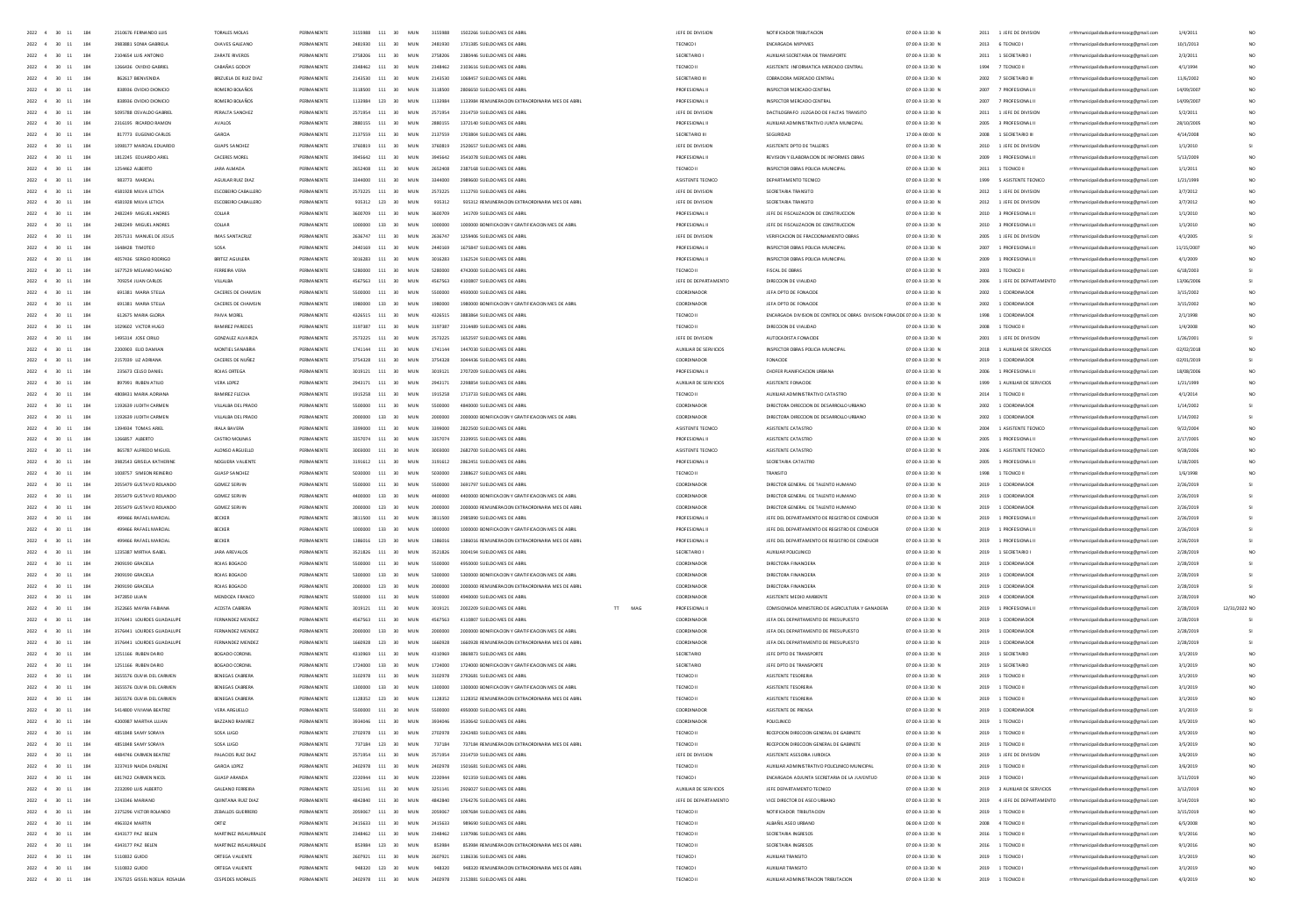| $2022 \quad 4 \quad 30 \quad 11$<br>184        | 788668 RAFAE                                       | CANTERO BAE                        | PERMANENT                | 2571954     | 111                                     | MUN      | 2571954           | 2304759 SUELDO MES DE ABR                                                     | JEFE DE DIVISION         | OR INSPECTORIA DE OBI                                                                            | 07:00 A 13:30                      | 2019 | 3 JEFE DE DIVISION                     | ipalidadsanlorenzocg@gmail.com                                                     | 4/3/2019             |               |
|------------------------------------------------|----------------------------------------------------|------------------------------------|--------------------------|-------------|-----------------------------------------|----------|-------------------|-------------------------------------------------------------------------------|--------------------------|--------------------------------------------------------------------------------------------------|------------------------------------|------|----------------------------------------|------------------------------------------------------------------------------------|----------------------|---------------|
| $2022$ 4 30 11<br>184                          |                                                    |                                    |                          |             | 111                                     | MU       |                   |                                                                               |                          |                                                                                                  | 07:00 A 13:30                      | 2019 | 3 SECRETARIO                           | nzocg@gmail.com                                                                    | 4/17/201             |               |
| 2022 4 30 11<br>184                            | 2200741 MARIA DE LOS ANGELES                       | GONZALEZ SANDOVA                   | <b>DEDMAN ENT</b>        | 5242000     | 111<br>20                               | MU       | 5247000           | 4712300 SUELDO MES DE AB                                                      | TECNICO II               | JEFA DPTO DE TESORERI                                                                            | 07:00 A 13:30 N                    | 2019 | 1 TECNICO II                           | ocg@gmail                                                                          | 4/9/201              |               |
| 2022<br>30<br>184                              | 2200741 MARIA DE LOS ANGELES                       | GONZALEZ SANDOVA                   |                          |             | 133                                     | MU       | 3148200           | 3148200 BONIFICACION Y GRATIFICACION MES DE ABI                               | TECNICO II               | JEFA DPTO DE TESORER                                                                             | 07:00 A 13:30 N                    | 2019 | 1 TECNICO II                           | rrhhmunicipalidadsanlorenzocg@gmail.com                                            | 4/9/201              |               |
| 2022 4 30 11<br>184                            | 2200741 MARIA DE LOS ANGELES                       | GONZALEZ SANDOVA                   | PERMANENTS               | 1908000     | 123<br>30 <sup>2</sup>                  | MID      | 1908000           |                                                                               | TECNICO II               | JEFA DPTO DE TESORERIA                                                                           | 07:00 A 13:30 N                    |      | 1 TECNICO II                           | rrhhmunicipalidadsanlorenzocg@gm                                                   |                      |               |
| 2022 4 30 11<br>184                            | 3506837 ILIIS ALBERTO                              | PAVON ACOSTA                       | PERMANENTE               | 3700780 111 |                                         | MIN      |                   | 1908000 REMUNERACION EXTRAORDINARIA MES DE ABRI                               | ALIXU IAR TECNICO        |                                                                                                  | 07:00 A 13:30 N                    | 2019 | 2019 1 AUXILIAR TECNICO                |                                                                                    | 4/9/2019             |               |
|                                                |                                                    |                                    |                          |             | 30 <sub>1</sub>                         |          | 3700780           | 3205449 SUELDO MES DE ARRI                                                    |                          | IFFE DE AIMACENES                                                                                |                                    |      |                                        | rrhhmunicipalidadsanlorenzocg@gmail.com                                            | 4/9/2019             |               |
| 2022 4 30 11<br>184                            | 3506837 LUIS ALBERTO                               | PAVON ACOSTA                       | PERMANENTE               |             | 1480000 133<br>30                       | MUN      | 1480000           | 1480000 BONIFICACION Y GRATIFICACION MES DE ABRIL                             | AUXILIAR TECNICO         | JEFE DE AUMACENES                                                                                | 07:00 A 13:30 N                    |      | 2019 1 AUXILIAR TECNICO                | rrhhmunicipalidadsanlorenzocg@gmail.com                                            | 4/9/2019             |               |
| 2022 4 30 11<br>184                            | 3506837 ILIIS ALBERTO                              | PAVON ACOSTA                       | PERMANENTE               |             | 1345728 123 30                          | MIN      | 1345728           | 1345728 BEMUNERACION EXTRAORDINARIA MES DE ARRI                               | ALIXUM R TECNICO         | JEEF DE AIMACENES                                                                                | 07:00 A 13:30 N                    |      | 2019 1 AUXILIAR TECNICO                | rrhhmunicipalidadsanlorenzocg@gmail.com                                            | 4/9/2019             |               |
| 2022 4 30 11<br>184                            | 4806698 DOMINGA MARGARITA                          | MONGES                             | PERMANENTE               | 2292560 111 | 30                                      | MUN      | 2292560           | 2063304 SUELDO MES DE ABRI                                                    | SECRETARIO III           | DIRECCION DE BIENESTAR Y DESARROLLO HUMANO                                                       | 07:00 A 13:30 N                    |      | 2019 1 SECRETARIO III                  | rrhhmunicipalidadsanlorenzoce@email.com                                            | 3/28/2019            |               |
| 2022 4 30 11<br>184                            | 1526444 ADOLFO                                     | ROMERO CHAMORRO                    | PERMANENTE               | 2348462 111 | 30                                      | MUN      | 2348462           | 2035334 SUFLDO MES DE ARRI                                                    | PROFESIONAL II           | NOTIFICADOR TRIBUTACION                                                                          | 07:00 A 13:30 N                    |      | 2019 1 PROFESIONAL II                  | rrhhmunicipalidadsanlorenzoce@email.com                                            | 4/4/2019             |               |
| 2022 4 30 11<br>184                            | 1479853 ALBERTO FRANCISCO                          | SOSA MEZA                          | PERMANENTE               |             | 2568960 111 30                          | MUN      | 2568960           | 2292064 SUELDO MES DE ABRIL                                                   | TECNICO I                | AUXIUAR JUNTA MUNICIPAL                                                                          | 07:00 A 13:30 N                    |      | 2019 1 TECNICO                         | rrhhmunicipalidadsanlorenzoce@email.com                                            | 4/4/2019             |               |
| 2022 4 30 11<br>184                            | 4959883 JUAN MILCIADES                             | VALIENTE ACOSTA                    | PERMANENTE               |             | 2836930 111 30                          | MUN      | 2836930           | 2553237 SUFLDO MES DE ARRI                                                    | JEFE DE DIVISION         | AUXILIAR JUNTA MUNICIPAL                                                                         | 07:00 A 13:30 N                    |      | 2019 1 JEFE DE DIVISION                | rrhhmunicipalidadsanlorenzocg@gmail.com                                            | 4/4/2019             |               |
| 184<br>2022 4 30<br>11                         | 4704448 STELLA MARYS                               | MORINIGO ALVAREZ                   | PERMANENTE               |             | 2868960 111<br>30                       | MUN      | 2868960           | 2582064 SUELDO MES DE ABRI                                                    | TECNICO                  | ASISTENTE TALENTO HUMANO                                                                         | 07:00 A 13:30 N                    |      | 2019 1 TECNICO                         | rrhhmunicipalidadsanlorenzocg@gmail.com                                            | 4/4/2019             |               |
| 184<br>2022<br>30                              | 4704448 STELLA MARY                                | MORINIGO ALVAREZ                   | PERMANENTI               |             | 123<br>30                               | MUN      | 1043264           | 1043264 REMUNERACION EXTRAORDINARIA MES DE ABRI                               | <b>TECNICO</b>           | ASISTENTE TALENTO HUMANO                                                                         | 07:00 A 13:30 N                    | 2019 | 1 TECNICO                              | rrhhmunicipalidadsanlorenzocg@gmail.com                                            | 4/4/2019             |               |
|                                                |                                                    |                                    |                          |             |                                         |          |                   |                                                                               |                          |                                                                                                  |                                    |      |                                        |                                                                                    |                      |               |
| $2022 - 4$<br>184<br>30                        | 4915493 EDGAR                                      | BOGADO OLMEDO                      | PERMANENTE               | 2522355     | 111<br>30                               | MUN      | 2522355           | 2270120 SUELDO MES DE ABRI                                                    | AUXILIAR DE SERVICIOS    | AUXIUAR JUEGOS DE AZAR                                                                           | 07:00 A 13:30 N                    |      | 2019 1 AUXILIAR DE SERVICIOS           | rrhhmunicipalidadsanlorenzocg@gmail.com                                            | 4/30/2019            |               |
| 184<br>2022<br>30                              | 3190343 JUAN CARLOS DARIO                          | LOPEZ CANO                         | PERMANENT                |             | 111<br>30                               | MUN      | 3019737           | 2543304 SUELDO MES DE ABRI                                                    | TECNICO II               | NOTIFICADOR JUEGOS DE AZAR                                                                       | 07:00 A 13:30 M                    |      | 2019 3 TECNICO I                       | rrhhmunicipalidadsanlorenzocg@gmail.com                                            | 4/30/2019            |               |
| 2022<br>184                                    | 4177221 JORGE DAVID                                | <b>RIOS MARTINEZ</b>               | PERMANENTI               |             | 111<br>30                               | MU       | 5280000           | 3943458 SUELDO MES DE ABRI                                                    | JEFE DE DEPARTAMENTO     | DIRECTOR SALUBRIDAD E HIGIEN                                                                     | 07:00 A 13:30 N                    | 2019 | 1 JEFE DE DEPARTAMENTO                 | rrhhmunicipalidadsanlorenzocg@gmail.com                                            | 1/2/2019             |               |
| 2022<br>184<br>30                              | 4177221 JORGE DAVID                                | <b>RIOS MARTINEZ</b>               | PERMANENT                |             | 133<br>30                               | MU)      | 1500000           | 1500000 BONIFICACION Y GRATIFICACION MES DE ABR                               | JEFE DE DEPARTAMENTO     | DIRECTOR SALUBRIDAD E HIGIEN                                                                     | 07:00 A 13:30 M                    |      | 2019 1 JEFE DE DEPARTAMENTO            | rrhhmunicipalidadsanlorenzocg@gmail.com                                            | 1/2/201              |               |
| 2022<br>30<br>184                              | 3734990 JUAN JOSE                                  | VILLALBA KACZOWOSK                 | PERMANENTI               |             | 111<br>30                               | MU       | 5500000           | 4583334 SUELDO MES DE ABRI                                                    | PROFESIONAL              | SECRETARIO JUZGADO DE FALTAS TRANSITO                                                            | 07:00 A 13:30 N                    | 2019 | 1 PROFESIONAL                          | rrhhmunicipalidadsanlorenzocg@gmail.com                                            | 1/2/2019             |               |
| 2022 4<br>30<br>184                            | 3989316 FERNANDO JOAQUIN                           | VILLALBA AVALOS                    | PERMANENTE               |             | 2402978 111<br>30                       | MUN      | 2402978           | TT HOSPITAL GENERAL D SECRETARIO III<br>2162681 SUELDO MES DE ABRI            |                          | COMISIONADO HOSPITAL GENERAL DE SAN LORENZO                                                      | 07:00 A 13:30 N                    |      | 2019 1 SECRETARIO III                  | rrhhmunicipalidadsanlorenzocg@gmail.com                                            | 5/7/2019             | 12/31/2022 NO |
| 184<br>2022 4<br>$-30$<br>11                   | 3475095 JORGE LUIS                                 | ROIAS ASILVEIRA                    | PERMANENTS               | 7848462     | 111 30                                  | MIN      | 2848462           | 1622822 SUELDO MES DE ABRI                                                    | TECNICO II               | INSPECTOR SAILIBRIDAD                                                                            | 07:00 A 13:30 N                    |      | 2019 1 TECNICO II                      | rrhhmunicipalidadsanlorenzocg@gmail.com                                            | 6/6/2019             |               |
| 2022 4<br>30<br>184                            | 1902979 AGUSTIN NOES                               | VILLANUEVA                         | PERMANENTE               | 2474934     | 111<br>30                               | MUN      | 2474934           | 2227441 SUELDO MES DE ABRI                                                    | SECRETARIO               | ADMINISTRADOR ADJUNTO MERCADO FLORIDA                                                            | 07:00 A 13:30 N                    |      | 2019 1 SECRETARIO                      | rrhhmunicipalidadsanlorenzocg@gmail.com                                            | 6/6/2019             |               |
| 184<br>2022 4<br>$-30$<br>$\ddot{\phantom{a}}$ | 3761704 LEISSA ANDREA                              | AICARAZ FRETES                     | PERMANENTE               | 2750099     | 111 30                                  | MIN      | 2759988           | 2483990 SUELDO MES DE ABRI                                                    | SECRETARIO               | ASISTENTE ADULTOS MAYORES                                                                        | 07:00 A 13:30 N                    |      | 2019 1 SECRETARIO II                   |                                                                                    | 6/21/2019            |               |
|                                                |                                                    |                                    |                          |             |                                         |          |                   |                                                                               |                          |                                                                                                  |                                    |      |                                        | rrhhmunicipalidadsanlorenzocg@gmail.com                                            |                      |               |
| 2022 4 30<br>184                               | 3415029 CARLOS BENJAMIN                            | GONZALEZ                           | PERMANENTE               | 5500000     | 111 30                                  | MUN      | 5500000           | 3756666 SUELDO MES DE ABRIL                                                   | TECNICO II               | DIRECTOR ASEO URBANO                                                                             | 07:00 A 13:30 N                    |      | 2010 1 TECNICO II                      | rrhhmunicipalidadsanlorenzocg@gmail.com                                            | 1/7/2010             |               |
| $\rightarrow$<br>184<br>2022 4                 | 3415029 CARLOS RENIAMIN                            | GONZAIEZ                           | PERMANENTE               | 2500000     | $133 - 30$                              | MIN      | 2500000           | 2500000 BONIFICACION Y GRATIFICACION MES DE ARRI                              | TECNICO II               | DIRECTOR ASED URRANO                                                                             | 07:00 A 13:30 N                    |      | 2010 1 TECNICO II                      | rrhhmunicipalidadsanlorenzocg@gmail.com                                            | 1/7/2010             |               |
| 2022 4<br>30<br>184                            | 2164663 LUZ CAROUNA                                | CABRERA TORALES                    | PERMANENTE               | 4510000     | 111 30                                  | MUN      | 4510000           | 2458060 SUELDO MES DE ABRI                                                    | TECNICO II               | DIRECCION DE DISCAPACIDAD                                                                        | 07:00 A 13:30 N                    |      | 2019 1 TECNICO II                      | rrhhmunicipalidadsanlorenzocg@gmail.com                                            | 8/9/2019             |               |
| 2022 4 30<br>184                               | 3302584 UZ ROSSAN/                                 | LISBOA DE DELGADILLO               | PERMANENTE               | 2854121     | 111 30                                  | MUN      | 2854121           | 1693435 SUELDO MES DE ABRI                                                    | PROFESIONAL II           | ASISTENTE ADULTOS MAYORES                                                                        | 07:00 A 13:30 N                    | 2019 | 1 PROFESIONAL II                       | rrhhmunicipalidadsanlorenzocg@gmail.com                                            | 8/5/2019             |               |
| 184<br>2022 4<br>30                            | 3348571 UZA ISABEL                                 | VELOTTO GIMENEZ                    | PERMANENTE               |             | 111<br>30                               | MUN      | 2868960           | 2370397 SUELDO MES DE ABRIL                                                   | TECNICO I                | AUXIUAR ADMINISTRATIVO TRANSITO                                                                  | 07:00 A 13:30 N                    | 2019 | 1 TECNICO I                            | rrhhmunicipalidadsanlorenzocg@gmail.com                                            | 11/4/2019            |               |
| 184<br>2022 4<br>30                            | 3348571 UZA ISABEL                                 | VELOTTO GIMENEZ                    | PERMANENTE               | 1043264     | 123<br>30                               | MUN      | 1043264           | 1043264 REMUNERACION EXTRAORDINARIA MES DE ABRIL                              | TECNICO I                | AUXILIAR ADMINISTRATIVO TRANSITO                                                                 | 07:00 A 13:30 N                    | 2019 | 1 TECNICO I                            | rrhhmunicipalidadsanlorenzocg@gmail.com                                            | 11/4/2019            |               |
| 184<br>2022 4<br>30                            | 1480523 ELADIO FRANCISCO                           | SEGOVM                             | PERMANENTE               |             | 111<br>30                               | MUN      | 2652408           | 1301095 SUELDO MES DE ABRI                                                    | JEFE DE DIVISION         | SEGURIDAD                                                                                        | 06:00 A 18:00 N                    | 2011 | 1 JEFE DE DIVISION                     | rrhhmunicipalidadsanlorenzocg@gmail.com                                            | 3/2/2011             |               |
| 184<br>2022<br>30                              | 3673934 ANA ISABE                                  | PESCA                              |                          |             | 111<br>30                               | MU       |                   |                                                                               | TECNICO II               | ASISTENTE ASESORIA JURIDICA                                                                      | 07:00 A 13:30 M                    | 2020 | 1 TECNICO II                           |                                                                                    | 1/3/2020             |               |
|                                                |                                                    |                                    |                          |             |                                         |          |                   |                                                                               |                          |                                                                                                  |                                    |      |                                        | rrhhmunicipalidadsanlorenzocg@gmail.com                                            |                      |               |
| 184<br>2022<br>30<br>$\overline{4}$            | 4477450 SILVINA GLADYS                             | LOPEZ                              | PERMANENTE               |             | 111<br>30                               | MUN      | 2610000           | 750846 SUELDO MES DE ABRI                                                     | ASISTENTE TECNICO        | ASISTENTE OFICINA DEFENSA DEL CONSUMIDOR                                                         | 07:00 A 13:30 N                    | 2020 | 1 ASISTENTE TECNICO                    | rrhhmunicipalidadsanlorenzocg@gmail.com                                            | 1/2/2020             |               |
| 184<br>2022<br>30                              | 1796783 CLAUDEUNC                                  | <b>CESPEDES DIAZ</b>               |                          |             | 111                                     | MU       |                   |                                                                               | PROFESIONAL              |                                                                                                  | 07:00 A 13:30 N                    | 2020 | 1 PROFESIONAL II                       | rrhhmunicipalidadsanlorenzocg@gmail.com                                            | 1/3/202              |               |
| 2022<br>30<br>184                              | 1962009 CELESTING                                  | GARCETE                            |                          |             | 111<br>30                               | MU       | sas.              | 3175642 SUELDO MES DE ABR                                                     |                          |                                                                                                  | 07:00 A 13:30 N                    | 2020 |                                        | ipalidadsanlorenzocg@gmail.com                                                     | 1/3/202              |               |
| 2022 4 30<br>184                               | 3298281 VICTOR DAVID                               | INSERAN GALEANO                    | PERMANENTS               |             | 111<br>30                               | MUN      | 2368960           | 1987064 SUELDO MES DE ABRI                                                    | ASISTENTE TECNICO        | ELECTRICISTA DEPARTAMENTO TECNICO                                                                | 06:00 A 12:30 N                    | 2020 | 1 ASISTENTE TECNICO                    | icipalidadsanlorenzocg@gmail.com                                                   | 1/10/2020            |               |
| 2022 4<br>30<br>184                            | 5135659 BIANCA MARL                                | JARA CASTRO                        | PERMANENTI               |             | 111<br>30                               | MU       | 786               | 2572064 SUELDO MES DE ABR                                                     | PROFESIONAL              | <b>JUNTA MUNICIPA</b>                                                                            | 07:00 A 13:30 N                    | 2020 | 1 PROFESIONAL                          | palidadsanlorenzoog@gmail.com                                                      | 2/20/202             |               |
| 2022 4 30 11<br>184                            | 1874820 MAURA EUZABETH                             | SANCHEZ                            | PERMANENTE               |             | 111<br>30                               | MUN      | 2403038           | 2162735 SUELDO MES DE ABRI                                                    | ASISTENTE ADMINISTRATIVO | JEFA DEL DPTO DE ADULTO MAYOR                                                                    | 07:00 A 13:30 N                    | 2020 |                                        | 1 ASISTENTE ADMINISTRATIVO rrhhmunicipalidadsanlorenzocg@gmail.com                 | 2/27/2020            |               |
|                                                |                                                    |                                    |                          |             |                                         |          |                   |                                                                               |                          |                                                                                                  |                                    |      |                                        |                                                                                    |                      |               |
| 184<br>2022 4 30 11                            |                                                    | SANCHEZ                            | PERMANENTE               | 1000000     | $133 - 30$                              | MIN      | 1000000           | 1000000 BONIFICACION Y GRATIFICACION MES DE ARRI                              | ASISTENTE ADMINISTRATIVO | JEEA DEL DRTO DE ADULTO MAYOR                                                                    | 07:00 A 13:30 N                    |      |                                        | 2020 1 ASISTENTE ADMINISTRATIVO rrhhmunicipalidadsanlorenzoce@email.com            | 2/27/2020            |               |
|                                                | 1874820 MAURA EUZABETH                             |                                    |                          |             |                                         |          |                   |                                                                               |                          |                                                                                                  |                                    |      |                                        |                                                                                    |                      |               |
| 184<br>2022 4 30 11                            | 4578126 JOSE MARIA                                 | CAMPUZANO GONZALEZ                 | PERMANENTE               | 3497387     | $-111$<br>30 <sup>2</sup>               | MUN      | 3497387           | 1982994 SUELDO MES DE ARRI                                                    | TECNICO II               | JEFE DEL AREA DE CONTROL INTERNO                                                                 | 07:00 A 13:30 N                    | 2020 | 1 TECNICO II                           | rhhmunicipalidadsanlorenzocg@gmail.c                                               | 6/8/202              |               |
| 2022 4 30 11<br>184                            | 4578126 IOSE MARIA                                 | CAMPLIZANO GONZALEZ                | PERMANENTE               | 1500000     | $133 - 30$                              | MIN      | 1500000           | 1500000 BONIFICACION Y GRATIFICACION MES DE ARRI                              | TECNICO II               | IFFE DELAREA DE CONTROL INTERNO                                                                  | 07:00 A 13:30 N                    |      | 2020 1 TECNICO II                      | rrhhmunicipalidadsanlorenzocg@gmail.com                                            | 6/8/2020             |               |
| 2022 4 30 11<br>184                            | 4578126 JOSE MARIA                                 | CAMPUZANO GONZALEZ                 | PERMANENTE               |             | 1073061 123 30                          | MUN      | 1073061           | 1073061 REMUNERACION EXTRAORDINARIA MES DE ABRIL                              | TECNICO II               | JEFE DEL AREA DE CONTROL INTERNO                                                                 | 07:00 A 13:30 N                    |      | 2020 1 TECNICO II                      | rrhhmunicipalidadsanlorenzoce@email.com                                            | 6/8/2020             |               |
| $2022 \quad 4 \quad 30 \quad 11$<br>184        | 837142 AUCIA                                       | OPORTO                             | PERMANENTE               |             | 3811500 111 30                          | MUN      | 3811500           | 2081005 SUELDO MES DE ABRIL<br>TT CAJA DE JUBLACIONE PROFESIONAL I            |                          | COMISIONADA CAJA DE JUBILACIONES Y PENSIONES DEL PERSONALO7:00 A 13:30 N                         |                                    |      | 2020 1 PROFESIONAL II                  | rrhhmunicipalidadsanlorenzocg@gmail.com                                            | 6/8/2020             | 12/31/2022 NO |
| 2022 4 30 11<br>184                            | 2336085 CRISTHIAN DAVID                            | CUELLA RODRIGUEZ                   | PERMANENTE               |             | 4567580 111 30                          | MUN      | 4567580           | 4110822 SUELDO MES DE ABRI                                                    | SECRETARIO A             | DIRECTOR DE OBRAS                                                                                | 07:00 A 13:30 N                    |      | 2020 1 SECRETARIO A                    | rrhhmunicipalidadsanlorenzoce@email.com                                            | 6/18/2020            |               |
| $2022 \quad 4 \quad 30 \quad 11$<br>184        | 2336085 CRISTHIAN DAVID                            | CUELLA RODRIGUEZ                   | PERMANENTE               |             | 1827000 133 30                          | MUN      | 1827000           | 1827000 BONIFICACION Y GRATIFICACION MES DE ABRIL                             | SECRETARIO A             | DIRECTOR DE OBRAS                                                                                | 07:00 A 13:30 N                    |      | 2020 1 SECRETARIO A                    | rrhhmunicipalidadsanlorenzocg@gmail.com                                            | 6/18/2020            |               |
| 2022 4 30 11<br>184                            | 2837543 ROBERTO RAMON                              | PINEDA LOVERA                      | PERMANENTE               | 2702978     | 111<br>30                               | MUN      | 2702978           | 971834 SUELDO MES DE ABRIL                                                    | TECNICO II               | FISCALIZADOR CONTROL DE INTRODUCCION DE CARNE                                                    | 07:00 A 13:30 N                    |      | 2019 1 TECNICO II                      | rrhhmunicipalidadsanlorenzocg@gmail.com                                            | 3/5/2019             |               |
| 2022 4<br>184<br>30 11                         | 2096411 PEDRO                                      |                                    | PERMANENTE               | 2378789     | 111<br>30                               | MUN      | 2378789           | 2140911 SUELDO MES DE ABRI                                                    |                          |                                                                                                  |                                    |      |                                        |                                                                                    |                      |               |
|                                                |                                                    | JACQUET ROJAS                      |                          |             |                                         |          |                   |                                                                               | JEFE DE DIVISION         | AUXILIAR DE SERVICIOS ASEO URBANO                                                                | 07:00 A 13:30 N                    |      | 2020 3 JEFE DE DIVISION                | rrhhmunicipalidadsanlorenzocg@gmail.com                                            | 3/5/2019             |               |
| 2022 4<br>30<br>184<br>11                      | 2096411 PEDRO                                      | JACQUET ROJAS                      | PERMANENTI               |             | 133<br>30                               | MUN      | 200000            | 200000 BONIFICACION Y GRATIFICACION POR INSALUBRIDAD MES DE ENERC             | JEFE DE DIVISION         | AUXILIAR DE SERVICIOS ASEO URBANO                                                                | 07:00 A 13:30 N                    |      | 2020 3 JEFE DE DIVISION                | rrhhmunicipalidadsanlorenzocg@gmail.com                                            | 3/5/2019             |               |
| 2022<br>30<br>184                              | 2096411 PEDRC                                      | JACQUET ROJAS                      | PERMANENT                |             | 133                                     | MU       |                   | 200000 BONIFICACION Y GRATIFICACION POR INSALUBRIDAD MES DE FEBRERO           | JEFE DE DIVISION         | AUXILIAR DE SERVICIOS ASEO URBANO                                                                | 07:00 A 13:30 N                    |      | 2020 3 JEFE DE DIVISION                | rrhhmunicipalidadsanlorenzocg@gmail.com                                            | 3/5/2019             |               |
| 2022 4<br>30<br>184                            | 2096411 PEDRO                                      | JACQUET ROJAS                      | PERMANENT                |             | 133<br>30                               | MU       |                   | 200000 BONIFICACION Y GRATIFICACION POR INSALUBRIDAD MES DE MARZO             | JEFE DE DIVISION         | AUXILIAR DE SERVICIOS ASEO URBANO                                                                | 07:00 A 13:30 N                    |      | 2020 3 JEFE DE DIVISION                | rrhhmunicipalidadsanlorenzocg@gmail.com                                            | 3/5/2019             |               |
| 2022<br>30<br>184                              | 2096411 PEDRC                                      | JACQUET ROJAS                      | PERMANENT                |             | 133                                     | MU       |                   | 200000 BONIFICACION Y GRATIFICACION POR INSALUBRIDAD MES DE ABRI              | JEFE DE DIVISION         | AUXILIAR DE SERVICIOS ASEO URBAN                                                                 | 07:00 A 13:30 N                    |      | 2020 3 JEFE DE DIVISION                | rrhhmunicipalidadsanlorenzocg@gmail.com                                            | 3/5/2019             |               |
| 2022 4<br>30<br>184                            | 4679412 LUZ MARINA                                 | CABRERA AREVALOS                   | PERMANENT                | 2105221     | 111<br>30                               | MUN      | 2195771           | 1976194 SUELDO MES DE ABRI                                                    | TECNICO II               | AUXILIAR MERCADO CENTRA                                                                          | 07:00 A 13:30 N                    |      | 2020 3 TECNICO II                      | rrhhmunicipalidadsanlorenzocg@gmail.com                                            | 10/2/2020            |               |
| 2022 4 30 11<br>184                            | SO6682 MIRTA BEATRIZ                               | TORRES ANTUNEZ                     | PERMANENTI               | 2284937     | 111<br>30                               | MUN      | 2284937           | 2056444 SUELDO MES DE ABRI                                                    | TECNICO II               | COORDINADORA ACCION SOCIA                                                                        | 07:00 A 13:30 N                    |      | 2021 1 TECNICO II                      | rrhhmunicipalidadsanlorenzocg@gmail.com                                            | 1/4/2021             |               |
| 2022<br>30<br>184                              | 506682 MIRTA BEATRIZ                               | TORRES ANTUNEZ                     | PERMANENT                |             | 133<br>30                               | MU)      |                   | 500000 BONIFICACION Y GRATIFICACION MES DE ABF                                | TECNICO II               | COORDINADORA ACCION SOCIA                                                                        | 07:00 A 13:30 N                    |      | 2021 1 TECNICO II                      | rrhhmunicipalidadsanlorenzocg@gmail.com                                            | 1/4/2021             |               |
| $2022 - 4$<br>$30 - 11$<br>184                 | 5095818 LETICIA SOLEDAD                            | FERNANDEZ BENITEZ                  | PERMANENTI               | 2785860     | $-111$<br>30                            | MUN      | 2785860           | 1620607 SUFLDO MES DE ABBL                                                    | SECRETARIO               | SECRETARIA ADMINISTRACION                                                                        | 07:00 A 13:30 N                    |      | 2021 1 SECRETARIO III                  | rrhhmunicipalidadsanlorenzocg@gmail.com                                            | 1/4/2021             |               |
| 2022 4 30 11<br>184                            | SORSR18 IFTICIA SOLEDAD                            | FERNANDEZ RENITEZ                  | PERMANENTS               | 823082      | 123<br>30 <sub>1</sub>                  | MIN      | 823082            | 823082 BEMUNERACION EXTRAORDINARIA MES DE ARRI                                | SECRETARIO III           | SECRETARIA ADMINISTRACION                                                                        | 07:00 A 13:30 N                    |      | 2021 1 SECRETARIO III                  | rrhhmunicipalidadsanlorenzocg@gmail.com                                            | 1/4/2021             |               |
| 2022 4<br>30 11<br>184                         | 709315 JUUO CESAR                                  | AGUIRRE                            | PERMANENTE               | 3680258     | 111<br>30                               | MUN      | 2680258           | 1473549 SUELDO MES DE ABRI                                                    | AUXILIAR DE SERVICIOS    | ELECTRICISTA ASED URBANO                                                                         | 07:00 A 13:30 N                    |      | 2021 1 AUXILIAR DE SERVICIOS           | rrhhmunicipalidadsanlorenzoog@gmail.com                                            | 1/4/2021             |               |
|                                                |                                                    |                                    |                          |             |                                         |          |                   |                                                                               |                          |                                                                                                  |                                    |      |                                        |                                                                                    |                      |               |
| 2022 4 30 11<br>184                            | 6571591 LUIS FERNANDO                              | CANTERO ENCISO                     | PERMANENTE               | 1915258     | 111<br>30                               | MUN      | 1915258           | 1723733 SUELDO MES DE ABRI                                                    | TECNICO II               | ASISTENTE ADMINISTRATIVO RECURSOS HUMANOS                                                        | 07:00 A 13:30 N                    |      | 2021 1 TECNICO II                      | rrhhmunicipalidadsanlorenzocg@gmail.com                                            | 1/4/2021             |               |
| 2022 4 30 11<br>184                            | 6571591 LUIS FERNANDO                              | CANTERO ENCISO                     | PERMANENTE               | 696480      | 123<br>30                               | MUN      | 696480            | 696480 REMUNERACION EXTRAORDINARIA MES DE ABRIL                               | TECNICO II               | ASISTENTE ADMINISTRATIVO RECURSOS HUMANOS                                                        | 07:00 A 13:30 N                    |      | 2021 1 TECNICO II                      | rrhhmunicipalidadsanlorenzoce@email.com                                            | 1/4/2021             |               |
| $2022 - 4$<br>30 11<br>184                     | 3986522 NORA ISABEL                                | MARTINEZ JIMENEZ                   | PERMANENTE               | 3811500     | 111<br>30                               | MUN      | 3811500           | 3420350 SUELDO MES DE ABRIL                                                   | JEFE DE DEPARTAMENTO     | ENCARGADA SECRETARIA PRIVADA JUNTA MUNICIPAL                                                     | 07:00 A 13:30 N                    |      | 2021 1 JEFE DE DEPARTAMENTO            | rrhhmunicipalidadsanlorenzocg@gmail.com                                            | 1/27/2021            |               |
| 2022 4 30 11<br>184                            | 3986522 NORA ISABEL                                | MARTINEZ JIMENEZ                   | PERMANENTE               | sonon       | 133<br>30 <sub>2</sub>                  | MUN      | sonono            | 500000 BONIFICACION Y GRATIFICACION MES DE ABRIL                              | JEFE DE DEPARTAMENTO     | ENCARGADA SECRETARIA PRIVADA JUNTA MUNICIPAL                                                     | 07:00 A 13:30 N                    |      | 2021 1 JEFE DE DEPARTAMENTO            | rrhhmunicipalidadsanlorenzoce@email.com                                            | 1/27/2021            |               |
| 184<br>$2022 - 4$<br>30                        | 2962974 GRACIELA HIPOUTA                           | CACERES                            | PERMANENTE               | 2571954     | 111<br>30                               | MUN      | 2571954           | 1828222 SUELDO MES DE ABRIL                                                   | JEFE DE DIVISION         | AUXIUAR ADMINISTRATIVO TRANSITO                                                                  | 07:00 A 13:30 N                    | 2021 | 2 JEFE DE DIVISION                     | rrhhmunicipalidadsanlorenzocg@gmail.com                                            | 3/4/2021             |               |
| 2022<br>184<br>30                              | 2962974 GRACIELA HIPOUTA                           | CACERES                            | PERMANENTI               |             | 123                                     | MU       | 935264            | 935264 REMUNERACION EXTRAORDINARIA MES DE ABRI                                | JEFE DE DIVISION         | AUXIUAR ADMINISTRATIVO TRANSITO                                                                  | 07:00 A 13:30 N                    | 2021 | 2 JEFE DE DIVISION                     | rrhhmunicipalidadsanlorenzocg@gmail.com                                            | 3/4/2021             |               |
| 2022<br>184<br>30                              | 4756810 MARIE                                      | ALVAREZ VALIENT                    | PERMANENT                |             | 111                                     | MU       |                   |                                                                               | TECNICO II               | ASISTENTE DE LA ASESORIA JURIDICA                                                                | 07:00 A 13:30 M                    | 2021 | 1 TECNICO II                           | rrhhmunicipalidadsanlorenzocg@gmail.com                                            | 4/1/2021             |               |
| 2022<br>184<br>30                              | 4844907 NATHAUA ELIZABET                           | BENITEZ GIMENEZ                    | PERMANENT                |             | 111<br>30                               | MUN      | 2171747           | 1809789 SUELDO MES DE ABRI                                                    | TECNICO II               | AUXIUAR HOGAR INFANTIL MITA ROGA                                                                 | 07:00 A 13:30 N                    | 2021 | 1 TECNICO II                           | rrhhmunicipalidadsanlorenzocg@gmail.com                                            | 4/1/2021             |               |
|                                                |                                                    |                                    |                          |             |                                         |          |                   |                                                                               |                          |                                                                                                  |                                    |      |                                        |                                                                                    |                      |               |
| 2022<br>184<br>2022 4<br>30<br>184             | 4909553 RICHARD EDUARDO<br>4909553 RICHARD EDUARDO | CABRERA<br>CABRERA                 | PERMANENT<br>PERMANENT   |             | 111<br>133                              | MU<br>MU |                   | 1883237 SUELDO MES DE ABR                                                     | TECNICO II<br>TECNICO II | AUXIUAR DE SERVICIOS DEPENDIENTE DE MEDIO AMBIENTE                                               | 05:30 a 11:30 M<br>05:30 a 11:30 N | 2021 | 1 TECNICO II<br>1 TECNICO II           | rrhhmunicipalidadsanlorenzocg@gmail.com                                            | 4/1/2021             |               |
|                                                |                                                    |                                    |                          |             |                                         |          |                   | 200000 BONIFICACION Y GRATIFICACION MES DE ABI                                |                          | AUXIUAR DE SERVICIOS DEPENDIENTE DE MEDIO AMBIENTI                                               |                                    | 2021 |                                        | rhhmunicipalidadsanlorenzocg@gmail.com                                             | 4/1/202              |               |
| 184                                            | 4792257 OSVALDO IVA                                | LUCENA IBERBUD                     | PERMANENT                |             | 111                                     | MU       |                   |                                                                               | ASISTENTE TECNIC         | AUXILIAR DEFENSA DEL CONSUMIDO                                                                   | 07:00 A 13:30 N                    | 2021 | 1 TECNICO I                            | rhhmunicipalidadsanlorenzocg@gmail.com                                             | 5/1/202              |               |
| 2022 4 30<br>184                               | 5707539 THANIA ARACELY                             | CACERES ROJAS                      | PERMANENTI               | 1077255     | 111<br>30                               | MU)      | 1972355           | 751070 SUELDO MES DE AB                                                       | AUXILIAR DE SERVICIOS    | AUXILIAR ADMINISTRATIVO IMPUESTO INMOBILIARIO                                                    | 07:00 A 13:30 N                    | 2019 | 1 AUXILIAR DE SERVICIOS                | sicipalidadsanlorenzoog@gmail.com                                                  | 10/1/201             |               |
| 2022 4 30 11<br>184                            | 5707539 THANIA ARACELY                             | CACERES ROJAS                      | PERMANENTS               | 179304      | 123<br>30 <sup>°</sup>                  | MIN      | 179304            | 179304 BEMUNERACIÓN EXTRAORDINARIA MES DE ARRI                                | AUDITIAR DE SERVICIO     | AUXILIAR ADMINISTRATIVO IMPUESTO INMORILIARIO                                                    | 07:00 A 13:30 N                    | 2019 | 1 AUXILIAR DE SERVICIOS                | rrhhmunicipalidadsanlorenzocg@gmail.                                               | 10/1/2019            |               |
| 184<br>2022 4 30 11                            | 3187356 RICHARD GUSTAVO                            | TORALES SALICEDO                   | PERMANENTE               | 2144720 111 | 30 <sub>1</sub>                         | MIN      | 2144720           | 1090684 SUELDO MES DE ABRI                                                    | ALDREIAR DE SERVICIOS    | ASISTENTE EN ASESORIA HIRIDICA                                                                   | 07:00 A 13:30 N                    |      | 2021 1 AUXILIAR DE SERVICIOS           | rrhhmunicipalidadsanlorenzocg@gmail.com                                            | 5/1/2021             |               |
| 184<br>2022 4 30 11                            | 4435438 DIANA STEEANI                              | ORTIZ GONZALEZ                     | PERMANENTS               | 2378789     | $-111$<br>30 <sup>°</sup>               | MIN      | 2378789           | 1730911 SUELDO MES DE ARRI                                                    | JEFE DE DIVISION         | SECRETARIA ADULTOS MAYORES                                                                       | 07:00 A 13:30 N                    |      | 2021 3 JEFE DE DIVISION                | erbinausiekeitienheten alor<br>nzocg@gmail.c                                       | 3/4/2021             |               |
| 2022 4 30 11<br>184                            | 4851918 ALAN GIOVANNI                              | <b>GUERRERO QUINTANA</b>           | PERMANENTE               |             | 1915258 111<br>30                       | MUN      | 1915258           | 1308760 SUELDO MES DE ABRI                                                    | TECNICO II               | AUXIUAR OBRAS                                                                                    | 07:00 A 13:30 N                    |      | 2021 1 TECNICO II                      | rrhhmunicipalidadsanlorenzocg@gmail.com                                            | 5/1/2021             |               |
| 2022 4 30 11<br>184                            | 4164262 MARIANO DANIEL                             | CURRIL SANCHEZ                     | PERMANENTE               |             | 2303038 111<br>30                       | MUN      | 2303038           | 1140815 SUELDO MES DE ABRI                                                    | TECNICO II               | COBRADOR MERCADO CENTRAL                                                                         | 07:00 A 13:30 N                    |      | 2021 1 TECNICO II                      | rrhhmunicipalidadsanlorenzoce@email.com                                            | 5/1/2021             |               |
|                                                |                                                    |                                    |                          |             |                                         |          |                   |                                                                               |                          |                                                                                                  |                                    |      |                                        |                                                                                    |                      |               |
| 2022 4 30 11<br>184                            | 5414331 MARIA BELEN                                | LEZCANO ESCOBAR                    | PERMANENTE               |             | 2104291 111 30                          | MUN      | 2104291           | 1708504 SUELDO MES DE ABRI                                                    | TECNICO II               | AUXIUAR ADMINISTRATIVO DIRECCION DE TRANSITO                                                     | 07:00 A 13:30 N                    |      | 2021 1 TECNICO II                      | rrhhmunicipalidadsanlorenzocg@gmail.com                                            | 5/1/2021             |               |
| 2022 4 30 11<br>184<br>2022 4 30 11<br>184     | 5414331 MARIA BELEN<br>2431859 FERNANDO ARIEL      | LEZCANO ESCOBAR<br>PEREIRA BENITEZ | PERMANENTE<br>PERMANENTE |             | 286956 123 30 MUN<br>1915258 111 30 MUN |          | 286956<br>1915258 | 286956 REMUNERACION EXTRAORDINARIA MES DE ABRIL<br>1043791 SUELDO MES DE ABRI | TECNICO II<br>TECNICO II | AUXILIAR ADMINISTRATIVO DIRECCION DE TRANSITO<br>AUXILIAR DE SERVICIOS DE LA DIRC. DE SALUBRIDAD | 07:00 A 13:30 N<br>07:00 A 13:30 N |      | 2021 1 TECNICO II<br>2021 1 TECNICO II | rrhhmunicipalidadsanlorenzoce@email.com<br>rrhhmunicipalidadsanlorenzocg@gmail.com | 5/1/2021<br>5/1/2021 |               |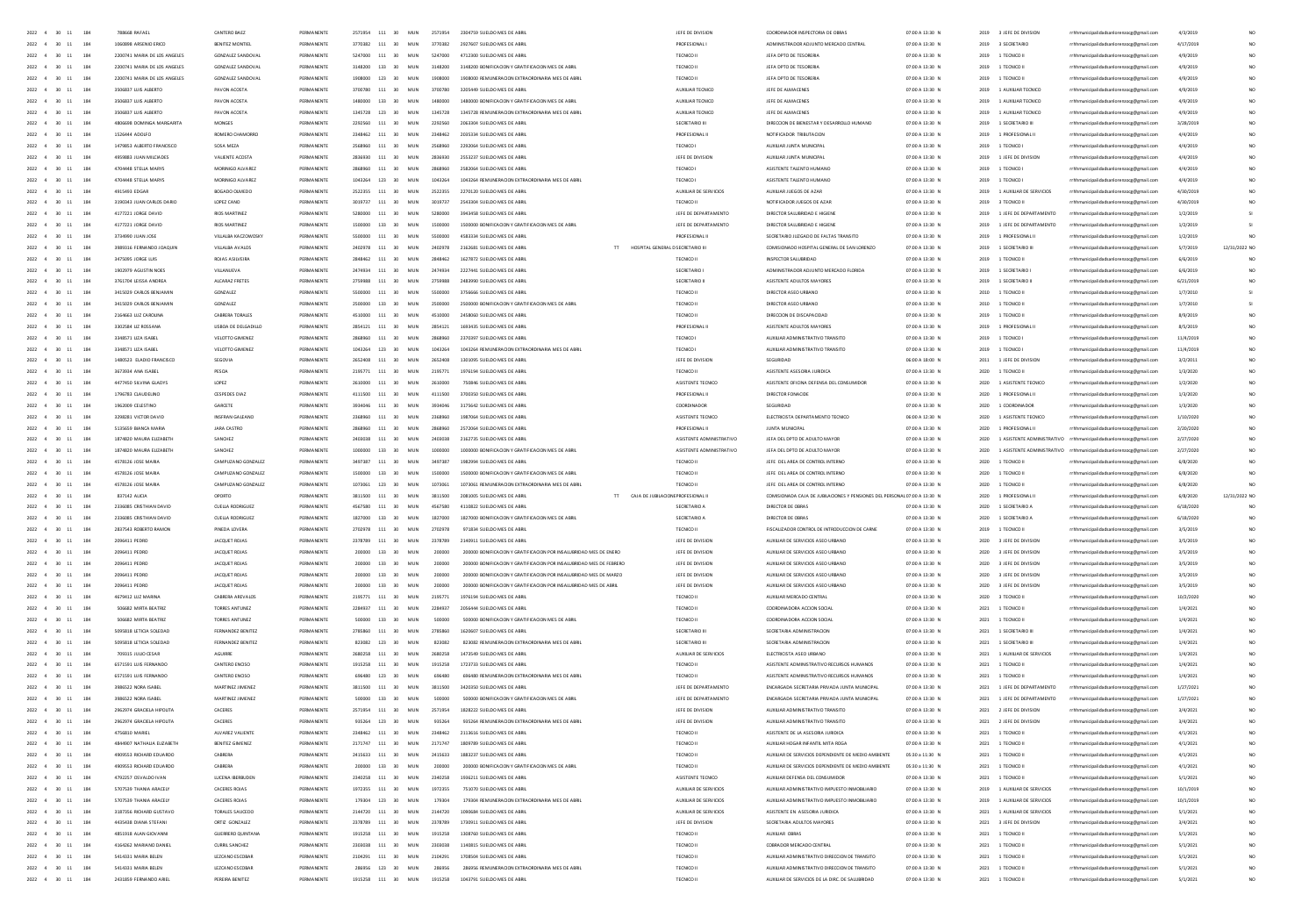| 2022 4<br>$30 - 11$<br>184                                        | 5170666 ADA VICTORI                              | AQUINO                                 | PERMANENT                     | 2348462  | 111                        | MUN                                 | 2348462            | 1917911 SUELDO MES DE ABI                                             | TECNICO I                       | ASISTENTE DE TESORERI                                                     | 07:00 A 13:30 N                    | 2021 | 1 TECNICO II                                      | rrhhmunicipalidadsanlorenzocg@gmail.com                                            | 5/1/2021                 |                    |
|-------------------------------------------------------------------|--------------------------------------------------|----------------------------------------|-------------------------------|----------|----------------------------|-------------------------------------|--------------------|-----------------------------------------------------------------------|---------------------------------|---------------------------------------------------------------------------|------------------------------------|------|---------------------------------------------------|------------------------------------------------------------------------------------|--------------------------|--------------------|
| $2022 \quad 4 \quad 30 \quad 11$<br>184                           | 5170666 ADA VICTORI                              | AQUIN                                  | PERMA                         |          | 133                        | MUN                                 |                    | 900000 BONIFICACION Y GRATIFICACION MES DE AB                         |                                 |                                                                           | 07:00 A 13:30 N                    | 2021 | 1 TECNICO II                                      | icipalidadsanlorenzocg@gmail.com                                                   | 5/1/202                  |                    |
| 2022 4 30 11<br>184                                               | 5170666 ADA VICTORI                              | AQUINO                                 | PERMANENTE                    | 052004   | 123                        | 20 <sup>o</sup><br>MUN              | 853984             | 853984 REMUNERACION EXTRAORDINARIA MES DE ABR                         | TECNICO I                       | ASISTENTE DE TESORERI                                                     | 07:00 A 13:30 N                    | 2021 | 1 TECNICO II                                      | <b>icipalidadianion</b><br>ocg@gmail.com                                           | 5/1/202                  | NO                 |
| 2022<br>30<br>$\overline{11}$<br>184                              | 3847708 MIGUELA CONCEPCION                       | DOMINGUEZ ARAND                        | PERMANENT                     |          | 111                        | MU                                  |                    |                                                                       | PROFESIONAL                     | JEFA DEL DPTO DE DEFENSA DEL CONS                                         | 07:00 A 13:30 N                    | 2021 | 1 PROFESIONAL                                     | sicipalidadsanlorenzocg@gmail.com                                                  | 5/1/202                  | NO.                |
| 2022 4 30 11<br>184                                               | 3847708 MIGUELA CONCEPCION                       | DOMINGUEZ ARANDA                       | PERMANENTS                    | 1000000  | 133                        | 30 <sup>2</sup><br>MUN              | toppoon            | 1000000 BONIFICACION Y GRATIFICACION MES DE ABR                       | PROFESIONAL                     | JEFA DEL DPTO DE DEFENSA DEL CONSUMIDO                                    | 07:00 A 13:30 N                    | 2021 | 1 PROFESIONAL                                     | municipalidadsanlorenzocg@gmail.com                                                | 5/1/202                  | NO                 |
| 184<br>2022 4 30 11                                               | 4787340 IOSE GUILLAND                            | CARRILLO DURE                          | PERMANENTE                    |          | 2813462 111                | MIN<br>30 <sub>2</sub>              | 2813462            | 2322661 SUFLDD MES DE ARRI                                            | TECNICO II                      | ASISTENTE ILIZIGADO DE FALTAS TRANSITO                                    | 07:00 A 13:30 N                    |      | 2021 1 TECNICO II                                 | rrhhmunicipalidadsanlorenzocg@gmail.com                                            | 5/1/2021                 | NO.                |
| 2022 4 30 11<br>184                                               | 5395642 GONZALO RUBEN                            | <b>QUIÑONEZ SALCEDO</b>                | PERMANENTE                    |          | 2348462 111 30             | MUN                                 | 2348462            | 1957052 SUELDO MES DE ABRI                                            | TECNICO II                      | ASISTENTE JUNTA MUNICIPA                                                  | 07:00 A 13:30 N                    |      | 2022 1 TECNICO                                    | rrhhmunicipalidadsanlorenzocg@gmail.com                                            | 1/1/2022                 | NO.                |
| 2022 4 30 11<br>184                                               | 6236299 ANA REIEN                                | VARGAS HAIFLICH                        | PERMANENTE                    |          | 2769232 111 30             | MIN                                 | 2769737            | 2286953 SUELDO MES DE ABRI                                            | TECNICO II                      | <b>BECERDON ROUCUMICO</b>                                                 | 07:00 A 13:30 N                    |      | 2021 1 TECNICO II                                 | rrhhmunicipalidadsanlorenzocg@gmail.com                                            | 7/21/2021                | NO.                |
| 2022 4 30 11<br>184                                               | 4548420 ULIANA                                   | OVIEDO LIANES                          | PERMANENTE                    |          | 2317158 111 30             | MUN                                 | 2317158            | 1917346 SUELDO MES DE ABRI                                            | TECNICO II                      | COORDINADORA MEDIO AMBIENTE                                               | 07:00 A 13:30 N                    |      | 2021 3 TECNICO II                                 | rrhhmunicipalidadsanlorenzoce@email.com                                            | 7/9/2021                 | NO.                |
| 2022 4 30 11<br>184                                               | 6034845 VANESSA                                  | CABARAS                                | PERMANENTE                    |          | 3803554 111 30             | MUN                                 | 3803554            | 3139969 SUELDO MES DE ABRI                                            | JEFE DE DIVISION                | SEGURIDAD VIAL                                                            | 07:00 A 13:30 N                    |      | 2021 2 JEFE DE DIVISION                           | rrhhmunicipalidadsanlorenzoce@email.com                                            | 7/12/2021                |                    |
| 2022 4 30 11<br>184                                               | 5080788 JUAN DANIEL                              | BARBOZA                                | PERMANENTE                    |          | 2458462 111 30             | MUN                                 | 2458462            | 2011302 SUELDO MES DE ABRI                                            | TECNICO II                      | DEFENSA AL CONSUMIDOR                                                     | 07:00 A 13:30 N                    |      | 2021 3 TECNICO II                                 | rrhhmunicipalidadsanlorenzoce@email.com                                            | 8/1/2021                 | NO <sub>1</sub>    |
| 184<br>2022 4 30 11                                               | 3554651 MARTA                                    | ORTIGOZA                               | PERMANENTE                    |          | 1620927 111 30             | MUN                                 | 1620927            | 1458835 SUELDO MES DE ABRI                                            | AUXILIAR ADMINISTRATIVO         | AUXIUAR DE SERVICIOS BIBLIOTECA                                           | 07:00 A 13:30 S                    |      | 1 2019 3 AUXILIAR ADMINISTRATIVO                  | rrhhmunicipalidadsanlorenzoce@email.com                                            | 02/01/2019               | NO.                |
| 184<br>2022 4 30 11                                               | 4645468 MATIAS NICOLAS                           | OVIEDO RIVAROLA                        | PERMANENTE                    |          | 2071465 111 30             | MUN                                 | 2071465            | 1691697 SUELDO MES DE ABRI                                            | TECNICO I                       | ENCARGADO CAJA CHICA JUNTA MUNICIPAL                                      | 07:00 A 13:30 N                    | 2021 | 1 TECNICO I                                       | rrhhmunicipalidadsanlorenzocg@gmail.com                                            | 8/1/2021                 |                    |
| 2022 4<br>184<br>30<br>$11$                                       | 3412433 ZUNILDA                                  | ZARATE DE ORTELLADO                    | PERMANENTE                    |          | 2071465 111 30             | MUN                                 | 2071465            | 1691697 SUELDO MES DE ABRI                                            | TECNICO                         | AUXIUAR DE SERVICIOS JUNTA                                                | 07:00 A 13:30 N                    | 2021 | 1 TECNICO I                                       | rrhhmunicipalidadsanlorenzocg@gmail.com                                            | 8/1/2021                 |                    |
| 184<br>2022 4 30<br>$11$                                          | 4186783 DIEGO ARMANDO                            | ROLON LEZCANO                          | PERMANENTE                    |          | 3521826 111 30             | MUN                                 | 3521826            | 2661158 SUELDO MES DE ABRI                                            | SECRETARIO                      | JUEZ DE FALTAS JUZGADO DE FALTAS                                          | 07:00 A 13:30 N                    |      | 2021 1 SECRETARIO                                 | rrhhmunicipalidadsanlorenzocg@gmail.com                                            | 8/1/2021                 |                    |
| 184<br>2022 4<br>30<br>11                                         | 5378270 VANESA LICET                             | VILLASBOA GONZALEZ                     | PERMANENT                     |          | 111 30                     | MUN                                 | 2071465            | 1622648 SUELDO MES DE ABRI                                            | TECNICO                         | RECEPCION TRANSITO                                                        | 07:00 A 13:30 N                    |      | 2021 1 TECNICO I                                  | rrhhmunicipalidadsanlorenzocg@gmail.com                                            | 8/1/2021                 |                    |
| $2022 - 4$<br>184                                                 | 5378270 VANESA LICET                             | VILLASBOA GONZALEZ                     | PERMANENT                     |          | 123                        | 30<br>MUN                           | 659092             | 659092 REMUNERACION EXTRAORDINARIA MES DE ABRI                        | TECNICO                         | RECEPCION TRANSIT                                                         | 07:00 A 13:30 N                    | 2021 | 1 TECNICO I                                       | rrhhmunicipalidadsanlorenzocg@gmail.com                                            | 8/1/2021                 |                    |
| 184<br>$2022 - 4$<br>30<br>$11\,$                                 | 4631531 MARIA ESTHER                             | ALLENDE                                | PERMANENT                     |          | 111 30                     | MUN                                 | 2071465            | 1479197 SUELDO MES DE ABRI                                            | TECNICO                         | PMT                                                                       | 18:00 A 22:00 N                    |      | 2021 3 TECNICO I                                  | rrhhmunicipalidadsanlorenzocg@gmail.com                                            | 8/1/2021                 |                    |
| 2022<br>184                                                       | 4871063 CEUNA ROSMAR                             | <b>FIGUEREDO DIAZ</b>                  | PERMANENT                     |          | 111                        | 30<br>MUN                           | 2769737            | 2261953 SUELDO MES DE ABRI                                            | TECNICO I                       | ASISTENTE ADMINISTRATIVO SECRETARIA GENERA                                | 07:00 A 13:30 N                    | 2021 | 3 TECNICO II                                      | rrhhmunicipalidadsanlorenzocg@gmail.com                                            | 8/1/2021                 |                    |
| 2022 4<br>30<br>11<br>184                                         | 5408519 GLADYS YANINA                            | RECALDE QUIÑONEZ                       | PERMANENTS                    |          | 4510000 111                | 30<br>MUN                           | 4510000            | 602653 SUELDO MES DE ABRI                                             | PROFESIONAL                     | AUXILIAR ADMINISTRATIVO TRANSITO                                          | 07:00 A 13:30 N                    |      | 2021 1 PROFESIONAL                                | rrhhmunicipalidadsanlorenzocg@gmail.com                                            | 9/1/2021                 |                    |
| 184<br>2022 4<br>30 <sub>1</sub><br>11                            | 3357097 VICTOR HUGO                              | CABRAL RUIZ DIAZ                       | PERMANENTE                    |          | 2368300 111 30             | MUN                                 | 2368300            | MOPC<br>1037445 SUELDO MES DE ABRI<br>$\mathbb{H}$                    | TECNICO I                       | COMISIONADO MOPO                                                          | 07:00 A 13:30 N                    |      | 2021 1 TECNICO                                    | rrhhmunicipalidadsanlorenzocg@gmail.com                                            | 11/2/2015                | 12/31/2022 NO      |
| 2022 4<br>30<br>184                                               | 5042035 ROSSANA                                  | MARTINEZ BERNA                         | PERMANENTE                    |          | 3105218 111 30             | MUN                                 | 3105218            | 2535929 SUELDO MES DE ABRI                                            | SECRETARIO                      | ASISTENTE ADMINISTRACION                                                  | 07:00 A 13:30 N                    |      |                                                   |                                                                                    |                          | <b>MO</b>          |
| 184<br>2022 4<br>30 <sub>1</sub><br>11                            | S042035 ROSSANA                                  | MARTINEZ RERNAL                        | PERMANENTE                    |          | 1129152 123 30             | MUN                                 | 1129152            | 1129152 REMUNERACION EXTRAORDINARIA MES DE ABRIL                      | SECRETARIOL                     | ASISTENTE ADMINISTRACION                                                  | 07:00 A 13:30 N                    |      | 2021 1 SECRETARIO<br>2021 1 SECRETARIO            | rrhhmunicipalidadsanlorenzocg@gmail.com                                            | 10/19/2021<br>10/19/2021 | NO.                |
| 2022 4<br>184                                                     | 4191154 GIANLICA EUCLIDES                        | GIUZZIO VALDOVINOS                     | PERMANENTE                    |          | 4730000 111 30             | MUN                                 | 4730000            | 3862833 SUELDO MES DE ABRIL                                           | JEFE DE DEPARTAMENTO            | DIRECTOR GENERAL DE COMUNICIACION                                         | 07:00 A 13:30 N                    |      | 2021 1 JEFE DE DEPARTAMENTO                       | rrhhmunicipalidadsanlorenzoog@gmail.com                                            | 11/11/2021               |                    |
| 30<br>11<br>184                                                   | 4191154 GIANUICA FUCUDES                         | GILDZIO VALDOVINO                      | PERMANENTE                    |          |                            |                                     |                    |                                                                       | <b>IFFF DE DEPARTAMENTO</b>     | DIRECTOR GENERAL DE COMUNICIACIÓN                                         | 02:00 A 13:30 N                    |      |                                                   | rrhhmunicipalidadsanlorenzocg@gmail.com                                            |                          |                    |
| 2022 4<br>$-30$<br>11                                             |                                                  |                                        |                               |          | 3784000 133 30             | MUN                                 | 3784000            | 3784000 BONIFICACION Y GRATIFICACION MES DE ABRI                      |                                 |                                                                           |                                    |      | 2021 1 JEFE DE DEPARTAMENTO                       | rrhhmunicipalidadsanlorenzocg@gmail.com                                            | 11/11/2021               |                    |
| 2022 4<br>184<br>30<br>11                                         | 2580932 FEUX RAMON                               | ESCOBAR BRITEZ                         | PERMANENTE                    |          | 8431500 111 30             | MUN                                 | 8431500            | 7253525 SUELDO MES DE ABRIL                                           | TECNICO I                       | DIRECTOR GENERAL DE INGRESOS MUNICIPALES                                  | 07:00 A 13:30 N                    |      | 2021 1 TECNICO                                    | rrhhmunicipalidadsanlorenzocg@gmail.com                                            | 11/24/2021               |                    |
| 2022 4<br>$-30$<br>184<br>11                                      | 2580932 FEUX RAMON                               | <b>ESCOBAR BRITEZ</b>                  | PERMANENTE                    |          | 6745200 133 30             | MUN                                 | 6745200            | 6745200 BONIFICACION Y GRATIFICACION MES DE ABRIL                     | TECNICO I                       | DIRECTOR GENERAL DE INGRESOS MUNICIPALES                                  | 07:00 A 13:30 N                    |      | 2021 1 TECNICO                                    | rrhhmunicipalidadsanlorenzoce@email.com                                            | 11/24/2021               |                    |
| 184<br>2022 4<br>30<br>11                                         | 2580932 FELIX RAMON                              | <b>ESCOBAR BRITEZ</b>                  | PERMANENTE                    | 3066016  | 123 30                     | MUN                                 | 3066016            | 3056016 REMUNERACION EXTRAORDINARIA MES DE ABRIL                      | TECNICO I                       | DIRECTOR GENERAL DE INGRESOS MUNICIPALES                                  | 07:00 A 13:30 N                    | 2021 | 1 TECNICO I                                       | rrhhmunicipalidadsanlorenzocg@gmail.com                                            | 11/24/2021               |                    |
| 2022 4<br>30 <sub>1</sub><br>184<br>11                            | 2300815 GASTON IVAN                              | CASCO LOPEZ                            | PERMANENTE                    | 3585414  | 111 30                     | MUN                                 | 3585414            | 3317773 SUELDO MES DE ABRIL                                           | JEFE DE DEPARTAMENTO            | ASISTENTE SECRETARIA GENERAL                                              | 07:00 A 13:30 N                    |      | 2021 1 JEFE DE DEPARTAMENTO                       | rrhhmunicipalidadsanlorenzoce@email.com                                            | 11/24/2021               | NO <sub>1</sub>    |
| 184<br>2022 4<br>30<br>11                                         | 2300815 GASTON IVAN                              | CASCO LOPEZ                            | PERMANENTE                    | 1340512  | 123 30                     | MUN                                 | 1340512            | 1340512 REMUNERACION EXTRAORDINARIA MES DE ABRIL                      | JEFE DE DEPARTAMENTO            | ASISTENTE SECRETARIA GENERAL                                              | 07:00 A 13:30 N                    | 2021 | 1 JEFE DE DEPARTAMENTO                            | rrhhmunicipalidadsanlorenzocg@gmail.com                                            | 11/24/2021               | NO <sub>1</sub>    |
| 184<br>2022 4<br>30<br>11                                         | 1966767 RAMON                                    | AMARILLA LIRD                          | PERMANENTE                    |          | 111 30                     | MUN                                 | 4107873            | 3354763 SUELDO MES DE ABRIL                                           | PROFESIONAL                     | DIRECTOR DE LA SECRETARIA PRIVADA                                         | 07:00 A 13:30 N                    | 2021 | 1 PROFESIONAL                                     | rrhhmunicipalidadsanlorenzocg@gmail.com                                            | 11/15/2021               | NO.                |
| 184<br>2022 4<br>30<br>11                                         | 1966767 RAMON                                    | AMARILLA LIRD                          | PERMANENTE                    |          | 133 30                     | MUN                                 | 2464000            | 2464000 BONIFICACION Y GRATIFICACION MES DE ABRI                      | <b>PROFESIONALI</b>             | DIRECTOR DE LA SECRETARIA PRIVADA                                         | 07:00 A 13:30 N                    | 2021 | 1 PROFESIONAL I                                   | rrhhmunicipalidadsanlorenzocg@gmail.com                                            | 11/15/2021               | NO.                |
| 184<br>2022 4<br>30<br>11                                         | 4698319 MARIO SERGIO                             | CHAMORRO                               | PERMANENTE                    |          | 111                        | MUN<br>30                           | 2571954            | 2100429 SUELDO MES DE ABRI                                            | AUXILIAR TECNICO ADMINISTRATIVO | JEFE SERVICIOS GENERALES JUNTA MUNICIPAL                                  | 07:00 A 13:30 N                    | 2022 | 1 PROFESIONAL                                     | rrhhmunicipalidadsanlorenzocg@gmail.com                                            | 1/1/2022                 | NO.                |
| 184<br>2022<br>30                                                 | 4698319 MARIO SERGI                              |                                        |                               |          | 133                        |                                     |                    | 1000000 BONIFICACION Y GRATIFICACION MES DE ABR                       | AUXILIAR TECNICO ADMINISTRATIVO | JEFE SERVICIOS GENERALES JUNTA MUNICIPAL                                  | 07:00 A 13:30 N                    | 2022 | 1 PROFESIONAL                                     | rrhhmunicipalidadsanlorenzocg@gmail.com                                            | 1/1/2022                 | NO                 |
| 2022<br>4<br>30<br>184                                            | 6149064 KAREN ARACELI                            | CRISTALDO RAMIRE                       | PERMANENTS                    |          | 111                        | 30<br>MUN                           |                    | 1951071 SUELDO MES DE ABR                                             | TECNIC                          | JEFA DE TALENTO HUMANO JUNTA MUNICIPA                                     | 07:00 A 13:30 N                    | 2022 |                                                   | rrhhmunicipalidadsanlorenzocg@gmail.com                                            | 1/2/202                  | NO.                |
| 184                                                               | 6149064 KAREN ARACELI                            | <b>CRISTALDO RAMIRE</b>                |                               |          | 133                        | 30<br>MU                            |                    | 950000 BONIFICACION Y GRATIFICACION MES DE ABR                        | TECNICO                         | JEFA DE TALENTO HUMANO JUNTA MUNICIPA                                     | 07:00 A 13:30 N                    | 2022 | 1 PROFESIONAL                                     | rrhhmunicipalidadsanlorenzoog@gmail.com                                            | 1/2/202                  | NO                 |
| 2022 4 30<br>$\overline{11}$<br>184                               | 3469288 CHRISTIAN ARIE                           | DURE ALMADA                            | PERMANENTS                    |          | 111                        | 30<br>MUN                           | 2368300            | 1934112 SUELDO MES DE ABR                                             | TECNICO I                       | ASISTENTE JUNTA MUNICIPA                                                  | 07:00 A 13:30 N                    | 2022 | 1 PROFESIONAL                                     | sicipalidadsanlorenzocg@gmail.com                                                  | 1/3/202                  | NO.                |
| 2022 4 30 11<br>184                                               | ARRI353 FLIZARETH                                | TORRES RENITEZ                         | PERMANENTE                    | 2071465  | 111 30                     | MIN                                 | 2071465            | 1691697 SUELDO MES DE ARRI                                            | TECNICO                         |                                                                           | 06:00 A 12:00 N                    | 2022 | 1 TENICO II                                       | rrhhmunicipalidadsanlorenzocg@gmail.com                                            | 2/8/2022                 | NO                 |
| 2022 4 30 11<br>184                                               | 4969513 NICOLAS GAL                              | GOIBURU                                | PERMANENTS                    |          | 111                        | 30<br>MUN                           | 2460721            | 2016953 SUELDO MES DE ABRI                                            | TECNICO I                       | ASISTENTE JUNTA MUNICIPA                                                  | 07:00 A 13:30 N                    | 2022 | 1 TENICO I                                        | icipalidadsanlorenzocg@gmail.com                                                   | 2/2/202                  | NO                 |
| 2022 4 30 11<br>184                                               | 1922534 BORERTO BOSAUC                           | GAMARRA OVEDO                          | PERMANENTE                    | accessor | 111 30                     | MIN                                 | 2555150            | 1570039 SUELDO MES DE ABRI                                            | ASISTENTE TECNICO               | <b>IFFF DE CHADRILA</b>                                                   | 06:00 A 12:00 N                    |      | 2022 4 ASISTENTE TECNICO                          | rrhhmunicipalidadsanlorenzocg@gmail.com                                            | 3/2/2022                 | NO                 |
| 2022 4 30 11<br>184                                               | 1922534 BORERTO BOSAUC                           | GAMARRA OVEDO                          | PERMANENTE                    |          | 929152 123 30              | MIN                                 | 929152             | 929152 BEMUNERACIÓN EXTRAOROINARIA MES DE MARZO                       | <b>ASISTENTE TECNICO</b>        | JEFF DE CHADRULA                                                          | 06:00 A 12:00 N                    |      | 2022 4 ASISTENTE TECNICO                          | rrhhmunicipalidadsanlorenzocg@gmail.com                                            | 3/2/2022                 | NO                 |
| 2022 4 30 11<br>184                                               | 6131264 VANESSA NOEMI                            | <b>COLMAN BENITEZ</b>                  | PERMANENTE                    |          | 2593206 111 30             | MUN                                 | 2593206            | 2117785 SUELDO MES DE ABRIL                                           | AUXILIAR TECNICO ADMINST.       | AUXIUAR DIRECCION DE BIENESTAR Y DESARROLLO SOCIAL                        | 07:00 A 13:30 N                    |      |                                                   | 2022 1 AUXILIAR TECNICO ADMINSTRA' rrhhmunicipalidadsanlorenzoce@email.com         | 2/22/2022                | NO <sub>1</sub>    |
| 2022 4 30 11<br>184                                               | 6131264 VANESSA NOEMI                            | <b>COLMAN BENITEZ</b>                  | PERMANENTE                    |          | 471504 123 30              | MUN                                 | 471504             | 471504 REMUNERACION EXTRAORDINARIA MES DE ABRIL                       | AUXILIAR TECNICO ADMINST        | AUXIUAR DIRECCION DE BIENESTAR Y DESARROLLO SOCIAL                        | 07:00 A 13:30 N                    |      |                                                   | 2022 1 AUXILIAR TECNICO ADMINSTRA' rrhhmunicipalidadsanlorenzoce@email.com         | 2/22/2022                | NO <sub>1</sub>    |
| 2022 4 30 11<br>184                                               | 4784721 FATIMA LILIANA                           | RUIZ DIAZ FLEITAS                      | PERMANENTE                    | 1785927  | 111 30                     | MUN                                 | 1785927            | 1458508 SUELDO MES DE ABRIL                                           | AUXILIAR DE SERVICIOS           | AUXIUAR DIRECCION DE BIENESTAR Y DESARROLLO SOCIAL                        | 07:00 A 13:30 N                    |      | 2022 1 AUXILIAR DE SERVICIOS                      | rrhhmunicipalidadsanlorenzoce@email.com                                            | 2/22/2022                | NO.                |
| $2022\quad \  \, 4\quad \  \  30\quad \  11$<br>184               | 3645607 TANIA DENISE                             | <b>GAONA ENCINA</b>                    | PERMANENTE                    |          | 1915258 111 30             | MUN                                 | 1915258            | 1723733 SUELDO MES DE ABRI                                            | AUXILIAR DE SERVICIOS           | AUXIUAR JUZGADO DE FALTAS MEDIO AMBIENTE                                  | 07:00 A 13:30 N                    |      | 2022 1 AUXILIAR DE SERVICIOS                      | rrhhmunicipalidadsanlorenzocg@gmail.com                                            | 4/4/2022                 |                    |
| 2022 4 30 11<br>184                                               | 426624 RUFINA ESTER                              | MONTORFANO DE BENITEZ                  | PERMANENTE                    | 2071465  | 111 30                     | MUN                                 | 2071465            | 1691697 SUELDO MES DE ABRI                                            | TECNICO I                       | AUXIUAR DIRECCION DE BIENESTAR Y DESARROLLO SOCIAL                        | 07:00 A 13:30 N                    | 2022 | 1 TECNICO I                                       | rrhhmunicipalidadsanlorenzoce@email.com                                            | 4/6/2022                 | ALTA 06/04/2022 NO |
| 2022 4 30 11<br>184                                               | 3987780 OLGA ELIZABETH                           | ORTIZ MOREL                            | PERMANENTE                    |          | 2307921 111 30             | MUN                                 | 2307921            | 1880802 SUELDO MES DE ABRIL                                           | TECNICO I                       | AUXIUAR JUEGOS DE AZAR                                                    | 07:00 A 13:30 N                    |      | 2022 1 TECNICO I                                  | rrhhmunicipalidadsanlorenzocg@gmail.com                                            | 4/6/2022                 | ALTA 06/04/2022 NO |
| 2022 4<br>184<br>30 11                                            | 4048342 CARLOS FABIAN                            | AYALA GUERRERO                         | <b>JORNAL</b>                 |          | 1559580 144                | 30<br>MUN                           | 1559580            | 1417800 JORNAL MES DE ABRIL 2022                                      | AUXUAR                          | AUXILIAR DE SERVIVIOS EN DIRECCION GENERAL DE INGRESOS MUNO7:00 A 13:30 N |                                    |      | 2021 1 BACHILLER                                  | rrhhmunicipalidadsanlorenzocg@gmail.com                                            | 7/14/2021                |                    |
| 2022<br>184<br>30<br>$11\,$                                       | 6769039 LUCIA MARIA                              | BARRETO IRRAZABA                       | JORNA                         |          | 2018280 144                | 30<br>MUN                           | 2018280            | 1834800 JORNAL MES DE ABRIL 2022                                      | ASISTENTE                       | ASISTENTE EN FISCALIZACION TRIBUTARIA                                     | 07:00 A 13:30 N                    | 2021 | 1 BACHILLER                                       | rrhhmunicipalidadsanlorenzocg@gmail.com                                            | 8/1/2021                 |                    |
| 2022<br>184<br>30<br>11                                           | 6769039 LUCIA MARIA                              | BARRETO IRRAZABA                       | <b>JORNAL</b>                 |          | 733920 123                 | 30<br>MUN                           | 733920             | 667200 REMUNERACION EXTRAORDINARIA ABRIL 2022                         | ASISTENTE                       | ASISTENTE EN FISCAUZACION TRIBUTARIA                                      | 07:00 A 13:30 N                    |      | 2021 1 BACHILLER                                  | rrhhmunicipalidadsanlorenzocg@gmail.com                                            | 8/1/2021                 |                    |
| 2022<br>184<br>30<br>$11\,$                                       | 1724228 CANDIDO                                  | BARRETO PAREDES                        | JORNA                         |          | 2201760 144                | 30<br>MUN                           | 2201760            | 912172 JORNAL MES DE ABRIL 2022                                       | AUXILIAR                        | SEGURIDAD EN EL TINGLADO MUNICIPA                                         | 06:00 A 12:30 N                    |      | 2008 3 BACHILLER                                  | rrhhmunicipalidadsanlorenzoog@gmail.com                                            | 7/7/200                  |                    |
| 2022<br>30<br>184                                                 | 3490999 SILVINO                                  | BENITEZ VILLAMAYO                      | JORNA                         |          | 2293500 144                | 30<br>MUN                           | 2293500            | 1558875 JORNAL MES DE ABRIL 2022                                      | AUXILIAR                        | SEGURIDAD EN PALACETE MUNICIPAL                                           | 06:00 A 12:00 N                    |      | 2003 1 AUXILAIR                                   | rrhhmunicipalidadsanlorenzoog@gmail.com                                            | 1/1/2003                 | NO <sub>1</sub>    |
| 2022<br>184<br>30                                                 | 3490999 SILVINO                                  | BENITEZ VILLAMAYO                      | <b>JORNA</b>                  |          | 733920 123                 | MUN                                 | 733920             | 667200 REMUNERACION EXTRAORDINARIA ABRIL 2022                         | AUXUA                           | SEGURIDAD EN PALACETE MUNICIPAL                                           | 06:00 A 12:00 N                    |      | 2003 1 AUXILAIR                                   | rrhhmunicipalidadsanlorenzocg@gmail.com                                            | 1/1/2003                 |                    |
| 2022<br>30<br>184                                                 | 3688907 AUGA ESTHER                              | BRIZUELA ALCARAZ                       | JORNA                         |          | 2018280 144                | 30<br>MUN                           | 2018280            | 1834800 JORNAL MES DE ABRIL 2022                                      | ASISTENTI                       | ASISTENTE EN LA DIRECCION GENERAL DE TALENTO HUMANO                       | 07:00 A 13:30 N                    |      | 2015 2 LICENCIADA EN FILOSOFIA                    | rrhhmunicipalidadsanlorenzoog@gmail.com                                            | 12/1/2019                | NO.                |
| 2022 4<br>$30 - 11$<br>184                                        | 3688907 AUGA ESTHER                              | BRIZUELA ALCARAZ                       | JORNA                         |          | 596310 123                 | 30<br>MUN                           | 596310             | 542100 REMUNERACION EXTRAORDINARIA ABRIL 2022                         | ASISTENTE                       | ASISTENTE EN LA DIRECCION GENERAL DE TALENTO HUMANO                       | 07:00 A 13:30 N                    |      |                                                   |                                                                                    | 12/1/2015                | NO.                |
| $2022 - 4$<br>184<br>$30 - 11$                                    | 3879133 TOMAS DANIEL                             | <b>FSPINOLA RENITEZ</b>                | <b>IORNAL</b>                 |          | 1559580 144                | MIN<br>30 <sub>1</sub>              | 1559580            | 995329 IORNAL MES DE ARRIL 2022                                       | <b>ALDREIAR</b>                 | AUXIUAR DE SERVICIOS EN ARCHIVO CENTRAL                                   | 07:00 A 13:30 N                    |      | 2015 2 LICENCIADA EN FILOSOFIA<br>2011 2 AUXILIAR | rrhhmunicipalidadsanlorenzocg@gmail.com<br>rrhhmunicipalidadsanlorenzocg@gmail.com | 1/3/2011                 | NO.                |
|                                                                   |                                                  |                                        |                               |          |                            |                                     |                    |                                                                       |                                 |                                                                           |                                    |      |                                                   |                                                                                    |                          | NO <sub>1</sub>    |
| 2022 4<br>$\infty$<br>11<br>184<br>$2022 - 4$<br>184<br>$30 - 11$ | 2408096 ZULLY YOHANNA<br>4175965 BOSSANA NATALIA | GARCETE GONZALEZ<br>GIMENEZ VELAZOLIEZ | <b>JORNA</b><br><b>IORNAL</b> |          | 1651320 144<br>1559580 144 | 30<br>MUN<br>MIN<br>30 <sub>1</sub> | 1651320<br>1559580 | 1501200 JORNAL MES DE ABRIL 2022<br>1002800 IORNAL MES DE ARRIL 2022  | AUXUAR<br>4100148               | PSICOLOGA EN EL POLICUNICO MUNICIPAL<br>ASISTENTE EN INSPECTORIA DE ORRAS | 07:00 A 13:30 N<br>07:00 A 13:30 N | 2010 | 1 LICENCIADA EN PSICOLOGIA<br>2007 3 RACHILLER    | rrhhmunicipalidadsanlorenzocg@gmail.com                                            | 2/1/2010<br>9/14/2007    | NO.                |
|                                                                   |                                                  |                                        |                               |          |                            |                                     |                    |                                                                       |                                 |                                                                           |                                    |      |                                                   | rrhhmunicipalidadsanlorenzoog@gmail.com                                            |                          |                    |
| 2022 4<br>184<br>30 11                                            | 1142288 ANGEL DARIO                              | HAIFUCH GARCIA                         | <b>JORNAL</b>                 |          | 2385240 144                | MUN<br>30                           | 2385240            | 2168400 JORNAL MES DE ABRIL 2022                                      | AUXILIAR                        | SEGURIDAD EN PALACETE MUNICIPAL                                           | 06:00 A 12:00 N                    |      | 2021 1 AUXILIAR                                   | rrhhmunicipalidadsanlorenzocg@gmail.com                                            | 7/9/2021                 | NO.                |
| $2022 - 4$<br>184<br>$30 - 11$                                    | 984746 SONIA                                     | LOPEZ PAEZ                             | <b>IORNAL</b>                 |          | 1651320 144                | MIN<br>30 <sub>1</sub>              | 1651320            | 1079783 IORNAL MES DE ARRIL 2022                                      | 4100148                         | AUXILIAR EN LA DIRECCIÓN DE CULTURA                                       | 07:00 A 13:30 N                    |      | 2019 3 AUXULAR                                    | rrhhmunicipalidadsanlorenzocg@gmail.com                                            | 3/6/2019                 | NO.                |
| 2022 4<br>184<br>30 11                                            | 2320152 JORGE OMAR                               | MENDOZA                                | <b>JORNAL</b>                 |          | 2018280 144                | MUN<br>30 <sub>1</sub>              | 2018280            | 1668236 JORNAL MES DE ABRIL 2022                                      | AUXILIAR                        | NOTIFICADOR DEPENDIENTE DE LA DIRECCIÓN GENERAL DE INGRES(07:00 A 13:30 N |                                    |      | 2008 1 AUXILIAR                                   | rrhhmunicipalidadsanlorenzocg@gmail.com                                            | 11/3/2008                | NO.                |
| 184<br>$2022 - 4$<br>$30 - 11$                                    | 3551675 NESTOR ARIEL                             | REJALA GONZALEZ                        | <b>JORNAL</b>                 |          | 0.144                      | 30 <sub>2</sub><br>MUN              | $\Omega$           | 0 JORNAL MES DE ABRIL 2022                                            | AUXILIAR                        | AUXILIAR DE SERVICIOS DIRECCION DE ASEO URBANO                            | 05:30 A 11:30 N                    |      | 2011 4 AUXILIAR                                   | rrhhmunicipalidadsanlorenzocg@gmail.com                                            | 1/2/2011                 | NO.                |
| 184<br>2022 4<br>30<br>11                                         | 490900 RANULFO                                   | <b>RIVALDI MORENO</b>                  | <b>JORNAL</b>                 |          | 1651320 144                | 30<br>MUN                           | 1651320            | 907943 JORNAL MES DE ABRIL 2022                                       | AUXILIAR                        | AUXIUAR EN LA DIRECCION DE MEDIO AMBIENTE                                 | 05:30 A 11:30 N                    | 2002 | 4 AUXILIAR                                        | rrhhmunicipalidadsanlorenzocg@gmail.com                                            | 8/2/2002                 | NO.                |
| 184<br>$2022 - 4$<br>30<br>11                                     | 1860794 MONICA MABEL                             | SEGOVIA BERNAL                         | <b>JORNAL</b>                 |          | 2110020 144                | 30<br>MUN                           | 2110020            | 1918200 JORNAL MES DE ABRIL 2022                                      | AUXILIAR                        | AUXILIAR EN EL MERCADO CENTRAL                                            | 07:00 A 13:30 N                    | 2007 | 1 AUXILIAR                                        | rrhhmunicipalidadsanlorenzocg@gmail.com                                            | 11/15/2007               | NO.                |
| $2022 - 4$<br>184<br>30<br>11                                     | 1201977 PABUNA SEGUNDA                           | SOSA                                   | <b>JORNAL</b>                 |          | 2110020 144                | MUN<br>30                           | 2110020            | 1918200 JORNAL MES DE ABRIL 2022                                      | AUXILIAR                        | AUXIUAR DE SERVICIOS DIRECCION DE ASEO URBANO                             | 05:30 A 11:30 N                    | 2021 | 4 AUXILIAR                                        | rrhhmunicipalidadsanlorenzocg@gmail.com                                            | 8/1/2021                 | NO.                |
| 2022<br>184                                                       | 490900 RANULFO                                   | <b>RIVALDI MORENO</b>                  | JORNA                         |          | 200000 133                 | MUN                                 | 200000             | 181819 BONIFICACION Y GRATIFICACION POR LABORES INSALUBRES ABRIL 2022 | AUXILIAR                        | AUXILIAR EN LA DIRECCION DE MEDIO AMBIENTE                                | 05:30 A 11:30 N                    | 2002 | 4 AUXILIAR                                        | rrhhmunicipalidadsanlorenzocg@gmail.com                                            | 8/2/2002                 |                    |
| $2022 - 4$<br>184<br>30<br>11                                     | 1201977 PABLINA SEGUND                           | SOSA                                   | <b>JORNAL</b>                 |          | 200000 133                 | MUN<br>30                           | 200000             | 181819 BONIFICACION Y GRATIFICACION POR LABORES INSALUERES ABRIL 2022 | AUXILIAR                        | AUXIUAR DE SERVICIOS DIRECCION DE ASEO URBANO                             | 05:30 A 11:30 N                    | 2021 | 4 AUXILIAR                                        | rrhhmunicipalidadsanlorenzocg@gmail.com                                            | 8/1/2021                 |                    |
| 2022<br>184                                                       | 5103714 ROMINA BELER                             | TROCHE DURE                            | JORNA                         |          | 144                        | MUN                                 | 1559580            | 1417800 JORNAL MES DE ABRIL 2022                                      | BACHILLER                       | ASISTENTE EN EL DEPARTAMENTO DE INSPECTORIA DE OBRAS                      | 07:00 A 13:30 N                    | 2021 | 3 BACHILLER                                       | rrhhmunicipalidadsanlorenzocg@gmail.com                                            | 7/15/2021                |                    |
| 2022<br>184                                                       | 4621993 EMIL                                     |                                        | <b>JORNA</b>                  |          | 1559580 144                | MU                                  |                    |                                                                       | BACHILLE                        | ASISTENTE EN EL DEPARTAMENTO DE INSPECTORIA DE OBRA                       | 07:00 A 13:30 N                    | 2021 | 3 BACHILLER                                       | rrhhmunicipalidadsanlorenzocg@gmail.com                                            | 7/15/202                 |                    |
| 2022<br>184                                                       | 3410175 MARYAN SOFIA                             | UDRIZAR LEZCANO                        | JORNA                         |          | 1467840 144                | 30<br>MUN                           | 1467840            | 1334400 JORNAL MES DE ABRIL 2022                                      | BACHILLE                        |                                                                           | 06:30 A 12:30 N                    | 2021 | <b>8 BACHILLER</b>                                | municipalidadsanlorenzocg@gmail.com                                                | 9/1/202                  |                    |
| 2022<br>184                                                       | 5225156 MATIAS ALBERTO                           | ZORRILLA CABRA                         |                               |          | 917400 144                 | MU                                  | 917400             | 892380 JORNAL MES DE ABRIL 2022                                       | AUXILIAR                        | UAR DE SERVICIOS EN LA DIRECCION DE ASEO URBA                             | 07:00 A 13:30 N                    | 2021 | 4 BACHILLER                                       | sicipalidadsanlorenzocg@gmail.com                                                  | 5/1/202                  |                    |
| $2022 - 4$<br>$\infty$<br>184                                     | 3875109 JANNINA FIORELLA                         | ZORRILLA CABRA                         | JORNA                         |          | 275220 144                 | 30<br>MUN                           | 275220             | 250200 JORNAL MES DE ABRIL 2022                                       | AUXILIAR                        |                                                                           | 07:00 A 13:30 N                    | 2022 | 4 BACHILLER                                       | rrhhmunicipalidadsanlorenzocg@gmail.com                                            | 4/28/2022                | ALTA 28/04/2022 NO |
| 2022 4<br>30 <sub>1</sub><br>11<br>184                            | 3404865 FRNESTO DAMIAN                           | ACOSTA                                 | <b>IORNAL</b>                 |          | 2385240 144                | 30 <sub>1</sub><br>MIN              | 2385240            | 1243400 IORNAL MES DE ARRIL 2022                                      | 4100148                         | CHOFER ROTATIVA JOHN DEERE EN LA DIRECCION DE ASEO URBANCOS:30 A 11:30 N  |                                    |      | 2007 4 RACHILLER                                  | rrhhmunicipalidadsanlorenzocg@gmail.com                                            | 14/09/2003               |                    |
| $2022 - 4$<br>$30 -$<br>11<br>184                                 | 3404865 ERNESTO DAMIAN                           | ACOSTA                                 | JORNA                         |          | 733920 123                 | 30<br>MUN                           | 733920             | 667200 REMUNERACION EXTRAORDINARIA MARZO 2022                         | <b>AUXILIAR</b>                 | CHOFER ROTATIVA JOHN DEERE EN LA DIRECCION DE ASEO URBANCOS:30 A 11:30 N  |                                    |      | 2007 4 BACHILLER                                  | rhhmunicipalidadsanlorenzocg@gmail.com                                             |                          | NO.                |
| 2022 4 30 11<br>184                                               |                                                  |                                        |                               |          |                            |                                     |                    |                                                                       |                                 |                                                                           |                                    |      |                                                   |                                                                                    |                          |                    |
|                                                                   | 2154080 FRANCISCO                                | ACOSTA ROGARIA                         | <b>IORNAL</b>                 |          | 2018280 144 30             | MIN                                 | 2018280            | 1333133 IORNAL MES DE ARRIL 2022                                      | 4100148                         | SEGURDAD, EN EL POUDEPORTIVO MUNICIPAL                                    | 05/30 A 11/30 N                    |      | 1996 4 PRIMARIA                                   | rrhhmunicipalidadsanlorenzocg@gmail.com                                            | 12/1/1996                | NO <sub>1</sub>    |
| 2022 4 30 11<br>184                                               | 4281686 CRISTHIAN MARCIAL                        | ACOSTA                                 | <b>IORNAL</b>                 |          | 1284360 144 30             | MUN                                 | 1284360            | 1167600 JORNAL MES DE ABRIL 2022                                      | <b>AUXILIAR</b>                 | SEGURIDAD EN EL PALACETE MUNICIPAL                                        | 06:00 A 12:00 N                    |      | 2021 1 AUXILIAR                                   | rrhhmunicipalidadsanlorenzoce@email.com                                            | 5/1/2021                 | NO.                |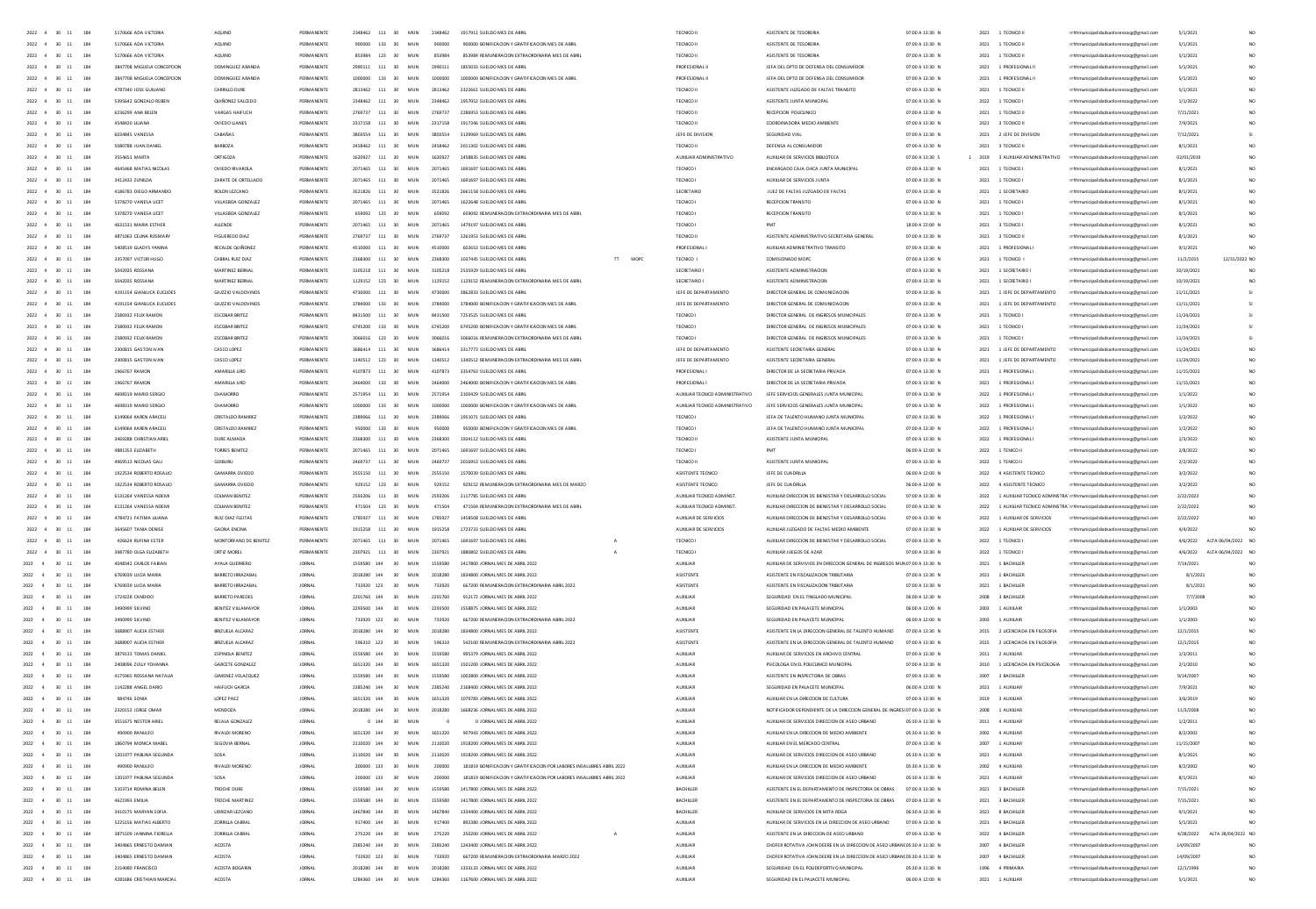| 2022 4<br>30 11<br>184                     | 1742451 CLEMENCH           | ACOSTA DE PEREIRA         | <b>JORNAL</b> | 1834800 144 | 30<br>MUN              | 1834800 | 1523000 IORNAL MES DE ARRIL 2023                                         | <b>AUXILIAR</b> | BARRENDERA EN LA DIRECCION DE ASEO URBANO CUADRILLA MICROS:30 A 11:30 f     |                 | 2015 4 AUXILIAR     | rrhhmunicinalidadsanlorenzore@email.com                                 | 1/6/2015   |            |                 |
|--------------------------------------------|----------------------------|---------------------------|---------------|-------------|------------------------|---------|--------------------------------------------------------------------------|-----------------|-----------------------------------------------------------------------------|-----------------|---------------------|-------------------------------------------------------------------------|------------|------------|-----------------|
| 2022 4<br>30 11 184                        | 2154080 FRANCISCO          | ACOSTA BOGARIN            | <b>JORNAL</b> | 200000 133  | 30<br>MUN              | 200000  | 181819 BONIFICACION Y GRATIFICACION POR LABORES INSALUBRES ABRIL 2022    | AUXILIAR        | SEGURIDAD EN EL POUDEPORTIVO MUNICIPAL                                      | 05:30 A 11:30 N | 1996 4 PRIMARIA     | rrhhmunicipalidadsanlorenzocg@gmail.com                                 | 12/1/1996  |            |                 |
| 30 11 184<br>2022                          | 1742451 CLEMENCIA          | ACOSTA DE PEREIRA         | <b>JORNAL</b> | 200000 133  | 30<br>MUN              | 200000  | 181819 BONIFICACION Y GRATIFICACION POR LABORES INSALUBRES ABRIL 2022    | AUXILIAR        | BARRENDERA EN LA DIRECCIÓN DE ASEO URBANO CUADRILLA MICROS:30 A 11:30 N     |                 | 2015 4 AUXILIAR     | rrhhmunicipalidadsanlorenzocg@gmail.com                                 | 1/6/2015   |            |                 |
| 2022<br>30 11 184<br>4                     | 1702919 ELEUTERIA          | ACOSTA FIGUEREDO          | <b>JORNAL</b> | 2110020 144 | 30 <sup>°</sup><br>MUN | 2110020 | 1908200 JORNAL MES DE ABRIL 2022                                         | AUXILIAR        | UMPIADORA JUZGADO DE FALTAS                                                 | 11:30 A 18:00 N | 2003 1 PRIMARIA     | rrhhmunicipalidadsanlorenzocg@gmail.com                                 | 8/1/2003   |            | NO.             |
| 2022<br>30 11 184                          | 1438236 APARICIO           | ACOSTA HERMOSILIA         | <b>JORNAL</b> | 2385240 144 | 30<br>MUN              | 2385240 | 1782900 JORNAL MES DE ABRIL 2022                                         | AUXILIAR        | CHOFER DEL TRACTOR BOBCAT EN LA DIRECCIÓN DE ASEO URBANO 05:30 A 11:30 N    |                 | 1998<br>4 PRIMARIA  | rrhhmunicipalidadsanlorenzocg@gmail.com                                 | 8/2/1998   |            |                 |
| 2022<br>30<br>$11\,$<br>184                | 597675 NELLY LEANDR        | ACOSTA VDA. DE LEGUIZAMON | <b>JORNA</b>  | 2018280 144 | 30<br>MUN              | 2018280 | 1834800 JORNAL MES DE ABRIL 2022                                         | AUXILIAR        | AXULIAR DE SERVICIOS EN DIRECCION DE ASEO URBANO                            | 07:00 A 13:30 f | 2018<br>4 PRIMARIA  | rrhhmunicipalidadsanlorenzocg@gmail.com                                 | 1/5/2018   |            |                 |
| 2022<br>30<br>11<br>184                    | 4282312 ALFREDO            | ACOSTA OLMEDO             |               | 2201760 144 | 30                     | 2201760 | 2001600 JORNAL MES DE ABRIL 2022                                         | AUXILIAR        | DIRECCION DE ASEO URBANO                                                    | 05:30 A 11:30 N | 2021<br>4 AUXILIAR  | rrhhmunicipalidadsanlorenzocg@gmail.com                                 | 8/1/2021   |            |                 |
|                                            |                            |                           |               |             |                        |         |                                                                          |                 |                                                                             |                 |                     |                                                                         |            |            |                 |
| 2022<br>$11\,$<br>184<br>30                | 984195 PETRONA             | ACUÑA BENITEZ             | <b>JORNA</b>  | 1559580 144 | 30<br>MUN              | 1559580 | 1318025 JORNAL MES DE ABRIL 2022                                         | AUXILIA         | AUXIUAR DE SERVICIOS EN LA DIRECCIÓN DE SALUBRIDAD E HIGUIEO7:00 A 13:30 1  |                 | 2007<br>3 BACHILLER | rrhhmunicipalidadsanlorenzocg@gmail.com                                 | 14/09/200  |            |                 |
| 2022<br>30<br>$11\,$<br>184                | 2111547 AGUSTINA           | AGUERO DE SOS             |               | 2018280 144 | 30                     | 2018280 | 1373703 JORNAL MES DE ABRIL 2022<br>HOSPITAL GENERAL S AUXILIAR          |                 | AYUDANTE EN EL AREA DE LAVANDERIA DEL H.G.S.L                               | 11:30 A 18:00 N | 2001<br>3 AUXILIAR  | rrhhmunicipalidadsanlorenzocg@gmail.com                                 | 12/2/2001  | 12/31/2022 | NO <sub>1</sub> |
| 2022<br>$30 - 11$<br>184                   | 1255253 SIXTO ENRIQUE      | AGUERO NUÑEZ              | <b>JORNA</b>  | 1651320 144 | 30<br>MUN              | 1651320 | 1491200 JORNAL MES DE ABRIL 2022                                         | AUXILIAR        | UJIER NOTIFICADOR EN JUZG FALTAS MED AMBIENTE Y SALUBRIDAD7:00 A 13:30 N    |                 | 2015 1 BACHILLER    | rrhhmunicipalidadsanlorenzocg@gmail.com                                 | 10/30/2019 |            |                 |
| 2022<br>30<br>11<br>184                    | 2209323 FEUCITA            | AGUERO JAR                |               | 1651320 144 | 30                     | 1651320 | 882033 JORNAL MES DE ABRIL 2022                                          | AUXILIA         | AUXILIAR DE SERVICIOS EN DIRECCION DE DISCAPACIDAD                          | 11:30 A 18:00 f | 2019<br>2 PRIMARIA  | rrhhmunicipalidadsanlorenzocg@gmail.com                                 | 1/2/2019   |            |                 |
| 2022<br>$30\quad 11$<br>184                | 5012583 AMILCAR BLAS       | AGUILERA                  | <b>JORNA</b>  | 2293500 144 | 30<br>MUN              | 2293500 | 2085000 JORNAL MES DE ABRIL 2022                                         | AUXILIAR        | MAQUINISTA EN LA DIRECCION DE ASEO URBANO                                   | 06:00 A 12:00 N | 2021<br>4 AUXILIAR  | rrhhmunicipalidadsanlorenzocg@gmail.com                                 | 5/1/2021   |            | NO <sub>1</sub> |
| 2022<br>$30 - 11$<br>184                   | 5012583 AMILCAR BLAS       | <b>AGUIERA</b>            | <b>IORNAL</b> | 200000 133  | 30<br>MIN              | 200000  | 181819 BONIFICACION Y GRATIFICACION POR LABORES INSALUBRES ENERO 2022    | <b>ALDOLLAR</b> | MAQUINISTA EN LA DIRECCIÓN DE ASEO URBANO                                   | 0600 A 1200 N   | 2021 4 AUXILIAR     | rrhhmunicipalidadsanlorenzocg@gmail.com                                 | 5/1/2021   |            | $\mathbf{M}$    |
| 2022<br>184<br>$30 - 11$                   | 5012583 AMILCAR RIAS       | <b>AGUIFRA</b>            | <b>IORNAL</b> | 200000 133  | 30 <sub>2</sub><br>MIN | 200000  | 181819 BONIFICACION Y GRATIFICACION POR LARORES INSAILIRRES FERRERO 2022 | <b>ALDREIAR</b> | MADUNISTA EN LA DIRECCIÓN DE ASEO URRANO                                    | 0600 A 1200 N   | 2021 4 4 100 148    | rrhhmunicipalidadsanlorenzocg@gmail.com                                 | 5/1/2021   |            | NO.             |
| 184<br>2022<br>30 11                       | 5012583 AMILCAR BLAS       | <b>AGUIERA</b>            | <b>IORNAL</b> | 200000 133  | 30<br>MIN              | 200000  | 181819 BONIFICACION Y GRATIFICACION POR LABORES INSALUBRES MARZO 2022    | ALDOIDAR        | MAQUINISTA EN LA DIRECCIÓN DE ASEO URBANO                                   | 0600 A 1200 N   | 2021 4 4 100 148    |                                                                         |            |            | $\mathbf{M}$    |
|                                            |                            |                           |               |             |                        |         |                                                                          |                 |                                                                             |                 |                     | rrhhmunicipalidadsanlorenzocg@gmail.com                                 | 5/1/2021   |            |                 |
| 2022<br>184<br>30 11                       | 334645 SAIVADOR            | AIDERETE FERREIRA         | <b>IORNAL</b> | 1651320 144 | 30 <sub>2</sub><br>MIN | 1651320 | 1501200 IORNAL MES DE ARRIL 2022                                         | <b>ALDREIAR</b> | AUXILIAR DE SERVICIOS EN LA DIRECCIÓN GENERAL DE LA POLICIA MOZOD A 13:30 N |                 | 2010 1 RACHILLER    | rrhhmunicipalidadsanlorenzocg@gmail.com                                 | 1/7/2010   |            | NO.             |
| 2022<br>30 11<br>184<br>$\mathbf{A}$       | 2331513 MIRIAN CEOLIA      | AUMIRON MALDONADO         | <b>JORNAL</b> | 2018280 144 | 30<br>MUN              | 2018280 | 1834800 JORNAL MES DE ABRIL 2022                                         | AUXILIAR        | ATENCION AL CONTRIBUYENTE EN TICKETERO                                      | 07:00 A 13:30 N | 2012 1 BACHILLER    | rrhhmunicipalidadsanlorenzocg@gmail.com                                 | 8/1/2012   |            | NO.             |
| 2022<br>$30 - 11$<br>184                   | 1714770 NANCY MERCEDES     | ALONSO                    | <b>IORNAL</b> | 1651320 144 | 30 <sup>2</sup><br>MIN | 1651320 | 1491200 IORNAL MES DE ARRIL 2022                                         | ALCOHAR         | CUDADORA EN HOGAR INFANTIL MITA ROGA                                        | 11:30 A 18:00 N | 2007 8 4100148      | rrhhmunicipalidadsanlorenzocg@gmail.com                                 | 10/17/200  |            | NO.             |
| 2022<br>30 11<br>184<br>$\mathbf{A}$       | 1056643 ALEJANDRO          | ALONSO JARA               | <b>JORNAL</b> | 2018280 144 | 30<br>MUN              | 2018280 | 1786800 JORNAL MES DE ABRIL 2022                                         | <b>AUXILIAR</b> | ASED URBANO CHOFER CUADRILLA DE MIGUEL SANABRIA                             | 18:00 A 22:30 N | 1998 3 BACHILLER    | rrhhmunicipalidadsanlorenzocg@gmail.com                                 | 8/2/1998   |            | NO.             |
| 2022<br>30 11<br>184                       | 5012583 AMILCAR BLAS       | <b>AGUILERA</b>           | <b>JORNAL</b> | 200000 133  | 30<br>MUN              | 200000  | 181819 BONIFICACION Y GRATIFICACION POR LABORES INSALUERES ABRIL 2022    | <b>AUXILIAR</b> | MAQUINISTA EN LA DIRECCIÓN DE ASEO URBANO                                   | 06:00 A 12:00 N | 2021 4 AUXILIAR     | rrhhmunicipalidadsanlorenzoce@email.com                                 | 5/1/2021   |            | NO.             |
| 184<br>2022<br>30 11                       | 4282312 ALFREDO            | ACOSTA OLMEDO             | <b>JORNAL</b> | 200000 133  | 30<br>MUN              | 200000  | 181819 BONIFICACION Y GRATIFICACION POR LABORES INSALUERES ABRIL 2022    | AUXILIAR        | DIRECCION DE ASEO URBANO                                                    | 05:30 A 11:30 N | 2021 4 AUXILIAR     | rrhhmunicipalidadsanlorenzocg@gmail.com                                 | 8/1/2021   |            | NO <sub>1</sub> |
| 2022<br>30 11<br>184                       | 1056643 ALEJANDRO          | ALONSO JARA               | <b>IORNAL</b> | 200000 133  | 30<br>MUN              | 200000  | 181819 BONIFICACION Y GRATIFICACION POR LABORES INSALUBRES ABRIL 2022    | <b>AUXILIAR</b> | ASED URBANO CHOFER CUADRILLA DE MIGUEL SANABRIA                             | 18:00 A 22:30 N | 1998<br>3 BACHILLER | rrhhmunicipalidadsanlorenzoce@email.com                                 | 8/2/1998   |            | NO.             |
|                                            |                            |                           |               |             |                        |         |                                                                          |                 |                                                                             |                 |                     |                                                                         |            |            | NO <sub>1</sub> |
| 184<br>2022<br>$30 - 11$                   | 2210087 HUGO               | ALONSO JARA               | <b>JORNAL</b> | 2110020 144 | 30<br>MUN              | 2110020 | 1179700 JORNAL MES DE ABRIL 2022                                         | AUXILIAR        | MERCADO CENTRAL CARRETILLERO                                                | 05:00 A 11:30 N | 2002<br>7 PRIMARIA  | rrhhmunicipalidadsanlorenzocg@gmail.com                                 | 2/1/2002   |            |                 |
| 184<br>2022<br>30 11                       | 2210087 HUGO               | ALONSO JARA               | <b>JORNAL</b> | 200000 133  | 30<br>MUN              | 200000  | 181819 BONIFICACIÓN Y GRATIFICACIÓN POR LABORES INSALUBRES ABRIL 2022    | <b>AUXILIAR</b> | MERCADO CENTRAL CARRETILLERO                                                | 05:00 A 11:30 N | 2002<br>7 PRIMARIA  | rrhhmunicipalidadsanlorenzocg@gmail.com                                 | 2/1/2002   |            | NO.             |
| 184<br>2022<br>$30 - 11$                   | 4640357 DELSI              | AMARILLA                  | <b>JORNAL</b> | 2201760 144 | 30<br>MUN              | 2201760 | 1991600 JORNAL MES DE ABRIL 2022                                         | AUXILIAR        | INSPECTOR DE TRANSITO PMT                                                   | 12:00 A 18:00 N | 2019<br>3 BACHILLER | rrhhmunicipalidadsanlorenzocg@gmail.com                                 | 1/2/2019   |            | NO.             |
| 184<br>2022<br>30 11                       | 3496091 LAURA MARGARITA    | AMARILLA LIRD             | <b>JORNAL</b> | 1651320 144 | 30<br>MUN              | 1651320 | 1109617 JORNAL MES DE ABRIL 2022                                         | <b>AUXILIAR</b> | ASISTENTE EN EL DEPARTAMENTO DE ADULTOS MAYORES                             | 12:00 A 18:30 N | 2009<br>2 BACHILLER | rrhhmunicipalidadsanlorenzocg@gmail.com                                 | 13/05/200  |            | NO.             |
| $30\quad 11$<br>184<br>2022                |                            | AMARILLA MARTINE          | <b>JORNAL</b> | 1834800 144 | 30<br>MUN              | 1834800 | 1658000 JORNAL MES DE ABRIL 2022                                         | AUXILIAR        | SEGURIDAD VIAL                                                              | 07:00 A 13:30 N | 2011<br>1 AUXILIAR  | rrhhmunicipalidadsanlorenzocg@gmail.com                                 | 3/2/2011   |            | NO              |
| 2022<br>30<br>11<br>184                    | 1116801 MARIANO            | AQUINO                    |               | 2293500 144 |                        |         | 000 JORNAL MES DE ABRIL 2022                                             |                 |                                                                             | 07:00 A 13:30 N | 2011                | unicipalidadsanlorenzocg@gmail.com                                      | 3/2/2011   |            | NO              |
| $30\quad 11$<br>184<br>2022                | 3585307 SILVIA BEATRIZ     | AQUINO                    | <b>JORNAL</b> | 1834800 144 | 30<br>MUN              | 1834800 | 1342705 JORNAL MES DE ABRIL 2022                                         | AUXILIAR        | ASISTENTE EN LA DIRECCIÓN DE DISCAPACIDAD                                   | 07:00 A 13:30 N | 2018<br>1 AUXILIA   |                                                                         | 6/1/2018   |            | NO              |
|                                            |                            |                           |               |             |                        |         |                                                                          |                 |                                                                             |                 |                     | rrhhmunicipalidadsanlorenzocg@gmail.com                                 |            |            |                 |
| 2022<br>$30\quad 11$<br>184                | 3328883 DIEG               | ARCE FARIÑA               |               | 1651320 144 | 30<br>MUN              |         | 1606284 JORNAL MES DE ABRIL 2022                                         | AUXILIA         |                                                                             | 07:00 A 13:30 N | 2021                | nicipalidadsanlorenzocg@gmail.com                                       | 8/1/2021   |            | NO              |
| 2022<br>$30\quad 11$<br>184                | 3618717 GRACIELA           | AQUINO VILLANUEV.         |               | 1651320 144 | 30<br>MUN              | 1651320 | 934533 IORNAL MES DE ARRIL 2022                                          | ALCOHOL:        | BARRENDERA EN LA DIRECCIÓN DE ASEO URBANO CUADRILLA MICROS:30 A 11:30 N     |                 | 4 AUXILIA           | icipalidadsanlorenzocg@gmail.con                                        | 8/2/1998   |            | NO              |
| 2022<br>$30\quad 11$<br>184                | 1217738 LEONCIC            | AREVALO                   |               | 2110020 144 | 30<br>MUN              |         |                                                                          |                 | MAQUINISTA EN LA DIRECCION DE ASEO URBANO                                   | 35:30 A 11:30 N |                     | icipalidadsanlorenzocg@gmail.com                                        | 5/13/200   |            | NO              |
| 2022<br>$30 - 11$<br>184                   | 1217738 LEONCIC            | AREVALOS                  |               | 200000 133  | 30 <sup>2</sup><br>MUN |         | 181819 BONIFICACION Y GRATIFICACION POR LABORES INSALUERES ENERO 202     | AUXILIAR        | MAQUINISTA EN LA DIRECCION DE ASEO URBANO                                   | 05:30 A 11:30 N | 2009<br>4 AUXILIA   | icipalidadsanlorenzocg@gmail.com                                        | 5/13/2005  |            | NO              |
| 2022 4<br>$30 - 11$<br>184                 | 1217738 LEONCIO            | AREVAIOS                  | <b>JORNAL</b> | 200000 133  | 30<br>MUN              | 200000  | 181819 BONIFICACION Y GRATIFICACION POR LABORES INSALUBRES FEBRERO 2022  | ALCOHOL:        | MAQUINISTA EN LA DIRECCIÓN DE ASEO URRANO                                   | 05:30 A 11:30 N | 2009<br>4 AUXUAR    | nicipalidadsanlorenzocg@gmail.com                                       | 5/13/2005  |            | NO              |
| 2022 4 30 11 184                           | 1217738 IFONDO             | AREVAILS                  | <b>IORNAL</b> | 200000 133  | 30 <sub>1</sub><br>MIN | 200000  | 181819 BONIFICACION Y GRATIFICACION POR LARORES INSAILIRRES MARZO 2022   | ALCOHAR         | MADUNISTA EN LA DIRECCIÓN DE ASEO URRANO                                    | 05/30 A 11/30 N | 2009 4 4 100 148    | rrhhmunicipalidadsanlorenzoce@email.com                                 | 5/13/2009  |            | NO.             |
| $30 - 11$<br>2022 4<br>184                 | 587423 BERNARDO            | AREVAIOS AIONSO           | <b>JORNAL</b> | 2110020 144 | 30<br>MUN              | 2110020 | 1918200 IORNAL MES DE ARRIL 2022                                         | ALCOHOL:        | <b>IMPIADOR EN LA CICLOVIA MUNICIPAL</b>                                    | 05:30 A 11:30 N | 2014 4 PRIMARIA     | nicipalidadsanlorenzocg@gmail.com                                       | 2/3/2014   |            | NO              |
|                                            |                            |                           |               |             |                        |         |                                                                          |                 |                                                                             |                 |                     |                                                                         |            |            |                 |
| $2022 - 4$<br>30 11<br>184                 | 1235346 AMFIIA             | AREVAIOS DE GARAY         | <b>IORNAL</b> | 2110020 144 | 30 <sub>1</sub><br>MIN | 2110020 | 1918200 IORNAL MES DE ARRIL 2022                                         | ALDOIDAR        | <b>IIMPIADORA EN PALACETE MUNICIPAL</b>                                     | 12:30 A 18:00 N | 2001 1.4100148      | rrhhmunicipalidadsanlorenzoce@email.com                                 | 1/2/2001   |            | NO.             |
| 2022 4 30 11<br>184                        | 2675574 MARIANO            | AREVALOS GIMENEZ          | <b>JORNAL</b> | 1651320 144 | 30 <sup>°</sup><br>MUN | 1651320 | 951200 JORNAL MES DE ABRIL 2022                                          | AUXILIAR        | UMPIADORA EN CICLOVIA MUNICIPAL                                             | 05:30 A 11:30 N | 2002 4 PRIMARIA     | rrhhmunicipalidadsanlorenzoce@email.com                                 | 10/2/2002  |            | NO.             |
| $2022 - 4$<br>30 11<br>184                 | 1217738 IFONDO             | AREVAILS                  | <b>IORNAL</b> | 200000 133  | 30 <sub>1</sub><br>MIN | 200000  | 181819 BONIFICACION Y GRATIFICACION POR LARORES INSAILIRRES ARRIL 2022   | ALDOIDAR        | MADUNISTA EN LA DIRECCIÓN DE ASEO URRANO                                    | 05/30 A 11/30 N | 2009 4 4 100 148    | rrhhmunicipalidadsanlorenzoce@email.com                                 | 5/13/2009  |            | NO.             |
| 2022 4<br>30 11<br>184                     | 587423 BERNARDO            | AREVALOS ALONSO           | <b>JORNAL</b> | 200000 133  | 30<br>MUN              | 200000  | 181819 BONIFICACION Y GRATIFICACION POR LABORES INSALUERES ABRIL 2022    | AUXILIAR        | UMPIADOR EN LA CICLOVIA MUNICIPAL                                           | 05:30 A 11:30 N | 2014 4 PRIMARIA     | rrhhmunicipalidadsanlorenzoce@email.com                                 | 2/3/2014   |            | NO.             |
| 2022 4 30 11 184                           | 2675574 MARIANO            | AREVALOS GIMENEZ          | <b>IORNAL</b> | 200000 133  | 30<br>MUN              | 200000  | 181819 BONIFICACION Y GRATIFICACION POR LABORES INSALUBRES ABRIL 2022    | AUXILIAR        | <b>UMPIADORA EN CICLOVIA MUNICIPAL</b>                                      | 05:30 A 11:30 N | 2002 4 PRIMARIA     | rrhhmunicipalidadsanlorenzoce@email.com                                 | 10/2/2002  |            | NO <sub>1</sub> |
| 2022 4<br>30 11 184                        | 1238663 MERCEDES           | AREVALO DE GONZALEZ       | <b>JORNAL</b> | 1651320 144 | 30<br>MUN              | 1651320 | 1501200 JORNAL MES DE ABRIL 2022                                         | AUXILIAR        | AUXILIAR EN EL DEPARTAMENTO DE ARCHIVO CENTRAL                              | 05:30 A 11:30 N | 2021 1 AUXILIAR     | rrhhmunicipalidadsanlorenzocg@gmail.com                                 | 2/1/2021   |            | NO.             |
| 2022 4<br>30 11 184                        | 1226438 LUCIANO            | AREVALOS JARA             | <b>IORNAL</b> | 2293500 144 | 30<br>MUN              | 2293500 | 1268333 JORNAL MES DE ABRIL 2022                                         | AUXILIAR        | AUXIUAR DE SERVICIOS EN CICLOVIA MUNICIPAL                                  | 05:00 A 11:30 N | 2007 4 BACHILLER    | rrhhmunicipalidadsanlorenzoce@email.com                                 | 5/5/2007   |            | NO <sub>1</sub> |
|                                            |                            |                           |               |             |                        |         |                                                                          |                 |                                                                             |                 |                     |                                                                         |            |            |                 |
| 2022 4<br>30 11 184                        | 813424 ANIBAL              | AREVALOS ROJAS            | <b>JORNAL</b> | 2018280 144 | 30 <sup>°</sup><br>MUN | 2018280 | 981800 JORNAL MES DE ABRIL 2022                                          | AUXILIAR        | MAQUINISTA EN LA CICLOVIA MUNICIPAL                                         | 05:30 A 11:30 N | 2009 4 PRIMARIA     | rrhhmunicipalidadsanlorenzocg@gmail.com                                 | 5/13/2009  |            | NO.             |
| 2022<br>30 11 184<br>$\overline{4}$        | 1226438 LUCIANO            | AREVALOS JARA             | <b>JORNAL</b> | 200000 133  | 30<br>MUN              | 200000  | 181819 BONIFICACION Y GRATIFICACION POR LABORES INSALUBRES ABRIL 2022    | <b>AUXILIAR</b> | AUXILIAR DE SERVICIOS EN CICLOVIA MUNICIPAL                                 | 05:00 A 11:30 N | 2007 4 BACHILLER    | rrhhmunicipalidadsanlorenzocg@gmail.com                                 | 5/5/2007   |            |                 |
| 2022 4<br>$30 - 11$<br>184                 | 2366665 GLORIA             | ARGUELLO                  | <b>JORNAL</b> | 2293500 144 | 30 <sup>°</sup><br>MUN | 2293500 | 801591 JORNAL MES DE ABRIL 2022                                          | AUXILIAR        | BARRENDERA EN LA DIRECCION DE ASEO URBANO CUADRILLA MICROS:30 A 11:30 N     |                 | 2018 4 BACHILLER    | rrhhmunicipalidadsanlorenzocg@gmail.com                                 | 2/1/2018   |            | NO <sub>1</sub> |
| 2022<br>$30 - 11$<br>184                   | 813424 ANIBA               | AREVALOS ROJA:            | <b>JORNAL</b> | 200000 133  | 30 <sup>2</sup><br>MUN | 200000  | 181819 BONIFICACION Y GRATIFICACION POR LABORES INSALUBRES ABRIL 2022    | <b>AUXILIAR</b> | MAQUINISTA EN LA CICLOVIA MUNICIPAL                                         | 05:30 A 11:30 N | 2009 4 PRIMARIA     | rrhhmunicipalidadsanlorenzocg@gmail.com                                 | 5/13/2009  |            |                 |
| 2022<br>$30\quad 11$<br>184                | 2366665 GLORIA             | ARGUELLO                  | <b>JORNA</b>  | 200000 133  | 30<br>MUN              | 200000  | 181819 BONIFICACION Y GRATIFICACION POR LABORES INSALUERES ABRIL 2022    | AUXILIAR        | BARRENDERA EN LA DIRECCION DE ASEO URBANO CUADRILLA MICROS:30 A 11:30 f     |                 | 2018 4 BACHILLER    | rrhhmunicipalidadsanlorenzocg@gmail.com                                 | 2/1/2018   |            |                 |
| 2022<br>$30 - 11$<br>184                   | 2549150 JUAN ANGEL         | ARMAS MAQUEDA             |               | 2201760 144 | 30<br>MUN              | 2201760 | 1856600 JORNAL MES DE ABRIL 2022                                         | AUXILIAR        | MAQUINISTA EN LA CICLOVIA MUNICIPAL                                         | 05:30 A 11:30 N | 2007 4 BACHILLER    | rrhhmunicipalidadsanlorenzocg@gmail.com                                 | 4/4/2007   |            | NO <sub>1</sub> |
| 2022<br>$30 - 11$<br>184                   | 2549150 JUAN ANGEL         | ARMAS MAQUEDA             | <b>JORNAL</b> | 200000 133  | 30<br>MUN              | 200000  | 181819 BONIFICACION Y GRATIFICACION POR LABORES INSALUBRES ABRIL 2022    | AUXILIAR        | MAQUINISTA EN LA CICLOVIA MUNICIPAL                                         | 05:30 A 11:30 N | 2007 4 BACHILLER    | rrhhmunicipalidadsanlorenzocg@gmail.com                                 | 4/4/2007   |            |                 |
| 2022<br>$30 - 11$<br>184                   | 3184671 BERNARDING         | AVALOS                    |               | 2110020 144 | 30<br>MUN              | 2110020 | 1226133 JORNAL MES DE ABRIL 2022                                         | AUXILIAR        | AUXILIAR DE SERVICIOS EN MERCADO FLORIDA                                    | 06:30 A 12:30 N | 2011 4 PRIMARIA     | rrhhmunicipalidadsanlorenzocg@gmail.com                                 | 10/3/2011  |            | NO <sub>1</sub> |
| 2022<br>184                                |                            |                           |               |             |                        |         |                                                                          |                 |                                                                             |                 |                     |                                                                         |            |            | NO <sub>1</sub> |
| $30 - 11$                                  | 3184671 BERNARDING         | AVALOS                    | <b>JORNA</b>  | 200000 133  | 30<br>MUN              | 200000  | 181819 BONIFICACION Y GRATIFICACION POR LABORES INSALUBRES ABRIL 2022    | AUXILIAR        | AUXILIAR DE SERVICIOS EN MERCADO FLORIDA                                    | 06:30 A 12:30 N | 2011 4 PRIMARIA     | rrhhmunicipalidadsanlorenzocg@gmail.com                                 | 10/3/2011  |            |                 |
| 2022<br>$30\quad 11$<br>184                | 2207985 CHRISTIAN VIDA     | AVALOS ROMERO             |               | 2201760 144 | 30<br>MUN              | 2201760 | 2001600 JORNAL MES DE ABRIL 2022                                         | AUXILIAR        | AUXILIAR EN DIRECCION DE MEDIO AMBIENT                                      | 06:00 A 12:00 N | 2021 4 PRIMARIA     | rrhhmunicipalidadsanlorenzocg@gmail.com                                 | 8/1/2021   |            | NO <sub>1</sub> |
| 2022<br>$30 - 11$<br>184                   | 1996646 JORGE LUIS         | AYALA                     | <b>JORNA</b>  | 2018280 144 | 30<br>MUN              | 2018280 | 994584 JORNAL MES DE ABRIL 2022                                          | AUXILIAR        | ELECTRICISTA EN DEPARTAMENTO TECNICO                                        | 07:00 A 13:30 N | 2003 7 BACHILLER    | rrhhmunicipalidadsanlorenzocg@gmail.com                                 | 8/2/2003   |            | NO <sub>1</sub> |
| 2022<br>30 11<br>184                       | 3987166 MIGUEL HERNAN      | BALBUENA BENITEZ          | <b>JORNAL</b> | 1559580 144 | 30<br>MUN              | 1559580 | 1206133 JORNAL MES DE ABRIL 2022                                         | AUXILIAR        | ASISTENTE EN INSPECTORIA DE OBRAS                                           | 07:00 A 13:30 N | 2021 3 AUXILIAR     | rrhhmunicipalidadsanlorenzocg@gmail.com                                 | 8/1/2021   |            | $\mathbf{M}$    |
| 2022<br>184<br>$\overline{A}$<br>$30 - 11$ | 3802682 IFTICIA PAOLA      | <b>BALBUENA CACERES</b>   | <b>IORNAL</b> | 1743060 144 | MIN<br>30 <sub>1</sub> | 1743060 | 1574600 IORNAL MES DE ARRIL 2022                                         | <b>ALDREIAR</b> | ENFERMERA EN EL POLICUNICO MUNICIPAL                                        | 07:00 A 13:30 N |                     | 2008 3 LICENCIADA EN ENFERMERIA rrhhmunicipalidadsanlorenzocg@gmail.com | 6/5/2008   |            | NO.             |
| 2022<br>30 11<br>184                       | 4424355 KAREN LETICIA      | BALBUENA VILLAMAYOR       | <b>IORNAL</b> | 1651320 144 | 30<br>MUN              | 1651320 | 1501200 JORNAL MES DE ABRIL 2022                                         | AUXILIAR        | ASISTENTE EN LA DIRECCIÓN DE DISCAPACIDAD                                   | 07:00 A 13:30 N | 2020 1 BACHILLER    | rrhhmunicipalidadsanlorenzocg@gmail.com                                 | 3/3/2020   |            | $\mathbf{M}$    |
| 2022<br>$30 - 11$<br>184                   | 1051087 MARGARITA REIEN    | <b>BALMAGEDA</b>          | <b>IORNAL</b> | 2201260 144 | MIN<br>30 <sub>1</sub> | 2201260 | 1991600 IORNAL MES DE ARRIL 2022                                         | <b>ALDREIAR</b> | MERCADO CENTRAL LIMPIADORA                                                  | 05:30 A 12:00 N | 2018 7 PRIMARIA     | rrhhmunicipalidadsanlorenzocg@gmail.com                                 | 1/2/2018   |            | NO.             |
| 2022<br>30 11<br>184<br>$\mathbf{A}$       | 2207985 CHRISTIAN VIDAL    | AVALOS ROMERO             | <b>JORNAL</b> | 200000 133  | 30<br>MUN              | 200000  | 181819 BONIFICACION Y GRATIFICACION POR LABORES INSALUERES ABRIL 2022    | AUXILIAR        | AUXIUAR EN DIRECCION DE MEDIO AMBIENTE                                      | 06:00 A 12:00 N | 2021 4 PRIMARIA     |                                                                         | 8/1/2021   |            | NO.             |
|                                            |                            |                           |               |             |                        |         |                                                                          |                 |                                                                             |                 |                     | rrhhmunicipalidadsanlorenzocg@gmail.com                                 |            |            |                 |
| 2022<br>184<br>$30 - 11$                   | 1051087 MARGARITA REIEN    | <b>BALMAGEDA</b>          | <b>IORNAL</b> | 200000 133  | MIN<br>30 <sub>1</sub> | 200000  | 181819 BONIFICACION Y GRATIFICACION POR LARORES INSAILIRRES ARRIL 2023   | <b>ALDREIAR</b> | MERCADO CENTRAL LIMPIADORA                                                  | 05:30 A 12:00 N | 2018 7 PRIMARIA     | rrhhmunicipalidadsanlorenzocg@gmail.com                                 | 1/2/2018   |            | NO.             |
| 2022<br>30 11<br>184<br>$\mathbf{A}$       | 4755200 MARIA BELEN        | BARRETO GONZALEZ          | <b>JORNAL</b> | 2110020 144 | 30<br>MUN              | 2110020 | 1918200 JORNAL MES DE ABRIL 2022                                         | AUXILIAR        | ASISTENTE EN LA DIRECCIÓN DE ASEO URBANO                                    | 07:00 A 13:30 N | 2021 4 BACHILLER    | rrhhmunicipalidadsanlorenzocg@gmail.com                                 | 5/1/2021   |            | NO.             |
| 2022<br>30 11<br>184<br>$\mathbf{A}$       | 3422055 LAURA CONCEPCION   | BENITEZ BAEZ              | <b>JORNAL</b> | 1651320 144 | 30<br>MUN              | 1651320 | 1501200 JORNAL MES DE ABRIL 2022                                         | AUXILIAR        | ASISTENTE EN DIRECCION DE MEDIO AMBIENTE                                    | 07:00 A 13:30 N | 2021 3 BACHILLER    | rrhhmunicipalidadsanlorenzoce@email.com                                 | 8/1/2021   |            | NO.             |
| 184<br>2022<br>30 11                       | 4717873 JORGE EMILIO       | BAREIRO                   | <b>JORNAL</b> | 2018280 144 | 30<br>MUN              | 2018280 | 545660 JORNAL MES DE ABRIL 2022                                          | AUXILIAR        | INSPECTOR DE TRANSITO PMT                                                   | 12:00 A 18:00 N | 2015 3 BACHILLER    | rrhhmunicipalidadsanlorenzocg@gmail.com                                 | 2/2/2015   |            | NO <sub>1</sub> |
| 2022<br>30 11<br>184                       | 3440895 ALBA               | BAREIRO                   | <b>JORNAL</b> | 2018280 144 | 30<br>MUN              | 2018280 | 1131238 JORNAL MES DE ABRIL 2022                                         | AUXILIAR        | INSPECTOR DE TRANSITO PMT                                                   | 12:00 A 18:00 N | 2019 3 BACHILLER    | rrhhmunicipalidadsanlorenzoce@email.com                                 | 1/8/2019   |            | NO <sub>1</sub> |
| 184<br>2022<br>30 11                       | 1113141 GERONIMO           | BAREIRO                   | <b>JORNAL</b> | 2018280 144 | 30<br>MUN              | 2018280 | 1834800 JORNAL MES DE ABRIL 2022                                         | AUXILIAR        | MERCADO CENTRAL LIMPIADOR                                                   | 11:30 A 18:00 N | 2005 7 PRIMARIA     | rrhhmunicipalidadsanlorenzocg@gmail.com                                 | 1/2/2005   |            | NO <sub>1</sub> |
| 184                                        |                            |                           |               |             |                        |         |                                                                          |                 |                                                                             |                 |                     |                                                                         |            |            | NO <sub>1</sub> |
| 2022<br>30 11                              | 1113141 GERONIMO           | BAREIRO                   | <b>JORNAL</b> | 200000 133  | 30<br>MUN              | 200000  | 181818 BONIFICACION Y GRATIFICACION POR LABORES INSALUERES ABRIL 2022    | AUXILIAR        | MERCADO CENTRAL LIMPIADOR                                                   | 11:30 A 18:00 N | 2005<br>7 PRIMARIA  | rrhhmunicipalidadsanlorenzocg@gmail.com                                 | 1/2/2005   |            |                 |
| 184<br>2022<br>30 11                       | 2256470 FEUX               | BARRETO CABRA             | <b>JORNAL</b> | 2293500 144 | 30<br>MUN              | 2293500 | 2085000 JORNAL MES DE ABRIL 2022                                         | AUXILIAR        | ASEO URBANO ALBAÑIL JEFE DE CUADRILLA                                       | 06:30 A 12:30 N | 2007 4 PRIMARIA     | rrhhmunicipalidadsanlorenzocg@gmail.com                                 | 9/14/2007  |            | NO <sub>1</sub> |
| 184<br>2022<br>30 11                       | 1993022 ADRIAN             | BENITEZ                   | <b>JORNAL</b> | 2293500 144 | 30<br>MUN              | 2293500 | 1616199 JORNAL MES DE ABRIL 2022                                         | AUXILIAR        | MERCADO CENTRAL CARRETILLERO                                                | 05:00 A 11:30 N | 2015 7 PRIMARIA     | rrhhmunicipalidadsanlorenzocg@gmail.com                                 | 6/2/2015   |            | NO <sub>1</sub> |
| 184<br>2022<br>30<br>$\mathbf{11}$         | 1993022 ADRIAN             | BENITEZ                   | <b>JORNAL</b> | 200000 133  | MUN                    |         | 181818 BONIFICACION Y GRATIFICACION POR LABORES INSALUBRES ABRIL 2022    | AUXILIAR        | MERCADO CENTRAL CARRETILLERO                                                | 05:00 A 11:30 N | 2015<br>7 PRIMARIA  | rrhhmunicipalidadsanlorenzocg@gmail.com                                 | 6/2/2015   |            |                 |
| 2022<br>30<br>184                          | 2220801 MIGUEL ANGE        | BENITEZ                   |               | 1651320 144 |                        |         |                                                                          | AUXILIA         | AUXIUAR DE SERVICIOS EN EL DEPARTAMENTO TECNICO                             | 07:00 A 13:30 N | 2019<br>6 BACHILLER | rrhhmunicipalidadsanlorenzocg@gmail.com                                 | 4/24/2015  |            | NO              |
| 184<br>2022<br>30<br>$\mathbf{11}$         | 3556310 MARIA VIDALIA      | BENITEZ LESM              | <b>JORNAL</b> | 1651320 144 | 30<br>MUN              | 1651320 | 1191200 JORNAL MES DE ABRIL 2022                                         | AUXILIAR        | JEFA EN LA SECRETARIA DE LA MUJE                                            | 07:00 A 13:30 N | 2018 3 AUXILIAI     | rrhhmunicipalidadsanlorenzocg@gmail.com                                 | 1/2/2018   |            |                 |
| 2022<br>30<br>$\,$ 11 $\,$<br>184          | 7526415 FERNANDO JOS       | BERN                      |               | 1651320 144 | MUN                    | 1651320 |                                                                          | AUXILIA         | AUXILIAR DE SERVICIOS EN DIRECCION DE DISCAPACIDA                           | 07:00 A 13:30 N | 2021<br>2 AUXILIA   | rrhhmunicipalidadsanlorenzocg@gmail.com                                 | 5/1/2021   |            | NO              |
| 2022<br>$30 - 11$<br>184                   | 3329267 ABELIN             | <b>RENITEZ ROIA</b>       |               | 1651320 144 | 30 <sub>1</sub><br>MUN | 1651320 | 907100 IORNAL MES DE ARRIL 2023                                          | ALDO 1A         |                                                                             | 06:30 A 12:30 N | 2008<br>4 PRIMARIA  |                                                                         | 6/5/2008   |            | NO              |
|                                            |                            |                           |               |             |                        |         |                                                                          |                 |                                                                             |                 |                     | nicipalidadsanlorenzocg@gmail.com                                       |            |            |                 |
| 2022<br>$30\quad 11$<br>184                | 3836065 MIGUEL ANGE        | BERNA                     |               | 1651320 144 |                        |         |                                                                          |                 | FUMIGADOR EN LA DIRECCIÓN DE SALUBRIDAD E HIGUIENE                          | 07:00 A 13:30 N | 3 BACHILLE          | rrhhmunicipalidadsanlorenzocg@gmail.com                                 | 9/14/200   |            | NO <sub>1</sub> |
| $2022\qquad 4\qquad 30\quad 11$<br>184     | 2123431 MIGUEL ANGEL RAMON | <b>RERNAI</b>             |               | 1651320 144 | 30<br>MUN              | 1651320 | 1501200 JORNAL MES DE ABRIL 2022                                         | ALCOHOL:        | SEGURIDAD EN EL INSTITUTO MUNICIPAL DE ARTE                                 | 12:00 A 18:30 N | 2009 1 PRIMARIA     | rrhhmunicipalidadsanlorenzocg@gmail.com                                 | 5/13/2005  |            |                 |
| $2022$ 4 30 11 184                         | 1057409 JUAN               | <b>BERNAL ORTIZ</b>       |               | 1651320 144 | 30 MIN                 | 1651320 | 1491200 IORNAL MES DE ARRIL 2022                                         | ALCOHOL:        | CORRADOR EN MERCADO CENTRAL                                                 | 06:00 A 12:30 N | 2012 7 PRIMARIA     | rrhhmunicipalidadsanlorenzoce@email.com                                 | 3/30/2012  |            | NO <sub>1</sub> |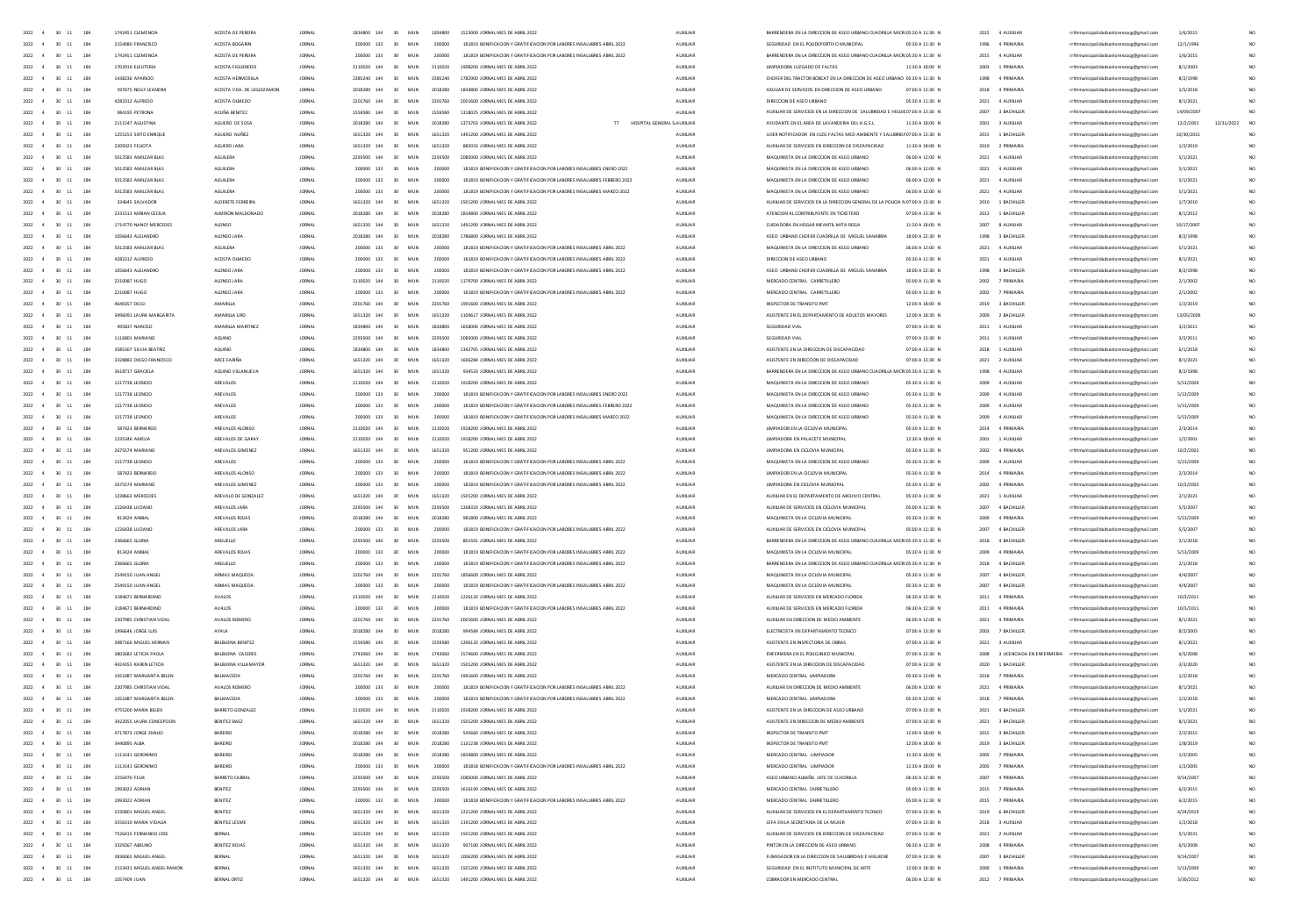|                                            | 6132043 ANTONIO MANUEL              | BOBADILLA TORRE                            | <b>JORNAL</b>                  | 1467840 144              | 30<br>MUN              | 1467840          | 1334400 JORNAL MES DE ABRIL 2022                                                                                                               | AUXILIAR                           | ASISTENTE EN DIRECCION DE MEDIO AMBIENT                                                                                                       | 07:00 A 13:30 M | 2019<br>1 BACHILLER                 | rrhhmunicipalidadsanlorenzocg@gmail.com                                            | 4/4/2019             |            |                 |
|--------------------------------------------|-------------------------------------|--------------------------------------------|--------------------------------|--------------------------|------------------------|------------------|------------------------------------------------------------------------------------------------------------------------------------------------|------------------------------------|-----------------------------------------------------------------------------------------------------------------------------------------------|-----------------|-------------------------------------|------------------------------------------------------------------------------------|----------------------|------------|-----------------|
| 2022<br>$30 - 11$<br>184                   | 4743143 YONY ANDRES                 | BOBADILLA ORON                             | <b>JORNAL</b>                  | 2293500 144              | MUN                    |                  | 5000 JORNAL MES DE ABRIL 2022                                                                                                                  |                                    |                                                                                                                                               | 06:00 A 12:00 f | 2021<br>3 AUXILIAR                  | nzocg@gmail.com                                                                    | 8/2/202              |            |                 |
| 2022<br>$30 - 11$<br>184                   | 2495842 RAFAE                       | BOGADO                                     |                                | 0.144                    | 30<br>MUN              |                  | 0 JORNAL MES DE ABRIL 2022                                                                                                                     | AUXILIAR                           | BARRENDERO EN LA DIRECCIÓN DE ASEO URBANO CUADRILLA MICROS:30 A 11:30 N                                                                       |                 | 2015<br>4 AUXILIA                   | zocg@gmail.com                                                                     | 6/2/2015             |            |                 |
| 2022<br>30<br>$_{\rm 11}$<br>184           | 4437823 MARIA GABRIE                | BOGADO DIAZ                                |                                | 1926540 144              | $\mathbf{a}$<br>MU     |                  | 1066 JORNAL MES DE ABRIL 2022                                                                                                                  |                                    |                                                                                                                                               | 05:00 A 11:30 M | 2015                                | icipalidadsanlorenzocg@gmail.com                                                   | 7/3/2015             |            |                 |
| 2022<br>$\overline{4}$<br>$30 - 11$<br>184 | 4437823 MARIA GABRIELA              | BOGADO DIAZ                                | <b>JORNAL</b>                  | 200000 133               | 30 <sup>2</sup><br>MIN |                  | 181818 BONIFICACION Y GRATIFICACION POR LABORES INSALUERES ABRIL 2022                                                                          | <b>AUXILIAR</b>                    | <b>UMPIADOR EN LA CICLOVIA MUNICIPA</b>                                                                                                       | 05:00 A 11:30 N | 2015<br>4 PRIMARIA                  | zocg@gmail.com                                                                     | 7/3/2015             |            |                 |
| $2022 - 4$<br>30 11<br>184                 | 1719438 VERONICA                    | BOSADO DIAZ                                | <b>IORNAL</b>                  | 2293500 144              | 30 <sub>0</sub><br>MIN | 2293500          | 2085000 IORNAL MES DE ARRIL 2022                                                                                                               | <b>ALDREIAR</b>                    | MERCADO CENTRAL LIMPIADORA                                                                                                                    | 11:30 A 18:00 N | 2010<br>7 PRIMARIA                  |                                                                                    | 12/20/2010           |            | NO.             |
|                                            |                                     |                                            |                                |                          |                        |                  |                                                                                                                                                |                                    |                                                                                                                                               |                 |                                     | rrhhmunicipalidadsanlorenzocg@gmail.com                                            |                      |            |                 |
| 2022 4<br>$30 - 11$<br>184                 | 1719438 VERONICA                    | BOGADO DIAZ                                | <b>JORNAL</b>                  | 200000 133               | 30<br>MUN              | 200000           | 181818 BONIFICACION Y GRATIFICACION POR LABORES INSALUBRES ABRIL 2022                                                                          | AUXILIAR                           | MERCADO CENTRAL LIMPIADORA                                                                                                                    | 11:30 A 18:00 N | 2010<br>7 PRIMARIA                  | rrhhmunicipalidadsanlorenzoce@email.com                                            | 12/20/2010           |            | NO.             |
| $2022 - 4$<br>30 11<br>184                 | 4757546 RICHARD RASIANO             | <b>BOGARIN</b>                             | <b>IORNAL</b>                  | 2293500 144              | 30 <sub>0</sub><br>MIN | 2293500          | 974559 IORNAL MES DE ARRIL 2022                                                                                                                | <b>ALDREIAR</b>                    | CHOEFR DE VOLOUETE LAC EN LA DIRECCIÓN DE ASEO URRANO                                                                                         | 05/30 A 11/30 N | 4 PRIMARIA<br>2014                  | rrhhmunicipalidadsanlorenzoce@email.com                                            | 06/06/2014           |            |                 |
| 2022 4<br>$30 - 11$<br>184                 | 4757546 RICHARD BASIANO             | BOGARIN                                    | <b>JORNAL</b>                  | 200000 133               | 30<br>MUN              | 200000           | 181818 BONIFICACION Y GRATIFICACION POR LABORES INSALUBRES ABRIL 2022                                                                          | AUXILIAR                           | CHOFER DE VOLQUETE JAC EN LA DIRECCION DE ASEO URBANO 05:30 A 11:30 N                                                                         |                 | 2014<br>4 PRIMARIA                  | rrhhmunicipalidadsanlorenzoce@email.com                                            | 06/06/2014           |            |                 |
| 2022 4<br>30 11<br>184                     | 1112907 NIDIA                       | BRITEZ                                     | <b>JORNAL</b>                  | 1651320 144              | 30<br>MUN              | 1651320          | 1501200 JORNAL MES DE ABRIL 2022                                                                                                               | <b>AUXILIAR</b>                    | CUIDADORA EN HOGAR INFANTIL MITA ROGA                                                                                                         | 11:30 A 18:00 N | 2019<br>8 AUXILIAR                  | rrhhmunicipalidadsanlorenzoce@email.com                                            | 1/16/2019            |            |                 |
| 2022 4<br>$30 - 11$<br>184                 | 2396946 JORGELINA                   | BRITEZ MORAN                               | <b>JORNAL</b>                  | 2201760 144              | 30<br>MUN              | 2201760          | 2001600 JORNAL MES DE ABRIL 2022                                                                                                               | AUXILIAR                           | BARRENDERA EN LA DIRECCION DE ASEO URBANO CUADRILLA MICROS:30 A 11:30 S                                                                       | $\mathbf{1}$    | 2014<br>4 PRIMARIA                  | rrhhmunicipalidadsanlorenzoce@email.com                                            | 6/6/2014             |            |                 |
| $2022 - 4$<br>$30 - 11$<br>184             | 2395946 IORGELINA                   | <b>BRITEZ MORAN</b>                        | <b>IORNAL</b>                  | 200000 133               | 30<br>MIN              | 200000           | 181818 BONIFICACION Y GRATIFICACION POR LABORES INSALUBRES ABRIL 2022                                                                          | AUXILIAR                           | BARRENDERA EN LA DIRECCIÓN DE ASEO URBANO CUADRILLA MICROS:30 A 11:30 S                                                                       |                 | $1 - 2014$<br>4 PRIMARIA            | rrhhmunicipalidadsanlorenzocg@gmail.com                                            | 6/6/2014             |            |                 |
|                                            |                                     |                                            |                                | 1651320 144              | 30                     |                  |                                                                                                                                                |                                    |                                                                                                                                               |                 |                                     |                                                                                    |                      |            |                 |
| 2022<br>$30 - 11$<br>184                   | 3641817 MIRNA DE JESUS              | BRITEZ PATIÑO                              | <b>JORNAL</b>                  |                          | MUN                    | 1651320          | TT JUNTA MUNICIPAL<br>1491200 JORNAL MES DE ABRIL 2022                                                                                         | AUXILIAR                           | ATENCION EN MESA DE ENTRADA DE LA JUNTA MUNICIPAL                                                                                             | 07:00 A 13:30 N | 2017<br>1 AUXILIAR                  | rrhhmunicipalidadsanlorenzocg@gmail.com                                            | 15/03/2017           | 12/31/2022 | NO <sub>1</sub> |
| 2022<br>30<br>$11\,$<br>184                | 4883344 NESTO                       | BRITEZ VILLALBA                            | <b>JORNAL</b>                  | 1926540 144              | 30<br>MUN              | 1926540          | 1336400 JORNAL MES DE ABRIL 2022                                                                                                               | AUXILIAR                           | MAQUINISTA EN LA CICLOVIA MUNICIPAL                                                                                                           | 05:30 A 11:30 M | 2017<br>4 BACHILLER                 | rrhhmunicipalidadsanlorenzocg@gmail.com                                            | 3/2/2017             |            |                 |
| $\overline{11}$<br>184<br>2022<br>30       | 1269591 DANIEL                      | BRIZUELA ALVARENGA                         | <b>JORNAL</b>                  | 2110020 144              | 30<br>MUN              | 2110020          | 1918200 JORNAL MES DE ABRIL 2022                                                                                                               | <b>AUXILIAR</b>                    | BARRENDERO EN LA DIRECCIÓN DE ASEO URBANO CUADRILLA MICROS:30 A 11:30 N                                                                       |                 | 2002<br>4 AUXIUAR                   | rrhhmunicipalidadsanlorenzocg@gmail.com                                            | 12/1/2002            |            |                 |
| 2022<br>30<br>$11\,$                       | 4883344 NESTO                       | <b>BRITEZ VILLALBA</b>                     | <b>JORNAL</b>                  | 200000 133               | 30<br>MUN              | 200000           | 181819 BONIFICACION Y GRATIFICACION POR LABORES INSALUBRES ABRIL 202                                                                           | AUXILIAR                           | MAQUINISTA EN LA CICLOVIA MUNICIPAL                                                                                                           | 05:30 A 11:30 M | 2017<br>4 BACHILLER                 | rrhhmunicipalidadsanlorenzocg@gmail.com                                            | 3/2/2017             |            |                 |
| 2022<br>$\overline{11}$<br>184             | 1269591 DANIE                       | BRIZUELA ALVARENG.                         |                                | 200000 133               | 30                     |                  | 181818 BONIFICACION Y GRATIFICACION POR LABORES INSALUBRES ABRIL 202                                                                           | AUXILIAR                           | BARRENDERO EN LA DIRECCION DE ASEO URBANO CUADRILLA MICROS:30 A 11:30 M                                                                       |                 | 2002<br>4 AUXILIAR                  | rrhhmunicipalidadsanlorenzocg@gmail.com                                            | 12/1/200             |            |                 |
| 2022<br>$11\,$<br>30                       | 1302306 ANDRE                       | <b>BULLON</b>                              | <b>JORNAL</b>                  | 2110020 144              | 30<br>MUN              | 2110020          | 1677367 JORNAL MES DE ABRIL 2022                                                                                                               | AUXILIAR                           | UMPIADOR EN LA CICLOVIA MUNICIPAL                                                                                                             | 05:30 A 11:30 S | 2008<br>4 PRIMARL                   | rrhhmunicipalidadsanlorenzocg@gmail.com                                            | 6/5/2008             |            |                 |
| 2022<br>30<br>11<br>184                    |                                     |                                            |                                |                          |                        |                  |                                                                                                                                                |                                    |                                                                                                                                               |                 | 2019                                |                                                                                    |                      |            |                 |
|                                            | 3851872 AURELIZ                     | CABALLLERO REYE                            | JORNAL                         | 1651320 144              | 30<br>MUN              | 1651320          | 1606284 JORNAL MES DE ABRIL 2022                                                                                                               | AUXUAR                             | UMPIADORA EN HOGAR INFANTIL MITA ROGA                                                                                                         | 11:30 A 18:00 N | 8 AUXILIAR                          | rrhhmunicipalidadsanlorenzocg@gmail.com                                            | 1/2/2019             |            |                 |
| 2022<br>$30 - 11$<br>184                   | 1681266 LORENZO                     | CABAÑAS                                    | <b>JORNAL</b>                  | 1559580 144              | 30<br>MUN              | 1559580          | 1417800 JORNAL MES DE ABRIL 2022                                                                                                               | AUXUAR                             | AUXILIAR DE SERVICIOS FISCALIZACION TRIBUTARIA                                                                                                | 05:30 A 11:30 N | 2008<br>3 BACHILLER                 | rrhhmunicipalidadsanlorenzocg@gmail.com                                            | 6/5/2008             |            | NO <sub>1</sub> |
| 184<br>2022<br>30 11                       | <b>R57555 MARIA ANGELICA</b>        | CARRAI RENITEZ                             | <b>JORNAL</b>                  | 2110020 144              | 30<br>MUN              | 2110020          | 1908200 JORNAL MES DE ABRIL 2022                                                                                                               | 4100148                            | MERCADO CENTRAL INSPECTOR                                                                                                                     | 05:00 A 11:30 N | 2015<br><b>7 RACHILLER</b>          | rrhhmunicipalidadsanlorenzoog@gmail.com                                            | 1/6/2015             |            |                 |
| 2022<br>$\infty$<br>$-11$<br>184           | 1645698 SEBASTIAN                   | CABRERA                                    | <b>JORNAL</b>                  | 1834800 144              | 30<br>MUN              | 1834800          | 1523000 JORNAL MES DE ABRIL 2022                                                                                                               | AUXUAR                             | ASEO URBANO ALBAÑIL CUADRILLA FELIX BARRETO                                                                                                   | 06:30 A 12:30 N | 2010<br>4 PRIMARIA                  | rrhhmunicipalidadsanlorenzocg@gmail.com                                            | 1/5/2010             |            |                 |
| 2022<br>184<br>30 11                       | 1187761 IOBENZA                     | CACERES                                    | <b>IORNAL</b>                  | 2018280 144              | 30<br>MIN              | 2018280          | 1554800 IORNAL MES DE ARRIL 2022<br>HOSPITAL GENERAL S AUXILIAR<br>T                                                                           |                                    | COCINERA EN EL HOSPITAL GENERAL SAN LORENZO                                                                                                   | 02:00 A 13:00 N | 2015 1 AUXUJAR                      | rrhhmunicipalidadsanlorenzocg@gmail.com                                            | 2/3/2015             | 12/31/2022 | NO <sub>1</sub> |
| 2022<br>$30 - 11$<br>184                   | 4233642 SERVELIANA                  | CACERES                                    | <b>JORNAL</b>                  | 2110020 144              | 30<br>MUN              | 2110020          | 1605700 JORNAL MES DE ABRIL 2022                                                                                                               | AUXILIAR                           | SEGURIDAD EN CICLOVIA MUNICIPAL                                                                                                               | 18:00 A 22:00 N | 2019 2 AUXILIAR                     | rrhhmunicipalidadsanlorenzocg@gmail.com                                            | 3/8/2019             |            | NO <sub>1</sub> |
|                                            |                                     |                                            |                                |                          |                        |                  |                                                                                                                                                |                                    |                                                                                                                                               |                 |                                     |                                                                                    |                      |            |                 |
| 2022<br>$30 - 11$<br>184                   | 374702 ANIRAI                       | CACERES                                    | <b>IORNAL</b>                  | 2293500 144              | 30 <sup>2</sup><br>MIN | 2293500          | 2085000 IORNAL MES DE ARRIL 2022                                                                                                               | <b>ALDREIAR</b>                    | AUXILIAR DE SERVICIOS MATADERIA                                                                                                               | 18:00 A 23:00 N | zonz<br>3 AUXUAR                    | rrhhmunicipalidadsanlorenzocg@gmail.com                                            | 11/6/2002            |            | NO.             |
| 2022<br>$30 - 11$<br>184                   | 4180423 BERNARDING                  | CACERES ACOSTA                             | <b>JORNAL</b>                  | 2018280 144              | 30<br>MUN              | 2018280          | 1604467 JORNAL MES DE ABRIL 2022                                                                                                               | AUXILIAR                           | OCLOVIA MEDIO AMBIENTE LIMPIADOR D ELA CATEDRAL                                                                                               | 05:00 A 11:30 N | 2007<br>4 AUXIUAR                   | rrhhmunicipalidadsanlorenzocg@gmail.com                                            | 3/13/2007            |            | NO.             |
| 2022<br>30 11<br>184                       | 1302306 ANDRES                      | BULLON                                     | <b>JORNAL</b>                  | 200000 133               | 30<br>MUN              | 200000           | 181819 BONIFICACION Y GRATIFICACION POR LABORES INSALUBRES ABRIL 2022                                                                          | AUXILIAR                           | UMPIADOR EN LA CICLOVIA MUNICIPAL                                                                                                             | 05:30 A 11:30 S | 2008<br>4 PRIMARIA                  | rrhhmunicipalidadsanlorenzocg@gmail.com                                            | 6/5/2008             |            | NO.             |
| 184<br>2022<br>30 11                       | 4180423 BERNARDING                  | CACERES ACOSTA                             | <b>JORNAL</b>                  | 200000 133               | 30<br>MUN              | 200000           | 181819 BONIFICACION Y GRATIFICACION POR LABORES INSALUBRES ABRIL 2022                                                                          | AUXILIAR                           | OCLOVIA MEDIO AMBIENTE LIMPIADOR D ELA CATEDRAL                                                                                               | 05:00 A 11:30 N | 2007<br>4 AUXILIAR                  | rrhhmunicipalidadsanlorenzocg@gmail.com                                            | 3/13/2007            |            | NO <sub>1</sub> |
| 184<br>2022<br>30 11                       | 3635968 EMILCE CAROLINA             | CACERES ALVAREZ                            | <b>JORNAL</b>                  | 1651320 144              | 30<br>MUN              | 1651320          | 1501600 JORNAL MES DE ABRIL 2022                                                                                                               | AUXILIAR                           | CUIDADORA EN HOGAR INFANTIL MITA ROGA                                                                                                         | 06:00 a 13:00 N | 2014<br>8 BACHILLER                 | rrhhmunicipalidadsanlorenzocg@gmail.com                                            | 18/08/2014           |            | NO.             |
| 184<br>2022<br>$30 - 11$                   | 5135865 JORGE ANDRES                | CACERES LOPEZ                              | <b>JORNAL</b>                  | 1651320 144              | 30<br>MUN              | 1651320          | 1501200 JORNAL MES DE ABRIL 2022                                                                                                               | <b>AUXILIAR</b>                    | AUXIUAR DE SERVICIOS EN LA DIRECCIÓN DE MEDIO AMBIENTE                                                                                        | 06:00 a 12:00 N | 2021<br>4 BACHILLER                 |                                                                                    |                      |            | NO <sub>1</sub> |
|                                            |                                     |                                            |                                |                          |                        |                  |                                                                                                                                                |                                    |                                                                                                                                               |                 |                                     | rrhhmunicipalidadsanlorenzocg@gmail.com                                            | 5/1/2021             |            |                 |
| 184<br>2022<br>30<br>$11\,$                | 4065617 MIGUEL ANGE                 | CACERES MOREL                              | <b>JORNAL</b>                  | 2201760 144              | 30<br>MUN              | 2201760          | 1456600 JORNAL MES DE ABRIL 2022                                                                                                               | AUXILIAR                           | INSPECTOR DE TRANSITO PM                                                                                                                      | 11:45 A 18:00 f | 2015<br>1 AUXILIAR                  | rrhhmunicipalidadsanlorenzocg@gmail.com                                            | 10/1/2019            |            |                 |
| 2022<br>184<br>30 11                       | 1308290 MYRIAN                      | CAMPUZANO                                  | <b>JORNAL</b>                  | 1559580 144              | 30<br>MUN              | 1559580          | 901133 JORNAL MES DE ABRIL 2022                                                                                                                | AUXILIAR                           | AUXIUAR DE SERVICIOS EN MERCADO FLORIDA                                                                                                       | 07:00 A 13:30 S | 2002<br><b>6 BACHILLER</b>          | rrhhmunicipalidadsanlorenzocg@gmail.com                                            | 4/1/2002             |            | NO <sub>1</sub> |
| 2022<br>184<br>30<br>$11\,$                | 4672629 TOMAS/                      | CANDIA PAREDE:                             | <b>JORNAL</b>                  |                          |                        |                  | 2251800 JORNAL MES DE ABRIL 2022                                                                                                               | AUXILIAR                           | BARRENDERA EN LA DIRECCION DE ASEO URBANO CUADRILLA MICROS:30 A 11:30 f                                                                       |                 | 2019                                | rrhhmunicipalidadsanlorenzocg@gmail.com                                            | 3/8/2019             |            |                 |
| 2022<br>$30 - 11$<br>184                   | 4672629 TOMAS/                      |                                            |                                | 133                      | 30<br>MUN              |                  | 181819 BONIFICACION Y GRATIFICACION POR LABORES INSALUBRES ABRIL 2022                                                                          | AUXILIAR                           | RA EN LA DIRECCIÓN DE ASEO URBANO CUADRILLA MICROS:30 A 11:30 1                                                                               |                 | 2019                                | rrhhmunicipalidadsanlorenzocg@gmail.com                                            | 3/8/2019             |            | NO <sub>1</sub> |
| 2022<br>$\overline{4}$<br>$30 - 11$<br>184 | 2908658 CLAUDINA                    | CANETE DE AGUILAR                          | <b>JORNAL</b>                  | 2110020 144              | 30<br>MUN              | 2110020          | 1430700 JORNAL MES DE ABRIL 2022                                                                                                               | <b>AUXILIAR</b>                    | UMPIADORA EN DIRECCIÓN DE CULTURA, EDUCACIÓN Y DEPORTE 06:00 A 12:30 N                                                                        |                 | 2002<br>2 001144.017                | icipalidadsanlorenzocg@gmail.com                                                   | 12/1/2002            |            | NO              |
| 2022<br>184                                | 1527949 RICARDO                     | CANO                                       |                                | 2018280 144              | 30<br>MU               | 2018280          | 1588133 JORNAL MES DE ABRIL 2022                                                                                                               | AUXILIAR                           |                                                                                                                                               | 06:00 A 18:00 N | 2002                                |                                                                                    |                      |            | NO.             |
| $30 - 11$                                  |                                     |                                            |                                |                          |                        |                  |                                                                                                                                                |                                    | SEGURIDAD EN LA CICLOVIA MUNICIPA                                                                                                             |                 |                                     | icipalidadsanlorenzocg@gmail.com                                                   | 12/1/2002            |            |                 |
| 2022<br>$\overline{4}$<br>$30 - 11$<br>184 | 3856605 JIM                         | CANTERO                                    | <b>JORNAL</b>                  | 2201760 144              | 30<br>MUN              | 2201260          | 2141712 JORNAL MES DE ABRIL 2022                                                                                                               | 4100148                            | INSPECTOR DE TRANSITO PM                                                                                                                      | 1800 A 2200 N   | 2019<br>3 RACHILLER                 | icipalidadsanlorenzocg@gmail.com                                                   | 1/5/2019             |            | NO              |
| $2022 - 4$<br>30 11<br>184                 | 4807663 FDUARDO RAMON               | CAÑIZA                                     | <b>IORNAL</b>                  | 2293500 144              | 30 <sub>2</sub><br>MIN | 2293500          | 1776000 IORNAL MES DE ARRIL 2022                                                                                                               | 4100148                            | INSPECTOR DE TRANSITO PM                                                                                                                      | 0600 A 1200 N   | 2015<br>3 AUXUIAR                   | rrhhmunicipalidadsanlorenzocg@gmail.com                                            | 06/01/2015           |            | NO.             |
| $30 - 11$<br>184<br>2022<br>$\overline{4}$ | 2218479 SIMON EZEQUIEL              | CARDOZO ACOSTA                             | <b>JORNAL</b>                  | 2293500 144              | 30<br>MIN              | 2293500          | 2075000 IORNAL MES DE ARRIL 2022                                                                                                               | 4100148                            | AUXILIAR DE SERVICIOS EN PLAZA CERRO CORA                                                                                                     | 0600 4.1800 5   | zone<br>2 PRIMARIZ                  | rrhhmunicipalidadsanlorenzocg@gmail.com                                            | 05/06/2008           |            | NO.             |
| $2022 - 4$<br>$30 - 11$<br>184             | 2314646 MIGUEL                      | CARDOZO MARTINEZ                           | <b>IORNAL</b>                  | 2110020 144              | 30 <sup>2</sup><br>MIN | 2110020          | 1918200 IORNAL MES DE ARRIL 2022                                                                                                               | <b>ALDREIAR</b>                    | AUXILIAR DE SERVICIOS EN DIRECCION DE MEDIO AMBIENTE                                                                                          | 02:00 A 13:30 N | 2021<br>4 RACHILLER                 | rrhhmunicipalidadsanlorenzocg@gmail.com                                            | 8/1/2021             |            | NO.             |
| 2022 4<br>30 11<br>184                     | 2314646 MIGUEL                      | CARDOZO MARTINEZ                           | <b>JORNAL</b>                  | 200000 133               | 30<br>MUN              | 200000           | 181819 BONIFICACION Y GRATIFICACION POR LABORES INSALUBRES ABRIL 2022                                                                          | AUXILIAR                           | AUXIUAR DE SERVICIOS EN DIRECCION DE MEDIO AMBIENTE                                                                                           | 07:00 A 13:30 N | 2021<br>4 BACHILLER                 | rrhhmunicipalidadsanlorenzoce@email.com                                            | 8/1/2021             |            | NO.             |
| 2022 4<br>$30 \t 11$<br>184                |                                     |                                            |                                |                          |                        |                  |                                                                                                                                                |                                    |                                                                                                                                               |                 |                                     |                                                                                    |                      |            |                 |
|                                            |                                     |                                            |                                |                          |                        |                  |                                                                                                                                                |                                    |                                                                                                                                               |                 |                                     |                                                                                    |                      |            |                 |
|                                            | 4223174 LEONARDO FAVIO              | CARDOZO BOBADILLA                          | <b>IORNAL</b>                  | 1834800 144              | 30<br>MIN              | 1834800          | 1553690 JORNAL MES DE ABRIL 2022                                                                                                               | ASISENTE                           | ASISTENTE EN TESORERIA                                                                                                                        | 07:00 A 13:30 N | 2021<br>1 BACHILLER                 | rrhhmunicipalidadsanlorenzocg@gmail.com                                            | 2/1/2021             |            | NO <sub>1</sub> |
| 2022 4<br>30 11<br>184                     | 4223174 LEONARDO FAVIO              | CARDOZO BOBADILLA                          | <b>IORNAL</b>                  | 733920 123               | 30<br>MUN              | 733920           | 713904 REMUNERACION EXTRAORDINARIA ABRIL 2022                                                                                                  | ASISENTE                           | ASISTENTE EN TESORERIA                                                                                                                        | 07:00 A 13:30 N | 2021<br>1 BACHILLER                 | rrhhmunicipalidadsanlorenzoce@email.com                                            | 2/1/2021             |            | NO.             |
| $2022 - 4$<br>30 11<br>184                 | 1467857 PORFIRIO                    | CARDOZO MARTINEZ                           | <b>JORNAL</b>                  | 2293500 144              | 30<br>MUN              | 2293500          | 2075000 JORNAL MES DE ABRIL 2022                                                                                                               | AUXILIAR                           | PODADOR EN CICLOVIA MUNICIPAL                                                                                                                 | 05:30 A 11:30 N | 2007<br>4 PRIMARIA                  | rrhhmunicipalidadsanlorenzocg@gmail.com                                            | 9/14/2007            |            | NO.             |
| $30 \t 11$<br>2022<br>184<br>$-4$          | 4509378 LORENZO RAFAEL              | CARDOZO SANGUINA                           | <b>JORNAL</b>                  | 2201760 144              | 30<br>MUN              | 2201760          | 1314934 JORNAL MES DE ABRIL 2022                                                                                                               | <b>AUXILIAR</b>                    | CHOFER DE AGRALE EN LA DIRECCION DE ASEO URBANO                                                                                               | 12:00 A 18:00 N | 2013<br>4 PRIMARIA                  | rrhhmunicipalidadsanlorenzocg@gmail.com                                            | 3/5/2013             |            |                 |
| 2022<br>184                                | 1467857 PORFIRIO                    |                                            | <b>JORNAL</b>                  |                          | 30<br>MUN              | 200000           |                                                                                                                                                |                                    |                                                                                                                                               |                 | 2007<br>4 PRIMARIA                  |                                                                                    |                      |            |                 |
| $30 - 11$                                  |                                     | CARDOZO MARTINEZ                           |                                | 200000 133               |                        |                  | 181819 BONIFICACION Y GRATIFICACION POR LABORES INSALUBRES ABRIL 2022                                                                          | AUXILIAR                           | PODADOR EN CICLOVIA MUNICIPAL                                                                                                                 | 05:30 A 11:30 N |                                     | rrhhmunicipalidadsanlorenzocg@gmail.com                                            | 9/14/2007            |            |                 |
| 2022<br>$30 - 11$<br>184                   | 3938831 ANA ELIZABET                | CASTILLO SAMANIEGO                         | <b>JORNAL</b>                  | 1651320 144              | 30<br>MUN              | 1651320          | 918551 JORNAL MES DE ABRIL 2022                                                                                                                | AUXILIAR                           | AUXIUAR DE SERVICIOS EN DIRECCION DE MEDIO AMBIENTE                                                                                           | 07:00 A 13:30 N | 2007<br>3 AUXILIAR                  | rrhhmunicipalidadsanlorenzocg@gmail.com                                            | 1/2/2007             |            |                 |
| 2022<br>$30 - 11$<br>184                   | 2111264 VERONICA                    | CERNA                                      | JORNAL                         | 1651320 144              | 30<br>MUN              | 1651320          | 1501200 JORNAL MES DE ABRIL 2022                                                                                                               | AUXILIAR                           | SEGURIDAD EN LA DIRECCIÓN DE CULTURA                                                                                                          | 06:00 A 18:00 M | 2015<br>3 PRIMARL                   | rrhhmunicipalidadsanlorenzocg@gmail.com                                            | 01/07/2019           |            |                 |
| 2022<br>$30 - 11$<br>184                   | 1492728 TEREZA                      | CHAPARRO DE PERALTA                        | <b>JORNAL</b>                  | 2293500 144              | 30<br>MUN              |                  | 1342042 JORNAL MES DE ABRIL 2022                                                                                                               | AUXILIAR                           | UMPIADORA DE DIRECCION DE DESARROLLO HUMANO Y SOCIAL                                                                                          | 06:00 A 12:30 N | 2003<br>2 PRIMARIA                  | rrhhmunicipalidadsanlorenzocg@gmail.com                                            | 3/14/2003            |            |                 |
| 2022<br>30<br>$\mathbf{11}$                | 1975594 AGUSTIN                     | CHENA                                      | <b>JORNAL</b>                  | 2385240 144              | 30<br>MUN              | 2385240          | 2168400 JORNAL MES DE ABRIL 2022                                                                                                               | AUXILIAR                           | SEGURIDAD EN CICLOVIA MUNICIPAL                                                                                                               | 18:00 A 06:00 M | 2019<br>4 BACHILLER                 | rrhhmunicipalidadsanlorenzocg@gmail.com                                            | 1/2/2019             |            |                 |
| 2022<br>$30 - 11$<br>184                   | 3426718 SANDRA EUZABETI             | COLOMBING                                  | <b>JORNAL</b>                  | 1651320 144              | 30<br>MUN              | 1651320          | 1606284 JORNAL MES DE ABRIL 2022                                                                                                               | <b>AUXILIAR</b>                    | CAJERA EN DIRECCION DE DESARROLLO HUMANO Y SOCIA                                                                                              | 07:00 A 13:30 N | 2021 3 BACHILLER                    | rrhhmunicipalidadsanlorenzocg@gmail.com                                            | 8/1/2021             |            |                 |
| 2022<br>$30 - 11$<br>184                   | 2087053 ELEUTERIO                   | CORONEL                                    | <b>JORNAL</b>                  | 1743060 144              | 30<br>MUN              | 1743060          | 1001266 JORNAL MES DE ABRIL 2022                                                                                                               | AUXUAR                             | NOTIFICADOR EN LA DIRECCIÓN DE SALUBRIDAD E HIGUIENE                                                                                          | 07:00 A 13:30 N | 2015 3 PRIMARIA                     | rrhhmunicipalidadsanlorenzocg@gmail.com                                            | 2/2/2015             |            | NO <sub>1</sub> |
| 2022<br>$30 - 11$<br>184                   | 1849818 NORBERTO RAMON              | CORONEL MELGAREJO                          | <b>JORNAL</b>                  | 2293500 144              | MUN                    | 2293500          |                                                                                                                                                | AUXILIAR                           |                                                                                                                                               |                 | 2009<br>3 PRIMARI                   |                                                                                    |                      |            |                 |
| 184                                        |                                     |                                            |                                |                          | 30                     |                  | 2085000 JORNAL MES DE ABRIL 2022                                                                                                               |                                    | ASEO URBANO AYUDANTE RECOLECTOR CUADRILLA MIGUEL SANAB 18:00 A 22:30 M                                                                        |                 |                                     | rrhhmunicipalidadsanlorenzocg@gmail.com                                            | 5/13/2005            |            | NO <sub>1</sub> |
| 2022<br>$30 - 11$                          | 4509378 LORENZO RAFAEL              | CARDOZO SANGUINA                           | <b>JORNAL</b>                  | 200000 133               | 30<br>MUN              | 200000           | 181819 BONIFICACION Y GRATIFICACION POR LABORES INSALUBRES ABRIL 2022                                                                          | AUXILIAR                           | CHOFER DE AGRALE EN LA DIRECCIÓN DE ASEO URBANO                                                                                               | 12:00 A 18:00 N | 2013 4 PRIMARIA                     | rrhhmunicipalidadsanlorenzocg@gmail.com                                            | 3/5/2013             |            |                 |
| 2022<br>$30 - 11$<br>184                   | 1849818 NORRERTO RAMON              | CORONEL MELGAREIO                          | <b>IORNAL</b>                  | 200000 133               | MIN<br>30 <sub>0</sub> | 200000           | 181819 BONIFICACION Y GRATIFICACION POR LARORES INSAILIBRES ARRIL 2022                                                                         | <b>ALDREIAR</b>                    | ASED URBAND AVUDANTE RECOURTIOR CHADRULA MIGUEL SANAR 18:00 A 22:30 N.                                                                        |                 | enns<br>3 PRIMARIA                  | rrhhmunicipalidadsanlorenzocg@gmail.com                                            | 5/13/2005            |            | MO.             |
| 2022<br>30 11<br>184                       | 4218659 MABEL                       | CORVALAN ACHUCARRO                         | <b>JORNAL</b>                  | 2018280 144              | 30<br>MUN              | 2018280          | 1818236 JORNAL MES DE ABRIL 2022                                                                                                               | AUXILIAR                           | ASISTENTE EN SEGURIDAD VIAL                                                                                                                   | 07:00 A 13:30 N | 2007<br>1 AUXILIAR                  | rrhhmunicipalidadsanlorenzocg@gmail.com                                            | 4/11/2007            |            |                 |
| 2022<br>$30 - 11$<br>184                   | 4218659 MABEL                       | CORVALAN ACHUCARRO                         | <b>JORNAL</b>                  | 573375 123               | MUN<br>30              | 573375           | 557738 REMUNERACION EXTRAORDINARIA ABRIL 2022                                                                                                  | AUXILIAR                           | ASISTENTE EN SEGURIDAD VIAL                                                                                                                   | 07:00 A 13:30 N | 2007<br>1 AUXIUAR                   | rrhhmunicipalidadsanlorenzocg@gmail.com                                            | 4/11/2007            |            |                 |
| 2022<br>$30 - 11$<br>184                   | 4428422 LUCIA MABEL                 | CRISTALDO ALVARENGA                        | <b>JORNAL</b>                  | 2018280 144              | MUN<br>30              | 2018280          | 1963236 JORNAL MES DE ABRIL 2022<br>PUESTO DE SALUD TA AUXILIAR<br>$^{\rm{TT}}$                                                                |                                    | ENFERMERA EN PUESTO DE SALUD                                                                                                                  | 07:00 A 13:00 N | 2009<br>1 AUXILIAR                  | rrhhmunicipalidadsanlorenzoce@email.com                                            | 5/13/2009            | 12/31/2022 | NO <sub>1</sub> |
| 2022<br>$30 - 11$<br>184                   | 1072789 EUGENIO                     | <b>CURRIL PEREZ</b>                        | <b>JORNAL</b>                  | 2293500 144              | MUN<br>30              | 2293500          | 2075000 JORNAL MES DE ABRIL 2022                                                                                                               | AUXILIAR                           | ASEO URBANO BARRENDERO CUADRILLA DE MIGUEL SANABRIA                                                                                           | 18:00 A 22:30 N | 2008<br>3 PRIMARIA                  | rrhhmunicipalidadsanlorenzocg@gmail.com                                            | 6/5/2008             |            |                 |
| 184                                        |                                     |                                            |                                |                          | 30 <sub>0</sub>        | 200000           |                                                                                                                                                |                                    |                                                                                                                                               |                 |                                     |                                                                                    |                      |            |                 |
| 2022<br>30 11                              | 1072789 EUGENIO                     | <b>CURRIL PEREZ</b>                        | <b>JORNAL</b>                  | 200000 133               | MUN                    |                  | 181818 BONIFICACION Y GRATIFICACION POR LABORES INSALUBRES ABRIL 2022                                                                          | <b>AUXILIAR</b>                    | ASEO URBANO BARRENDERO CUADRILLA DE MIGUEL SANABRIA                                                                                           | 18:00 A 22:30 N | 2008<br>3 PRIMARIA                  | rrhhmunicipalidadsanlorenzoce@email.com                                            | 6/5/2008             |            |                 |
| 184<br>2022<br>$30 - 11$                   | 5311139 GREGORIO                    | <b>CURRIL SANCHEZ</b>                      | <b>JORNAL</b>                  | 200000 133               | 30<br>MUN              | 200000           | 181818 BONIFICACION Y GRATIFICACION POR LABORES INSALUBRES ENERO 2022                                                                          | AUXILIAR                           | ASEO URBANO CUADRILLA DE LIMPIEZA DE DIEGO GONZALEZ                                                                                           | 05:30 A 11.30 N | 2019<br>3 BACHILLER                 | rrhhmunicipalidadsanlorenzocg@gmail.com                                            | 1/2/2019             |            |                 |
| 2022<br>184<br>$30 - 11$                   | 5311139 GREGORIO                    | <b>CURRIL SANCHEZ</b>                      | <b>JORNAL</b>                  | 200000 133               | MUN                    | 200000           | 181818 BONIFICACION Y GRATIFICACION POR LABORES INSALUBRES FEBRERO 2022                                                                        | AUXILIAR                           | ASED URBANO CUADRILLA DE LIMPIEZA DE DIEGO GONZALEZ                                                                                           | 05:30 A 11.30 N | 2019<br>3 BACHILLER                 | rrhhmunicipalidadsanlorenzocg@gmail.com                                            | 1/2/2019             |            |                 |
| 184<br>2022<br>30                          | 5311139 GREGORIO                    | CURRIL SANCHEZ                             | <b>JORNAL</b>                  | 200000 133               | MUN                    |                  | 181818 BONIFICACION Y GRATIFICACION POR LABORES INSALUBRES MARZO 2023                                                                          | AUXILIAR                           | ASEO URBANO CUADRILLA DE LIMPIEZA DE DIEGO GONZALEZ                                                                                           | 05:30 A 11.30 M | 2019<br>3 BACHILLE                  | rrhhmunicipalidadsanlorenzocg@gmail.com                                            | 1/2/2019             |            |                 |
| 2022<br>184<br>30<br>11                    | 5311139 GREGORIO                    | <b>CURRIL SANCHEZ</b>                      | <b>JORNAL</b>                  | 1743060 144              | 30<br>MUN              | 1743060          | 989600 JORNAL MES DE ABRIL 2022                                                                                                                | AUXILIAR                           | ASED URBANO CUADRILLA DE UMPIEZA DE DIEGO GONZALEZ                                                                                            | 05:30 A 11.30 N | 2019<br>3 BACHILLER                 | rrhhmunicipalidadsanlorenzocg@gmail.com                                            | 1/2/2019             |            |                 |
| 2022<br>184<br>30                          | 2923458 ANALIA ELIZAE               | DA PONTE                                   |                                | 1834800 144              |                        |                  |                                                                                                                                                | AUXILIAR                           | SECRETARIA EN LA DIRECCION DE SALUBRIDAD E HIGUIENE                                                                                           | 07:00 A 13:30 M | 3 BACHILLE                          | rrhhmunicipalidadsanlorenzoog@gmail.com                                            | 12/11/200            |            |                 |
| 2022<br>30<br>$11\,$<br>184                |                                     | DAVALOS DE SANA                            |                                | 2110020 144              | 30<br>MUN              | 2110020          | 1546533 JORNAL MES DE ABRIL 2022                                                                                                               |                                    |                                                                                                                                               |                 | 201                                 |                                                                                    | 17/03/201            |            |                 |
|                                            | 2503293 LILIAN MARLENI              |                                            |                                |                          |                        |                  |                                                                                                                                                |                                    |                                                                                                                                               | 06:00 A 12:00 N |                                     | rrhhmunicipalidadsanlorenzocg@gmail.com                                            |                      |            |                 |
| 2022<br>30<br>$\overline{11}$<br>184       | 1203886 MARIA LOURDE                | DE CANO                                    |                                | 144                      |                        | 2018280          | HOSPITAL GENERAL S AUXILIAR                                                                                                                    |                                    | COCINERA EN EL HOSPITAL GENERAL SAN LORENZO                                                                                                   | 07:00 A 13:00 N | 2012<br>1 AUXILIA                   | rrhhmunicipalidadsanlorenzocg@gmail.com                                            | 1/4/2012             |            |                 |
| 2022<br>$\overline{4}$<br>30<br>11<br>184  | 1406073 MIGUE                       | DELGADO                                    |                                | 1559580 144              | 30<br>MUN              | 1559580          | 691967 JORNAL MES DE ABRIL 2022                                                                                                                | AUXILIAR                           |                                                                                                                                               | 06:00 A 12:30 N | 2011<br>7 BACHILLER                 | icipalidadsanlorenzocg@gmail.com                                                   | 2/1/201              |            |                 |
| 2022 4<br>$30 - 11$<br>184                 | 2045605 PEDRO INOCENCIO             | DEIVALLE OIEDA                             | <b>JORNAL</b>                  | 2385240 144              | 30 <sup>2</sup><br>MIN | 2385240          | 2168400 IORNAL MES DE ARRIL 2022                                                                                                               | 4100148                            | AUXILIAR DE SERVICIOS EN LA DIRECCIÓN DE ASEO URRANO                                                                                          | 02:00 A 13:30 N | 2021<br>4 AUXUAR                    | rrhhmunicipalidadsanlorenzocg@gmail.com                                            | 9/1/2021             |            |                 |
| $2022 - 4$<br>30 11<br>184                 | 2045605 PEDRO INDERNOO              | DEIVALLE OIFDA                             | <b>IORNAL</b>                  | 733920 123               | 30 <sup>2</sup><br>MIN | 733920           | 667200 BEMUNERACION EXTRAORDINARIA MARZO 2023                                                                                                  | 4100148                            | AUXILIAR DE SERVICIOS EN LA DIRECCIÓN DE ASEO URRANO                                                                                          | 02:00 A 13:30 N | 4 AUXUAR<br>2021                    | rrhhmunicipalidadsanlorenzocg@gmail.com                                            | 9/1/2021             |            |                 |
| 2022<br>$\mathcal{A}$<br>$30 - 11$<br>184  | <b>213254 JOSE VALENTIN</b>         | DEIVALLE ALCARAZ                           | <b>IORNAL</b>                  | 2293500 144              | 30 <sub>0</sub><br>MIN | 2293500          | 2005000 IORNAL MES DE ARRIL 2022                                                                                                               | ALDOITAR                           | FLECTRICISTA EN LA DIRECCIÓN DE ASEO LIBRANO                                                                                                  | 02:00 A 13:30 N | 2019<br>4 AUXUAR                    | rrhhmunicipalidadsanlorenzocg@gmail.com                                            | 1/2/2019             |            |                 |
| 2022 4<br>$30 - 11$<br>184                 | 713254 JOSE VALENTIN                | DELVALLE ALCARAZ                           | <b>JORNAL</b>                  | 733920 123               | 30<br>MUN              | 733920           | 667200 REMUNERACION EXTRAORDINARIA MARZO 2022                                                                                                  | <b>AUXILIAR</b>                    | ELECTRICISTA EN LA DIRECCIÓN DE ASEO URBANO                                                                                                   | 07:00 A 13:30 N | 2019 4 AUXILIAR                     | rrhhmunicipalidadsanlorenzocg@gmail.com                                            | 1/2/2019             |            |                 |
| 2022 4<br>$30 - 11$<br>184                 | 4355620 SILVIA CONCEPCION           | DIAZ SOSA                                  | <b>JORNAL</b>                  | 1743060 144              | 30<br>MUN              | 1743060          | 1248022 JORNAL MES DE ABRIL 2022                                                                                                               | AUXILIAR                           | SECRETARIA EN DIRECCIÓN DE SALUBRIDAD E HIGUIENE                                                                                              | 07:00 A 13:30 N | 2014<br>3 BACHILLER                 | rrhhmunicipalidadsanlorenzoce@email.com                                            | 2/3/2014             |            | NO <sub>1</sub> |
|                                            |                                     |                                            |                                |                          |                        |                  |                                                                                                                                                |                                    |                                                                                                                                               |                 |                                     |                                                                                    |                      |            |                 |
| 2022 4<br>30 11<br>184                     | 5340198 ZUNILDA                     | DOMINGUEZ BENITEZ                          | <b>JORNAL</b>                  | 2018280 144              | 30<br>MUN              | 2018280          | 1374934 JORNAL MES DE ABRIL 2022                                                                                                               | AUXILIAR                           | BARRENDERA EN LA DIRECCIÓN DE ASEO URBANO CUADRILLA MICROS:30 A 11:30 N                                                                       |                 | 2019 4 PRIMARIA                     | rrhhmunicipalidadsanlorenzoce@email.com                                            | 1/2/2019             |            | NO.             |
| 2022 4 30 11 184<br>$2022$ 4 30 11 184     | 5311139 GREGORIO<br>5340198 ZUNILDA | <b>CURRIL SANCHEZ</b><br>DOMINGUEZ BENITEZ | <b>IORNAL</b><br><b>JORNAL</b> | 200000 133<br>200000 133 | 30 MUN<br>30<br>MUN    | 200000<br>200000 | 181818 BONIFICACION Y GRATIFICACION POR LABORES INSALUBRES ABRIL 2022<br>181818 BONIFICACION Y GRATIFICACION POR LABORES INSALUBRES ABRIL 2022 | <b>AUXILIAR</b><br><b>AUXILIAR</b> | ASEO URBANO CUADRILLA DE UMPIEZA DE DIEGO GONZALEZ 05:30 A 11.30 N<br>BARRENDERA EN LA DIRECCIÓN DE ASEO URBANO CUADRILLA MICROS:30 A 11:30 N |                 | 2019 3 BACHILLER<br>2019 4 PRIMARIA | rrhhmunicipalidadsanlorenzoce@email.com<br>rrhhmunicipalidadsanlorenzocg@gmail.com | 1/2/2019<br>1/2/2019 |            |                 |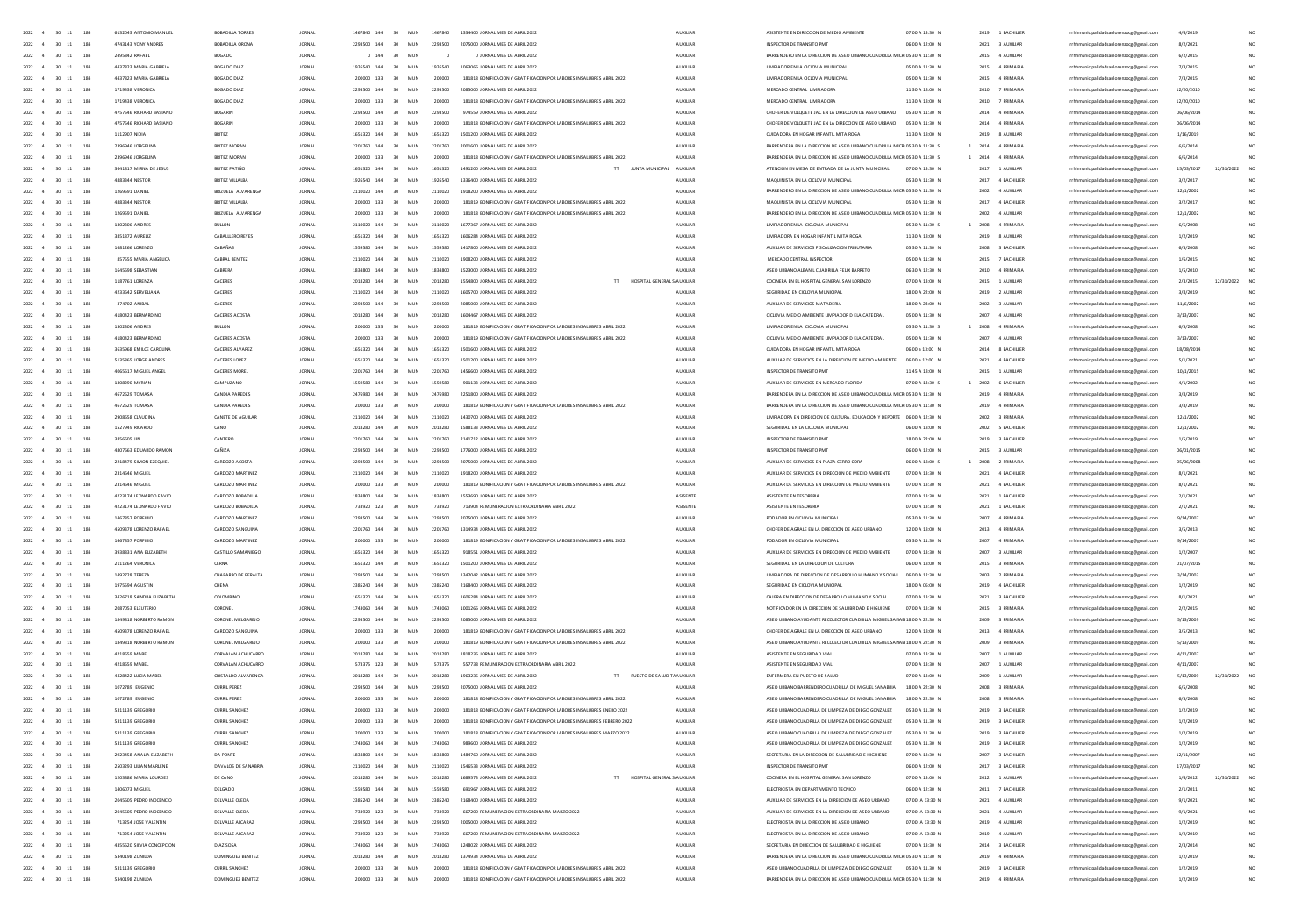|                        | $2022 - 4$<br>30 11   | 184        | 2692211 MALBINA VICTORIA                   | DOMINGUEZ DE FIGUEROA       | <b>JORNAL</b>                  | 1834800 144                         | 30<br>MUN              | 1834800           | 1141333 JORNAL MES DE ABRIL 2022                                                                                                               | <b>AUXILIAR</b>            | ASISTENTE EN CENTRO REGIONAL DE EDUCACION SATURIO RIOS                                                       | 07:00 A 13:30 N                    | 2015 1 AUXILIAR                      |                   | rrhhmunicipalidadsanlorenzocg@gmail.com                                            | 3/6/2015               |                 |
|------------------------|-----------------------|------------|--------------------------------------------|-----------------------------|--------------------------------|-------------------------------------|------------------------|-------------------|------------------------------------------------------------------------------------------------------------------------------------------------|----------------------------|--------------------------------------------------------------------------------------------------------------|------------------------------------|--------------------------------------|-------------------|------------------------------------------------------------------------------------|------------------------|-----------------|
| 2022                   | $30 - 11$             | 184        | 2955353 VICTOR ISMAEL                      | DOMINGUEZ LOPEZ             | <b>JORNAL</b>                  | 1467840 144                         | 30<br>MUN              | 1467840           | 1334400 JORNAL MES DE ABRIL 2022                                                                                                               | ASISENTE                   | ASISTENTE EN PCI                                                                                             | 07:00 A 13:30 M                    | 2021                                 | 1 AUXILIAR        | rrhhmunicipalidadsanlorenzocg@gmail.com                                            | 8/1/2021               |                 |
| 2022                   |                       | 184        | 705822 JUAN                                | DUARTE                      | JORNA                          | 2018280 144                         | MUN                    | 2018280           | 1834800 JORNAL MES DE ABRIL 2022                                                                                                               | AUXILIA                    | BARRENDERA EN LA DIRECCIÓN DE ASEO URBANO CUADRILLA MICROS:30 A 11:30                                        |                                    | 2019                                 | 4 BACHILLER       | rrhhmunicipalidadsanlorenzocg@gmail.com                                            | 1/2/201                |                 |
| 2022                   | 30<br>$11\,$          | 184        | 705822 JUANA                               | DUARTE                      | <b>JORNAL</b>                  | 200000 133                          | MUN                    | 200000            | 181818 BONIFICACION Y GRATIFICACION POR LABORES INSALUBRES ABRIL 2022                                                                          | AUXILIAR                   | BARRENDERA EN LA DIRECCIÓN DE ASEO URBANO CUADRILLA MICROS:30 A 11:30 M                                      |                                    | 2019                                 | 4 BACHILLER       | rrhhmunicipalidadsanlorenzoog@gmail.com                                            | 1/2/2019               |                 |
| 2022                   |                       | 184        | 4656164 CINTHIA GRACIELA CAROLINA          |                             | JORNA                          | 2018280<br>144                      | MU                     |                   |                                                                                                                                                | AUXILIA                    | ASISTENTE EN LA DIRECCIÓN DE OB                                                                              | 07:00 A 13:30 N                    | 2021                                 | 1 ABOGADA         | rrhhmunicipalidadsanlorenzoog@gmail.com                                            | 3/2/202                |                 |
| 2022                   | 30<br>$\sim$          | 184        | 3408031 INOCENCIO RAMON                    | DUARTE FERNANDE             | JORNA                          | 1651320 144                         | 30<br>MUN              | 1651320           | 1596284 JORNAL MES DE ABRIL 2022                                                                                                               | AUXILIAR                   | INSPECTOR DE TRANSITO PM                                                                                     | 18:00 A 22:00 N                    | 2011                                 | 3 BACHILLER       | unicipalidadsanlorenzocg@gmail.com                                                 | 1/3/2011               |                 |
| 2022                   | $\infty$<br>11        | 184        | 1302921 MARIA                              | DUARTE LOPEZ                | <b>JORNAL</b>                  | 2293500 144                         | 30<br>MIN              | 2293500           | 2025000 IORNAL MES DE ARRIL 2022                                                                                                               | ALCOHAR                    | <b>IIMPIADORA DE PAIACETE MUNICIPA</b>                                                                       | 06:00 A 12:30 N                    | 2019                                 | 1.4103148         | rrhhmunicipalidadsanlorenzocg@gmail.com                                            | 1/17/2019              |                 |
| 2022                   | 30<br>11              | 184        | 3414602 DIEGO JAVIER                       | ENGINO AGUERO               | JORNA                          | 1834800 144                         | 30<br>MUN              | 1834800           | 939666 IORNAL MES DE ARRIL 2022                                                                                                                | AUXILIAR                   | <b>IIMPIADOR EN MERCADO FIORDA</b>                                                                           | 05:00 A 11:30 N                    | 2017                                 | 6 BACHILLER       | rrhhmunicipalidadsanlorenzocg@gmail.com                                            | 1/2/2017               |                 |
| 2022 4                 | $30 - 11$             | 184        | 3414602 DIFGO JAVIER                       | ENGINO AGUERO               | <b>JORNAL</b>                  | 200000 133                          | MIN<br>30 <sub>2</sub> | 200000            | 181818 BONIFICACION Y GRATIFICACION POR LARORES INSAILIBRES ARRIL 2022                                                                         | ALCOHAR                    | <b>IIMPIADOR EN MERCADO FIORDA</b>                                                                           | 05:00 A 11:30 N                    | 2017 6 RACHILLER                     |                   | rrhhmunicipalidadsanlorenzoce@email.com                                            | 1/2/2012               |                 |
| 2022 4                 | $30 - 11$             | 184        | 708302 JUUO ALBERTO                        | ENCISO BENITEZ              | <b>JORNAL</b>                  | 1559580 144                         | 30<br>MUN              | 1559580           | 1247800 JORNAL MES DE ABRIL 2022                                                                                                               | <b>AUXILIAR</b>            | AUXIUAR EN DEFENSA DEL CONSUMIDOR                                                                            | 07:00 A 13:30 N                    | 2021 3 BACHILLER                     |                   | rrhhmunicipalidadsanlorenzoce@email.com                                            | 8/1/2021               | NO <sub>1</sub> |
| 2022 4                 | 30 11                 | 184        | 1251430 JUAN                               | ENCISO JARA                 | <b>JORNAL</b>                  | 2018280 144                         | 30<br>MUN              | 2018280           | 1963236 JORNAL MES DE ABRIL 2022                                                                                                               | <b>AUXILIAR</b>            | CUADRILLA DE LIMPIEZA ASEO URBANO                                                                            | 05:00 A 11:30 N                    | 2019 3 AUXILIAR                      |                   | rrhhmunicipalidadsanlorenzoce@email.com                                            | 3/2/2019               | NO.             |
| 2022 4                 | $30 \quad 11$         | 184        | 4465306 JUAN CARLOS                        | ESCOBAR                     | <b>JORNAL</b>                  | 2110020 144                         | 30<br>MUN              | 2110020           | 1143200 JORNAL MES DE ABRIL 2022                                                                                                               | <b>AUXILIAR</b>            | INSPECTOR DE TRANSITO PMT                                                                                    | 18:00 A 22:00 N                    | 2015 3 BACHILER                      |                   | rrhhmunicipalidadsanlorenzoce@email.com                                            | 8/16/2019              | NO <sub>1</sub> |
| 2022<br>$\ddot{ }$     | 30 11                 | 184        | 624887 PEDRO DEL ROSARIO                   | ESCOBAR ACOSTA              | <b>JORNAL</b>                  | 2293500 144                         | 30<br>MUN              | 2293500           | 2220950 JORNAL MES DE ABRIL 2022                                                                                                               | AUXILIAR                   | HERRERO EN LA DIRECCION DE ASEO URBANO                                                                       | 05:00 A 11:30 N                    | 2015 4 AUXILIAR                      |                   | rrhhmunicipalidadsanlorenzocg@gmail.com                                            | 06/01/2015             |                 |
| 2022                   | 30<br>11              | 184        | 624887 PEDRO DEL ROSARIO                   | ESCOBAR ACOSTA              | <b>JORNAL</b>                  | 200000 133                          | 30<br>MUN              | 200000            | 194546 BONIFICACION Y GRATIFICACION POR LABORES INSALUBRES ENERO 2022                                                                          | <b>AUXILIAR</b>            | HERRERO EN LA DIRECCIÓN DE ASEO URBANO                                                                       | 05:00 A 11:30 N                    | 2015 4 AUXILIAR                      |                   | rrhhmunicipalidadsanlorenzocg@gmail.com                                            | 06/01/2015             |                 |
| 2022                   | 30 11                 | 184        | 624887 PEDRO DEL ROSARIO                   | ESCOBAR ACOSTA              | <b>JORNAL</b>                  | 200000 133                          | 30<br>MUN              | 200000            | 194546 BONIFICACION Y GRATIFICACION POR LABORES INSALUERES FEBRERO 2022                                                                        | AUXILIAR                   | HERRERO EN LA DIRECCIÓN DE ASEO URBANO                                                                       | 05:00 A 11:30 N                    | 2015 4 AUXILIAR                      |                   | rrhhmunicipalidadsanlorenzocg@gmail.com                                            | 06/01/2015             |                 |
| 2022                   | 30<br>$11\,$          | 184        | 624887 PEDRO DEL ROSARIO                   | ESCOBAR ACOSTA              | <b>JORNA</b>                   | 200000 133                          | 30<br>MUN              | 200000            | 194546 BONIFICACION Y GRATIFICACION POR LABORES INSALUBRES MARZO 2022                                                                          | AUXILIA                    | HERRERO EN LA DIRECCION DE ASEO URBANO                                                                       | 05:00 A 11:30 M                    | 2015 4 AUXILIAR                      |                   | rrhhmunicipalidadsanlorenzocg@gmail.com                                            | 06/01/2015             |                 |
| 2022                   |                       | 184        | 5335665 MARTIN                             | ESCOBAR DIAZ                | JORNA                          | 2201760 144                         | 30<br>MUN              | 2201760           | 1936712 JORNAL MES DE ABRIL 2022                                                                                                               | AUXILIA                    | INSPECTOR DE TRANSITO PM                                                                                     | 12:00 A 18:00 N                    | 2019                                 | 3 BACHILLEI       | rrhhmunicipalidadsanlorenzocg@gmail.com                                            | 3/8/2019               |                 |
|                        | 30                    | 184        | 2057232 LUIS                               | ESPINOLA ROTELA             | JORNA                          | 1651320 144                         | 30<br>MUN              | 1651320           | 1501200 JORNAL MES DE ABRIL 2022                                                                                                               | AUXILIA                    | MERCADO CENTRAL CARRETILLERO                                                                                 | 11:30 A 18:00 M                    | 2007                                 | 7 PRIMARL         | rrhhmunicipalidadsanlorenzocg@gmail.com                                            | 3/13/200               |                 |
| 2022                   | 30                    | 184        | 624887 PEDRO DEL ROSARIO                   | ESCOBAR ACOSTA              | JORNA                          | 200000 133                          | 30<br>MUN              | 200000            | 194546 BONIFICACION Y GRATIFICACION POR LABORES INSALUBRES ABRIL 2022                                                                          | AUXILIA                    | HERRERO EN LA DIRECCIÓN DE ASEO URBANO                                                                       | 05:00 A 11:30 N                    | 2015 4 AUXILIAR                      |                   | rrhhmunicipalidadsanlorenzocg@gmail.com                                            | 06/01/2019             |                 |
| 2022                   | 30<br>11              | 184        | 2057232 LUIS                               | ESPINOLA ROTELA             | JORNAL                         | 200000 133                          | 30<br>MUN              | 200000            | 181818 BONIFICACION Y GRATIFICACION POR LABORES INSALUBRES ABRIL 2022                                                                          | AUXILIAR                   | MERCADO CENTRAL CARRETILLERO                                                                                 | 11:30 A 18:00 N                    | 2007                                 | <b>7 PRIMARIA</b> | rrhhmunicipalidadsanlorenzocg@gmail.com                                            | 3/13/2007              | NO <sub>1</sub> |
| 2022                   | $-30$<br>11           | 184        | 947452 HEMERENCIANA                        | FSPINOIA TALAVERA           | <b>IORNAL</b>                  | 2293500 144                         | MUN<br>30              | 2293500           | 1838333 IORNAL MES DE ARRIL 2022                                                                                                               | ALCOHAR                    | <b>IIMPIADORA EN MERCADO FIORIDA</b>                                                                         | 05:00 A 11:30 N                    | 2011 6 RACHILLER                     |                   | rrhhmunicipalidadsanlorenzocg@gmail.com                                            | 1/3/2011               | NO <sub>1</sub> |
| 2022                   | $\infty$<br>11        | 184        | 1451790 DIONISIA                           | ESTIGARRIBIA                | <b>JORNAL</b>                  | 2293500 144                         | MUN<br>30              | 2293500           | 2032850 IORNAL MES DE ARRIL 2022                                                                                                               | <b>ALDOLLAR</b>            | AUXIUAR DE SERVICIOS EN DIRECCION DE ASEO URBANO                                                             | 12:00 A 18:00 N                    | 2013 4 PRIMARIA                      |                   | rrhhmunicipalidadsanlorenzocg@gmail.com                                            | 10/1/2013              | NO <sub>1</sub> |
| 2022                   | $-30$<br>11           | 184        | 947452 HEMERENCIANA                        | FSPINOIA TALAVERA           | <b>IORNAL</b>                  | 200000 133                          | 30 <sup>2</sup><br>MIN | 200000            | 181819 BONIFICACION Y GRATIFICACION POR LARORES INSAILIRRES ARRIL 2022                                                                         | ALCOHAR                    | <b>IIMPIADORA EN MERCADO FIORIDA</b>                                                                         | 05:00 A 11:30 N                    | 2011 6 RACHILLER                     |                   | rrhhmunicipalidadsanlorenzocg@gmail.com                                            | 1/3/2011               | NO <sub>1</sub> |
| 2022 4                 | 30<br>11              | 184        | 1451790 DIONISIA                           | ESTIGARRIBIA                | <b>JORNAL</b>                  | 200000 133                          | 30<br>MUN              | 200000            | 181819 BONIFICACION Y GRATIFICACION POR LABORES INSALUERES ABRIL 2022                                                                          | <b>AUXILIAR</b>            | AUXIUAR DE SERVICIOS EN DIRECCION DE ASEO URBANO                                                             | 12:00 A 18:00 N                    | 2013 4 PRIMARIA                      |                   | rrhhmunicipalidadsanlorenzoce@email.com                                            | 10/1/2013              | NO <sub>1</sub> |
| 2022 4                 | $30 - 11$             | 184        | 4940818 DEYSI CAROLINA                     | FALCON HIDALGO              | <b>JORNAL</b>                  | 2018280 144                         | 30<br>MUN              | 2018280           | 1414800 JORNAL MES DE ABRIL 2022                                                                                                               | <b>AUXILIAR</b>            | INSPECTOR DE TRANSITO PMT                                                                                    | 06:00 A 12:00 N                    | 2019 3 BACHILLER                     |                   | rrhhmunicipalidadsanlorenzocg@gmail.com                                            | 1/2/2019               | NO <sub>1</sub> |
| 2022 4                 | 30 11                 | 184        | 2289951 ISIDORO                            | FERNANDEZ                   | <b>JORNAL</b>                  | 1651320 144                         | 30<br>MUN              | 1651320           | 1256200 JORNAL MES DE ABRIL 2022                                                                                                               | <b>AUXILIAR</b>            | CARRETILLERD MERCADO CENTRAL                                                                                 | 05:00 A 11:30 N                    | 2017                                 | 7 PRIMARIA        | rrhhmunicipalidadsanlorenzoce@email.com                                            | 4/1/2017               | NO <sub>1</sub> |
| 2022                   | 30 11                 | 184        | 3516825 ROQUE                              | FERNANDEZ                   | <b>JORNAL</b>                  | 2293500 144                         | 30<br>MUN              | 2293500           | 1984283 JORNAL MES DE ABRIL 2022                                                                                                               | <b>AUXILIAR</b>            | INSPECTOR DE TRANSITO PMT                                                                                    | 06:00 A 12:00 N                    | 2019                                 | 3 BACHILLER       | rrhhmunicipalidadsanlorenzocg@gmail.com                                            | 2/14/2019              | NO <sub>1</sub> |
| 2022                   | 30<br>11              | 184        | 708420 SANTIAGO                            | FERNANDEZ ORREGO            | <b>JORNAL</b>                  | 2476980 144                         | 30<br>MUN              | 2476980           | 1608397 JORNAL MES DE ABRIL 2022                                                                                                               | <b>AUXILIA</b>             | CHOFER EN LA DIRECCION DE ASEO URBANO                                                                        | 05:30 A 11:30 M                    | 2011                                 | 4 BACHILLER       | rrhhmunicipalidadsanlorenzocg@gmail.com                                            | 10/3/2011              |                 |
| 2022                   | $30 - 11$             | 184        | 708420 SANTIAGO                            | FERNANDEZ ORREGO            | <b>JORNAL</b>                  | 733920 123                          | MUN<br>30              | 733920            | 667200 REMUNERACION EXTRAORDINARIA MARZO 2022                                                                                                  | <b>AUXILIAN</b>            | CHOFER EN LA DIRECCION DE ASEO URBANO                                                                        | 05:30 A 11:30 N                    | 2011                                 | 4 BACHILLER       | rrhhmunicipalidadsanlorenzocg@gmail.com                                            | 10/3/2011              |                 |
| 2022                   | 30<br>$11\,$          | 184        | 6168382 LOREN                              | FERREIR                     | JORNA                          | 1651320 144                         | MUN<br>30              | 1651320           | HOSPITAL GENERAL S AUXILIA<br>1491200 JORNAL MES DE ABRIL 2022<br>$\mathbb{H}^+$                                                               |                            | SECRETARIA EN LABORATORIO DEL HOSPITAL GENERAL SAN LORENZ 07:00 A 13:00 M                                    |                                    | 2015                                 | 1 AUXILIAR        | rrhhmunicipalidadsanlorenzocg@gmail.com                                            | 01/07/2015             | 12/31/2022      |
| 2022                   | 30                    | 184        | 2203980 DAMIA                              |                             | <b>JORNA</b>                   | 2018280 144                         | MU                     | 2018              | 800 JORNAL MES DE ABRIL 2022                                                                                                                   |                            | <b>RIDAD MERCADO CENTRA</b>                                                                                  | 17:00 A 05:00 N                    |                                      |                   | municipalidadsanlorenzocg@gmail.com                                                | 9/14/200               |                 |
| 2022                   | 30<br>$11\,$          | 184        | 1002578 DIOSNE                             |                             | JORNA                          | 2110020 144                         | MUN<br>30              | 2110020           | 1671533 JORNAL MES DE ABRIL 2022                                                                                                               | AUXILIA                    | SEGURIDAD EN LA DIRECCIÓN DE CULTURI                                                                         | 06:00 A 18:00 N                    | 2019                                 | 3 AUXILIAR        | rrhhmunicipalidadsanlorenzocg@gmail.com                                            | 1/2/201                |                 |
| 2022                   | $30 - 11$             | 184        | 3554761 ANGELICA SATURNIN                  | FLEITAS                     | <b>JORNA</b>                   | 2293500 144                         | 30<br>MUN              | 22931             | 1345292 JORNAL MES DE ABRIL 2022                                                                                                               | <b>AUXILIA</b>             | MERCADO CENTRAL LIMPIADOR                                                                                    | 05:00 A 11:30 N                    | 2010                                 |                   | nicipalidadsanlorenzocg@gmail.com                                                  | 1/30/2010              | NO              |
| 2022                   | $30 - 11$             | 184        | 3554761 ANGELICA SATURNINA                 | FIFITAS                     | <b>JORNA</b>                   | 200000 133                          | 30<br>MUN              | 200000            | 181819 BONIFICACION Y GRATIFICACION POR LABORES INSALUBRES ABRIL 2022                                                                          | ALDOIDAR                   | MERCADO CENTRAL LIMPIADORA                                                                                   | 05:00 A 11:30 N                    | 2010                                 | 7 PRIMARIA        | unicipalidadsanlorenzocg@gmail.com                                                 | 1/30/2010              | NO              |
| $2022 - 4$             | $30 - 11$             | 184        | 4445514 MARIO RUREN                        | FIFITAS MENDOZA             | <b>IORNAL</b>                  | 2110020 144                         | 30 <sup>2</sup><br>MIN | 2110020           | 1184274 IORNAL MES DE ARRIL 2022                                                                                                               | ALCOHAR                    | SEGURDAD EN EL PALACETE MUNICIPAL                                                                            | 0600 A 1800 N                      | 2007 2. SEGURIDAD                    |                   | rrhhmunicipalidadsanlorenzocg@gmail.com                                            | 11/12/2007             | NO <sub>1</sub> |
| 2022 4                 | $30 - 11$             | 184        | 4445514 MARIO RUREN                        | FIFITAS MENDOZA             | <b>JORNA</b>                   | 527505 123                          | 30<br>MUN              | 527505            | 513119 BEMUNERACIÓN EXTRAORDINARIA ARRII 2022                                                                                                  | ALDOITAR                   | SEGURIDAD EN EL PALACETE MUNICIPAL                                                                           | 0600 A 1800 N                      | <b>SOON</b>                          | 2. SEGURIDAD      |                                                                                    |                        | NO              |
| 2022 4                 | $30 \quad 11$         | 184        | 1888781 ANGELINA                           | FLORENTIN                   | <b>JORNAL</b>                  | 2293500 144                         | 30<br>MUN              | 2293500           | 1940000 JORNAL MES DE ABRIL 2022                                                                                                               | <b>AUXILIAR</b>            | UMPIADORA ADMINISTRACION PALACETE MUNICIPAL                                                                  | 11:30 A 18:00 N                    | 2002 1 PRIMARIA                      |                   | rrhhmunicipalidadsanlorenzocg@gmail.com<br>rrhhmunicipalidadsanlorenzocg@gmail.com | 11/12/2007<br>5/2/2002 |                 |
|                        |                       |            |                                            |                             |                                |                                     |                        |                   |                                                                                                                                                |                            |                                                                                                              |                                    |                                      |                   |                                                                                    |                        | NO <sub>1</sub> |
| 2022 4                 | 30 11                 | 184        | 2265783 WALTER AURELIO                     | FLORES LOPEZ                | <b>JORNAL</b>                  | 1651320 144                         | 30<br>MUN              | 1651320           | 1491200 JORNAL MES DE ABRIL 2022                                                                                                               | <b>AUXILIAR</b>            | AUXIUAR DE SERVICIOS EN FISCALIZACION TRIBUTARIA                                                             | 07:00 A 13:30 N                    | 2019 1 BACHILLER                     |                   | rrhhmunicipalidadsanlorenzoce@email.com                                            | 5/7/2019               | NO <sub>1</sub> |
| 2022 4                 | $30 \quad 11$         | 184        | 3589859 JUAN ANGEL                         | FRANCO                      | <b>JORNAL</b>                  | 2201760 144                         | 30<br>MUN              | 2201760           | 2001600 JORNAL MES DE ABRIL 2022                                                                                                               | AUXILIAR                   | INSPECTOR DE TRANSITO PMT                                                                                    | 11:45 A 18:00 N                    | 2019 3 AUXILIAR                      |                   | rrhhmunicipalidadsanlorenzoce@email.com                                            | 1/2/2019               | NO <sub>1</sub> |
| 2022 4                 | 30 11                 | 184        | 1657827 NILDA GUILLERMINA                  | FRANCO                      | <b>JORNAL</b>                  | 1559580 144                         | 30<br>MUN              | 1559580           | 872046 JORNAL MES DE ABRIL 2022                                                                                                                | AUXILIAR                   | AUXILIAR DE SERVICIOS EN LA DIRECCION DE SALUBRIDAD E HIGUIE07:00 A 13:30 N                                  |                                    | 2012 3 BACHILLER                     |                   | rrhhmunicipalidadsanlorenzocg@gmail.com                                            | 5/2/2012               | NO              |
| 2022<br>$\ddot{a}$     | 30 11                 | 184        | 755595 CAUXTO                              | FRETES                      | <b>JORNAL</b>                  | 2385240 144                         | 30<br>MUN              | 2385240           | 1490275 JORNAL MES DE ABRIL 2022                                                                                                               | AUXILIAR                   | SEGURIDAD EN MERCADO FLORIDA                                                                                 | 18:00 A 06:00 N                    | 2015 4 BACHILLER                     |                   | rrhhmunicipalidadsanlorenzocg@gmail.com                                            | 7/3/2015               |                 |
| 2022                   | $30 - 11$             | 184        | 2059441 MARCOS                             | FRETES                      | JORNA                          | 2293500 144                         | 30<br>MUN              | 2293500           | 2085000 JORNAL MES DE ABRIL 2022                                                                                                               | AUXILIA                    | SEGURIDAD EN CICLOVIA MUNICIPAL                                                                              | 06:00 A 18:00                      | 2007                                 | 4 PRIMARIA        | rrhhmunicipalidadsanlorenzocg@gmail.com                                            | 4/2/2007               |                 |
| 2022                   | $30 - 11$             | 184        | 4693430 LUIS JAVIE                         | FRETES GONZALE              | <b>JORNAL</b>                  | 1743060 144                         | 30<br>MUN              | 1743060           | 960560 JORNAL MES DE ABRIL 2022                                                                                                                | <b>AUXILIAR</b>            | ASED URBANO AYUDANTE RECOLECTOR CUADRILLA MIGUEL SANABI 18:00 A 22:30 N                                      |                                    | 2013 4 BACHILLER                     |                   | rrhhmunicipalidadsanlorenzocg@gmail.com                                            | 10/1/2013              |                 |
| 2022                   | 30<br>$11\,$          |            |                                            |                             |                                |                                     |                        |                   | 181819 BONIFICACION Y GRATIFICACION POR LABORES INSALUERES ABRIL 2022                                                                          | AUXILIA                    | ASEO URBANO AYUDANTE RECOLECTOR CUADRILLA MIGUEL SANABI 18:00 A 22:30                                        |                                    |                                      | 2013 4 BACHILLER  | rrhhmunicipalidadsanlorenzocg@gmail.com                                            | 10/1/2013              |                 |
| 2022                   | 30<br>$11\,$          | 184        | 4693430 LUIS JAVIER                        | FRETES GONZALE              | JORNA                          | 200000 133                          | 30<br>MUN              | 200000            |                                                                                                                                                |                            |                                                                                                              |                                    |                                      |                   |                                                                                    |                        |                 |
| 2022                   | 30<br>$\mathbf{11}$   | 184        | 1731577 EVER                               | GALATI                      | JORNA                          | 1651320 144                         | 30<br>MUN              | 1651320           | 1026200 JORNAL MES DE ABRIL 2022                                                                                                               | AUXILIAR                   | AUXILIAR DE SERVICIOS EN MERCADO FLORIDA                                                                     | 07:00 A 13:30 N                    |                                      |                   | 2015 6 LICENCIADO EN CIENCIAS CONT/ rrhhmunicipalidadsanlorenzocg@gmail.com        | 1/8/2015               | NO              |
| 2022                   |                       | 184        | 1324081 MERCEDE:                           | GALEANO                     | JORNA                          | 1651320 144                         | 30<br>MUN              | 1651320           | 1501200 JORNAL MES DE ABRIL 2022                                                                                                               | AUXILIA                    | AUXILIAR DE SERVICIOS EN MERCADO FLORIO                                                                      | 07:00 A 13:30 N                    | 2021 6 AUXILIAR                      |                   | rrhhmunicipalidadsanlorenzocg@gmail.com                                            | 8/1/2021               |                 |
| 2022                   | 30<br>$11\,$          | 184        | 3541759 FRANCIS                            | <b>GALVAN TOLEDO</b>        | <b>JORNAL</b>                  | 2201760 144                         | 30<br>MUN              | 2201760           | 1611600 JORNAL MES DE ABRIL 2022                                                                                                               | AUXILIAR                   | INSPECTOR DE TRANSITO PM                                                                                     | 18:00 A 22:00 N                    | 2019 2 AUXILIAR                      |                   | rrhhmunicipalidadsanlorenzocg@gmail.com                                            | 3/8/2019               | NO <sub>1</sub> |
| 2022 4                 | $30 - 11$             | 184        | 1740455 GLADYS                             | <b>GAMARRA</b>              | <b>IORNAL</b>                  | 1834800 144                         | 30<br>MUN              | 1834800           | 1253000 JORNAL MES DE ABRIL 2022                                                                                                               | ALDOIDAR                   | AUXIUAR DE SERVICIOS EN MERCADO CENTRAL                                                                      | 11:30 A 18:00 N                    | 2002 7 RACHILLER                     |                   | rrhhmunicipalidadsanlorenzoog@gmail.com                                            | 2/1/2002               | NO <sub>1</sub> |
|                        | $30 - 11$             | 184        | 1740465 GLADYS                             | <b>GAMARRA</b>              | <b>JORNAL</b>                  | 200000 133                          | MUN<br>30              | 200000            | 181819 BONIFICACION Y GRATIFICACION POR LABORES INSALUERES ABRIL 2022                                                                          | <b>AUXILIAR</b>            | AUXIUAR DE SERVICIOS EN MERCADO CENTRAL                                                                      | 11:30 A 18:00 N                    | 2002 7 BACHILLER                     |                   | rrhhmunicipalidadsanlorenzocg@gmail.com                                            | 2/1/2002               | NO <sub>1</sub> |
| 2022                   | $30 - 11$             | 184        | 1748689 RLAS                               | <b>GAMARRA</b>              | <b>IORNAL</b>                  | 2110020 144                         | MIN<br>30 <sub>1</sub> | 2110020           | 1918200 IORNAL MES DE ARRIL 2022                                                                                                               | ALCOHAR                    | ASED URRAND RARRENDERD CHADRILLA DE MIGUEL SANARRIA                                                          | 1800 A 2200 N                      | 2001 3 PRIMARIA                      |                   | rrhhmunicipalidadsanlorenzocg@gmail.com                                            | 1/2/2001               | NO <sub>1</sub> |
| 2022 4                 | $30 - 11$             | 184        | 1748689 BLAS                               | <b>GAMARRA</b>              | <b>JORNAL</b>                  | 200000 133                          | MUN<br>30              | 200000            | 181819 BONIFICACION Y GRATIFICACION POR LABORES INSALUERES ABRIL 2022                                                                          | <b>AUXILIAR</b>            | ASED URBANO BARRENDERO CUADRILLA DE MIGUEL SANABRIA                                                          | 18:00 A 22:00 N                    | 2001 3 PRIMARIA                      |                   | rrhhmunicipalidadsanlorenzocg@gmail.com                                            | 1/2/2001               | NO <sub>1</sub> |
| 2022 4                 | 30 11                 | 184        | 4352492 DERLIS                             | GAUTO                       | <b>JORNAL</b>                  | 1926540 144                         | 30 <sub>1</sub><br>MUN | 1926540           | 1071498 JORNAL MES DE ABRIL 2022                                                                                                               | <b>AUXILIAR</b>            | AUXIUAR DE SERVICIOS EN MERCADO CENTRAL                                                                      | 07:00 A 13:30 N                    | 2019 3 BACHILLER                     |                   | rrhhmunicipalidadsanlorenzoce@email.com                                            | 1/2/2019               | NO <sub>1</sub> |
| 2022 4                 | $30 - 11$             | 184        | 4370078 ALFREDO                            | <b>GIMENEZ GARCIA</b>       | <b>JORNAL</b>                  | 1926540 144                         | MUN<br>30              | 1926540           | 1053900 JORNAL MES DE ABRIL 2022                                                                                                               | <b>AUXILIAR</b>            | ASEO URBANO CUADRILLA DE UMPIEZA DE DIEGO GONZALEZ                                                           | 05:30 A 11:30 N                    | 2012 4 PRIMARIA                      |                   | rrhhmunicipalidadsanlorenzoce@email.com                                            | 2/1/2012               | NO <sub>1</sub> |
| 2022                   | 30 11                 | 184        | 732410 ELIGIO RAMON                        | GOMEZ                       | <b>JORNAL</b>                  | 2018280 144                         | 30<br>MUN              | 2018280           | 1824800 JORNAL MES DE ABRIL 2022                                                                                                               | AUXILIAR                   | SEGURIDAD EN EL PALACETE MUNICIPAL                                                                           | 06:00 A 18:00 N                    | 2009                                 | 1 PRIMARIA        | rrhhmunicipalidadsanlorenzocg@gmail.com                                            | 5/13/2005              | NO <sub>1</sub> |
| 2022                   | 30<br>11              | 184        | 732410 EUGIO RAMO                          | GOMEZ                       | <b>JORNAL</b>                  | 733920 123                          | MUN<br>30              | 733920            | 667200 REMUNERACION EXTRAORDINARIA ABRIL 2022                                                                                                  | AUXILIAR                   | SEGURIDAD EN EL PALACETE MUNICIPAL                                                                           | 06:00 A 18:00 N                    | 2009                                 | 1 PRIMARIA        | rrhhmunicipalidadsanlorenzocg@gmail.com                                            | 5/13/2005              |                 |
| 2022                   |                       | 184        | 1793999 LEONGIN                            | GOME2                       | JORNA                          | 2385240 144                         | MUN                    | 2385240           | 2158400 JORNAL MES DE ABRIL 2022                                                                                                               | AUXILIA                    | SEGURIDAD EN LA DIRECCIÓN DE ASEO URBA                                                                       | 07:00 A 13:30 M                    | 1998                                 | 4 AUXILIA         | rrhhmunicipalidadsanlorenzocg@gmail.com                                            | 1/2/199                |                 |
| 2022                   | 30<br>11              | 184        | 2660502 NELSON                             | GOME2                       | <b>JORNAL</b>                  | 2201760 144                         | MUN<br>30              | 2201760           | 1296163 JORNAL MES DE ABRIL 2022                                                                                                               | <b>AUXILIAR</b>            |                                                                                                              | 12:00 A 18:00 N                    | 2015                                 | 3 BACHILLER       | rrhhmunicipalidadsanlorenzocg@gmail.com                                            | 8/5/2015               |                 |
| 2022                   |                       | 184        | 2935774 NESTOR ALC                         | GOMEZ FRETES                | JORNA                          | 144                                 |                        |                   |                                                                                                                                                | AUXILIA                    | AUXILIAR DE SERVICIOS EN DIRECCION DE ASEO                                                                   | 12:00 A 18:00 N                    |                                      |                   | rrhhmunicipalidadsanlorenzoog@gmail.com                                            | 1/2/200                |                 |
| 2022                   | $\mathfrak{m}$        | 184        | 4370078 ALEREDO                            | <b>GIMENEZ GARCH</b>        | JORNA                          | 200000 133                          | 30 <sub>2</sub><br>MUN | 2000              | 181819 BONIFICACION Y GRATIFICACION POR LABORES INSALUBRES ABRIL 2022                                                                          | AUXILIA                    | ASEO URBANO CUADRILLA DE LIMPIEZA DE DIEGO GONZALEZ                                                          | 05/30 A 11/30 N                    | 2012                                 | 4 PRIMARIA        | municipalidadsanlorenzocg@gmail.com                                                | 2/1/2012               |                 |
| 2022                   |                       | 184        | 2935774 NESTOR ALCIDE                      | GOMEZ FRETES                | JORNA                          | 200000 133                          | MU                     | 200               | 181819 BONIFICACION Y GRATIFICACION POR LABORES INSALUERES ABRIL 2022                                                                          | AUXILIA                    | AUXIUAR DE SERVICIOS EN DIRECCIÓN DE ASEO URE                                                                | 12:00 A 18:00 N                    |                                      |                   | municipalidadsanlorenzocg@gmail.com                                                | 1/2/200                |                 |
| 2022                   | 30<br>$11\,$          | 184        | 3861372 SERGIA FABIANA                     | GONZALEZ ACOSTA             | JORNA                          | 1651320 144                         | 30<br>MUN              | 1651320           | 1466200 JORNAL MES DE ABRIL 2022                                                                                                               | ASISTENTE                  | ASISTENTE EN EL DEPARTAMENTO DE INSPECTORIA DE OBRAS                                                         | 07:00 A 13:30 N                    | 2021                                 | 3 AUXILIAR        | unicipalidadsanlorenzocg@gmail.com                                                 | 10/1/202               |                 |
| 2022 4                 | $30 - 11$             | 184        | 1648467 UUS ALBERTO                        | GONZAIEZ                    | <b>IORNAL</b>                  | 2110020 144                         | MIN<br>30 <sub>1</sub> | 2110020           | 1263826 IORNAL MES DE ARRIL 2022                                                                                                               | <b>ALDREIAR</b>            | CHOFFR DEL PORTACONTENEDOR EN LA DIRECCIÓN DE ASEO URRANOS 30 A 11/30 N.                                     |                                    | 2002 4 PRIMARIA                      |                   | rrhhmunicipalidadsanlorenzocg@gmail.com                                            | 8/2/2002               | NO <sub></sub>  |
| 2022<br>$\mathbf{A}$   | $30 - 11$             | 184        | 1648467 LUIS ALBERTO                       | GONZALEZ                    | <b>JORNAL</b>                  | 733920 123                          | 30<br>MUN              | 733920            | 667200 REMUNERACION EXTRAORDINARIA MARZO 2022                                                                                                  | <b>AUXILIAR</b>            | CHOFER DEL PORTACONTENEDOR EN LA DIRECCIÓN DE ASEO URBANOS:30 A 11:30 N                                      |                                    | 2002 4 PRIMARIA                      |                   | rrhhmunicipalidadsanlorenzoce@email.com                                            | 8/2/2002               | NO <sub>1</sub> |
| 2022                   | 30 11                 | 184        | 2935274 NESTOR AIRIDES                     | GOMEZ ERETES                | <b>IORNAL</b>                  | 200000 133                          | 30 <sup>2</sup><br>MIN | 200000            | 181819 BONIFICACION Y GRATIFICACION POR LARORES INSAILIRRES ARRIL 2022                                                                         | ALCOHAR                    | AUXILIAR DE SERVICIOS EN DIRECCION DE ASEO URRANO                                                            | 12:00 A 18:00 N                    | 2007 4 PRIMARIA                      |                   | rrhhmunicipalidadsanlorenzocg@gmail.com                                            | 1/2/2002               | NO.             |
| 2022<br>$\mathbf{A}$   | $30 \quad 11$         | 184        | 3933631 DIEGO DANIEL                       | GONZALEZ                    | <b>JORNAL</b>                  | 2018280 144                         | 30<br>MUN              | 2018280           | 1254800 IORNAL MES DE ARRIL 2022                                                                                                               | <b>AUXILIAR</b>            | JEFE DE CUADRILLA DIRECCIÓN DE ASEO URBANO                                                                   | 05:30 A 11:30 N                    | 2008 3 BACHILLER                     |                   | rrhhmunicipalidadsanlorenzoce@email.com                                            | 11/3/2008              | NO <sub>1</sub> |
| 2022<br>$\overline{4}$ | 30 11                 | 184        | 3933631 DIEGO DANIEL                       | GONZALEZ                    | <b>JORNAL</b>                  | 200000 133                          | 30<br>MUN              | 200000            | 181819 BONIFICACION Y GRATIFICACION POR LABORES INSALUBRES ENERO 2022                                                                          | AUXILIAR                   | JEFE DE CUADRILLA DIRECCION DE ASEO URBANO                                                                   | 05:30 A 11:30 N                    | 2008 3 BACHILLER                     |                   | rrhhmunicipalidadsanlorenzocg@gmail.com                                            | 11/3/2008              |                 |
| 2022<br>$\Delta$       | 30 11                 | 184        | 3933631 DIEGO DANIE                        | <b>GONZALEZ</b>             | <b>JORNAL</b>                  | 200000 133                          | 30<br>MUN              | 200000            | 181819 BONIFICACION Y GRATIFICACION POR LABORES INSALUBRES FEBRERO 2022                                                                        | <b>AUXILIAR</b>            | JEFE DE CUADRILLA DIRECCIÓN DE ASEO URBANO                                                                   | 05:30 A 11:30 N                    | 2008 3 BACHILLER                     |                   | rrhhmunicipalidadsanlorenzoce@email.com                                            | 11/3/2008              |                 |
| 2022<br>$\ddot{ }$     | 30 11                 | 184        |                                            |                             | <b>JORNAL</b>                  |                                     | 30<br>MUN              | 200000            |                                                                                                                                                | <b>AUXILIAR</b>            |                                                                                                              |                                    |                                      |                   |                                                                                    |                        |                 |
| 2022                   | 30<br>11              | 184        | 3933631 DIEGO DANIE<br>3933631 DIEGO DANIE | <b>GONZALEZ</b><br>GONZALEZ | <b>JORNAL</b>                  | 200000 133<br>200000 133            | 30<br>MUN              | 200000            | 181819 BONIFICACION Y GRATIFICACION POR LABORES INSALUBRES MARZO 2022<br>181819 BONIFICACION Y GRATIFICACION POR LABORES INSALUERES ABRIL 2022 | <b>AUXILIA</b>             | JEFE DE CUADRILLA DIRECCION DE ASEO URBANO<br>JEFE DE CUADRILLA DIRECCIÓN DE ASEO URBANO                     | 05:30 A 11:30 N<br>05:30 A 11:30 N | 2008 3 BACHILLER<br>2008 3 BACHILLER |                   | rrhhmunicipalidadsanlorenzocg@gmail.com                                            | 11/3/2008              |                 |
| 2022                   |                       | 184        | 1104763 EVA TERESA                         | GONZALEZ                    | JORNA                          | 2018280 144                         | 30<br>MUN              | 2018280           | 1018236 JORNAL MES DE ABRIL 2022<br>TT PUESTO DE SALUD TA AUXILIA                                                                              |                            | AUXILIAR DE SERVICIOS EN PUESTO DE SALUD TAYAZUAPER                                                          | 07:00 A 13:30 N                    | 2021                                 | 1 AUXILIAR        | rrhhmunicipalidadsanlorenzocg@gmail.com<br>rrhhmunicipalidadsanlorenzocg@gmail.com | 11/3/2008<br>2/1/2021  | 12/31/2022      |
|                        |                       |            |                                            |                             |                                |                                     |                        |                   |                                                                                                                                                |                            |                                                                                                              |                                    |                                      |                   |                                                                                    |                        |                 |
| 2022<br>2022           | 30<br>$11\,$          | 184        | 3420383 VIVIANA                            | GONZALEZ                    | <b>JORNAL</b>                  | 2110020 144                         | 30<br>MUN              | 2110020           | 1918200 JORNAL MES DE ABRIL 2022                                                                                                               | AUXILIA                    | UMPIADORA EN LA DIRECCIÓN DE CULTURA, EDUCACIÓN Y DEPORTE11:30 A 18:00 M                                     |                                    | 2012 7 PRIMARIA                      |                   | rrhhmunicipalidadsanlorenzocg@gmail.com                                            | 2/8/2012               |                 |
| 2022                   | 30<br>11              | 184<br>184 | 3450906 MIRTA LETICIA                      | GONZALEZ<br>GONZALEZ        | <b>JORNA</b>                   | 2110020 144                         | 30<br>MUN              | 2110020           | 1363200 JORNAL MES DE ABRIL 2022                                                                                                               | AUXILIA<br><b>AUXILIA</b>  | INSPECTOR DEL MERCADO CENTRAL                                                                                | 07:00 A 13:30 N                    | 2009                                 | 7 BACHILLER       | rrhhmunicipalidadsanlorenzocg@gmail.com                                            | 5/13/2005              | NO <sub>1</sub> |
|                        |                       |            | 526638 RAMONA FRANCISCA                    |                             |                                | 1651320 144                         | 30<br>MUN              | 1651320           | 1341200 JORNAL MES DE ABRIL 2022                                                                                                               |                            | GUIA EN EL CENTRO CULTURAL ESTACION DEL TREN LECHERO                                                         | 07:00 A 13:30 N                    | 2015 3 BASICO                        |                   | rrhhmunicipalidadsanlorenzocg@gmail.com                                            | 1/6/2015               |                 |
| 2022<br>$2022 - 4$     | 30                    | 184        | 3421084 RODRIGO                            | GONZALEZ<br>GONZAIEZ        | <b>JORNA</b>                   | 1834800 144                         |                        | 1834800           | 244760 JORNAL MES DE ABRIL 2022                                                                                                                | <b>AUXILIA</b><br>ALDOITAR | ATENCION AL CONTRIBUYENTE EN BOX                                                                             | 07:00 A 13:30 N                    | 2015 2 BACHILLEI                     |                   | rrhhmunicipalidadsanlorenzoog@gmail.com                                            | 2/3/201                | NO <sub>1</sub> |
|                        | 30 11<br>2022 4 30 11 | 184<br>184 | 3421084 RODRIGO<br>764870 LIBALDINA        | GONZAIEZ                    | <b>JORNAL</b><br><b>IORNAL</b> | 366960 123 30<br>2476980 144 30 MUN | MUN                    | 366960<br>2476980 | 356952 REMUNERACION EXTRAORDINARIA ABRIL 2022<br>1410133 IORNAL MES DE ARRIL 2022                                                              | ALDOIDAR                   | ATENCION AL CONTRIBUYENTE EN BOX<br>BARRENDERA EN LA DIRECCIÓN DE ASEO URRANO CUADRU LA MICROS 30 A 11/30 N. | 07:00 A 13:30 N                    | 2015 2 BACHILLER<br>2015 4 PRIMARIA  |                   | rrhhmunicipalidadsanlorenzoog@gmail.com<br>rrhhmunicipalidadsanlorenzoce@email.com | 2/3/2015<br>6/2/2015   | NO              |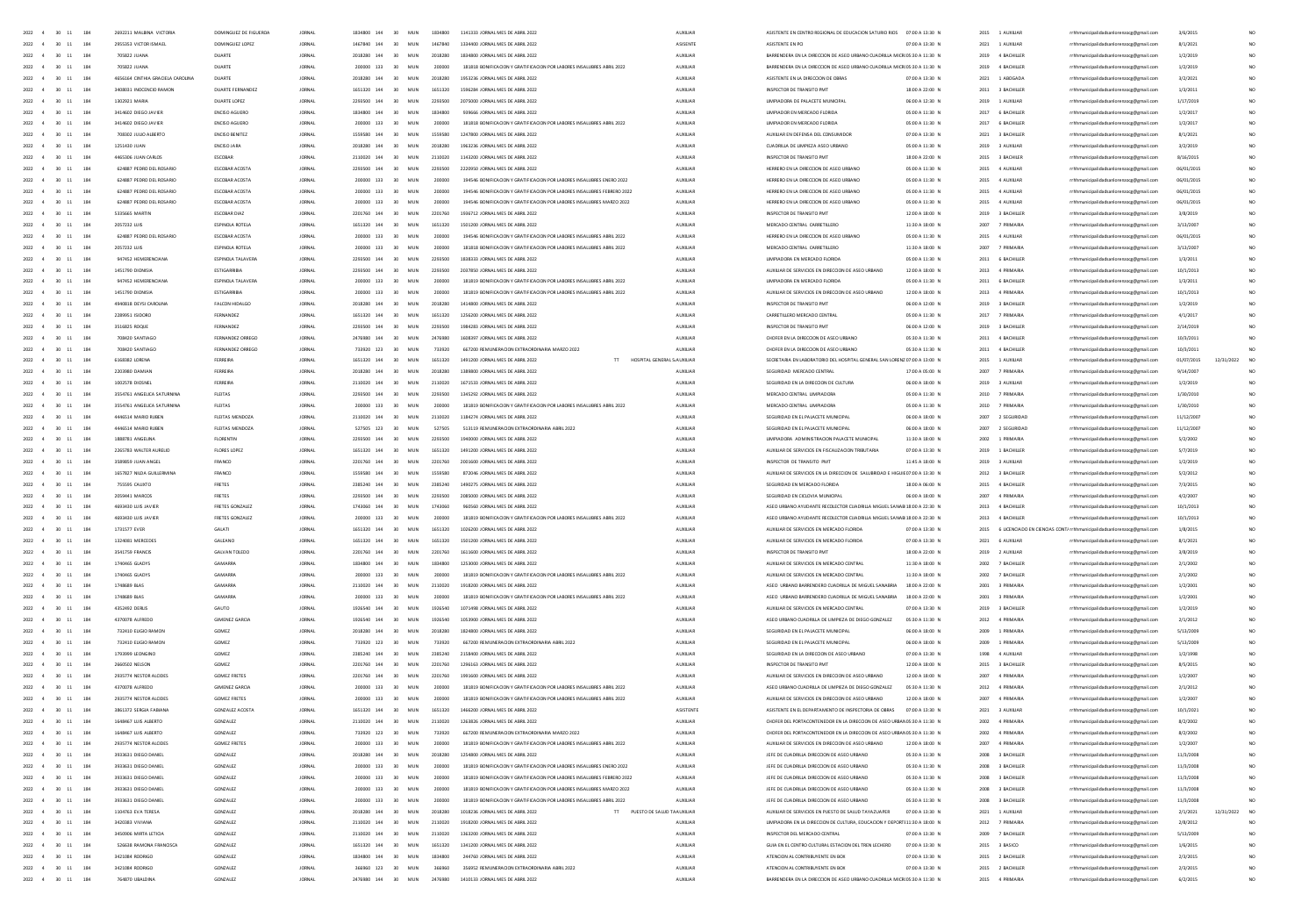| 2022 4                                | $30 - 11$<br>184           | 764870 LIBALDINA        | GONZAIEZ                  | <b>IORNAL</b> | 200000 133  | 30 <sup>°</sup><br>MIN | 200000  | 181819 BONIFICACION Y GRATIFICACION POR LARORES INSAILIRRES ARRIL 2022                | ALDOIDAR        | <b>BARRENDERA EN LA DIRECCIÓN DE ASEO URBANO CUADRILLA MICROS/30 A 11/30</b> |                 |      | 2015 4 PRIMARIA    |                                                                        | 6/2/2015   |                 |
|---------------------------------------|----------------------------|-------------------------|---------------------------|---------------|-------------|------------------------|---------|---------------------------------------------------------------------------------------|-----------------|------------------------------------------------------------------------------|-----------------|------|--------------------|------------------------------------------------------------------------|------------|-----------------|
| 2022 4 30 11                          | 184                        | 448559 DANIEL           | <b>GONZALEZ</b>           | <b>JORNAL</b> | 1751320 144 | 30 MUN                 | 1751320 | 1166200 JORNAL MES DE ABRIL 2022                                                      | ALDOIDAR        | INSPECTOR EN LA DIRECCION DE SALUBRIDAD E HIGUIENE                           | 07:00 A 13:30 N |      | 2015 3 BACHILLER   | rrhhmunicipalidadsanlorenzoce@email.com                                | 7/1/2015   |                 |
| 2022 4 30 11                          | 184                        | 3687306 MAGNO           | GONZALEZ                  | <b>JORNAL</b> | 2293500 144 | 30 <sub>1</sub><br>MUN | 2293500 | 2075000 JORNAL MES DE ABRIL 2022                                                      | AUXILIAR        | JEFE DEL TURNO MAÑANA DE LA P.M.T.                                           | 06:00 A 12:00 N |      | 2019 3 AUXILIAR    | rrhhmunicipalidadsanlorenzoce@email.com                                | 3/8/2019   |                 |
|                                       | 2022 4 30 11 184           | 4224317 CRISTHIAN FIDEL | GONZALEZ                  | <b>JORNAL</b> | 1467840 144 | 30 MUN                 | 1467840 | 1116767 JORNAL MES DE ABRIL 2022                                                      | AUXILIAR        | AUXIUAR EN EL DEPARTAMENTO DE ARCHIVO CENTRAL                                | 07:00 A 13:30 N |      | 2021 2 BACHILLER   | rrhhmunicipalidadsanlorenzoce@email.com                                | 3/2/2021   |                 |
| 2022 4                                | $30 - 11$<br>184           | 1207323 VENANCIO        | GONZALEZ BOGADO           | <b>JORNAL</b> | 1651320 144 | 30 MUN                 | 1651320 | 1491200 JORNAL MES DE ABRIL 2022                                                      | AUXILIAR        | CHOFER EN DIRECCION DE ACCION SOCIAL                                         | 07:00 A 13:30 N |      | 2009 3 PRIMARIA    | rrhhmunicipalidadsanlorenzocg@gmail.com                                | 5/13/2009  |                 |
| 2022 4                                | $30 - 11$<br>184           | 1487792 BERNARDO        | GONZALEZ DEL VALLE        | <b>JORNAL</b> | 2110020 144 | 30 <sup>°</sup><br>MUN | 2110020 | 1908200 JORNAL MES DE ABRIL 2022                                                      | <b>AUXILIAR</b> | MAQUINISTA EN LA DIRECCIÓN DE ASEO URBANO                                    | 05:30 A 11:30 N | 2001 | 4 BACHILLER        | rrhhmunicipalidadsanlorenzocg@gmail.com                                | 12/2/200   |                 |
| $2022 - 4$                            | $30 - 11$<br>184           | 1487792 BERNARDO        | GONZALEZ DEL VALLE        | <b>JORNAL</b> | 200000 133  | 30<br>MUN              | 200000  | 181819 BONIFICACION Y GRATIFICACION POR LABORES INSALUBRES ENERO 2022                 | AUXILIAR        | MAQUINISTA EN LA DIRECCIÓN DE ASEO URBANO                                    | 05:30 A 11:30 N | 2001 | 4 BACHILLE         | rrhhmunicipalidadsanlorenzocg@gmail.com                                | 12/2/200   |                 |
|                                       |                            |                         |                           |               |             |                        |         |                                                                                       |                 |                                                                              |                 |      |                    |                                                                        |            |                 |
| 2022 4                                | $30 - 11$<br>184           | 1487792 BERNARDO        | <b>GONZALEZ DEL VALLE</b> | <b>JORNAL</b> | 200000 133  | 30<br>MUN              | 200000  | 181819 BONIFICACION Y GRATIFICACION POR LABORES INSALUBRES FEBRERO 2022               | <b>AUXILIAR</b> | MAQUINISTA EN LA DIRECCIÓN DE ASEO URBANO                                    | 05:30 A 11:30 N | 2001 | 4 BACHILLER        | rrhhmunicipalidadsanlorenzocg@gmail.com                                | 12/2/200   |                 |
| $2022 - 4$                            | $\mathbf{11}$<br>184<br>30 | 1487792 BERNARDO        | GONZALEZ DEL VALLE        | <b>JORNAL</b> | 200000 133  | 30<br>MUN              | 200000  | 181819 BONIFICACION Y GRATIFICACION POR LABORES INSALUERES MARZO 2022                 | AUXILIAR        | MAQUINISTA EN LA DIRECCIÓN DE ASEO URBANO                                    | 05:30 A 11:30 N | 2001 | 4 BACHILLE         | rrhhmunicipalidadsanlorenzocg@gmail.com                                | 12/2/200   |                 |
| 2022<br>4                             | $30 - 11$<br>184           | 1530568 LUIS ALFREDO    | <b>GONZALEZ ESPINOLA</b>  |               | 2018280 144 | 30<br><b>MUN</b>       | 2018280 | 1953236 JORNAL MES DE ABRIL 2022                                                      | AUXILIAR        | INSPECTOR EN LA DIRECCION DE INGRESOS                                        | 07:00 A 13:30 N |      | 2019 2 BACHILLER   | rrhhmunicipalidadsanlorenzocg@gmail.com                                | 4/9/2019   |                 |
| $2022 - 4$                            | $30 - 11$<br>184           | 4769343 ZUUM            | GONZALEZ GOMEZ            | <b>JORNA</b>  | 2293500 144 | 30<br>MUN              | 2293500 | 1687075 JORNAL MES DE ABRIL 2022                                                      | AUXILIAR        | BARRENDERA EN LA DIRECCIÓN DE ASEO URBANO CUADRILLA MICROS:30 A 11:30 N      |                 | 2018 | 4 PRIMARIA         | rrhhmunicipalidadsanlorenzocg@gmail.com                                | 1/2/2018   |                 |
| 2022 4                                | $30 - 11$<br>184           | 1487792 BERNARDO        | GONZALEZ DEL VALLE        | <b>JORNA</b>  | 200000 133  | 30<br><b>MUN</b>       | 200000  | 181819 BONIFICACION Y GRATIFICACION POR LABORES INSALUBRES ABRIL 2022                 | <b>AUXILIAR</b> | MAQUINISTA EN LA DIRECCIÓN DE ASEO URBANO                                    | 05:30 A 11:30 N | 2001 | 4 BACHILLER        | rrhhmunicipalidadsanlorenzocg@gmail.com                                | 12/2/200   |                 |
| 2022 4                                | $30 \t11$<br>184           | 4769343 ZULMA           | GONZALEZ GOMEZ            | <b>JORNAL</b> | 200000 133  | 30<br>MUN              | 200000  | 181819 BONIFICACION Y GRATIFICACION POR LABORES INSALUBRES ABRIL 2022                 | AUXILIAR        | BARRENDERA EN LA DIRECCIÓN DE ASEO URBANO CUADRILLA MICROSS30 A 11:30 N      |                 |      | 2018 4 PRIMARIA    | rrhhmunicipalidadsanlorenzocg@gmail.com                                | 1/2/2018   | NO <sub>1</sub> |
| 2022 4                                | $30 - 11$<br>184           | 2910256 EDGAR OSVALDO   | <b>GONZALEZ MERELES</b>   | <b>IORNAL</b> | 2110020 144 | MIN<br>30 <sup>°</sup> | 2110020 | 1220284 IORNAL MES DE ARRIL 2022                                                      | <b>ALDOUAR</b>  | CHOFER DE LA RETROEXCAVADORA EN LA DIRECCION DE ASEO URB/05:30 A 11:30 N     |                 |      | 2015 4 PRIMARIA    | rrhhmunicipalidadsanlorenzocg@gmail.com                                | 8/5/2015   | NO <sub>1</sub> |
| $2022 - 4$                            | $30 - 11$<br>184           | 2910256 EDGAR OSVALDO   | <b>GONZALEZ MERELES</b>   | <b>JORNAL</b> | 733920 123  | 30 <sup>°</sup><br>MUN | 733920  | 667200 REMUNERACION EXTRAORDINARIA MARZO 2022                                         | AUXILIAR        | CHOFER DE LA RETROEXCAVADORA EN LA DIRECCIÓN DE ASEO URB/05:30 A 11:30 N     |                 |      | 2015 4 PRIMARIA    |                                                                        | 8/5/2015   | NO <sub>1</sub> |
|                                       |                            |                         |                           |               |             |                        |         |                                                                                       |                 |                                                                              |                 |      |                    | rrhhmunicipalidadsanlorenzocg@gmail.com                                |            |                 |
| 2022 4                                | 30 11<br>184               | 4552370 VICTOR FARIAN   | GONZAIEZ MONTIFI          | <b>IORNAL</b> | 2201260 144 | MIN<br>30 <sup>°</sup> | 2201260 | 1407545 IORNAL MES DE ARRIL 2022                                                      | <b>ALDOUAR</b>  | <b>IIMPIADOR EN CEMENTERIO MUNICIPAL</b>                                     | 02:00 A 13:30 N |      | 2014 S RACHILLER   | rrhhmunicipalidadsanlorenzocg@gmail.com                                | 5/21/2014  | NO <sub>1</sub> |
| 2022 4                                | $30 \t11$<br>184           | 4552370 VICTOR FABIAN   | <b>GONZALEZ MONTIEL</b>   | <b>JORNAL</b> | 200000 133  | MUN<br>30              | 200000  | 181819 BONIFICACION Y GRATIFICACION POR LABORES INSALUBRES ABRIL 2022                 | <b>AUXUAR</b>   | UMPIADOR EN CEMENTERIO MUNICIPAL                                             | 07:00 A 13:30 N |      | 2014 5 BACHILLER   | rrhhmunicipalidadsanlorenzocg@gmail.com                                | 5/21/2014  | NO <sub>1</sub> |
| 2022 4                                | $30 - 11$<br>184           | 2645343 PEDRO VIRGIUO   | <b>GONZALEZ ROMERO</b>    | <b>JORNAL</b> | 1834800 144 | MUN<br>30              | 1834800 | 901139 JORNAL MES DE ABRIL 2022                                                       | <b>AUXUAR</b>   | <b>UMPIADOR CEMENTERIO</b>                                                   | 07:00 A 13:30 N |      | 2011 5 BACHILLER   | rrhhmunicipalidadsanlorenzocg@gmail.com                                | 2/1/2011   | NO <sub>1</sub> |
| 2022 4                                | $30 - 11$<br>184           | 2645343 PEDRO VIRGIUO   | <b>GONZALEZ ROMERO</b>    | <b>JORNAL</b> | 200000 133  | MUN<br>30              | 200000  | 181819 BONIFICACION Y GRATIFICACION POR LABORES INSALUBRES ABRIL 2022                 | <b>AUXUAR</b>   | <b>UMPIADOR CEMENTERIO</b>                                                   | 07:00 A 13:30 N |      | 2011 5 BACHILLER   | rrhhmunicipalidadsanlorenzoce@email.com                                | 2/1/2011   | NO <sub>1</sub> |
| 2022 4                                | $30 - 11$<br>184           | 3193792 CARLOS ALBERTO  | <b>GONZALEZ ROMERO</b>    | <b>JORNAL</b> | 2385240 144 | 30<br>MUN              | 2385240 | 2133400 JORNAL MES DE ABRIL 2022                                                      | AUXILIAR        | SEGURIDAD EN MERCADO FLORIDA                                                 | 18:00 A 06:00 N |      | 2018 6 PRIMARIA    | rrhhmunicipalidadsanlorenzocg@gmail.com                                | 7/31/2018  | NO <sub>1</sub> |
| 2022 4                                | $30 - 11$<br>184           | 912234 ANDRES           | <b>GONZALEZ SOTELO</b>    | <b>JORNAL</b> | 2293500 144 | 30<br>MUN              | 2293500 | 2085000 JORNAL MES DE ABRIL 2022                                                      | <b>AUXUAR</b>   | UMPIADOR EN LA CICLOVIA MUNICIPAL                                            | 05:30 A 11:30 N | 2016 | 4 PRIMARIA         | rrhhmunicipalidadsanlorenzocg@gmail.com                                | 3/2/2016   | NO <sub>1</sub> |
| 2022 4                                | 184<br>$30 - 11$           | 4484713 MARTHA          | <b>GUASP ARANDA</b>       | <b>JORNAL</b> | 1651320 144 | 30<br>MUN              | 1651320 | 1501200 JORNAL MES DE ABRIL 2022                                                      | AUXILIAR        | ASISTENTE EN INSPECTORIA DE OBRAS                                            | 07:00 A 13:30 N | 2021 |                    | 3 LICENCIADO EN CIENCIAS CONT/ rrhhmunicipalidadsanlorenzocg@gmail.com | 11/1/2021  | NO <sub>1</sub> |
| 2022 4                                | $30 - 11$<br>184           |                         |                           | <b>JORNAL</b> | 1651320 144 |                        | 1651320 |                                                                                       |                 | AUXIUAR DE SERVICIOS EN INSPECTORIA DE OBRAS                                 | 06:00 A 18:00 N | 2011 |                    |                                                                        |            | NO <sub>1</sub> |
|                                       |                            | 1657784 VICTOR          | GUILLEN                   |               |             | 30<br>MUN              |         | 888600 JORNAL MES DE ABRIL 2022                                                       | <b>AUXUAR</b>   |                                                                              |                 |      | 2 BACHILLER        | rrhhmunicipalidadsanlorenzocg@gmail.com                                | 1/3/2011   |                 |
| 2022                                  | $30 - 11$<br>184           |                         | GUILLEN                   | <b>JORNAL</b> |             | MUN                    |         | 2085000 JORNAL MES DE ABRIL 2022                                                      | AUXILIAR        | CARRETILLERO MERCADO CENTRA                                                  | 05:00 A 11:30 N | 1998 | 7 PRIMARIA         | rrhhmunicipalidadsanlorenzocg@gmail.com                                | 8/2/1998   |                 |
| 2022                                  | $30 - 11$<br>184           | 912234 ANDRES           | <b>GONZALEZ SOTELO</b>    | <b>JORNAL</b> | 200000 133  | MUN                    | 200000  | 181819 BONIFICACION Y GRATIFICACION POR LABORES INSALUBRES ABRIL 2022                 | <b>AUXILIAR</b> | UMPIADOR EN LA CICLOVIA MUNICIPAL                                            | 05:30 A 11:30 N | 2016 | 4 PRIMARIA         | rrhhmunicipalidadsanlorenzocg@gmail.com                                | 3/2/2016   | NO <sub>1</sub> |
| $\overline{4}$<br>2022                | $30 - 11$<br>184           | 1261463 PATROCINIC      | <b>GUILLEN</b>            | <b>JORNAL</b> |             | MUN                    |         | 181819 BONIFICACION Y GRATIFICACION POR LABORES INSALUBRES ABRIL 2022                 | AUXILIAR        | CARRETILLERO MERCADO CENTRA                                                  | 05:00 A 11:30 N | 1998 |                    | rrhhmunicipalidadsanlorenzocg@gmail.com                                | 8/2/1998   |                 |
| 2022<br>$\mathbf{A}$                  | $30 - 11$<br>184           | 698844 CRISTINA         | <b>HELMAN</b>             | <b>JORNA</b>  | 2018280 144 | MUN                    | 2018280 | 1834800 JORNAL MES DE ABRIL 2022<br>$\overline{\rm H}$<br>HOSPITAL GENERAL S AUXILIAR |                 | PORTERA EN EL HOSPITAL GENERAL SAN LORENZO                                   | 07:00 A 13:00 N | 2010 | 1 AUXILIAR         | icipalidadsanlorenzocg@gmail.com                                       | 1/7/2010   | NO <sub>1</sub> |
| 2022 4                                | $30 \t11$<br>184           | 1615255 VICTOR MANUEL   | <b>IRERAUDEN</b>          | <b>JORNAL</b> | 2018280 144 | 30 <sup>°</sup><br>MIN | 2018280 | 1379800 IORNAL MES DE ARRIL 2022                                                      | ALCOHOL:        | ALBA SILEN LA DIRECCIÓN DE ASEO URBANO                                       | 06/30 A 12/30 N | 2012 | 4 RACHILLER        | inicipalidadsanlorenzocg@gmail.com                                     | 2/1/2012   |                 |
| 2022 4                                | $30 \t11$<br>184           | 749889 AM4 ha           | JARA                      | <b>JORNA</b>  | 2293500 144 | 30 <sup>°</sup><br>MUN |         | 2085000 IORNAL MES DE ARRIL 2022                                                      | AUXILIAR        | BARRENDERA EN LA DIRECCION DE ASEO URBANO CUADRILLA MICROS:30 A 11:30 N      |                 | 2009 | 4 PRIMARIA         | icipalidadsanlorenzoog@gmail.cor                                       | 6/5/200    |                 |
| 2022 4                                | $30 \t11$<br>184           | 749889 AMADA            | JARA                      | <b>JORNAL</b> | 200000 133  | 30 <sup>°</sup><br>MIN | 200000  | 181819 BONIFICACIÓN Y GRATIFICACIÓN POR LABORES INSALUBRES ABRIL 2022                 | ALCOHOL:        | BARRENDERA EN LA DIRECCIÓN DE ASEO URBANO CUADRILLA MICROS:30 A 11:30 N      |                 | 2009 | 4 PRIMARIA         | unicipalidadsanlorenzocg@gmail.com                                     | 6/5/2009   | NO              |
| 2022 4                                | $30 - 11$<br>184           | 4118020 MARIZA          | <b>JARA</b>               | <b>IORNAL</b> | 2293500 144 | MIN<br>30 <sub>1</sub> | 2293500 | 1520000 IORNAL MES DE ARRIL 2022                                                      | <b>ALDOUAR</b>  | <b>IIMPIADORA MERCADO CENTRAL</b>                                            | 05:00 A 11:30 N |      | 2002 7 RACHILLER   | rrhhmunicipalidadsanlorenzoce@email.com                                | 10/2/200   | NO <sub>1</sub> |
|                                       |                            |                         |                           |               | 200000 133  |                        |         |                                                                                       |                 | <b>IIMPIADORA MERCADO CENTRAL</b>                                            | 05:00 A 11:30 N |      | <b>7 RACHILLER</b> |                                                                        |            |                 |
| $2022 - 4$                            | $30 - 11$<br>184           | 4118020 MARIZA          | JARA                      | <b>IORNAL</b> |             | 30 <sup>°</sup><br>MIN | 200000  | 181819 BONIFICACIÓN Y GRATIFICACIÓN POR LABORES INSALUBRES ABRIL 2022                 | ALCOHOL:        |                                                                              |                 | 2002 |                    | inicipalidadsanlorenzocg@gmail.com                                     | 10/2/2002  | NO <sub>1</sub> |
| 2022 4 30 11                          | 184                        | 2269590 JOSE            | JARA                      | <b>JORNAL</b> | 2293500 144 | 30 MUN                 | 2392500 | 1199125 JORNAL MES DE ABRIL 2022                                                      | <b>AUXUAR</b>   | INSPECTOR DE TRANSITO PMT                                                    | 05:00 A 11:30 N |      | 2019 2 AUXILIAR    | rrhhmunicipalidadsanlorenzocg@gmail.com                                | 3/8/2019   | NO <sub>1</sub> |
|                                       | 2022 4 30 11 184           | 997838 NEUDA            | JARA                      | <b>JORNAL</b> | 2293500 144 | 30 MUN                 | 2293500 | 2075000 JORNAL MES DE ABRIL 2022                                                      | <b>AUXUAR</b>   | <b>UMPIADORA MERCADO CENTRAL</b>                                             | 05:00 A 11:30 N |      | 1998 7 PRIMARIA    | rrhhmunicipalidadsanlorenzoce@email.com                                | 8/2/1998   |                 |
| $2022 \qquad 4 \qquad 30 \quad \  11$ | 184                        | 997838 NEUDA            | JARA                      | <b>JORNAL</b> | 200000 133  | 30 MUN                 | 200000  | 181819 BONIFICACION Y GRATIFICACION POR LABORES INSALUERES ABRIL 2022                 | AUXILIAR        | <b>UMPIADORA MERCADO CENTRAL</b>                                             | 05:00 A 11:30 N |      | 1998 7 PRIMARIA    | rrhhmunicipalidadsanlorenzocg@gmail.com                                | 8/2/1998   |                 |
|                                       | 2022 4 30 11 184           | 1237104 GREGORIO        | JARA LOPEZ                | <b>JORNAL</b> | 2018280 144 | 30 MUN                 | 2018280 | 1834800 JORNAL MES DE ABRIL 2022                                                      | <b>AUXILIAR</b> | MAQUINISTA EN LA CICLOVIA MUNICIPAL                                          | 05:30 A 11:30 N |      | 2017 4 PRIMARIA    | rrhhmunicipalidadsanlorenzoce@email.com                                | 3/4/2017   |                 |
| $2022 \qquad 4 \qquad 30 \quad \  11$ | 184                        | 5217482 MARIAN FABIANA  | LEGUIZAMON                | <b>JORNAL</b> | 1559580 144 | 30 MUN                 | 1559580 | 1185067 JORNAL MES DE ABRIL 2022                                                      | AUXILIAR        | ASISTENTE EN EL INSTITUTO MUNICIPAL DE ARTE                                  | 13:00 A 19:30 N |      | 2015 1 BACHILLER   | rrhhmunicipalidadsanlorenzocg@gmail.com                                | 12/1/2015  |                 |
| 2022 4                                | $30 - 11$<br>184           | 408805 ANGEL            | LEGUIZAMON MEDINA         | <b>JORNAL</b> | 2385240 144 | 30<br>MUN              | 2385240 | 2057567 JORNAL MES DE ABRIL 2022                                                      | <b>AUXILIAR</b> | SEGURIDAD PALACETE                                                           | 06:00 A 18:00 N |      | 2013 1 AUXILIAR    | rrhhmunicipalidadsanlorenzocg@gmail.com                                | 8/19/201   |                 |
| 2022 4                                | $30 - 11$<br>184           | 1035665 GLORIA ISABEL   | LEZCANO                   | <b>JORNAL</b> | 1559580 144 | 30<br>MUN              | 1559580 | 1007050 JORNAL MES DE ABRIL 2022                                                      | <b>AUXILIAR</b> | MESA DE ENTRADA EN ASESORIA JURIDICA                                         | 07:00 A 13:30 N |      | 2018 1 BACHILLER   | rrhhmunicipalidadsanlorenzocg@gmail.com                                | 9/3/2018   |                 |
|                                       |                            |                         |                           |               |             |                        |         |                                                                                       |                 | AUXILIAR DE SERVICIOS DIRECCIÓN DE ASEO URBANO                               |                 |      |                    |                                                                        |            |                 |
| 2022 4                                | $30 - 11$<br>184           | 1832279 ISABELINO       | LEZCANO                   | <b>JORNAL</b> | 2201760 144 | 30<br>MUN              | 2201760 | 2001600 JORNAL MES DE ABRIL 2022                                                      | <b>AUXILIAR</b> |                                                                              | 06:00 A 12:00 N |      | 2021 4 AUXILIAR    | rrhhmunicipalidadsanlorenzocg@gmail.com                                | 4/1/2021   |                 |
|                                       | $30 - 11$<br>184           | 1832279 ISABELINO       | LEZCANO                   | <b>JORNA</b>  | 200000 133  | 30<br>MUN              | 200000  | 181819 BONIFICACION Y GRATIFICACION POR LABORES INSALUBRES ENERO 2022                 | AUXILIAR        | AUXILIAR DE SERVICIOS DIRECCIÓN DE ASEO URBANO                               | 06:00 A 12:00 N | 2021 | 4 AUXILIAR         | rrhhmunicipalidadsanlorenzocg@gmail.com                                | 4/1/2021   |                 |
| 2022 4                                | $30 - 11$<br>184           | 1832279 ISABELINO       | LEZCANO                   | <b>JORNA</b>  | 200000 133  | 30<br>MUN              |         | 181819 BONIFICACION Y GRATIFICACION POR LABORES INSALUERES FEBRERO 202                | <b>AUXILIAR</b> | AUXILIAR DE SERVICIOS DIRECCION DE ASEO URBANO                               | 06:00 A 12:00 N |      | 2021 4 AUXILIAR    | rrhhmunicipalidadsanlorenzocg@gmail.com                                | 4/1/2021   |                 |
| 2022<br>$\overline{4}$                | $30 - 11$<br>184           | 1832279 ISABELINO       | LEZCANO                   | <b>JORNA</b>  | 200000 133  | 30<br>MUN              | 200000  | 181819 BONIFICACION Y GRATIFICACION POR LABORES INSALUERES MARZO 2022                 | AUXILIAR        | AUXILIAR DE SERVICIOS DIRECCIÓN DE ASEO URBANO                               | 06:00 A 12:00 N | 2021 | 4 AUXILIAR         | rrhhmunicipalidadsanlorenzocg@gmail.com                                | 4/1/2021   |                 |
| 2022 4                                | $30 - 11$<br>184           | 3438515 CLARA FATIMA    | LOMBARDO                  | <b>JORNA</b>  | 2293500 144 | 30<br>MUN              | 2293500 | 2075000 JORNAL MES DE ABRIL 2022                                                      | <b>AUXILIAR</b> | COORDINADORA DE LIMPIEZA                                                     | 06:00 A 12:30 N |      | 2010 3 BASICO      | rrhhmunicipalidadsanlorenzocg@gmail.com                                | 12/20/2010 |                 |
| $2022 - 4$                            | $30 \t11$<br>184           | 3438515 CLARA FATIMA    | LOMBARDO                  | <b>JORNAL</b> | 733920 123  | 30<br>MUN              | 733920  | 667200 REMUNERACION EXTRAORDINARIA ABRIL 2022                                         | AUXILIAR        | COORDINADORA DE LIMPIEZA                                                     | 06:00 A 12:30 N |      | 2010 3 BASICO      | rrhhmunicipalidadsanlorenzocg@gmail.com                                | 12/20/2010 |                 |
| 2022 4                                | $30 - 11$<br>184           | 3336173 RAMO            | LOPEZ                     | <b>JORNA</b>  | 2293500 144 | 30 <sub>o</sub><br>MUN | 2293500 | 1940000 JORNAL MES DE ABRIL 2022                                                      | AUXILIAR        | ELECTRICISTE EN EL DEPARTAMENTO TECNICO                                      | 06:00 A 12:00 N |      | 2008 5 AUXILIAR    | rrhhmunicipalidadsanlorenzocg@gmail.com                                | 10/2/2008  |                 |
| $2022 - 4$                            | 30 11<br>184               | 1194229-FLISEO          | LOPEZ                     | <b>JORNAL</b> | 1834800 144 | 30 <sup>°</sup><br>MUN | 1834800 | 958000 IORNAL MES DE ARRIL 2022                                                       | AUXILIAR        | CARRETILLERO EN MERCADO FIORIDA                                              | 05:00 A 11:00 N |      | 2015 6 BACHILLER   | rrhhmunicipalidadsanlorenzocg@gmail.com                                | 4/1/2015   |                 |
| 2022 4                                | $30 - 11$<br>184           | 1832279 ISABELINO       | LEZCANO                   | <b>JORNAL</b> | 200000 133  | MUN<br>30              | 200000  | 181819 BONIFICACION Y GRATIFICACION POR LABORES INSALUBRES ABRIL 2022                 | AUXILIAR        | AUXIUAR DE SERVICIOS DIRECCION DE ASEO URBANO                                | 06:00 A 12:00 N |      | 2021 4 AUXILIAR    |                                                                        | 4/1/2021   | NO <sub>1</sub> |
|                                       |                            |                         |                           |               |             |                        |         |                                                                                       |                 |                                                                              |                 |      |                    | rrhhmunicipalidadsanlorenzocg@gmail.com                                |            |                 |
| 2022 4                                | $30 - 11$<br>184           | 1237104 GREGORIO        | JARA LOPEZ                | <b>JORNAL</b> | 200000 133  | MUN<br>30 <sub>1</sub> | 200000  | 181819 BONIFICACION Y GRATIFICACION POR LABORES INSALUBRES ABRIL 2022                 | AUXILIAR        | MAQUINISTA EN LA CICLOVIA MUNICIPAL                                          | 05:30 A 11:30 N |      | 2017 4 PRIMARIA    | rrhhmunicipalidadsanlorenzoce@email.com                                | 3/4/2017   | NO <sub>1</sub> |
| 2022 4                                | $30 - 11$<br>184           | 1194229 EUSEO           | LOPEZ                     | <b>JORNAL</b> | 200000 133  | MUN<br>30              | 200000  | 181819 BONIFICACION Y GRATIFICACION POR LABORES INSALUBRES ABRIL 2022                 | AUXILIAR        | CARRETILLERO EN MERCADO FLORIDA                                              | 05:00 A 11:00 N |      | 2015 6 BACHILLER   | rrhhmunicipalidadsanlorenzocg@gmail.com                                | 4/1/2015   | NO <sub>1</sub> |
| 2022 4                                | 30 11<br>184               | 4470579 ROSA            | MACCHIO GONZALEZ          | <b>JORNAL</b> | 1651320 144 | MUN<br>30 <sub>1</sub> | 1651320 | 817033 JORNAL MES DE ABRIL 2022                                                       | <b>AUXILIAR</b> | AUXIUAR DE SERVICIOS EN LA DIRECCION DE SALUBRIDAD E HIGIENIO7:00 A 13:30 N  |                 |      | 2015 2 BACHILLER   | rrhhmunicipalidadsanlorenzoce@email.com                                | 3/2/2015   | NO <sub>1</sub> |
| 2022 4                                | 30 11<br>184               | 1805663 LUCIAN          | MACIEL                    | <b>JORNAL</b> | 1651320 144 | MUN<br>30              | 1651320 | 1422784 JORNAL MES DE ABRIL 2022                                                      | AUXILIAR        | ASISTENTE EN LA DIRECCION DE DISCAPACIDAD                                    | 06:00 A 12:30 N |      | 2008 7 BACHILLER   | rrhhmunicipalidadsanlorenzocg@gmail.com                                | 11/3/2008  | NO <sub>1</sub> |
| 2022 4                                | 30 11<br>184               | 3992272 DEUA            | MARECO SAMANIEGO          | <b>JORNAL</b> | 1834800 144 | MUN<br>30 <sub>1</sub> | 1834800 | 1176333 JORNAL MES DE ABRIL 2022                                                      | <b>AUXILIAR</b> | AUXIUAR DE SERVICIOS EN LA DIRECCION DE SALUBRIDAD E HIGIENIO7:00 A 13:30 N  |                 |      | 2019 2 BACHILLER   | rrhhmunicipalidadsanlorenzoce@email.com                                | 1/2/2018   | NO <sub>1</sub> |
| 2022 4                                | 184<br>$30 - 11$           | 1977164 MARTA           | MARIÑO                    | <b>JORNAL</b> | 1926540 144 | MUN<br>30              | 1926540 | 1721400 JORNAL MES DE ABRIL 2022                                                      | AUXILIAR        | <b>UMPIADORA EN PALACETE MUNICIPAL</b>                                       | 06:00 A 12:30 N |      | 2019 1 BACHILLER   | rrhhmunicipalidadsanlorenzocg@gmail.com                                | 11/15/2015 | NO <sub>1</sub> |
| 2022 4                                | $30 - 11$<br>184           | 5990589 CRISTHIAM       | <b>MARTINEZ</b>           | <b>JORNAL</b> | 2110020 144 | MUN                    |         | 2042474 JORNAL MES DE ABRIL 2022                                                      | <b>AUXUAR</b>   |                                                                              | 12:00 A 18:00 N |      | 2019 3 BACHILLER   | rrhhmunicipalidadsanlorenzocg@gmail.com                                | 1/2/2019   |                 |
| 2022                                  | $11\,$<br>184              | 1357903 VENANCI         | MARTINEZ DE CUENCI        | <b>JORNAL</b> |             | MUN                    |         |                                                                                       | AUXILIAR        | UMPIADORA EN PALACETE MUNICIPAL TURNO TARDE                                  | 06.30 A 12:30 N | 1998 | 1 PRIMARIA         |                                                                        | 8/2/1998   |                 |
| 2022                                  | 11<br>184                  |                         |                           |               | 1651320 144 |                        |         |                                                                                       |                 |                                                                              | 06:00 A 12:30 N | 2015 |                    | rrhhmunicipalidadsanlorenzocg@gmail.com                                |            |                 |
|                                       |                            | 722163 ZURY GHERALDIN   | MARTINEZ RIVEROS          | <b>JORNAL</b> |             | MUN                    | 1651320 | 1289533 JORNAL MES DE ABRIL 2022                                                      | <b>AUXILIAR</b> | <b>UMPIADORA EN CICLOVIA MUNICIPA</b>                                        |                 |      | 4 BACHILLEI        | rrhhmunicipalidadsanlorenzoog@gmail.com                                | 1/5/2015   |                 |
| 2022<br>$\overline{4}$                | $11\,$<br>184              | 4541030 JORGE ROBERTO   | MEDIN                     | <b>JORNAL</b> | 2293500 144 | MUN                    |         |                                                                                       | AUXILIA         | GOMERO EN LA DIRECCIÓN DE ASEO URBAI                                         | 07:00 A 13:30 N | 2009 | 4 AUXILIAR         | rrhhmunicipalidadsanlorenzocg@gmail.com                                | 5/13/2005  |                 |
| 2022 4                                | $30 - 11$<br>184           | 4541030 IORGE ROBERTO   | <b>MEDINA</b>             | <b>JORNA</b>  | 733920 123  | MUN                    |         | 667200 REMUNERACION EXTRAORDINARIA MARZO 2022                                         | ALCOHOL:        | GOMERO EN LA DIRECCIÓN DE ASEO URBANC                                        | 07:00 A 13:30 N | 2009 | 4 AUXILIAR         | icipalidadsanlorenzocg@gmail.com                                       | 5/13/2009  |                 |
| $\overline{4}$                        | $\overline{11}$<br>184     | 2135367 RAFAI           | MELGAREJO                 | <b>JORNA</b>  | 2293500 144 |                        |         |                                                                                       |                 | SEGURIDAD EN EL CEMENTERIO MUNICIPA                                          | 06:00 A 18:00 N | 2015 | 5 AUXILIAR         | rrhhmunicipalidadsanlorenzocg@gmail.com                                | 12/7/2019  |                 |
| 2022 4                                | $30 - 11$<br>184           | 1419113 PEDRO           | MELGAREJO GIMENE          | <b>JORNAL</b> | 2205240 144 | 20 <sup>1</sup><br>MUN |         | 3100400 (ORMA) MCC DC ARRI 2022                                                       | AUXUAR          | SEGURIDAD EN EL CEMENTERIO MUNICIPAL                                         | 06:00 A 18:00 N |      | 2013 5 BACHILLEI   | hhmunicipalidadsanlorenzocg@gmail.cc                                   | 5/3/2013   |                 |
| $2022 - 4$                            | 30 11<br>184               | 6566071 SANTIAGO MIGUEL | MENDIFTA MORE             | <b>IORNAL</b> | 2201760 144 | 30 <sup>°</sup><br>MIN | 2201260 | 1991600 IORNAL MES DE ARRIL 2022                                                      | ALCOHOL:        | AUXILIAR DE SERVICIOS EN DIRECCIÓN DE ASEO URRANO                            | 05/30 A 11/30 N |      | 1998 4 RACHILLER   | rrhhmunicipalidadsanlorenzocg@gmail.com                                | 5/13/202   |                 |
| 2022 4                                | $30 - 11$<br>184           | 6566071 SANTIAGO MIGUEL | MENDIETA MORE             | <b>JORNAL</b> | 200000 133  | MUN<br>30              | 200000  | 181819 BONIFICACION Y GRATIFICACION POR LABORES INSALUBRES ABRIL 2022                 | AUXILIAR        | AUXIUAR DE SERVICIOS EN DIRECCION DE ASEO URBANO                             | 05:30 A 11:30 N |      | 1998 4 BACHILLER   | rrhhmunicipalidadsanlorenzocg@gmail.com                                | 5/13/202   |                 |
| 2022 4                                | $30 - 11$<br>184           | 1315607 0810            | MENDOZA                   | <b>IORNAL</b> | 1651320 144 | 30 <sup>°</sup><br>MIN | 1651320 | 1356200 IORNAL MES DE ARRIL 2022                                                      | ALCOHOL:        | MANTENIMIENTO ORRAS DE PIOMERIA                                              | 02:00 A 13:30 N |      | 2003 1 RACHILLER   |                                                                        | 8/1/2003   |                 |
|                                       |                            |                         |                           |               |             |                        |         |                                                                                       |                 |                                                                              |                 |      |                    | rrhhmunicipalidadsanlorenzocg@gmail.com                                |            |                 |
| 2022 4                                | $30 - 11$<br>184           | 929801 VICTOR           | MENDOZA                   | <b>JORNAL</b> | 2018280 144 | 30 MUN                 | 2018280 | 1834800 JORNAL MES DE ABRIL 2022                                                      | <b>AUXUAR</b>   | MAQUINISTA EN LA DIRECCIÓN DE ASEO URBANO                                    | 05:30 A 11:30 N |      | 2019 4 AUXILIAR    | rrhhmunicipalidadsanlorenzoce@email.com                                | 1/2/2019   |                 |
| 2022 4                                | 30 11<br>184               | 929801 VICTOR           | MENDOZA                   | <b>JORNAL</b> | 200000 133  | 30 MUN                 | 200000  | 181819 BONIFICACION Y GRATIFICACION POR LABORES INSALUERES ENERO 2022                 | <b>AUXILIAR</b> | MAQUINISTA EN LA DIRECCIÓN DE ASEO URBANO                                    | 05:30 A 11:30 N |      | 2019 4 AUXILIAR    | rrhhmunicipalidadsanlorenzoce@email.com                                | 1/2/2019   |                 |
| 2022 4                                | $30 \t11$<br>184           | 929801 VICTOR           | MENDOZA                   | <b>JORNAL</b> | 200000 133  | 30 MUN                 | 200000  | 181819 BONIFICACION Y GRATIFICACION POR LABORES INSALUERES FEBRERO 2022               | AUXILIAR        | MAQUINISTA EN LA DIRECCIÓN DE ASEO URBANO                                    | 05:30 A 11:30 N |      | 2019 4 AUXILIAR    | rrhhmunicipalidadsanlorenzoce@email.com                                | 1/2/2019   |                 |
| 2022 4                                | 30 11<br>184               | 929801 VICTOR           | MENDOZA                   | <b>JORNAL</b> | 200000 133  | 30 MUN                 | 200000  | 181819 BONIFICACION Y GRATIFICACION POR LABORES INSALUBRES MARZO 2022                 | <b>AUXILIAR</b> | MAQUINISTA EN LA DIRECCIÓN DE ASEO URBANO                                    | 05:30 A 11:30 N |      | 2019 4 AUXILIAR    | rrhhmunicipalidadsanlorenzoce@email.com                                | 1/2/2019   |                 |
| 2022 4                                | $30 \t11$<br>184           | 1313802 MARGARITA       | MENDOZA DE OVIEDO         | <b>JORNAL</b> | 2293500 144 | 30<br>MUN              | 2293500 | 1665000 JORNAL MES DE ABRIL 2022                                                      | AUXILIAR        | <b>UMPIADORA EN LA DIRECCIÓN DE ASEO URBANO</b>                              | 05:30 A 11:30 S | 2015 | 4 PRIMARIA         | rrhhmunicipalidadsanlorenzocg@gmail.com                                | 2/3/2015   |                 |
| 2022 4                                | $30 - 11$<br>184           | 2337480 APOUNARI        | MENDOZA FLEITAS           | <b>JORNAL</b> | 1651320 144 | 30<br>MUN              | 1651320 | 1501200 JORNAL MES DE ABRIL 2022                                                      | <b>AUXILIAR</b> | CUIDADOR DE VIVERO EN LA CICLOVIA MUNICIPAL                                  | 05:30 A 11:30 N | 2011 | 4 PRIMARIA         | rrhhmunicipalidadsanlorenzocg@gmail.com                                | 1/5/2011   |                 |
| 2022 4                                | $30 - 11$<br>184           | 929801 VICTOR           | MENDOZA                   | <b>JORNAL</b> | 200000 133  | 30<br>MUN              | 200000  | 181819 BONIFICACION Y GRATIFICACION POR LABORES INSALUBRES ABRIL 2022                 | AUXILIAR        | MAQUINISTA EN LA DIRECCION DE ASEO URBANO                                    | 05:30 A 11:30 N |      | 2019 4 AUXILIAR    | rrhhmunicipalidadsanlorenzocg@gmail.com                                | 1/2/2019   |                 |
|                                       |                            |                         |                           |               |             |                        |         |                                                                                       |                 |                                                                              |                 |      |                    |                                                                        |            |                 |
| 2022 4                                | $30 - 11$<br>184           | 2657576 ROSAUNO         | MERELES                   | <b>JORNAL</b> | 2293500 144 | 30<br>MUN              | 2293500 | 2085000 JORNAL MES DE ABRIL 2022                                                      | <b>AUXILIAR</b> | ASEO URBANO ENCARGADO DEL DEPOSITO CUADRILLA MIGUEL SA/18:00 A 22:30 N       |                 | 2015 | 4 PRIMARIA         | rrhhmunicipalidadsanlorenzocg@gmail.com                                | 3/2/2015   |                 |
| $2022 - 4$                            | $30 - 11$<br>184           | 2337480 APOUNARI        | MENDOZA FLEITAS           | <b>JORNA</b>  | 200000 133  | MUN                    | 200000  | 181819 BONIFICACION Y GRATIFICACION POR LABORES INSALUBRES ABRIL 2022                 | AUXILIAR        | CUIDADOR DE VIVERO EN LA CICLOVIA MUNICIPAL                                  | 05:30 A 11:30 N | 2011 | 4 PRIMARIA         | rrhhmunicipalidadsanlorenzocg@gmail.com                                | 1/5/2011   |                 |
| 2022 4                                | $30 - 11$<br>184           | 2657576 ROSAUNO         | MERELES                   | <b>JORNAL</b> | 200000 133  | 30<br>MUN              | 200000  | 181819 BONIFICACION Y GRATIFICACION POR LABORES INSALUBRES ABRIL 2022                 | AUXILIAR        | ASEO URBANO ENCARGADO DEL DEPOSITO CUADRILLA MIGUEL SA/18:00 A 22:30 N       |                 | 2015 | 4 PRIMARIA         | rrhhmunicipalidadsanlorenzocg@gmail.com                                | 3/2/2015   |                 |
| $2022 \qquad 4 \qquad 30 \quad \  11$ | 184                        | 1020433 LUCIANO         | MEZA                      | <b>JORNA</b>  | 2293500 144 | 30<br>MUN              | 2293500 | 1873333 JORNAL MES DE ABRIL 2022                                                      | AUXILIAR        | JARDINERO EN LA CICLOVIA MUNCIPAL                                            | 05:30 A 11:30 N |      | 2007 4 PRIMARIA    | rrhhmunicipalidadsanlorenzocg@gmail.com                                | 17/10/200  |                 |
| $2022 \qquad 4 \qquad 30 \quad \  11$ | 184                        | 1792951 OSCAR NARCISO   | MEZA MIRANDA              | <b>JORNAL</b> | 2293500 144 | 30 MUN                 | 2293500 | 2075000 JORNAL MES DE ABRIL 2022                                                      | <b>AUXUAR</b>   | ASEO URBANO CUADRILLA DE UMPIEZA DE DIEGO GONZALEZ                           | 05:30 A 11:30 N |      | 2013 3 BACHILLER   | rrhhmunicipalidadsanlorenzocg@gmail.com                                | 10/1/2013  | NO <sub>1</sub> |
|                                       |                            |                         |                           |               |             |                        |         |                                                                                       |                 |                                                                              |                 |      |                    |                                                                        |            |                 |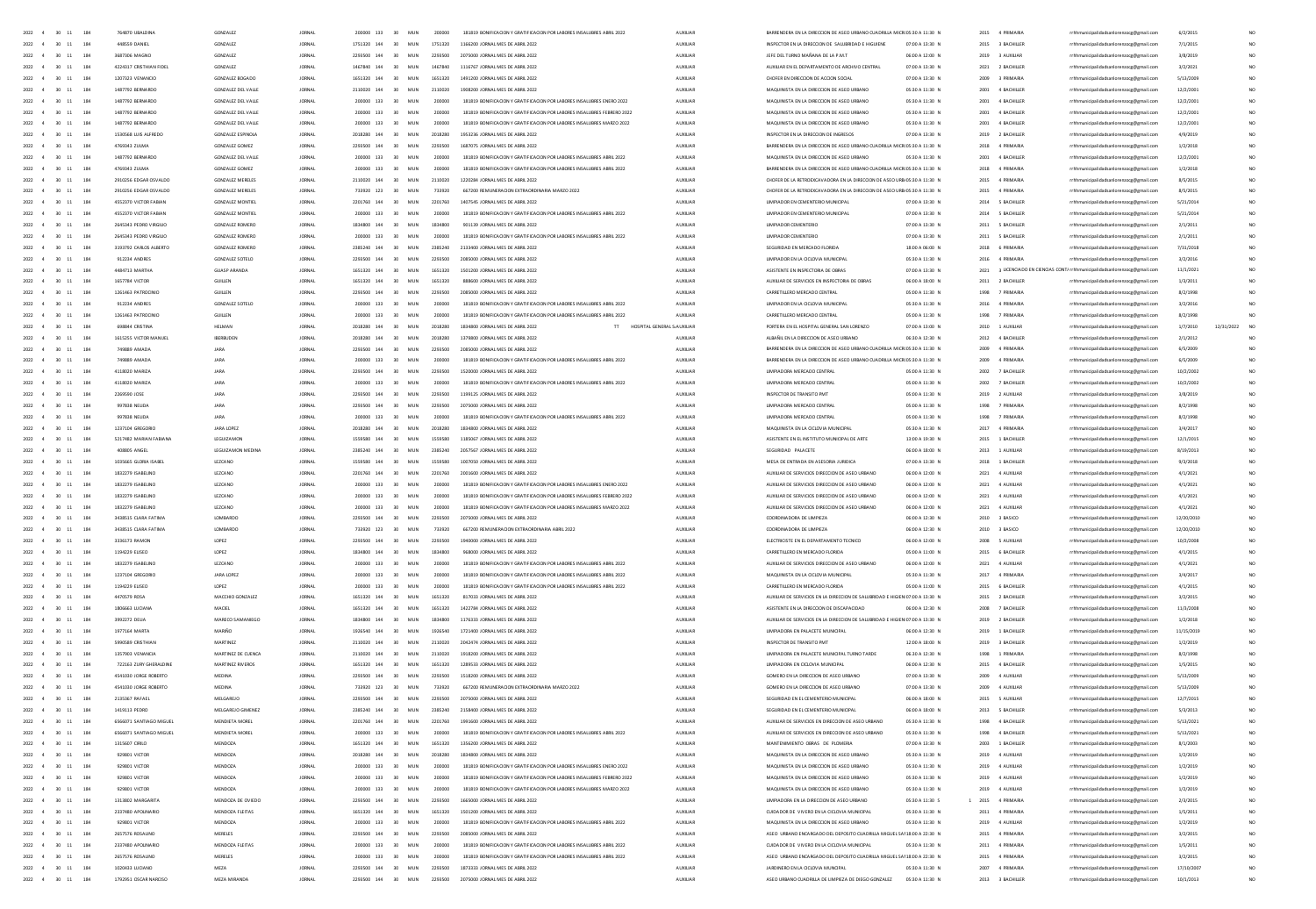|                                            | 1792951 OSCAR NARCISO                           | MF7A MIRANDA                           | <b>IORNAL</b>                  | 200000 133                              | 30 <sub>1</sub><br>MIN | 200000            | 181819 BONIFICACION Y GRATIFICACION POR LARORES INSAILIBRES ARRIL 2022                                    | ALDOHAN              | ASED URBAND CHADRILLA DE UMPIEZA DE DIEGO GONZALEZ                                     | 05:30 A 11:30 N                    | 2013 3 BACHILLER                     |                                                                                    | 10/1/2013                |                               |
|--------------------------------------------|-------------------------------------------------|----------------------------------------|--------------------------------|-----------------------------------------|------------------------|-------------------|-----------------------------------------------------------------------------------------------------------|----------------------|----------------------------------------------------------------------------------------|------------------------------------|--------------------------------------|------------------------------------------------------------------------------------|--------------------------|-------------------------------|
| 2022 4<br>30 11<br>184                     | 431982 CARMEN AUCH                              | MOLAS                                  | <b>JORNAL</b>                  | 1651320 144                             | 30 <sup>°</sup><br>MUN | 1651320           | 1491200 JORNAL MES DE ABRIL 2022                                                                          | <b>AUXILIAR</b>      | CUIDADORA EN HOGAR INFANTIL MITA ROGA                                                  | 06:00 A 13:00 N                    | 2007 8 BACHILLER                     | rrhhmunicipalidadsanlorenzoce@email.com                                            | 9/14/2007                | NO.                           |
| 2022 4 30 11<br>184                        | 910054 MARIO                                    | MONTENEGRO                             | <b>JORNAL</b>                  | 2110020 144                             | 30 <sub>2</sub><br>MUN | 2110020           | 1773200 JORNAL MES DE ABRIL 2022                                                                          | AUXILIAR             | INSPECTOR DE TRANSITO PMT                                                              | 05:45 A 12:00 N                    | 2015 2 AUXILIAR                      | rrhhmunicipalidadsanlorenzoce@email.com                                            | 11/2/2015                | NO.                           |
| 2022 4 30 11 184                           | 5234769 CARLOS ANTONIO                          | MONTENEGRO                             | <b>JORNAL</b>                  | 2110020 144                             | 30<br>MUN              | 2110020           | 2042474 JORNAL MES DE ABRIL 2022                                                                          | AUXUAR               | INSPECTOR DE TRANSITO PMT                                                              | 06:00 A 12:00 N                    | 2019 3 BACHILLER                     | rrhhmunicipalidadsanlorenzoce@email.com                                            | 1/2/2019                 | NO.                           |
| 2022 4<br>30 11 184                        | 2559379 DOMINGO                                 | MONTIEL VERA                           | <b>LORNAL</b>                  | 2201760 144                             | 30 <sub>2</sub><br>MIN | 2201260           | 1991600 JORNAL MES DE ABRIL 2022                                                                          | AUXILIAR             | AYUDANTE DE CONTENEDOR EN LA DIRECCIÓN DE ASEO URBANO 05:30 A 11:30 N                  |                                    | 1998 3 AUXILIAR                      | rrhhmunicipalidadsanlorenzoce@email.com                                            | 8/2/1998                 | NO.                           |
| 30 11 184<br>2022 4                        | 2559379 DOMINGO                                 | MONTIEL VERA                           | <b>JORNAL</b>                  | 200000 133                              | 30<br>MUN              | 200000            | 181819 BONIFICACION Y GRATIFICACION POR LABORES INSALUBRES ABRIL 2022                                     | AUXILIAR             | AYUDANTE DE CONTENEDOR EN LA DIRECCIÓN DE ASEO URBANO 05:30 A 11:30 N                  |                                    | 1998 3 AUXILIAR                      | rrhhmunicipalidadsanlorenzocg@gmail.com                                            | 8/2/1998                 |                               |
| $30 - 11$<br>2022<br>184                   | 450487 PABLO REIMUNDO                           | <b>MORA</b>                            | <b>JORNAL</b>                  | 2293500 144                             | 30<br>MUN              | 2293500           | 2085000 JORNAL MES DE ABRIL 2022                                                                          | <b>AUXILIAR</b>      | ASEO URBANO CHOFER CUADRILLA DE MIGUEL SANABRIA                                        | 18:00 A 22:30 N                    | 2018 3 BACHILLER                     | rrhhmunicipalidadsanlorenzocg@gmail.com                                            | 7/31/2018                |                               |
| $30 - 11$<br>2022<br>184                   | 450487 PABLO REIMUNDO                           | <b>MORA</b>                            | <b>JORNAL</b>                  | 200000 133                              | 30<br>MUN              | 200000            | 181819 BONIFICACION Y GRATIFICACION POR LABORES INSALUBRES ENERO 2022                                     | AUXILIAR             | ASEO URBANO CHOFER CUADRILLA DE MIGUEL SANABRIA                                        | 18:00 A 22:30 N                    | 2018 3 BACHILLER                     | rrhhmunicipalidadsanlorenzoog@gmail.com                                            | 7/31/2018                |                               |
| $11\,$<br>2022<br>30                       | 450487 PABLO REIMUNDO                           | MOR                                    | <b>JORNA</b>                   | 200000 133                              | 30                     | 200000            | 181819 BONIFICACION Y GRATIFICACION POR LABORES INSALUERES FEBRERO 2022                                   | AUXILIAR             | ASEO URBANO CHOFER CUADRILLA DE MIGUEL SANABRIA                                        | 18:00 A 22:30 N                    | 2018 3 BACHILLER                     | rrhhmunicipalidadsanlorenzocg@gmail.com                                            | 7/31/2018                |                               |
| 184                                        |                                                 |                                        |                                |                                         |                        |                   |                                                                                                           |                      |                                                                                        |                                    |                                      |                                                                                    |                          |                               |
| 2022<br>$\mathbf{11}$                      | 450487 PABLO REIMUNDO                           |                                        |                                | 200000 133                              | 30                     |                   | 181819 BONIFICACION Y GRATIFICACION POR LABORES INSALUERES MARZO 202                                      | AUXILIA              | ASEO URBANO CHOFER CUADRILLA DE MIGUEL SANABRU                                         | 18:00 A 22:30 N                    | 2018<br>3 BACHILLER                  | rhhmunicipalidadsanlorenzocg@gmail.com                                             | 7/31/201                 |                               |
| $\mathbf{11}$<br>2022<br>30                | 1235340 AUGUSTO                                 | MORAN ESPINOLA                         | <b>JORNA</b>                   | 2201760 144                             | 30<br>MUN              | 2201760           | 2001600 JORNAL MES DE ABRIL 2022                                                                          | AUXILIAR             | SEGURIDAD EN PALACETE MUNICIPAL                                                        | 06:00 A 18:00 N                    | 2017<br>2 BACHILLER                  | rrhhmunicipalidadsanlorenzocg@gmail.com                                            | 10/4/2017                |                               |
| 2022<br>$\overline{11}$<br>184             | 1592822 OLGA                                    | MORE                                   |                                | 1743060 144                             | 30                     | 1743060           | 863023 JORNAL MES DE ABRIL 2022                                                                           | AUXILIA              | MERCADO CENTRAL LIMPIADOR                                                              | 11:30 A 18:00 N                    | 2010<br>7 PRIMARIA                   | rhhmunicipalidadsanlorenzocg@gmail.com                                             | 12/20/2010               | NO                            |
| 2022<br>$30 - 11$<br>184                   | 450487 PABLO REIMUNDO                           | MORA                                   | <b>IORNA</b>                   | 200000 133                              | 30<br>MIN              | 200000            | 181819 BONIFICACION Y GRATIFICACION POR LABORES INSALUBRES ABRIL 2022                                     | AUXILIAR             | ASED URBAND CHOFER CUADRILLA DE MIGUEL SANABRIA                                        | 18:00 A 22:30 N                    | 2018<br>3 BACHILLER                  | rrhhmunicipalidadsanlorenzocg@gmail.com                                            | 7/31/2018                | NO <sub>1</sub>               |
| 2022<br>30 11<br>184                       | 1592822 OLGA                                    | MORE                                   | <b>IORNAL</b>                  | 200000 133                              | 30<br>MIN              | 200000            | 181819 BONIFICACION Y GRATIFICACION POR LABORES INSALUBRES ABRIL 202                                      | ALDOITAR             | MERCADO CENTRAL UMPIADORA                                                              | 11:30 A 18:00 N                    | 2010 7 PRIMARIA                      | rrhhmunicipalidadsanlorenzocg@gmail.com                                            | 12/20/2010               | NO <sub>1</sub>               |
| 2022<br>$30 - 11$<br>184                   | 1887514 FEDERICO                                | MORE                                   | <b>JORNA</b>                   | 2293500 144                             | 30<br>MUN              | 2293500           | 1409160 JORNAL MES DE ABRIL 2022                                                                          | AUXILIAR             | SEGURIDAD EN LA DIRECCIÓN DE CULTURI                                                   | 06:00 A 18:00 N                    | 2003<br>3 PRIMARIA                   | rrhhmunicipalidadsanlorenzocg@gmail.com                                            | 7/1/2003                 | NO.                           |
| 184<br>2022<br>30 11                       | 2010426 HERME ALCIDES                           | MOREL                                  | <b>IORNAL</b>                  | 2110020 144                             | 30<br>MIN              | 2110020           | 2042474 JORNAL MES DE ABRIL 2022                                                                          | ALDOITAR             | INSPECTOR DEL MERCADO CENTRAL                                                          | 11:30 a 18:00 N                    | 2019 7 BACHILLER                     | rrhhmunicipalidadsanlorenzocg@gmail.com                                            | 4/3/2019                 | NO <sub>1</sub>               |
| 2022<br>$30 - 11$<br>184                   | 1697492 EDGAR DANIEL                            | MOREL VERA                             | <b>JORNAL</b>                  | 2201760 144                             | 30<br>MUN              | 2201760           | 1727596 JORNAL MES DE ABRIL 2022                                                                          | <b>AUXILIAR</b>      | ASED URBANO BARRENDERO CUADRILLA DE MIGUEL SANABRIA                                    | 18:00 A 22:30 N                    | 2008 3 BACHILLER                     | rrhhmunicipalidadsanlorenzocg@gmail.com                                            | 6/5/2008                 | NO.                           |
| 184<br>2022<br>$30 - 11$                   | 1697492 FDGAR DANIEL                            | MOREL VERA                             | <b>IORNAL</b>                  | 200000 133                              | 30 <sup>°</sup><br>MIN | 200000            | 181818 BONIFICACION Y GRATIFICACION POR LARORES INSAILIRRES ARRIL 2022                                    | ALDOITAR             | ASED URBAND BARRENDERD CUADRULA DE MIGUEL SANARRIA                                     | 1800 A 22:30 N                     | 2008 RACHILLER                       | rrhhmunicipalidadsanlorenzocg@gmail.com                                            | 6/5/2008                 | NO <sub>1</sub>               |
| 2022<br>$30 - 11$<br>184                   | 830729 ELVIRA                                   | <b>MORENO</b>                          | <b>JORNAL</b>                  | 1651320 144                             | 30<br>MUN              | 1651320           | 1491200 JORNAL MES DE ABRIL 2022                                                                          | <b>AUXILIAR</b>      | AUXIUAR DE SERVICIOS EN MERCADO CENTRAL                                                | 05:00 A 11:30 N                    | 2010 7 BACHILLER                     | rrhhmunicipalidadsanlorenzocg@gmail.com                                            | 12/20/2010               | NO.                           |
| 2022 4<br>30 11<br>184                     | 830729 ELVIRA                                   | <b>MORENO</b>                          | <b>JORNAL</b>                  | 366960 123                              | 30<br>MUN              | 366960            | 333600 REMUNERACION EXTRAORDINARIA ABRIL 2022                                                             | <b>AUXILIAR</b>      | AUXIUAR DE SERVICIOS EN MERCADO CENTRAL                                                | 05:00 A 11:30 N                    | 2010 7 BACHILLER                     | rrhhmunicipalidadsanlorenzoce@email.com                                            | 12/20/2010               | NO.                           |
| 2022<br>184                                | 2556104 CRISTOBAL                               |                                        | <b>JORNAL</b>                  |                                         | 30                     | 2385240           |                                                                                                           |                      |                                                                                        |                                    |                                      |                                                                                    |                          | NO.                           |
| $30 - 11$                                  |                                                 | MORENO                                 |                                | 2385240 144                             | MUN                    |                   | 1918400 JORNAL MES DE ABRIL 2022                                                                          | AUXILIAR             | MAQUINISTA EN LA DIRECCIÓN DE ASEO URBANO                                              | 05:30 A 11:30 N                    | 2011 4 AUXILIAR                      | rrhhmunicipalidadsanlorenzocg@gmail.com                                            | 12/1/2011                |                               |
| 2022<br>30 11<br>184                       | 812441 NICOLAS                                  | NAVARRO                                | <b>JORNAL</b>                  | 1651320 144                             | 30<br>MUN              | 1651320           | 910742 JORNAL MES DE ABRIL 2022                                                                           | AUXILIAR             | AUXIUAR DE SERVICIOS EN FISCALIZACION TRIBUTARIA                                       | 07:00 A 13:30 N                    | 2018 1 AUXILIAR                      | rrhhmunicipalidadsanlorenzoce@email.com                                            | 5/2/2018                 | NO <sub>1</sub>               |
| 184<br>2022<br>30 11                       | 2580379 ANTONIO                                 | <b>NOGUERA</b>                         | <b>JORNAL</b>                  | 2018280 144                             | 30<br>MUN              | 2018280           | 1554800 JORNAL MES DE ABRIL 2022                                                                          | AUXILIAR             | MECANICO EN LA DIRECCION DE ASEO URBANO                                                | 07:00 A 13:30 N                    | 2015<br>4 BACHILLER                  | rrhhmunicipalidadsanlorenzocg@gmail.com                                            | 8/5/2015                 | NO.                           |
| 184<br>2022<br>$30 - 11$                   | 1696175 NORMA ELENA                             | NOGUERA CASTIÑEIRA                     | <b>JORNAL</b>                  | 1926540 144                             | 30<br>MUN              | 1926540           | 1436400 JORNAL MES DE ABRIL 2022                                                                          | <b>AUXILIAR</b>      | INSPECTOR DE TRANSITO PMT                                                              | 18:00 A 22:00 N                    | 2019<br>3 BACHILLER                  | rrhhmunicipalidadsanlorenzocg@gmail.com                                            | 3/8/2019                 | NO                            |
| 184<br>2022<br>30 11                       | 3367505 ALCIDES                                 | NOGUERA VILLALBA                       | <b>JORNAL</b>                  | 1834800 144                             | 30<br>MUN              | 1834800           | 1253000 JORNAL MES DE ABRIL 2022                                                                          | AUXILIAR             | ASEO PORTERO                                                                           | 05:30 A 11:30 N                    | 2008<br>3 AUXILIAR                   | rrhhmunicipalidadsanlorenzocg@gmail.com                                            | 03/11/2008               | NO.                           |
| 184<br>2022<br>30 11                       | 2556104 CRISTOBAL                               | <b>MORENO</b>                          | <b>JORNAL</b>                  | 200000 133                              | 30<br>MUN              | 200000            | 181819 BONIFICACIÓN Y GRATIFICACIÓN POR LABORES INSALUBRES ABRIL 2022                                     | <b>AUXILIAN</b>      | MAQUINISTA EN LA DIRECCIÓN DE ASEO URBANO                                              | 05:30 A 11:30 N                    | 2011<br>4 AUXILIAR                   | rrhhmunicipalidadsanlorenzocg@gmail.com                                            | 12/1/2011                |                               |
| 184<br>2022<br>30<br>$11\,$                | 3338450 EDITH                                   | NUÑEZ BOGADO                           | <b>JORNAL</b>                  |                                         | 30<br>MUN              |                   | JUNTA MUNICIPAL<br>1279800 JORNAL MES DE ABRIL 2022<br>$\mathbb{H}$                                       | AUXILIA              | ADORA EN JUNTA MUNICIPA                                                                | 11:30 A 18:00 N                    | 2015                                 | rrhhmunicipalidadsanlorenzocg@gmail.com                                            | 8/5/2015                 | 12/31/2022                    |
| 2022<br>$30 - 11$<br>184                   | 1062094 MARIA CRISTIN                           | OCAMP                                  |                                |                                         |                        | 1651320           | 1491200 JORNAL MES DE ABRIL 2022                                                                          |                      | COCINERA EN HOGAR INFANTIL MITA ROG                                                    | 06:00 A 13:00 N                    |                                      | nicipalidadsanlorenzocg@gmail.com                                                  | 4/15/201                 |                               |
| $30 - 11$<br>184<br>2022                   | 2036333 ARNALDO ABE                             | OCAMPO FERNANDEZ                       |                                |                                         | MUN                    |                   | 44800 JORNAL MES DE ABRIL 2022                                                                            | AUXILIA              | AUXILIAR DE SERVICIOS EN DIRECCION DE ASEO URBANO                                      | 12:00 A 18:00 N                    | 2012<br>4 BACHILLER                  | nicipalidadsanlorenzocg@gmail.com                                                  | 7/10/2012                |                               |
| 2022<br>4<br>$30 - 11$<br>184              | 3367505 ALCIDES                                 |                                        |                                | 200000 133                              | 30<br>MUN              |                   | 181819 BONIFICACION Y GRATIFICACION POR LABORES INSALUBRES ABRIL 2022                                     | AUXILIA              |                                                                                        | 05:30 A 11:30 N                    | 3 AUXILIA                            | nicipalidadsanlorenzocg@gmail.com                                                  | 03/11/2008               | NO.                           |
| $\overline{a}$                             |                                                 |                                        |                                | 2018280 144                             | 30 <sup>°</sup><br>MIN | 2018280           | 1622300 IORNAL MES DE ARRIL 2022                                                                          | 4100148              | CHOFER DEL PORTACONTENEDOR EN LA DIRECCIÓN DE ASEO URBANOS:30 A 11:30 N                |                                    | 4 RACHILLER                          |                                                                                    |                          |                               |
| 2022<br>$30 - 11$<br>184                   | 2144180 JAVIER                                  | OCAMPO FERNANDEZ                       |                                |                                         |                        |                   |                                                                                                           |                      |                                                                                        |                                    | 2013                                 | icipalidadsanlorenzocg@gmail.com                                                   | 6/6/2013                 | NO                            |
| 2022<br>$-4$<br>$30 - 11$<br>184           | 2036333 ARNALDO ABE                             | OCAMPO FERNANDEZ                       |                                | 200000 133                              | 30<br>MUN              |                   | 181819 BONIFICACION Y GRATIFICACION POR LABORES INSALUERES ABRIL 2022                                     | <b>AUXILIA</b>       | AUXILIAR DE SERVICIOS EN DIRECCION DE ASEO URBANO                                      | 12:00 A 18:00 N                    | 2012<br>4 BACHILLER                  | icipalidadsanlorenzocg@gmail.com                                                   | 7/10/201                 | NO                            |
| $2022 \qquad 4 \qquad 30 \quad 11$<br>184  | 2144180 JAVIER                                  | OCAMPO FERNANDEZ                       |                                | 200000 133                              | 30 <sup>°</sup><br>MIN | 200000            | 181819 BONIFICACION Y GRATIFICACION POR LABORES INSALUBRES ABRIL 2022                                     | 4100148              | CHOFER DEL PORTACONTENEDOR EN LA DIRECCIÓN DE ASEO URB.                                | <b>MOS-30 A 11-30 N</b>            | 2013<br>4 RACHILLER                  | icipalidadsanlorenzocg@gmail.com                                                   | 6/6/2013                 | NO                            |
| 2022 4 30 11<br>184                        | 1658774 MARIA (ALIRA)                           | OCAMPOS PENAVO                         | <b>IORNAL</b>                  | 2018280 144                             | 30 <sub>1</sub><br>MIN | 2018280           | 1953236 IORNAL MES DE ARRIL 2022                                                                          | 4100148              | ASISTENTE EN LA DIRECCION GENERAL DE TALENTO HUMANO                                    | 07:00 A 13:30 N                    | 2021 1 RACHILLER                     | nicipalidadsanlorenzocg@gmail.com                                                  | 9/1/2021                 | NO.                           |
| 2022 4 30 11<br>184                        | 1658774 MARIA LAURA                             | OCAMPOS PENAYO                         | <b>JORNAL</b>                  | 733920 123                              | 30<br>MUN              | 733920            | 713904 REMUNERACION EXTRAORDINARIA ABRIL 2022                                                             | AUXUAR               | ASISTENTE EN LA DIRECCION GENERAL DE TALENTO HUMANO                                    | 07:00 A 13:30 N                    | 2021 1 BACHILLER                     | rrhhmunicipalidadsanlorenzocg@gmail.com                                            | 9/1/2021                 | NO.                           |
| 2022 4 30 11<br>184                        | 1062101 STELLA MARIS                            | <b>OCAMPOS</b>                         | <b>IORNAL</b>                  | 2001260 144                             | 30 <sup>2</sup><br>MIN | 2001260           | 1991600 IORNAL MES DE ARRIL 2022                                                                          | 4100148              | <b>IIMPIADORA MERCADO CENTRAL</b>                                                      | 05:00 a 11:30 N                    | 2015<br><b>7 PRIMARIA</b>            | nicipalidadsanlorenzocg@gmail.com                                                  | 3/2/2015                 | NO.                           |
| 2022 4 30 11 184                           | 1062101 STELLA MARIS                            | OCAMPOS                                | <b>JORNAL</b>                  | 200000 133                              | 30 <sup>°</sup><br>MUN | 200000            | 181819 BONIFICACION Y GRATIFICACION POR LABORES INSALUERES ABRIL 2022                                     | AUXUAR               | <b>UMPIADORA MERCADO CENTRAL</b>                                                       | 05:00 a 11:30 N                    | 2015 7 PRIMARIA                      | rrhhmunicipalidadsanlorenzoce@email.com                                            | 3/2/2015                 | NO.                           |
| 2022 4 30 11 184                           | 3454910 ROSAUNO                                 | <b>OCAMPOS</b>                         | <b>JORNAL</b>                  | 2201760 144                             | 30 <sub>2</sub><br>MUN | 2201260           | 2001600 JORNAL MES DE ABRIL 2022                                                                          | AUXILIAR             | INSPECTOR DE TRANSITO PMT                                                              | 17:45 a 22:00 N                    | 2015 3 AUXILIAR                      | rrhhmunicipalidadsanlorenzoce@email.com                                            | 4/6/2015                 | NO.                           |
| 2022 4 30 11 184                           | 1798417 VALENTINA                               | OCAMPOS                                | <b>JORNAL</b>                  | 1651320 144                             | 30<br>MUN              | 1651320           | 1501200 JORNAL MES DE ABRIL 2022                                                                          | AUXUAR               | <b>IIMPIADORA MITA ROSA</b>                                                            | 06:00 A 13:00 N                    | 2019 8 BACHILLER                     | rrhhmunicipalidadsanlorenzoce@email.com                                            | 1/2/2019                 | NO.                           |
| 2022 4 30 11 184                           | 2045333 ROSSANA NOEMI                           | <b>OJEDA FRANCO</b>                    | <b>IORNAL</b>                  | 1926540 144                             | 30 <sub>2</sub><br>MUN | 1976540           | 1222054 JORNAL MES DE ABRIL 2022                                                                          | AUXILIAR             | BARRENDERA EN LA DIRECCIÓN DE ASEO URBANO CUADRILLA MICROS:30 A 11:30 N                |                                    | 2016 4 BACHILLER                     | rrhhmunicipalidadsanlorenzoce@email.com                                            | 01/07/2016               |                               |
|                                            |                                                 |                                        |                                |                                         |                        |                   |                                                                                                           |                      |                                                                                        |                                    |                                      |                                                                                    |                          |                               |
| $2022$ 4 30 11 184                         | 2045333 ROSSANA NOEMI                           | <b>OJEDA FRANCO</b>                    | <b>JORNAL</b>                  | 200000 133                              | 30<br>MUN              | 200000            | 181818 BONIFICACION Y GRATIFICACION POR LABORES INSALUBRES ABRIL 2022                                     | AUXILIAR             | BARRENDERA EN LA DIRECCION DE ASEO URBANO CUADRILLA MICROS:30 A 11:30 N                |                                    | 2016 4 BACHILLER                     | rrhhmunicipalidadsanlorenzocg@gmail.com                                            | 01/07/2016               |                               |
| 2022<br>$30 \quad 11$<br>184               | 964353 ABELARDO                                 | ORREGO                                 | <b>JORNAL</b>                  | 2285240 144                             | 30<br>MUN              | 2285240           | $\overline{\rm H}$ .<br>JUNTA MUNICIPAL<br>2158400 JORNAL MES DE ABRIL 2022                               | AUXILIAR             | SEGURIDAD EN JUNTA MUNICIPAL                                                           | 06:00 A 18:00 N                    | 2013 1 PRIMARIA                      | rrhhmunicipalidadsanlorenzocg@gmail.com                                            | 5/3/2013                 | 12/31/2022                    |
| 2022<br>$30 \quad 11$<br>184               | 2273300 MANUEL DAMIAN                           | ORTEGA BENITEZ                         | <b>JORNAL</b>                  | 2018280 144                             | 30 <sub>o</sub><br>MUN | 2018280           | 1834800 JORNAL MES DE ABRIL 2022                                                                          | AUXILIAR             | AUXILIAR DE SERVICIOS EN LA DIRECCIÓN DE ASEO URBANO                                   | 05:30 A 11:30 N                    | 2019 4 AUXILIAR                      | rrhhmunicipalidadsanlorenzocg@gmail.com                                            | 1/2/2019                 |                               |
| 2022<br>$30 \t11$<br>184                   | 2273300 MANUEL DAMIAN                           | ORTEGA BENITEZ                         | <b>JORNAL</b>                  | 200000 133                              | 30<br>MUN              | 200000            | 181818 BONIFICACION Y GRATIFICACION POR LABORES INSALUBRES ENERO 2022                                     | AUXILIAR             | AUXIUAR DE SERVICIOS EN LA DIRECCIÓN DE ASEO URBANO                                    | 05:30 A 11:30 N                    | 2019 4 AUXILIAR                      | rrhhmunicipalidadsanlorenzocg@gmail.com                                            | 1/2/2019                 |                               |
|                                            |                                                 |                                        |                                |                                         |                        |                   | 181818 BONIFICACION Y GRATIFICACION POR LABORES INSALUBRES FEBRERO 2022                                   |                      |                                                                                        |                                    |                                      | rrhhmunicipalidadsanlorenzocg@gmail.com                                            | 1/2/2019                 |                               |
| $30 - 11$<br>184                           | 2273300 MANUEL DAMIAN                           | ORTEGA BENITE                          |                                | 200000 133                              | 30                     |                   |                                                                                                           | AUXILIA              | AUXILIAR DE SERVICIOS EN LA DIRECCIÓN DE ASEO URBANO                                   | 05:30 A 11:30 N                    | 2019<br>4 AUXILIA                    |                                                                                    |                          |                               |
| $30 - 11$<br>2022<br>184                   | 2273300 MANUEL DAMIAN                           | ORTEGA BENITEZ                         | <b>JORNAL</b>                  | 200000 133                              | 30<br>MUN              | 200000            | 181818 BONIFICACION Y GRATIFICACION POR LABORES INSALUBRES MARZO 2022                                     | AUXILIAR             | AUXILIAR DE SERVICIOS EN LA DIRECCION DE ASEO URBANO                                   | 05:30 A 11:30 N                    | 2019 4 AUXILIAR                      | rrhhmunicipalidadsanlorenzocg@gmail.com                                            | 1/2/2019                 |                               |
| $30 - 11$<br>184                           | 4981455 JORGE DANIEL                            | ORTIGOZA                               |                                | 1559580 144                             | 30                     |                   | 1030467 JORNAL MES DE ABRIL 2022                                                                          | AUXILIA              | AUXILIAR DE SERVICIOS EN FISCALIZACIÓN TRIBUTARIA                                      | 07:00 A 13:30 N                    | 2009<br>2 AUXILIA                    | rrhhmunicipalidadsanlorenzocg@gmail.com                                            | 5/13/2005                |                               |
| 2022<br>$30 - 11$<br>184                   |                                                 | ORSUSA SAUNA                           | <b>JORNA</b>                   | 1651320 144                             | 30<br>MUN              | 1651320           |                                                                                                           | AUXILIAN             |                                                                                        |                                    |                                      |                                                                                    |                          |                               |
| 2022<br>$30 - 11$<br>184                   | 1873489 JORGE MARCELO<br>2055855 GLADYS ZUNILDA | ORTIZ                                  | <b>JORNAL</b>                  | 1926540 144                             | 30<br>MUN              | 1926540           | 977537 JORNAL MES DE ABRIL 2022<br>1084733 JORNAL MES DE ABRIL 2022                                       | <b>AUXILIAR</b>      | PORTERO EN TINGLADO MUNICIPA                                                           | 07:00 A 13:30 N<br>11:30 A 18:00 N | 2021 2 AUXILIAR<br>2008 1 PRIMARIA   | rrhhmunicipalidadsanlorenzocg@gmail.com                                            | 10/1/2021                |                               |
|                                            |                                                 |                                        |                                |                                         |                        |                   |                                                                                                           |                      | UMPIADORA PLANTA BAJA PALACETÉ MUNICIPA                                                |                                    |                                      | rrhhmunicipalidadsanlorenzocg@gmail.com                                            | 6/5/2008                 |                               |
| 2022<br>$30 - 11$<br>184                   | 839747 RUMILDO ALQUILE                          | ORTIZ                                  | <b>JORNA</b>                   | 2018280 144                             | 30<br>MUN              | 2018280           | 1654800 JORNAL MES DE ABRIL 2022                                                                          | AUXILIAR             | SEGURIDAD PALACETE                                                                     | 18:00 A 06:00 N                    | 2015 1 AUXILIAR                      | rrhhmunicipalidadsanlorenzocg@gmail.com                                            | 1/5/2015                 |                               |
| 2022<br>$\overline{4}$<br>$30 - 11$<br>184 | 823688 SANTIAGO                                 | ORTIZ                                  | <b>IORNAL</b>                  | 1743060 144                             | 30<br>MIN              | 1743060           | 1448855 JORNAL MES DE FEBRERO 2022                                                                        | AUXUAR               | COMISIONADO A LA MUNICIPALIDAD DE ASUNCION                                             | 07:00 A 13:30 N                    | 2015 3 AUXILIAR                      | rrhhmunicipalidadsanlorenzocg@gmail.com                                            | 9/1/2015                 | BAJA 09/05/2022 NO            |
| $2022 - 4$<br>$30 - 11$<br>184             | <b>R236RR SANTIAGO</b>                          | ORTIZ                                  | <b>IORNAL</b>                  | 2110020 144                             | MIN<br>30 <sub>1</sub> | 2110020           | 1670807 IORNAL MES DE MARZO 2022                                                                          | <b>ALDOHAR</b>       | COMISIONADO A LA MUNICIPALIDAD DE ASUNOON                                              | 07:00 A 13:30 N                    | 2015 3 AUXULAR                       | rrhhmunicipalidadsanlorenzocg@gmail.com                                            | 9/1/2015                 | BAIA 09/05/2022 NO            |
| 2022<br>$30 - 11$<br>184                   | 823688 SANTIAGO                                 | ORTIZ                                  | <b>IORNAL</b>                  | 1651320 144                             | 30 <sup>2</sup><br>MIN | 1651320           | 1359617 IORNAL MES DE ARRIL 2022                                                                          | ALDOHAR              | COMISIONADO A LA MUNICIPALIDAD DE ASUNCION                                             | 02:00 A 13:30 N                    | 2015 3 AUXILIAR                      | rrhhmunicipalidadsanlorenzocg@gmail.com                                            | 9/1/2015                 | BAJA 09/05/2022 NO            |
| 2022<br>$30 - 11$<br>184                   | 1887728 MIGUEL ANGEL                            | ORTIZ CAIF                             | <b>IORNAL</b>                  | 2201760 144                             | MIN<br>30 <sub>1</sub> | 2201260           | 2001600 IORNAL MES DE 4881 2022                                                                           | <b>ALDOHAR</b>       | ASED URBAND ALBA BIL CHADRILLA FEUX BARRETO                                            | 06/30 A 12/30 N                    | 2007 4 PRIMARIA                      | rrhhmunicipalidadsanlorenzocg@gmail.com                                            | 4/4/2007                 | NO <sub>1</sub>               |
| 2022 4<br>30 11<br>184                     | 2273300 MANUEL DAMIAN                           | ORTEGA BENITEZ                         | <b>JORNAL</b>                  | 200000 133                              | MUN<br>30              | 200000            | 181818 BONIFICACION Y GRATIFICACION POR LABORES INSALUERES ABRIL 2022                                     | AUXUAR               | AUXIUAR DE SERVICIOS EN LA DIRECCIÓN DE ASEO URBANO                                    | 05:30 A 11:30 N                    | 2019 4 AUXILIAR                      | rrhhmunicipalidadsanlorenzocg@gmail.com                                            | 1/2/2019                 | NO.                           |
| 2022 4<br>$30 - 11$<br>184                 | 2998262 CRISTOBAL SEBASTIAN                     | ORTIZ                                  | <b>IORNAL</b>                  | 2201760 144                             | MUN<br>30 <sub>1</sub> | 2201260           | 2001600 JORNAL MES DE ABRIL 2022                                                                          | AUXILIAR             | SEGURIDAD EN EL MERCADO FLORIDA                                                        | 06:00 A 12:00 N                    | 2021 1 AUXILIAR                      | rrhhmunicipalidadsanlorenzocg@gmail.com                                            | 11/20/2021               | NO.                           |
| 2022 4<br>$30 - 11$<br>184                 | 2481309 MARIA CLOTILDE                          | OVELAR URDERA                          | <b>IORNAL</b>                  | 2201760 144                             | MUN<br>30              | 2201760           | 1281600 JORNAL MES DE ABRIL 2022                                                                          | <b>AUXILIAR</b>      | BARRENDERA EN LA DIRECCION DE ASEO URBANO CUADRILLA MICROS:30 A 11:30 N                |                                    | 2019 4 PRIMARIA                      | rrhhmunicipalidadsanlorenzoce@email.com                                            | 3/8/2019                 | NO.                           |
| 2022 4<br>30 11<br>184                     | 1887728 MIGUEL ANGEL                            | ORTIZ CAJE                             | <b>JORNAL</b>                  | 200000 133                              | MUN<br>30              | 200000            | 181819 BONIFICACION Y GRATIFICACION POR LABORES INSALUBRES ABRIL 2022                                     | AUXUAR               | ASEO URBANO ALBAÑIL CUADRILLA FELIX BARRETO                                            | 06:30 A 12:30 N                    | 2007<br>4 PRIMARIA                   | rrhhmunicipalidadsanlorenzocg@gmail.com                                            | 4/4/2007                 |                               |
| 2022<br>184<br>30 11                       | 2481309 MARIA CLOTILDE                          | OVELAR URDERA                          | <b>JORNAL</b>                  | 200000 133                              | 30<br>MUN              | 200000            | 181819 BONIFICACION Y GRATIFICACION POR LABORES INSALUBRES ABRIL 2022                                     | AUXILIAR             |                                                                                        |                                    | 2019<br>4 PRIMARIA                   | rrhhmunicipalidadsanlorenzocg@gmail.com                                            | 3/8/2019                 |                               |
|                                            |                                                 |                                        |                                |                                         |                        |                   |                                                                                                           |                      | BARRENDERA EN LA DIRECCION DE ASEO URBANO CUADRILLA MICROS:30 A 11:30 N                |                                    |                                      |                                                                                    |                          |                               |
| 2022 4<br>$30 - 11$<br>184                 | 1725233 NORMA                                   | OVELAR VDA DE ISAS                     | <b>JORNAL</b>                  | 1651320 144                             | 30<br>MUN              | 1651320           | 464125 JORNAL MES DE ABRIL 2022<br>$\mathbf{H}$<br>HOSPITAL GENERAL S AUXILIAR                            |                      | ASISTENTE EN LABORATORIO EN EL HOSPITAL GENERAL SAN LOREN207:00 A 13:00 N              |                                    | 2016 1 AUXILIAR                      | rrhhmunicipalidadsanlorenzocg@gmail.com                                            | 01/03/2016               | 12/31/2022                    |
| 184<br>2022<br>30 11                       | 2962979 PERLA                                   | PAGUARO                                | <b>JORNAL</b>                  | 1651320 144                             | 30<br>MUN              | 1651320           | ESC 4170<br>1103193 JORNAL MES DE ABRIL 2022<br>$^{\rm{TT}}$                                              | AUXILIAR             | SECRETARIA EN ESCUELA MUNICIPAL Nº 1                                                   | 07:00 A 13:30 N                    | 2015                                 | 1 LICENCIADA EN PSICOPEDAGOG rrhhmunicipalidadsanlorenzocg@gmail.com               | 8/6/2015                 | 12/31/2022                    |
| 2022<br>30<br>$11\,$<br>184                | 1144154 FERMINA                                 | PAREDES                                | <b>JORNAL</b>                  | 1651320 144                             | MUN                    | 1651320           | 1491200 JORNAL MES DE ABRIL 2022                                                                          | AUXILIA              | AUXIUAR ARCHIVO                                                                        | 07:00 A 13:30 N                    | 2013<br>1 BACHILLER                  | rrhhmunicipalidadsanlorenzocg@gmail.com                                            | 10/1/2013                |                               |
| 2022<br>$\overline{11}$<br>184             | 423748 EMILIO RUBER                             | PAREDES                                |                                | 1651320 144                             |                        |                   | 1596284 JORNAL MES DE ABRIL 2022                                                                          | AUXILIA              | ELECTRICISTA EN DEPARTAMENTO DE SERVICIO TECNICO                                       | 07:00 A 13:30 N                    | 2015<br>3 BACHILLE                   | nicipalidadsanlorenzocg@gmail.com                                                  | 01/12/2019               |                               |
| 184<br>2022<br>30<br>$11\,$                | 569802 OSMAR DA                                 | <b>PAREDES</b>                         |                                | 2110020 144                             | MUN                    |                   | 1631534 JORNAL MES DE ABRIL 2022                                                                          | AUXILIA              |                                                                                        | 11:30 A 18:00 N                    | 7 BACHILLER<br>2015                  | rrhhmunicipalidadsanlorenzocg@gmail.com                                            | 12/4/2015                |                               |
| 2022<br>30<br>$\overline{11}$<br>184       | 3563930 DIEGO GUSTAVO                           | PAREDES FERNANDE                       |                                | 1651320 144                             |                        |                   | 749958 JORNAL MES DE ABRIL 2022                                                                           | AUXUA                | INSPECTOR EN DEFENSA DEL CONSUMIDO                                                     | 07:00 A 13:30 N                    | 2017                                 | rrhhmunicipalidadsanlorenzocg@gmail.com                                            | 1/2/201                  |                               |
| 2022<br>$-4$<br>$30 - 11$<br>184           | 1262896 DOMINGO ENRIQUE                         | FERNANDEZ ESPINOL                      |                                | 2293500 144                             | 30<br>MUN              | 2293500           | 2230950 JORNAL MES DE ABRIL 2022                                                                          | AUXILIAN             | SEGURIDAD EN EL POLIDEPORTI                                                            | 18:00 A 06:00 N                    | 2021<br>4 AUXILIAR                   | nicipalidadsanlorenzocg@gmail.com                                                  | 3/2/202                  |                               |
| 2022<br>30<br>$\overline{11}$<br>184       | 3990141 FIDE                                    | PATIÑO                                 |                                | 1559580 144                             | 30                     |                   | 1152046 JORNAL MES DE ABRIL 2022                                                                          |                      | COMISIONADO A ESCUELA MUNICIPA                                                         | 07:00 A 13:30 N                    | 2015<br>1 AUXILIA                    | rhhmunicipalidadsanlorenzocg@gmail.com                                             | 8/5/2019                 |                               |
| $2022 - 4$<br>$30 - 11$<br>184             | 2215306 ISABELINO VICTOR                        | PEDROZO                                |                                | 2018280 144                             | 30 <sub>1</sub><br>MUN | 2018280           | 1292300 IORNAL MES DE ARRIL 2022                                                                          | ALCOHOL:             | SEGURIDAD EN PALACETE MUNICIPA                                                         | 06:00 a 18:00 N                    | 2015<br>4 RACHILLER                  | rrhhmunicipalidadsanlorenzoog@gmail.com                                            | 1/5/2019                 | NO                            |
| 2022 4<br>$30 - 11$<br>184                 | 2215306 ISARELINO VICTOR                        | PEDROZO                                | <b>IORNAL</b>                  | 481635 123                              | 30 <sub>1</sub><br>MIN | 481635            | 437850 BEMUNERACION EXTRAORDINARIA ARRII 2022                                                             | <b>ALDOLIAR</b>      | SEGURIDAD EN PALACETE MUNICIPAL                                                        | 0600 a 18:00 N                     | 2015 4 RACHILLER                     | rrhhmunicipalidadsanlorenzocg@gmail.com                                            | 1/5/2015                 | NO.                           |
| 2022 4<br>$30 - 11$<br>184                 | 1086342 ISIDORA                                 | PENAYO GALEANO                         | <b>JORNAL</b>                  | 1651320 144                             | 30<br>MUN              | 1651320           | 1501200 JORNAL MES DE ABRIL 2022                                                                          | AUXUAR               | ASISTENTE EN LA DIRECCION DE DISCAPACIDAD                                              | 07:00 A 13:30 N                    | 2021 2 BACHILLER                     | rrhhmunicipalidadsanlorenzocg@gmail.com                                            | 9/1/2021                 | NO.                           |
| 2022 4<br>30 11<br>184                     | 3840689 IORGE                                   | PERAITA MORINIGO                       | <b>IORNAL</b>                  | 2385240 144                             | 30 <sub>1</sub><br>MIN | 2385240           | 2168400 IORNAL MES DE ARRIL 2022                                                                          | <b>ALDOLIAR</b>      | SEGURIDAD EN MERCADO FLORIDAD                                                          | 0600 a 18:00 N                     | 1998 6 PRIMARIA                      |                                                                                    | 8/2/1998                 | NO <sub>1</sub>               |
|                                            |                                                 |                                        |                                |                                         |                        |                   |                                                                                                           |                      |                                                                                        |                                    |                                      | rrhhmunicipalidadsanlorenzocg@gmail.com                                            |                          |                               |
| 2022 4<br>$30 - 11$<br>184                 | 521791 TERESA DE JESUS                          | PEREIRA                                | <b>JORNAL</b>                  | 2293500 144                             | 30<br>MUN              | 2293500           | 1535000 JORNAL MES DE ABRIL 2022                                                                          | <b>AUXILIAR</b>      | UMPIADORA EN LA CICLOVIA MUNICIPAL                                                     | 05:30 A 11:30 N                    | 2015 4 PRIMARIA                      | rrhhmunicipalidadsanlorenzocg@gmail.com                                            | 7/1/2015                 |                               |
| 2022 4<br>30 11<br>184                     | 5629803 MIRNA BEATRIZ                           | PEREIRA AMARILLA                       | <b>IORNAL</b>                  | 2018280 144                             | 30<br>MUN              | 2018280           | 1163796 JORNAL MES DE ABRIL 2022                                                                          | <b>ALDOLIAR</b>      | ASISTENTE EN LA DIRECCIÓN DE LA POLICIA MUNICIPAL                                      | 07:00 A 13:30 N                    | 2015 1 BACHILLER                     | rrhhmunicipalidadsanlorenzoce@email.com                                            | 7/28/2015                |                               |
| 2022 4 30 11<br>184                        | 2217995 MILI ROSSANA                            | PEREIRA AVILA                          | <b>JORNAL</b>                  | 1651320 144                             | 30 MUN                 | 1651320           | 920725 JORNAL MES DE ABRIL 2022<br>TT JUNTA MUNICIPAL                                                     | AUXUAR               | ATENCION EN MESA DE ENTRADA DE LA JUNTA MUNICIPAL                                      | 07:00 A 13:30 N                    | 2014 1 AUXILIAR                      | rrhhmunicipalidadsanlorenzoce@email.com                                            | 6/16/2014                | 12/31/2022<br>NO <sub>1</sub> |
| 2022 4 30 11 184<br>$2022$ 4 30 11 184     | 1445572 EUGENIO<br>1445572 EUGENIO              | PEREIRA FERNANDEZ<br>PEREIRA FERNANDEZ | <b>LORNAL</b><br><b>JORNAL</b> | 2293500 144 30 MUN<br>200000 133 30 MUN |                        | 2293500<br>200000 | 2075000 JORNAL MES DE ABRIL 2022<br>181818 BONIFICACION Y GRATIFICACION POR LABORES INSALUBRES ENERO 2022 | AUXILIAR<br>AUXILIAR | MAQUINISTA EN LA DIRECCION DE ASEO URBANO<br>MAQUINISTA EN LA DIRECCION DE ASEO URBANO | 05:30 A 11:30 N<br>05:30 A 11:30 N | 2015 4 BACHILLER<br>2015 4 BACHILLER | rrhhmunicipalidadsanlorenzoce@email.com<br>rrhhmunicipalidadsanlorenzocg@gmail.com | 05/01/2015<br>05/01/2015 |                               |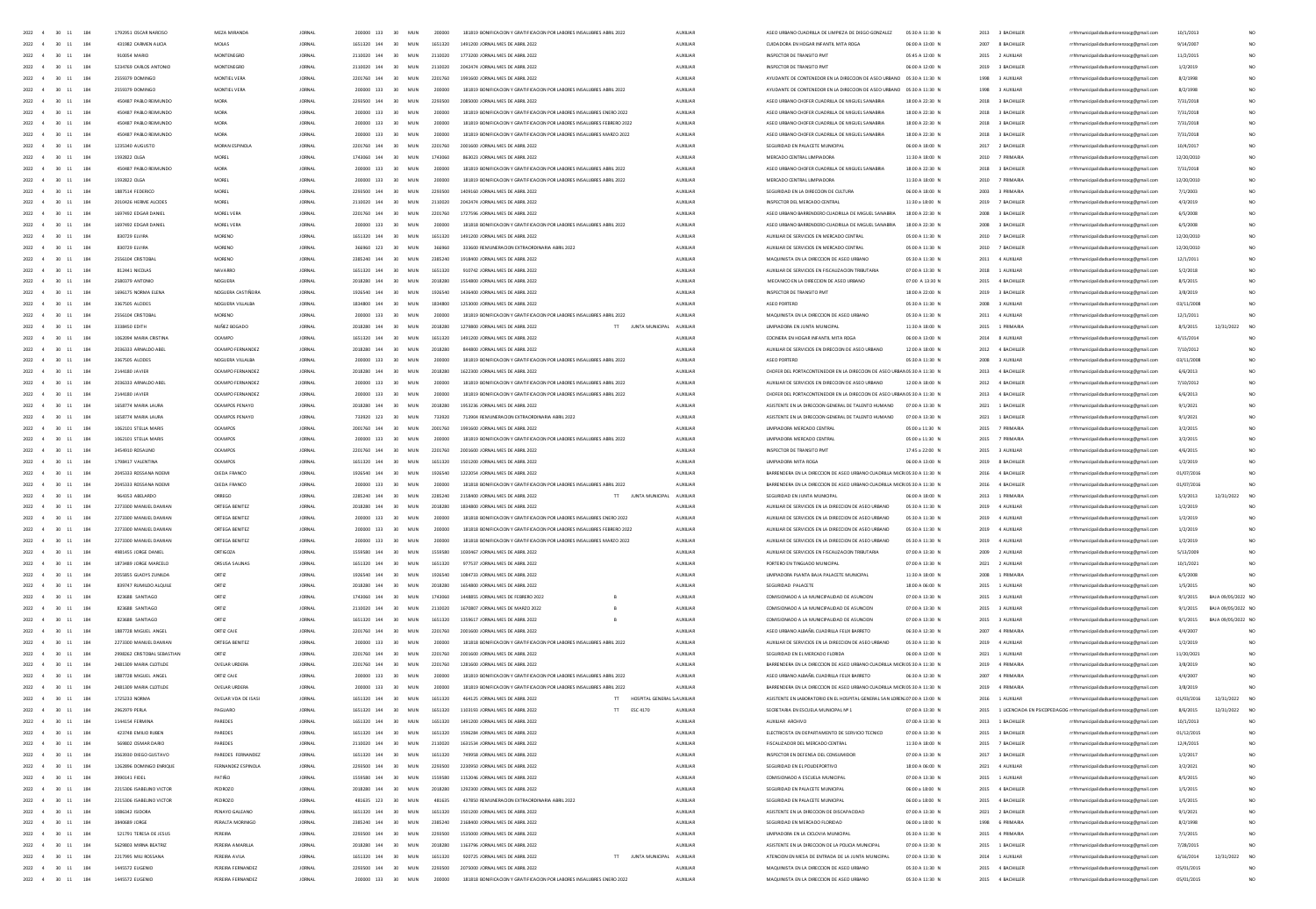| 2022 4<br>$30 \t11$<br>184                                   | 1445572 EUGENIO                    | PEREIRA FERNANDEZ                | <b>JORNAL</b>                  | 200000 133                 | 30                       | MUN           | 200000             | 181818 BONIFICACION Y GRATIFICACION POR LABORES INSALUERES FEBRERO 2022 | <b>AUXILIAR</b>      | MAQUINISTA EN LA DIRECCIÓN DE ASEO URBANO                                                                  | 05:30 A 11:30 N                    |      | 2015 4 BACHILLER                   | rrhhmunicipalidadsanlorenzocg@gmail.com                                            | 05/01/2015           |                 |
|--------------------------------------------------------------|------------------------------------|----------------------------------|--------------------------------|----------------------------|--------------------------|---------------|--------------------|-------------------------------------------------------------------------|----------------------|------------------------------------------------------------------------------------------------------------|------------------------------------|------|------------------------------------|------------------------------------------------------------------------------------|----------------------|-----------------|
| 2022 4<br>30 11<br>184                                       | 1445572 EUGENIO                    | PEREIRA FERNANDEZ                | <b>JORNAL</b>                  | 200000 133                 | 30 <sub>1</sub>          | MUN           | 200000             | 181818 BONIFICACION Y GRATIFICACION POR LABORES INSALUBRES MARZO 2022   | <b>AUXILIAR</b>      | MAQUINISTA EN LA DIRECCION DE ASEO URBANO                                                                  | 05:30 A 11:30 N                    |      | 2015 4 BACHILLER                   | rrhhmunicipalidadsanlorenzoce@email.com                                            | 05/01/2015           | NO.             |
| 2022 4<br>30 11<br>184                                       | 1006006 PATRICIA                   | PEREZ VDA DE ARRUA               | <b>JORNAL</b>                  | 2110020 144                | 30                       | MUN           | 2110020            | 1698850 JORNAL MES DE ABRIL 2022                                        | AUXILIAR             | <b>UMPIADORA EN LA DIRECCIÓN DE ASEO URBANO</b>                                                            | 07:00 A 13:30 N                    |      | 2008 4 AUXILIAR                    | rrhhmunicipalidadsanlorenzocg@gmail.com                                            | 11/3/2008            | NO.             |
| 2022 4<br>30 11<br>184                                       | 1445572 EUGENIO                    | PEREIRA FERNANDEZ                | <b>JORNAL</b>                  | 200000 133                 | 30 <sub>1</sub>          | MUN           | 200000             | 181818 BONIFICACION Y GRATIFICACION POR LABORES INSALUBRES ABRIL 2022   | <b>AUXILIAR</b>      | MAQUINISTA EN LA DIRECCION DE ASEO URBANO                                                                  | 05:30 A 11:30 N                    |      | 2015 4 BACHILLER                   | rrhhmunicipalidadsanlorenzoce@email.com                                            | 05/01/2015           | NO.             |
| $30 - 11$<br>184<br>2022 4                                   | 521791 TERESA DE JESUS             | PEREIRA                          | <b>JORNAL</b>                  | 200000 133                 | 30                       | MUN           | 200000             | 181819 BONIFICACION Y GRATIFICACION POR LABORES INSALUERES ABRIL 2022   | AUXILIAR             | UMPIADORA EN LA CICLOVIA MUNICIPAL                                                                         | 05:30 A 11:30 N                    |      | 2015 4 PRIMARIA                    | rrhhmunicipalidadsanlorenzocg@gmail.com                                            | 7/1/2015             | NO.             |
| 2022 4<br>$30 - 11$<br>184                                   | 1017002 SEBASTIAN                  | PICAGUA GAON                     | <b>JORNAL</b>                  | 2201760 144                | 30                       | MUN           | 2201760            | 1500172 JORNAL MES DE ABRIL 2022                                        | <b>AUXILIAR</b>      | BARRENDERO EN LA DIRECCION DE ASEO URBANO CUADRILLA MICROS:30 A 11:30 N                                    |                                    |      | 2014 4 PRIMARIA                    | rrhhmunicipalidadsanlorenzocg@gmail.com                                            | 06/06/2014           | NO.             |
| 2022                                                         |                                    | PEREZ VDA DE ARRU                | JORNA                          |                            |                          |               |                    | 181819 BONIFICACION Y GRATIFICACION POR LABORES INSALUBRES ABRIL 2022   | AUXILIA              | UMPIADORA EN LA DIRECCIÓN DE ASEO URBAN                                                                    |                                    | 2008 | 4 AUXILIAR                         | rrhhmunicipalidadsanlorenzocg@gmail.com                                            | 11/3/2008            |                 |
| 2022 4<br>$30 - 11$<br>184                                   | 1017002 SEBASTIAN                  | PICAGUA GAON                     | <b>JORNAL</b>                  | 200000 133                 |                          | MUN           | 200000             | 181819 BONIFICACION Y GRATIFICACION POR LABORES INSALUERES ABRIL 2022   | <b>AUXILIAR</b>      | BARRENDERO EN LA DIRECCION DE ASEO URBANO CUADRILLA MICROS:30 A 11:30 N                                    |                                    | 2014 | 4 PRIMARIA                         | rrhhmunicipalidadsanlorenzocg@gmail.com                                            | 06/06/2014           | NO <sub>1</sub> |
| 2022<br>$11\,$<br>184                                        | 1066531 CESAR RAMO                 | PING                             | <b>JORNA</b>                   | 2201760 144                |                          |               |                    |                                                                         | AUXILIA              |                                                                                                            |                                    | 2019 | 3 BACHILLE                         | rrhhmunicipalidadsanlorenzocg@gmail.com                                            | 3/8/2019             | NO              |
| 2022<br>$\overline{a}$<br>$30 - 11$<br>184                   | 2350000 FEUPE CRISTOBA             | PRIETO                           |                                | 2201260 144                | 30 <sub>1</sub>          |               |                    | 00 JORNAL MES DE ABRIL 2022                                             |                      | CHOFER DE VOLQUETE DOBLE EJE EN LA DIRECCIÓN DE ASEO URBANOS:30 A 11:30 N                                  |                                    | 2017 | 4 BACHILLEI                        | municipalidadsanlorenzocg@gmail.com                                                | 15/03/201            | NO.             |
| $\overline{11}$<br>184                                       |                                    |                                  |                                | 200000 133                 |                          |               |                    | 181819 BONIFICACION Y GRATIFICACION POR LABORES INSALUERES ABRIL 202    | AUXILIA              | CHOFER DE VOLQUETE DOBLE EJE EN LA DIRECCION DE ASEO URBANOS:30 A 11:30 f                                  |                                    | 2017 | 4 BACHILLE                         | rrhhmunicipalidadsanlorenzocg@gmail.com                                            | 15/03/201            | NO              |
| 2022<br>$\overline{A}$<br>$30 - 11$<br>184                   | 1189756 PABLIN                     | PRIETO FERNANDE                  |                                | 2201260 144                | 30 <sup>2</sup>          | MUN           |                    | 2001600 JORNAL MES DE ABRIL 202                                         |                      | BARRENDERO EN LA DIRECCION DE ASEO URBANO CUADRILLA MICROS:30 A 11:30 N                                    |                                    | 1998 | 4 PRIMARIA                         | nunicipalidadsanlorenzocg@gmail.com                                                | 8/2/1998             | NO.             |
| 2022 4<br>$30 \t11$<br>184                                   | 1189756 PABUNO                     | PRIFTO FFRNANDEZ                 | <b>IORNAL</b>                  | 200000 133                 | 30 <sup>°</sup>          | MIN           | 200000             | 181819 BONEICACIÓN Y GRATIFICACIÓN POR LABORES INSATURRES ARRIL 2022    | ALCOHOL:             | BARRENDERO EN LA DIRECCIÓN DE ASEO URBANO CUADRULA MICROS 30 A 11:30 N.                                    |                                    |      | 1998 4 PRIMARIA                    | rrhhmunicipalidadsanlorenzocg@gmail.com                                            | 8/2/1998             | NO.             |
| $30 - 11$<br>2022 4<br>184                                   | 3908578 VICTOR RAMON               | PRIFTO GOMEZ                     | <b>IORNAL</b>                  | 2201760 144                | 30 <sub>1</sub>          | MIN           | 2201260            | 1545085 IORNAL MES DE ARRIL 2022                                        | ALCOHOL:             | CHOEFRIDE VOLOUETE PICUDO MR EN LA DIRECCIÓN DE ASEO URRADS 30 A 11:30 N.                                  |                                    |      | 2015 4 RACHILLER                   | rrhhmunicipalidadsanlorenzoce@email.com                                            | 12/1/2015            | NO.             |
| $2022 - 4$<br>$30 - 11$<br>184                               | 3908578 VICTOR RAMON               | PRIETO GOMEZ                     | <b>IORNAL</b>                  | 200000 133                 | 30 <sub>1</sub>          | MIN           | 200000             | 181819 BONEICACIÓN Y GRATIFICACIÓN POR LABORES INSATURRES ARRIL 2022    | ALCOHOL:             | CHOEFRIDE VOLOUETE PICUDO MR EN LA DIRECCIÓN DE ASEO URRADE 30 A 11/30 N                                   |                                    |      | 2015 4 BACHILLER                   | rrhhmunicipalidadsanlorenzocg@gmail.com                                            | 12/1/2015            | NO.             |
| $30 - 11$<br>2022 4<br>184                                   | 1842725 FOLIARDO                   | <b>RAMIREZ</b>                   | <b>IORNAL</b>                  | 2110020 144                | 30 <sub>1</sub>          | MIN           | 2110020            | 1452388 IORNAL MES DE 4881 2022                                         | ALCOHOL:             | BARRENDERO EN LA DIRECCIÓN DE ASEO URBANO CUADRULA MICROS 30 A 11:30 N.                                    |                                    |      | 1998 4 PRIMARIA                    | rrhhmunicipalidadsanlorenzoce@email.com                                            | 8/2/1998             | NO.             |
| 2022 4<br>$30 \t11$<br>184                                   | 1842725 EDUARDO                    | RAMIREZ                          | <b>JORNAL</b>                  | 200000 133                 | 30                       | MUN           | 200000             | 181819 BONIFICACION Y GRATIFICACION POR LABORES INSALUERES ABRIL 2022   | <b>AUXILIAR</b>      | BARRENDERO EN LA DIRECCIÓN DE ASEO URBANO CUADRILLA MICROS:30 A 11:30 N                                    |                                    |      | 1998 4 PRIMARIA                    | rrhhmunicipalidadsanlorenzoce@email.com                                            | 8/2/1998             | NO <sub>1</sub> |
| $2022 - 4$<br>$30 - 11$<br>184                               | 3718845 MARIA ESTANISLAA           | <b>RAMIREZ</b>                   | <b>IORNAL</b>                  | 2293500 144                | 30 <sub>1</sub>          | MIN           | 2202500            | 2085000 IORNAL MES DE ARRIL 2022                                        | ALCOHOL:             | ASED URBAND BARRENDERD CUADRULA DE MIGUEL SANARRIA 18:00 A 22:30 N.                                        |                                    |      | 2015 3 PRIMARIA                    | rrhhmunicinalidadsanlorenzoce@email.com                                            | 7/3/2015             | NO.             |
| 2022 4<br>$30 \t11$<br>184                                   | 3718845 MARIA ESTANISLAA           | RAMIREZ                          | <b>JORNAL</b>                  | 200000 133                 | 30 <sup>°</sup>          | MUN           | zonono             | 181819 BONIFICACION Y GRATIFICACION POR LABORES INSALUERES ABRIL 2022   | <b>AUXILIAR</b>      | ASEO URBANO BARRENDERO CUADRILLA DE MIGUEL SANABRIA 18:00 A 22:30 N                                        |                                    |      | 2015 3 PRIMARIA                    | rrhhmunicipalidadsanlorenzoce@email.com                                            | 7/3/2015             | NO <sub>1</sub> |
| 2022 4<br>30 11<br>184                                       | 1698576 NIMIA RAOUFI               | <b>RAMIREZ</b>                   | <b>IORNAL</b>                  | 2018280 144                | 30 <sub>2</sub>          | MUN           | 2018280            | 1689800 JORNAL MES DE ABRIL 2022                                        | <b>AUXILIAR</b>      | AUXIUAR DE SERVICIOS EN LA DIRECCION GENERAL DE BIENESTAR Y 07:00 A 13:30 S                                |                                    |      | 2021 2 PRIMARIA                    | rrhhmunicipalidadsanlorenzoce@email.com                                            | 4/2/2021             | NO <sub>1</sub> |
| 2022 4<br>$30 - 11$<br>184                                   | <b>SB8588 FEUPE NERY</b>           | RAMOS SANABRIA                   | <b>JORNAL</b>                  | 2385240 144                | 30 <sup>°</sup>          | MUN           | 2385240            | 2168400 JORNAL MES DE ABRIL 2022                                        | <b>AUXILIAR</b>      | SEGURIDAD EN CICLOVIA MUNICIPAL                                                                            | 18:00 A 06:00 N                    |      | 2014 4 PRIMARIA                    | rrhhmunicipalidadsanlorenzocg@gmail.com                                            | 30/06/2014           |                 |
| $2022 - 4$<br>$30 - 11$<br>184                               | 1989221 MARLENE MONSERRAT          | RAVINOVICH                       | <b>JORNAL</b>                  | 1651320 144                | 30                       | MUN           | 1651320            | 1191450 JORNAL MES DE ABRIL 2022                                        | AUXILIAR             | AUXIUAR DE SERVICIOS EN DIRECCION DE SALUBRIDAD E HIGIENE 07:00 A 13:30 N                                  |                                    |      | 2021 4 PRIMARIA                    | rrhhmunicipalidadsanlorenzocg@gmail.com                                            | 5/1/2021             | NO <sub>1</sub> |
| $2022 - 4$<br>$30 - 11$<br>184                               | 4029462 JOSE ARMANDO               | REJALA GONZALEZ                  | <b>JORNAL</b>                  | 1651320 144                | 30 <sup>°</sup>          | MUN           | 1651320            | 1501200 JORNAL MES DE ABRIL 2022                                        | <b>AUXILIAR</b>      | AUXILIAR DE SERVICIOS EN DIRECCION GENERAL POLICIA MUNICIPALO7:00 A 13:30 N                                |                                    |      | 2012 3 BACHILLER                   |                                                                                    |                      |                 |
| $30 - 11$<br>184<br>2022 4                                   | 1843711 ESTEBAN RAMON              |                                  |                                | 2110020 144                | 30                       |               |                    | 1908200 JORNAL MES DE ABRIL 2022                                        | AUXILIA              | SEGURIDAD EN EL TINGLADO MUNCIPAL                                                                          |                                    |      | 2021 2 BACHILLEI                   | rrhhmunicipalidadsanlorenzocg@gmail.com<br>rrhhmunicipalidadsanlorenzocg@gmail.com | 4/2/2012<br>8/1/2021 |                 |
|                                                              |                                    | REJALA RODRIGUEZ                 | <b>JORNAL</b>                  |                            |                          | MUN           | 2110020            |                                                                         |                      |                                                                                                            | 07:00 A 13:30 S                    |      |                                    |                                                                                    |                      |                 |
| 2022 4<br>$30 - 11$<br>184                                   | 5032727 MILCIADES                  | REYES                            | <b>JORNAL</b>                  | 2018280 144                | 30 <sup>°</sup>          | MUN           | 2018280            | 1834800 JORNAL MES DE ABRIL 2022                                        | <b>AUXILIAR</b>      | JEFE DE ESTACIONAMIENTO CONTROLADO                                                                         | 05:55 A 12:00 N                    |      | 2019 3 BACHILLER                   | rrhhmunicipalidadsanlorenzocg@gmail.com                                            | 3/8/2019             |                 |
| $30 - 11$<br>184<br>2022 4                                   | 1769655 NILTON RAMON               | REYES                            | <b>JORNAL</b>                  | 2293500 144                | 30                       | MUN           | 2293500            | 2085000 JORNAL MES DE ABRIL 2022                                        | AUXILIA              | INSPECTOR DE TRANSITO PM                                                                                   | 11:45 A 18:00 N                    |      | 2015 2 AUXILIAR                    | rrhhmunicipalidadsanlorenzocg@gmail.com                                            | 1/5/2015             |                 |
| 2022<br>4<br>$30\quad 11$<br>184                             | 622354 ZUNILDA                     | RICARDO DE VILLALBA              | JORNA                          | 1926540 144                | 30                       | MUN           |                    | 1087331 JORNAL MES DE ABRIL 2022                                        | AUXILIA              | AUXILIAR DE SERVICIOS EN MERCADO CENTRA                                                                    | 07:00 A 13:30 N                    | 2011 | 1 AUXILIAR                         | rrhhmunicipalidadsanlorenzocg@gmail.com                                            | 1/4/2011             | NO <sub>1</sub> |
| 2022 4<br>$30 - 11$<br>184                                   | 3671462 FEUX JOSE                  | <b>RICARDO</b>                   | JORNA                          | 1651320 144                | 30                       | MUN           | 1651320            | 1001242 JORNAL MES DE ABRIL 2022                                        | ALCOHOL:             | ASISTENTE EN DIRECCION DE CULTURA                                                                          | 07:00 A 13:30 N                    |      | 2021 1 AUXILIAR                    | rrhhmunicipalidadsanlorenzocg@gmail.com                                            | 7/15/2021            | NO <sub>1</sub> |
| 2022<br>4<br>$30\quad 11$<br>184                             | 2033856 MARIA ELODIA               | RICARDO VDA DE MENDOZ            | JORNA                          | 2110020 144                | 30                       | MUN           | 2110020            | 1300700 JORNAL MES DE ABRIL 2022                                        | AUXILIA              | BARRENDERA EN LA DIRECCIÓN DE ASEO URBANO CUADRILLA MICROS:30 A 11:30 N                                    |                                    | 1996 | 4 PRIMARIA                         | rrhhmunicipalidadsanlorenzocg@gmail.com                                            | 8/1/1996             | NO <sub>1</sub> |
| 2022 4<br>$30 \t11$<br>184                                   | 2033856 MARIA ELODIA               | RICARDO VDA DE MENDOZA           | JORNA                          | 200000 133                 | 30                       | MUN           | 200000             | 181819 BONIFICACION Y GRATIFICACION POR LABORES INSALUBRES ABRIL 2022   | <b>AUXILIAR</b>      | BARRENDERA EN LA DIRECCIÓN DE ASEO URBANO CUADRILLA MICROS:30 A 11:30 N                                    |                                    | 1996 | 4 PRIMARIA                         | rrhhmunicipalidadsanlorenzocg@gmail.com                                            | 8/1/1996             | NO.             |
| 2022 4<br>$30 - 11$<br>184                                   | 6725503 JOHANA BEATRIZ             | <b>RIOS DELGADO</b>              | <b>JORNAL</b>                  | 1651320 144                | 30 <sup>°</sup>          | MUN           | 1651320            | 1501200 JORNAL MES DE ABRIL 2022                                        | ALCOHOL:             | ASISTENTE EN LA DIRECCIÓN DE TRANSITO                                                                      | 07:00 A 13:30 N                    |      | 2021 2 AUXILIAR                    | rrhhmunicipalidadsanlorenzocg@gmail.com                                            | 4/1/2021             | $\mathbf{M}$    |
| 2022 4<br>$30 - 11$<br>184                                   | 6725503 JOHANA BEATRIZ             | RIOS DELGADO                     | JORNA                          | 733920 123                 | 30                       | MUN           | 733920             | 667200 REMUNERACION EXTRAORDINARIA ABRIL 2022                           | <b>AUXILIAR</b>      | ASISTENTE EN LA DIRECCION DE TRANSITO                                                                      | 07:00 A 13:30 N                    |      | 2021 2 AUXILIAR                    | rrhhmunicipalidadsanlorenzocg@gmail.com                                            | 4/1/2021             | NO <sub>1</sub> |
| 2022 4<br>$30 \t11$<br>184                                   | 2350645 MARCELA                    | <b>RIOS</b>                      | <b>JORNAL</b>                  | 2293500 144                | 30 <sup>°</sup>          | MUN           | 2293500            | 1525000 JORNAL MES DE ABRIL 2022                                        | ALCOHOL:             | UMPIADORA EN PALACETE MUNICIPAL                                                                            | 0600 A 12:30 N                     |      | 2002 1 PRIMARIA                    | rrhhmunicipalidadsanlorenzocg@gmail.com                                            | 10/1/2002            | NO.             |
| 30 11<br>184<br>2022 4                                       | 1527808 EUSEBIA                    | <b>RIOS</b>                      | <b>JORNAL</b>                  | 2018280 144                | 30 <sup>°</sup>          | MUN           | 2018280            | 826235 JORNAL MES DE ABRIL 2022                                         | <b>AUXILIAR</b>      | UMPIADORA PLANTA BAJA PALACETE MUNICIPAL                                                                   | 06:00 A 12:30 N                    |      | 2013 1 PRIMARIA                    | rrhhmunicipalidadsanlorenzocg@gmail.com                                            | 10/1/2013            | NO.             |
| 2022 4<br>$30 \quad 11$<br>184                               | 2250450 MARIO                      | <b>RIOS GAMARRA</b>              | <b>JORNAL</b>                  | 1651320 144                | 30                       | MUN           | 1651320            | 1491200 JORNAL MES DE ABRIL 2022                                        | <b>AUXILIAR</b>      | SEGURIDAD EN PLAZA CERRO CORA                                                                              | 18:00 A 06:00 N                    |      | 2007 1 PRIMARIA                    | rrhhmunicipalidadsanlorenzoce@email.com                                            | 9/14/2007            | NO.             |
| $30 \quad 11$<br>184<br>2022 4                               | 2904779 GUILLERMO FABIAN           | <b>RIOS GONZALEZ</b>             | <b>JORNAL</b>                  | 2018280 144                | 30                       | MUN           | 2018280            | 1963236 JORNAL MES DE ABRIL 2022                                        | <b>AUXILIAR</b>      | INSPECTOR EN DEPARTAMENTO DE IMPUESTO INMOBILIARIO                                                         | 07:00 A 13:30 N                    |      | 2011 1 AUXILIAR                    | rrhhmunicipalidadsanlorenzocg@gmail.com                                            | 3/2/2011             | NO.             |
| 2022 4<br>30 11<br>184                                       | 3844396 JOSE TEOFILO               | <b>RIOS MARTINEZ</b>             | <b>JORNAL</b>                  | 2110020 144                | 30 <sub>2</sub>          | MUN           | 2110020            | 1273700 JORNAL MES DE ABRIL 2022                                        | <b>AUXILIAR</b>      | ALBAÑIL EN LA DIRECCION DE ASEO URBANO                                                                     | 06:30 A 12:30 N                    |      | 2007 4 PRIMARIA                    | rrhhmunicipalidadsanlorenzoce@email.com                                            | 4/4/2007             | NO.             |
|                                                              |                                    |                                  |                                |                            |                          |               |                    |                                                                         |                      |                                                                                                            |                                    |      |                                    |                                                                                    |                      |                 |
| 2022 4<br>$30 - 11$<br>184                                   | 3841972 MARCO                      | RIOS VERON                       | <b>JORNAL</b>                  | 1651320 144                | 30 <sub>2</sub>          | MUN           | 1651320            | 1606284 JORNAL MES DE ABRIL 2022                                        | AUXILIAR             | AUXIUAR DE SERVICIOS                                                                                       | 07:00 A 13:30 N                    |      | 2009 3 AUXILIAR                    | rrhhmunicipalidadsanlorenzocg@gmail.com                                            | 5/13/2009            | NO <sub>1</sub> |
| 2022 4<br>30 11<br>184                                       | 1541740 JUAN CARLOS                | <b>RIQUELME</b>                  | <b>JORNAL</b>                  | 2018280 144                | 30 <sub>2</sub>          | MUN           | 2018280            | 1824800 JORNAL MES DE ABRIL 2022                                        | <b>AUXILIAR</b>      | MERCADO CENTRAL CARRETILLERO                                                                               | 11:30 A 18:00 N                    |      | 2011 7 PRIMARIA                    | rrhhmunicipalidadsanlorenzoce@email.com                                            | 2/1/2011             | NO.             |
| 184<br>2022 4<br>30 11                                       | 1541740 JUAN CARLOS                | RIQUELME                         | <b>JORNAL</b>                  | 200000 133                 | 30 <sub>2</sub>          | MUN           | 200000             | 181819 BONIFICACION Y GRATIFICACION POR LABORES INSALUBRES ABRIL 2022   | AUXILIAR             | MERCADO CENTRAL CARRETILLERO                                                                               | 11:30 A 18:00 N                    |      | 2011 7 PRIMARIA                    | rrhhmunicipalidadsanlorenzocg@gmail.com                                            | 2/1/2011             | NO <sub>1</sub> |
| $30 - 11$<br>184<br>2022                                     | 2619687 FULVIA ELIANA              | <b>RIVALDI VERA</b>              | <b>JORNAL</b>                  | 1651320 144                | 30                       | MUN           | 1651320            | 1046200 JORNAL MES DE ABRIL 2022                                        | AUXILIAR             | ASISTENTE EN DIRECCION DE MEDIO AMBIENTE                                                                   | 07:00 A 13:30 N                    | 2019 | 4 BACHILLER                        | rrhhmunicipalidadsanlorenzocg@gmail.com                                            | 8/2/2019             | NO.             |
| $30 - 11$<br>184<br>2022                                     | 3334092 ALBINO LEONOR              |                                  | <b>JORNAL</b>                  |                            |                          |               |                    | 2075000 JORNAL MES DE ABRIL 2022                                        | AUXILIA              | UMPIADOR EN LA DIRECCIÓN DE ASEO URBANO CUADRILLA MICROCOS:30 A 11:30 N                                    |                                    | 2014 | 4 AUXILIA                          | rrhhmunicipalidadsanlorenzocg@gmail.com                                            | 3/3/2014             | NO              |
| $30 - 11$<br>184<br>2022                                     | 3334092 ALBINO LEONOR              | <b>RODRIGUEZ</b>                 | <b>JORNAL</b>                  | 200000 133                 | 30                       | MUN           | 200000             | 181818 BONIFICACION Y GRATIFICACION POR LABORES INSALUBRES ENERO 2022   | AUXILIAR             | UMPIADOR EN LA DIRECCIÓN DE ASEO URBANO CUADRILLA MICROCOS:30 A 11:30 N                                    |                                    | 2014 | 4 AUXIUAR                          | rrhhmunicipalidadsanlorenzocg@gmail.com                                            | 3/3/2014             | NO.             |
| $30 - 11$<br>184<br>2022                                     | 3334092 ALBINO LEONOR              | RODRIGUEZ                        | <b>JORNA</b>                   |                            |                          |               | 20000              | 181818 BONIFICACION Y GRATIFICACION POR LABORES INSALUERES FEBRERO 2022 | AUXILIA              | UMPIADOR EN LA DIRECCIÓN DE ASEO URBANO CUADRILLA MICROCOS:30 A 11:30 N                                    |                                    | 2014 | 4 AUXILIAR                         | rrhhmunicipalidadsanlorenzocg@gmail.com                                            | 3/3/2014             | NO              |
| 2022<br>$30 - 11$<br>184                                     |                                    | RODRIGUEZ                        |                                | 200000 133                 |                          |               | 200000             | 181818 BONIFICACION Y GRATIFICACION POR LABORES INSALUBRES MARZO 2022   |                      | UMPIADOR EN LA DIRECCIÓN DE ASEO URBANO CUADRILLA MICROCOS:30 A 11:30 N                                    |                                    | 2014 | 4 AUXILIAR                         | sicipalidadsanlorenzocg@gmail.com                                                  | 3/3/2014             | NO <sub>1</sub> |
| $30 - 11$<br>184<br>2022                                     |                                    | RODRIGUEZ                        | JORNA                          |                            |                          |               |                    | 2085000 JORNAL MES DE ABRIL 2022                                        |                      |                                                                                                            | 12:00 A 18:00 N                    | 2019 | 3 BACHILLE                         | rrhhmunicipalidadsanlorenzocg@gmail.com                                            | 3/8/2019             | NO              |
| 2022<br>$\mathbf{A}$<br>$30 - 11$<br>184                     | 4458418 GERARDO                    | RODRIGUEZ MARTINE                |                                | 1651320 144                | 30                       | MUN           | 1651320            | 1501200 JORNAL MES DE ABRIL 2022                                        |                      | AUXIUAR EN DIRECCIÓN DE DISCAPACIDAD                                                                       | 07:00 A 13:30 S                    | 2021 | 3 BACHILLEI                        | cipalidadsanlorenzocg@gmail.com                                                    | 8/2/2021             | NO              |
| 2022 4<br>$30 - 11$<br>184                                   | 2525950 UNDA CONCEPCION            | RODRIGUEZ                        | <b>JORNA</b>                   | 2293500 144                | 30                       | MUN           | 2293500            | 2085000 JORNAL MES DE ABRIL 2022                                        | ALDOIDAR             | BARRENDERA EN LA DIRECCIÓN DE ASEO URBANO CUADRILLA MICROS:30 A 11:30 N                                    |                                    | 2018 | 4 AUXIUAR                          | nicipalidadsanlorenzocg@gmail.com                                                  | 3/2/2018             | NO              |
| 30 11 184<br>2022 4                                          | 3334092 ALBINO LEONOR              | RODRIGUEZ                        | <b>IORNAL</b>                  | 200000 133                 | 30 <sub>1</sub>          | MIN           | 200000             | 181818 BONIFICACION Y GRATIFICACION POR LARORES INSAILIRRES ARRIL 2022  | ALCOHOL:             | <b>HMPIADOR EN LA DIRECCIÓN DE ASEO HRRANO CHADRILLA MICROCOS 30 A 11/30 N</b>                             |                                    |      | 2014 4 4 100 148                   | rrhhmunicipalidadsanlorenzoce@email.com                                            | 3/3/2014             | NO.             |
| $30 - 11$<br>2022 4<br>184                                   | 2525950 UNDA CONCEPCION            | RODRIGUEZ                        | <b>JORNA</b>                   | 200000 133                 | 30 <sub>1</sub>          | MIN           | 200000             | 181819 BONIFICACION Y GRATIFICACION POR LABORES INSALUBRES ABRIL 2022   | ALCOHOL:             | BARRENDERA EN LA DIRECCIÓN DE ASEO URBANO CUADRILLA MICROS:30 A 11:30 N                                    |                                    |      | 2018 4 AUXILIAR                    | inicipalidadsanlorenzocg@gmail.com                                                 | 3/2/2018             | NO              |
| 2022 4 30 11 184                                             | 1580090 SINEORIANO                 | ROIAS                            | <b>IORNAL</b>                  | 1926540 144                | 30 <sub>1</sub>          | MIN           | 1976540            | 999684 IORNAL MES DE ARRIL 2022                                         | ALCOHOL:             | ASED URBAND ALBA BIL CHADRILLA FELIX RABBETO                                                               | 05/30 a 11/30 N                    |      | 2017 4 PRIMARIA                    | rrhhmunicipalidadsanlorenzoce@email.com                                            | 1/2/2017             | NO.             |
| 2022 4 30 11<br>184                                          | 2688947 PEDRO                      | ROJAS RODAS                      | <b>JORNAL</b>                  | 1651320 144                |                          | 30 MUN        | 1651320            | 819533 JORNAL MES DE ABRIL 2022                                         | <b>AUXILIAR</b>      | AUXIUAR DE SERVICIOS EN DIRECCION DE ASEO URBANO                                                           | 05:30 A 11:30 S                    |      | 2002 4 AUXILIAR                    | rrhhmunicipalidadsanlorenzoce@email.com                                            | 1/1/2002             | NO.             |
| 2022 4 30 11<br>184                                          | 951607 FLADIO RAMON                | ROIAS RODAS                      | <b>IORNAL</b>                  | 2018280 144                | 30 <sub>1</sub>          | MIN           | 2018280            | 1462300 IORNAL MES DE ARRIL 2022                                        | ALCOHOL:             | SEGURDAD EN CICLOVIA MUNICIPAL                                                                             | 06:00 a 18:00 N                    |      | 2008 3 PRIMARIA                    | rrhhmunicipalidadsanlorenzoce@email.com                                            | 8/14/2008            | NO.             |
| 2022 4 30 11<br>184                                          | 3292705 CARLOS                     | ROLON                            | <b>JORNAL</b>                  | 2385240 144                | 30                       | MUN           | 2385240            | 1062090 JORNAL MES DE ABRIL 2022                                        | <b>AUXILIAR</b>      | SEGURIDAD EN CICLOVIA MUNICIPAL                                                                            | 18:00 A 06:00 N                    |      | 2004 4 BACHILLER                   | rrhhmunicipalidadsanlorenzoce@email.com                                            | 8/2/2004             | NO.             |
| 2022 4 30 11 184                                             | 1448766 ANTONIA SUPLICIA           | ROLON DE CABALLERO               | <b>IORNAL</b>                  | 2476980 144                |                          | 30 MUN        | 2476980            | 1641800 JORNAL MES DE ABRIL 2022                                        | <b>AUXILIAR</b>      | BARRENDERA EN LA DIRECCIÓN DE ASEO URBANO CUADRILLA MICROS:30 A 11:30 N                                    |                                    |      | 2019 4 PRIMARIA                    | rrhhmunicipalidadsanlorenzoce@email.com                                            | 1/2/2019             | NO <sub>1</sub> |
| 2022 4 30 11 184                                             | 1448766 ANTONIA SUPUCIA            | ROLON DE CABALLERO               | <b>JORNAL</b>                  | 200000 133                 | 30                       | MUN           | 200000             | 181819 BONIFICACION Y GRATIFICACION POR LABORES INSALUBRES ABRIL 2022   | AUXILIAR             | BARRENDERA EN LA DIRECCIÓN DE ASEO URBANO CUADRILLA MICROS:30 A 11:30 N                                    |                                    |      | 2019 4 PRIMARIA                    | rrhhmunicipalidadsanlorenzocg@gmail.com                                            | 1/2/2019             | NO <sub>1</sub> |
| 2022 4 30 11 184                                             | 859215 MERLINA CONCEPCION          | ROLON ROJAS                      | <b>JORNAL</b>                  | 1559580 144                |                          | 30 MUN        | 1559580            | 1417800 JORNAL MES DE ABRIL 2022                                        | <b>AUXILIAR</b>      | CUIDADORA EN HOGAR INFANTIL MITA ROGA                                                                      | 11:30 A 18:00 N                    |      | 2019 8 AUXILIAR                    | rrhhmunicipalidadsanlorenzoce@email.com                                            | 6/6/2019             | NO <sub>1</sub> |
| 184                                                          | 1544388 JOSE                       | ROMAN DUARTS                     | <b>JORNAL</b>                  | 2018280 144                |                          | 30 MUN        | 2018280            |                                                                         | <b>AUXILIAR</b>      |                                                                                                            |                                    |      |                                    |                                                                                    |                      |                 |
| $2022\quad \  \  4\qquad \quad 30\quad \  11$                |                                    |                                  |                                |                            |                          |               |                    | 1363333 JORNAL MES DE ABRIL 2022                                        |                      | ASEO URBANO ALBAÑIL CUADRILLA                                                                              | 06:30 A 12:30 N                    |      | 2012 4 PRIMARIA                    | rrhhmunicipalidadsanlorenzocg@gmail.com                                            | 2/1/2012             |                 |
| $30 - 11$<br>2022 4<br>184                                   | 5155005 DEISY FABIOLA              | ROMERO SANCHE                    | <b>JORNA</b>                   |                            | 0.144<br>30 <sup>°</sup> | MUN           |                    | 0 JORNAL MES DE ABRIL 2022                                              | <b>AUXILIAR</b>      | AUXILIAR DE SERVICIOS                                                                                      | 07:00 A 13:30 N                    |      | 2021 1 BACHILLEI                   | rrhhmunicipalidadsanlorenzocg@gmail.com                                            | 5/1/2021             |                 |
| $2022 - 4$<br>$30 - 11$<br>184                               | 1977290 LUCIANO                    | ROMERO                           | <b>JORNAL</b>                  | 2018280 144                |                          | 30 MUN        | 2018280            | 1480633 JORNAL MES DE ABRIL 2022                                        | <b>AUXILIAR</b>      | CUIDADOR DE VIVERO EN LA CICLOVIA MUNICIPAL                                                                | 05:00 A 11:30 N                    |      | 2007 4 PRIMARIA                    | rrhhmunicipalidadsanlorenzocg@gmail.com                                            | 02/04/2007           |                 |
| $30 - 11$<br>2022 4<br>184                                   | 1788334 PALERMO                    | ROMERO                           | <b>JORNA</b>                   | 2201760 144                | 30                       | MUN           | 2201760            | 1587433 JORNAL MES DE ABRIL 2022                                        | AUXUAR               | CARRETILLERO MERCADO CENTRAL                                                                               | 11:30 A 18:00 N                    |      | 1980 7 PRIMARIA                    | rrhhmunicipalidadsanlorenzocg@gmail.com                                            | 6/2/1980             |                 |
| 2022<br>4<br>$30\quad 11$<br>184                             | 1977290 LUCIANO                    | ROMERO                           | JORNA                          | 200000 133                 | 30                       | MUN           | 200000             | 181819 BONIFICACION Y GRATIFICACION POR LABORES INSALUBRES ABRIL 202    | AUXILIA              | CUIDADOR DE VIVERO EN LA CICLOVIA MUNICIPA                                                                 | 05:00 A 11:30 N                    |      | 2007 4 PRIMARIA                    | rrhhmunicipalidadsanlorenzocg@gmail.com                                            | 02/04/200            | NO <sub>1</sub> |
| 2022 4<br>$30 \t11$<br>184                                   | 1788334 PALERMO                    | ROMERO                           | <b>JORNA</b>                   | 200000 133                 | 30                       | MUN           | 200000             | 181819 BONIFICACION Y GRATIFICACION POR LABORES INSALUERES ABRIL 202    | <b>AUXILIAR</b>      | CARRETILLERO MERCADO CENTRAL                                                                               | 11:30 A 18:00 N                    |      | 1980 7 PRIMARIA                    | rrhhmunicipalidadsanlorenzocg@gmail.com                                            | 6/2/1980             | NO <sub>1</sub> |
| 2022<br>4<br>$30\quad 11$<br>184                             | 3847556 EVER                       | ROMERO ACHA                      | JORNA                          | 2110020 144                | 30                       | MUN           | 2110020            | 1343830 JORNAL MES DE ABRIL 2022                                        | AUXILIA              | MECANICO EN LA DIRECCIÓN DE ASEO URBANO                                                                    | 07:00 A 13:30 N                    |      | 2014 4 BACHILLEI                   | rrhhmunicipalidadsanlorenzocg@gmail.com                                            | 1/2/2014             | NO <sub>1</sub> |
| $2022 - 4$<br>$30 - 11$<br>184                               | 3847556 EVER                       | ROMERO ACHA                      | JORNA                          | 229350 123                 | 30                       | MUN           | 229350             | 208500 REMUNERACION EXTRAORDINARIA MARZO 2022                           | AUXUAR               | MECANICO EN LA DIRECCIÓN DE ASEO URBANO                                                                    | 07:00 A 13:30 N                    |      | 2014 4 BACHILLEI                   | rrhhmunicipalidadsanlorenzocg@gmail.com                                            | 1/2/2014             | NO <sub>1</sub> |
| $2022 - 4$<br>$30 - 11$<br>184                               | 871907 CANDELARIO                  | ROMERO DELVALU                   | <b>JORNAL</b>                  | 2018280 144                | 30                       | MUN           | 2018280            | 1834800 JORNAL MES DE ABRIL 2022                                        | AUXUAR               | MERCADO CENTRAL CARRETILLERO                                                                               | 11:30 A 18:00 N                    |      | 2002 7 PRIMARIA                    | rrhhmunicipalidadsanlorenzocg@gmail.com                                            | 3/4/2002             | $\mathbf{M}$    |
| 2022 4<br>$30 - 11$<br>184                                   | 871907 CANDELARIO                  | ROMERO DELVALLI                  | JORNA                          | 200000 133                 | 30                       | MUN           | 200000             | 181819 BONIFICACION Y GRATIFICACION POR LABORES INSALUBRES ABRIL 2022   | <b>AUXILIAR</b>      | MERCADO CENTRAL CARRETILLERO                                                                               | 11:30 A 18:00 N                    |      | 2002 7 PRIMARIA                    | rrhhmunicipalidadsanlorenzocg@gmail.com                                            | 3/4/2002             | NO.             |
| 2022 4<br>$30 - 11$<br>184                                   | 1102899 ADRIAN                     | RUIZ DIAZ                        | <b>JORNAL</b>                  | 2018280 144                | 30 <sub>1</sub>          | MUN           | 2018280            | 1478133 JORNAL MES DE ABRIL 2022                                        | AUXUAR               | PINTOR EN LA DIRECCIÓN DE ASEO URBANO                                                                      | 05:30 A 11:30 N                    |      | 2015 4 PRIMARIA                    | rrhhmunicipalidadsanlorenzocg@gmail.com                                            | 4/1/2015             | NO.             |
| $30 - 11$<br>2022 4<br>184                                   | 1102899 ADRIAN                     | <b>BUIZ DIAZ</b>                 | <b>IORNAL</b>                  | 200000 133                 | 30 <sub>1</sub>          | MIN           | 200000             | 181819 BONIFICACION Y GRATIFICACION POR LARORES INSAILIRRES ARRIL 2022  | ALCOHOL:             | PINTOR FN LA DIRECTION DE ASED LIBRANO                                                                     | 05/30 A 11/30 N                    |      | 2015 4 PRIMARIA                    | rrhhmunicipalidadsanlorenzocg@gmail.com                                            | 4/1/2015             | NO.             |
| 2022 4<br>$30 \quad 11$<br>184                               | 3567109 GLADYS INES                | RUIZ DIAZ FORCADO                | <b>JORNAL</b>                  | 2018280 144                | 30                       | MUN           | 2018280            | 752730 JORNAL MES DE ABRIL 2022                                         | <b>AUXILIAR</b>      | UMPIADORA EN DIRECCION DE ASEO URBANO                                                                      | 11:30 A 18:00 N                    |      | 2009 3 PRIMARIA                    | rrhhmunicipalidadsanlorenzoce@email.com                                            | 3/12/2009            | NO.             |
| $30 - 11$<br>184<br>2022 4                                   | 3567109 GLADYS INES                | RUIZ DIAZ FORCADO                | <b>JORNAL</b>                  | 200000 133                 | 30                       | MUN           | 200000             | 181819 BONIFICACION Y GRATIFICACION POR LABORES INSALUERES ABRIL 2022   | <b>AUXILIAR</b>      | UMPIADORA EN DIRECCION DE ASEO URBANO                                                                      | 11:30 A 18:00 N                    |      | 2009 3 PRIMARIA                    | rrhhmunicipalidadsanlorenzocg@gmail.com                                            | 3/12/2009            | NO.             |
| 2022 4<br>$30 - 11$<br>184                                   | 3259170 MANUEL                     | RUIZ DIAZ SAMANIEGO              | <b>JORNAL</b>                  | 2293500 144                | 30 <sub>1</sub>          | MUN           | 2293500            | 2075000 JORNAL MES DE ABRIL 2022                                        | <b>AUXILIAR</b>      | BARRENDERO EN LA DIRECCIÓN DE ASEO URBANO CUADRILLA MICROS:30 A 11:30 N                                    |                                    |      | 2003 4 PRIMARIA                    | rrhhmunicipalidadsanlorenzoce@email.com                                            | 5/1/2003             | NO.             |
| 2022 4<br>30 11<br>184                                       | 3259170 MANUEL                     | RUIZ DIAZ SAMANIEGO              | <b>JORNAL</b>                  | 200000 133                 | 30                       | MUN           | 200000             | 181819 BONIFICACION Y GRATIFICACION POR LABORES INSALUBRES ABRIL 2022   | AUXILIAR             | BARRENDERO EN LA DIRECCIÓN DE ASEO URBANO CUADRILLA MICROS:30 A 11:30 N                                    |                                    |      | 2003 4 PRIMARIA                    | rrhhmunicipalidadsanlorenzocg@gmail.com                                            | 5/1/2003             | NO.             |
| 2022 4 30 11<br>184                                          | 1137183 JUAN LEON                  | RUIZ DIAZ VAZQUEZ                | <b>JORNAL</b>                  | 2385240 144                | 30 <sub>1</sub>          | MUN           | 2385240            | 2158400 JORNAL MES DE ABRIL 2022                                        | <b>AUXILIAR</b>      | SEGURIDAD EN PALACETE MUNICIPAL                                                                            | 06:00 A 18:00 N                    |      | 2012 5 PRIMARIA                    | rrhhmunicipalidadsanlorenzoce@email.com                                            | 3/30/2012            | NO.             |
| $2022 \qquad 4 \qquad 30 \quad \  11$<br>184<br>2022 4 30 11 | 1107264 PABLO<br>3365001 OSCAR LUI | <b>RIVEROS</b><br>RODAS SANABRIA | <b>JORNAL</b><br><b>JORNAL</b> | 2201760 144<br>1284360 144 |                          | 30 MUN<br>MUN | 2201760<br>1284360 | 2131712 JORNAL MES DE ABRIL 2022<br>1132600 JORNAL MES DE ABRIL 2022    | AUXILIAR<br>AUXILIAR | AUXILIAR DE SERVICIOS EN DIRECCION DE ASEO URBANO<br>ASISTENTE EN DIRECCION GENERAL DE LA POUCIA MUNICIPAL | 06:00 A 12:00 N<br>07:00 A 13:30 N |      | 2021 4 AUXILIAR<br>2021 1 AUXILIAR | rrhhmunicipalidadsanlorenzocg@gmail.com<br>rrhhmunicipalidadsanlorenzocg@gmail.com | 4/1/2021<br>8/1/2021 | NO.             |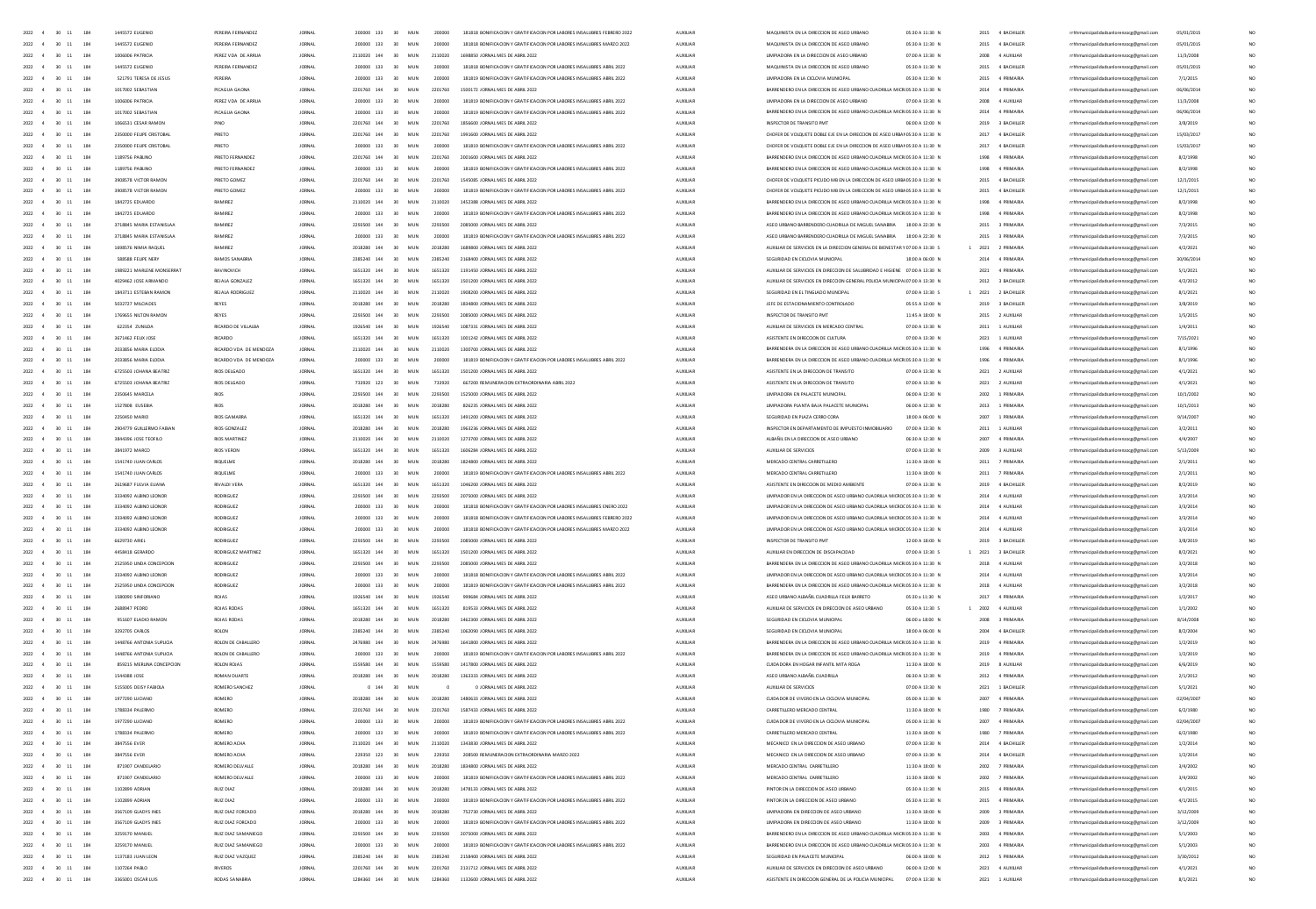| 2022 4<br>30 11<br>184                         | 3612105 CYNTHIA CAROLINA   | SAUNAS BRITEZ       | <b>IORNAL</b> | 2110020 144    | 30 <sub>2</sub><br>MIN | 2110020 | 1180700 IORNAL MES DE ARRIL 202                                                 | <b>ALDOLIAR</b> | SEGURIDAD EN PALACETE MUNICIPA                                           | 06:00 A 13:30 N      |               | 2015 - 2 RACHILLER |                                                                              | 1/8/2019   |                               |
|------------------------------------------------|----------------------------|---------------------|---------------|----------------|------------------------|---------|---------------------------------------------------------------------------------|-----------------|--------------------------------------------------------------------------|----------------------|---------------|--------------------|------------------------------------------------------------------------------|------------|-------------------------------|
| 2022 4<br>$30 \t11$<br>184                     | 3612105 CYNTHIA CARDUNA    | SALINAS BRITEZ      | <b>JORNAL</b> | 733920 123     | 30<br>MUN              | 733920  | 667200 REMUNERACION EXTRAORDINARIA ABRIL 2022                                   | <b>AUXILIAR</b> | SEGURIDAD EN PALACETE MUNICIPA                                           | 06:00 A 13:30 N      |               | 2015 2 BACHILLER   | rrhhmunicipalidadsanlorenzoce@email.com                                      | 1/8/2019   |                               |
| 2022<br>$\mathbf{A}$<br>30 11<br>184           | 1989277 HUGO               | SAUNAS FERREIRA     | <b>JORNAL</b> | 2293500 144    | 30<br><b>MUN</b>       | 2293500 | 1940000 JORNAL MES DE ABRIL 2022                                                | <b>AUXILIAR</b> | SEGURIDAD EN DIRECCION DE MEDIO AMBIENTE                                 | 07:00 A 13:30 N      |               | 2008 5 BACHILLER   | rrhhmunicipalidadsanlorenzoce@email.com                                      | 6/5/2008   | NO <sub>1</sub>               |
| 2022 4<br>30 11<br>184                         | 1989277 HUGO               | SALINAS FERREIRA    | <b>JORNAL</b> | 733920 123     | 30<br>MUN              | 733920  | 667200 REMUNERACION EXTRAORDINARIA ABRIL 2022                                   | AUXILIAR        | SEGURIDAD EN DIRECCION DE MEDIO AMBIENTE                                 | 07:00 A 13:30 N      |               | 2008 5 BACHILLER   | rrhhmunicipalidadsanlorenzoce@email.com                                      | 6/5/2008   | NO <sub>1</sub>               |
| 2022<br>$\overline{4}$<br>30 11<br>184         | 729232 MIRTHA HEMERENCIANA | SAMANIEGO           | <b>JORNAL</b> | 2110020 144    | 30<br>MUN              | 2110020 | 1267366 JORNAL MES DE ABRIL 2022                                                | AUXILIAR        | <b>UMPIADORA EN MERCADO FLORIDA</b>                                      | 06:00 A 12:30 N      |               | 2013 6 BACHILLER   | rrhhmunicipalidadsanlorenzocg@gmail.com                                      | 3/13/2013  |                               |
| 2022<br>$30 \quad 11$<br>184                   | 790609 ANGEL               | SANABRIA            | <b>JORNAL</b> | 2293500 144    | 30<br>MUN              | 2293500 | 2085000 JORNAL MES DE ABRIL 2022                                                | AUXILIAR        | CARRETILLERO EN MERCADO FLORIDA                                          | 06:00 A 12:30 N      |               | 2019 1 BACHILLER   | rrhhmunicipalidadsanlorenzocg@gmail.com                                      | 1/2/2019   |                               |
| 2022<br>30<br>184                              | 729232 MIRTHA HEMERENCIANA | SAMANIEGO           | JORNAL        | 200000 133     | 30                     |         | 181819 BONIFICACION Y GRATIFICACION POR LABORES INSALUBRES ABRIL 202            | AUXILIAR        | <b>UMPIADORA EN MERCADO FLORIDA</b>                                      | 06:00 A 12:30 N      |               | 2013 6 BACHILLER   | rrhhmunicipalidadsanlorenzocg@gmail.com                                      | 3/13/2013  |                               |
|                                                |                            |                     |               |                | MU!                    | 200000  |                                                                                 |                 |                                                                          |                      |               |                    |                                                                              |            |                               |
| 2022<br>184<br>30                              | 790609 ANGEL               | SANABRIA            | <b>JORNAL</b> | 200000 133     | 30<br>MUN              | 200000  | 181819 BONIFICACION Y GRATIFICACION POR LABORES INSALUBRES ABRIL 2022           | AUXILIAR        | CARRETILLERO EN MERCADO FLORIDA                                          | 06:00 A 12:30 N      |               | 2019 1 BACHILLER   | rrhhmunicipalidadsanlorenzocg@gmail.com                                      | 1/2/2019   |                               |
| 2022                                           | 1461936 MIGUEL ANGEL       | SANABRI             | <b>JORNAL</b> | 2293500 144    | 30<br>MUN              | 2293500 | 2085000 JORNAL MES DE ABRIL 2022                                                | AUXILIA         | JEFE DE CUADRILLA ASEC                                                   | 18:00 A 22:30 N      |               | 2002 3 BACHILLER   | rrhhmunicipalidadsanlorenzocg@gmail.com                                      | 1/2/2002   |                               |
| 2022<br>184                                    | 1461936 MIGUEL ANGEL       | SANABRIA            | <b>JORNAL</b> | 200000 133     | 30<br>MU               |         | 181818 BONIFICACION Y GRATIFICACION POR LABORES INSALUBRES ENERO 2022           | AUXUAR          | JEFE DE CUADRILLA ASEC                                                   | 18:00 A 22:30 N      | 2002          | 3 BACHILLER        | rrhhmunicipalidadsanlorenzocg@gmail.com                                      | 1/2/2002   |                               |
| 2022<br>184                                    | 1461936 MIGUEL ANGEL       | SANABRI             | <b>JORNAL</b> | 133            | 30<br>MU)              |         | 181818 BONIFICACION Y GRATIFICACION POR LABORES INSALUBRES FEBRERO 2022         | AUXILIA         | JEFE DE CUADRILLA ASEC                                                   | 18:00 A 22:30 N      | 2002          | 3 BACHILLER        | rrhhmunicipalidadsanlorenzocg@gmail.com                                      | 1/2/2002   |                               |
| 2022<br>30<br>184                              | 1461936 MIGUEL ANGEL       | SANABRIA            | <b>JORNAL</b> | 200000 133     | 30<br>MU               |         | 181818 BONIFICACION Y GRATIFICACION POR LABORES INSALUBRES MARZO 2023           | <b>AUXILIAR</b> | JEFE DE CUADRILLA ASEC                                                   | 18:00 A 22:30 N      | 2002          | 3 BACHILLER        | rrhhmunicipalidadsanlorenzocg@gmail.com                                      | 1/2/2002   | NO <sub>1</sub>               |
| 2022<br>30<br>11<br>184                        | 1679619 MANUEL             | SANARRIA CARRER     | <b>JORNAL</b> | 1651320 144    | 30<br>MUN              | 1651320 | 1606284 JORNAL MES DE ABRIL 2022                                                | AUXILIAR        | CUIDADOR PLAZA CERRO CORA                                                | 07:00 A 13:30 S      | $1\quad 2010$ | 1 AUXILIAR         | rrhhmunicipalidadsanlorenzocg@gmail.com                                      | 9/2/2010   | NO <sub>1</sub>               |
| 184<br>2022<br>30<br>$-11$                     | 1291710 (FOUA              | SANCHEZ             | <b>IORNAL</b> | 1651320 144    | MIN<br>30              | 1651320 | 1501200 JORNAL MES DE ABRIL 2022                                                | <b>ALDREIAR</b> | CUDADORA EN HOSAR INFANTIL MITA ROSA                                     | 0600 A 1300 N        | 2007          | <b>8 RACHILLER</b> | rrhhmunicipalidadsanlorenzocg@gmail.com                                      | 9/14/200   | NO <sub>1</sub>               |
| 2022<br>30<br>11<br>184                        | 2525292 YENNY MARIELA      | SANCHEZ CUELLAP     | <b>JORNAL</b> | 1651320 144    | 30<br>MUN              | 1651320 | 1501200 JORNAL MES DE ABRIL 2022                                                | AUXUAR          | ASISTENTE EN LA DIRECCIÓN DE DESARROLLO HUMANO Y SOCIAL 07:00 A 13:30 N  |                      | 2021          | 3 BACHILLER        |                                                                              |            |                               |
|                                                |                            |                     |               |                |                        |         |                                                                                 |                 |                                                                          |                      |               |                    | rrhhmunicipalidadsanlorenzocg@gmail.com                                      | 9/1/2021   |                               |
| 2022<br>184<br>30<br>$-11$                     | 2525292 YENNY MARIELA      | SANCHEZ CUELLAR     | <b>IORNAL</b> | 183480 199     | MIN<br>30              | 183480  | 166800 BEMUNERACION EXTRAORDINARIA OCTUBBE 2021                                 | <b>ALDREIAR</b> | ASISTENTE EN LA DIRECCIÓN DE DESARROU O HUMANO Y SOCIAL 07:00 A 13:30 N. |                      |               | 2021 3 BACHILLER   | rrhhmunicipalidadsanlorenzocg@gmail.com                                      | 9/1/2021   |                               |
| 2022<br>30 11<br>184                           | 2525292 YENNY MARIELA      | SANCHEZ CUELLAR     | <b>JORNAL</b> | 481635 123     | 30<br>MUN              | 481635  | 437850 REMUNERACION EXTRAORDINARIA ABRIL 2022                                   | AUXILIAR        | ASISTENTE EN LA DIRECCION DE DESARROLLO HUMANO Y SOCIAL 07:00 A 13:30 N  |                      |               | 2021 3 BACHILLER   | rrhhmunicipalidadsanlorenzocg@gmail.com                                      | 9/1/2021   |                               |
| 2022<br>184<br>30<br>$-11$                     | 4541097 WILFRIDO           | SANCHEZ             | <b>JORNAL</b> | 2201760 144    | MUN<br>30              | 2201760 | 852772 JORNAL MES DE ABRIL 2022                                                 | AUXILIAR        | MAQUINISTA EN LA DIRECCIÓN DE ASEO URBANO                                | 05:30 A 11:30 N      |               | 2015 4 AUXILIAR    | rrhhmunicipalidadsanlorenzocg@gmail.com                                      | 3/2/2011   | BAJA 21/05/2022 NO            |
| 2022<br>30 11<br>184                           | 1461936 MIGUEL ANGEL       | SANABRIA            | <b>JORNAL</b> | 200000 133     | 30<br>MUN              | 200000  | 181818 BONIFICACION Y GRATIFICACION POR LABORES INSALUBRES ABRIL 2022           | AUXILIAR        | JEFE DE CUADRILLA ASEO                                                   | 18:00 A 22:30 N      |               | 2002 3 BACHILLER   | rrhhmunicipalidadsanlorenzoce@email.com                                      | 1/2/2002   |                               |
| 184<br>2022<br>30<br>$-4$<br>11                | 4541097 WILFRIDO           | SANCHEZ             | <b>JORNAL</b> | 200000 133     | 30<br>MUN              | 200000  | 194546 BONIFICACION Y GRATIFICACION POR LABORES INSALUBRES ENER B               | AUXILIAR        | MAQUINISTA EN LA DIRECCIÓN DE ASEO URBANO                                | 05:30 A 11:30 N      |               | 2015 4 AUXILIAR    | rrhhmunicipalidadsanlorenzocg@gmail.com                                      | 3/2/2011   | BAJA 21/05/2022 NO            |
| 184<br>2022<br>30<br>11                        | 4541097 WILFRIDO           | SANCHEZ             | <b>JORNAL</b> | 200000 133     | MUN<br>30              | 200000  | 194546 BONIFICACION Y GRATIFICACION POR LABORES INSALUERES FEER E               | <b>AUXILIAR</b> | MAQUINISTA EN LA DIRECCION DE ASEO URBANO                                | 05:30 A 11:30 N      | 2015          | 4 AUXIUAR          | rrhhmunicipalidadsanlorenzocg@gmail.com                                      | 3/2/2011   | BAJA 21/05/2022 NO            |
| 184<br>2022<br>30<br>11<br>$-4$                | 4541097 WILFRIDO           | SANCHEZ             | <b>JORNAL</b> | 200000 133     | 30<br>MUN              | 200000  | 194546 BONIFICACION Y GRATIFICACION POR LABORES INSALUBRES MAR B                | AUXILIAR        | MAQUINISTA EN LA DIRECCIÓN DE ASEO URBANO                                | 05:30 A 11:30 N      |               | 2015 4 AUXILIAR    | rrhhmunicipalidadsanlorenzocg@gmail.com                                      | 3/2/2011   | BAJA 21/05/2022 NO            |
| 184<br>2022<br>30 11                           | 3769995 UUA ROSANA         | SANCHEZ VELAZTIQU   |               | 1651320 144    | 30<br>MUN              | 1651320 |                                                                                 |                 |                                                                          | 06:00 a 13:00 N      |               |                    |                                                                              |            |                               |
|                                                |                            |                     | <b>JORNAL</b> |                |                        |         | 1501200 JORNAL MES DE ABRIL 2022                                                | AUXILIAR        | CUIDADORA EN HOGAR INFANTIL MITA ROGA                                    |                      | 2008          | 8 AUXIUAR          | rrhhmunicipalidadsanlorenzocg@gmail.com                                      | 6/5/2008   |                               |
| 184<br>2022<br>30                              | 786881 MIRIAN              | SANTACRUZ           | JORNAL        |                | 30<br>MUN              | 2110020 | 1918200 JORNAL MES DE ABRIL 2022                                                | AUXILIAR        | COBRADORA MERCADO CENTRA                                                 | 05:30 A 12:00 N      | 2009          | 7 BACHILLER        | rrhhmunicipalidadsanlorenzocg@gmail.com                                      | 2/16/200   |                               |
| 2022<br>30<br>184<br>11                        | 182551 JUAN GERONIMO       | SERVIN              | <b>JORNAL</b> | 2385240<br>144 | MUN<br>30              | 2385240 | 2023400 JORNAL MES DE ABRIL 2022                                                | AUXILIAR        | SEGURIDAD PLAZA CERRO CORA                                               | 06:00 A 12:30 N      | 2003          | 2 AUXILIAI         | rrhhmunicipalidadsanlorenzocg@gmail.com                                      | 8/1/2003   |                               |
| 2022<br>30<br>184                              | 1172080 ANGE               |                     | <b>JORNAL</b> | 144            | MU<br>30               | 2201760 | 2141712 JORNAL MES DE ABRIL 2022                                                | <b>AUXILIA</b>  | MECANICO EN LA DIRECCIÓN DE ASEO URBANO                                  | 07:00 A 13:30 N      | 2011          | 4 AUXILIA          | rrhhmunicipalidadsanlorenzocg@gmail.com                                      | 1/4/2011   |                               |
| 2022<br>30<br>$11\,$<br>184                    | 4541097 WILFRIDO           | SANCHEZ             | <b>JORNA</b>  | 200000 133     | 30<br>MU               |         | 6 BONIFICACION Y GRATIFICACION POR LABORES INSALUBRES ABRILE                    | 4100148         | MAQUINISTA EN LA DIRECCIÓN DE ASEO URBANC                                | 05:30 A 11:30 N      | 2015          | 4 AUXILIA          | sicipalidadsanlorenzocg@gmail.com                                            | 3/2/201    | BAJA 21/05/2022 NO            |
| 2022<br>$30 \quad 11$<br>184                   | 1172080 ANGEL              | SERVIN ARGUEUC      | <b>JORNAL</b> | 200000 133     | 30<br>MIN              |         | 194546 BONIFICACION Y GRATIFICACION POR LABORES INSALUBRES ENERO 2022           | <b>ALDREIAR</b> | MECANICO EN LA DIRECCIÓN DE ASEO URBANO                                  | 07:00 A 13:30 N      | 2011          | 4 AUXU145          | rrhhmunicipalidadsanlorenzocg@gmail.com                                      | 1/4/2011   |                               |
| 2022<br>30 11<br>184                           | 1172080 ANGEL              | SERVIN ARSUELLO     | <b>JORNA</b>  | 200000 133     | 30<br>MIN              |         | 194546 BONIFICACION Y GRATIFICACION POR LABORES INSALUBRES FEBRERO 2022         | 4100148         | MECANICO EN LA DIRECCIÓN DE ASEO URBANO                                  | 07:00 A 13:30 N      | 2011          | 4 AUXILIA          | sicipalidadsanlorenzocg@gmail.com                                            | 1/4/201    |                               |
| 2022 4<br>30 11<br>184                         | 1172080 ANGEL              | SERVIN ARSUELLO     | <b>JORNAL</b> | 200000 133     | 30<br>MIN              | 200000  | 194546 BONIFICACION Y GRATIFICACION POR LABORES INSALUERES MARZO 2022           | 4100148         | MECANICO EN LA DIRECCIÓN DE ASEO URBANO                                  | 07:00 A 13:30 N      | 2011          | 4 AUXU145          | rrhhmunicipalidadsanlorenzocg@gmail.com                                      | 1/4/2011   | NO <sub>1</sub>               |
| $2022 - 4$<br>30 11<br>184                     | 998678 SEVERIANO           | VALDEZ              | <b>IORNAL</b> | 1651320 144    | 30<br>MIN              | 1651320 | 1221200 IORNAL MES DE ARRIL 2022                                                | <b>ALDREIAR</b> | INSPECTOR EN TRIBUTACION                                                 | 07:00 A 13:30 N      |               | 2019 1 RACHILLER   | rrhhmunicipalidadsanlorenzoce@email.com                                      | 10/1/2019  | NO <sub>1</sub>               |
|                                                |                            | SILVEIRA RAMIREZ    |               | 2201760 144    |                        |         | 1041600 IORNAL MES DE ARRIL 2022                                                |                 | SEGURIDAD EN PALACETE MUNICIPA                                           | 0600 A 1200 N        |               |                    |                                                                              |            |                               |
| 2022 4<br>30 11<br>184                         | 2172724 INES               |                     | <b>JORNAL</b> |                | 30<br>MUN              | 2201260 |                                                                                 | 4100148         |                                                                          |                      | 2016          | 1.4100145          | rrhhmunicipalidadsanlorenzocg@gmail.com                                      | 01/03/2016 | NO <sub>1</sub>               |
| 2022 4<br>30 11<br>184                         | 2172724 INES               | SILVEIRA RAMIREZ    | <b>JORNAL</b> | 733920 123     | 30<br>MUN              | 733920  | 667200 REMUNERACION EXTRAORDINARIA ABRIL 2022                                   | AUXILIAR        | SEGURIDAD EN PALACETE MUNICIPAL                                          | 06:00 A 12:00 N      |               | 2016 1 AUXILIAR    | rrhhmunicipalidadsanlorenzocg@gmail.com                                      | 01/03/2016 | NO <sub>1</sub>               |
| 2022 4<br>$30 \t11$<br>184                     | 1108754 ALFONSO            | SOUZ GONZALEZ       | <b>JORNAL</b> | 2201760 144    | 30<br>MUN              | 2201760 | 1860767 JORNAL MES DE ABRIL 2022                                                | AUXILIAR        | ASED UMPIADOR DE CALLES                                                  | 07:00 a 13:30 N      |               | 1997 4 AUXILIAR    | rrhhmunicipalidadsanlorenzoce@email.com                                      | 1/2/1997   | NO <sub>1</sub>               |
| 2022 4<br>30 11<br>184                         | 1105113 FRANCISCA RAMONA   | SOSA                | <b>JORNAL</b> | 2110020 144    | 30<br>MUN              | 2110020 | 1504033 JORNAL MES DE ABRIL 2022                                                | AUXILIAR        | <b>UMPIADORA MERCADO CENTRAI</b>                                         | 11:30 A 18:00 N      |               | 2003 7 PRIMARIA    | rrhhmunicipalidadsanlorenzocg@gmail.com                                      | 8/1/2003   |                               |
| 2022 4<br>30 11<br>184                         | 1172080 ANGEL              | SERVIN ARGUELLO     | <b>JORNAL</b> | 200000 133     | 30<br>MUN              | 200000  | 194546 BONIFICACION Y GRATIFICACION POR LABORES INSALUBRES ABRIL 2022           | <b>AUXILIAR</b> | MECANICO EN LA DIRECCIÓN DE ASEO URBANO                                  | 07:00 A 13:30 N      |               | 2011 4 AUXIUAR     | rrhhmunicipalidadsanlorenzoce@email.com                                      | 1/4/2011   | NO <sub>1</sub>               |
| 2022<br>$30 - 11$<br>$\overline{4}$<br>184     | 1105113 FRANCISCA RAMONA   | SOSA                | <b>JORNAL</b> | 200000 133     | 30<br>MUN              | 200000  | 181819 BONIFICACION Y GRATIFICACION POR LABORES INSALUBRES ABRIL 2022           | AUXILIAR        | <b>UMPIADORA MERCADO CENTRAL</b>                                         | 11:30 A 18:00 N      |               | 2003 7 PRIMARIA    | rrhhmunicipalidadsanlorenzocg@gmail.com                                      | 8/1/2003   |                               |
| 2022<br>184<br>30 11                           | 3001589 PASTOR MILCIADES   | SOSA                | <b>JORNAL</b> | 2018280 144    | 30<br>MUN              | 2018280 | 1794800 JORNAL MES DE ABRIL 2022                                                | <b>AUXILIAR</b> | ASEO URBANO BARRENDERO CUADRILLA DE MIGUEL SANABRIA                      | 18:00 A 22:30 N      |               | 2008 3 BACHILLER   | rrhhmunicipalidadsanlorenzocg@gmail.com                                      | 6/5/2008   |                               |
| 2022<br>30 11<br>184                           | 3001589 PASTOR MILCIADES   | SOSA                | <b>JORNAL</b> | 200000 133     | 30<br>MUN              | 200000  | 181819 BONIFICACION Y GRATIFICACION POR LABORES INSALUBRES ABRIL 2022           | AUXILIAR        | ASEO URBANO BARRENDERO CUADRILLA DE MIGUEL SANABRIA                      | 18:00 A 22:30 N      |               | 2008 3 BACHILLER   | rrhhmunicipalidadsanlorenzocg@gmail.com                                      | 6/5/2008   |                               |
|                                                |                            |                     |               |                |                        |         |                                                                                 |                 |                                                                          |                      |               |                    |                                                                              |            |                               |
| 2022<br>$30 \quad 11$<br>184                   | 2290433 JORGE DANIEL       | SOSA                | <b>JORNAL</b> | 1376100 144    | 30<br>MUN              | 1376100 | 557950 JORNAL MES DE ABRIL 2022                                                 | AUXILIAR        | AUXIUAR DE SERVICIOS                                                     | 07:00 A 13:30 N      |               | 2012 3 AUXILIAR    | rrhhmunicipalidadsanlorenzocg@gmail.com                                      | 2/8/2012   |                               |
| 2022<br>30<br>184<br>$11\,$                    | 4459031 RAMONA RITA        | SOSA VILLALB        | <b>JORNAL</b> | 144            | 30<br>MUN              | 2018280 | 1834800 JORNAL MES DE ABRIL 2022                                                | AUXILIA         | BARRENDERA EN LA DIRECCIÓN DE ASEO URBANO CUADRILLA MICROS:30 A 11:30 N  |                      |               | 2019 4 PRIMARIA    | rrhhmunicipalidadsanlorenzoog@gmail.com                                      | 1/2/2015   |                               |
| 2022<br>30<br>$11\,$<br>184                    | 4459031 RAMONA RITA        | SOSA VILLALB        | <b>JORNAL</b> | 200000 133     | 30<br>MUN              |         | 181819 BONIFICACION Y GRATIFICACION POR LABORES INSALUBRES ABRIL 202            | <b>AUXILIAR</b> | BARRENDERA EN LA DIRECCIÓN DE ASEO URBANO CUADRILLA MICROS:30 A 11:30 N  |                      |               | 2019 4 PRIMARIA    | rrhhmunicipalidadsanlorenzocg@gmail.com                                      | 1/2/2015   |                               |
| 2022<br>30                                     | 2499924 JOSE MARIA         | sora                | JORNAL        | 2018280<br>144 | 30<br>MUN              | 2018280 | 1716569 JORNAL MES DE ABRIL 2022                                                | AUXILIA         | INSPECTOR EN DEPARTAMENTO DE IMPUESTO INMOBILIARIO                       | 07:00 A 13:30 N      |               |                    | 2007 1 BACHILLER EN CIENCIAS Y LETRA rrhhmunicipalidadsanlorenzocg@gmail.com | 10/25/2007 |                               |
| 2022<br>30<br>11<br>184                        | 1977402 CEOUA              | SOTO                | <b>JORNAL</b> | 2018280 144    | 30<br>MUN              | 2018280 | 1953236 JORNAL MES DE ABRIL 2022<br>HOSPITAL GENERAL S AUXILIAR                 |                 | UMPIADORA EN EL HOSPITAL GENERAL SAN LORENZO                             | 06:00 A 12:00 N      |               | 2010 1 AUXILIAR    | rrhhmunicipalidadsanlorenzocg@gmail.com                                      | 3/2/2010   | 12/31/2022                    |
| 2022<br>$30 \quad 11$<br>184                   | 1203478 ISMAEL             | TOLEDO              | <b>IORNAL</b> | 2018280 144    | 30<br>MUN              | 2018280 | 1554800 JORNAL MES DE ABRIL 2022                                                | AUXILIAR        | AUXILIAR DE SERVICIOS EN DIRECCION DE TRANSITO                           | 07:00 A 13:30 N      |               | 2008 1 PRIMARIA    | rrhhmunicipalidadsanlorenzocg@gmail.com                                      | 6/5/2008   |                               |
| 2022<br>30<br>$11\,$<br>184                    | 1203478 ISMAEI             | TOLEDO              | <b>JORNAL</b> | 733920 123     | 30<br>MU)              | 733920  | 667200 REMUNERACION EXTRAORDINARIA ABRIL 2022                                   | <b>AUXILIAR</b> | AUXILIAR DE SERVICIOS EN DIRECCION DE TRANSITO                           | 07:00 A 13:30 N      |               | 2008 1 PRIMARIA    | rrhhmunicipalidadsanlorenzocg@gmail.com                                      | 6/5/2008   |                               |
| 2022<br>$30 \quad 11$<br>184                   | 911739 MIRIAN              | TOLEDO DE DIAZ      | JORNAL        | 2018280 144    | 30<br>MUN              | 2018280 | 1824800 JORNAL MES DE ABRIL 2022<br>HOSPITAL GENERAL S AUXILIAR                 |                 | UMPIADORA EN EL HOSPITAL GENERAL SAN LORENZO                             | 0200 A 13:00 N       |               | 2014 1 AUXILIAR    | rrhhmunicipalidadsanlorenzocg@gmail.com                                      | 6/30/2014  | 12/31/2022<br>NO <sub>1</sub> |
| 2022<br>184<br>$\overline{A}$<br>30 11         | 987024 NELSON ENRIQUE      | VERA PENAYO         | <b>JORNAL</b> | 2293500 144    | MUN<br>30              | 2293500 | 2085000 JORNAL MES DE ABRIL 2022                                                | AUXILIAR        | UMPIADOR EN DIRECCION DE ASEO URBANO                                     | 06:00 A 12:00 N      |               | 2021 4 AUXILIAR    | rrhhmunicipalidadsanlorenzocg@gmail.com                                      | 5/1/2021   |                               |
| 184                                            |                            |                     |               |                |                        |         |                                                                                 |                 |                                                                          |                      |               |                    |                                                                              |            |                               |
| 2022<br>30 11                                  | 987024 NELSON ENRIQUE      | VERA PENAYO         | <b>JORNAL</b> | 200000 133     | MUN<br>30              | 200000  | 181819 BONIFICACION Y GRATIFICACION POR LABORES INSALUBRES ABRIL 2022           | AUXILIAR        | UMPIADOR EN DIRECCION DE ASEO URBANO                                     | 06:00 A 12:00 N      |               | 2021 4 AUXILIAR    | rrhhmunicipalidadsanlorenzoog@gmail.com                                      | 5/1/2021   |                               |
| 2022<br>184<br>30 11                           | 2009272 IGNACIO            | <b>TORRES PEREZ</b> | <b>JORNAL</b> | 2293500 144    | MUN<br>30              | 2293500 | 2085000 JORNAL MES DE ABRIL 2022                                                | AUXILIAR        | BARRENDERO EN LA DIRECCION DE ASEO URBANO CUADRILLA MICROS:30 A 11:30 N  |                      |               | 1998 4 AUXILIAR    | rrhhmunicipalidadsanlorenzocg@gmail.com                                      | 8/2/1998   |                               |
| 2022<br>30 11<br>184                           | 2009272 IGNACIO            | <b>TORRES PEREZ</b> | <b>JORNAL</b> | 200000 133     | MUN<br>30 <sub>2</sub> | 200000  | 181819 BONIFICACION Y GRATIFICACION POR LABORES INSALUBRES ABRIL 2022           | <b>AUXILIAR</b> | BARRENDERO EN LA DIRECCIÓN DE ASEO URBANO CUADRILLA MICROS:30 A 11:30 N  |                      |               | 1998 4 AUXILIAR    | rrhhmunicipalidadsanlorenzoce@email.com                                      | 8/2/1998   |                               |
| 2022<br>184<br>30 11<br>$\overline{4}$         | 4236873 SUSANA             | TORRES SOSA         | <b>JORNAL</b> | 2018280 144    | 30<br>MUN              | 2018280 | 1050808 JORNAL MES DE ABRIL 2022<br>$\mathbf{H}$<br>PUESTO DE SALUD TA AUXILIAR |                 | COMISIONADA PUESTO DE SALUD TAYAZUAPE                                    | 07:00 A 13:30 N      |               | 2018 1 AUXILIAR    | rrhhmunicipalidadsanlorenzocg@gmail.com                                      | 6/1/2018   | 12/31/2022                    |
| 2022<br>30 11<br>184                           | 1569182 LEONARDO           | ULIAMBRE            | <b>JORNAL</b> | 1651320 144    | MUN<br>30 <sub>2</sub> | 1651320 | 1390367 JORNAL MES DE ABRIL 2022                                                | <b>AUXILIAR</b> | AUXIUAR DE SERVICIOS EN DIRECCION DE OBRAS                               | 07:00 A 13:30 N      |               | 2010 2 BACHILLER   | rrhhmunicipalidadsanlorenzoce@email.com                                      | 1/7/2010   |                               |
| 2022<br>184<br>30 11                           | 2099946 ELVA               | VALDEZ              | <b>JORNAL</b> | 2110020 144    | 30<br>MUN              | 2110020 | 1908200 JORNAL MES DE ABRIL 2022                                                | AUXILIAR        | <b>UMPIADORA MERCADO CENTRAI</b>                                         | 05:30 A 11:30 N      | 1998          | 7 BACHILLER        | rrhhmunicipalidadsanlorenzocg@gmail.com                                      | 8/2/1998   |                               |
| 2022<br>184<br>30<br>11                        | 2099946 ELVA               | VALDEZ              | <b>JORNAL</b> | 200000 133     | MU                     |         | 181819 BONIFICACION Y GRATIFICACION POR LABORES INSALUBRES ABRIL 2023           | AUXILIAR        | <b>UMPIADORA MERCADO CENTRAI</b>                                         | 05:30 A 11:30 N      | 1998          | 7 BACHILLER        | rrhhmunicipalidadsanlorenzocg@gmail.com                                      | 8/2/1998   |                               |
| 2022<br>184<br>30                              | 4936957 GUSTAVO PASCUA     | VALDEZ              | <b>JORNAL</b> | 2201760<br>144 |                        | 220176  | 01600 JORNAL MES DE ABRIL 2022                                                  | AUXILIAR        |                                                                          | 06:00 A 12:00 N      | 2019          | 3 BACHILLER        | rrhhmunicipalidadsanlorenzoog@gmail.com                                      | 1/2/2019   |                               |
| 2022<br>30<br>184                              | 1527341 LUISA              |                     | <b>JORNAL</b> | 1651320 144    |                        | 1651320 |                                                                                 |                 |                                                                          | 07:00 A 13:30 N      |               |                    |                                                                              |            |                               |
|                                                |                            | VALDEZ              |               |                | MU                     |         | 1289533 JORNAL MES DE ABRIL 2022                                                | AUXILIAR        | ASISTENTE EN SECRETARIA DE LA MUJER                                      |                      | 2015          | 3 AUXILIA          | rrhhmunicipalidadsanlorenzocg@gmail.com                                      | 8/5/2019   |                               |
| 2022<br>184                                    | 3651595 GUIDO SILVEST      | VALIENTE LOPE       | <b>JORNAL</b> | 1834800<br>144 |                        |         |                                                                                 | AUXILIA         | AUXILIAR DE SERVICIOS EN DEPARTAMENTO DE ARCHIVO CEN                     | TRAL 07:00 A 13:30 N | 2010          | 1 BACHILLE         | rrhhmunicipalidadsanlorenzoog@gmail.com                                      | 1/19/201   |                               |
| 2022<br>30<br>184                              | 2200964 ALDO               | VALLEJO             | <b>JORNA</b>  | 2293500 144    | 30 <sub>0</sub><br>MID | 2293    | 2025000 JORNAL MES DE ABRIL 2022                                                | 4100148         | CARRETILLERO/ PLOMERO MERCADO CENTRA                                     | 11:30 A 18:00 N      | 2011          | 7 BACHILLER        | nicipalidadsanlorenzocg@gmail.com                                            | 1/3/2011   |                               |
| 2022<br>184                                    | 2200964 ALDO               | VALLEJOS            | <b>JORNA</b>  | 200000 133     | MU                     |         | 181819 BONIFICACION Y GRATIFICACION POR LABORES INSALUERES ABRIL 202            | AUXILIA         | CARRETILLERO/ PLOMERO MERCADO CENTRA                                     | 11:30 A 18:00 N      | 2011          | 7 BACHILLE         | rrhhmunicipalidadsanlorenzoog@gmail.com                                      | 1/3/2011   |                               |
| 2022<br>30<br>$-44$<br>184                     | 1740488 PEDRO              | VALLEJOS            | <b>JORNA</b>  | 2293500 144    | 30<br>MU               | 2392500 | 2075000 JORNAL MES DE ABRIL 2022                                                | <b>AUXILIAR</b> | ASEO URBANO BARRENDERO CUADRILLA DE MIGUEL SANABRIA                      | 19:00 A 22:20 N      | 2002          | A DOISANDIA        | rrhhmunicipalidadsanlorenzocg@gmail.co                                       | 10/2/200   |                               |
| 2022<br>$\overline{4}$<br>30 11<br>184         | 1740488 PEDRO              | VALIFICS            | <b>IORNAL</b> | 200000 133     | 30 <sup>2</sup><br>MIN | 200000  | 181819 BONEICACION Y GRATIFICACION POR LARORES INSAILIRRES ARRIL 2022           | 4100148         | ASED URBAND BARRENDERD CHADRILLA DE MIGUEL SANARRIA                      | 18:00 A 22:30 N      | zone.         | 4 PRIMARIA         | rrhhmunicipalidadsanlorenzocg@gmail.com                                      | 10/2/200   |                               |
| 2022 4<br>30 11<br>184                         | 2321294 JORGE              | VAZQUEZ CANO        | <b>JORNAL</b> | 2476980 144    | MUN<br>30              | 2476980 | 1761800 JORNAL MES DE ABRIL 2022                                                | AUXILIAR        | AUXIUAR DE SERVICIOS EN DIRECCIÓN DE ASEO URBANO                         | 12:00 A 18:00 N      |               | 2018 4 PRIMARIA    | rrhhmunicipalidadsanlorenzocg@gmail.com                                      | 3/2/2018   |                               |
| 2022<br>$\overline{A}$<br>$30 - 11$<br>184     | 2321294 IORGE              | VAZOUEZ CANO        | <b>JORNAL</b> | 733920 123     | 30 <sub>2</sub><br>MIN | 733920  | 667200 BEMUNERACION EXTRAORDINARIA MARZO 2022                                   | ALDOHAR         | AUXILIAR DE SERVICIOS EN DIRECCION DE ASEO URRANO                        | 12:00 A 18:00 N      |               | 2018 4 PRIMARIA    | rrhhmunicipalidadsanlorenzocg@gmail.com                                      | 3/2/2018   |                               |
|                                                |                            |                     |               |                |                        |         |                                                                                 |                 |                                                                          |                      |               |                    |                                                                              |            |                               |
| 2022 4<br>184<br>30 11                         | 2108967 ELSA RAQUEL        | VAZQUEZ DE FARIÑA   | <b>JORNAL</b> | 2018280 144    | 30<br>MUN              | 2018280 | 1824800 JORNAL MES DE ABRIL 2022                                                | AUXILIAR        | ASISTENTE EN LA DIRECCION GENERAL DE TALENTO HUMANO                      | 07:00 A 13:30 N      |               | 2021 1 AUXILIAR    | rrhhmunicipalidadsanlorenzoce@email.com                                      | 9/1/2021   | NO <sub>1</sub>               |
| 2022<br>30 11<br>184                           | 2967775 JUUQ CESAR         | VERA                | <b>JORNAL</b> | 2201760 144    | 30<br><b>MUN</b>       | 2201760 | 1385100 JORNAL MES DE ABRIL 2022                                                | <b>AUXILIAR</b> | MAQUINISTA EN LA CICLOVIA MUNICIPA                                       | 05:00 A 11:30 N      |               | 2003 4 BACHILLER   | rrhhmunicipalidadsanlorenzoce@email.com                                      | 1/1/2003   |                               |
| 2022<br>$30 \quad 11$<br>184<br>$\overline{a}$ | 847376 PELAGIO             | VERA                | <b>JORNAL</b> | 2293500 144    | 30<br>MUN              | 2293500 | 2075000 JORNAL MES DE ABRIL 2022                                                | AUXILIAR        | CHOFER EN CICLOVIA MUNICIPAL                                             | 05:00 A 11:30 N      |               | 2003 4 BACHILLER   | rrhhmunicipalidadsanlorenzoce@email.com                                      | 1/1/2003   | NO <sub>1</sub>               |
| 2022<br>30 11<br>184<br>$\mathbf{A}$           | 2967775 JUUQ CESAR         | VERA                | <b>JORNAL</b> | 200000 133     | 30<br>MUN              | 200000  | 181819 BONIFICACION Y GRATIFICACION POR LABORES INSALUERES ABRIL 2022           | <b>AUXILIAR</b> | MAQUINISTA EN LA CICLOVIA MUNICIPAL                                      | 05:00 A 11:30 N      |               | 2003 4 BACHILLER   | rrhhmunicipalidadsanlorenzoce@email.com                                      | 1/1/2003   | NO <sub>1</sub>               |
| 184<br>2022<br>$\overline{4}$<br>30 11         | 1162453 PORFIRIA           | VERA DE FRETES      | <b>JORNAL</b> | 1651320 144    | 30<br>MUN              | 1651320 | 1491200 JORNAL MES DE ABRIL 2022                                                | AUXILIAR        | CUIDADORA EN HOGAR INFANTIL MITA ROGA                                    | 11:30 A 18:00 N      |               | 2010 8 AUXILIAR    | rrhhmunicipalidadsanlorenzocg@gmail.com                                      | 1/7/2010   |                               |
| 2022<br>184<br>30<br>11                        | 5430486 EFREN              | <b>VILLALBA</b>     | <b>JORNAL</b> | 2201760 144    | 30<br>MUN              | 2201760 | 1868934 JORNAL MES DE ABRIL 2022                                                | AUXILIAR        | INSPECTOR DE TRANSITO PM                                                 | 12:00 A 18:00 N      |               | 2015 3 BACHILLER   | rrhhmunicipalidadsanlorenzocg@gmail.com                                      | 7/1/2015   |                               |
| 2022<br>184<br>30<br>11                        | 2373006 CESAR RAMON        | VILLALBA            | <b>JORNAL</b> | 2018280 144    | 30<br>MUN              | 2018280 | 1511569 JORNAL MES DE ABRIL 2022                                                | AUXUAR          | SEGURIDAD EN LA DIRECCION DE CULTURA                                     | 18:00 A 06:00 N      |               | 2007 3 BACHILLER   | rrhhmunicipalidadsanlorenzocg@gmail.com                                      | 12/11/2007 |                               |
| 2022<br>184<br>30                              | 6008703 DIEGO DANIEI       | VILLALBA GONZALEZ   | <b>JORNAL</b> | 2110020 144    | 30<br>MUN              | 2110020 | 675296 JORNAL MES DE ABRIL 2022                                                 | <b>AUXILIAR</b> | INSPECTOR DE TRANSITO PM                                                 | 06:00 A 12:00 N      |               | 2019 3 BACHILLER   | rrhhmunicipalidadsanlorenzocg@gmail.com                                      | 3/8/2019   |                               |
|                                                |                            |                     |               |                |                        |         |                                                                                 |                 |                                                                          |                      |               |                    |                                                                              |            |                               |
| 2022<br>184                                    | 1849265 ISIDORO REGALADO   | VILLANUEVA          | JORNAL        | 2018280 144    | 30<br>MU)              | 2018280 | 813874 JORNAL MES DE ABRIL 2022                                                 | AUXILIA         | CHOFER EN LA DIRECCION GENERAL DE LA POLICIA MUNICIPAL                   | 07:00 A 13:00 N      |               | 2019 1 BACHILLER   | rrhhmunicipalidadsanlorenzocg@gmail.com                                      | 1/2/2015   |                               |
| 2022<br>30<br>184                              | 2455472 MARIA              | VILLASANT           | JORNAL        | 1651320 144    | 30<br>MUN              | 1651320 | 1491200 JORNAL MES DE ABRIL 2022                                                | AUXILIA         | ASISTENTE EN DIRECCION DE DISCAPACIDAD                                   | 07:00 A 13:00 N      |               | 2015 1 BACHILLER   | rrhhmunicipalidadsanlorenzocg@gmail.com                                      | 7/3/2015   |                               |
| $2022 - 4$<br>$30 - 11$<br>184                 | 2027987 GRACIEL            | VIVEROS BENITEZ     | JORNAL        | 1926540 144    | 30<br>MUN              | 1926540 | 1098660 JORNAL MES DE ABRIL 2022                                                | AUXUAR          | UMPIADORA EN LA CICLOVIA MUNICIPAL                                       | 05.00 A 11:30 N      |               | 2010 4 BACHILLER   | rrhhmunicipalidadsanlorenzocg@gmail.com                                      | 1/7/2010   |                               |
| $2022 \qquad 4 \qquad 30 \quad \  11$<br>184   | 847376 PELAGIO             | VERA                | <b>JORNAL</b> | 200000 133     | 30<br>MUN              | 200000  | 181819 BONIFICACION Y GRATIFICACION POR LABORES INSALUBRES ABRIL 2022           | AUXILIAR        | CHOFER EN CICLOVIA MUNICIPAL                                             | 05:00 A 11:30 N      |               | 2003 4 BACHILLER   | rrhhmunicipalidadsanlorenzocg@gmail.com                                      | 1/1/2003   |                               |
|                                                |                            |                     |               |                |                        |         |                                                                                 |                 |                                                                          |                      |               |                    |                                                                              |            |                               |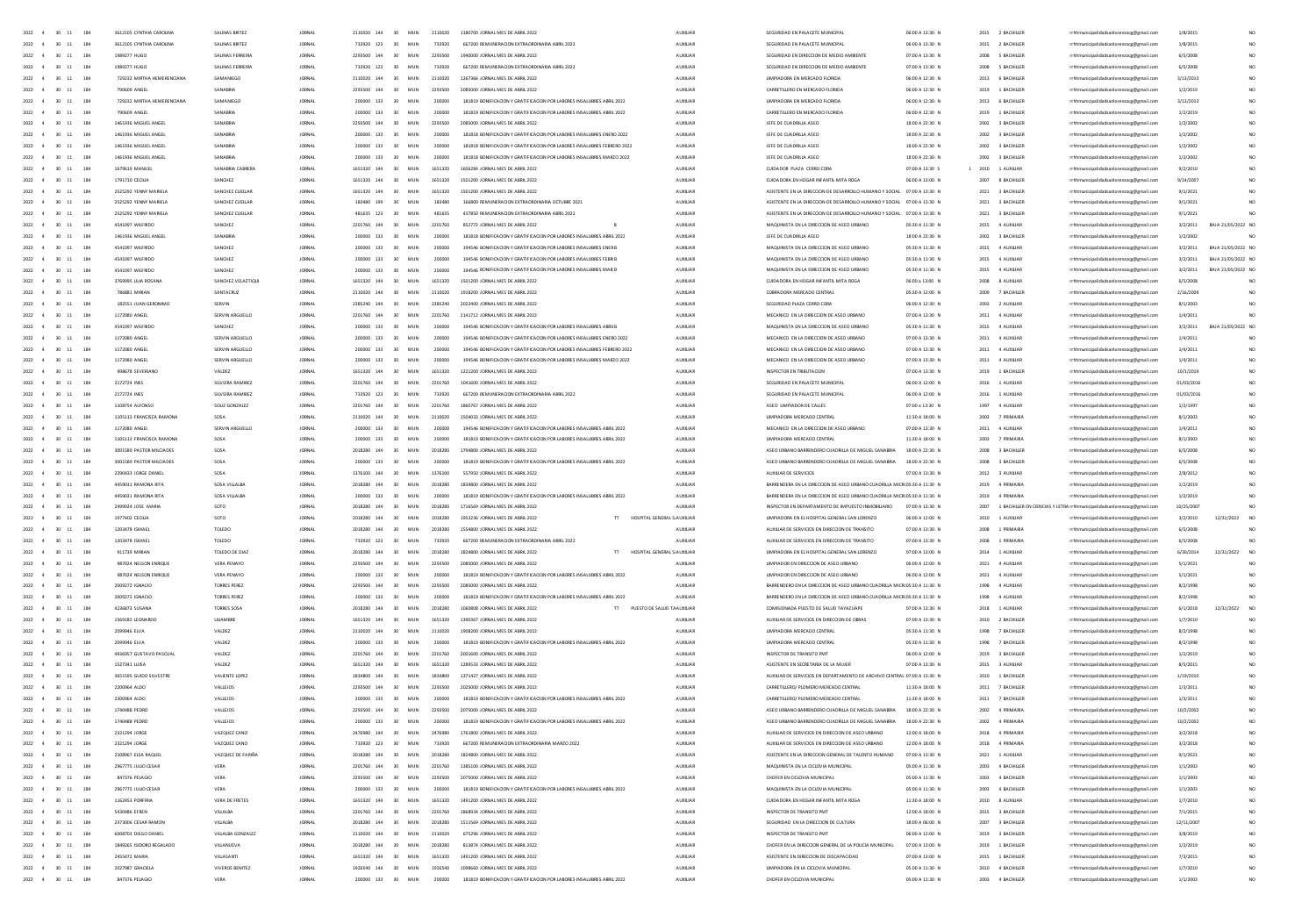| $2022\qquad 4\qquad 30\quad 11$<br>184                       | 2027987 GRACIEL          | VIVEROS BENITEZ         |               | 200000 133 30      | MUN                  |         | 181819 BONIFICACION Y GRATIFICACION POR LABORES INSALUERES ABRIL 2022      |                                |                 |                                                                               | 05.00 A 11:30 M   | 2010 4 BACHILLE     | rrhhmunicipalidadsanlorenzocg@gmail.com | 1/7/201                     |                 |
|--------------------------------------------------------------|--------------------------|-------------------------|---------------|--------------------|----------------------|---------|----------------------------------------------------------------------------|--------------------------------|-----------------|-------------------------------------------------------------------------------|-------------------|---------------------|-----------------------------------------|-----------------------------|-----------------|
| $2022$ 4 30 11 184                                           | 4470513 PABLA CONCEPCIO  | VIVEROS LEZCANO         | <b>JORNAL</b> | 2018280 144 30 MUN |                      | 2018280 | 798166 JORNAL MES DE ABRIL 2022                                            |                                | ALDOLIA         | ASISTENTE EN EL DEPARTAMENTO DE IMPUESTO INMOBILIARIO                         | 07:00 A 13:30 N   | 2011 2 BACHILLER    | rrhhmunicipalidadsanlo                  | 1/5/201                     | NO <sub>1</sub> |
| 2022 4 30 11 184                                             | 4470513 PARLA CONCEPTION | VIVEROS IFZCANO         | <b>IORNAL</b> |                    | 527505 123 30 MIIN   |         | 527505 513119 REMUNERACION EXTRAORDINARIA ARRII 2022                       |                                | ALCOHOL:        | ASISTENTE EN EL DEPARTAMENTO DE IMPLIESTO INMORILIARIO 07:00 A 13:30 N        |                   | 2011 2 RACHILLER    | rrhhmunicinalidadsanlorenzoce@email.com | 1/5/2011                    | NO <sub>1</sub> |
| 2022 4 30 11                                                 |                          | ZARACHO CORONEL         | <b>IORNAL</b> |                    | 2201760 144 30 MUN   |         | 2201760 2141712 JORNAL MES DE ABRIL 2022                                   |                                | ALCOHOL:        | INSPECTOR DE TRANSITO PMT                                                     | 0600 A 1200 N     |                     | rrhhmunicipalidadsanlorenzoce@email.com |                             |                 |
| 184                                                          | 5536053 ADRIANA          |                         |               |                    |                      |         |                                                                            |                                |                 |                                                                               |                   | 2021 3 AUXILIAR     |                                         | 6/1/2021                    | NO <sub>1</sub> |
| 2022 4 30 11<br>184                                          | 4117105 TAMARA REBECCA   | BALBURNA ALONSO         | <b>JORNAL</b> | 1559580 144 30 MUN |                      |         | 1559580 1517046 IORNAL MES DE 4881 2022                                    |                                | ALCOHOL:        | AUXILIAR DE SERVICIOS EN LA DIRECCIÓN DE SAU IRRIDAD E HIGIENIOZOD A 13:30 N. |                   | 2021 3 AUXILIAR     | rrhhmunicinalidadsanlorenzore@email.com | 12/1/202                    | NO              |
| 2022 4 30 11<br>184                                          | 1290846 JORGE ANTONIO    | <b>GONZALEZ BARRIOS</b> | <b>JORNAL</b> |                    | 2201760 144 30 MUN   |         | 2201760 2141712 JORNAL MES DE ABRIL 2022                                   |                                | AUXILIAR        | AUXIUAR DE SERVICIOS EN LA DIRECCIÓN DE SALUBRIDAD E HIGIENIO7:00 A 13:30 N   |                   | 2021 3 AUXILIAR     | rrhhmunicipalidadsanlorenzoce@email.com | 12/1/2021                   |                 |
| 2022 4 30 11<br>184                                          | 4055183 VICTOR HUGO      | <b>GIMENEZ</b>          | CONTRATADO    |                    | 0 144 30 MUN 1320000 |         | 0 SUELDO ABRIL                                                             |                                | <b>AUXILIAR</b> |                                                                               | 07:00 A 13:30 N   | 2022 1 BASICO       | rrhhmunicipalidadsanlorenzoce@email.com | 1/1/2022 BAJA 31/03/2022 NO |                 |
| 2022 4 30 11<br>184                                          | 2086726 MERCEDES FAVIOLA | LOCIO BENITEZ           | CONTRATADO    |                    | 0 144 30 MUN         | 2200000 | 0 SUELDO ABRIL                                                             |                                | AUXILIAR        | AUXIUAR ADM                                                                   | 07:00 A 13:30 N   | 2022 1 AUXILIAR     | rrhhmunicipalidadsanlorenzoce@email.com | 2/1/2022 BAJA 31/03/2022 NO |                 |
| 2022 4 30 11<br>184                                          | 4672997 JUAN ANGEL       | GOMEZ                   | CONTRATADO    |                    | 0 144 30 MUN         | 1100000 | 0 SUELDO ABRIL                                                             |                                | <b>AUXILIAR</b> | AUXIUAR DE LA JUNTA MUNICIPA                                                  | 07:00 A 13:30 N   | 2022 1 AUXILIAR     | rrhhmunicipalidadsanlorenzoce@email.com | 2/1/2022 BAJA 28/02/2022 NO |                 |
| $2022 \quad 4 \quad 30 \quad 11$<br>184                      | 555641 SILVIA MARGARITA  | RUMICH DE ALSINA        | CONTRATADO    |                    | 0 144 30 MUN         | 1650000 | 0 SUELDO ABRIL                                                             |                                | AUXUAR          | XILIAR DEL DTO DE CULTI                                                       | 07:00 A 13:30 N   | 2022 2 BACHILLERATO | rrhhmunicipalidadsanlorenzocg@gmail.com | 1/1/2022 BAJA 31/03/2022 NO |                 |
| 2022 4 30 11<br>184                                          | 4227136 JUAN JOSE        | DELVALLE GONZALEZ       | CONTRATADO    |                    | 0 144 30 MUN         | 1650000 | 0 SUELDO ABRIL                                                             |                                | AUXILIAR        | AUXILIAR DE SERVICIOS                                                         | 05:30 A 11:30 N   | 2022 1 AUXILIAR     | rrhhmunicipalidadsanlorenzoce@email.com | 2/1/2022 BAJA 31/03/2022 NO |                 |
| $2022\quad \  4\quad \  \  30\quad \  11$<br>184             |                          |                         |               |                    | 0 144 30 MUN 1650000 |         |                                                                            |                                |                 | AUXIUAR DE SERVICIOS                                                          |                   |                     | rrhhmunicipalidadsanlorenzocg@gmail.com | 1/1/2022 BAJA 31/03/2022 NO |                 |
|                                                              | 5624373 ANTONIO RAMON    | CERNA                   | CONTRATADO    |                    |                      |         | 0 SUELDO ABRIL                                                             |                                | AUXUAR          | AUXILIAR DE SERVICIOS                                                         | 07:00 A 13:30 N   | 2022 4 AUXILIAR     |                                         |                             |                 |
| $2022 \quad 4 \quad 30 \quad 11$<br>184                      | 3368813 SATURNINA        | PARANA GALEANO          | CONTRATADO    |                    | 0 144 30 MUN 1650000 |         | 0 SUELDO ABRIL                                                             |                                | AUXILIAR        | AUXILIAR DE SERVICIOS                                                         | 05:30 A 11:30 N   | 2022 1 AUXILIAR     | rrhhmunicipalidadsanlorenzocg@gmail.com | 1/1/2022 BAJA 31/03/2022 NO |                 |
| 2022 4 30 11<br>184                                          | 7347179 MIGUEL ANGE      | GONZALEZ GOMEZ          | CONTRATADO    |                    | 0 144 30 MUN         | 1650000 | 0 SUELDO ABRI                                                              |                                | AUXILIAR        |                                                                               | 05:30 A 11:30 N   | 2022 4 AUXILIAR     | rrhhmunicipalidadsanlorenzocg@gmail.com | 1/1/2022 BAJA 31/03/2022 NO |                 |
| 2022 4 30 11<br>184                                          | 6261395 LILIANA BELEN    | RECALDE FERNANDEZ       | CONTRATADO    |                    | 0 144 30 MUN         | 1650000 | 0 SUELDO ABRIL                                                             |                                | AUXILIAR        | <b>GUARDIA</b>                                                                | 12:00 A 18:00 N   | 2022 2 BACHILLERATO | rrhhmunicipalidadsanlorenzocg@gmail.com | 1/1/2022 BAJA 31/03/2022 NO |                 |
| 2022 4 30 11<br>184                                          | 435619 CEVERO            | FRANCO DIAZ             | CONTRATADO    |                    | 0 144 30 MUN 1100000 |         | 0 SUELDO ABRI                                                              |                                | AUXILIAR        |                                                                               | 06:00 A 18:00 N   | 2022 4 AUXILIAR     | rrhhmunicipalidadsanlorenzocg@gmail.com | 1/1/2022 BAJA 31/03/2022 NO |                 |
| $2022$ 4 30 11<br>184                                        | 6566792 NESTOR FABIA     | NOGUERA                 | CONTRATADO    | $0$ 144 30         | MUN                  | 1650000 | 0 SUELDO ABRI                                                              |                                | AUXILIAR        | <b>GLARDIA</b>                                                                | 06:00 A 12:00 M   | 2022 1 AUXILIAR     | rrhhmunicipalidadsanlorenzocg@gmail.com | 1/1/2022 BAJA 31/03/2022 NO |                 |
| 2022 4 30 11<br>184                                          | 693766 FULGENCIO         | UUAMBRE BOGADO          | CONTRATADO    |                    | 0 144 30 MUN         | 1100000 | 0 SUELDO ABRIL                                                             |                                | AUXILIAR        | GUARDIA<br>AUXIUAN ADM DTO, INSPECTORIA DE OBRAS DEPENDIENTE DE L             | 07:00 A 13:30 N   | 2022 1 AUXILIAR     | rrhhmunicipalidadsanlorenzocg@gmail.com | 1/1/2022 BAJA 31/03/2022 NO |                 |
| $2022$ 4 30 11<br>184                                        | 5165594 DANIEL           | FRANCO CABRERA          | CONTRATADO    | $0$ 144 30         | MUN                  |         | 0 SUELDO ABRI                                                              |                                | AUXILIAR        | DIREC. GRAL. DE INGRESOS                                                      | 07:00 A 13:30 N   | 2022 1 BACHILLERATO | rrhhmunicipalidadsanlorenzocg@gmail.com | 1/1/2022 BAJA 31/03/2022 NO |                 |
| $2022 \quad 4 \quad 30 \quad 11$<br>184                      | 5011192 ANDERSON         | SARAVIA FERREIRA        | CONTRATADO    | $0$ 144 30         | MUN                  | 1650000 | 0 SUELDO ABRI                                                              |                                | AUXILIAR        |                                                                               | 18:00 A 12:00 N   | 2022 1 BASICO       | rrhhmunicipalidadsanlorenzoog@gmail.com | 1/1/2022 BAJA 31/03/2022 NO |                 |
| 2022 4 30 11<br>184                                          | 5862072 GILBERTO         | BAEZ GONZALEZ           | CONTRATADO    |                    | 0 144 30 MUN         | 1650000 | 0 SUELDO ABRI                                                              |                                | AUXILIAR        | AUXILIAR DE SERVICIOS                                                         | 05:30 A 11:30 N   | 2022 1 AUXILIAR     | rrhhmunicipalidadsanlorenzocg@gmail.com | 1/1/2022 BAJA 31/03/2022 NO |                 |
| $2022$ 4 30 11                                               | 379622 CATALINO          | MARTINEZ                | CONTRATADO    | 1100000 144 30     | MUN                  | 1100000 | 1000000 SUELDO ABRI                                                        | HOSPITAL GRAL DE S/ AUXILIAR   |                 | <b>AUXILIAR DE SERVICI</b>                                                    | 18:00 A 06:00 N   | 2022 1 AUXILIAR     | rrhhmunicipalidadsanlorenzocg@gmail.com | 4/1/2022                    | $1/1/2022$ NO   |
|                                                              |                          |                         |               |                    |                      |         |                                                                            |                                |                 | AUXILIAR DE SERVICIOS                                                         |                   |                     |                                         |                             |                 |
| $2022 \quad 4 \quad 30 \quad 11$<br>184                      | 435563 EDUARDO           | VILLARREAL              | CONTRATADO    | 1650000 144 30 MUN |                      |         | 1650000 1605000 SUELDO ABRIL                                               |                                | <b>AUXILIAR</b> | GUARDIA                                                                       | 05:30 A 11:30 N   | 2022 3 AUXILIAR     | rrhhmunicipalidadsanlorenzocg@gmail.com | 4/1/2022                    | NO <sub>1</sub> |
| 2022 4 30 11<br>184                                          | 565413 TEOFILD           | FLEITAS                 | CONTRATADO    |                    |                      |         | 1320000 144 30 MUN 1320000 1200000 SUELDO ABRIL                            |                                | <b>ALDOUAR</b>  | GUARDIA                                                                       | 18:00 A 06:00 N   | 2022 2 AUXILIAR     | rrhhmunicipalidadsanlorenzocg@gmail.com | 4/1/2022                    | NO <sub>1</sub> |
| $2022 \quad 4 \quad 30 \quad 11$<br>184                      | 688453 JORGE LEONARDO    | CACERES                 | CONTRATADO    |                    | 1650000 144 30 MUN   |         | 1650000 1500000 SUELDO ABRIL                                               |                                | AUXILIAR        | GUARDIA                                                                       | 18hs. A 06hs - IN | 2022 3 BASICO       | rrhhmunicipalidadsanlorenzocg@gmail.com | 4/1/202                     | NO              |
| 2022 4 30 11<br>184                                          | 707347 FERMIN ANTONIO    | ESPINOLA AMARILLA       | CONTRATADO    |                    | 1650000 144 30 MUN   |         | 1650000 1500000 SUELDO ABRIL                                               |                                | ALCOHOL:        |                                                                               | 07:00 A 13:30 N   | 2022 1 AUXILIAR     | rrhhmunicipalidadsanlorenzocg@gmail.com | 4/1/2022                    | NO <sub>1</sub> |
| 2022 4 30 11<br>184                                          | 750291 CARLOS ANTONIO    | ROMERO MENDOZA          | CONTRATADO    |                    |                      |         | 1650000 144 30 MUN 1650000 1500000 SUFLDO ARRIV                            |                                | ALDOIDAR        | GUARDIA                                                                       | 0600 A 1800 N     | 2022 1 AUXU/AR      | rrhhmunicipalidadsanlorenzocg@gmail.com | 4/1/2022                    | NO <sub>1</sub> |
| 2022 4 30 11<br>184                                          | 761049 JUUO CESAR        | CANTERO                 | CONTRATADO    |                    |                      |         | 1650000 144 30 MUN 1650000 1450000 SUELDO ABRIL                            |                                | AUXILIAR        | GUARDIA                                                                       | 07:00 A 13:30 N   | 2022 1 AUXILIAR     | rrhhmunicipalidadsanlorenzocg@gmail.com | 4/1/2022                    | NO <sub>1</sub> |
| 2022 4 30 11<br>184                                          | 762945 ILIAN ROLANDO     | <b>BUMBAY</b>           | CONTRATADO    |                    |                      |         | 1100000 144 30 MUN 1100000 107000 SUFLDO ARRI                              |                                | ALDOIDAR        | AUXILIAR DE SRIA DE DEPORTES                                                  | 0200 A 13:30 N    | 2022 4 RASICO       | rrhhmunicipalidadsanlorenzocg@gmail.com | 4/1/2022                    | NO <sub>1</sub> |
| 2022 4 30 11<br>184                                          | 769543 ROQUE OSVALDO     | BORJA RODRIGUEZ         | CONTRATADO    |                    |                      |         | 1100000 144 30 MUN 1100000 1000000 SUELDO ABRIL                            |                                | AUXILIAR        | GUARDIA                                                                       | 17:00 A 05:00 N   | 2022 4 PRIMARIA     | rrhhmunicipalidadsanlorenzocg@gmail.com | 4/1/2022                    | NO <sub>1</sub> |
| 2022 4 30 11<br>184                                          | 800674 MARIA ELENA       | GARCIA                  | CONTRATADO    |                    |                      |         | 1100000 144 30 MUN 1100000 1000000 SUELDO ABRIL                            | TT HOSPITAL GENERAL DAUXILIAR  |                 | AUXILIAR ADM                                                                  | 07:00 A 13:00 N   | 2022 1 AUXILIAR     | rrhhmunicipalidadsanlorenzoce@email.com | 4/1/2022                    | 1/1/2022 NO     |
|                                                              |                          |                         |               |                    |                      |         |                                                                            |                                |                 | AUXILIAR DE SERVICIOS DEL DTO DE LIMPIEZ.                                     |                   |                     |                                         |                             |                 |
| 2022 4 30 11<br>184                                          | 832703 RAMONA CASIMIRA   | PEDROZO                 | CONTRATADO    |                    |                      |         | 1100000 144 30 MUN 1100000 966667 SUELDO ABRIL                             |                                | AUXILIAR        | AUXILIAR ADM                                                                  | 06:00 A 12:30 N   | 2022 1 PRIMARIA     | rrhhmunicipalidadsanlorenzoce@email.com | 4/1/2022                    | NO <sub>1</sub> |
| 2022 4 30 11 184                                             | 852315 MARIA CLARA       | ARRUA DE CHAMORRO       | CONTRATADO    |                    |                      |         | 1320000 144 30 MUN 1320000 1200000 SUELDO ABRIL                            |                                | <b>AUXILIAR</b> | CHOFER DE LA DIREC ASED URBANO                                                | 07:00 A 13:30 S   | 2022 1 BACHILLERATO | rrhhmunicipalidadsanlorenzoce@email.com | 4/1/2022                    | NO <sub>1</sub> |
| $2022 \quad 4 \quad 30 \quad 11$<br>184                      | 870931 LUIS ALBERTO      | VILLALBA CARRILLO       | CONTRATADO    |                    |                      |         | 1650000 144 30 MUN 1650000 1500000 SUELDO ABRIL                            |                                | AUXUAR          |                                                                               | 05:30 A 11:30 N   | 2022 4 AUXILIAR     | rrhhmunicipalidadsanlorenzocg@gmail.com | 4/1/2022                    | NO <sub>1</sub> |
| 2022 4 30 11<br>184                                          | 874218 SOLANO            | CAMACHO FERNANDEZ       | CONTRATADO    |                    | 2000000 144 30 MUN   |         | 2000000 1945455 SUELDO ABRIL                                               |                                | AUXUAR          | AUXIUAR DE SERVICIOS                                                          | 05:00 A 11:30 N   | 2022 1 BASICO       | rrhhmunicipalidadsanlorenzocg@gmail.com | 4/1/2022                    | NO <sub>1</sub> |
| 2022 4 30 11<br>184                                          | 919139 ROBERTA           | ARANDA                  | CONTRATADO    |                    |                      |         | 1100000 144 30 MUN 1100000 1000000 SUELDO ABRIL                            |                                | AUXILIAR        | AUXILIAR DE SERVICIOS GESTION AMBIENTAL                                       | 07:00 A 13:30 N   | 2022 1 AUXILIAR     | rrhhmunicipalidadsanlorenzocg@gmail.com | 4/1/2022                    | NO <sub>1</sub> |
| $2022 \quad 4 \quad 30 \quad 11$<br>184                      | 946237 FEUPE SANTIAGO    | DUARTE                  | CONTRATADO    |                    | 1650000 144 30 MUN   |         | 1650000  1450000 SUELDO ABRIL                                              |                                | AUXUAR          | AUXIUAR DE SERVICIOS                                                          | 05:30 A 11:30 N   | 2022 1 AUXILIAR     | rrhhmunicipalidadsanlorenzocg@gmail.com | 4/1/2022                    | NO <sub>1</sub> |
| $2022$ 4 30 11<br>184                                        | 959732 JUAN PABLO        | DIAZ LEITE              | CONTRATADO    | 1650000 144 30 MUN |                      |         | 1650000 1500000 SUELDO ABRI                                                |                                | AUXILIAR        | <b>GLARDIA</b>                                                                | 06:00 a 18:00 N   | 2022 1 AUXILIAR     | rrhhmunicipalidadsanlorenzocg@gmail.com | 4/1/202                     | NO              |
| 2022 4 30 11<br>184                                          | 975124 MARIA CRISTINA    | MALDONADO DE GARAY      | CONTRATADO    | 1650000 144 30 MUN |                      |         | 1650000 1500000 SUELDO ABRIL                                               |                                | AUXUAR          | PREPARAR Y REALIZAR EL SERVICIÓ DE CEFETERIA PARA EL DESPACI                  | 07:00 A 13:30 N   | 2022 1 AUXILIAR     | rrhhmunicipalidadsanlorenzocg@gmail.com | 4/1/2022                    | NO <sub>1</sub> |
|                                                              |                          |                         |               |                    |                      |         |                                                                            |                                |                 | GUARDIA                                                                       |                   |                     |                                         |                             |                 |
| $2022$ 4 30 11<br>184                                        | 1045926 JOSE NICOLAS     | MONGES VELAZQUEZ        | CONTRATADO    | 1100000 144 30 MUN |                      |         | 1100000 1000000 SUELDO ABRI                                                |                                | AUXILIAR        |                                                                               | 05:00 a 17:00 N   | 2022 4 AUXILIAR     | rrhhmunicipalidadsanlorenzocg@gmail.com | 4/1/202                     | NO              |
| $2022$ 4 30 11<br>184                                        | 1053360 PABLO DANIEL     | CACERES                 | CONTRATADO    | 1650000 144 30 MUN |                      |         | 1650000 1450000 SUELDO ABRI                                                |                                | AUXILIAR        | AUXILIAR DE SERVICIOS GESTION AMBIENTAL<br>ENCARGADA OFIC B.A.                | 07:00 A 13:30 N   | 2022 4 AUXILIAR     | rrhhmunicipalidadsanlorenzocg@gmail.com | 4/1/202                     | NO              |
| 2022 4 30 11<br>184                                          | 1066174 BASILIA ANTONIA  | ROJAS ROLON             | CONTRATADO    |                    |                      |         | 2750000 144 30 MUN 2750000 2675000 SUELDO ABR                              |                                | <b>AUXILIAR</b> |                                                                               | 07:00 A 13:30 N   | 2022 1 BASICO       | hmunicipalidadsanlorenzoog@gmail.com    | 4/1/202                     |                 |
| $2022$ 4 30 11<br>184                                        | 1090177 DIGNA STELLA     | LOPEZ DE CUBILLA        | CONTRATADO    | 1320000 144 30 MUN |                      |         | 1320000 1200000 SUELDO ABRIL                                               |                                | AUXILIAR        | <b>AUXILIAR ADM DE MESA DE ENTRADA</b>                                        | 07:00 A 13:30 N   | 2022 1 BASICO       | rrhhmunicipalidadsanlorenzocg@gmail.com | 4/1/202                     | NO              |
| 2022 4 30 11 184                                             | 1122025 CARLOS ANTONIO   | MALDONADO FERRER        | CONTRATADO    |                    |                      |         | 2200000 144 30 MUN 2200000 2058667 SUELDO ABR                              |                                | <b>AUXILIAR</b> | AUXILIAR DE SERVICIOS DIREC ASEO URBANO                                       | 07:00 A 13:30 N   | 2022 4 AUXILIAR     | rrhhmunicipalidadsanlorenzocg@gmail.com | 4/1/2022                    | NO              |
| 2022 4 30 11 184                                             | 1137297 JUAN ANGEL       | VALDEZ                  | CONTRATADO    |                    |                      |         | 3080000 144 30 MUN 3080000 2996000 SUELDO ABRIL                            |                                | AUXILIAR        | AUXIUAR DE SERVICIOS DIREC ASEO URBANO                                        | 5:30 A 11:30 N    | 2022 1 AUXILIAR     | rrhhmunicipalidadsanlorenzocg@gmail.com | 4/1/2022                    | NO              |
| 2022 4 30 11<br>184                                          | 1137297 JUAN ANGEL       | VALDEZ                  | CONTRATADO    |                    | 1089455 123 30 MUN   |         | 1089455 1089455 REMUNERACION EXT CORRESP AL MES DE MARZO                   |                                | AUXILIAR        | AUXILIAR DE SERVICIOS DIREC ASEO URBANO                                       | 5:30 A 11:30 N    | 2022 1 AUXILIAR     | rrhhmunicipalidadsanlorenzoog@gmail.com | 4/1/202                     |                 |
| $2022\quad \  \, 4\quad \  \  30\quad \  11$<br>184          | 1189600 JUSTO GERMAN     | PALACIOS                | CONTRATADO    |                    | 1650000 144 30 MUN   |         | 1650000 1400000 SUELDO ABRIL                                               |                                | ALDOIDAR        | AUXILIAR DE SERVICIOS                                                         | 05:30 A 11:30 N   | 2022 1 AUXILIAR     | rrhhmunicipalidadsanlorenzoog@gmail.com | 4/1/202                     |                 |
| 2022 4 30 11 184                                             | 1205487 ISAREL           | PERFZ FARIÑA            | CONTRATADO    |                    |                      |         | 1100000 144 30 MUN 1100000 1070000 SUFLDO ARRIV                            | TT PUESTO DE SAIUD SA AUXUIA R |                 | AUXILIAR DE SERVICIOS                                                         | 07:00 A 13:30 N   | 2022 1 AUXU/AR      | rrhhmunicipalidadsanlorenzoog@gmail.com | 4/1/2022                    | 1/1/2022 NO     |
| 2022 4 30 11 184                                             | 1234332 FEUX ANDRES      | CARDOZO MELGAREJO       | CONTRATADO    |                    |                      |         | 1320000 144 30 MUN 1320000 1200000 SUELDO ABRIL                            |                                | <b>AUXILIAR</b> | GUARDIA                                                                       | 07:00 A 13:30 N   | 2022 1 BASICO       | rrhhmunicipalidadsanlorenzoce@email.com | 4/1/2022                    |                 |
|                                                              |                          |                         |               |                    |                      |         |                                                                            |                                |                 | AUXILIAR DE SERVICIO                                                          |                   |                     |                                         |                             | NO <sub>1</sub> |
| 2022 4 30 11 184                                             | 1235356 FRANCISCO SOLANO | LOPEZ ALONSO            | CONTRATADO    |                    |                      |         | 1650000 144 30 MUN 1650000 1605000 SUELDO ABRIL                            |                                | ALCOHOL:        | AUXILIAR ADM                                                                  | 05:00 A 12:30 N   | 2022 4 AUXILIAR     | rrhhmunicipalidadsanlorenzoce@email.com | 4/1/202                     | NO <sub>1</sub> |
| 2022 4 30 11 184                                             | 1256814 GICELA TRINIDAD  | FRETES                  | CONTRATADO    |                    |                      |         | 1100000 144 30 MUN 1100000 1070000 SUELDO ABRIL                            | TT PUESTO DE SALUD SA AUXILIAR |                 | AUXILIAR ADM                                                                  | 07:00 A 13:00 N   | 2022 1 AUXILIAR     | rrhhmunicipalidadsanlorenzoce@email.com | 4/1/2022                    | 1/1/2022 NO     |
| 2022 4 30 11 184                                             | 1278573 GLADIS ISABELINA | BARRIOS DOMINGUEZ       | CONTRATADO    |                    |                      |         | 1650000 144 30 MUN 1650000 1605000 SUELDO ABRIL                            |                                | AUXILIAR        |                                                                               | 07:00 A 13:30 N   | 2022 1 AUXILIAR     | rrhhmunicipalidadsanlorenzoce@email.com | 4/1/2022                    | NO <sub>1</sub> |
| 2022 4 30 11 184                                             | 1329206 PEDRO ALCIDES    | GONZALEZ COLMAN         | CONTRATADO    |                    |                      |         | 1650000 144 30 MUN 1650000 1500000 SUELDO ABRIL                            |                                | AUXILIAR        | AUXILIAR ADM                                                                  | 07:00 A 13:30 S   | 2022 1 BACHILLERATO | rrhhmunicipalidadsanlorenzoce@email.com | 4/1/2022                    | NO <sub>1</sub> |
| 2022 4 30 11 184                                             | 1380188 ROBERTO MIGUEL   | CARDOZO IRALA           | CONTRATADO    |                    |                      |         | 3080000 144 30 MUN 3080000 2996000 SUELDO ABRIL                            |                                | AUXILIAR        | UXILIAR DE SERVICIOS DIREC ASEO URBANO                                        | 06:00 A 12:00 N   | 2022 1 AUXILIAR     | rrhhmunicipalidadsanlorenzoce@email.com | 4/1/2022                    | NO <sub>1</sub> |
| $2022\quad 4 \quad 30 \quad 11 \qquad 184$                   | 1380188 ROBERTO MIGUEL   | CARDOZO IRALA           | CONTRATADO    |                    |                      |         | 1089455 123 30 MUN 1089455 1089455 REMUNERACION EXT CORRESP ALMES DE MARZO |                                | AUXUAR          | AUXIUAR DE SERVICIOS DIREC ASEO URBANO                                        | 06:00 A 12:00 N   | 2022 1 AUXILIAR     | rrhhmunicipalidadsanlorenzocg@gmail.com | 4/1/2022                    | NO              |
| $2022\quad \  \, 4\quad \  \  30\quad \  11\qquad \  \, 184$ | 1451776 ALEJANDRA        | GARAY ESQUIVEL          | CONTRATADO    |                    |                      |         | 1320000 144 30 MUN 1320000 1200000 SUELDO ABRIL                            |                                | AUXUAR          | AUXIUAR ADM DIREC. DE ACCION SOCIA                                            | 07:00 A 13:30 N   | 2022 1 AUXILIAR     | rrhhmunicipalidadsanlorenzocg@gmail.com | 4/1/2022                    | NO <sub>1</sub> |
| 2022 4 30 11 184                                             | 1478590 (ADIS) 44        | BERNAL                  | CONTRATADO    |                    |                      |         | 1650000 144 30 MUN 1650000 1605000 SUELDO ABRIL                            |                                | <b>AUXILIAR</b> | AUXILIAR DE SERVICIOS                                                         | 05:30 A 11:30 N   | 2022 4 BASICO       | rrhhmunicipalidadsanlorenzoce@email.com | 4/1/2022                    | NO <sub>1</sub> |
| $2022\quad \  \, 4\quad \  \  30\quad \  11\qquad \  \, 184$ | 1539707 PABLO FRANCISCO  | PARRA VERA              | CONTRATADO    |                    |                      |         | 1650000 144 30 MUN 1650000 1500000 SUELDO ABRIL                            |                                | AUXILIAR        | GUARDIA                                                                       | 18:00 A 06:00 N   | 2022 2 AUXILIAR     | rrhhmunicipalidadsanlorenzocg@gmail.com | 4/1/2022                    | NO.             |
| 2022 4 30 11<br>184                                          | 1541168 RUBEN DARIO      | DUARTE MACHOOUI         | CONTRATADO    |                    |                      |         | 1650000 144 30 MUN 1650000 1350000 SUELDO ABRIL                            |                                | AUXILIAR        | AUXILIAR DTO DE TRIBUTOS MUNICIPALES                                          | 07:00 A 13:30 N   | 2022 1 BACHILLERATO | rrhhmunicipalidadsanlorenzocg@gmail.com | 4/1/2022                    | NO <sub></sub>  |
|                                                              |                          |                         |               |                    |                      |         |                                                                            |                                |                 | AUXILIAR DE SERVICIOS                                                         |                   |                     |                                         |                             |                 |
| 2022 4 30 11<br>184                                          | 1649346 JUUO             | ALARCON ENCISO          | CONTRATADO    |                    |                      |         | 1650000 144 30 MUN 1650000 1350000 SUELDO ABRIL                            |                                | AUXILIAR        | AUXIUAR DE SERVICIOS DEL DTO DE LIMPIEZA                                      | 05:30 A 11:30 N   | 2022 3 AUXILIAR     | rrhhmunicipalidadsanlorenzocg@gmail.com | 4/1/2022                    | NO <sub></sub>  |
| 2022 4 30 11<br>184                                          | 1726873 RAMONA ISABEL    | VERA DE CHAMORRO        | CONTRATADO    |                    |                      |         | 1320000 144 30 MUN 1320000 1200000 SUELDO ABRIL                            |                                | AUXILIAR        | AUXILIAR DE SERVICIOS                                                         | 11:30 A 18:00 N   | 2022 1 PRIMARIA     | rrhhmunicipalidadsanlorenzocg@gmail.com | 4/1/2022                    | NO <sub></sub>  |
| $2022 \quad 4 \quad 30 \quad 11$<br>184                      | 1763447 VALERIANO        | LOPEZ                   | CONTRATADO    |                    | 30 MUN               |         | 1650000 1500000 SUELDO ABRIL                                               |                                | AUXILIAR        |                                                                               | 18:00 22:30 N     | 2022 1 AUXILIAR     | rrhhmunicipalidadsanlorenzocg@gmail.com | 4/1/202                     |                 |
| $2022 \quad 4 \quad 30 \quad 11$<br>184                      | 1811616 IGNACIO          | TROCHE MARTINEZ         | CONTRATADO    |                    | 2200000 144 30 MUN   |         | 2200000 1933334 SUELDO ABRI                                                |                                | AUXILIAR        | AUXIUAR DE SERVICIOS DIREC ASEO URBANO                                        | 07:00 A 13:30 N   | 2022 1 BASICO       | rrhhmunicipalidadsanlorenzocg@gmail.com | 4/1/202                     |                 |
| $2022 \quad 4 \quad 30 \quad 11$<br>184                      | 1840459 GUIDO            | COLARTE ARRUA           | CONTRATADO    |                    | 30 MUN               |         | 1650000 1500000 SUELDO ABRI                                                |                                | AUXILIAR        | GUARDIA                                                                       | 06:00 a 18:00 S   | 2022 1 AUXILIAR     | rrhhmunicipalidadsanlorenzocg@gmail.com | 4/1/202                     |                 |
| $2022 \quad 4 \quad 30 \quad 11$<br>184                      | 1845382 AURELIO RAMON    | PEREIRA VAZQUEZ         | CONTRATADO    | 2200000 144 30 MUN |                      |         | 2200000 2000000 SUELDO ABRI                                                |                                | AUXUAR          | <b>FOTOGRAFO</b>                                                              | 07:00 A 13:30 N   | 2022 1 BASICO       | rrhhmunicipalidadsanlorenzocg@gmail.com | 4/1/202                     |                 |
| $2022 \quad 4 \quad 30 \quad 11$<br>184                      | 1876767 HERMELINDA       | <b>GIMENEZ</b>          | CONTRATADO    | 1100000 144 30 MUN |                      |         | 1100000 1000000 SUELDO ABR                                                 | TT PUESTO DE SALUD M AUXILIAR  |                 | AUXILIAR DE SERVICIOS                                                         | 07:00 A 13:30 N   | 2022 1 BASICO       | rrhhmunicipalidadsanlorenzocg@gmail.com | 4/1/202                     | 1/1/2022 NO     |
| $2022$ 4 30 11                                               |                          | NUÑEZ                   | CONTRATADO    |                    | 30 MUN               |         | 1650000 1300000 SUELDO ABRI                                                |                                |                 | AUXILIAR DE SERVICIOS DIREC ASEO URBANO                                       | 07:00 A 13:30 N   | 2022 1 AUXILIAR     | rrhhmunicipalidadsanlorenzocg@gmail.com |                             |                 |
|                                                              | 1888310 ALBERTO          |                         |               |                    |                      |         |                                                                            |                                | AUXILIAR        | AUXILIAR DE SERVICIOS                                                         |                   |                     |                                         | 4/1/202                     |                 |
| $2022 \quad 4 \quad 30 \quad 11$<br>184                      | 1897799 JOSE DE LA CRUZ  | DELGADO                 | CONTRATADO    | 1650000 144 30 MUN |                      |         | 1650000 1500000 SUELDO ABRIL                                               |                                | AUXILIAR        | AUXILIAR DE SERVICIOS DIREC ASEO URBANO                                       | 12:00 A 18:00 N   | 2022 4 AUXILIAR     | rrhhmunicipalidadsanlorenzocg@gmail.com | 4/1/202                     | NO <sub>1</sub> |
| 2022 4 30 11<br>184                                          | 1918028 MAURICIO VALERIO | ARANDA GOMEZ            | CONTRATADO    |                    | 2200000 144 30 MUN   |         | 2200000 2000000 SUELDO ABRIL                                               |                                | AUXILIAR        | AUXIUAR DE SERVICIOS                                                          | 06:00 A 12:00 N   | 2022 4 BASICO       | rrhhmunicipalidadsanlorenzocg@gmail.com | 4/1/2022                    | NO <sub>1</sub> |
| 2022 4 30 11<br>184                                          | 1948527 FUIDGIO          | GONZAIEZ OCAMPO         | CONTRATADO    |                    | 1650000 144 30 MUN   |         | 1650000 1500000 SUELDO ABRIL                                               |                                | ALDOIDAR        |                                                                               | 06:00 A 18:00 N   | 2022 1 PRIMARIA     | rrhhmunicipalidadsanlorenzocg@gmail.com | 4/1/2022                    | NO <sub>1</sub> |
| $2022 \quad 4 \quad 30 \quad 11$<br>184                      | 1974131 DIGNO            | ARANDA                  | CONTRATADO    | 2200000 144 30 MUN |                      |         | 2200000 2000000 SUELDO ABRI                                                |                                | AUXILIAR        | AUXIUAR DE SERVICIOS DIREC ASED URBANO                                        | 05:30 A 11:30 N   | 2022 4 BASICO       | rrhhmunicipalidadsanlorenzocg@gmail.com | 4/1/202                     | NO.             |
| 2022 4 30 11<br>184                                          | 1992900 BAMON ANTONIO    | CACERES                 | CONTRATADO    |                    |                      |         | 1650000 144 30 MUN 1650000 1400000 SUELDO ABRIL                            |                                | ALDOIDAR        | AUXILIAR DE SERVICIOS MERCADO CENTRAL                                         | 0600 A 1200 N     | 2022 1 RACHILLERATO | rrhhmunicipalidadsanlorenzocg@gmail.com | 4/1/2022                    | NO <sub>1</sub> |
| 2022 4 30 11<br>184                                          | 2081675 MILTON CESAR     | ACOSTA SOTELO           | CONTRATADO    |                    |                      |         | 1650000 144 30 MUN 1650000 1391000 SUELDO ABRIL                            |                                | AUXILIAR        | MECANICO                                                                      | 05:30 A 11:30 N   | 2022 1 AUXILIAR     | rrhhmunicipalidadsanlorenzocg@gmail.com | 4/1/2022                    | NO.             |
| 2022 4 30 11 184                                             | 2095048 PARLO            | ABMOA LUGO              | CONTRATADO    |                    |                      |         | 1100000 144 30 MUN 1100000 1000000 SUELDO ABRIL                            |                                | ALDOIDAR        | GUARDIA                                                                       | 1800 A 0600 N     | 2022 6 PRIMARIA     | rrhhmunicipalidadsanlorenzocg@gmail.com | 4/1/2022                    | NO.             |
| 2022 4 30 11 184                                             | 2100508 INOCENCIO        | MELGAREJO               | CONTRATADO    |                    |                      |         | 1650000 144 30 MUN 1650000 1500000 SUELDO ABRIL                            |                                | AUXILIAR        | GUARDIA                                                                       | 05:30 A 11:30 N   | 2022 4 AUXILIAR     | rrhhmunicipalidadsanlorenzoce@email.com | 4/1/2022                    | NO              |
|                                                              |                          |                         |               |                    |                      |         |                                                                            |                                |                 | AUXILIAR DE SERVICIOS DIREC ASEO URBANO                                       |                   |                     |                                         |                             |                 |
| 2022 4 30 11 184                                             | 2123832 JUSTO            | BORDON PAREDES          | CONTRATADO    |                    |                      |         | 1650000 144 30 MUN 1650000 1500000 SUELDO ABRIL                            |                                | AUXILIAR        |                                                                               | 06:30 A 12:30 N   | 2022 1 AUXILIAR     | rrhhmunicipalidadsanlorenzoce@email.com | 4/1/2022                    |                 |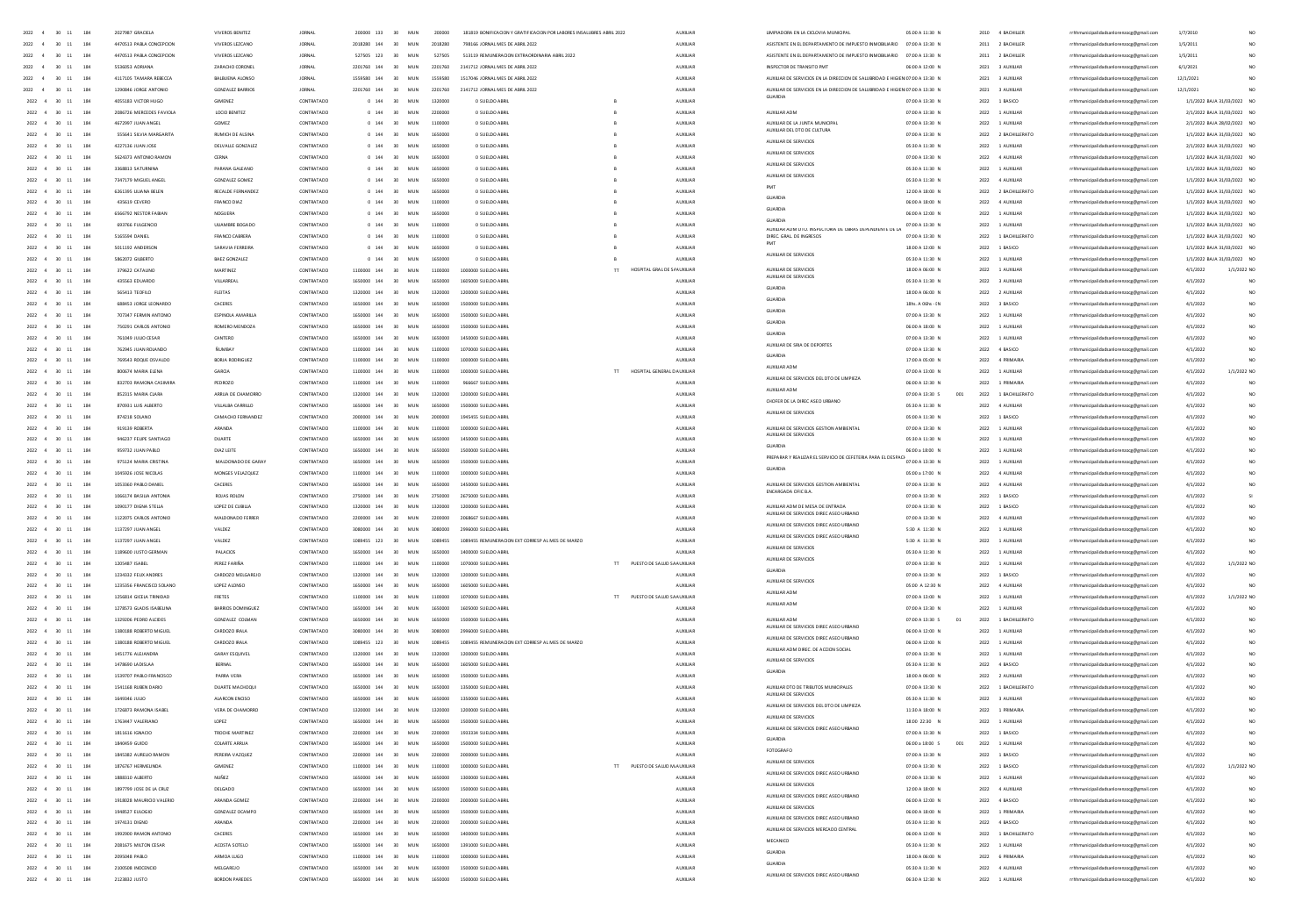|                                                                                            |                                             |                                 |                          |                                                                                                    |                               | AUXILIAR DE SERVICIOS DIREC ASEO URBAN                                              |                                    |                                      |                                                                                    |                      |            |
|--------------------------------------------------------------------------------------------|---------------------------------------------|---------------------------------|--------------------------|----------------------------------------------------------------------------------------------------|-------------------------------|-------------------------------------------------------------------------------------|------------------------------------|--------------------------------------|------------------------------------------------------------------------------------|----------------------|------------|
| $2022 \quad 4 \quad 30 \quad 11 \qquad 184$<br>$2022 \quad 4 \quad 30 \quad 11 \qquad 184$ | 2190969 JUAN ALFREDO                        | ROMERO CANTERO                  | CONTRATADO               | 1650000 144 30 MUN 1650000 1300000 SUELDO ABRIL<br>1100000 144 30 MUN 1100000 1000000 SUELDO ABRIL | AUXILIAR<br>AUXUAR            |                                                                                     | 06:30 A 12:30 N                    | 2022 3 AUXILIAR                      | rrhhmunicipalidadsanlorenzocg@gmail.com                                            | 4/1/2022             |            |
|                                                                                            | 2302108 MIRTHA DEL CARMEN                   | REALES                          | CONTRATADO               |                                                                                                    |                               | AUXILIAR DE LA DIREC.GRAL. TALENTO HUMANO<br>AUXILIAR DE SERVICIOS                  | 07:00 A 13:00 N                    | 2022 1 AUXILIAR                      | rrhhmunicipalidadsanlorenzocg@gmail.com                                            | 4/1/2022             |            |
| 2022 4 30 11 184                                                                           | 2317653 PRICILA                             | MARECO DE CUENCA                | CONTRATADO               | 1650000 144 30 MUN 1650000 1500000 SUELDO ABR                                                      | AUXUAR                        | AUXILIAR DE SERVICIOS                                                               | 07:00 A 13:30 N                    | 2022 1 AUXILIAR                      | rrhhmunicipalidadsanlorenzocg@gmail.com                                            | 4/1/2022             |            |
| 2022 4 30 11 184                                                                           | 2366815 EMILIA                              | PERALTA ORTEGA                  | CONTRATADO               | 1100000 144 30 MUN 1100000 855567 SUELDO ABRIL                                                     | AUXILIAR                      | AUXILIAR DE SERVICIOS                                                               | 06:00 A 12:30 N                    | 2022 1 PRIMARIA                      | rrhhmunicipalidadsanlorenzocg@gmail.com                                            | 4/1/2022             |            |
| $2022$ 4 30 11<br>184                                                                      |                                             | PEDROZO                         | CONTRATADO               | 1650000 144 30 MUN<br>1650000<br>1498000 SUELDO ABR                                                | AUXUAR                        | AUXILIAR DE SERVICIOS DTO TECNICO                                                   | 18:00 A 22:00 N                    | 2022 4 AUXILIAR                      | rrhhmunicipalidadsanlorenzocg@gmail.com                                            | 4/1/2022             |            |
| 2022 4 30 11 184                                                                           | 2528361 VICTOR DANIE                        | VAZQUEZ SAUCEDO                 | CONTRATADO               | 1100000 144 30 MUN 1100000 1070000 SUELDO ABRI                                                     | AUXILIAR                      | AUXILIAR DE SERVICIOS                                                               | 07:00 A 13:30 N                    | 2022 1 BACHILLERATO                  | rrhhmunicipalidadsanlorenzocg@gmail.com                                            | 4/1/2022             |            |
| 2022 4 30 11 184                                                                           | 2645939 IOAOUN                              | VILLAIRA                        | CONTRATADO               | 1650000 144 30 MUN 1650000 1450000 SUELDO ABRIL                                                    | ALCOHOL:                      | AUXILIAR DE SERVICIOS                                                               | 05:30 A 11:30 N                    | 2022 3 AUXULAR                       | rrhhmunicipalidadsanlorenzocg@gmail.com                                            | 4/1/2022             |            |
| 2022 4 30 11<br>184                                                                        | 2691896 MILCIADES MANUE                     | VALLEJOS                        | CONTRATADO               | 1650000 144 30 MUN 1650000 1400000 SUELDO ABRIL                                                    | AUXILIAR                      | AUXILIAR DE SERVICIOS                                                               | 07:00 A 13:30 N                    | 2022 5 BASICO                        | rrhhmunicipalidadsanlorenzocg@gmail.com                                            | 4/1/2022             |            |
| 2022 4 30 11 184                                                                           | <b>2697039 HECTOR VIDAL</b>                 | SANARRIA                        | CONTRATADO               | 1650000 144 30 MUN 1650000 1300000 SUFLDO ARRIV                                                    | ALCOHOL:                      | AUXIUAR DE SERVICIOS                                                                | 11:30 A 18:00 N                    | 2022 1 RACHILLERATO                  | rrhhmunicipalidadsanlorenzoce@email.com                                            | 4/1/2022             |            |
| 2022 4 30 11 184                                                                           | 2817236 TOMAS                               | AREVALOS ALONSO                 | CONTRATADO               | 1650000 144 30 MUN 1650000 1500000 SUELDO ABRIL                                                    | <b>AUXILIAR</b>               | AUXILIAR DE SERVICIOS DIREC ASEO URBANO                                             | 05:30 a 11:30 N                    | 2022 1 AUXILIAR                      | rrhhmunicipalidadsanlorenzoce@email.com                                            | 4/1/2022             |            |
| 2022 4 30 11 184                                                                           | 2829098 CARLOS                              | MARTINEZ IRAJA                  | CONTRATADO               | 1650000 144 30 MUN 1650000 1605000 SUELDO ABRIL                                                    | <b>AUXILIAR</b>               | AUXILIAR DE SERVICIOS DIREC ASEO URBANI                                             | 07:00 A 13:30 N                    | 2022 1 AUXILIAR                      | rrhhmunicipalidadsanlorenzoce@email.com                                            | 4/1/2022             |            |
| 2022 4 30 11 184                                                                           | 2843974 FANY MARLENE                        | <b>VILLALBA</b>                 | CONTRATADO               | 1100000 144 30 MUN 1100000 1000000 SUELDO ABRIL                                                    | <b>AUXILIAR</b>               | AUXILIAR DE SERVICIOS                                                               | 07:00 A 12:00 S<br>001             |                                      | 2022 3 AUXIUAR DE LA DIRECCION DE E rrhhmunicipalidadsanlorenzoce@email.com        | 4/1/2022             |            |
| 2022 4 30 11 184                                                                           | 2900349 EDUARDO SANTIAGO                    | FERNANDEZ ALFONZO               | CONTRATADO               | 1650000 144 30 MUN 1650000 1450000 SUELDO ABRIL                                                    | <b>AUXILIAR</b>               | GUARDIA                                                                             | 18:00 a 22:30 N                    | 2022 3 AUXILIAR                      | rrhhmunicipalidadsanlorenzocg@gmail.com                                            | 4/1/2022             |            |
| 2022 4 30 11 184                                                                           | 2959110 JUAN JOSE                           | INSFRAN                         | CONTRATADO               | 1100000 144 30 MUN 1100000 1000000 SUELDO ABRIL                                                    | AUXILIAR                      | CHOFFR DE LA DIREC ASED LIBRANO                                                     | 18:00 A 06:00 N                    | 2022 5 AUXILIAR                      | rrhhmunicipalidadsanlorenzocg@gmail.com                                            | 4/1/2022             |            |
| $2022$ 4 30 11 184                                                                         | 3248300 MARTIN GERARDO                      | DURE ASTIGARRAGA                | CONTRATADO               | 1650000 144 30 MUN 1650000 1500000 SUELDO ABRIL                                                    | <b>AUXILIAR</b>               | CHOFER DE LA DIREC ASED URBANO                                                      | 05:30 A 11:30 N                    | 2022 4 BASICO                        | rrhhmunicipalidadsanlorenzocg@gmail.com                                            | 4/1/2022             |            |
| $2022$ 4 30 11<br>184                                                                      | 3248300 MARTIN GERARDO                      | DURE ASTIGARRAGA                | CONTRATADO               | 545455 123 30 MUN 545455 545455 REMUNERACION EXT CORRESP AL MES DE MARZO                           | AUXUAR                        | GUARDIA                                                                             | 05:30 A 11:30 N                    | 2022 4 BASICO                        | rrhhmunicipalidadsanlorenzocg@gmail.com                                            | 4/1/2022             |            |
| $2022$ 4 30 11<br>184                                                                      | 3349005 EMILIO JOSE                         | PANIAGUA                        | CONTRATADO               | 1650000 144 30 MUN 1650000 1500000 SUELDO ABRIL                                                    | AUXILIAR                      | AUXILIAR DE SERVICIOS                                                               | 06:00 A 12:00 N                    | 2022 3 BASICO                        | rrhhmunicipalidadsanlorenzocg@gmail.com                                            | 4/1/202              |            |
| $2022$ 4 30 11<br>184                                                                      | 3371304 FEUCITA                             | DEL PADRE VALDEZ                | CONTRATADO               | 30 MUN 1100000 1000000 SUELDO ABRIL                                                                | TT PUESTO DE SALUD M AUXILIAR | <b>GUARDIA</b>                                                                      | 06:00 A 12:00 N                    | 2022 1 AUXILIAR                      | rrhhmunicipalidadsanlorenzocg@gmail.com                                            | 4/1/2022             | /1/2022 NO |
| $2022 - 4 = 30 - 11$<br>184                                                                | 3373427 MARIO ANTONIO                       | <b>VERON CORONEL</b>            | CONTRATADO<br>CONTRATADO | 1100000 144 30 MUN 1100000 1000000 SUELDO ABRIL                                                    | AUXUAR                        | AUXILIAR ADM SECRETARIA DE TRANSPORTE                                               | 07:00 A 13:30 S                    | 2022 1 AUXILIAR                      | rrhhmunicipalidadsanlorenzocg@gmail.com                                            | 4/1/2022             |            |
| 2022 4 30 11<br>184                                                                        | 3385283 RICARDO DAVID                       | ROJAS SOTELO                    |                          | 2200000 144 30 MUN 2200000 1933334 SUELDO ABRIL                                                    | AUXUAR                        |                                                                                     | 07:00 A 13:30 N                    | 2022 1 BACHILLERATO                  | rrhhmunicipalidadsanlorenzocg@gmail.com                                            | 4/1/2022             |            |
| 2022 4 30 11 184                                                                           | 3386699 REINALDO FRANCISCO                  | ROMERO ROJAS                    | CONTRATADO               | 1650000 144 30 MUN 1650000 1500000 SUELDO ABRIL                                                    | AUXILIAR                      |                                                                                     | 18:00 A 22:00 N                    | 2022 2 AUXILIAR                      | rrhhmunicipalidadsanlorenzoog@gmail.com                                            | 4/1/2022             |            |
| 2022 4 30 11<br>184                                                                        | 3401833 MIRTHA RAFAFIA                      | <b>BENITEZ NEGRI</b>            | CONTRATADO               | 1650000 144 30 MUN 1650000 1605000 SUELDO ABRIL                                                    | AUXILIAR                      | AUXILIAR ADM COORD ESCUELA MPAL<br><b>NUXILIAR DE SERVICIOS DEL CEMEI</b>           | 07:00 A 13:30 N                    |                                      | 2022 1 LICEN CIENCIAS DE LA EDUCACI rrhhmunicipalidadsanlorenzocg@gmail.com        | 4/1/2022             |            |
| 2022 4 30 11 184                                                                           | 3424757 JOSE ALFREDO                        | ROLON                           | CONTRATADO               | 1100000 144 30 MUN 1100000 933334 SUELDO ABRIL                                                     | AUXILIAR                      | AUXIUAR DE SERVICIOS DE ASEO URBANI                                                 | 05:00 A 11:30 N                    | 2022 1 AUXILIAR                      | rrhhmunicipalidadsanlorenzoog@gmail.com                                            | 4/1/2022             |            |
| 2022 4 30 11 184                                                                           | 3434465 ARCADIO RAMON                       | AYALA DIAZ                      | CONTRATADO               | 1650000 144 30 MUN 1650000 1500000 SUELDO ABRIL                                                    | AUXUAR                        |                                                                                     | 05:30 A 11:30 N                    | 2022 4 BASICO                        | rrhhmunicipalidadsanlorenzocg@gmail.com                                            | 4/1/2022             |            |
| 2022 4 30 11<br>184                                                                        | 3438441 UVIA BEATRIZ                        | BENITEZ ROTELA                  | CONTRATADO               | 1320000 144 30 MUN 1320000 1160000 SUELDO ABRIL                                                    | AUXILIAR                      | AUXIUAR ADM DTO, PATRIMONIC<br>GUARDIA                                              | 07:00 A 13:30 N                    | 2022 1 AUXILIAR                      | rrhhmunicipalidadsanlorenzoce@email.com                                            | 4/1/2022             |            |
| 2022 4 30 11<br>184                                                                        | 3450905 MARIA RAQUEL                        | MAIDANA                         | CONTRATADO               | 1320000 144 30 MUN 1320000 1200000 SUELDO ABRIL                                                    | AUXUAR                        | GUARDIA                                                                             | 07:00 A 13:30 N                    | 2022 1 BASICO                        | rrhhmunicipalidadsanlorenzocg@gmail.com                                            | 4/1/2022             |            |
| 2022 4 30 11<br>184                                                                        | 3469428 LUIS FERNANDO                       | GONZALEZ ESPINOLA               | CONTRATADO               | 1650000 144 30 MUN 1650000 1500000 SUELDO ABRIL                                                    | AUXILIAR                      | PMT                                                                                 | 07:00 A 13:30 N                    | 2022 1 BACHILLERATO                  | rrhhmunicipalidadsanlorenzocg@gmail.com                                            | 4/1/2022             |            |
| $2022 \quad 4 \quad 30 \quad 11$<br>184                                                    | 3478107 JUANA DE LAS NIEVES                 | <b>GONZALEZ HEREBIA</b>         | CONTRATADO               | 1650000 144 30 MUN<br>1650000<br>1500000 SUELDO ABRI                                               | AUXUAR                        | AUXIUAR DE SERVICIOS                                                                | 06:00 A 12:00 N                    | 2022 3 BACHILLERATO                  | rrhhmunicipalidadsanlorenzocg@gmail.com                                            | 4/1/2022             |            |
| $2022 \quad 4 \quad 30 \quad 11$<br>184                                                    | 3480017 LUIS ALEJANDRO                      | <b>GARAY VAESKEN</b>            | CONTRATADO               | 1650000 144 30 MUN<br>1650000<br>1498000 SUELDO ABRIL                                              | AUXILIAR                      |                                                                                     | 07:00 A 13:30 N                    | 2022 1 BASICO                        | rrhhmunicipalidadsanlorenzocg@gmail.com                                            | 4/1/2022             |            |
| $2022$ 4 30 11<br>184                                                                      | 494464 LUZ MARIELA CONCEPCION               | ROLON ACOSTA                    | CONTRATADO               | 1650000 144 30 MUN<br>1650000<br>1605000 SUELDO ABR                                                | AUXUAR                        | AUXILIAR DE LADIREC. GRAL.COMUNICACIÓN ESTRATEGICA                                  | 07:00 A 13:30 N                    | 2022 1 BACHILLERATI                  | rrhhmunicipalidadsanlorenzocg@gmail.com                                            | 4/1/202              |            |
| $2022 \quad 4 \quad 30 \quad 11$<br>184                                                    | 3510242 CESAR ARIE                          | MARTINEZ ROBLES                 | CONTRATADO               | 1650000 144 30 MUN<br>1650000 1551500 SUELDO ABRI                                                  | AUXILIAR                      | AUXILIAR ADM DIREC DE TRANSITO<br>AUXILIAR ADM DEL DTO ADULTOS MAYORES              | 07:00 A 13:30 N                    | 2022 1 BASICO                        | rrhhmunicipalidadsanlorenzocg@gmail.com                                            | 4/1/2022             |            |
| $2022 - 4 = 30 - 11$<br>184<br>2022 4 30 11 184                                            | 3515256 MIRYAN GRACIEU<br>3555849 ARTURO    | ZAYAS DE AMARILIA<br>DURE RODAS | CONTRATADO<br>CONTRATADO | 1100000 144 30 MUN<br>1100000 1000000 SUELDO ABR                                                   | AUXILIAR<br>ALCOHOL:          | AUXILIAR DE SERVICIOS DIREC ASEO URBANO                                             | 07:00 A 13:30 S<br>05:30 a 11:30 N | 2022 1 BACHILLERATI<br>2022 1 AUXUAR | rrhhmunicipalidadsanlorenzocg@gmail.com                                            | 4/1/202              |            |
|                                                                                            | 3578557 VIRGINIA                            | JIMENEZ RECALDE                 | CONTRATADO               | 1650000 144 30 MUN 1650000 1500000 SUELDO ABRIL<br>1320000 144 30 MUN 1320000 1160000 SUELDO ABRIL | <b>AUXILIAR</b>               | AUXILIAR DE SERVICIOS                                                               | 18:00 22:30 N                      | 2022 1 PRIMARIA                      | rrhhmunicipalidadsanlorenzocg@gmail.com<br>rrhhmunicipalidadsanlorenzocg@gmail.com | 4/1/2022<br>4/1/2022 |            |
| 2022 4 30 11 184<br>2022 4 30 11<br>184                                                    | 3585692 LAURA CAROUNA                       | CASCO                           | CONTRATADO               | 1500000 144 30 MUN 1500000 1318182 SUELDO ABRIL                                                    | AUXUAR                        | AUXIUAR ADM DIREC.CODENI                                                            | 07:00 A 13:30 N                    | 2022 1 BASICO                        | rrhhmunicipalidadsanlorenzoce@email.com                                            | 4/1/2022             |            |
| 2022 4 30 11 184                                                                           | 3609703 ANA TERESA                          | <b>CESPEDES BAEZA</b>           | CONTRATADO               | 1430000 144 30 MUN 1430000 1300000 SUELDO ABRIL                                                    | <b>AUXILIAR</b>               |                                                                                     | 07:00 A 13:30 N                    | 2022 1 BACHILLERATO                  | rrhhmunicipalidadsanlorenzoce@email.com                                            | 4/1/2022             |            |
| 2022 4 30 11<br>184                                                                        | 3612104 CESAR AUGUSTO                       | SALINAS BRITEZ                  | CONTRATADO               | 1650000 144 30 MUN 1650000 1500000 SUELDO ABRIL                                                    | <b>AUXILIAR</b>               | AUXILIAR ADM DTO DE TRANSPORTE                                                      | 07:00 A 13:30 N                    | 2022 1 AUXILIAR                      | rrhhmunicipalidadsanlorenzoce@email.com                                            | 4/1/2022             |            |
| $2022 \quad 4 \quad 30 \quad 11$<br>184                                                    | 3653615 JOANA MIRABEL                       | SALINAS INSFRAN                 | CONTRATADO               | 1650000 144 30 MUN 1650000 1605000 SUELDO ABRIL                                                    | <b>AUXILIAR</b>               | AUXIUAR DEL POLICLINICO                                                             | 07:00 A 13:30 N                    | 2022 1 BACHILLERATO                  | rrhhmunicipalidadsanlorenzoog@gmail.com                                            | 4/1/2022             |            |
| 2022 4 30 11 184                                                                           |                                             | FERNANDEZ SALINAS               | CONTRATADO               | 1650000 144 30 MUN 1650000 1498000 SUELDO ABRIL                                                    |                               |                                                                                     |                                    | 2022 1 AUXILIAR                      |                                                                                    |                      |            |
| 2022 4 30 11<br>184                                                                        | 3659222 PEDRO CECIUO<br>3702795 VICTOR JUUO | LEDEZMA                         | CONTRATADO               | 1650000 144 30 MUN 1650000 1350000 SUELDO ABRIL                                                    | AUXILIAR<br>AUXILIAR          | AUXIUAR DE SERVICIOS EN EL MERCADO CENTRA                                           | 18:00 A 06:00 N<br>05:00 A 11:30 N | 2022 3 PRIMARIA                      | rrhhmunicipalidadsanlorenzocg@gmail.com<br>rrhhmunicipalidadsanlorenzocg@gmail.com | 4/1/2022<br>4/1/2022 |            |
| $2022$ 4 30 11<br>184                                                                      | 3715328 MARICEL                             | MORAN CASCO                     | CONTRATADO               | 1100000 144 30 MUN 1100000 966667 SUELDO ABRIL                                                     | AUXUAR                        | AUXIUAR DE SERVICIOS MERCADO FLORIDA                                                | 07:00 A 13:30 N                    | 2022 1 AUXILIAR                      | rrhhmunicipalidadsanlorenzocg@gmail.com                                            | 4/1/2022             |            |
| $2022 - 4 = 30 - 11$<br>184                                                                | 3726355 GUSTAVO LUIS                        | <b>GARAY VAESKEN</b>            | CONTRATADO               | 1650000 144 30 MUN 1650000 1450000 SUELDO ABRIL                                                    | AUXILIAR                      | AUXILIAR DE SERVICIOS                                                               | 05:30 a 11:30 N                    | 2022 1 BASICO                        | rrhhmunicipalidadsanlorenzocg@gmail.com                                            | 4/1/2022             |            |
| $2022$ 4 30 11<br>184                                                                      | 3740161 MYRIAM SHARLEN                      | BAEZ RAMIREZ                    | CONTRATADO               | 2200000 144 30 MUN 2200000 2000000 SUELDO ABRIL                                                    | AUXUAR                        | AUXIUAR ADM DE PLANIFICACION URBANA                                                 | 07:00 A 13:30 N                    | 2022 1 BACHILLERATO                  | rrhhmunicipalidadsanlorenzocg@gmail.com                                            | 4/1/2022             |            |
| 2022 4 30 11<br>184                                                                        | 3742269 ELVIO RAMON                         | DUARTE                          | CONTRATADO               | 1650000 144 30 MUN 1650000 1350000 SUELDO ABRIL                                                    | AUXILIAR                      | AUXILIAR DE SERVICIOS                                                               | 17:00 A 11:30 N                    | 2022 4 BASICO                        | rrhhmunicipalidadsanlorenzocg@gmail.com                                            | 4/1/2022             |            |
| 2022 4 30 11 184                                                                           | 3743479 FACUNDA                             | DE LA CRUZ FERREIRA GONZALEZ    | CONTRATADO               | 1650000 144 30 MUN 1650000 1500000 SUELDO ABRIL                                                    | ALDOITAR                      | AUXILIAR ADM DIRECC DE ASEO URBANO                                                  | 07:00 A 13:30 N                    | 2022 4 BASICO                        | rrhhmunicipalidadsanlorenzoog@gmail.com                                            | 4/1/2022             |            |
| 2022 4 30 11 184                                                                           | 3773702 ARNALDO ANDRES                      | GIMENEZ                         | CONTRATADO               | 1100000 144 30 MUN 1100000 1070000 SUELDO ABRIL                                                    | AUXILIAR                      | AUXILIAR ADMINISTRATIVO                                                             | 07:00 A 13:30 N                    | 2022 1 AUXILIAR                      | rrhhmunicipalidadsanlorenzocg@gmail.com                                            | 4/1/2022             |            |
| 7022 4 30 11 184                                                                           | 3783218 FRANCISCA FUZARETH                  | <b>ARRAHAN</b>                  | CONTRATADO               | 1650000 144 30 MUN 1650000 1500000 SUELDO ABRIL                                                    | ALDOIDAR                      | AUXILIAR ADM DEL DTO . COMISIONES VECINALES                                         | 07:00 A 13:30 N                    | 2022 1 BACHILLERATO                  | rrhhmunicipalidadsanlorenzocg@gmail.com                                            | 4/1/2022             |            |
| 2022 4 30 11 184                                                                           | 3784276 NORMA BEATRIZ                       | TORALES BENITEZ                 | CONTRATADO               | 1320000 144 30 MUN 1320000 1200000 SUELDO ABRIL                                                    | AUXILIAR                      | AUXIUAR ADMINISTRATIVO                                                              | 07:00 A 13:30 N                    | 2022 3 AUXILIAR                      | rrhhmunicipalidadsanlorenzoce@email.com                                            | 4/1/2022             |            |
| 2022 4 30 11 184                                                                           | 3793776 NATALIA JOSEFINA                    | ROMERO DE GONZALEZ              | CONTRATADO               | 1650000 144 30 MUN 1650000 1605000 SUELDO ABRIL                                                    | AUXILIAR                      | AUXILIAR ADM. DEL DTO . COMISIONES VECINALES                                        | 07:00 A 13:30 N                    | 2022 1 AUXILIAR                      | rrhhmunicipalidadsanlorenzocg@gmail.com                                            | 4/1/2022             |            |
| 2022 4 30 11 184                                                                           | 3797713 LAURA NAIR                          | <b>VILLAMIL</b>                 | CONTRATADO               | 2750000 144 30 MUN 2750000 2675000 SUELDO ABRIL                                                    | AUXILIAR                      | SOUCITAR POR INTERMEDIO DE LA DGC A LAS DISTINTAS DE                                | 07:00 A 13:30 N                    | 2022 1 DOCENTE                       | rrhhmunicipalidadsanlorenzoce@email.com                                            | 4/1/2022             |            |
| 2022 4 30 11 184                                                                           | 3851137 FATIMA LIDIA                        | RAMIREZ                         | CONTRATADO               | 1650000 144 30 MUN 1650000 1450000 SUELDO ABRIL                                                    | AUXILIAR                      | AUXILIAR DE SERVICIOS                                                               | 05:30 A 11:30 N                    | 2022 3 AUXILIAR                      | rrhhmunicipalidadsanlorenzoog@gmail.com                                            | 4/1/2022             |            |
| $2022$ 4 30 11<br>184                                                                      | 3895189 VICTOR DANIEL                       | DIAZ DOMINGUEZ                  | CONTRATADO               | 1100000 144 30 MUN 1100000<br>966667 SUELDO ABRI                                                   | AUXUAR                        | AUXILIAR DE SERVICIOS                                                               | 05:30 A 11:30 N                    | 2022 4 AUXILIAR                      | rrhhmunicipalidadsanlorenzocg@gmail.com                                            | 4/1/2022             |            |
| 2022 4 30 11<br>184                                                                        | 3956619 EDGAR ENRIQUE                       | PRIETO                          | CONTRATADO               | 1650000 144 30 MUN 1650000 1605000 SUELDO ABRIL                                                    | AUXILIAR                      | ---<br>RECEPCIONAR EL INGRESO DIARIO DE TODOS LOS TRIBUTOS QUE S<br>07:00 A 13:30 N |                                    | 2022 4 BASICO                        | rrhhmunicipalidadsanlorenzoog@gmail.com                                            | 4/1/2022             |            |
| $2022$ 4 30 11<br>184                                                                      | 3973156 VIDAL                               | NUÑEZ AGÜERO                    | CONTRATADO               | 1650000 144 30 MUN 1650000<br>1500000 SUELDO ABRIL                                                 | AUXUAR                        | AUXIUAR DE SERVICIOS                                                                | 05:30 A 11:30 N                    | 2022 4 BASICO                        | rrhhmunicipalidadsanlorenzocg@gmail.com                                            | 4/1/2022             |            |
| 2022 4 30 11<br>184                                                                        | 3974980 GERARDO DANIE                       | <b>RAMIREZ PAREDES</b>          | CONTRATADO               | 1320000 144 30 MUN 1320000 1284000 SUELDO ABR                                                      | AUXILIAR                      | AUXIUAR DEL JUZGADO DE FALTAS                                                       | 07:00 A 13:30 N                    | 2022 1 BASICO                        | rrhhmunicipalidadsanlorenzocg@gmail.com                                            | 4/1/2022             |            |
| 2022 4 30 11 184                                                                           | 3990534 DAYSI ROCIO                         | MORINIGO RECALDE                | CONTRATADO               | 1650000 144 30 MUN 1650000 1500000 SUELDO ABRIL                                                    | AUXILIAR                      | AUXILIAR ADM. DEL DTO . COMISIONES VECINALES                                        | 07:00 A 13:30 N                    | 2022 1 AUXILIAR                      | rhhmunicipalidadsanlorenzocg@gmail.com                                             | 4/1/2022             |            |
| $2022 - 4 = 30 - 11$<br>184                                                                | 4059362 TEODOSIO                            | CABALLERO                       | CONTRATADO               | 1650000 144 30 MUN 1650000 1400000 SUELDO ABR                                                      | AUXILIAR                      | AUXILIAR DE SERVICIOS                                                               | 05:30 A 11:30 N                    | 2022 4 AUXILIAR                      | hhmunicipalidadsanlorenzocg@gmail.com                                              | 4/1/2022             |            |
| 2022 4 30 11 184                                                                           | 4065558 NESTOR RAMON                        | <b>MARECOS</b>                  | CONTRATADO               | 1650000 144 30 MUN 1650000 1450000 SUFLDO 488U                                                     | ALCOHOL:                      |                                                                                     | 12:00 A 18:00 N                    | 2022 1 RACHILLERATO                  | rrhhmunicipalidadsanlorenzocg@gmail.com                                            | 4/1/2022             |            |
| 2022 4 30 11 184                                                                           | 4070636 MARIA DEL PILAR                     | NOGUERA                         | CONTRATADO               | 1100000 144 30 MUN 1100000 1000000 SUELDO ABRIL                                                    | <b>AUXILIAR</b>               | AUXILIAR DE SERVICIOS DEL DTO DE LIMPIEZA                                           | 06:00 A 12:30 N                    | 2022 1 PRIMARIA                      | rrhhmunicipalidadsanlorenzoce@email.com                                            | 4/1/2022             |            |
| 2022 4 30 11 184                                                                           | ADRISSR FRANCISCO RAFAEL                    | VARGAS RIOS                     | CONTRATADO               | 1650000 144 30 MUN 1650000 1400000 SUFLDO ARRIV                                                    | ALCOHOL:                      | AUXILIAR DE SERVICIOS                                                               | 05/30 A 11/30 N                    | 2022 3 4100148                       | rrhhmunicipalidadsanlorenzoce@email.com                                            | 4/1/2022             |            |
| 2022 4 30 11 184                                                                           | 4107178 AQUILES JAVIER                      | MARTINEZ BARRIOS                | CONTRATADO               | 1650000 144 30 MUN 1650000 1605000 SUELDO ABRIL                                                    | <b>AUXILIAR</b>               | AUXIUAR ADMINISTRATIVO                                                              | 07:00 A 13:30 N                    | 2022 1 AUXILIAR                      | rrhhmunicipalidadsanlorenzoce@email.com                                            | 4/1/2022             |            |
| 2022 4 30 11 184                                                                           | 4120711 NEICY DAHIANA                       | MOUNAS CAPDEVILA                | CONTRATADO               | 1650000 144 30 MUN 1650000 1498000 SUELDO ABRIL                                                    | AUXILIAR                      |                                                                                     | 18:00 A 22:00 N                    | 2022 2 AUXILIAR                      | rrhhmunicipalidadsanlorenzocg@gmail.com                                            | 4/1/2022             |            |
| $2022$ 4 30 11 184                                                                         | 4177673 DAISY                               | ROA GENEZ                       | CONTRATADO               | 1320000 144 30 MUN 1320000 1284000 SUELDO ABRIL                                                    | <b>AUXILIAR</b>               | AUXIUAR ADMINISTRATIVO                                                              | 07:00 A 13:30 N                    | 2022 1 BACHILLERATO                  | rrhhmunicipalidadsanlorenzocg@gmail.com                                            | 4/1/2022             |            |
| 2022 4 30 11 184                                                                           | 4185117 CARLOS JAVIER                       | AMARILLA                        | CONTRATADO               | 1650000 144 30 MUN 1650000 1450000 SUELDO ABRIL                                                    | AUXILIAR                      | AUXILIAR ADM DIREC.CODEN                                                            | 07:00 A 13:30 N                    | 2022 1 BACHILLERATO                  | rrhhmunicipalidadsanlorenzocg@gmail.com                                            | 4/1/2022             |            |
| 2022 4 30 11 184                                                                           | 4249835 CRISTHIAN DAVID                     | OCAMPO GONZALEZ                 | CONTRATADO               | 1650000 144 30 MUN 1650000 1500000 SUELDO ABRIL                                                    | AUXILIAR                      | AUXIUAR DE SERVICIOS                                                                | 05:30 A 11:30 N                    | 2022 1 AUXILIAR                      | rrhhmunicipalidadsanlorenzocg@gmail.com                                            | 4/1/2022             |            |
| $2022$ 4 30 11<br>184                                                                      | 4253683 CARLOS MIGUEL                       | FERMIN SANTOS FLEITAS           | CONTRATADO               | 1650000 144 30 MUN 1650000 1605000 SUELDO ABRIL                                                    | AUXUAR                        | AUXILIAR ADMINISTRATIVO                                                             | 07:00 A 13:30 N                    | 2022 1 AUXILIAR                      | rrhhmunicipalidadsanlorenzocg@gmail.com                                            | 4/1/2022             |            |
| $2022$ 4 30 11<br>184                                                                      | 4261881 SARITA EUZABETH                     | VALDEZ BAREIRO                  | CONTRATADO               | 30 MUN 1320000 1200000 SUELDO ABRIL<br>1320000 144                                                 | AUXILIAR                      | AUXILIAR ADMINISTRATIVO                                                             | 07:00 A 13:30 N                    | 2022 1 BASICO                        | rrhhmunicipalidadsanlorenzocg@gmail.com                                            | 4/1/2022             |            |
| $2022$ 4 30 11<br>184                                                                      | 4270732 CESAR ARIEL                         | BAEZ GODOY                      | CONTRATADO               | 1650000 144 30 MUN 1650000<br>1605000 SUELDO ABRIL                                                 | AUXUAR                        |                                                                                     | 18:00 A 22:00 N                    | 2022 2 BACHILLERATO                  | rrhhmunicipalidadsanlorenzocg@gmail.com                                            | 4/1/2022             |            |
| $2022 \quad 4 \quad 30 \quad 11$<br>184                                                    | 4273065 LETIZZIA                            | LOPEZ AGUILAR                   | CONTRATADO               | 1650000 144 30 MUN 1650000 1152750 SUELDO ABRIL                                                    | AUXILIAR                      | PREPARAR NOTIFICACION PARA LOS CONTRIBUYENTES -REDARCTAR 07:00 A 13:30 N            |                                    | 2022 1 BACHILLERATO                  | rrhhmunicipalidadsanlorenzocg@gmail.com                                            | 4/1/2022             |            |
| 2022 4 30 11 184                                                                           | 4274133 UZ GRACIELA                         | <b>RENITEZ</b>                  | CONTRATADO               | 1650000 144 30 MUN 1650000 1400000 SUFLDO ARRIV                                                    | ALDOIDAR                      |                                                                                     | 0600 A 1200 N                      | 2022 2 RACHILLERATO                  | rrhhmunicipalidadsanlorenzocg@gmail.com                                            | 4/1/2022             |            |
| 2022 4 30 11<br>184                                                                        | 4290062 CHRISTIAN ALBERTO                   | ESTIGARRIBIA                    | CONTRATADO               | 1320000 144 30 MUN 1320000 1200000 SUELDO ABRIL                                                    | AUXILIAR                      |                                                                                     | 18:00 A 22:00 N                    | 2022 1 AUXILIAR                      | rrhhmunicipalidadsanlorenzocg@gmail.com                                            | 4/1/2022             |            |
| 2022 4 30 11 184                                                                           | 4381373 CLAUDIA CAROUNA                     | <b>OVELAR GARCETE</b>           | CONTRATADO               | 1650000 144 30 MUN 1650000 1605000 SUELDO ABRIL                                                    | AUXILIAR                      | AUXIUAR ADMINISTRATIVO                                                              | 07:00 A 13:30 N                    | 2022 1 BACHILLERATO                  | rrhhmunicipalidadsanlorenzocg@gmail.com                                            | 4/1/2022             |            |
| 2022 4 30 11 184                                                                           | 4394727 RUTH MARINA                         | CARRILLO                        | CONTRATADO               | 1650000 144 30 MUN 1650000 1500000 SUELDO ABRIL                                                    | <b>AUXILIAR</b>               | RECIBIR, REGISTRAR Y DISTRIBUIR EXPEDIENTES, NOTAS, MEMORAN 07:00 A 13:30 N         |                                    | 2022 1 BACHILLERATO                  | rrhhmunicipalidadsanlorenzoce@email.com                                            | 4/1/2022             |            |
| 2022 4 30 11 184                                                                           | 4399895 PABLO                               | PAREDES                         | CONTRATADO               | 1650000 144 30 MUN 1650000 1500000 SUELDO ABRIL                                                    | AUXILIAR                      | AUXILIAR DE SERVICIOS                                                               | 05:30 A 11:30 N                    | 2022 1 AUXILIAR                      | rrhhmunicipalidadsanlorenzoce@email.com                                            | 4/1/2022             |            |
| $2022\quad 4 \quad 30 \quad 11 \qquad 184$                                                 | 4399895 PABLO                               | PAREDES                         | CONTRATADO               | 545455 123 30 M UN 545455 545455 REMUNERACION EXT CORRESP AL MES DE MARZO                          | AUXILIAR                      | AUXILIAR DE SERVICIOS                                                               | 05:30 A 11:30 N                    | 2022 1 AUXILIAR                      | rrhhmunicipalidadsanlorenzocg@gmail.com                                            | 4/1/2022             |            |
| ${\bf 2022\quad \  \  4\quad \  \  {\bf 30\quad \  \  {\bf 11}}\qquad \  {\bf 184}}$       | 4423340 CRISTHIAN RAMON                     | MERCADO CHAVE                   | CONTRATADO               | 1650000 144 30 MUN 1650000 1500000 SUELDO ABRIL                                                    | AUXILIAR                      | AUXILIAR DE SERVICIOS                                                               | 12:00 A 18:00 N                    | 2022 1 AUXILIAR                      | rrhhmunicipalidadsanlorenzocg@gmail.com                                            | 4/1/2022             |            |
|                                                                                            |                                             |                                 |                          |                                                                                                    |                               |                                                                                     |                                    |                                      |                                                                                    |                      |            |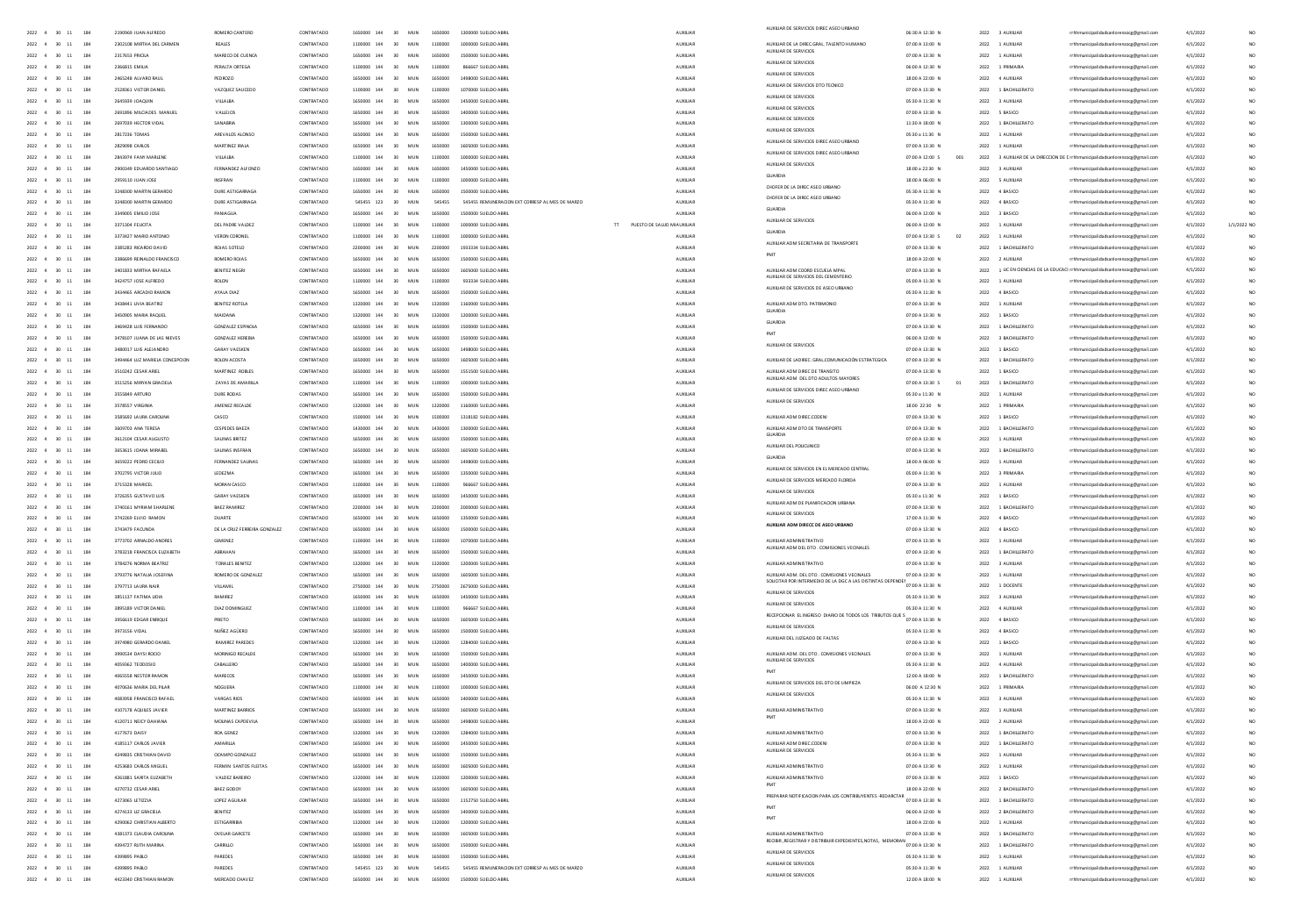|                                                                                                  |                                          |                                        |                          |             |                                                 |         |                                                        |                      | AUXILIAR DE SERVICIOS                                                                             |                                    |                                   |                                         |          |                 |
|--------------------------------------------------------------------------------------------------|------------------------------------------|----------------------------------------|--------------------------|-------------|-------------------------------------------------|---------|--------------------------------------------------------|----------------------|---------------------------------------------------------------------------------------------------|------------------------------------|-----------------------------------|-----------------------------------------|----------|-----------------|
| 2022 4 30 11 184                                                                                 | 4448847 MARINA                           | PALACIOS DENIS                         | CONTRATADO               |             |                                                 |         | 1650000 144 30 MUN 1650000 1450000 SUELDO ABRIL        | AUXILIAR             |                                                                                                   | 05:30 A 11:30 N                    | 2022 3 AUXILIAR                   | rrhhmunicipalidadsanlorenzocg@gmail.com | 4/1/2022 |                 |
| $2022\quad \  \  4\quad \  \  30\quad \  11\quad \  \  \,$<br>184                                | 4470480 MARIO ANTONIC                    | MONGES ORTIZ                           | CONTRATADO               |             | 2200000 144 30 MUN                              |         | 2200000 2000000 SUELDO ABRIL                           | AUXILIAR             | AUXILIAR ADM AREA TESORERIA                                                                       | 07:00 A 13:30 N                    | 2022 1 BASICO                     | rrhhmunicipalidadsanlorenzocg@gmail.com | 4/1/2022 | NO <sub>1</sub> |
| $2022\quad \  \, 4\quad \  \  30\quad \  11$<br>184                                              | 4481424 FEUCIANO                         | CABALLERO PAREDES                      | CONTRATADO               |             |                                                 | 1650000 | 1500000 SUELDO ABRIL                                   | AUXILIAR             | AUXIUAR DE SERVICIOS                                                                              | 05:30 A 11:30 N                    | 2022 1 AUXILIAR                   | rrhhmunicipalidadsanlorenzocg@gmail.com | 4/1/2022 |                 |
| 2022 4 30 11<br>184                                                                              | 4538508 FREDY RAMON                      | <b>GONZALEZ MARTINEZ</b>               | CONTRATADO               | 1500000 144 | 30 MUN                                          | 1500000 | 1318182 SUELDO ABRIL                                   | AUXILIAR             | AUXIUAR DE SERVICIOS DIREC ASED URBANO                                                            | 06:30 A 12:30 N                    | 2022 1 AUXILIAR                   | rrhhmunicipalidadsanlorenzocg@gmail.com | 4/1/2022 | NO <sub>1</sub> |
|                                                                                                  |                                          |                                        |                          |             |                                                 |         |                                                        |                      | AUXIUAR DE SERVICIOS DIREC ASEO URBANO                                                            |                                    |                                   |                                         |          |                 |
| $2022\quad \  \, 4\quad \  \  \, 30\quad \  11$<br>184                                           | 4539777 JOSE ORLANDO                     | ROMAN ESTIGARRIBIA                     | CONTRATADO               |             | 30 MUN                                          | 1650000 | 1350000 SUELDO ABRIL                                   | AUXILIAR             | AUXILIAR DE SERVICIOS                                                                             | 06:00 A 12:00 N                    | 2022 4 AUXILIAR                   | rrhhmunicipalidadsanlorenzoog@gmail.com | 4/1/2022 | NO              |
| $2022\quad \  \  4\quad \  \  30\quad \  11$<br>184                                              | 4551166 RICHARD MANUEL                   | CACERES PEREIRA                        | CONTRATADO               |             | 1650000 144 30 MUN                              | 1650000 |                                                        | AUXILIAR             | AUXIUAR DE SERVICIOS DEL DTO DE LIMPIEZA                                                          | 07:00 A 13:30 N                    | 2022 1 BASICO                     | rrhhmunicipalidadsanlorenzocg@gmail.com | 4/1/2022 |                 |
| 2022 4 30 11<br>184                                                                              | 4567102 JUANA CAROUNA                    | FIFITAS DIAZ                           | CONTRATADO               |             | 1650000 144 30 MIN                              |         | 1650000 1500000 SUFLDO 488U                            | AUXUAR               |                                                                                                   | 07:00 A 13:30 N                    | 2022 1 BASICO                     | rrhhmunicipalidadsanlorenzocg@gmail.com | 4/1/2022 |                 |
| $2022\quad \  \  4\quad \  \  30\quad \  11$<br>184                                              | 4634265 HERMINIA SOLEDAI                 | <b>MARTINEZ</b>                        | CONTRATADO               |             | 1210000 144 30 MUN                              | 1210000 | 1100000 SUELDO ABRIL                                   | AUXILIAR             | AUXIUAR DE SERVICIOS DEL DTO DE LIMPIEZA                                                          | 06:00 A 12:30 N                    | 2022 1 PRIMARIA                   | rrhhmunicipalidadsanlorenzoog@gmail.co  | 4/1/2022 |                 |
| 2022 4 30 11<br>184                                                                              | 4636763 FDITH VANESSA                    | <b>RENITEZ AREVAIOS</b>                | CONTRATADO               |             | 1650000 144 30 MIN                              |         | 1650000 1500000 SUFLDO ARRI                            | <b>ALDOLLAR</b>      | PMT                                                                                               | 18:00 A 22:00 N                    | 2022 2 AUXILIAR                   | rrhhmunicipalidadsanlorenzocg@gmail.com | 4/1/2022 |                 |
| 2022 4 30 11<br>184                                                                              | 4672722 MARCOS JAVIER                    | YEGROS RODAS                           | CONTRATADO               |             | 1650000 144 30 MUN                              |         | 1650000 1500000 SUELDO ABRIL                           | AUXILIAR             | PMT                                                                                               | 18:00 A 22:00 N                    | 2022 2 BACHILLERATO               | rrhhmunicipalidadsanlorenzoog@gmail.com | 4/1/2022 |                 |
|                                                                                                  |                                          |                                        |                          |             |                                                 |         | HOSPITAL GENERAL DIALIXILIAR                           |                      | AUXILIAR DE SERVICIOS                                                                             |                                    |                                   |                                         |          |                 |
| 2022 4 30 11<br>184                                                                              | 4716696 CLAUDIA CELESTE                  | OIFDA                                  | CONTRATADO               |             | 1100000 144 30 MIN                              |         | 1100000 1000000 SUELDO ABBIL                           |                      |                                                                                                   | 02:00 A 13:30 N                    | 2022 1 4100148                    | rrhhmunicipalidadsanlorenzocg@gmail.com | 4/1/2022 |                 |
| 2022 4 30 11<br>184                                                                              | 4717987 MIGDONIA                         | LUGO MILTOS                            | CONTRATADO               |             | 1320000 144 30 MUN                              |         | 1320000  1200000 SUELDO ABRIL                          | AUXILIAR             | AUXIUAR ADM DIREC POUCUNICO MUNICIPAL<br>ECEPCIONAR EL INGRESO DIARIO DE TODOS LOS TRIBUTOS QUE S | 07:00 A 13:30 N                    | 2022 1 BACHILLERATO               | rrhhmunicipalidadsanlorenzoce@email.com | 4/1/2022 |                 |
| 2022 4 30 11<br>184                                                                              | 4727006 DIEGO                            | ENCINA                                 | CONTRATADO               |             | 1815000 144 30 MUN                              |         | 1815000 1765500 SUELDO ABRIL                           | <b>AUXILIAR</b>      |                                                                                                   | 07:00 A 13:30 N                    | 2022 1 BACHILLERATO               | rrhhmunicipalidadsanlorenzoce@email.com | 4/1/2022 |                 |
| $2022\quad \  \, 4\quad \quad \, 30\quad \  \, 11$<br>184                                        | 4738494 YANINA MAILEN                    | ESCOBAR MEDINA                         | CONTRATADO               |             | 1320000 144 30 MUN                              |         | 1320000 1160000 SUELDO ABRIL                           | AUXILIAR             | AUXIUAR ADMINISTRATIVO                                                                            | 07:00 A 13:30 N                    | 2022 1 BASICO                     | rrhhmunicipalidadsanlorenzoog@gmail.com | 4/1/2022 |                 |
| 2022 4 30 11 184                                                                                 | 4752656 FATIMA MARIA DEL CARMEN          | AMARILLA CRISTALDO                     | CONTRATADO               |             | 1100000 144 30 MUN                              |         | 1100000 1000000 SUELDO ABRIL                           | AUXILIAR             | AUXIUAR DE SERVICIOS DEL DTO DE LIMPIEZA                                                          | 12:00 A 18:30 S<br>002             | 2022 4 AUXILIAR                   | rrhhmunicipalidadsanlorenzocg@gmail.com | 4/1/2022 |                 |
| 2022 4 30 11<br>184                                                                              | 4756916 MARIO ANTONIO                    | CARDENA                                | CONTRATADO               |             | 1650000 144 30 MUN                              |         | 1650000 1551500 SUELDO ABRIL                           | AUXUAR               | AUXILIAR DE SERVICIOS                                                                             | 05:30 A 11:30 N                    | 2022 1 AUXILIAR                   | rrhhmunicipalidadsanlorenzoog@gmail.com | 4/1/2022 |                 |
|                                                                                                  |                                          |                                        |                          |             |                                                 |         |                                                        |                      |                                                                                                   |                                    |                                   |                                         |          |                 |
| $2022\quad \  \, 4\quad \  \  30\quad \  11$<br>184                                              | 4768175 LUIS DARIO                       | AVEIRO CANTERO                         | CONTRATADO               |             | 30 MUN                                          | 1650000 | 1400000 SUELDO ABRIL                                   | AUXILIAR             |                                                                                                   | 07:00 A 13:30 N                    | 2022 1 BASICO                     | rrhhmunicipalidadsanlorenzoog@gmail.com | 4/1/2022 |                 |
| 2022 4 30 11<br>184                                                                              | 4793220 JOAQUIN RAMON                    | BENITEZ                                | CONTRATADO               |             | 30 MUN                                          | 1650000 | 1605000 SUELDO ABRIL                                   | AUXUAR               | AUXIUAR ADMINISTRATIVO<br>AUXILIAR DE SERVICIOS                                                   | 07:00 A 13:30 N                    | 2022 1 AUXIUAR                    | rrhhmunicipalidadsanlorenzocg@gmail.com | 4/1/2022 |                 |
| $2022\quad \  \, 4\quad \  \  \, 30\quad \  11$                                                  | 4808101 DIEGO MANUEL                     | ROA PAVON                              | CONTRATADO               |             | 30 MUN                                          | 1650000 | 1500000 SUELDO ABRIL                                   | AUXILIAR             |                                                                                                   | 05:30 A 11:30 N                    | 2022 1 AUXILIA                    | rrhhmunicipalidadsanlorenzocg@gmail.com | 4/1/2022 |                 |
| $2022\quad \  \  4\quad \  \  30\quad \  11$                                                     | 4810421 BRUNO AUGUSTO                    | SARAVIA FERREIR/                       | CONTRATADO               |             | 30 MUN                                          | 1650000 | 1605000 SUELDO ABRIL                                   | AUXILIAR             | PMT                                                                                               | 11:30 A 18:00 N                    | 2022 3 AUXILIAR                   | rrhhmunicipalidadsanlorenzocg@gmail.com | 4/1/2022 |                 |
| $2022\quad \  \, 4\quad \  \  30\quad \  11$<br>184                                              | 4810560 RITA KATHERINA                   | <b>GONZALEZ VILLALBA</b>               | CONTRATADO               |             | 1650000 144 30 MUN                              |         | 1650000 1605000 SUELDO ABRIL                           | AUXILIAR             |                                                                                                   | 06:00 A 12:00 N                    | 2022 1 BACHILLERATO               | rrhhmunicipalidadsanlorenzocg@gmail.com | 4/1/2022 |                 |
| $2022\quad \  \  4\quad \  \  30\quad \  11$                                                     | 4838627 FRANCISCO HERNAI                 | CHAMORRO SANABRI                       | CONTRATADO               | 1650000 144 | 30 MUN                                          | 1650000 | 1400000 SUELDO ABRI                                    | AUXILIAR             | AUXILIAR DE SERVICIOS                                                                             | 05:30 a 11:30 N                    | 2022 4 AUXILIAR                   | rrhhmunicipalidadsanlorenzoog@gmail.co  | 4/1/2022 |                 |
| 2022 4 30 11                                                                                     | 4845632 EDGAR RAMON                      | GARCIA OVELAR                          | CONTRATADO               |             | 1650000 144 30 MIN                              |         | 1650000 1051250 SUELDO ABRIL                           | <b>ALDOLLAR</b>      | CHOFER DE LA DIREC ASED URBANO                                                                    | 07:00 A 13:30 N                    | 2022 4 AUXILIAR                   |                                         |          |                 |
|                                                                                                  |                                          |                                        |                          |             |                                                 |         |                                                        |                      | AUXILIAR DE SERVICIOS                                                                             |                                    |                                   | rrhhmunicipalidadsanlorenzocg@gmail.com | 4/1/2022 |                 |
| 2022 4 30 11<br>184                                                                              | 4851807 SAMUEL ESTEBAN                   | OVIEDO MENDOZA                         | CONTRATADO               |             | 1650000 144 30 MUN                              |         | 1650000  1400000 SUELDO ABRIL                          | <b>AUXILIAR</b>      | AUXILIAR ADM DIREC ASED URBAN                                                                     | 12:00 A 18:00 N                    | 2022 3 AUXILIAR                   | rrhhmunicipalidadsanlorenzocg@gmail.com | 4/1/2022 |                 |
| 2022 4 30 11                                                                                     | 4856642 MARIA CONCEPTION                 | CARALLERO ROLON                        | CONTRATADO               | 1650000 144 | 30 MIN                                          |         | 1650000 1500000 SUFLDO ABBIL                           | ALDOIDAR             |                                                                                                   | 18:00 22:30 N                      | 2022 3 PRIMARIA                   | rrhhmunicipalidadsanlorenzocg@gmail.com | 4/1/2022 |                 |
| 2022 4 30 11<br>184                                                                              | 4856642 MARIA CONCEPCION                 | CABALLERO ROLON                        | CONTRATADO               |             | 545455 123 30 MUN                               |         | 545455 545455 REMUNERACION EXT CORRESP AL MES DE MARZO | <b>AUXUAR</b>        | AUXILIAR ADM DIREC ASED URBAN                                                                     | 18:00 22:30 N                      | 2022 3 PRIMARIA                   | rrhhmunicipalidadsanlorenzoog@gmail.com | 4/1/2022 |                 |
| 2022 4 30 11<br>184                                                                              | 4892525 BRUNO                            | PRIETO                                 | CONTRATADO               | 1650000 144 | 30 MUN                                          |         | 1650000 1391000 SUELDO ABRIL                           | <b>AUXILIAR</b>      | AUXILIAR DE SERVICIOS                                                                             | 07:00 A 13:30 N                    | 2022 4 BASICO                     | rrhhmunicipalidadsanlorenzoce@email.com | 4/1/2022 |                 |
| $2022\quad \  \, 4\quad \  \  \, 30\quad \  11$<br>184                                           | 4908804 ROSSANA ELIZABETH                | TORRES SOSA                            | CONTRATADO               | 1100000 144 | 30 MUN                                          | 1100000 | 1000000 SUELDO ABRIL                                   | AUXILIAR             | AUXIUAR DE SERVICIOS                                                                              | 07:00 A 13:30 N                    | 2022 1 BACHILLERATO               | rrhhmunicipalidadsanlorenzocg@gmail.com | 4/1/2022 |                 |
|                                                                                                  |                                          |                                        |                          |             |                                                 |         |                                                        |                      | PMT                                                                                               |                                    |                                   |                                         |          |                 |
| 2022 4 30 11<br>184                                                                              | 4911985 BRAHYAN DAVID                    | <b>GIMENEZ ESPINOLA</b>                | CONTRATADO               | 1650000 144 | 30 MUN                                          | 1650000 | 1500000 SUELDO ABRIL                                   | AUXILIAR             | <b>ALIXULAR</b>                                                                                   | 06:00 A 12:00 N                    | 2022 1 AUXILIAR                   | rrhhmunicipalidadsanlorenzocg@gmail.com | 4/1/2022 |                 |
| $2022\quad \  \, 4\quad \  \  \, 30\quad \  11$<br>184                                           | 4945265 JERSHUA                          | HAUCH V                                | CONTRATADO               | 1320000 144 | 30 MUN                                          | 1320000 | 1200000 SUELDO ABRIL                                   | AUXILIAR             |                                                                                                   | 07:00 A 13:30 S                    | 2022 1 BACHILLERATO               | rrhhmunicipalidadsanlorenzocg@gmail.com | 4/1/2022 |                 |
| $2022\quad \  \, 4\quad \  \  \, 30\quad \  11$                                                  | 4948217 IVAN JUNIOR                      | ACHUCARRO                              | CONTRATADO               |             |                                                 | 1650000 | 1450000 SUELDO ABRI                                    | AUXILIAR             | PMT                                                                                               | 12:00 A 18:00 N                    | 2022 2 AUXILIAR                   | rrhhmunicipalidadsanlorenzocg@gmail.com | 4/1/2022 |                 |
| 2022 4 30 11<br>184                                                                              | 4953884 NELSON MIGUEL                    | JIMENEZ LEZCANO                        | CONTRATADO               | 1650000 144 | 30 MUN                                          | 1650000 | 1400000 SUELDO ABRIL                                   | AUXILIAR             | AUXILIAR DE SERVICIOS                                                                             | 05:30 A 11:30 N                    | 2022 3 AUXILIAR                   | rrhhmunicipalidadsanlorenzocg@gmail.com | 4/1/2022 |                 |
| $2022\quad \  \, 4\quad \  \  \, 30\quad \  11$<br>184                                           | 4955779 SERGIO                           | SANABRIA                               | CONTRATADO               |             | 30 MUN                                          |         |                                                        | AUXILIAR             | AUXILIAR DE SERVICIOS                                                                             | 12:00 A 18:00 N                    | 2022 1 BASICO                     | rrhhmunicipalidadsanlorenzocg@gmail.com | 4/1/2022 |                 |
| 184                                                                                              |                                          |                                        | CONTRATADO               | 1230000 144 | 30 MUN                                          | 1320000 | 1160000 SUELDO ABRI                                    |                      |                                                                                                   |                                    |                                   |                                         |          |                 |
| $2022\quad \  \  4\quad \  \  30\quad \  11$                                                     | 969605 EDE LEONARD                       | GONZALEZ BENEGA                        |                          |             |                                                 |         |                                                        | AUXILIA              | AUXILIAR DE SERVICIOS                                                                             | 12:00 A 18:00 N                    | 2022 1 AUXILIAR                   | rrhhmunicipalidadsanlorenzoog@gmail.co  | 4/1/2022 |                 |
| $2022\quad \  \, 4\quad \  \  \, 30\quad \  11$<br>184                                           | 4969737 JORGE ARIEL                      | KRAUFER GENES                          | CONTRATADO               |             | 1650000 144 30 MUN                              |         | 1650000 1500000 SUELDO ABRIL                           | AUXILIAR             |                                                                                                   | 05:30 A 11:30 N                    | 2022 4 BASICO                     | rrhhmunicipalidadsanlorenzocg@gmail.co  | 4/1/2022 |                 |
| $2022\quad \  \  4\quad \  \  30\quad \  11$<br>184                                              | 4993001 VICTOR MANUE                     | CABRERA DOSANTOS                       | CONTRATADO               | 1650000 144 | 30 MUN                                          | 1650000 | 1500000 SUELDO ABRI                                    | AUXILIA              |                                                                                                   | 12:00 A 18:00 N                    | 2022 1 AUXILIAR                   | rrhhmunicipalidadsanlorenzocg@gmail.cc  | 4/1/2022 |                 |
| $2022\quad \  \, 4\quad \  \  \, 30\quad \  11$<br>184                                           | SO09293 UZ PAMELA                        | VILLALBA CANDIA                        | CONTRATADO               |             | 1650000 144 30 MIN                              |         | 1650000 1200000 SUELDO ARRI                            | <b>AUXILIAR</b>      | AUXIUAR ADMINISTRATIVO                                                                            | 05:30 A 11:30 N                    | 2022 3 AUXILIAR                   | rrhhmunicipalidadsanlorenzocg@gmail.co  | 4/1/2022 |                 |
| 2022 4 30 11<br>184                                                                              | 5040229 MARIA DEL CARMEN                 | ALEGRE MERELES                         | CONTRATADO               |             | 1650000 144 30 MUN                              |         | 1650000  1450000 SUELDO ABRIL                          | AUXILIAR             |                                                                                                   | 18:00 A 22:00 N                    | 2022 2 AUXILIAR                   | rrhhmunicipalidadsanlorenzocg@gmail.com | 4/1/2022 |                 |
| 2022 4 30 11<br>184                                                                              | 5074836 OSCAR RODRIGO                    | CZUNA VILLAIRA                         | CONTRATADO               |             | 1100000 144 30 MIN                              |         | 1100000 1000000 SUFLDO ARRI                            | <b>ALDOLIAR</b>      | AUXILIAR DIRECTORUCUNICO MUNICIPA                                                                 | 07:00 A 13:30 S                    | 2022 1 RACHILLERATO               | rrhhmunicipalidadsanlorenzocg@gmail.com | 4/1/2022 |                 |
|                                                                                                  |                                          |                                        |                          |             |                                                 |         |                                                        |                      |                                                                                                   |                                    |                                   |                                         |          |                 |
| 2022 4 30 11<br>184                                                                              | 5081104 VERONICA                         | RUIZ DIAZ LARA                         | CONTRATADO               |             | 1100000 144 30 MUN                              |         | 1100000 1000000 SUELDO ABRIL                           | AUXUAR               | AUXIUAR ADM COORD.ESC. MUNICIPA                                                                   | 07:00 A 13:30 N                    | 2022 1 BASICO                     | rrhhmunicipalidadsanlorenzoce@email.com | 4/1/2022 |                 |
| 2022 4 30 11<br>184                                                                              | 5164200 NANCY LORENA                     | MAIDANA GARCIA                         | CONTRATADO               |             |                                                 |         | 1540000 144 30 MUN 1540000 1400000 SUELDO ABRIL        | <b>AUXILIAR</b>      | AUXILIAR ADMINISTRATIVO                                                                           | 07:00 A 13:30 N                    | 2022 1 AUXILIAR                   | rrhhmunicipalidadsanlorenzoce@email.com | 4/1/2022 |                 |
| $2022\quad \  \, 4\quad \  \  30\quad \  11$<br>184                                              | 5164558 JUU GIULIANO                     | VILLANUEVA MORALES                     | CONTRATADO               |             | 1650000 144 30 MUN                              |         | 1650000 1500000 SUELDO ABRIL                           | AUXILIAR             | AUXILIAR DE SERVICIOS                                                                             | 07:00 A 13:30 N                    | 2022 1 AUXILIAR                   | rrhhmunicipalidadsanlorenzoog@gmail.com | 4/1/2022 |                 |
| 2022 4 30 11<br>184                                                                              | 5174261 YANINA YISSEL                    | CAÑETE TOLEDO                          | CONTRATADO               |             |                                                 |         | 1100000 144 30 MUN 1100000 1000000 SUELDO ABRIL        | AUXILIAR             | AUXILIAR ADMINISTRATIVO                                                                           | 12:00 A 18:30 HN                   | 2022 1 BACHILLERATO               | rrhhmunicipalidadsanlorenzocg@gmail.com | 4/1/2022 |                 |
| $2022\quad \  \, 4\quad \  \  \, 30\quad \  11$<br>184                                           | 5208772 VERONICA JAZMIN                  | FRANCO JARA                            | CONTRATADO               |             | 1320000 144 30 MUN                              |         | 1320000 1200000 SUELDO ABRIL                           | <b>AUXILIAR</b>      |                                                                                                   | 07:00 A 13:30 N                    | 2022 1 BASICO                     | rrhhmunicipalidadsanlorenzoog@gmail.com | 4/1/2022 |                 |
| $2022\quad \  \, 4\quad \  \  30\quad \  11$                                                     | 5223116 JONATHAN DARIO                   | ARMOA CORONEL                          | CONTRATADO               |             | 30 MUN                                          |         | 1650000 1500000 SUELDO ABRIL                           | AUXILIAR             | PMT                                                                                               | 12:00 A 18:00 N                    | 2022 2 BACHILLERATO               | rrhhmunicipalidadsanlorenzocg@gmail.com | 4/1/2022 |                 |
|                                                                                                  |                                          |                                        |                          |             |                                                 |         |                                                        |                      | AUXIUAR DE SERVICIOS DIREC ASED URBANO                                                            |                                    |                                   |                                         |          |                 |
| 2022 4 30 11<br>184                                                                              | 5225062 VICTOR EDUARDO                   | GALEANO MORINIGO                       | CONTRATADO               |             | 30 MUN                                          |         | 1650000  1450000 SUELDO ABRIL                          | AUXILIAR             | AUXILIAR DE SERVICIOS                                                                             | 07:00 A 13:30 N                    | 2022 4 BASICO                     | rrhhmunicipalidadsanlorenzoog@gmail.com | 4/1/2022 |                 |
| $2022$ 4 30 11                                                                                   | 5245693 OSCAR SANTIAGO                   | COHENE OVIEDO                          | CONTRATADO               |             | 30 MUN                                          |         | 1320000 1160000 SUELDO ABRIL                           | AUXILIAR             |                                                                                                   | 07:00 A 13:30 N                    | 2022 4 AUXILIAR                   | rrhhmunicipalidadsanlorenzocg@gmail.com | 4/1/2022 |                 |
| $2022\quad \  \  4\quad \  \  30\quad \  11$                                                     | 5259302 CLAUDIA EUZABETH                 | BOGADO                                 | CONTRATADO               |             | 1100000 144 30 MUN                              |         | 1100000 966667 SUELDO ABRIL                            | AUXILIAR             | AUXILIAR DE SERVICIOS GESTION AMBIENTAL                                                           | 05:30 A 11:30 N                    | 2022 4 BACHILLERATO               | rrhhmunicipalidadsanlorenzocg@gmail.com | 4/1/2022 |                 |
| $2022\quad \  4\quad \  \  30\quad \  11$<br>184                                                 | 5288314 MARIA VICTORIA                   | JARA VICEZAR                           | CONTRATADO               |             | 1650000 144 30 MUN                              |         | 1650000 1350000 SUELDO ABRIL                           | AUXILIAR             | AUXILIAR DE SERVICIOS                                                                             | 05:30 A 11:30 $\,$ N               | 2022 4 AUXILIAR                   | rrhhmunicipalidadsanlorenzocg@gmail.com | 4/1/2022 |                 |
| $2022\quad \  4\quad \  \  30\quad \  11$<br>184                                                 | 5288950 OSCAR RAMON                      | CORONEL ACOSTA                         | CONTRATADO               |             | 1650000 144 30 MUN                              |         | 1650000 1400000 SUELDO ABRIL                           | AUXILIAR             | AUXILIAR DE SERVICIOS                                                                             | 05:30 A 11:30 $\,$ N               | 2022 3 AUXILIAR                   | rrhhmunicipalidadsanlorenzocg@gmail.com | 4/1/2022 |                 |
|                                                                                                  |                                          |                                        | CONTRATADO               |             | 1650000 144 30 MUN                              |         | 1650000 1500000 SUELDO ABRIL                           | AUXILIAR             | GUARDIA                                                                                           |                                    |                                   |                                         |          |                 |
| 2022 4 30 11                                                                                     | 5289020 CRISTHIAN DAVID                  | SALINAS BRITEZ                         |                          |             |                                                 |         |                                                        |                      | AUXILIAR ADM SECRETARIA DE LA JUVENTUD                                                            | 07:00 A 13:30 N                    | 2022 1 BASICO                     | rrhhmunicipalidadsanlorenzocg@gmail.com | 4/1/2022 |                 |
| 2022 4 30 11<br>184                                                                              | 5296129 JONATHAN MATIAS                  | VALIENTE DURE                          | CONTRATADO               |             | 2420000 144 30 MUN                              |         | 2420000 2126667 SUELDO ABRIL                           | <b>AUXILIAR</b>      |                                                                                                   | 07:00 a 13:30 N                    | 2022 1 AUXILIAR                   | rrhhmunicipalidadsanlorenzocg@gmail.com | 4/1/2022 |                 |
| 2022 4 30 11                                                                                     | S303856 MACARENA                         | ORTEGA VAUENTE                         | CONTRATADO               |             | 1650000 144 30 MIN                              |         | 1650000 1400000 SUELDO ABRIL                           | ALDOIDAR             | AUXILIAR ADMINISTRATIVO<br>CHOFER DE LA DIREC ASED URBA                                           | 07:00 A 13:30 N                    | 2022 1 AUXILIAR                   | rrhhmunicipalidadsanlorenzocg@gmail.com | 4/1/2022 |                 |
| 2022 4 30 11<br>184                                                                              | 5306399 ELIAS                            | MONTIEL FLORES                         | CONTRATADO               |             | 1650000 144 30 MUN                              |         | 1650000  1450000 SUELDO ABRIL                          | <b>AUXILIAR</b>      |                                                                                                   | 05:30 A 11:30 N                    | 2022 4 AUXILIAR                   | rrhhmunicipalidadsanlorenzocg@gmail.com | 4/1/2022 |                 |
| 2022 4 30 11<br>184                                                                              | 5306399 EUAS                             | MONTIEL FLORES                         | CONTRATADO               |             | 545455 123 30 MUN                               |         | 545455 545455 REMUNERACION EXT CORRESP AL MES DE MARZO | <b>AUXILIAR</b>      | CHOFER DE LA DIREC ASED URBANO                                                                    | 05:30 A 11:30 N                    | 2022 4 AUXILIAR                   | rrhhmunicipalidadsanlorenzoce@email.com | 4/1/2022 |                 |
| $2022\quad \  \, 4\quad \  \  30\quad \  11$<br>184                                              | 5311137 HUGO JAVIER                      | <b>CURRIL SANCHEZ</b>                  | CONTRATADO               |             | 1650000 144 30 MUN                              |         | 1650000 1500000 SUELDO ABRIL                           | AUXILIAR             | AUXILIAR DE SERVICIOS DIREC ASEO URBAN                                                            | 11:30 A 18:00 N                    | 2022 4 BASICO                     | rrhhmunicipalidadsanlorenzocg@gmail.com | 4/1/2022 |                 |
| 184                                                                                              |                                          |                                        |                          |             |                                                 |         |                                                        |                      | AUXILIAR DE SERVICIOS                                                                             |                                    |                                   |                                         |          |                 |
| 2022 4 30 11                                                                                     | 5315380 RONALDO                          | LEZCANO AGUILAR                        | CONTRATADO               |             | 1650000 144 30 MUN                              |         | 1650000 1350000 SUELDO ABRIL                           | AUXILIAR             | AUXILIAR DE SERVICIOS                                                                             | 05:30 A 11:30 N                    | 2022 1 BASICO                     | rrhhmunicipalidadsanlorenzocg@gmail.com | 4/1/2022 |                 |
| 2022 4 30 11<br>184                                                                              | 5355992 MATIAS ABRAHAN                   | <b>CORTTI PEREZ</b>                    | CONTRATADO               |             | 1650000 144 30 MUN                              | 1650000 | 1500000 SUELDO ABRIL                                   | AUXILIAR             | AUXIUAR DE SERVICIOS                                                                              | 07:00 A 13:30 N                    | 2022 4 BASICO                     | rrhhmunicipalidadsanlorenzocg@gmail.com | 4/1/2022 |                 |
| $2022$ 4 30 11<br>184                                                                            | 5379091 ARMANDO DE JESUS                 | <b>BARRIOS AGUILAR</b>                 | CONTRATADO               |             |                                                 | 1650000 | 1450000 SUELDO ABRIL                                   | AUXILIAR             |                                                                                                   | 07:00 A 13:00 $\,$ N               | 2022 4 BASICO                     | rrhhmunicipalidadsanlorenzocg@gmail.com | 4/1/2022 |                 |
| 2022 4 30 11<br>184                                                                              | 5382848 DOLLY LORENA                     | CHAMORRO BAREIRO                       | CONTRATADO               | 1650000 144 | 30 MUN                                          | 1650000 | 1500000 SUELDO ABRIL                                   | <b>AUXUAR</b>        | AUXILIAR ADMINISTRATIVO                                                                           | 07:00 A 13:30 N                    | 2022 1 BASICO                     | rrhhmunicipalidadsanlorenzocg@gmail.com | 4/1/2022 |                 |
| $2022$ 4 30 11<br>184                                                                            | 5388574 JUAN ALBERTO                     | MERELES VELAZQUEZ                      | CONTRATADO               |             | 30 MUN                                          |         |                                                        | AUXILIAR             | AUXILIAR DE SERVICIOS                                                                             | 05:30 A 11:30 N                    | 2022 3 AUXILIA                    | rrhhmunicipalidadsanlorenzoog@gmail.com | 4/1/2022 |                 |
| 2022 4 30 11<br>184                                                                              | 5391960 SERGIO DANIEL                    | RODRIGUEZ ESCOBAR                      | CONTRATADO               |             | 1320000 144 30 MUN                              |         | 1320000 1200000 SUFLDO ARRI                            | AUXILIAR             | PMT                                                                                               | 12:00 A 18:00 N                    | 2022 1 BASICO                     | rrhhmunicipalidadsanlorenzoog@gmail.co  | 4/1/2022 |                 |
| $2022\quad \  \, 4\quad \  \  30\quad \  11$<br>184                                              | <b>S398334 VICTOR MANUEL</b>             | VILLALBA                               | CONTRATADO               |             | 1650000 144 30 MUN                              |         | 1650000 1500000 SUFLDO ARRI                            | <b>AUXUAR</b>        | PMT                                                                                               | 12:00 A 18:00 N                    | 2022 1 AUXILIAR                   | rrhhmunicipalidadsanlorenzocg@gmail.com | 4/1/2022 |                 |
|                                                                                                  |                                          |                                        |                          |             |                                                 |         |                                                        |                      | AUXILIAR DE SERVICIOS                                                                             |                                    |                                   |                                         |          |                 |
| 2022 4 30 11<br>184                                                                              | 5400506 ATILIO                           | BOGARIN CAÑIZA                         | CONTRATADO               |             | 1650000 144 30 MUN                              | 1650000 | 1450000 SUELDO ABRIL                                   | AUXILIAR             |                                                                                                   | 05:30 A 11:30 $\,$ N               | 2022 3 AUXILIAR                   | rrhhmunicipalidadsanlorenzoog@gmail.co  | 4/1/2022 |                 |
| $2022\quad \  \, 4\quad \  \  30\quad \  11$<br>184                                              | 5402570 ROLANDO RUBEN                    | CENTURION                              | CONTRATADO               |             | 1320000 144 30 MIN                              |         | 1320000 1200000 SUFLDO ARRI                            | <b>AUXILIAR</b>      |                                                                                                   | 18:00 A 22:00 N                    | 2022 1 AUXILIAR                   | rrhhmunicipalidadsanlorenzocg@gmail.com | 4/1/2022 |                 |
| 2022 4 30 11<br>184                                                                              | 5403825 GUSTAVO ARIEL                    | JACQUET LEIVA                          | CONTRATADO               |             | 1650000 144 30 MUN                              |         | 1650000 1450000 SUELDO ABRIL                           | <b>AUXILIAR</b>      | AUXILIAR DE SERVICIOS                                                                             | 05:30 A 11:30 N                    | 2022 4 BASICO                     | rrhhmunicipalidadsanlorenzoog@gmail.com | 4/1/2022 |                 |
| 2022 4 30 11<br>184                                                                              | 5429327 MARIA ESTHER                     | OVIEDO MENDOZA                         | CONTRATADO               |             | 1650000 144 30 MIN                              |         | 1650000 1450000 SUFLDO 488U                            | <b>ALDOLIAR</b>      | AUXILIAR DE SERVICIOS                                                                             | 05:30 A 11:30 N                    | 2022 1 AUXILIAR                   | rrhhmunicipalidadsanlorenzocg@gmail.com | 4/1/2022 |                 |
| 2022 4 30 11<br>184                                                                              | 5442114 DIEGO NICOLAS                    | PRIETO RODRIGUEZ                       | CONTRATADO               |             | 1815000 144 30 MUN                              |         | 1815000 1765500 SUELDO ABRIL                           | AUXUAR               | RECEPCIONAR EL INGRESO DIARIO DE TODOS LOS TRIBUTOS QUE S<br>07:00 A 13:30 N                      |                                    | 2022 1 BACHILLERATO               | rrhhmunicipalidadsanlorenzoce@email.com | 4/1/2022 |                 |
|                                                                                                  |                                          |                                        |                          |             |                                                 |         |                                                        |                      |                                                                                                   |                                    |                                   |                                         |          |                 |
| 2022 4 30 11 184                                                                                 | 5460048 ALEJANDRO FABIAN                 | RECALDE MARRES                         | CONTRATADO               |             |                                                 |         | 1320000 144 30 MUN 1320000 1160000 SUELDO ABRIL        | AUXILIAR             | RECIBIR ,REGISTRAR Y DISTRIBUIR EXPEDIENTES, NOTAS, MEMORAN 07:00 A 13:30 N                       | 07:00 A 13:30 N                    | 2022 1 AUXILIAR                   | rrhhmunicipalidadsanlorenzoce@email.com | 4/1/2022 |                 |
|                                                                                                  |                                          | AZUAGA                                 | CONTRATADO               |             |                                                 |         | 1200000 144 30 MUN 1200000 1054546 SUELDO ABRIL        | AUXILIAR             | CHOFER DE LA DIREC ASEO URBAN                                                                     |                                    | 2022 1 AUXILIAR                   | rrhhmunicipalidadsanlorenzocg@gmail.com | 4/1/2022 |                 |
| $2022\quad \  \, 4\quad \quad \, 30\quad \  \, 11$<br>184                                        | 5488800 ALEJANDRA                        |                                        |                          |             |                                                 |         |                                                        | AUXILIAR             |                                                                                                   | 5:30 A 11:30 N                     | 2022 3 AUXILIAR                   | rrhhmunicipalidadsanlorenzocg@gmail.com | 4/1/2022 |                 |
| 2022 4 30 11<br>184                                                                              | 5495992 JUAN CARLOS                      | GOMEZ                                  | CONTRATADO               |             | 1650000 144 30 MUN 1650000 1350000 SUELDO ABRIL |         |                                                        |                      |                                                                                                   |                                    |                                   |                                         |          |                 |
| $2022\quad \  \, 4\quad \quad \, 30\quad \  \, 11$<br>184                                        | 5499846 LICIE ROMINA                     | BASUALDO                               | CONTRATADO               |             |                                                 |         | 1650000 144 30 MUN 1650000 1500000 SUELDO ABRIL        | AUXILIAR             | AUXUIAR ADM                                                                                       | 07:00 A 13:30 N                    | 2022 1 AUXILIAR                   | rrhhmunicipalidadsanlorenzoog@gmail.com | 4/1/2022 |                 |
|                                                                                                  |                                          |                                        |                          |             |                                                 |         |                                                        |                      |                                                                                                   |                                    |                                   |                                         |          |                 |
| $2022\quad \  \, 4\quad \  \  \, 30\quad \  11$<br>184                                           | 5502427 ANIBAL GABRIE                    | CANTERO                                | CONTRATADO               | 1650000 144 | 30 MUN                                          |         | 1650000 1450000 SUELDO ABRIL                           | AUXILIAR             | AUXILIAR DE SERVICIOS                                                                             | 06:00 A 12:00 N                    | 2022 1 AUXILIAR                   | rrhhmunicipalidadsanlorenzocg@gmail.com | 4/1/2022 |                 |
| ${\bf 2022\quad \  \  \, 4\quad \  \  \, {\bf 30\quad \  \  {\bf 11\quad \  \  \  \, {\bf 184}}$ | 5503075 DIEGO MARTIN                     | DUARTE SILVERO                         | CONTRATADO               |             |                                                 |         | 2420000 144 30 MUN 2420000 2053334 SUELDO ABRIL        | <b>AUXILIAR</b>      | AUXILIAR DE SERVICIOS                                                                             | 05:30 A 11:30 N                    | 2022 3 AUXILIAR                   | rrhhmunicipalidadsanlorenzoog@gmail.com | 4/1/2022 |                 |
| $2022$ 4 30 11 184<br>2022 4 30 11 184                                                           | 5520024 FIDELINA<br>5542152 IVIS ALFREDO | VERA ESPINOLA<br><b>RIVERO AMARILI</b> | CONTRATADO<br>CONTRATADO |             | 1650000 144 30 MUN<br>30 MUN                    |         | 1650000 1500000 SUELDO ABRIL                           | AUXILIAR<br>AUXILIAR | AUXILIAR DE SERVICIOS                                                                             | 05:30 A 11:30 N<br>12:00 A 18:00 M | 2022 4 AUXILIAR<br>2022 4 AUXILIA | rrhhmunicipalidadsanlorenzocg@gmail.com | 4/1/2022 |                 |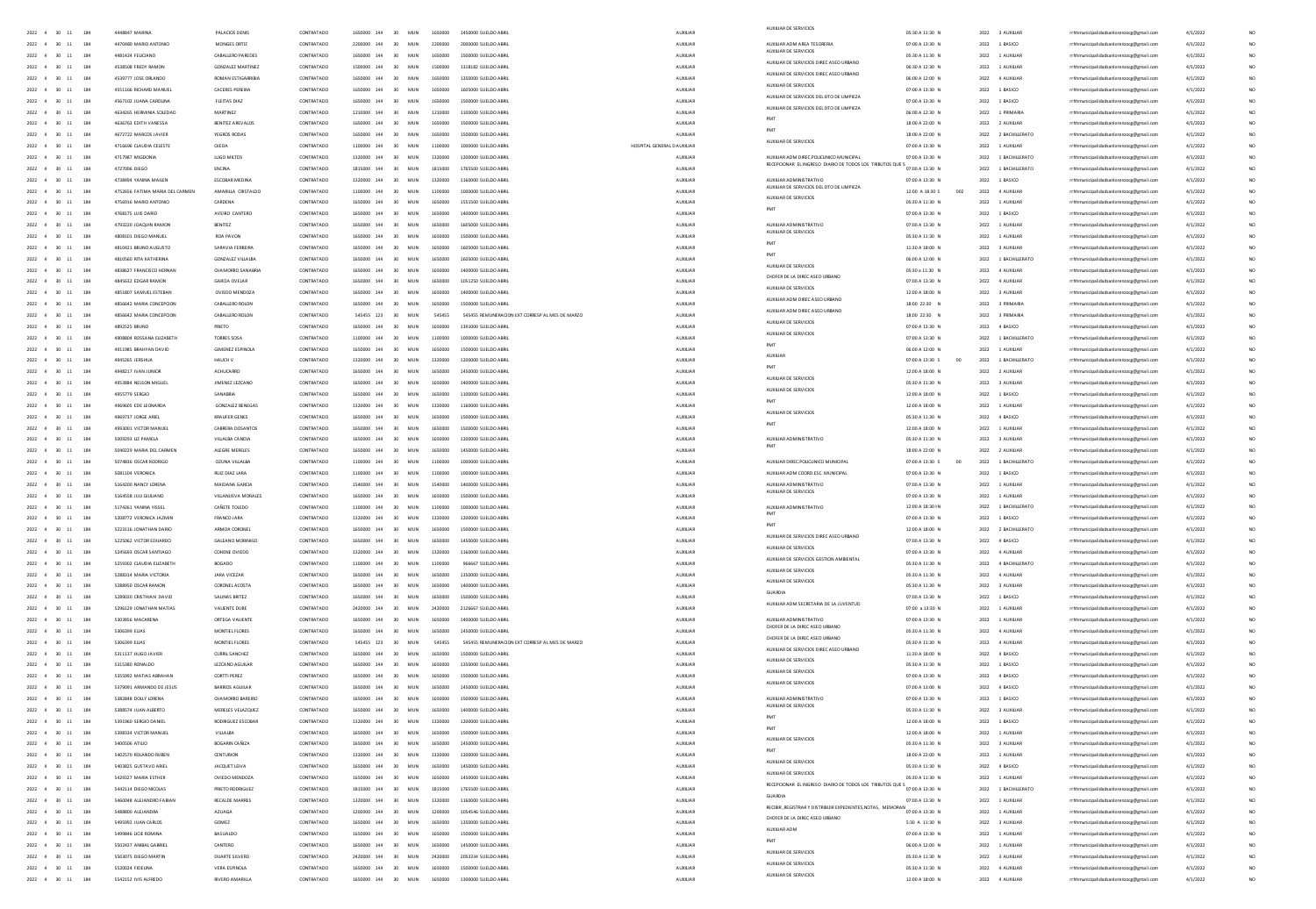| $2022$ 4 30 11                                         | 5630011 DEISY PAMELA             | BERNAL LOPEZ             | CONTRATADO |             | 30                      |         | 1284000 SUELDO ABRI                             | AUXILIAN                   |                                                  | 07:00 A 13:30 N        |      |                     |                                         |                    |                 |
|--------------------------------------------------------|----------------------------------|--------------------------|------------|-------------|-------------------------|---------|-------------------------------------------------|----------------------------|--------------------------------------------------|------------------------|------|---------------------|-----------------------------------------|--------------------|-----------------|
| 184                                                    |                                  |                          |            | 1320000 144 | MUN                     | 1320000 |                                                 |                            | AUXILIAR ADMINISTRATIVO                          |                        | 2022 | 1 AUXILIAR          | rhhmunicipalidadsanlorenzocg@gmail.cc   | 4/1/2022           |                 |
| 2022 4 30 11<br>184                                    | 5630012 1AURA                    | <b>RERNAL</b>            | CONTRATADO | 1200000 144 | MIN<br>30 <sub>1</sub>  | 1200000 | 1090910 SUFLDO ARRI                             | <b>ALCOHAR</b>             | AUXILIAR ADMINISTRATIVO<br>AUXILIAR DE SERVICIOS | 07:00 A 13:30 N        | 2022 | 1.4103148           | rrhhmunicipalidadsanlorenzocg@gmail.com | 4/1/2022           | NO <sub>1</sub> |
| 2022 4 30 11<br>184                                    | 5634360 MARCOS                   | <b>RIVAROLA PATIÑO</b>   | CONTRATADO | 1650000 144 | MUN<br>30 <sub>1</sub>  | 1650000 | 1500000 SUELDO ABRIL                            | AUXUAR                     | AUXILIAR DE SERVICIOS                            | 07:00 A 13:30 N        |      | 2022 4 BASICO       | rrhhmunicipalidadsanlorenzoog@gmail.com | 4/1/2022           | NO.             |
| $2022 - 4$<br>$30 - 11$<br>184                         | SGGSSR7 DILAN GASTON             | GONZAIEZ PATIÑO          | CONTRATADO | 1650000 144 | MIN<br>20 <sub>0</sub>  | 1650000 | 1500000 SUFLDO ARRI                             | <b>ALCOHAR</b>             |                                                  | 11:30 A 18:00 N        |      | 2022 4 RASICO       | rrhhmunicipalidadsanlorenzoog@gmail.com | 4/1/2022           | NO              |
| 2022 4<br>30 11<br>184                                 | 5665587 DILAN GASTON             | <b>GONZALEZ PATIÑO</b>   | CONTRATADO | 545455 123  | MUN<br>30 <sub>1</sub>  | 545455  | 545455 REMUNERACION EXT CORRESP AL MES DE MARZO | AUXUAR                     | AUXILIAR DE SERVICIOS                            | 11:30 A 18:00 N        |      | 2022 4 BASICO       | rrhhmunicipalidadsanlorenzoce@email.com | 4/1/2022           | NO.             |
| 2022 4<br>30 11<br>184                                 | 5681590 RICHAR DAMIAN            | MERELES MENDOZA          | CONTRATADO | 1650000 144 | MUN<br>30 <sub>0</sub>  | 1650000 | 1500000 SUELDO ABRIL                            | AUXILIAR                   | AUXILIAR DE SERVICIOS                            | 05:30 A 11:30 N        |      | 2022 1 AUXILIAR     | rrhhmunicipalidadsanlorenzoce@email.com | 4/1/2022           | NO <sub>1</sub> |
| $2022 - 4$<br>184<br>30 11                             | 5726068 BRISA ARACEU             | VAZQUEZ PEREIRA          | CONTRATADO | 1100000 144 | MUN<br>30               | 1100000 | 1000000 SUELDO ABRI                             | AUXILIAR                   | AUXILIAR ADMINISTRATIVO                          | 07:00 A 13:30 N        |      | 2022 1 AUXILIAR     | rrhhmunicipalidadsanlorenzocg@gmail.com | 4/1/2022           | NO <sub>1</sub> |
| 2022 4<br>$30 - 11$<br>184                             | 5759977 BARBARA VALERIA          | BOGADO VALIENTE          | CONTRATADO | 1100000 144 | MUN<br>30 <sub>0</sub>  | 1100000 | 1000000 SUELDO ABRIL                            | AUXILIAR                   | AUXIUAR ADM                                      | 07:00 A 13:30 N        |      | 2022 1 BACHILLERATO | rrhhmunicipalidadsanlorenzoce@email.com | 4/1/2022           | NO <sub>1</sub> |
|                                                        |                                  |                          |            |             |                         |         |                                                 |                            | PMT                                              |                        |      |                     |                                         |                    | NO <sub>1</sub> |
| $2022 - 4$<br>184<br>30 11                             | 5812088 FEUX STEVEN              | OVIEDO FERNANDEZ         | CONTRATADO | 1650000 144 | MUN<br>30               | 1650000 | 1500000 SUELDO ABRI                             | AUXILIAR                   | AUXIUAR DE SERVICIOS                             | 18:00 A 22:00 N        | 2022 | 1 AUXILIAR          | rrhhmunicipalidadsanlorenzocg@gmail.com | 4/1/2022           |                 |
| 2022<br>184<br>30                                      | 5831629 ROLANDO                  | <b>FRUTOS DURE</b>       | CONTRATADO |             | MUN                     | 1650000 | S00000 SUELDO ABRI                              | AUXILIAR                   | PMT                                              | 07:00 A 13:30 N        | 2022 | 1 BACHILLERATO      | rrhhmunicipalidadsanlorenzocg@gmail.com | 4/1/2022           |                 |
| $2022 - 4$<br>184<br>30 11                             | 5867366 MATIAS JOSE              | BRITOS                   | CONTRATADO | 1320000 144 | MUN                     | 1320000 | 1120000 SUELDO ABRIL                            | AUXILIAR                   |                                                  | 12:00 A 18:00 N        |      | 2022 1 AUXILIAR     | rrhhmunicipalidadsanlorenzocg@gmail.com | 4/1/2022           | NO <sub>1</sub> |
| 2022<br>184<br>30 11                                   | 5889179 DIANA VIRGINIA           | <b>GONZALEZ</b>          | CONTRATADO |             | 144<br>MUN              | 1650000 | S00000 SUELDO ABRI                              | AUXILIAR                   | PMT                                              | 18:00 A 22:00 N        | 2022 | 1 BACHILLERATO      | rrhhmunicipalidadsanlorenzocg@gmail.com | 4/1/2022           |                 |
| 2022<br>184                                            | 5922897 RITA CAROUN              | MARTINEZ ARRIOL          | CONTRATADO |             |                         |         | 667 SUELDO ABR                                  | AUXILIA                    | AUXIUAR DE SERVICIOS DEL DTO DE LIMPIEZA         | 07:00 A 13:30 N        | 2022 | 1 AUXILIAR          | rrhhmunicipalidadsanlorenzoog@gmail.com | 4/1/2022           |                 |
| 2022 4<br>30<br>184                                    | 5979134 NATALIA ELIZABETH        | VEGA                     | CONTRATADO | 1320000 144 | MUN                     | 1320    | 1200000 SUELDO ARRI                             | AUXILIA                    | AUXIUAR DE SERVICIOS DEL DTO DE LIMPIEZA         | 06:00 A 12:00 N        | 2022 | 1 BASICO            | rhhmunicipalidadsanlorenzocg@gmail.com  | 4/1/2022           |                 |
| 184                                                    |                                  |                          |            |             | 144                     |         |                                                 |                            | PMT                                              |                        |      |                     |                                         |                    |                 |
| 2022                                                   | 5986003 ARNALDO FABIA            | MARTINEZ GONZALE         | CONTRATADO |             |                         |         |                                                 | AUXILIA                    |                                                  | 12:00 A 18:00 N        | 2022 | 2 BACHILLERATO      | rrhhmunicipalidadsanlorenzocg@gmail.com | 4/1/2022           |                 |
| 2022 4<br>30<br>184                                    | 6006476 JAZMIN VERONICA          | RODRIGUEZ OCAMPO         | CONTRATADO | 1430000 144 | MU                      | 143000  | 1391000 SUELDO ARRI                             | AUXILIA                    | AUXIUAR ADMINISTRATIVO<br>AUXIUAR                | 07:00 A 13:30 N        | 2022 | 1 BACHILLERATO      | rhhmunicipalidadsanlorenzoog@gmail.com  | 4/1/2022           |                 |
| 2022 4 30 11<br>184                                    | 6047597 UZ YOHANA                | AGUILAR                  | CONTRATADO | 1100000 144 | 30 <sub>1</sub><br>MUN  | 1100000 | 955557 SUFLOO ARRI                              | AUXILIAN                   |                                                  | 07:00 A 13:30 S<br>001 | 2022 | 1 RACHILLERATO      | rhhmunicipalidadsanlorenzocg@gmail.com  | 4/1/2022           |                 |
| 2022 4<br>30<br>184                                    | 6080879 NINFA MARIEU             | <b>BUTTERVORTH</b>       | CONTRATADO | 1650000 144 | 30 <sub>0</sub><br>MU   | 1650    | 1500000 SUFLOO ARRI                             |                            | PMT                                              | 06:00 A 12:00 N        | 2022 | 1 AUXILIAR          | rhhmunicipalidadsanlorenzocg@gmail.com  | 4/1/2022           |                 |
| 2022 4 30 11<br>184                                    | 6141896 ALCIDES                  | LEGUIZAMON BRITEZ        | CONTRATADO | 1650000 144 | 30 <sub>1</sub><br>MUN  | 1650000 | 1350000 SUFLDD ARR                              | AUXILIAN                   | AUXIUAR DE SERVICIOS                             | 05:30 A 11:30 N        | 2022 | 3 AUXILIAR          | rhhmunicipalidadsanlorenzocg@gmail.com  | 4/1/2022           |                 |
| 2022 4 30 11<br>184                                    | 6256807 AUGUSTO JAVIER           | MONZON                   | CONTRATADO | 1320000 144 | MIN<br>30 <sub>1</sub>  | 1320000 | 1200000 SUFLDO ARRI                             | <b>ALDOLIAR</b>            | PM                                               | 12:00 A 18:00 N        | 2022 | 1.4103148           | rrhhmunicipalidadsanlorenzocg@gmail.com | 4/1/2022           |                 |
| 2022 4 30 11<br>184                                    | 6271190 DAVID MOISES             | VILLALBA CANDIA          | CONTRATADO | 1320000 144 | 30<br>MUN               | 1320000 | 1200000 SUELDO ABRIL                            | AUXUAR                     | AUXILIAR DE SERVICIOS                            | 07:00 A 13:30 N        |      | 2022 4 BASICO       | rrhhmunicipalidadsanlorenzoce@email.com | 4/1/2022           |                 |
|                                                        |                                  |                          |            |             |                         |         |                                                 |                            | AUXILIAR DE SERVICIOS                            |                        |      |                     |                                         |                    |                 |
| 2022 4 30 11<br>184                                    | 6273016 GEISON DAMIAN            | MARTINEZ GIMENEZ         | CONTRATADO | 1650000 144 | 30 <sup>2</sup><br>MIN  | 1650000 | 1350000 SUFLDO ARRI                             | <b>ALCOHAR</b>             | AUXIUAR DE SERVICIOS                             | 12:00 A 18:00 N        |      | 2022 1 AUXILIAR     | rrhhmunicipalidadsanlorenzocg@gmail.com | 4/1/2022           |                 |
| 2022 4 30 11<br>184                                    | 6287967 MARGARITA BELEN          | <b>HIDALGO</b>           | CONTRATADO | 1650000 144 | 30<br>MUN               | 1650000 | 1350000 SUELDO ABRIL                            | AUXUAR                     |                                                  | 18:00 22:30 N          |      | 2022 3 PRIMARIA     | rrhhmunicipalidadsanlorenzoce@email.com | 4/1/2022           |                 |
| 2022 4 30 11<br>184                                    | 6288819 WALTER WILFRIDO          | CANDIA                   | CONTRATADO | 1650000 144 | 30 <sub>1</sub><br>MUN  | 1650000 | 1350000 SUELDO ABRIL                            | AUXILIAR                   | AUXILIAR DE SERVICIOS                            | 05:30 A 11:30 N        |      | 2022 3 AUXILIAR     | rrhhmunicipalidadsanlorenzoce@email.com | 4/1/2022           |                 |
| 2022 4 30 11<br>184                                    | 6319422 AXEL FERNANDO            | FLEYTAS GONZALEZ         | CONTRATADO | 1650000 144 | 30<br>MUN               | 1650000 | 1500000 SUELDO ABRIL                            | AUXUAR                     |                                                  | 12:00 A 18:00 N        |      | 2022 1 AUXILIAR     | rrhhmunicipalidadsanlorenzoce@email.com | 4/1/2022           |                 |
| 2022 4 30 11<br>184                                    | 6321439 JENNIFER ISABEL          | <b>DUARTE BENITEZ</b>    | CONTRATADO | 1430000 144 | 30<br><b>MUN</b>        | 1430000 | 1300000 SUELDO ABRIL                            | AUXILIAR                   | AUXILIAR ADMINISTRATIVO                          | 07:00 A 13:30 N        |      | 2022 1 BASICO       | rrhhmunicipalidadsanlorenzoce@email.com | 4/1/2022           |                 |
| 2022 4<br>184<br>30 11                                 | 6328008 JORGE SALVADOR           | SCARCELLA                | CONTRATADO | 1650000 144 | 30<br>MUN               | 1650000 | 1605000 SUELDO ABRIL                            | AUXILIAR                   | AUXILIAR DEL DTO DE TRANSPORT                    | 06:00 A 12:00 N        |      | 2022 1 AUXILIAR     | rrhhmunicipalidadsanlorenzocg@gmail.com | 4/1/2022           |                 |
|                                                        |                                  |                          |            |             |                         |         |                                                 |                            | PM                                               |                        |      |                     |                                         |                    |                 |
| 2022 4<br>184<br>30                                    | 6381072 JOSE SIXTO               | RUIZ GIMENEZ             | CONTRATADO | 1650000 144 | 30<br>MUN               | 1650000 | 1500000 SUELDO ABRIL                            | AUXILIAN                   | PMT                                              | 06:00 A 12:00 N        |      | 2022 4 AUXILIAR     | rrhhmunicipalidadsanlorenzocg@gmail.com | 4/1/2022           |                 |
| 2022 4<br>184<br>30                                    | 6587770 EDGAR DAVID              | <b>GONZALEZ ROMERC</b>   | CONTRATADO | 1650000 144 | 30<br>MUN               | 1650000 | 1500000 SUELDO ABRIL                            | AUXILIAR                   |                                                  | 06:00 A 12:00 N        |      | 2022 2 BACHILLERATO | rrhhmunicipalidadsanlorenzocg@gmail.com | 4/1/2022           |                 |
| 2022 4<br>30                                           | 6661674 ALVARO MATIAS            | PALACIOS SOSA            | CONTRATADO | 1650000 144 | 30<br>MUN               | 1650000 | 1500000 SUELDO ABRI                             | AUXILIAN                   | AUXILIAR DE SERVICIOS                            | 07:00 A 13:30 N        |      | 2022 4 AUXILIAR     | rrhhmunicipalidadsanlorenzocg@gmail.com | 4/1/2022           |                 |
| 2022<br>184                                            | 6672505 DIANA                    | RAMIREZ SAUCEDO          | CONTRATADO | 1650000 144 | 30<br>MUN               | 1650000 | 1300000 SUELDO ABRI                             | AUXILIA                    | AUXIUAR DE SERVICIOS                             | 05:30 A 11:30 N        | 2022 | 1 AUXILIAR          | rrhhmunicipalidadsanlorenzocg@gmail.com | 4/1/2022           |                 |
| 2022 4<br>30                                           | 6728677 GUSTAVO ARIEL            | CABALLERO GÓMEZ          | CONTRATADO | 1650000 144 | 30<br>MUN               | 1650000 | 1400000 SUELDO ABRI                             | AUXILIAN                   | PMT                                              | 07:00 A 13:30 N        | 2022 | 1 AUXILIAR          | rrhhmunicipalidadsanlorenzocg@gmail.com | 4/1/2022           |                 |
| 2022<br>184                                            |                                  |                          |            | 1100000 144 |                         |         |                                                 |                            | AUXIUAR ADM                                      |                        |      |                     |                                         |                    |                 |
|                                                        | 6742780 MICAELA                  | RIOS AQUINO              | CONTRATADO |             | 30<br>MUN               | 1100000 | 1000000 SUELDO ABRI                             | AUXILIA                    | AUXILIAR DE SERVICIOS                            | 07:00 A 13:30 N        | 2022 | 1 AUXILIAR          | rrhhmunicipalidadsanlorenzocg@gmail.com | 4/1/2022           |                 |
| 2022 4<br>$\infty$<br>184                              | 6817966 BERNARDINA               | BERNAL BENITEZ           | CONTRATADO | 1650000 144 | 30<br>MUN               | 1650000 | 1300000 SUELDO ABRI                             | AUXILIA                    | AUXIUAR DEL DTO DE CULTURA                       | 05:30 A 11:30 N        | 2022 | 3 AUXILIAR          | rhhmunicipalidadsanlorenzocg@gmail.com  | 4/1/2022           |                 |
| 2022 4<br>$\infty$<br>184                              | 6828648 DAUMA ANDREA             | VILLALBA SERVIN          | CONTRATADO | 1320000 144 | 30<br>MUN               | 1320000 | 1200000 SUELDO ABRIL                            | AUXILIAR                   |                                                  | 07:00 A 13:30 N        | 2022 | 1 BASICO            | rrhhmunicipalidadsanlorenzocg@gmail.com | 4/1/2022           | NO <sub>1</sub> |
| 2022<br>$\infty$<br>184                                | 6848179 GLORIA EUZABETH          | BOBADILLA ORONA          | CONTRATADO | 1650000 144 | 30<br>MUN               | 1650000 | 1400000 SUELDO ABRI                             | AUXILIA                    | AUXILIAR DE SERVICIOS                            | 05:30 A 11:30 N        | 2022 | 4 AUXILIAR          | rrhhmunicipalidadsanlorenzocg@gmail.com | 4/1/2022           | NO <sub>1</sub> |
| 2022 4<br>$\infty$<br>184                              | 6858113 MOISES MANUEL            | GAMARRA GAMARRA          | CONTRATADO | 1100000 144 | 30<br>MUN               | 1100000 | 1000000 SUELDO ABRIL                            | AUXILIAR                   | AUXIUAR                                          | 07:00 A 13:30 S<br>00  | 2022 | 1 PRIMARIA          | rrhhmunicipalidadsanlorenzocg@gmail.com | 4/1/2022           | NO <sub>1</sub> |
| 184<br>2022 4<br>30                                    | 6865269 FATIMA RAMONA            | AREVAIOS GONZALEZ        | CONTRATADO | 1320000 144 | 30 <sup>2</sup><br>MIN  | 1320000 | 1284000 SUFLDO ARRI                             | <b>ALCOHAR</b>             | AUXILIAR DE SERVICIOS                            | 05:30 A 11:30 N        | 2022 | 4 RACHILLERATO      | rrhhmunicipalidadsanlorenzoog@gmail.com | 4/1/2022           | NO <sub>1</sub> |
| 2022 4<br>$\infty$<br>184                              | 6961668 PEDRO MANUEL             | RUIZ DIAZ ALONSO         | CONTRATADO | 1650000 144 | 30<br>MUN               | 1650000 | 1500000 SUELDO ABRI                             | AUXILIAR                   | AUXIUAR DE SERVICIOS                             | 05:30 A 11:30 N        | 2022 | 1 AUXILIAR          |                                         | 4/1/2022           | NO <sub>1</sub> |
|                                                        |                                  |                          |            |             |                         |         |                                                 |                            | PM                                               |                        |      |                     | rrhhmunicipalidadsanlorenzocg@gmail.com |                    |                 |
| 184<br>2022 4<br>30                                    | 6986947 MARIA DIONICIA           | PAF7 TORRES              | CONTRATADO | 1320000 144 | MIN<br>30 <sub>1</sub>  | 1320000 | 1200000 SUFLDO ARRI                             | <b>ALCOHAR</b>             | AUXILIAR DE SERVICIOS                            | 06:00 A 12:00 N        | 2022 | 1.4103148           | rrhhmunicipalidadsanlorenzoog@gmail.com | 4/1/2022           | NO <sub>1</sub> |
| 2022 4<br>184<br>30                                    | 7072446 FATIMA DAHIANA ELIZABETH | GONZALEZ DIAZ            | CONTRATADO | 1100000 144 | 30<br>MUN               | 1100000 | 1000000 SUELDO ABRIL                            | AUXUAR                     |                                                  | 06:00 A 12:00 N        | 2022 | 1 BASICO            | rrhhmunicipalidadsanlorenzocg@gmail.com | 4/1/2022           | NO <sub>1</sub> |
| 2022 4<br>30<br>184                                    | 7128415 YESICA                   | DELVALLE CABRERA         | CONTRATADO | 1100000 144 | 30<br>MUN               | 1100000 | 866667 SUELDO ABRIL                             | AUXILIAR                   | AUXILIAR DE SERVICIOS                            | 05:00 A 11:30 N        |      | 2022 4 BASICO       | rrhhmunicipalidadsanlorenzoce@email.com | 4/1/2022           | NO <sub>1</sub> |
| 2022 4<br>30 11<br>184                                 | 7241450 DIANA BELEN              | ALONSO SANABRIA          | CONTRATADO | 1430000 144 | 30<br>MUN               | 1430000 | 1391000 SUELDO ABRIL                            | AUXUAR                     | AUXILIAR ADM DEL DTO DE EMPRENDEDURISM           | 07:00 A 13:30 N        | 2022 | 1 BACHILLERATO      | rrhhmunicipalidadsanlorenzocg@gmail.com | 4/1/2022           | NO <sub>1</sub> |
| 2022 4<br>30<br>184                                    | 7571935 MARLY ROOD               | BARRIOS BAEZ             | CONTRATADO | 1320000 144 | 30<br>MUN               | 1320000 | 1200000 SUELDO ABRIL                            | AUXILIAR                   | PM                                               | 18:00 A 22:00 N        | 2022 | 1 AUXIUAR           | rrhhmunicipalidadsanlorenzoce@email.com | 4/1/2022           | NO <sub>1</sub> |
| 184<br>2022 4<br>30                                    | 7789693 BELEN PATROCINIA         | ORTEGA PEREZ             | CONTRATADO | 1650000 144 | MUN<br>30               | 1650000 | 1500000 SUELDO ABRIL                            | AUXILIAR                   | PM                                               | 07:00 A 13:30 N        | 2022 | 1 BASICO            | rrhhmunicipalidadsanlorenzocg@gmail.com | 4/1/2022           | <b>NO</b>       |
|                                                        |                                  |                          |            |             |                         |         |                                                 |                            | GUARDIA                                          |                        |      |                     |                                         |                    |                 |
| 184<br>2022 4<br>30                                    | 7800063 LENY SAAID               | TORRES BENITEZ           | CONTRATADO | 1320000 144 | 30<br>MUN               | 1320000 | 1200000 SUELDO ABRIL                            | AUXILIAR                   | AUXILIAR DE SERVICIOS                            | 06:00 A 13:30 - N      | 2022 | 1 BASICO            | rrhhmunicipalidadsanlorenzoce@email.com | 4/1/2022           | NO <sub>1</sub> |
| 184<br>2022 4<br>30                                    | 798047 FRANCISCO                 | FERNANDEZ                | CONTRATADO | 1320000 144 | MUN<br>30               | 1320000 | 1284000 SUELDO ABRIL                            | AUXILIAR                   | AUXILIAR DE SERVICIOS                            | 05:00 A 11:30 N        | 2022 | 1 AUXILIAR          | rrhhmunicipalidadsanlorenzocg@gmail.com | 4/1/2022           | NO <sub>1</sub> |
| 2022<br>184<br>30                                      | 1050959 RICARDO JOSE             | MUÑOZ VILLANUEVA         | CONTRATADO |             | 144<br>MUN<br>30        | 1650000 | 1400000 SUELDO ABRI                             | AUXILIAN                   |                                                  | 07:00 A 13:30 N        | 2022 | 1 AUXILIAR          | rrhhmunicipalidadsanlorenzocg@gmail.com | 4/1/2022           |                 |
| 184                                                    | 4170450 PATRICIA CAROLIN         | PICO ORTIZ               | CONTRATADO |             |                         | 11000   |                                                 | PUESTO DE SALUD SA AUXILIA | AUXILIAR ADM                                     | 07:00 A 13:00 N        | 2022 | 1 AUXILIAR          | rrhhmunicipalidadsanlorenzocg@gmail.com | 4/1/2022 01/012022 |                 |
| 184<br>2022<br>30                                      | 5334152 SARA VIVIANA             | PORTILLO SAUCEDO         | CONTRATADO |             | 30<br>MUN               | 1650000 | 1500000 SUELDO ABRI                             | AUXILIAR                   | PMT                                              | 06:00 A 12:00 N        | 2022 | 1 AUXILIAR          | rrhhmunicipalidadsanlorenzocg@gmail.com | 4/1/2022           |                 |
| 184                                                    |                                  | VERA SOLANO              | CONTRATADO |             | 30<br>MU                |         |                                                 | AUXILIA                    | PM                                               | 06:00 A 12:00 N        | 2022 | 1 AUXILIA           | rrhhmunicipalidadsanlorenzocg@gmail.com | 4/1/2022           |                 |
|                                                        |                                  |                          |            |             |                         |         |                                                 |                            | PMT                                              |                        |      |                     |                                         |                    |                 |
| 2022<br>30<br>184                                      | 6008678 SANTIAGO ADRIAM          | VILLALBA GONZALEZ        | CONTRATADO | 1650000 144 | 30<br>MUN               | 16500   | 1498000 SUELDO 4881                             | AUXILIA                    | AUXILIAR DE SERVICIOS                            | 06:00 A 12:00 N        | 2022 | 1 AUXILIAR          | nicipalidadsanlorenzocg@gmail.com       | 4/1/2022           | NO <sub>1</sub> |
| 184                                                    | 6130575 JESSICA YAMIL            | PELOZO VELOSO            | CONTRATADO |             | 144<br>30<br>MU         |         |                                                 | AUXILIA                    |                                                  | 05:30 A 11:30 N        | 2022 | 1 AUXILIA           | rrhhmunicipalidadsanlorenzocg@gmail.com | 4/1/2022           | $\overline{M}$  |
| 2022 4<br>30<br>184                                    | 6829727 NICOLE ARAM              | <b>BAEZ MARTINEZ</b>     | CONTRATADO | 1320000 144 | 30<br>MUN               | 1320000 | 1200000 SUFLOO ARRI                             | AUXILIA                    | AUXILIAR ADMINISTRATIVO                          | 07:00 A 13:30 N        | 2022 | 1 AUXILIAR          | icipalidadsanlorenzocg@gmail.com        | 4/1/2022           | <b>NC</b>       |
| $2022 \quad 4 \quad 30 \quad 11$<br>184                | 4997980 TOBIAS ADRIAN            | ACOSTA AGUILERA          | CONTRATADO | 1500000 144 | MUN<br>30               | 1500000 | 1318182 SUFLDD ARRI                             | AUXUAR                     | AUXILIAR DE LA JUNTA MUNICIPA                    | 07:00 A 13:30 N        | 2022 | 1 AUXILIAR          | nicipalidadsanlorenzoog@gmail.com       | 2/1/2022           | NO              |
| 2022 4 30 11<br>184                                    | 6845271 ILIIS ENRIQUE            | AIVAREZ ROLON            | CONTRATADO | 2000000 144 | 30 <sup>°</sup><br>MIN  | 2000000 | 1945455 SUFLDD ARRI                             | <b>ALCOHAR</b>             | AUXILIAR DE LA JUNTA MUNICIPAL                   | 0200 4 13:30 N         |      | 2022 1 AUXILIAR     | rrhhmunicipalidadsanlorenzocg@gmail.com | 2/1/2022           | NO <sub>1</sub> |
| 184<br>2022 4 30 11                                    | 4530569 JUAN CARLOS              | ARANDA RAMIREZ           | CONTRATADO | 1100000 144 | 30<br>MUN               | 1100000 | 1000000 SUFLDO ARRI                             | AUXILIAR                   | AUXIUAR DE LA JUNTA MUNICIPA                     | 07:00 A 13:30 N        | 2022 | 1 AUXILIAR          | unicipalidadsanlorenzocg@gmail.com      | 2/1/2022           | NO              |
| 2022 4 30 11<br>184                                    | <b>M OTRERTA AFRAID</b>          | AREVAIOS AREVAIOS        | CONTRATADO | 1650000 144 | 30 <sup>°</sup><br>MIN  | 1650000 | 1605000 SUFLDO ARRI                             | <b>ALCOHAR</b>             | AUXILIAR DE LA JUNTA MUNICIPAL                   | 0200 4 13:30 N         |      | 2022 1 AUXILIAR     |                                         | 2/1/2022           | NO <sub>1</sub> |
|                                                        |                                  |                          |            |             |                         |         |                                                 |                            |                                                  |                        |      |                     | rhhmunicipalidadsanlorenzocg@gmail.com  |                    |                 |
| 2022 4 30 11<br>184                                    | 3190340 LUZ GRISELDA             | GODDY GOMEZ              | CONTRATADO | 1320000 144 | 30<br>MUN               | 1320000 | 1200000 SUELDO ABRIL                            | AUXUAR                     | AUXIUAR DE LA JUNTA MUNICIPAL                    | 07:00 A 13:30 N        |      | 2022 1 AUXILIAR     | rrhhmunicipalidadsanlorenzoce@email.com | 2/1/2022           | NO <sub>1</sub> |
| 2022 4 30 11<br>184                                    | 6257801 SERGIO DANIEL            | AREVAIO ROIAS            | CONTRATADO | 1650000 144 | 30 <sup>°</sup><br>MIN  | 1650000 | 1500000 SUFLDO ARRI                             | <b>ALCOHAR</b>             | AUXILIAR DE LA JUNTA MUNICIPAL                   | 0200 4 13:30 N         |      | 2022 1 AUXILIAR     | rhhmunicipalidadsanlorenzocg@gmail.com  | 2/1/2022           | NO <sub>1</sub> |
| 2022 4 30 11<br>184                                    | <b>5443273 DERLIS</b>            | BAREIRO                  | CONTRATADO | 1320000 144 | 30<br>MUN               | 1320000 | 1200000 SUELDO ABRIL                            | AUXUAR                     | AUXIUAR DE LA JUNTA MUNICIPA                     | 07:00 A 13:30 N        |      | 2022 1 AUXILIAR     | rrhhmunicipalidadsanlorenzoce@email.com | 2/1/2022           |                 |
| 2022 4 30 11<br>184                                    | 5624150 ANGELICA MARIA           | BOGADO BOGARIN           | CONTRATADO | 1500000 144 | 30<br><b>MUN</b>        | 1500000 | 1363637 SUELDO ABRIL                            | AUXILIAR                   | AUXIUAR DE LA JUNTA MUNICIPA                     | 07:00 A 13:30 N        |      | 2022 1 AUXILIAR     | rrhhmunicipalidadsanlorenzoce@email.com | 2/1/2022           |                 |
| 2022 4 30 11<br>184                                    | 4623499 LUIS FERNANDO            | <b>GIMENEZ VERON</b>     | CONTRATADO | 1320000 144 | 30<br>MUN               | 1320000 | 1200000 SUELDO ABRIL                            | AUXILIAR                   | AUXILIAR DE LA JUNTA MUNICIPA                    | 07:00 A 13:30 N        |      | 2022 1 AUXILIAR     | rrhhmunicipalidadsanlorenzocg@gmail.com | 2/1/2022           |                 |
| 2022 4 30 11<br>184                                    | 6730572 VICTOR CESAR             | <b>GONZALEZ MARTINEZ</b> | CONTRATADO | 1650000 144 | 30<br><b>MUN</b>        | 1650000 | 1500000 SUELDO ABRIL                            | AUXILIAR                   | AUXIUAR DE LA JUNTA MUNICIPA                     | 07:00 A 13:30 N        |      | 2022 1 AUXILIAR     | rrhhmunicipalidadsanlorenzoce@email.com | 2/1/2022           |                 |
|                                                        |                                  |                          |            |             |                         |         |                                                 |                            |                                                  |                        |      |                     |                                         |                    |                 |
| 2022 4 30 11<br>184                                    | 4923145 SAMUELJOSUE              | CAREAGA BURGOS           | CONTRATADO | 1320000 144 | 30<br>MUN               | 1320000 | 1284000 SUELDO ABRIL                            | AUXILIAR                   | AUXILIAR DE LA JUNTA MUNICIPA                    | 07:00 A 13:30 N        |      | 2022 1 AUXILIAR     | rrhhmunicipalidadsanlorenzocg@gmail.com | 2/1/2022           |                 |
| $2022 - 4$<br>30 11<br>184                             | 3402440 DORA NELLY               | <b>CUENCA MARENGO</b>    | CONTRATADO | 2000000 144 | 30<br><b>MUN</b>        | 2000000 | 1818182 SUELDO ABRI                             | AUXUAR                     | AUXIUAR DE LA JUNTA MUNICIPA                     | 07:00 A 13:30 N        |      | 2022 1 AUXILIAR     | rrhhmunicipalidadsanlorenzocg@gmail.com | 2/1/2022           |                 |
| 2022 4 30 11<br>184                                    | 4016214 CESAR                    | DAVALOS CABRERA          | CONTRATADO | 1650000 144 | 30<br>MUN               | 1650000 | 1605000 SUELDO ABRIL                            | AUXILIAR                   | AUXILIAR DE LA JUNTA MUNICIPA                    | 07:00 A 13:30 N        |      | 2022 1 AUXILIAR     | rrhhmunicipalidadsanlorenzocg@gmail.com | 2/1/2022           |                 |
| $2022 - 4$<br>30 11<br>184                             | 7102041 CESAR MATIAS             | FERNANDEZ GARCETE        | CONTRATADO |             | 144<br>30<br><b>MUN</b> | 2000000 | 1818182 SUELDO ABRI                             | AUXILIAN                   | AUXIUAR DE LA JUNTA MUNICIPA                     | 07:00 A 13:30 N        |      | 2022 1 AUXILIAR     | rrhhmunicipalidadsanlorenzocg@gmail.com | 2/1/2022           |                 |
| $2022 - 4$<br>30<br>184                                | 6786580 MARIA LAURA              | FERNANDEZ ORTIZ          | CONTRATADO |             | 30<br>MUN               | 2000000 | 1818182 SUELDO ABRI                             | AUXILIA                    | AUXILIAR DE LA JUNTA MUNICIPA                    | 07:00 A 13:30 N        | 2022 | 1 AUXILIAR          | rrhhmunicipalidadsanlorenzocg@gmail.com | 2/1/2022           |                 |
| 2022 4<br>30<br>184                                    | 2468551 FEUX MARIA               | SAMANIEGO MORA           | CONTRATADO | 1100000 144 | 30<br>MUN               | 1100000 | 1000000 SUELDO ABRI                             | AUXILIA                    | AUXILIAR DE LA JUNTA MUNICIPA                    | 07:00 A 13:30 N        |      | 2022 1 AUXILIAR     | rrhhmunicipalidadsanlorenzocg@gmail.com | 2/1/2022           |                 |
|                                                        |                                  |                          |            |             |                         |         |                                                 |                            |                                                  |                        |      |                     |                                         |                    |                 |
| 2022<br>30<br>184                                      | 1975572 SILVERIA                 | ACOSTA DE PAREDE         | CONTRATADO |             | MUN                     | 1100000 | 1070000 SUELDO ABRI                             | AUXILIA                    | AUXILIAR DE LA JUNTA MUNICIPA                    | 07:00 A 13:30 N        |      | 2022 1 AUXILIAR     | rrhhmunicipalidadsanlorenzocg@gmail.com | 2/1/2022           |                 |
| 2022 4 30<br>11<br>184                                 | 4105191 ALAN RAUL                | <b>GIMENEZ QJEDA</b>     | CONTRATADO | 1100000 144 | 30 <sub>1</sub><br>MUN  | 1100000 | 1000000 SUELDO ABRI                             | AUXILIA                    | AUXILIAR DE LA JUNTA MUNICIPA                    | 07:00 A 13:30 N        |      | 2022 1 AUXILIAR     | rrhhmunicipalidadsanlorenzocg@gmail.com | 2/1/2022           |                 |
| 2022 4 30 11<br>184                                    | 5417919 CARLOS HERNAN            | BENITEZ                  | CONTRATADO | 1320000 144 | 30 <sub>1</sub><br>MUN  | 1320000 | 1200000 SUELDO ABRI                             | AUXILIAR                   | AUXILIAR DE LA JUNTA MUNICIPA                    | 07:00 A 13:30 N        |      | 2022 1 AUXILIAR     | rrhhmunicipalidadsanlorenzocg@gmail.com | 2/1/2022           | NO              |
| 2022 4 30 11<br>184                                    | 2880711 PABLO JAVIER             | GONZALEZ JARA            | CONTRATADO | 1100000 144 | 30<br>MUN               | 1100000 | 1070000 SUELDO ABRI                             | AUXILIA                    | AUXILIAR DE LA JUNTA MUNICIPA                    | 07:00 A 13:30 N        |      | 2022 1 AUXILIAR     | rrhhmunicipalidadsanlorenzocg@gmail.com | 2/1/2022           |                 |
| $2022\quad \  \, 4\quad \  \  \, 30\quad \  11$<br>184 | 4789750 ROSA MAGALI              | JARA DAVID               | CONTRATADO | 1100000 144 | MUN<br>30               | 1100000 | 1000000 SUELDO ABRI                             | AUXILIAR                   | AUXILIAR DE LA JUNTA MUNICIPAL                   | 07:00 A 13:30 N        |      | 2022 1 AUXILIAR     | rrhhmunicipalidadsanlorenzocg@gmail.com | 2/1/2022           |                 |
| $2022\quad \  4\quad \  \  30\quad \  11$<br>184       | 1899591 FEUX GUSTAVO             | MUSA MARTINEZ            | CONTRATADO | 1100000 144 | MIN                     | 1100000 | 1000000 SUFLDO ARRI                             | ALCOHOL:                   | AUXILIAR DE LA JUNTA MUNICIPAL                   | 0200 A 13:30 N         |      | 2022 1 AUXILIAR     | rhhmunicipalidadsanlorenzoce@email.com  | 2/1/2022           |                 |
|                                                        |                                  |                          |            |             |                         |         |                                                 |                            |                                                  |                        |      |                     |                                         |                    |                 |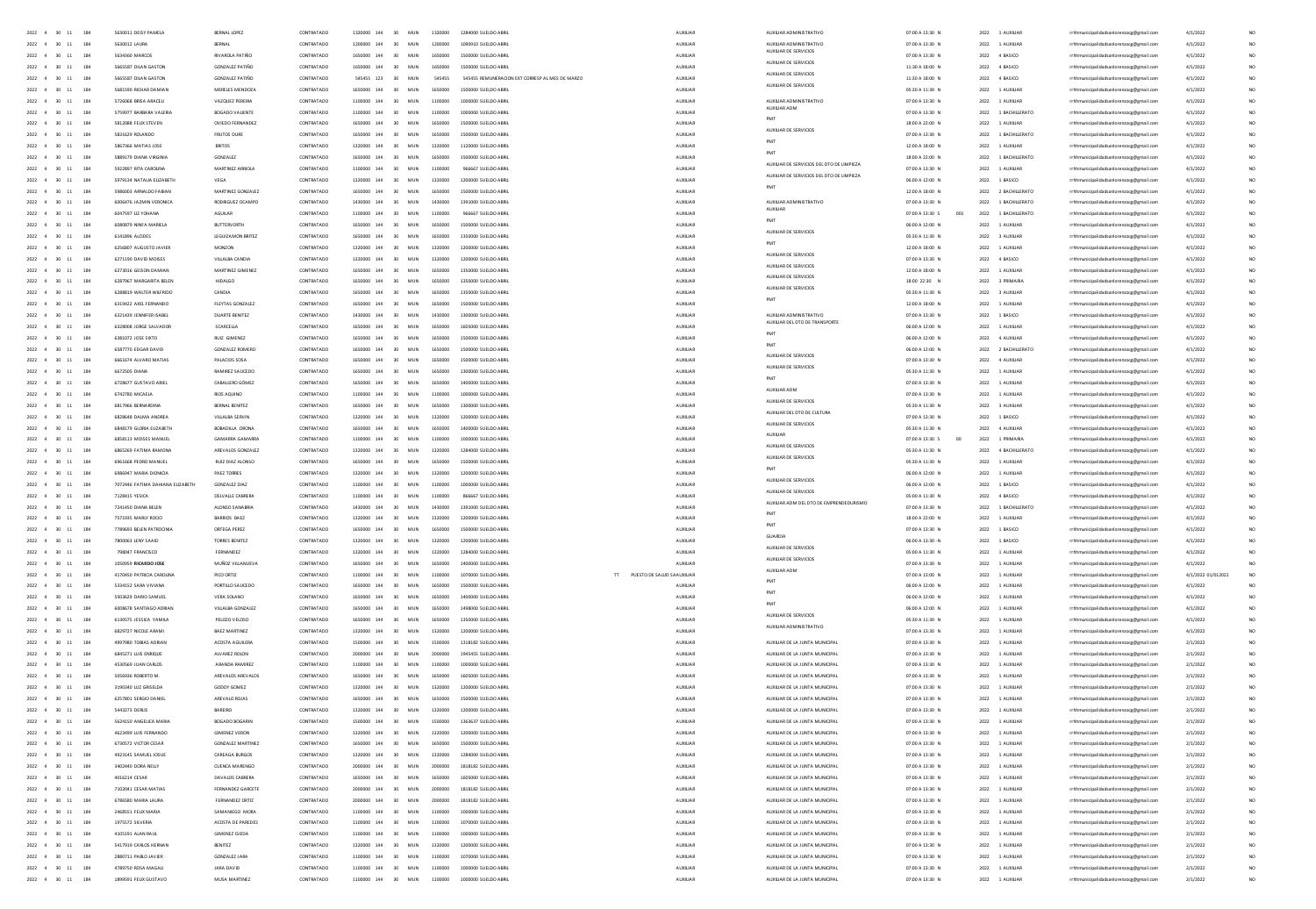| 2022 4 30 11<br>184                                     | 4484734 MICAELA MARIUI                     | PALACIOS RUIZ DIA2      | CONTRATADO | 2000000 144        | 30<br>MUN                     | 2000000 | 1945455 SUELDO ABR                              | AUXILIA         | AUXIUAR DE LA JUNTA MUNICIPA                                                                   | 07:00 A 13:30 M      | 2022 1 AUXILIA  | rrhhmunicipalidadsanlorenzoce@email.com                                            | 2/1/202  |                 |
|---------------------------------------------------------|--------------------------------------------|-------------------------|------------|--------------------|-------------------------------|---------|-------------------------------------------------|-----------------|------------------------------------------------------------------------------------------------|----------------------|-----------------|------------------------------------------------------------------------------------|----------|-----------------|
| $2022$ 4 30 11 184                                      | 2055523 ENRIQUE ALBERTO                    | RAMOS                   | CONTRATADO |                    | 2000000 144 30 MUN            | 2000000 | 1945455 SUELDO ABRI                             | AUXILIA         | AUXILIAR DE LA JUNTA MUNICIPA                                                                  | 07:00 A 13:30 M      | 2022 1 AUXILIA  | rrhhmunicipalidadsanlorenzocg@gmail.com                                            | 2/1/2022 |                 |
| $2022\quad \  \, 4\quad \  \  30\quad \  11$<br>184     | 5624848 ARACELI MABEL                      | RODRIGUEZ ALARCOM       | CONTRATADO |                    | 1320000 144 30 MUN            | 1320000 | 1200000 SUELDO ABRI                             | AUXUA           | AUXILIAR DE LA JUNTA MUNICIPA                                                                  | 07:00 A 13:30 N      | 2022 1 AUXILIAR | rrhhmunicipalidadsanlorenzocg@gmail.com                                            | 2/1/2022 |                 |
| 2022 4 30 11                                            | 6612283 FABIOLA BEATRIZ                    | <b>RIVAS RODAS</b>      | CONTRATADO | 1320000 144        | 30 <sup>2</sup><br><b>MUN</b> | 1320000 | 1200000 SUELDO ABRI                             | AUXILIAR        | AUXIUAR DE LA JUNTA MUNICIPA                                                                   | 07:00 A 13:30 N      | 2022 1 AUXILIA  | rrhhmunicipalidadsanlorenzocg@gmail.com                                            | 2/1/2022 |                 |
| 2022 4 30                                               | 3915616 MARIA UZ                           | AREVALOS ROA            | CONTRATADO | 1100000 144        | 30 <sup>1</sup><br>MUN        | 1100000 | 1070000 SUELDO ABRI                             | AUXILIAR        | AUXILIAR DE LA JUNTA MUNICIPA                                                                  | 07:00 A 13:30 N      | 2022 1 AUXILIAR | rrhhmunicipalidadsanlorenzocg@gmail.com                                            | 2/1/2022 |                 |
| 2022 4 30 11<br>184                                     | 3197930 MARIA PABLA                        | VALLEJOS                | CONTRATADO | 1100000 144        | 30 MUN                        | 1100000 | 1000000 SUELDO ABRI                             | AUXILIAR        | AUXILIAR DE LA JUNTA MUNICIPA                                                                  | 07:00 A 13:30 N      | 2022 1 AUXILIAR | rrhhmunicipalidadsanlorenzocg@gmail.com                                            | 2/1/2022 |                 |
| 2022 4 30 11<br>184                                     | 4845397 JOSE DE JESUS                      | CARBALLO CESPEDES       | CONTRATADO | 1320000 144 30 MUN |                               |         | 1320000  1284000 SUELDO ABRI                    | AUXUAR          | AUXILIAR DE LA JUNTA MUNICIPA                                                                  | 07:00 A 13:30 N      | 2022 1 AUXILIAR | rrhhmunicipalidadsanlorenzocg@gmail.com                                            | 2/1/2022 |                 |
| 2022 4 30 11<br>184                                     | 4656987 GUSTAVO                            | ARRUA CAPDEVILA         | CONTRATADO | 1650000 144        | 30 MUN                        | 1650000 | 1500000 SUELDO ABRI                             | AUXILIAR        | AUXILIAR ADM                                                                                   | 07:00 A 13:30 N      | 2022 1 AUXILIAR | rrhhmunicipalidadsanlorenzocg@gmail.com                                            | 2/1/2022 |                 |
| 2022 4 30 11<br>194                                     | 6288818 OSCAR DAVID                        | CANDIA                  | CONTRATADO | 1650000 144        | 30 MIN                        | 1650000 | 1400000 SUELDO ABRI                             | AUXILIAR        | AUXILIAR DE SERVICIOS                                                                          | 05:30 A 11:30 $\,$ N | 2022 1 AUXILIAR | rrhhmunicipalidadsanlorenzocg@gmail.com                                            | 2/1/2022 |                 |
| 2022 4 30 11<br>184                                     | 5228301 GABRIELA GUADALUPE                 | CARALLERO ROLON         | CONTRATADO |                    | 1650000 144 30 MIN            | 1650000 | 1450000 SUFLDO 4881                             | ALDOITAR        | AUXIUAR DE SERVICIOS                                                                           | 05:30 A 11:30 N      | 2022 1 AUXILIAR | rrhhmunicipalidadsanlorenzocg@gmail.com                                            | 2/1/2022 | NO <sub>1</sub> |
| 2022 4 30 11<br>184                                     | 4543041 FABIO DANIEL                       | <b>GARAY PIMIENTA</b>   | CONTRATADO | 1650000 144        | 30 MUN                        | 1650000 | 1450000 SUELDO ABRI                             | AUXILIAR        | AUXILIAR DE SERVICIOS                                                                          | 05:30 A 11:30 N      | 2022 1 AUXILIAR | rrhhmunicipalidadsanlorenzocg@gmail.com                                            | 2/1/2022 |                 |
| 2022 4 30 11<br>184                                     | 828031 MIGUEL ANGEL                        | PINEDA ARMOA            | CONTRATADO |                    | 1650000 144 30 MUN            |         | 1650000  1400000 SUELDO ABRI                    | AUXUAR          | AUXILIAR DE SERVICIOS                                                                          | 05:30 A 11:30 N      | 2022 1 AUXILIAR | rrhhmunicipalidadsanlorenzocg@gmail.com                                            | 2/1/2022 | NO              |
| 2022 4 30 11<br>184                                     | 2204232 FUNA RAOURI                        | BARFIRD NURFZ           | CONTRATADO |                    | 1650000 144 30 MIN            |         | 1650000 1400000 SUFLDO 488U                     | ALDOITAR        | AUXILIAR DE SERVICIOS                                                                          | 05:30 A 11:30 N      | 2022 1 4100148  | rrhhmunicipalidadsanlorenzocg@gmail.com                                            | 2/1/2022 | NO <sub>1</sub> |
| 2022 4 30 11<br>194                                     | <b>G42525 RAMON</b>                        | FERNANDEZ               | CONTRATADO |                    |                               |         | 1650000 144 30 MUN 1650000 1500000 SUFLDO ARRI  | <b>ALDREIAR</b> | AUXILIAR DE SERVICIOS                                                                          | 05/30 A 11/30 N      | 2022 1 4100148  | rrhhmunicipalidadsanlorenzoog@gmail.com                                            | 2/1/2022 | NO <sub>1</sub> |
| 2022 4 30 11<br>184                                     | 4803517 ILIUO CESAR                        | <b>OUNTANA</b>          | CONTRATADO |                    | 1650000 144 30 MIN            |         | 1650000 1450000 SUFLDO ARRI                     | ALDOITAR        | AUXIUAR DE SERVICIOS                                                                           | 05:30 A 11:30 N      | 2022 1 4100148  | rrhhmunicipalidadsanlorenzocg@gmail.com                                            | 2/1/2022 | NO <sub>1</sub> |
| 2022 4 30 11<br>184                                     | SRR9S2S DEUA LEONCIA                       | <b>IFZCANO PORTILLO</b> | CONTRATADO |                    |                               |         | 1320000 144 30 MUN 1320000 1160000 SUFLDO ARRI  | <b>ALDREIAR</b> | AUXILIAR ADM DIREC POUCUNICO MUNICIPAL                                                         | 07:00 A 13:30 N      | 2022 1 4100148  | rrhhmunicipalidadsanlorenzocg@gmail.com                                            | 2/1/2022 | NO <sub>1</sub> |
| 2022 4 30 11<br>184                                     | 6871311 ARACELI MABEL                      | ROMERO SANABRIA         | CONTRATADO |                    |                               |         | 1320000 144 30 MUN 1320000 1200000 SUELDO ABRIL | AUXILIAR        | AUXIUAR ADM DIREC POUCUNICO MUNICIPAL                                                          | 07:00 A 13:30 N      | 2022 1 AUXILIAR | rrhhmunicipalidadsanlorenzoog@gmail.com                                            | 2/1/2022 | NO.             |
| 2022 4 30 11<br>184                                     | F195036 ALDO FUAS                          | LOPEZ.                  | CONTRATADO |                    |                               |         | 1650000 144 30 MUN 1650000 1500000 SUFLDO ARRI  | 4100148         | <b>FLECTRICISTA</b>                                                                            | 02:00 A 13:30 N      | 2022 1 4100148  |                                                                                    | 2/1/2022 | NO <sub>1</sub> |
| 2022 4 30 11<br>184                                     | 1918716 MARTA                              | CORONEL                 | CONTRATADO |                    |                               |         | 1650000 144 30 MUN 1650000 1500000 SUELDO ABRIL | AUXILIAR        | AUXIUAR DE SERVICIOS DEL MERCADO FLORIDA                                                       | 07:00 A 13:30 N      | 2022 1 AUXILIAR | rrhhmunicipalidadsanlorenzoog@gmail.com                                            | 2/1/2022 | NO.             |
| 2022 4 30 11<br>184                                     | 1702923 JUSTINA                            | VEGA AREVALO            | CONTRATADO |                    |                               |         | 1650000 144 30 MUN 1650000 1500000 SUELDO ABRIL | AUXILIAR        | AUXIUAR DE SERVICIOS DEL MERCADO FLORIDA                                                       | 07:00 A 13:30 N      | 2022 1 AUXILIAR | rrhhmunicipalidadsanlorenzoog@gmail.com<br>rrhhmunicipalidadsanlorenzoce@email.com | 2/1/2022 | NO.             |
| 2022 4 30 11<br>184                                     |                                            |                         |            |                    | 1100000 144 30 MIN            |         | 1000000 SUFLDO ARRI                             | AUXILIAR        | AUXIUAR DE SERVICIOS DE LA DIRECCIÓN DE ASEO URBANO                                            | 07:00 A 13:30 N      | 2022 1 AUXILIAR |                                                                                    |          |                 |
|                                                         | 4668263 GILDA LORENA                       | ROMERO M.               | CONTRATADO |                    |                               | 1100000 |                                                 |                 |                                                                                                |                      |                 | rrhhmunicipalidadsanlorenzoce@email.com                                            | 2/1/2022 | NO.             |
| 2022 4 30 11<br>184                                     | 4970174 GIOVANNA NATALI                    | CHAPARRO ESPINOLA       | CONTRATADO |                    |                               |         | 1320000 144 30 MUN 1320000 1200000 SUELDO ABRIL | AUXILIAR        | AUXIUAR ADM DIREC POUCUNICO MUNICIPAL                                                          | 07:00 A 13:30 N      | 2022 1 AUXILIAR | rrhhmunicipalidadsanlorenzoce@email.com                                            | 2/1/2022 | NO.             |
| 2022 4 30 11<br>184                                     | 1399560 SERGIA RANULFA                     | VELAZQUEZ FLORENTIN     | CONTRATADO |                    | 1320000 144 30 MIN            |         | 1320000  1200000 SUELDO ABRIL                   | AUXILIAR        | AUXIUAR DE SERVICIOS                                                                           | 07:00 A 13:30 N      | 2022 1 AUXILIAR | rrhhmunicipalidadsanlorenzoce@email.com                                            | 2/1/2022 | NO.             |
| 2022 4 30 11<br>184                                     | 4885508 ANGEL SANTIAGO                     | CABALLERO ROLON         | CONTRATADO | 1650000 144        | 30 MUN                        | 1650000 | 1605000 SUELDO ABRI                             | AUXUAR          |                                                                                                | 07:00 A 13:30 N      | 2022 1 AUXILIAR | rrhhmunicipalidadsanlorenzoog@gmail.com                                            | 2/1/2022 | NO.             |
| 2022 4 30 11<br>184                                     | 1252355 HUGO DAMIAN                        | ALVARENGA FRANCO        | CONTRATADO |                    | 1320000 144 30 MUN            |         | 1320000 1284000 SUELDO ABRIL                    | <b>AUXILIAR</b> | AUXIUAR ADM DIREC POUCUNICO MUNICIPAL                                                          | 07:00 A 13:30 N      | 2022 1 AUXILIAR | rrhhmunicipalidadsanlorenzoce@email.com                                            | 2/1/2022 | NO.             |
| $2022 \quad 4 \quad 30 \quad 11$<br>184                 | 1713361 EDGAR MIGUEL                       | RODRIGUEZ GAONA         | CONTRATADO | 2000000 144        | 30 MUN                        | 2000000 | 1945455 SUELDO ABRI                             | AUXILIAR        | AUXIUAR DEL TALLER                                                                             | 07:00 A 13:30 N      | 2022 1 AUXILIAR | rrhhmunicipalidadsanlorenzoog@gmail.com                                            | 2/1/2022 | NO              |
| 2022 4 30 11<br>184                                     | 1526699 LUISA                              | AQUINO DE MEDINA        | CONTRATADO | 1650000 144        | 30 MUN                        | 1650000 | 1605000 SUELDO ABRI                             | AUXUAR          | AUXILIAR DE SERVICIOS DEL MERCADO FLORIDA<br>AUXIUAR ADMINISTRATIVO                            | 07:00 A 13:30 N      | 2022 1 AUXILIAR | rrhhmunicipalidadsanlorenzocg@gmail.com                                            | 2/1/2022 | NO.             |
| 2022 4 30 11                                            | 7545986 CEUA NILA                          | ULIAMBRE CUANDL         | CONTRATADO |                    |                               | 1300000 | 1264546 SUELDO ABRI                             | AUXUAR          |                                                                                                | 07:00 A 13:30 N      | 2022 1 AUXILIA  | rrhhmunicipalidadsanlorenzocg@gmail.com                                            | 2/1/2022 | NO.             |
| 2022 4 30 11<br>184                                     | 2551473 UZA ADRIANA                        | SOUBERLICH              | CONTRATADO | 1320000 144        | 30 MUN                        | 1320000 | 1200000 SUELDO ABRI                             | AUXILIAR        | AUXILIAR ADM                                                                                   | 07:00 A 13:30 N      | 2022 1 AUXILIAR | rrhhmunicipalidadsanlorenzocg@gmail.com                                            | 2/1/2022 | NO.             |
| 2022 4 30 11                                            | 1050409 RUMILDA                            | GONZALEZ DE DUARTE      | CONTRATADO |                    | 30 MUN                        | 1320000 | 1120000 SUELDO ABRI                             | <b>AUXILIAR</b> | AUXILIAR DEL DTO DE CULTUR<br>AUXILIAR ADMINISTRATIVO                                          | 07:00 A 13:30 N      | 2022 1 AUXILIAR | rrhhmunicipalidadsanlorenzocg@gmail.com                                            | 2/1/2022 | NO.             |
| $2022 \quad 4 \quad 30 \quad 11$                        | 3500637 CYNTHIA CAROUNA                    | CASTRO ORU              | CONTRATADO | 1800000 144        | 30 MUN                        |         |                                                 | AUXILIAR        |                                                                                                | 07:00 A 13:30 N      | 2022 1 AUXILIA  | rrhhmunicipalidadsanlorenzocg@gmail.com                                            | 2/1/2022 | NO              |
| 2022 4 30 11                                            | 561599 FEUX DE JESUS                       | DIAZ NUÑEZ              | CONTRATADO |                    | 30 MUN                        | 2200000 | 2000000 SUELDO ABRI                             | AUXUAR          | SRIA DE DEPORTES                                                                               | 07:00 A 13:30 N      | 2022 1 AUXILIAR | rrhhmunicipalidadsanlorenzocg@gmail.com                                            | 2/1/2022 | NO.             |
| $2022 \quad 4 \quad 30 \quad 11$                        | 2304285 MARIA LORENA                       | CANTERO GUERRERO        | CONTRATADO |                    |                               |         |                                                 | AUXUAR          | AUXILIAR ADMINISTRATIVO                                                                        | 07:00 A 13:30 N      | 2022 1 AUXILIAR | rrhhmunicipalidadsanlorenzocg@gmail.com                                            | 2/1/2022 | NO              |
| $2022 \quad 4 \quad 30 \quad 11$<br>184                 | 1421917 PABLINO                            |                         | CONTRATADO | 1650000 144        | 30 MIN                        |         |                                                 | AUXILIAR        | AUXIUAR DE CULTURA                                                                             | 07:00 A 13:30 N      | 2022 1 AUXILIAR | nicipalidadsanlorenzocg@gmail.com                                                  | 2/1/2022 | NO              |
| 2022 4 30 11<br>184                                     | 4584601 SANDRA MARIA PATRICIA              | KRONAS OVIEDO           | CONTRATADO |                    | 2200000 144 30 MIN            | 2200000 | 2058668 SUFLOO ARRI                             | <b>AUXILIAR</b> | AUXIUAR ADM DE LA SECRETARIA DEL IMA<br>AUXIUAR ADM DIRECC DE ASEO URBANO                      | 07:00 A 13:30 N      | 2022 1 AUXILIAR | unicipalidadsanlorenzocg@gmail.com                                                 | 2/1/2022 | NO              |
| $2022 \quad 4 \quad 30 \quad 11$<br>184                 | 2315420 BLANCA GRISELDA                    |                         | CONTRATADO | 1320000 144        | 30 MUN                        | 1320000 |                                                 | AUXILIAR        | PMT                                                                                            | 07:00 A 13:30 N      | 2022 1 AUXILIA  | inicipalidadsanlorenzocg@gmail.com                                                 | 2/1/2022 | NO              |
| 2022 4 30 11<br>184                                     | 1361010 NARCISO                            | MELGAREJO               | CONTRATADO |                    | 1650000 144 30 MIN            | 1650000 | 150000 SUFLOO ARR                               | AUXILIAR        |                                                                                                | 07:00 A 13:30 N      | 2022 1 AUXILIAR | inicipalidadsanlorenzocg@gmail.com                                                 | 2/1/2022 | NO              |
| $2022\quad \  \  4\quad \quad 30\quad \  11$<br>184     | 1527543 INGRID DE LOS ANGELES              | DOMINGUEZ               | CONTRATADO |                    | 1450000 144 20 MIN            | 1650000 | 1405000 SUSIDO ASSI                             | AUXILIAR        | AUXILIAR ADMINISTR                                                                             | 07:00 A 13:30 N      | 2022 1 AUXILIAR | hmunicipalidadsanlorenzocg@gmail.com                                               | 2/1/2022 | NO              |
| 2022 4 30 11<br>184                                     | 5435103 EVELYN ELISA                       | ENCISO AREVALOS         | CONTRATADO |                    | 1320000 144 30 MIN            | 1320000 | 1200000 SUELDO ABRI                             | AUXILIAR        |                                                                                                | 07:00 A 13:30 N      | 2022 1 AUXILIA  | nicipalidadsanlorenzocg@gmail.com                                                  | 2/1/2022 | NO              |
| 2022 4 30 11<br>184                                     | 4870303 ABRAHAN SILVANO                    | CABRERA CANDIA          | CONTRATADO |                    | 1100000 144 30 MUN            | 1100000 | 722224 SUCLING AGOS                             | <b>AUXILIAR</b> | AUXIUAR DTO DE TRIBUTOS MUNICIPALE                                                             | 07:00 A 13:30 N      | 2022 1 AUXILIAR | rrhhmunicipalidadsanlorenzocg@gmail.com                                            | 2/1/2022 | NO              |
| 2022 4 30 11 184                                        | 1242189 DIONISIO RAMON                     | MUÑOZ                   | CONTRATADO |                    | 2000000 144 30 MIN            | 2000000 | 1696920 SUELDO ARRI                             | AUXUAR          | 410014                                                                                         | 07:00 A 13:30 N      | 2022 1 AUXILIAR | rrhhmunicipalidadsanlorenzocg@gmail.com                                            | 2/1/2022 | NO              |
| 2022 4 30 11 184                                        | 4758618 MARIA DEL CARMEN                   | <b>RRITEZ</b>           | CONTRATADO |                    | 1500000 144 30 MIN            | 1500000 | 1136364 SUFLDD ARRU                             | <b>ALDREIAR</b> | <b>AUXUAS</b>                                                                                  | 02:00 A 13:30 N      | 2022 1 AUXILIAR | rrhhmunicipalidadsanlorenzocg@gmail.com                                            | 2/1/2022 | NO              |
| 2022 4 30 11<br>184                                     | 4789136 MATHIAS ALEIANDRO                  | <b>VERON VARGAS</b>     | CONTRATADO |                    | 2000000 144 30 MIN            | 2000000 | 1818182 SUFLDD ARR                              | AUXILIAR        | <b>AUXIUA</b>                                                                                  | 07:00 A 13:30 N      | 2022 1 AUXILIAR | rrhhmunicipalidadsanlorenzocg@gmail.com                                            | 2/1/2022 | NO              |
| 2022 4 30 11 184                                        | 4942852 PAMELA FUZARETH                    | FERREIRA VALDEZ         | CONTRATADO | 2200000 144 30 MIN |                               | 2200000 | 2058668 SUFLDD ARRIL                            | ALDOITAR        | <b>AUXURAS</b>                                                                                 | 0200 A 13:30 N       | 2022 1 AUXILIAR | rrhhmunicipalidadsanlorenzocg@gmail.com                                            | 2/1/2022 | NO              |
| 2022 4 30 11 184                                        | 585461 ANGEL PASCAGIO                      | AGUAYO FERNANDEZ        | CONTRATADO |                    | 1650000 144 30 MIIN           | 1650000 | 1605000 SUFLDO ARRI                             | <b>ALDREIAR</b> | AUXILIAR DTO DE TRIBUTOS MUNICIPALE                                                            | 07:00 A 13:30 N      | 2022 1 4100148  | rrhhmunicipalidadsanlorenzoce@email.com                                            | 2/1/2022 | NO.             |
| 2022 4 30 11<br>184                                     | GRIGGIG KEVIN FARIAN                       | CACERES IRARROLA        | CONTRATADO | 1320000 144 30 MIN |                               | 1320000 | 1241200 SUELDO 4881                             | AUXUAR          | AUXIUAR DTO DE TRIBUTOS MUNICIPALE                                                             | 02:00 A 13:30 N      | 2022 1 AUXILIAR | rrhhmunicipalidadsanlorenzocg@gmail.com                                            | 2/1/2022 | NO              |
| 2022 4 30 11 184                                        | 3550618 SILVIA PATRICIA                    | <b>BARRETO OVEIAR</b>   | CONTRATADO | 2200000 144 30 MIN |                               |         | 2200000 2140000 SUFLDO ARRIV                    | <b>ALDREIAR</b> | <b>AUXUAR</b>                                                                                  | 07:00 A 13:30 N      | 2022 1 4100148  | rrhhmunicipalidadsanlorenzoce@email.com                                            | 2/1/2022 | NO.             |
| 2022 4 30 11 184                                        | 3172168 JORGE RAUL                         | ESCURRA PERALTA         | CONTRATADO |                    | 1650000 144 30 MUN            | 1650000 | 1500000 SUELDO ABRIL                            | AUXILIAR        | AUXIUAR DEL DTO DE DISCAPACIDAD                                                                | 07:00 A 13:30 N      | 2022 1 AUXILIAR | rrhhmunicipalidadsanlorenzoce@email.com                                            | 2/1/2022 | NO.             |
| 2022 4 30 11<br>184                                     | 4563407 JORGE ANIBAL                       | <b>FIGUEREDO BRITEZ</b> | CONTRATADO |                    | 1650000 144 30 MUN            | 1650000 | 1500000 SUELDO ABRIL                            | AUXILIAR        | AUXIUAR DEL DTO DE DISCAPACIDAD                                                                | 07:00 A 13:30 N      | 2022 1 AUXILIAR | rrhhmunicipalidadsanlorenzoce@email.com                                            | 2/1/2022 | NO.             |
| 2022 4 30 11 184                                        | 3462134 MIRTA GRACIELA                     | DEIVALLE MARECOS        | CONTRATADO | 1000000 144 30 MIN |                               | 1000000 | 818182 SUFLDD ARRI                              | <b>ALDREIAR</b> | AUXILIAR DEL DTO DE COM VECINALES                                                              | 02:00 A 13:30 N      | 2022 1 4100148  | rrhhmunicinalidadsanlorenzore@email.com                                            | 2/1/2022 | NO              |
| 2022 4 30 11 184                                        | 5496519 MARCOS DAVID                       | SILVERO AYALA           | CONTRATADO | 2200000 144 30 MUN |                               | 2200000 | 2000000 SUELDO ABRIL                            | AUXILIAR        | AUXIUAR ADMINISTRATIVO DEL DTO . COMISIONES VECINALES                                          | 07:00 A 13:30 N      | 2022 1 AUXILIAR | rrhhmunicipalidadsanlorenzoce@email.com                                            | 2/1/2022 | NO.             |
| 2022 4 30 11<br>184                                     | 5086942 MARIA SOLEDAD                      | RODAS ALVARENGA         | CONTRATADO | 2200000 144 30 MIN |                               |         | 2200000 2140000 SUELDO ABRIL                    | AUXILIAR        | AUXIUAR ADM DEL JUZGADO DE FALTAS                                                              | 07:00 A 13:30 N      | 2022 1 AUXILIAR | rrhhmunicipalidadsanlorenzoce@email.com                                            | 2/1/2022 | NO.             |
| 2022 4 30 11 184                                        | 6511468 MARCOS DAVID                       | COLMAN SALDIVAR         | CONTRATADO | 1650000 144 30 MUN |                               | 1650000 | 1450000 SUELDO ABRIL                            | AUXILIAR        | ALIXULAR                                                                                       | 07:00 A 13:30 N      | 2022 1 AUXILIAR | rrhhmunicipalidadsanlorenzoce@email.com                                            | 2/1/2022 | NO.             |
| 2022 4 30 11 184                                        | 3784826 UDIA SOLEDAD                       | PORTILLO RAMIREZ        | CONTRATADO | 1320000 144 30 MIN |                               | 1320000 | 1200000 SUELDO ABRIL                            | AUXILIAR        | RECIBIR .REGISTRAR Y DISTRIBUIR EXPEDIENTES.NOTAS. MEMORAN 07:00 A 13:30 N                     |                      | 2022 1 AUXILIAR | rrhhmunicipalidadsanlorenzoce@email.com                                            | 2/1/2022 | NO.             |
| 2022 4 30 11 184                                        | 3614162 DAVID ALBERTO                      | PALACIOS GONZALEZ       | CONTRATADO |                    | 1350000 144 30 MUN            | 1350000 | 1186364 SUELDO ABRIL                            | AUXILIAR        | AUXIUAR DE LA DIREC. GRALCOMUNICACIÓN ESTRATEGICA                                              | 07:00 A 13:30 N      | 2022 1 AUXILIAR | rrhhmunicipalidadsanlorenzoog@gmail.com                                            | 2/1/2022 | NO              |
| 2022 4 30 11<br>184                                     | 3499160 CARMEN CEUNA                       | TUFARI CORONEL          | CONTRATADO | 1320000 144        | 30 <sup>2</sup><br>MUN        | 1320000 | 1200000 SUELDO ABRI                             | AUXUAR          | AUXIUAR ADMINISTRATIVO                                                                         | 07:00 A 13:30 N      | 2022 1 AUXILIAR | rrhhmunicipalidadsanlorenzocg@gmail.com                                            | 2/1/2022 | NO.             |
| 2022 4 30 11<br>184                                     | 1003843 VICTOR                             | ACOSTA PAREDES          | CONTRATADO | 2200000 144 30 MIN |                               | 2200000 | 1933334 SUFLDD ARRI                             | AUXILIAR        | <b>AUXUAR</b>                                                                                  | 07:00 A 13:30 N      | 2022 1 AUXILIAR | rrhhmunicipalidadsanlorenzoce@email.com                                            | 2/1/2022 | NO.             |
| 2022 4 30 11<br>184                                     | 3494470 GUSTAVO MARCELO                    | TOLEDO OVELAR           | CONTRATADO |                    | 1650000 144 30 MUN            | 1650000 | 1551500 SUELDO ABRI                             | AUXUAR          | AUXIUAR ADMINISTRATIVO                                                                         | 07:00 A 13:30 N      | 2022 1 AUXILIAR | rrhhmunicipalidadsanlorenzocg@gmail.com                                            | 2/1/2022 | NO.             |
| 2022 4 30 11<br>184                                     | 4931514 ROSSMARI EDITH                     | FRUTOS ESCOBAR          | CONTRATADO | 2200000 144        | 30<br><b>MUN</b>              | 2200000 | 2140000 SUELDO ABRI                             | AUXILIAR        | AUXIUAR ADM DIREC. DE ACCION SOCIAL                                                            | 07:00 A 13:30 N      | 2022 1 AUXILIA  | rrhhmunicipalidadsanlorenzocg@gmail.com                                            | 2/1/2022 |                 |
| 2022 4 30 11<br>184                                     | 5209551 FERNANDO                           | PAREDES SCHLICHTING     | CONTRATADO | 1650000 144        | 30 MUN                        | 1650000 | 1444500 SUELDO ABRI                             | AUXILIAR        | AUXIUAR ADM                                                                                    | 07:00 A 13:30 N      | 2022 1 AUXILIAR | rrhhmunicipalidadsanlorenzocg@gmail.com                                            | 2/1/2022 | NO.             |
| 2022 4 30 11<br>184                                     | 4793075 DAVID DE JESUS                     | BENITEZ BENITEZ         | CONTRATADO | 2200000 144        | 30<br><b>MUN</b>              | 2200000 | 2140000 SUELDO ABRI                             | AUXUAR          | AUXIUAR DEPARTAMENTO DE SEGURIDAD PREVENCION CONTRA IN07:00 A 13:30 N                          |                      | 2022 1 AUXILIA  | rrhhmunicipalidadsanlorenzocg@gmail.com                                            | 2/1/2022 |                 |
| $2022 \quad 4 \quad 30 \quad 11$<br>184                 | 1173693 RAFAEL ANUNCIO                     | FRANCO FERNANDEZ        | CONTRATADO | 1650000 144        | 30<br>MUN                     |         | 1605000 SUELDO ABRI                             | AUXILIAR        | ELECTRICISTA                                                                                   | 07:00 A 13:30 M      | 2022 1 AUXILIA  | rrhhmunicipalidadsanlorenzocg@gmail.com                                            | 2/1/2022 |                 |
| $2022 \quad 4 \quad 30 \quad 11$<br>184                 | 3823566 ALEJANDRO                          | AMARILLA FARIÑA         | CONTRATADO | 1320000 144 30     | MUN                           | 1320000 | 1200000 SUELDO ABRI                             | AUXILIAR        | AUXILIAR ADM                                                                                   | 07:00 A 13:30 N      | 2022 1 AUXILIA  | rrhhmunicipalidadsanlorenzocg@gmail.com                                            | 2/1/2022 |                 |
| 2022 4 30 11<br>184                                     | 2451457 MARCD ANTONIC                      | LOPEZ BARRETO           | CONTRATADO |                    | 30<br>MUN                     | 1320000 | 1284000 SUELDO ABRI                             | AUXILIAR        | AUXIUAR DE LA DIREC. POLICIA MUNICIPAL                                                         | 07:00 A 13:30 M      | 2022 1 AUXILIA  | rrhhmunicipalidadsanlorenzocg@gmail.com                                            | 2/1/2022 |                 |
|                                                         |                                            |                         |            | 1320000 144        | 30                            |         |                                                 |                 |                                                                                                |                      |                 |                                                                                    |          |                 |
| $2022 \quad 4 \quad 30 \quad 11$<br>2022 4 30 11<br>184 | 5460638 LUIS FERNANDO<br>920952 MARIO RAUL | BENEGAS CABRERA         | CONTRATADO |                    | MUN<br>1100000 144 30 MUN     | 1100000 | 1284000 SUELDO ABRI<br>784667 SUELDO ABRI       | AUXILIAR        | AUXIUAR DE LA DIREC. POLICUNO MUNICIPAL<br>AUXIUAR DE SERVICIOS DIREC SALUBRIDAD Y ATENCION AL | 07:00 A 13:30 N      | 2022 1 AUXILIA  | rrhhmunicipalidadsanlorenzocg@gmail.com                                            | 2/1/2022 |                 |
|                                                         |                                            | MEZA GONZALEZ           | CONTRATADO |                    |                               |         |                                                 | AUXILIAR        |                                                                                                | 07:00 A 13:30 N      | 2022 1 AUXILIA  | rrhhmunicipalidadsanlorenzocg@gmail.com                                            | 2/1/2022 |                 |
| $2022 \quad 4 \quad 30 \quad 11$                        | 2056529 FLORENCIO                          | GALARZA                 | CONTRATADO |                    | 30<br>MUN                     |         | 1070000 SUELDO ABRI                             | AUXILIAR        | DTO DE TRIBUTOS MUNICIPALE                                                                     | 07:00 A 13:30 M      | 2022 1 AUXILIA  | rrhhmunicipalidadsanlorenzocg@gmail.com                                            | 2/1/2022 |                 |
| 2022 4 30 11<br>184                                     | 4349428 LAURA PATRICIA                     | OVIEDO DE BERNAL        | CONTRATADO | 1200000 144        | 30<br><b>MUN</b>              | 1200000 | 1090910 SUELDO ABRI                             | AUXILIAR        | DTO DE DISCAPACIDAD                                                                            | 07:00 A 13:30 N      | 2022 1 AUXILIA  | rrhhmunicipalidadsanlorenzocg@gmail.com                                            | 2/1/2022 |                 |
| 2022 4 30 11<br>184                                     | 6984981 ARACELI MAGALI                     | ACOSTA AREVALOS         | CONTRATADO | 1320000 144        | 30 MUN                        | 1320000 | 1200000 SUELDO ABRI                             | AUXILIAR        | JUZGADO DE FALTAS                                                                              | 07:00 A 13:30 N      | 2022 1 AUXILIAR | rrhhmunicipalidadsanlorenzocg@gmail.com                                            | 2/1/2022 |                 |
| 2022 4 30 11<br>184                                     | 6614843 ALDO GIRAN                         | UCEDO RESQUIN           | CONTRATADO |                    | 1430000 144 30 MUN            | 1430000 | 1300000 SUELDO ABRI                             | AUXUAR          | AUXIUAR ADM                                                                                    | 07:00 A 13:30 N      | 2022 1 AUXILIAR | rrhhmunicipalidadsanlorenzocg@gmail.com                                            | 2/1/2022 |                 |
| 2022 4 30 11<br>184                                     | 4948486 YENNY                              | AGUIRRE GALARZA         | CONTRATADO | 1650000 144        | 30<br><b>MUN</b>              | 1650000 | 1500000 SUELDO ABRI                             | AUXILIAR        | AUXILIAR ADM DE LA DIREC. TRANSITO                                                             | 07:00 A 13:30 N      | 2022 1 AUXILIAR | rrhhmunicipalidadsanlorenzocg@gmail.com                                            | 2/1/2022 |                 |
| 2022 4 30 11<br>184                                     | 6013750 JENNIFER GISELL                    | <b>CUELLAR DUARTE</b>   | CONTRATADO | 3000000 144        | 30 MUN                        | 3000000 | 2727273 SUELDO ABRI                             | AUXUAR          | AUXILIAR DE LA JUNTA MUNICIPA                                                                  | 07:00 A 13:30 N      | 2022 1 AUXILIAR | rrhhmunicipalidadsanlorenzocg@gmail.com                                            | 2/1/2022 |                 |
| 2022 4 30 11 184                                        | 5420679 ALEJANDRA VERONICA                 | MARTINEZ FRANCO         | CONTRATADO | 1650000 144        | 30 MIN                        | 1650000 | 1500000 SUFLDO ARRI                             | AUXUAR          | DTO, SECRETARIA DE LA MUJER                                                                    | 07:00 A 13:30 N      | 2022 1 AUXILIAR | rrhhmunicipalidadsanlorenzoog@gmail.com                                            | 3/1/2022 | NO <sub>1</sub> |
| 2022 4 30 11 184                                        | 3625603 ANGEL VICENTE                      | <b>GOMEZ CORONEL</b>    | CONTRATADO | 1800000 144        | 30 MUN                        | 1800000 | 1581819 SUELDO ABRI                             | AUXILIAR        | <b>ILIZGADO DE FALTAS</b><br>SECRETARIA DE TRANSPORTE                                          | 07:00 A 13:30 N      | 2022 1 AUXILIAR | rrhhmunicipalidadsanlorenzocg@gmail.com                                            | 3/1/2022 |                 |
| 2022 4 30 11 184                                        | 3508252 ANALIA                             | DUARTE LEGUIZAMON       | CONTRATADO |                    | 2500000 144 30 MUN 2500000    |         | 2272728 SUELDO ABRI                             | AUXUAR          |                                                                                                | 07:00 A 13:30 N      | 2022 1 AUXILIAR | rrhhmunicipalidadsanlorenzocg@gmail.com                                            | 3/1/2022 | NO <sub>1</sub> |
| $2022$ 4 30 11 184                                      | 4126199 FLVA RAMONA                        | AIVARENGA AGURRE        | CONTRATADO | 1650000 144        | 30 MUN                        | 1650000 | 1605000 SUFLDO ARRI                             | ALCOHOL:        | AUXILIAR DE LA DIREC. DE ACCION SOCIAL                                                         | 02:00 A 13:30 N      | 2022 1 AUXILIAR | rrhhmunicinalidadsanlorenzoce@email.com                                            | 3/1/2022 |                 |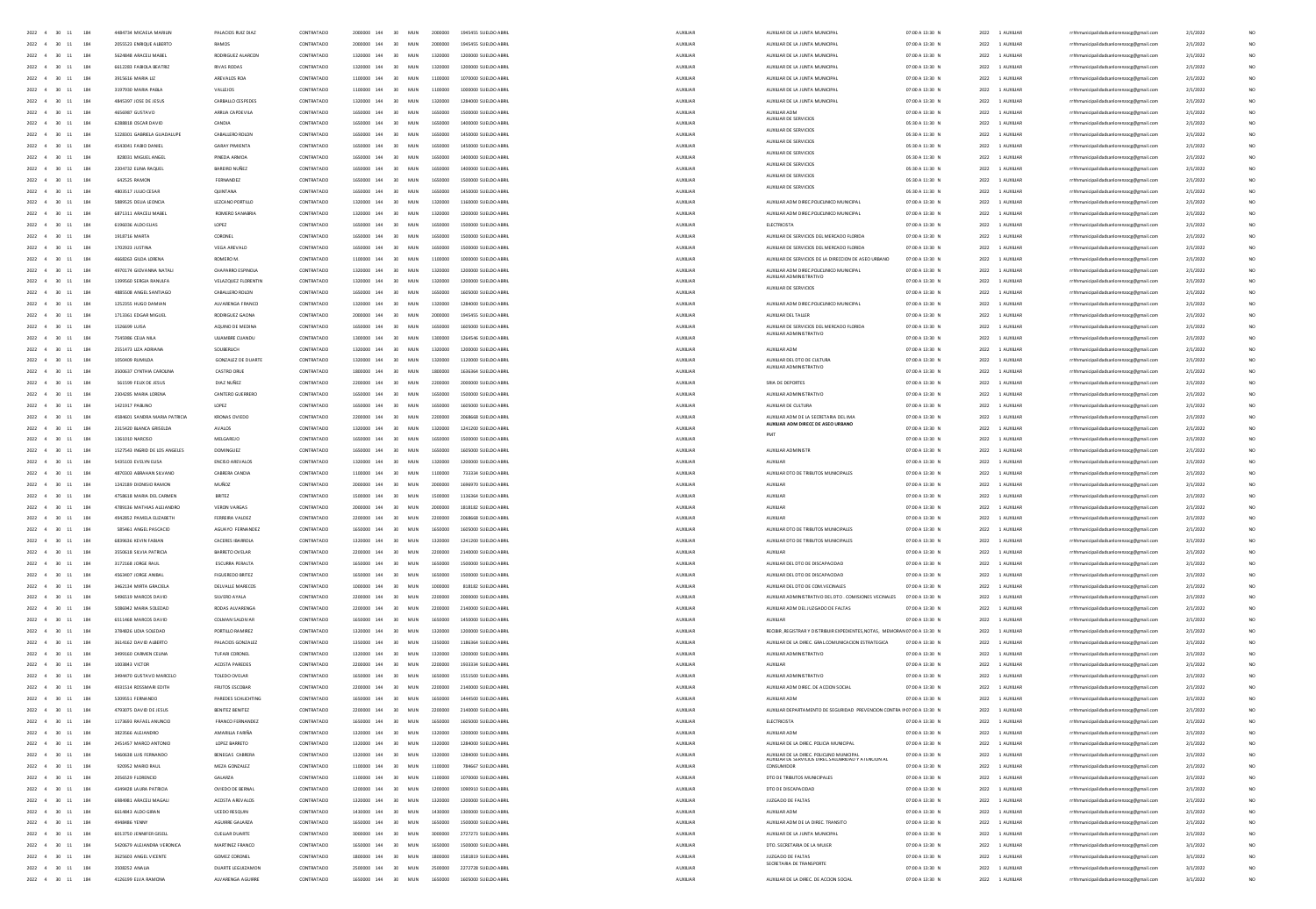| 2022            |                  |                 |                                       |                        | CONTRATAE  |                |                        |         |                                                 |                                                                                                                                                |                                                                                                                                                                                                                    | 07:00 A 13:30 F | 2022 |                                                    |                                                                      |                             |                 |
|-----------------|------------------|-----------------|---------------------------------------|------------------------|------------|----------------|------------------------|---------|-------------------------------------------------|------------------------------------------------------------------------------------------------------------------------------------------------|--------------------------------------------------------------------------------------------------------------------------------------------------------------------------------------------------------------------|-----------------|------|----------------------------------------------------|----------------------------------------------------------------------|-----------------------------|-----------------|
|                 | 2022 4 30 11     | 184             | 3208764 FRANCISCO                     | VENIALGO BOGADO        | CONTRATADO | 1100000 144    | 30 <sup>2</sup><br>MIN | 1100000 | 900000 SUFLOO ARRI                              | ALCOHOL:                                                                                                                                       | AUXILIAR DE SERVICIOS DE LA DIREC GESTION AMBIENTAL                                                                                                                                                                | 07:00 A 13:30 N |      | 2022 1 4100148                                     | rrhhmunicipalidadsanlorenzocg@gmail.com                              | 3/1/2022                    |                 |
|                 | 2022 4 30 11     | 184             | 2128938 MARINA LUISA                  | PEREZ GONZALEZ         | CONTRATADO | 1320000 144    | 30<br>MUN              | 1320000 | 1200000 SUELDO ABRIL                            | <b>AUXILIAR</b>                                                                                                                                | DTO, UMPIEZA                                                                                                                                                                                                       | 07:00 A 13:30 N |      | 2022 1 AUXILIAR                                    | rrhhmunicipalidadsanlorenzoce@email.com                              | 3/1/2022                    |                 |
| 2022            | $30 - 11$        | 184             | 3398186 NOFMLAMADA                    | OCAMPOS                | CONTRATADO | 1320000 144    | 30 <sup>2</sup><br>MIN | 1320000 | 1160000 SUFLDO ARRI                             | ALCOHOL:                                                                                                                                       | DTO UMPIEZA                                                                                                                                                                                                        | 07:00 A 13:30 N |      | 2022 1 4100148                                     | rrhhmunicipalidadsanlorenzoce@email.com                              | 3/1/2022                    | NO <sub>1</sub> |
| $2022 -$        | 30<br>11         | 184             | 1681788 SELVIA ROSSANA                | MORINIGO DE LOPEZ      | CONTRATADO | 1650000 144    | 30<br>MUN              | 1650000 | 1605000 SUELDO ABRIL                            | <b>AUXILIAR</b>                                                                                                                                | AUXIUAR DE LA JUNTA MUNICIPAL                                                                                                                                                                                      | 07:00 A 13:30 N |      | 2022 1 AUXILIAR                                    | rrhhmunicipalidadsanlorenzoce@email.com                              | 2/1/2022                    | NO <sub>1</sub> |
|                 |                  |                 |                                       |                        |            |                |                        |         |                                                 |                                                                                                                                                |                                                                                                                                                                                                                    |                 |      |                                                    |                                                                      |                             |                 |
| 2022            | $-30$            | 184             | 3275001 ANGELICA ELIZABETH            | CABRERA                | CONTRATADO | 1320000 144    | 30<br>MUN              | 1320000 | 1200000 SUELDO ABRIL                            | <b>AUXILIAR</b>                                                                                                                                | <b>AUXILIAR</b>                                                                                                                                                                                                    | 07:00 A 13:30 N | 2022 | 1 AUXILIAR                                         | rrhhmunicipalidadsanlorenzoce@email.com                              | 2/1/2022                    | NO <sub>1</sub> |
| 2022            | 30               | 184             | 4695311 ANA ELIZABETH                 | <b>RIOS ALVAREZ</b>    | CONTRATADO | 1100000 144    | 30<br>MUN              | 1100000 | 1000000 SUELDO MARZO                            | AUXILIAR                                                                                                                                       | AUXILIAR ADMINISTRATIVO                                                                                                                                                                                            | 07:00 A 13:30 N | 2022 | 1 DOCENTE                                          | rrhhmunicipalidadsanlorenzocg@gmail.com                              | 4/1/2022                    |                 |
| $2022 -$        | $\infty$         | 184             | 7502489 JUNIOR RAMON                  | JIMENEZ MOREL          | CONTRATADO | 1650000 144    | 30 <sup>2</sup><br>MUN | 1650000 | 1605000 SUELDO ENERO                            | <b>AUXILIAR</b>                                                                                                                                |                                                                                                                                                                                                                    | 06:00 A 12:00 N | 2022 | 1 AUXILIAR                                         | rrhhmunicipalidadsanlorenzoce@email.com                              | 1/1/2022 ALTA 01/01/2022 NO |                 |
| 2022            | $-30$            | 184             | 7502489 JUNIOR RAMON                  | JIMENEZ MOREL          | CONTRATADO | 1650000 144    | 30 <sub>0</sub><br>MIN | 1650000 | 1605000 SUELDO FEBRERO                          | AUXILIAR                                                                                                                                       | PMT                                                                                                                                                                                                                | 06:00 A 12:00 N | 2022 | 1 AUXILIAR                                         | rrhhmunicipalidadsanlorenzocg@gmail.com                              | 1/1/2022 ALTA 01/01/2022 NO |                 |
| 2022            | 30               | 184             | 7502489 JUNIOR RAMON                  | JIMENEZ MOREL          | CONTRATADO | 1650000 144    | 30<br>MUN              | 1650000 | 1605000 SUELDO MARZO                            | AUXUAR                                                                                                                                         |                                                                                                                                                                                                                    | 06:00 A 12:00 N | 2022 | 1 AUXILIAR                                         | rrhhmunicipalidadsanlorenzocg@gmail.com                              | 1/1/2022 ALTA 01/01/2022 N  |                 |
|                 |                  |                 |                                       |                        |            |                |                        |         |                                                 |                                                                                                                                                |                                                                                                                                                                                                                    |                 |      |                                                    |                                                                      |                             |                 |
| 2022 4          | $-30$<br>11      | 184             | 4913540 KAREN                         | <b>GIMENEZ</b>         | CONTRATADO | 1430000 144    | 30 <sub>1</sub><br>MIN | 1430000 | 1391000 SUELDO ARRI                             | <b>AUXILIAR</b>                                                                                                                                | AUXIUAR DE SERVICIOS EN LA DIREC. GESTION AMBIENTAL                                                                                                                                                                | 12:00 A 18:00 N | 2022 | 4 AUXILIAR                                         | rrhhmunicipalidadsanlorenzoce@email.com                              | 4/1/2022 ALTA 01/04/2022 NO |                 |
| 2022            | 30               | 184             | 6089707 ALBERTO                       | ROJAS                  | CONTRATADO | 1650000 144    | MUN<br>30              | 1650000 | 1500000 SUELDO ABRIL                            | AUXILIAR                                                                                                                                       | AUXILIAR DE SERVICIOS DE LA DIREC. ASEO URBANO                                                                                                                                                                     | 05:30 A 11:30 N | 2022 | 4 AUXILIAR                                         | rrhhmunicipalidadsanlorenzocg@gmail.com                              | 4/1/2022 ALTA 01/04/2022 NO |                 |
| 2022            | 30               | 184             | 7056362 UUAN BEATRIZ SANCHEZ PALACIOS | SANCHEZ PALACIOS       | CONTRATADO | 144<br>1320000 | MUN<br>30              | 1320000 | 1200000 SUELDO ABRI                             | AUXILIAR                                                                                                                                       | AUXIUAR DE SERVICIOS DE LA DIREC. ASEO URBANO                                                                                                                                                                      | 05:30 A 11:30 N | 2022 | 4 AUXILIAR                                         | rrhhmunicipalidadsanlorenzocg@gmail.com                              | 4/1/2022 ALTA 01/04/2022 NO |                 |
|                 | 30               | 184             | 5017773 CRISTHIAN DAVID               |                        | CONTRATADO |                |                        |         |                                                 | AUXILIA                                                                                                                                        |                                                                                                                                                                                                                    | 06:00 A 13:00 N | 2022 | 1 AUXILIA                                          | rrhhmunicipalidadsanlorenzocg@gmail.com                              | 4/1/2022 ALTA 01/04/2022 N  |                 |
|                 |                  |                 |                                       |                        |            |                |                        |         |                                                 |                                                                                                                                                |                                                                                                                                                                                                                    |                 |      |                                                    |                                                                      |                             |                 |
| 2022            | 30               | 184             | 5493710 RODRIGO JAVIER                | VILLANUEVA CORONEI     | CONTRATADO | 144            | MUN<br>30              | 1650000 | 1500000 SUELDO ABRIL                            | AUXILIAR                                                                                                                                       | SEGURIDAD                                                                                                                                                                                                          | 18:00 A 06:00 N | 2022 | 1 AUXILIAR                                         | rrhhmunicipalidadsanlorenzocg@gmail.com                              | 4/1/2022 ALTA 01/04/2022 NO |                 |
| 2022            | 30               | 184             | 1750596 MARTA ELIZABETH               | FLORENTIN OLMEDO       | CONTRATADO |                | MU<br>30               | 143000  | 1300000 SUELDO ABRI                             | AUXILIA                                                                                                                                        | COORD ESC MPAL -ESC. MPAL Nº 12                                                                                                                                                                                    | 07:00 A 12:0 N  | 2022 | 1 AUXILIAR                                         | rrhhmunicipalidadsanlorenzocg@gmail.com                              | 4/1/2022 ALTA 01/04/2022 NO |                 |
|                 | $30 - 11$        | 184             | 3724770 ALCIDES ANTONIC               |                        | CONTRATADO | 144            | 30<br>MU               |         |                                                 |                                                                                                                                                | COORD ESC MPAL - ESC. SANTA TERESA MPAL Nº14                                                                                                                                                                       | 07:00 A 11:00 N | 2022 | 1 AUXILIA                                          | cipalidadsanlorenzocg@gmail.com                                      | 4/1/2022 ALTA 01/04/2022 NO |                 |
| $2022 - 4$      | $30 - 11$        | 184             | 4210111 CHELTY MELANIE                | FRANCO QUINTERO        | CONTRATADO | 144            | MUN<br>30              | 2200000 | 2140000 SUELDO ABRIL                            |                                                                                                                                                | ASISTENTE DEL DTO GESTION Y COBRANZAS                                                                                                                                                                              | 07:00 A 13:30 N | 2022 | 1 AUXILIA                                          | rrhhmunicipalidadsanlorenzocg@gmail.com                              | 4/1/2022 ALTA 01/04/2022 NO |                 |
| 2022            | $4$ 30 11        | 184             | 3454573 MARIA LUCIA                   | <b>GOMEZ RODRIGUEZ</b> | CONTRATADO |                | MUN<br>30              | 250000  | 0 SUELDO                                        | AUXILIAR<br>DDONTOLOGA EN EL POLICLINICO                                                                                                       | <b>COONTOLOGA EN EL POLICLINICO MUNICIPAL</b>                                                                                                                                                                      | 07:00 12:00 N   | 2021 | 1 ODDNTOLOGA                                       | rrhhmunicipalidadsanlorenzocg@gmail.com                              | 4/1/2022                    |                 |
| 2022 4 30       | $11\,$           | 18 <sup>1</sup> | 4030494 CYNTHIA NATALIA               | SANTA CRUZ             | CONTRATADO | 145            | 30<br>MUN              | 2500000 | 2431819 SUELDO MES DE ABRIL                     | MUNICIPAL<br>MEDICO EN EL POLICUNICO MUNICIPA                                                                                                  | MEDICO EN EL POLICUNICO MUNICIPAL                                                                                                                                                                                  | 07:00 A 12:00 N | 2021 | 1 MEDICINA FAMILIA                                 | rrhhmunicipalidadsanlorenzocg@gmail.com                              | 4/1/202                     |                 |
|                 |                  |                 |                                       |                        |            |                |                        |         |                                                 | NUTRICIONISTA EN EL POLICUNICO                                                                                                                 |                                                                                                                                                                                                                    |                 |      |                                                    |                                                                      |                             |                 |
| 2022            | $4 - 30$<br>11   | 18 <sup>1</sup> | 3653614 LAURA CRISTINA                | LEZCANO BOGADO         | CONTRATADO |                | 30<br>MUN              | 2500000 | 2431819 SUELDO MES DE ABRIL                     | MUNICIPAL                                                                                                                                      | NUTRICIONISTA EN EL POLICUNICO MUNICIPA                                                                                                                                                                            | 07:00 A 12:00 N | 2021 | 1 NUTRICIONISTA                                    | rrhhmunicipalidadsanlorenzocg@gmail.com                              | 4/1/2022                    |                 |
| 2022 4 30       |                  |                 | 614183 MARIA LUISA                    | PASCOTTINI DE PATIÑO   | CONTRATADO | 145            | 30                     |         | 2431819 SUELDO MES DE ABRI                      | PEDIATRA EN EL POLICUNICO MUNICIPAL                                                                                                            | PEDIATRA EN EL POLICUNICO MUNICIPA                                                                                                                                                                                 | 07:00 A 12:00 N | 2021 | 1 PEDIATRA                                         | rrhhmunicipalidadsanlorenzocg@gmail.com                              | 4/1/2022                    |                 |
| 2022 4 30       |                  | 184             | 4663127 JORGE VIDAL                   | CACERES SALAS          | CONTRATADO | 145            | 30<br>MUN              | 2500000 | 0 SUELDO                                        | MEDICO EN EL POLICUNICO MUNICIPAL                                                                                                              | MEDICO EN EL POUCUNICO MUNICIPAL                                                                                                                                                                                   | 08:00 A 12:00 N | 2021 | 1 CLINICO                                          | rrhhmunicipalidadsanlorenzocg@gmail.com                              | 3/31/2022 BAJA 31/03/2022 N |                 |
| 2022 4 30       | 11               | 184             | 4358124 MARIA VERONIC                 | LEIVA VARGAS           | CONTRATADO | 2500000 145    | 30<br>MUN              | 2500000 | 0 SUELDO                                        | ODONTOLOGA EN EL POLICUNICO                                                                                                                    | COONTOLOGA EN EL POLICLINICO MUNICIPAL                                                                                                                                                                             | 07:00 A 12:00 N |      | 2021 1 0DONTOLOGA                                  | rrhhmunicipalidadsanlorenzocg@gmail.com                              | 4/1/2022                    |                 |
|                 |                  |                 |                                       |                        |            |                |                        |         |                                                 | MUNICIPAL<br>NUTRICIONISTA EN EL POLICUNICO                                                                                                    |                                                                                                                                                                                                                    |                 |      |                                                    |                                                                      |                             |                 |
| 2022 4 30       | 11               | 18 <sup>1</sup> | 3529183 GISELLE JAZMIN                | PRATS RODAS            | CONTRATADO | 145            | 30<br>MU               | 2500000 | 2431819 SUELDO MES DE ABRI                      | MUNICIPAL                                                                                                                                      | NUTRICIONISTA EN EL POLICUNICO MUNICIPA                                                                                                                                                                            | 07:00 A 12:00 N | 2021 | 1 NUTRICIONIST                                     | rrhhmunicipalidadsanlorenzocg@gmail.com                              | 4/1/202                     |                 |
| 2022 4 30       | 11               | 184             | 4192372 MARIA ELENA                   | MEDINA DE SANCHEZ      | CONTRATADO | 2500000 145    | 30<br>MUN              | 2500000 | 2431819 SUELDO MES DE ABRIL                     | MEDICA EN EL POLICUNICO MUNICIPAL                                                                                                              | MEDICA EN EL POUCLINICO MUNICIPAL                                                                                                                                                                                  | 07:00 A 12:00 N | 2021 | 1 MEDICO                                           | rrhhmunicipalidadsanlorenzocg@gmail.com                              | 4/1/2022                    |                 |
| $2022 - 4 - 30$ | 11               | 184             | 687345 EDITH VICTORIA                 | FLORENTIN ESTIGARRIRIA | CONTRATADO | 3300000 145    | 30 <sub>0</sub><br>MIN | sannon  | 3210000 SUELDO MES DE ABRIL                     | PSICOLOGA DE COCENI DEPENDIENTE DE                                                                                                             | PSICOLOGA DE COCENI DEPENDIENTE DE FONACIDE                                                                                                                                                                        | 0800 A 1200 N   | 2021 | 1.8500.054                                         | rrhhmunicipalidadsanlorenzocg@gmail.com                              | 4/1/2022                    |                 |
| 2022 4 30       | 11               | 18 <sup>1</sup> | 5612395 CYNTHIA CAROLINA              | GOMEZ ROMAN            | CONTRATADO | 2200000<br>145 | 30<br>MUN              | 3300000 | 3210000 SUELDO MES DE ABRI                      | FONACIDE<br>ASISTENTE DE LA DIRECCION GRAL DE                                                                                                  | ASISTENTE DE LA DIRECCION GRAL DE TALENTO HUMANO                                                                                                                                                                   | 07:00 A 13.30 N | 2021 | <b>UCENCIADA EN ANALISIS DE</b>                    | rrhhmunicipalidadsanlorenzocg@gmail.com                              | 4/1/2022                    |                 |
| $2022 - 4 - 30$ | 11               | 184             | 5612395 CYNTHIA CAROUNA               | GOMEZ ROMAN            | CONTRATADO | 1200000 123    | 30 <sub>0</sub><br>MIN | 1200000 |                                                 | TALENTO HUMANO<br>ASISTENTE DE LA DIRECCION GRAL DE                                                                                            | ASISTENTE DE LA DIRECCIÓN GRAL DE TALENTO HUMANO                                                                                                                                                                   | 02:00 A 13:30 N |      | SISTEMAS INFORMATICOS<br>LICENCIADA EN ANALISIS DE |                                                                      |                             |                 |
|                 |                  |                 |                                       |                        |            |                |                        |         | 1167273 REMUNERACION EXTRAORDINARIA MES DE ABRI | TALENTO HUMANO                                                                                                                                 |                                                                                                                                                                                                                    |                 | 2021 | SISTEMAS INFORMATICOS                              | rrhhmunicipalidadsanlorenzocg@gmail.com                              | 4/1/2022                    |                 |
|                 | 2022 4 30 11     | 184             | 220716 ADOLED TEDDORO                 | CARVALLO OLMEDO        | CONTRATADO | 3300000 145    | MIN<br>30 <sub>0</sub> | 3300000 | 3210000 SUFLDO MES DE MARZO                     | TECNICO DE LA DIVISION DE MECIP                                                                                                                | TECNICO DE LA DIVISIÓN DE MECIP                                                                                                                                                                                    | 07:00 A 13:30 N | 2021 |                                                    | 1 LICENCIADO EN CONTABILIDAD rrhhmunicipalidadsanlorenzocg@gmail.com | 1/11/2022                   |                 |
|                 | 2022 4 30 11     | 184             | 4093256 GUSTAVO ENRIQUE               | OSORIO SANCHEZ         | CONTRATADO | 3300000 145    | MUN<br>30              | 3300000 | 3210000 SUELDO MES DE ABRIL                     | ASESOR DE LA INTENDENCIA MUNICIPAL                                                                                                             | ASESOR DE LA INTENDENCIA MUNICIPAL                                                                                                                                                                                 | 07:00 A 13.30 N | 2021 | 1 ABOGADO                                          | rrhhmunicipalidadsanlorenzocg@gmail.com                              | 3/2/2022                    |                 |
| $2022 - 4 = 30$ | 11               | 184             | 4320246 BUREN DARO                    | CARRAI SAMANIEGO       | CONTRATADO | 8800000 145    | MIN<br>30 <sub>0</sub> | 8800000 | 8560000 SUFLDO MES DE ABBL                      | DIRECTOR DE LA DIRECCIÓN DE VIALIDAD DIRECTOR DE LA DIRECCIÓN DE VIALIDAD                                                                      |                                                                                                                                                                                                                    | 07:00 A 13:30 N |      | 2021 1 INGENIERO OVIL                              | rrhhmunicipalidadsanlorenzocg@gmail.com                              | 1/3/2022                    |                 |
|                 | 2022 4 30 11     | 184             | 2808838 ZUNILDA NOEM                  | DIAZ FERRER            | CONTRATADO | 2200000 145    | MUN<br>30              | 2200000 | 2140000 SUELDO MES DE ABRIL                     | JEFA ADJUNTA DE LA DIVISION DE                                                                                                                 | JEFA ADJUNTA DE LA DIVISION DE ESCUELAS MUNICIPALES                                                                                                                                                                | 07:00 A 13.30 N |      | 2021 1 CONTADORA PUBLICA                           | rrhhmunicipalidadsanlorenzocg@gmail.com                              | 4/1/2022                    |                 |
|                 |                  |                 |                                       |                        |            |                |                        |         |                                                 | ESCUELAS MUNICIPALES<br>NUTRICIONISTA EN EL POLICUNICO                                                                                         |                                                                                                                                                                                                                    |                 |      |                                                    |                                                                      |                             |                 |
|                 | 2022 4 30 11     | 184             | 4224197 LETICIA ADRIANA               | CABRAL CACERES         | CONTRATADO | 2500000 145    | MUN<br>30 <sub>2</sub> | 2500000 | 0 SUELDO                                        |                                                                                                                                                | NUTRICIONISTA EN EL POLICUNICO MUNICIPAL                                                                                                                                                                           | 07:00 A 13.30 N | 2021 | 1 UCENCIADA EN NUTRICION                           | rrhhmunicipalidadsanlorenzoce@email.com                              | 4/1/2022                    |                 |
| 2022 4 30       | 11               | 184             | 1235174 GRACIELA                      | MENDOZA DE DOHMEN      | CONTRATADO | 3300000 145    | MUN<br>30              | 3300000 | 3210000 SUELDO MES DE ABRIL                     | MUNICIPAL<br>JEFA DE LA DIVISION DE ESCUELAS<br>MUNICIPALES                                                                                    | JEFA DE LA DIVISION DE ESCUELAS MUNICIPALES                                                                                                                                                                        | 07:00 A 13.30 N | 2021 | LICENCIADA EN CIENCIAS DE<br>LA EDUCACION          | rrhhmunicipalidadsanlorenzocg@gmail.com                              | 4/1/2022                    |                 |
|                 | 2022 4 30 11     | 184             | 4183165 JOSE DAVID                    | MACEDO GIMENEZ         | CONTRATADO | 7000000 145    | MUN<br>30 <sub>2</sub> | zooooo  | 0 SUELDO MES DE ABRIL                           | DIRECTOR JURIDICO ADJUNTO                                                                                                                      | DIRECTOR JURIDICO ADJUNTO                                                                                                                                                                                          | 07:00 A 13.30 N | 2021 | 1 ABOGADO                                          | rrhhmunicipalidadsanlorenzoce@email.com                              | 1/4/2022                    |                 |
|                 | 2022 4 30 11     | 184             | 4183165 JOSE DAVID                    | MACEDO GIMENEZ         | CONTRATADO | 2800000 133    | MIN<br>30 <sub>2</sub> | 2800000 | 0 BONIFICACION MES DE ABRIL                     | DIRECTOR JURIDICO ADJUNTO                                                                                                                      | DIRECTOR JURIDICO ADJUNTO                                                                                                                                                                                          | 07:00 A 13.30 N | 2021 | 1 ABOGADO                                          | rrhhmunicipalidadsanlorenzocg@gmail.com                              | 1/4/2022                    |                 |
|                 |                  | 18 <sup>1</sup> |                                       |                        |            | 8800000 145    |                        |         |                                                 |                                                                                                                                                |                                                                                                                                                                                                                    |                 |      |                                                    |                                                                      | 1/26/2022                   |                 |
| 2022 4 30       | 11               |                 | 1897361 HECTOR URBANO                 | PARODI MOUNA           | CONTRATADO |                | MUN                    | 8800000 | 8560000 SUELDO MES DE ABRI                      | DIRECTOR JURIDICO                                                                                                                              | DIRECTOR JURIDICO                                                                                                                                                                                                  | 07:00 A 13.30 N | 2021 | 1 ABOGADO                                          | rrhhmunicipalidadsanlorenzocg@gmail.com                              |                             |                 |
| 2022 4 30       | 11               | 184             | 1897361 HECTOR URBANC                 | PARODI MOUNA           | CONTRATADO | 3520000 133    | MIN<br>30 <sub>2</sub> | 3520000 | 3424000 BONIFICACION MES DE ABRIL               | DIRECTOR JURIDICO                                                                                                                              | DIRECTOR JURIDICO                                                                                                                                                                                                  | 07:00 A 13.30 N | 2021 | 1 ABOGADO                                          | rrhhmunicipalidadsanlorenzoce@email.com                              | 1/26/2022                   |                 |
|                 | 2022 4 30 11     | 184             | 838913 DOMINGO GUZMAN                 | AREVALO ROJAS          | CONTRATADO | 2500000 145    | 30<br>MUN              | 2500000 | 2015154 SUELDO MES DE ABRIL                     | ASESOR DE LA SECRETARIA DE LA MUJER ASESOR DE LA SECRETARIA DE LA MUJER                                                                        |                                                                                                                                                                                                                    | 07:00 A 13.30 N | 2021 | 1 ABOGADO                                          | rrhhmunicipalidadsanlorenzocg@gmail.com                              | 4/1/2022                    |                 |
| 2022            | 4 30<br>11       | 18 <sup>1</sup> | 4738961 SILVIA YOLANDA                | TORRES COLMAN          | CONTRATADO | 145            | MU                     | 3300000 | 3210000 SUELDO MES DE ABR                       | ASISTENTE EN LA DIRECCION DE                                                                                                                   | ASISTENTE EN LA DIRECCION DE ASESORIA JURIDICA                                                                                                                                                                     | 07:00 A 13.30 N | 2021 | 1 ABOGADA                                          | rrhhmunicipalidadsanlorenzocg@gmail.com                              | 4/1/2022                    |                 |
|                 |                  | 184             |                                       |                        |            | 2200000 145    |                        |         |                                                 | ASESORIA JURIDICA                                                                                                                              |                                                                                                                                                                                                                    |                 | 2021 | LICENCIADO E!                                      |                                                                      |                             |                 |
| 2022 4 30       | 11               |                 | 1092595 JUAN CARLOS                   | GOMEZ                  | CONTRATADO |                | 30<br>MUN              | 2200000 | 2140000 SUELDO MES DE NOVIEMBRE                 | ASISTENTE DE LA JUNTA MUNICIPAL                                                                                                                | ASESOR DE LA JUNTA MUNICIPAL                                                                                                                                                                                       | 08:00 A 13.00 N |      | ADMINISTRACIOI<br>LICENCIADO EN                    | rrhhmunicipalidadsanlorenzocg@gmail.com                              | 11/11/2021                  |                 |
| 2022            | 4 30<br>11       | 18              | 1092595 JUAN CARLOS                   | GOMEZ                  | CONTRATADO | 145<br>2200000 | MUN                    | 2200000 | 2140000 SUELDO MES DE DICIEMBRI                 | ASISTENTE DE LA JUNTA MUNICIPAL                                                                                                                | ASESOR DE LA JUNTA MUNICIPA                                                                                                                                                                                        | 08:00 A 13:00 N | 2021 | <b>ADMINISTRACION</b>                              | rrhhmunicipalidadsanlorenzocg@gmail.com                              | 12/10/2021                  |                 |
| 2022            | 4 30<br>$11\,$   | 18 <sup>1</sup> | 1022866 BENICIO                       | AVEIRO VILLA           | CONTRATADO |                |                        | 2200    | 140000 SUELDO MES DE ABR                        | ROFESIONAL DE LA COMISION ASESOR                                                                                                               | PROFESIONAL DE LA COMISION ASESORA DE SEGURIDAD Y                                                                                                                                                                  | 07:00 A 13:30 N | 2021 | 1 ECONOMISTA                                       | rrhhmunicipalidadsanlorenzocg@gmail.com                              | 4/1/2022                    |                 |
| 2022            |                  | 18 <sup>1</sup> | 2058663 JULIO CESA                    | DIARTE PANIAGU         | CONTRATADO |                |                        |         |                                                 | DE SEGURIDAD Y TRANSITO DE LA JUNTA<br>PROFESIONAL PARA PRESTAR ASISTENCIA                                                                     | TRANSITO DE LA JUNTA MUNICIPAL<br>PROFESIONAL PARA PRESTAR ASISTENCIA LEGAL A ACUALQUIER                                                                                                                           | 07:00 A 13:30 N | 2021 | 1 ABOGADO                                          | nunicipalidadsanlorenzocg@gmail.com                                  | 4/1/202                     |                 |
| 2022            | 4 30<br>$11\,$   | 18              | 1211337 CRISTIAN SEBASTIAN            | BARBOZA ESTIGARRIBL    | CONTRATADO |                |                        | 2200    | 2140000 SUELDO MES DE ABR                       |                                                                                                                                                | LEGAL A ACUALQUIER AREA AREA ADMINISTRATIVA DE LA JUNTA MUNICIPAL<br>PROFESIONAL DE LA COMISION ASESORA PROFESIONAL DE LA COMISION ASESORA DE PLANIFICACION                                                        | 07:00 A 13:30 N | 2021 | 1 ABOGADO                                          | rrhhmunicipalidadsanlorenzocg@gmail.com                              | 4/1/2022                    |                 |
|                 |                  |                 |                                       |                        |            |                |                        |         |                                                 |                                                                                                                                                | DE PLANIFICACION FISICA Y URBANISTICA - FISICA Y URBANISTICA DE LA JUNTA MUNICIPAL<br>PROFESIONAL PARA PRESTAR ASISTENCIA - PROFESIONAL PARA PRESTAR ASISTENCIA LEGAL A ACUALQUIER                                 |                 |      |                                                    |                                                                      |                             |                 |
|                 | 30               | 18              | 2268537 GUSTAVO ALEJANDRO             | ROLON LEZCANO          | CONTRATADO |                |                        | 220     | 140000 SUELDO MES DE ABR                        | LEGAL A ACUALQUIER AREA                                                                                                                        | AREA ADMINISTRATIVA DE LA JUNTA MUNICIPA                                                                                                                                                                           | 07:00 A 13:30 N | 2021 | 1 ABOGADO                                          | nunicipalidadsanlorenzocg@gmail.com                                  | 4/1/202                     |                 |
| 2022            | $4 - 30$<br>11   | 184             | 3214169 ANA NATALI                    | COLMAN CUTTIER         | CONTRATADO | 145            | MIL                    | 220     | 3210000 SUFLDO MES DE ARR                       | JUEZ DE FALTAS INTERINO DE TR                                                                                                                  | JUEZ DE FALTAS INTERINO DE TRANSITO                                                                                                                                                                                | 07:00 A 13.30 N | 2021 | 1 ABOGADA                                          | unicipalidadsanlorenzocg@gmail.com                                   | 4/1/202                     |                 |
| 2022            | 30               | 18              | 3829516 ANA CLAUDI                    | PEREIRA LOPE           | CONTRATADO |                |                        |         |                                                 | ASESORA DE LA JUNTA MUNICIPAL                                                                                                                  | ASESORA DE LA JUNTA MUNICIPA                                                                                                                                                                                       | 07:00 A 13.30 N | 2021 | 1 ABOGADA                                          | nunicipalidadsanlorenzocg@gmail.com                                  | 4/1/202                     |                 |
| 2022            | $4 - 30$<br>11   | 18              | 3406150 RICHART IVA                   | CARRERA                | CONTRATADO | 145            | 30 <sub>0</sub><br>MIL | 2206    | 2140000 SUELDO MES DE ABR                       |                                                                                                                                                | PROFESIONAL DE LA COMISION ASESORA PROFESIONAL DE LA COMISION ASESORA DE PLANIFICACION                                                                                                                             | 07:00 A 13.30 N | 2021 | LICENCIADO EN                                      | municipalidadsanlorenzocg@gmail.com                                  | 4/1/202                     |                 |
|                 |                  |                 |                                       |                        |            |                | MID                    | 2200000 |                                                 |                                                                                                                                                | DE PLANIFICACION FISICA Y URBANISTICA - FISICA Y URBANISTICA DE LA JUNTA MUNICIPAL<br>PROFESIONAL DE LA COMISION ASESORA - PROFESIONAL DE LA COMISION ASESORA DE SEGURIDAD Y                                       | 07:00 A 13.30 N |      | ADMINISTRACION DE                                  |                                                                      |                             |                 |
| 2022 4 30       |                  | 11 184          | 1710121 ELIDA                         | CERNA VAZQUEZ          | CONTRATADO | 2200000 145    | 30                     |         | 2140000 SUELDO MES DE ABRI                      | DE SEGURIDAD Y TRANSITO DE LA JUNTA TRANSITO DE LA JUNTA MUNICIPAL<br>DIRECTOR DE LA DIRECCION DE GESTION DE CONTERNA DE LA DIRECTORIA DE CEST |                                                                                                                                                                                                                    |                 | 2021 | 1 ABOGAD                                           | rrhhmunicipalidadsanlorenzocg@gmail.com                              | 4/1/2022                    |                 |
|                 | 2022 4 30 11 184 |                 | 3626996 JULIO CESAR                   | VIII ALBA FALCON       | CONTRATADO | 5000000 145    | 30 <sup>2</sup><br>MIN | sonono  | 4863637 SUELDO MES DE ARRI                      |                                                                                                                                                | DIRECTOR DE LA DIRECCION DE GESTION AMBIENTAL                                                                                                                                                                      | 02:00 A 13:30 N | 2021 | 1 INGENIERO FORESTA                                | rrhhmunicipalidadsanlorenzocg@gmail.com                              | 4/1/2022                    |                 |
| 2022            | $4 - 30$         | $11\quad184$    | 3908143 DEYSI TAMAR                   | VILLALBA ARAUJO        | CONTRATADO | 2200000<br>145 | 30<br>MU               | 2200000 | 3210000 SUELDO MES DE ABRI                      | AMBIENTAL<br>ASISTENTE EN LA DIRECCION DE LA                                                                                                   | ASISTENTE EN LA DIRECCION DE LA ASESORIA JURIDICA                                                                                                                                                                  | 07:00 A 13:30 N | 2021 | 1 ABOGAD                                           | rrhhmunicipalidadsanlorenzocg@gmail.com                              | 4/1/2022                    |                 |
|                 | 2022 4 30 11 184 |                 | 3627832 MARIA JUUA                    | GONZAIEZ CARRERA       | CONTRATADO | 2200000 145    | 30 <sup>2</sup><br>MIN | 2200000 | 2140000 SUFLDO MES DE ABRIL                     |                                                                                                                                                | ASESORIA JURIDICA<br>PROFESIONAL DE LA COMISION ASESORA PROFESIONAL DE LA COMISION ASESORA DE PLANIFICACION                                                                                                        | 07:00 A 13:30 N | 2021 | 1 INGENIERA COMERCIAL                              | unicipalidadsanlorenzocg@gmail.com                                   | 4/1/2022                    |                 |
|                 | 2022 4 30 11 184 |                 | 1721692 SILVIA DIONISIA               | ACURA CORONEL          | CONTRATADO | 3300000 145    | MIN<br>30 <sub>0</sub> | 3300000 | 3210000 SUFLDO MES DE ENERO                     |                                                                                                                                                | DE PLANIFICACION FISICA Y URBANISTICA FISICA Y URBANISTICA DE LA JUNTA MUNICIPAL<br>ASISTENTE DE LA DIRECCION DE TALENTO ACICTEME DE LA DIBECCION DE TALENTO ULILLA<br>ASISTENTE DE LA DIRECCIÓN DE TALENTO HUMANO | 07:00 A 13:30 N | 2021 | 1.4805404                                          | rrhhmunicipalidadsanlorenzocg@gmail.com                              | 1/11/2022                   |                 |
|                 |                  |                 |                                       |                        |            |                |                        |         |                                                 |                                                                                                                                                |                                                                                                                                                                                                                    |                 |      |                                                    |                                                                      |                             |                 |
|                 | 2022 4 30 11 184 |                 | 1721692 SILVIA DIONISIA               | ACURA CORONEL          | CONTRATADO | 3300000 145    | 30 <sup>2</sup><br>MIN | sannon  | 3210000 SUFLDO MES DE FEBRERO                   |                                                                                                                                                | HUMANO<br>ASISTENTE DE LA DIRECCION DE TALENTO<br>ASISTENTE DE LA DIRECCION DE TALENTO                                                                                                                             | 07:00 A 13:30 N | 2021 | 1 ABOGADA                                          | rrhhmunicipalidadsanlorenzocg@gmail.com                              | 1/11/2022                   |                 |
|                 | 2022 4 30 11 184 |                 | 1721692 SILVIA DIONISIA               | ACURA CORONEL          | CONTRATADO | 3300000 145    | 30 <sub>0</sub><br>MIN | 3300000 | 3210000 SUFLDO MES DE MARZO                     |                                                                                                                                                | HUMANO<br>ASISTENTE DE LA DIRECCION DE TALENTO<br>ASISTENTE DE LA DIRECCION DE TALENTO                                                                                                                             | 07:00 A 13:30 N | 2021 | 1.4805404                                          | rrhhmunicipalidadsanlorenzoce@email.com                              | 1/11/2022                   |                 |
|                 | 2022 4 30 11 184 |                 | 3626995 TANIA MARIA                   | VILLALBA FALCON        | CONTRATADO | 4500000 145    | 30<br>MUN              | 4500000 | 4377273 SUELDO MES DE ABRIL                     | HUMANO<br>DIRECTORA PROTOCOLO Y CEREMONIAL                                                                                                     | DIRECTORA PROTOCOLO Y CEREMONIAL DE LA INTENDENCIA                                                                                                                                                                 | 07:00 A 13:30 N | 2021 | 1 INGENIERA COMERCIAL                              | rrhhmunicipalidadsanlorenzoce@email.com                              | 4/1/2022                    |                 |
|                 | 2022 4 30 11 184 |                 | 2055614 MARIA MERCEDES                | VILLAMAYOR QUIÑONEZ    | CONTRATADO | 2500000 145    | 30<br>MUN              | 2500000 | 0 SUELDO                                        | DE LA INTENDENCIA<br>ODONTOLOGO EN EL POLICLINICO                                                                                              | ODONTOLOGO EN EL POLICLINICO MUNICIPAL                                                                                                                                                                             | 07:00 A 17:00 N | 2021 | 1 ODDNTOLOGA                                       | rrhhmunicipalidadsanlorenzoce@email.com                              | 4/1/2022                    |                 |
|                 |                  |                 |                                       |                        |            |                |                        |         |                                                 | MUNICIPAL                                                                                                                                      |                                                                                                                                                                                                                    |                 |      |                                                    |                                                                      |                             |                 |
|                 | 2022 4 30 11 184 |                 | 1026790 MEDARDO                       | BOGADO GONZALEZ        | CONTRATADO | 8800000 145    | 30<br>MUN              | 8800000 | 0 SUELDO                                        | DIRECTOR GRAL DE AUDITORIA                                                                                                                     | DIRECTOR GRAL DE AUDITORIA                                                                                                                                                                                         | 07:00 A 13:30 N | 2021 |                                                    | 1 UCENCIADO EN CONTABILIDAD rrhhmunicipalidadsanlorenzoce@email.com  | 1/6/2022                    |                 |
|                 | 2022 4 30 11 184 |                 | 4225604 ZUNILDA                       | <b>GONZALEZ MEDINA</b> | CONTRATADO | 2200000 145    | 30<br>MUN              | 2200000 | 2140000 SUELDO MES DE ABRIL                     |                                                                                                                                                | PROFESIONAL DE LA COMISION ASESORA PROFESIONAL DE LA COMISION ASESORA DE HACIENDA Y                                                                                                                                | 07:00 A 13:30 N | 2021 | 1 ABOGADA                                          | rrhhmunicipalidadsanlorenzoce@email.com                              | 4/1/2022                    |                 |
|                 | 2022 4 30 11 184 |                 | 3789386 OSCAR WILFRIDO                | VALDEZ DUARTE          | CONTRATADO | 2200000 145    | 30 <sub>1</sub><br>MIN | 2200000 | 2140000 SUELDO MES DE ABBI                      | DE HACIENDA Y PRESUPUESTO DE LA<br>PROFESIONAL DE LA COMISION ASESORA                                                                          | PRESUPUESTO DE LA JUNTA MUNICIPAL<br>PROFESIONAL DE LA COMISION ASESORA DE HACIENDA Y                                                                                                                              | 07:00 A 13:30 N | 2021 | 1 ABOGADO                                          | rrhhmunicipalidadsanlorenzocg@gmail.com                              | 4/1/2022                    |                 |
|                 | 2022 4 30 11 184 |                 | 7326509 TANIA                         | ORREGO                 | CONTRATADO | 2200000 145    | 30<br>MUN              | 2200000 | 2140000 SUELDO MES DE ABRIL                     | DE HACIENDA Y PRESUPUESTO DE LA<br>PROFESIONAL DE LA COMISION ASESOF                                                                           | FINAL SCHOOL DE LA JUNTA MUNICIPAL<br>PRESUPUESTO DE LA JUNTA MUNICIPAL<br>PROFESIONAL DE LA COMISION ASESORA DE ASUNTOS VECINALES 07:00 A 13:30 N                                                                 |                 | 2021 | 1 ABOGADA                                          | rrhhmunicipalidadsanlorenzoce@email.com                              | 4/1/2022                    |                 |
|                 |                  |                 |                                       |                        |            |                |                        |         |                                                 | DE ASUNTOS VECINALES DE LA JUNTA<br>PROFESIONAL DE LA COMISION ASESORI                                                                         | DE LA JUNTA MUNICIPAL<br>PROFESIONAL DE LA COMISION ASESORA DE EDUCACION,                                                                                                                                          |                 |      |                                                    |                                                                      |                             |                 |
|                 | 2022 4 30 11 184 |                 | 6215547 CINTIA LORENA                 | BENETTON               | CONTRATADO | 2200000 145    | 30 <sub>0</sub><br>MIN | 2200000 | 2140000 SUELDO MES DE ABRIL                     | DE EDUCACIÓN, CULTURA, DEPORTE Y                                                                                                               | CULTURA, DEPORTE Y TUIRISMO DE LA JUNTA MUNICIPAL                                                                                                                                                                  | 07:00 A 13:30 N | 2021 | 1 INGENIERA COMERCIAL                              | rrhhmunicipalidadsanlorenzoce@email.com                              | 4/1/2022                    |                 |
|                 |                  |                 |                                       |                        |            |                |                        |         | 5350000 SUELDO MES DE MARZO                     | CONTADORA INSTITUCIONAL                                                                                                                        | CONTADORA INSTITUCIONAL                                                                                                                                                                                            | 07:00 A 13:30 N | 2021 | 1 CONTADORA PUBLICA                                | rrhhmunicipalidadsanlorenzocg@gmail.com                              | 1/26/2022                   |                 |
|                 | 2022 4 30 11 184 |                 | 3856164 ANA BELEN                     | FIGUEREDO GONZALEZ     | CONTRATADO | 5500000 145    | 30<br>MUN              | 5500000 |                                                 |                                                                                                                                                |                                                                                                                                                                                                                    |                 |      |                                                    |                                                                      |                             |                 |
|                 | 2022 4 30 11 184 |                 | 3631100 WILLIAMS DAVID                | MONGELOS VILLALBA      | CONTRATADO | 2200000 145    | 30<br>MUN              | 2200000 | 2140000 SUELDO MES DE ABRIL                     | PROFESIONAL DE LA COMISION ASESORA                                                                                                             | PROFESIONAL DE LA COMISION ASESORA DE OBRAS PUBLICOS Y                                                                                                                                                             | 07:00 A 13:30 N | 2021 | 1 ABOGADO                                          | rrhhmunicipalidadsanlorenzocg@gmail.com                              | 4/1/2022                    |                 |
|                 |                  |                 |                                       |                        |            |                |                        |         |                                                 | DE OBRAS PUBLICOS Y SERVICIOS DE LA<br>ASISTENTE EN LA DIRECCION GRAL DE                                                                       | SERVICIOS DE LA JUNTA MUNICIPA                                                                                                                                                                                     |                 |      |                                                    |                                                                      |                             |                 |
|                 | 2022 4 30 11 184 |                 | 3618712 MARIA CELESTE                 | RAMIREZ BARRETO        | CONTRATADO | 3300000 145    | 30<br>MUN              | 3300000 | 3210000 SUELDO MES DE ABRIL                     |                                                                                                                                                | ASISTENTE EN LA DIRECCION GRAL DE GABINETE                                                                                                                                                                         | 07:00 A 13:30 N | 2021 |                                                    | 1 LICENCIADA EN MATEMATICA rrhhmunicipalidadsanlorenzocg@gmail.com   | 4/1/2022                    |                 |
|                 | 2022 4 30 11 184 |                 | 4944020 NADIA EDITH                   | OCAMPOS JARA           | CONTRATADO | 5500000 145    | 30<br>MUN              | 5500000 | 5350000 SUELDO MES DE ABRIL                     | GABINETE<br>DIRECTORA DE LA DIRECCION DE                                                                                                       | DIRECTORA DE LA DIRECCIÓN DE DESARROLLO HUMANO                                                                                                                                                                     | 07:00 A 13:30 N | 2022 | 1 ABOGADA                                          | rrhhmunicipalidadsanlorenzocg@gmail.com                              | 2/4/2022                    |                 |
| 2022 4 30       | 11               | 18 <sup>1</sup> | 2519702 KAREN MABEL                   | SAMUDIO LEDESM         | CONTRATADO | 5500000 145    | 30                     | 5500000 | 5350000 SUELDO MES DE ABRIL                     | DESARROLLO HUMANO<br>DIRECTORA DE GESTION Y COBRANZAS                                                                                          | DIRECTORA DE GESTION Y COBRANZAS DEPENDIENTE DE LA<br>DIRECCION DE INGRESOS                                                                                                                                        | 07:00 A 13:30 N | 2022 | 1 ABOGADA                                          | rrhhmunicipalidadsanlorenzocg@gmail.com                              | 2/8/202                     |                 |
| 2022 4 30       | $11 - 18$        |                 | 3400598 ALDO GABRIEL                  | MELGAREJO CACERES      | CONTRATADO | 5500000 145    | 30<br>MUN              | 5500000 | 5350000 SUELDO MES DE ABRIL                     | DEPENDIENTE DE LA DIRECCION DE<br>DIRECTOR DE LA DIRECCION DE ACCION                                                                           | DIRECTOR DE LA DIRECCION DE ACCION SOCIAL                                                                                                                                                                          | 07:00 A 13:30 N | 2022 | 1 ABOGADO                                          | rrhhmunicipalidadsanlorenzocg@gmail.com                              | 2/8/2022                    |                 |
|                 | 4 30<br>11       |                 | 2353268 EDSON HUGO                    | GAMARRA GOMEZ          | CONTRATADO |                | 30<br>MUN              | 8800000 | 8560000 SUELDO MES DE ABRI                      | SOCIAL<br>DIRECTOR DE GABINETE DEL EJECUTIVO                                                                                                   | DIRECTOR DE GABINETE DEL EJECUTIVO MUNICIPAL                                                                                                                                                                       | 07:00 A 13:30 N | 2022 | 1 ABOGADO                                          |                                                                      | 1/20/2022                   |                 |
|                 |                  |                 |                                       |                        |            |                |                        |         |                                                 |                                                                                                                                                |                                                                                                                                                                                                                    |                 |      |                                                    | rrhhmunicipalidadsanlorenzocg@gmail.com                              |                             |                 |
|                 | 30               |                 | 2353268 EDSON HUGO                    | GAMARRA GOME           | CONTRATADO | 3520000 133    | 30                     | 3520000 | 3424000 BONIFICACION MES DE ABRIL               | MUNICIPAL<br>DIRECTOR DE GABINETE DEL EJECUTIVO                                                                                                | DIRECTOR DE GABINETE DEL EJECUTIVO MUNICIPA                                                                                                                                                                        | 07:00 A 13:30 N | 2022 | 1 ABOGADO                                          | rrhhmunicipalidadsanlorenzocg@gmail.com                              | 1/20/202                    |                 |
| 2022 4 30       |                  | 184             | 4614708 UDIA CAROUN                   | AVEIRO                 | CONTRATADO | 3300000 145    | 30<br>MUN              | 3300000 | 3210000 SUELDO MES DE ABR                       | MUNICIPAL<br>ASISTENTE DEL DEPARTAMENTO DE<br>CONTABILIDAD                                                                                     | ASISTENTE DEL DEPARTAMENTO DE CONTABILIDAD                                                                                                                                                                         | 07:00 A 13:30 N | 2022 | 1 LICENCIANCIADA EN<br>COMERCIO INTERNACIONAL      | hmunicipalidadsanlorenzocg@gmail.com                                 | 2/2/202                     |                 |
| $2022 - 4 = 30$ |                  |                 | 427057 SIMON                          | BOGADO BOGADO          | CONTRATADO |                |                        | 3300000 | 3210000 SUELDO MES DE ABR                       | JEFE DE SEGURIDAD INTERN                                                                                                                       | JEFE DE SEGURIDAD INTERNA                                                                                                                                                                                          | 07:00 A 13:30 N | 2022 | 1 ABOGADO                                          | rrhhmunicipalidadsanlorenzocg@gmail.com                              | 4/1/202                     |                 |
|                 | 2022 4 30 11 184 |                 | 4232964 NERY JAVIER                   | BENITEZ                | CONTRATADO | 4400000 145    | 30<br>MUN              | 4400000 | 4280000 SUELDO MES DE ABRI                      | JEFE DEL DEPARTAMENTO DE EMPLEO Y                                                                                                              | JEFE DEL DEPARTAMENTO DE EMPLEO Y EMPRENDEDURISMO                                                                                                                                                                  | 07:00 A 13:30 N | 2022 | 1 INGENIERO COMERCIAL                              | rrhhmunicipalidadsanlorenzocg@gmail.com                              | 4/1/202                     |                 |
|                 | 2022 4 30 11 184 |                 | 4341467 PASTOR ALEJANDRO              | FILARTIGA GODOY        | CONTRATADO | 2200000 145    | 30<br>MUN              | 2200000 | 2140000 SUELDO MES DE MARZO                     | EMPRENDEDURISMO<br>ASISTENTE DE LA JUNTA MUNICIPAL                                                                                             | ASISTENTE DE LA JUNTA MUNICIPAL                                                                                                                                                                                    | 08:00 A 13:00 N |      | 2022 1 NOTARIO ESCRIBANO                           | rrhhmunicipalidadsanlorenzocg@gmail.com                              | 1/28/202                    |                 |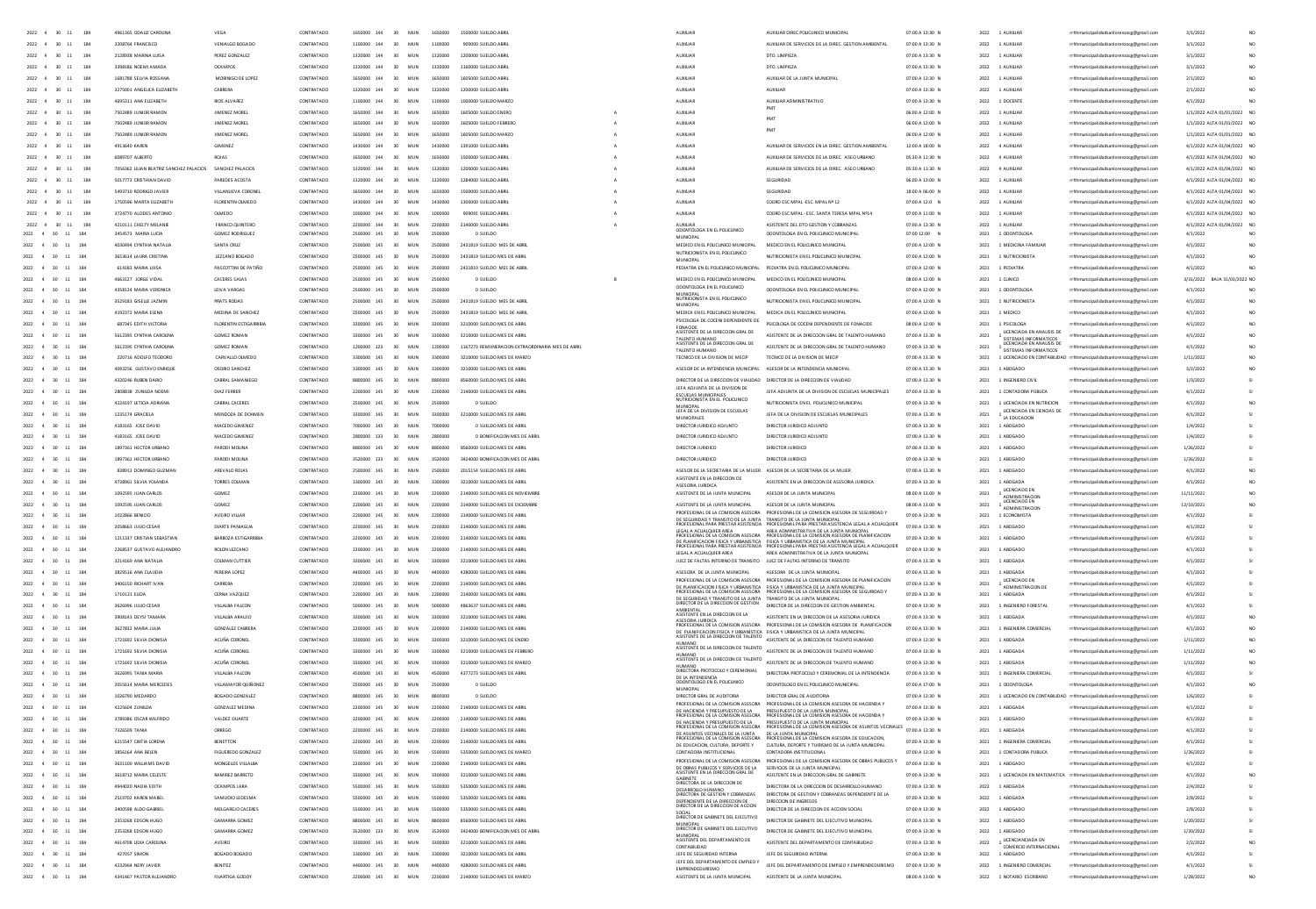|                                               |                                 |                         |                                      |              |                                  |          |                                                                          | PROFESIONAL DE LA COMISION ASESORA                                                                                                                               | PROFESIONAL DE LA COMISIÓN ASESORA DE SALLIBRIDAD                                                                                                                                                                     |                 |                     |                                                                                            |                                                                    |                                 |                 |
|-----------------------------------------------|---------------------------------|-------------------------|--------------------------------------|--------------|----------------------------------|----------|--------------------------------------------------------------------------|------------------------------------------------------------------------------------------------------------------------------------------------------------------|-----------------------------------------------------------------------------------------------------------------------------------------------------------------------------------------------------------------------|-----------------|---------------------|--------------------------------------------------------------------------------------------|--------------------------------------------------------------------|---------------------------------|-----------------|
| $2022$ 4 30 11 184                            | 3774196 MARIO MILCIADES         | DURE CACERES            | CONTRATADO                           | 2200000 145  | 30<br>MUN                        | 2200000  | 2140000 SUELDO MES DE ABR                                                | DE SALUBRIDAD. HIGIENE Y SERVICIO                                                                                                                                | HIGIENE Y SERVICIO SOCIAL                                                                                                                                                                                             | 0200 A 13:30 N  |                     | 1 ABOGADO                                                                                  | nicipalidadsanlorenzocg@gmail.cor                                  | 4/1/202                         |                 |
| 2022 4 30 11 184                              | 3396712 IORGE ANTONIO           | ROMERO SANARRIA         | CONTRATADO                           | 5500000 145  | 30 MIN                           | ssonno   | 5350000 SUFLDO MES DE ABRIL                                              |                                                                                                                                                                  | DIRECTOR DE FISCALIZACIÓN TRIBUTARIA DIRECTOR DE FISCAUZACIÓN TRIBUTARIA                                                                                                                                              | 02:00 A 13:30 N | 2022                | $\footnotesize \begin{array}{c} 1 \text{ UCENCIADO EN} \\ \text{ADMMISTRACIO} \end{array}$ | rrhhmunicipalidadsanlorenzoce@email.com                            | 2/8/2022                        |                 |
| 2022 4 30 11 184                              | 3623057 SOFIA TATIANA           | RAMOS STANLEY           | CONTRATADO                           | 3300000 145  | 30 <sup>°</sup><br>MIN           | sannon   | 0.SUFIDO                                                                 | DIRECTORA MEDICA ADILINTA DEL                                                                                                                                    | DIRECTORA MEDICA ADJUNTA DEL POUCUNICO MUNICIPAL                                                                                                                                                                      | 12:00 A 18:00 N | 2022                | 1 MEDICINA FAMILIAR                                                                        | rrhhmunicipalidadsanlorenzocg@gmail.com                            | 2/4/2022                        |                 |
|                                               |                                 |                         |                                      |              |                                  |          |                                                                          | POLICUNICO MUNICIPAL<br>DIRECTOR GENERAL DE SERVICIOS                                                                                                            |                                                                                                                                                                                                                       |                 |                     |                                                                                            |                                                                    |                                 |                 |
| 2022 4 30 11 184                              | 1903341 JUAN MANUEL             | ENCISO                  | CONTRATADO                           | 6600000 145  | 30 MUN                           | 6600000  | 6420000 SUELDO MES DE ABRIL                                              |                                                                                                                                                                  | DIRECTOR GENERAL DE SERVICIOS MUNICIPALES                                                                                                                                                                             | 07:00 A 13:30 N |                     | 2022 1 ABOGADO                                                                             | rrhhmunicipalidadsanlorenzoce@email.com                            | 2/1/2022                        |                 |
| 2022 4 30 11 184                              | 5103803 FLORENCIA MARIA         | CACERES CASTILLO        | CONTRATADO                           | 5500000 145  | 30 MIN                           | 5500000  | 5350000 SUFLDO MES DE ABRIL                                              |                                                                                                                                                                  | MUNICIPALES<br>ASISTENTE DE LA DIRECCION GENERAL DE ASISTENTE DE LA DIRECCION GENERAL DE PLANIFICACION Y<br>GESTION TERRITORIAL                                                                                       | 02:00 A 13:30 N |                     | 2022 1 ARQUITECTA                                                                          | rrhhmunicipalidadsanlorenzoce@email.com                            | 2/14/2022                       |                 |
| 2022 4 30 11 184                              | 2278078 EVELYN NOELIA           | MADEIAIRE ALARCON       | CONTRATADO                           | 8800000 145  | 30 <sup>2</sup><br>MUN           |          | 8560000 SUELDO MES DE ABRI                                               | PLANIFICACION Y GESTION TERRITORIAL<br>DIRECTORA GENERAL DE PLANIFICACION Y                                                                                      | DIRECTORA GENERAL DE PLANIFICACION Y GESTION TERRITORIAL 07:00 A 13:30 N                                                                                                                                              |                 | 2022                | 1 ABOUTECTA                                                                                | rrhhmunicipalidadsanlorenzocg@gmail.com                            | 2/14/2022                       |                 |
| 2022 4 30 11 184                              | 3524297 ANDREA BEATRO           | <b>GRAU FIGUEREDO</b>   | CONTRATADO                           | 8800000 145  | 30 <sup>2</sup><br>MUN           |          | 8560000 SUELDO MES DE ABRIL                                              | <b>GESTION TERRITORIAL</b><br>JEFA DEL DEPARTAMENTO DE DE                                                                                                        | JEFA DEL DEPARTAMENTO DE DE GESTION DE PROYESTOS DE LA 07:00 A 13:30 N                                                                                                                                                |                 |                     | 2022 1 INGENIERA AMBIENTAL                                                                 |                                                                    | 3/4/2022                        |                 |
|                                               |                                 |                         |                                      |              |                                  |          |                                                                          | GESTION DE PROVESTOS DE LA<br>JEFA DEL DPTO, DE CENTRO HISTORICO                                                                                                 | NIRECTION DE PLANIFICACIÓN LIRRANA<br>JEFA DEL DPTO, DE CENTRO HISTORICO DEPENDIENTE DE LA                                                                                                                            |                 |                     |                                                                                            | rrhhmunicipalidadsanlorenzocg@gmail.com                            |                                 |                 |
| 2022 4 30<br>$11 - 184$                       | 2861542 ESTHER NOEM             | MACHUCA CHAPARR         | CONTRATADO                           |              | 30                               |          | 8560000 SUELDO MES DE ABRI                                               |                                                                                                                                                                  |                                                                                                                                                                                                                       | 07:00 A 13:30 N | 2022                | 1 ARQUITECTA                                                                               | rrhhmunicipalidadsanlorenzocg@gmail.com                            | 3/4/202                         |                 |
| 2022 4 30 11 184                              | 3738207 FLORENCIA JASSIE        | CAPURRO DUARTE          | CONTRATADO                           | economic 145 | 30 <sup>2</sup><br>MIN           |          | 8268182 SUFLDO MES DE ABBL                                               | <b>NEBENNIENTE NE IA NIBEANIAN NE</b><br>JEFA DEL DEPARTAMENTO DE ESTUDIOS                                                                                       | NOCITION DE DIAMIEICACION HODAMA<br>JEFA DEL DEPARTAMENTO DE ESTUDIOS URBANOS DE LA                                                                                                                                   | 02:00 A 13:30 N |                     | 2022 1 ARQUITECTA                                                                          | rrhhmunicipalidadsanlorenzocg@gmail.com                            | 3/4/2022                        |                 |
| 2022 4 30 11 184                              | 4028866 ARACEIY MONSERRATE      | DURE GOMBEZ             | CONTRATADO                           | 8500000 145  | 30 MIN                           | esonono  | 8268182 SUELDO MES DE ABRIL                                              | <b>URBANCE DE LA DIRECCIÓN DE</b><br>JEFA DEL DEPARTAMENTO DE PLANES Y                                                                                           | NIBERTIPM DE BLAMIER ACTON LIBBAMA<br>JEFA DEL DEPARTAMENTO DE PLANES Y PROYECTOS URBANOS                                                                                                                             | 02:00 A 13:30 N |                     | 2022 1 AROUTECTA                                                                           | rrhhmunicipalidadsanlorenzocg@gmail.com                            | 3/4/2022                        |                 |
|                                               |                                 |                         |                                      |              |                                  |          |                                                                          | PROVECTOS LIBRANOS, DE LA DIRECCIÓN<br>LEFA DEL DEPARTAMENTO DE ESTUDIOS                                                                                         | DE LA DIRECCION DE PLANIFICACION LIBRANA<br>JEFA DEL DEPARTAMENTO DE ESTUDIOS Y PROGRAMAS                                                                                                                             |                 |                     |                                                                                            |                                                                    |                                 |                 |
| 11 184<br>2022 4 30                           | 4004957 ALEXIA MARIA            | ACOSTA GALFANO          | CONTRATADO                           | 5500000 145  | 30 <sup>2</sup><br>MIN           | ssoong   | 5350000 SUFLDO MES DE ABBI                                               |                                                                                                                                                                  |                                                                                                                                                                                                                       | 02:00 A 13:30 N |                     | 2022 1 INGENIERA AMBIENTAL                                                                 | rrhhmunicipalidadsanlorenzoog@gmail.com                            | 3/4/2022                        |                 |
| 2022 4 30 11 184                              | 3880459 PAOLA MEUSSA            | SAMANIFGO               | CONTRATADO                           | 145 00000    | 30 <sub>1</sub><br>MIN           | ssonong  | 5350000 SUFLDO MES DE ABRIL                                              |                                                                                                                                                                  | V PROGRAMAS AMBIENTALES DE LA MARIENTALES DE LA DIRECCIÓN DE PLANIFICACIÓN LIBRAN<br>JEFA DE ARQUITECTURA DEPENDIENTE DE JEFA DE ARQUITECTURA DEPENDIENTE DE LA DIRECCIÓN D                                           | 02:00 A 13:30 N |                     | 2022 1 ABOUTECTA                                                                           | rrhhmunicinalidadsanlorenzore@email.com                            | 3/4/2022                        |                 |
| 2022 4 30 11 184                              | 3312303 ANDRES NICOLAS          | CANO FUNES              | CONTRATADO                           | 2200000 145  | 30 <sub>1</sub><br>MUN           | 2200000  | 2140000 SUELDO MES DE MARZO                                              | <b>IA NISCONDA DE VIALIDAD</b><br>ASISTENTE DE LA ILINTA MUNICIPAL                                                                                               | MALINAR<br>ASISTENTE DE LA JUNTA MUNICIPA                                                                                                                                                                             | 07:00 A 13:30 N | 2022                | <b>LICENCIADO EN</b>                                                                       | rrhhmunicipalidadsanlorenzoce@email.com                            | 3/23/2022 ALTA 23/03/2022 NO    |                 |
|                                               |                                 |                         |                                      |              |                                  |          |                                                                          |                                                                                                                                                                  |                                                                                                                                                                                                                       |                 |                     | ADMINISTRACI<br>LICENCIADO EN                                                              |                                                                    |                                 |                 |
| 2022 4 30 11 184                              | 3312303 ANDRES NICOLAS          | CANO FUNES              | CONTRATADO                           | 2200000 145  | 30 <sup>°</sup><br>MUN           | 2200000  | 2140000 SUELDO MES DE ABRIL                                              | PROFESIONAL DE LA COMISION ASESORA                                                                                                                               | PROFESIONAL DE LA COMISIÓN ASESORA DE EDUCACIÓN                                                                                                                                                                       | 07:00 A 13:30 N | 2022                | <b>ADMINISTRACION</b>                                                                      | rrhhmunicipalidadsanlorenzoce@email.com                            | 4/1/2022                        |                 |
| 184<br>2022 4 30 11                           | 4910930 GRECIA NOEM             | GARCETE GARCIA          | CONTRATADO                           | 1650000 145  | 30<br>MUN                        | 1650000  | 1605000 SUELDO MES DE MARZO                                              | DE EDUCACIÓN CULTURA DEPORTE                                                                                                                                     | CULTURA DEPORTE Y TURISMO DE LA JUNTA MUNICIPAL<br>PSICOLOGA EDUCACIONAL EN LA ESCUELA MUNICIPAL NRO 14                                                                                                               | 07:00 A 11:00 N | 2022                | 1 LICENCIADA EN PSICOLOGIA                                                                 | rrhhmunicipalidadsanlorenzocg@gmail.com                            | 3/18/2022 ALTA 18/03/2022 NO    |                 |
| 11<br>2022<br>30                              | 4910930 GRECIA NOEM             | GARCETE GARCH           | CONTRATADO                           |              | MUN                              |          | 1605000 SUELDO MES DE ABRI                                               | <b>CONTRACTAL INTERATES</b><br>AUXILIAR EN LA COORDINACION DE                                                                                                    | PSICOLOGA EDUCACIONAL EN LA ESCUELA MUNICIPAL NRO 14                                                                                                                                                                  | 07:00 A 11:00 N | 2022                | 1 LICENCIADA EN PSICOLOGIA                                                                 | nicipalidadsanlorenzoce@email.com                                  | 3/18/2022<br>3/18/2022 N        |                 |
|                                               |                                 |                         |                                      |              |                                  |          |                                                                          |                                                                                                                                                                  |                                                                                                                                                                                                                       |                 |                     |                                                                                            |                                                                    |                                 |                 |
| 2022 4 30<br>11 184                           | 5337756 ROSA ANDREA             | JARA ROMERO             | CONTRATADO                           | 4400000 145  | 30 <sub>o</sub>                  |          | 09 SUELDO MES DE ABR                                                     | PROFESIONAL DE LA DGTH                                                                                                                                           | PROFESIONAL DE LA DGTH                                                                                                                                                                                                | 07:00 A 13:30 N | 2022                | 1 ABDGAD/                                                                                  | nicipalidadsanlorenzocg@gmail.com                                  | 4/1/2022<br>ALTA 01/04/2022 NO  |                 |
| 2022<br>$\overline{4}$<br>30<br>11<br>184     | 366540 ENRIQUE                  | GAETE ARROYO            | CONTRATADO                           |              |                                  |          |                                                                          | HIDROLOGO EN LA DIRECCION GENERAL                                                                                                                                | HIDROLOGO EN LA DIRECCION GENERAL DE PLANIFICACION Y                                                                                                                                                                  | 07:00 A 13:30 N | 2022                | 1 INGENIERO CIVIL                                                                          | unicipalidadsanlorenzocg@gmail.com                                 | 4/1/2022<br>ALTA 01/04/2022 NO  |                 |
| 2022 4 30<br>11 184                           | 611262 OLGA                     | RAMIREZ DE DUARTE       | CONTRATADO                           | 2200000 141  | 30<br>MUN                        | 2200000  | 2140000 SUELDO MES DE MARZO                                              | DE PLANIFICACION Y GESTION TERRITORIAL                                                                                                                           | CESTION TERRIT<br>ASISTENTE DE LA DIVISION DE ESCUELAS MUNICIPALES                                                                                                                                                    | 07:00 A 13:30 N |                     | PROFESORA DE EDUCACIÓN                                                                     | rrhhmunicipalidadsanlorenzocg@gmail.com                            | 1/26/2022                       |                 |
|                                               |                                 |                         |                                      |              |                                  |          |                                                                          | MUNICIPALES                                                                                                                                                      |                                                                                                                                                                                                                       |                 | $\bf 2021$          | PRIMARIA<br>TECNICO SUPERIOR                                                               |                                                                    |                                 |                 |
| 2022 4 30 11 184                              | 3229215 CARLOS MANUEL           | CANTERO ESPINOZA        | CONTRATADO                           | 2200000 141  | 30 <sup>°</sup><br>MIN           | 2200000  | 2140000 SUFLDO MES DE MARZO                                              | ASISTENTE DE LA JUNTA MUNICIPAL                                                                                                                                  | ASISTENTE DE LA JUNTA MUNICIPAL                                                                                                                                                                                       | 0800 A 1300 N   | 2021                |                                                                                            | municipalidadsanlorenzocg@gmail.com                                | 1/26/2022                       |                 |
| 2022 4 30 11 184                              | ASS390S CRISO LUIS              | GONZAIEZ MONGFIOS       | CONTRATADO                           | 6500000 141  | 30 <sub>1</sub><br>MIN           | ssonno   | 6322228 SUFLDD MES DE MARZO                                              |                                                                                                                                                                  | AUXILIAR TECNICO DEL DEPARTAMENTO AUXILIAR TECNICO DEL DEPARTAMENTO DE TRASPORTE                                                                                                                                      | 02:00 A 13:30 N | 2022                | 1 RACHILLERATO                                                                             | rrhhmunicipalidadsanlorenzoce@email.com                            | 3/1/2022 ALTA 01/03/2022 NO     |                 |
| 2022 4 30 11 184                              | 2303253 FABIOLA VANEZA          | GALEANO                 | CONTRATADO                           | 2200000 141  | 30<br>MUN                        | 2200000  | 2140000 SUELDO MES DE ABRIL                                              |                                                                                                                                                                  | AUXIUAN TELMINI DE PROTECTION DE CONTENERACIÓN DE EN EN UN A EL CONTENERACIÓN DE EN EN EN EN EN EN EN EN EN EN<br>DE TRASPORTE DEPENDIENTE DE PROFESIONAL DE LA COMISION ASESORA DE EQUIDAD Y GENERO D'7:00 A 13:30 N |                 | 2021                | <b>TECNICO SUPERIOR EN</b>                                                                 | rrhhmunicipalidadsanlorenzoce@email.com                            | 4/1/2022                        |                 |
|                                               |                                 |                         |                                      |              |                                  |          |                                                                          | DE EQUIDAD Y GENERO DE LA JUNTA                                                                                                                                  | The EST<br>DE LA JUNTA MUNICIPAL<br>"TECNICO AGROMECANICO EN LA DIVISION DE TRANSPORTE                                                                                                                                |                 |                     | PROTOCOLO EVENTOS                                                                          |                                                                    |                                 |                 |
| 2022 4 30 11 184                              | 4185127 ALEREDO VIDAL           | BENITEZ GAONA           | CONTRATADO                           | 6500000 141  | 30 <sub>1</sub><br>MIN           | 6500000  | 0. SUFLDD                                                                |                                                                                                                                                                  |                                                                                                                                                                                                                       | 02:00 A 13:30 N | 2022                | 1 BACHILLERATO                                                                             | rrhhmunicipalidadsanlorenzocg@gmail.com                            | 1/12/2022                       |                 |
| 2022 4 30<br>11 184                           | 3776077 SERGIO DANIE            | PATIÑO VILLALBA         | CONTRATADO                           | 6000000 141  | 30<br>MUN                        | 6000000  | 0 SUELDO                                                                 |                                                                                                                                                                  | TECNICO EN LA GERENCIA TECNICA DE LA TECNICO EN LA GERENCIA TECNICA DE LA DIR GRAL DE                                                                                                                                 | 07:00 A 13.30 N | 2022                | 1 BACHILLERATO                                                                             | rrhhmunicipalidadsanlorenzocg@gmail.com                            | 1/3/2022                        |                 |
| 11 184<br>2022 4 30                           | 920908 CEUA BEATRIZ             | GONZALEZ NUÑEZ          | CONTRATADO                           | 4000000 141  | 30<br><b>MUN</b>                 | 4000000  | 3890910 SUELDO MES DE ABRIL                                              |                                                                                                                                                                  | DIR GRAL DE ADMINISTRACION Y ADMINISTRACION Y FINANZAS<br>ENCARGADA DE LA DIVISION DE GESTION ENCARGADA DE LA DIVISION DE GESTION ADMINISTRATIVA DE                                                                   | 07:00 A 13.30 N | 2022                | PROFESORA DE LENGUA                                                                        | rrhhmunicipalidadsanlorenzocg@gmail.com                            | 4/1/2022                        |                 |
|                                               |                                 |                         |                                      |              |                                  |          |                                                                          | ADMINISTRATIVA DE FONACIDE<br>AUXILIAR DE SERVICIOS EN EL                                                                                                        | FONACIDE                                                                                                                                                                                                              |                 |                     | GUARANI                                                                                    |                                                                    |                                 |                 |
| 2022 4 30<br>$11 \qquad 184$                  | 756093 JOSE DOMING              | MEYER ORTIZ             | CONTRATADO                           | 2500000 144  | 30<br>MUN                        | 2500000  | 2431818 SUELDO MES DE ABRI                                               |                                                                                                                                                                  | AUXILIAR DE SERVICIOS EN EL DEPARTAMENTO DE DEPORTES                                                                                                                                                                  | 07:00 A 13:30 N | 2021                | 1 BACHILLERATO                                                                             | rrhhmunicipalidadsanlorenzocg@gmail.com                            | 4/1/202                         |                 |
| $2022 - 4 - 30$<br>11 184                     | 644902 DORIS NOEM               | <b>GOMEZ DE BENITEZ</b> | CONTRATADO                           | 2200000 144  | 30<br>MIN                        | 2200000  | 2140000 SUELDO MES DE ABRI                                               | DEPARTAMENTO DE DEPORTES MUNIUM DE JANTIMAS EN EL COMPRETAMENTO DE LA COMISION DE ASUNTOS<br>ASISTENTE DE LA COMISION DE ASUNTOS ASISTENTE DE LA JUNTA MUNICIPAL |                                                                                                                                                                                                                       | 07:00 A 13:30 N | 2021                | 1 BACHILLERATO                                                                             | rrhhmunicipalidadsanlorenzocg@gmail.com                            | 4/1/2022                        |                 |
| 2022 4 30<br>11 184                           | 746025 FRANCISCO                | RUSSO                   | CONTRATADO                           | 4500000 144  | 30<br>MUN                        | 4500000  | 0 SUELDO                                                                 | VECINALES-JUNTA MUNICIPAL<br>DIRECTOR DE CULTURA                                                                                                                 | DIRECTOR DE CULTURA                                                                                                                                                                                                   | 07:00 A 13.30 N | 2022                | 1 BACHILLERATO                                                                             | rrhhmunicipalidadsanlorenzocg@gmail.com                            | 1/1/2022                        |                 |
|                                               |                                 |                         |                                      |              |                                  |          |                                                                          |                                                                                                                                                                  |                                                                                                                                                                                                                       |                 |                     |                                                                                            |                                                                    |                                 |                 |
| $2022 - 4 - 30$<br>11 184                     | 745025 FRANCISCO                | <b>BLISSO</b>           | CONTRATADO                           | 1000000 144  | 30 <sup>2</sup><br>MIN           | 1000000  | 0 BONEICAGON                                                             | DIRECTOR DE CULTURA                                                                                                                                              | DIRECTOR DE CULTURA                                                                                                                                                                                                   | 0200 A 13 30 N  |                     | 2022 1 BACHILLERATO                                                                        | rrhhmunicipalidadsanlorenzocg@gmail.com                            | 1/1/2022                        |                 |
| 2022 4 30 11 184                              | <b>ODIGS1 MARIO FUGENCO</b>     | BARRETO ORZUSA          | CONTRATADO                           | 4500000 144  | 30 <sup>2</sup><br>MIN           | 4500000  | 4377273 SUELDO MES DE ABRIL                                              | DIRECTOR ADJUNTO DE SALURRIDAD                                                                                                                                   | DIRECTOR ADJUNTO DE SALURRIDAD                                                                                                                                                                                        | 07:00 A 13:30 N |                     | 2022 1 RACHILLERATO                                                                        | rrhhmunicinalidadsanlorenzore@email.com                            | 4/1/2022                        |                 |
| 2022 4 30<br>11<br>184                        | 3495574 NATHAUA EUZABETH        | <b>RIQUELME</b>         | CONTRATADO                           | 3000000 144  | 30 <sup>2</sup><br>MUN           | annono   | 2918182 SUELDO MES DE ABRIL                                              |                                                                                                                                                                  | ENCARGADA DE LA OFICINA DE ACCESO A ENCARGADA DE LA OFICINA DE ACCESO A LA INFORMACION                                                                                                                                | 0200 A 13 30 N  |                     | 2022 1 BACHILLERATO                                                                        | rrhhmunicipalidadsanlorenzoce@email.com                            | 4/27/2022 BAJA 27/04/2022 SI    |                 |
|                                               |                                 |                         |                                      |              |                                  |          |                                                                          | LA INFORMACION PUBLICA<br>JEFA DE LA DIVISION DE BASQUET Y                                                                                                       | PUBLICA<br>JEFA DE LA DIVISION DE BASQUET Y HANDBALL DEPENDIENTE DE                                                                                                                                                   |                 |                     |                                                                                            |                                                                    |                                 |                 |
| 2022 4 30<br>11 184                           | 3688840 SASHA BEATRIZ           | <b>NUMBAY ALCARAZ</b>   | CONTRATADO                           | 3300000 144  | 30 <sup>2</sup><br>MUN           | 3300000  | 3210000 SUELDO MES DE ABRIL                                              |                                                                                                                                                                  |                                                                                                                                                                                                                       | 07:00 A 13.30 N |                     | 2022 1 BACHILLERATO                                                                        | rrhhmunicipalidadsanlorenzoce@email.com                            | 2/8/2022                        |                 |
| 184<br>2022 4<br>11<br>30                     | 4717078 MARIA LUJAN             | MOREL RODRIGUEZ         | CONTRATADO                           | 3500000 144  | 30<br>MUN                        | 3500000  | 3404546 SUELDO MES DE ABRIL                                              | HANDBALL DEPENDIENTE DE DEPORTE<br>ASISTENTE TECNICO DE LA DIRECCION DE                                                                                          | ASISTENTE TECNICO DE LA DIRECCION DE OBRAS                                                                                                                                                                            | 07:00 A 13.30 N | 2022                | 1 BACHILLERATO                                                                             | rrhhmunicipalidadsanlorenzocg@gmail.com                            | 2/1/2022                        |                 |
| 11<br>184<br>2022<br>30                       | 3841313 ANTONIO ARIE            | ROMERO                  | CONTRATADO                           |              | MUN                              |          | 2918182 SUELDO MES DE ABR                                                | OBRAS<br>JEFE DEL DPTO DE DEPORTES                                                                                                                               | JEFE DEL DPTO DE DEPORTES                                                                                                                                                                                             | 07:00 A 13.30 N | 2022                | 1 BACHILLERATO                                                                             | nicipalidadsanlorenzoce@email.com                                  | 2/8/2022                        |                 |
|                                               |                                 |                         |                                      |              |                                  |          |                                                                          |                                                                                                                                                                  | ASISTENTE DE LA DIRECCION DE INGRESOS ASISTENTE DE LA DIRECCION DE INGRESOS                                                                                                                                           |                 |                     |                                                                                            |                                                                    |                                 |                 |
| 184<br>2022<br>30<br>11                       | 1135921 RICARDO RAMON           | CARDOZO ZELADA          | CONTRATADO                           |              | 30<br>MUN                        | 4500000  | 4377273 SUELDO MES DE MARZO                                              |                                                                                                                                                                  |                                                                                                                                                                                                                       | 07:00 A 13.30 N | 2022                | 1 BACHILLERATO                                                                             | rrhhmunicipalidadsanlorenzocg@gmail.com                            | 1/7/2022                        |                 |
| 2022<br>$\overline{4}$<br>30<br>11 184        | 5225238 ALFREDO GABRIE          | PETTENGIL               | CONTRATADO                           | 3000000 144  | 30<br>MUN                        |          | 2918182 SUELDO MES DE ABR                                                |                                                                                                                                                                  | PRODUCTOR AUDIOVISUAL EN LA DIR DE COPRODUCTOR AUDIOVISUAL EN LA DIR DE COMUNICACIÓN ESTRATAT <sub>O 7 00 A 13 30</sub> N                                                                                             |                 | 2022                | 1 BACHILLERATO                                                                             | icipalidadsanlorenzocg@gmail.com                                   | 4/1/2022                        |                 |
| 2022 4 30 11 184                              | <b>EZAPTED CURRETIAN ARTHRO</b> | AGÜERO ESPINOLA         | CONTRATADO                           | 2000000 144  | 30<br>MUN                        | 2000000  | 2918182 SUELDO MES DE ABRI                                               |                                                                                                                                                                  | ASISTENTE AUDIOVISUAL EN LA DIR DE CONASISTENTE AUDIOVISUAL EN LA DIR DE COMUNICACIÓN ESTRATATI 07:00 A 13.30 N                                                                                                       |                 | 2022                | 1 BACHILLERATO                                                                             | rrhhmunicipalidadsanlorenzocg@gmail.com                            | 4/1/2022                        |                 |
|                                               |                                 |                         |                                      |              |                                  |          |                                                                          |                                                                                                                                                                  | MANTENIMIENTO Y REPARACION DE MAQUIMANTENIMIENTO Y REPARACION DE MAQUINARIAS EN LA DIVISION 27 DO A 12 20 AL                                                                                                          |                 |                     |                                                                                            |                                                                    |                                 |                 |
| 2022 4 30 11 184                              | 3232599 IORGE RODRIGO           | RECUISA ADUNC           | CONTRATADO                           | 4500000 144  | 30 <sup>°</sup><br>MIN           | esonono  | 0.SUFIDO                                                                 |                                                                                                                                                                  |                                                                                                                                                                                                                       |                 |                     | 2022 1 BACHILLERATO                                                                        | rrhhmunicipalidadsanlorenzoce@email.com                            | 4/1/2022                        |                 |
| 2022 4 30 11 184                              | 1360885 HECTOR DANIEL           | <b>BENITEZ</b>          | CONTRATADO                           | 4500000 144  | 30 <sup>°</sup><br>MIN           | 4500000  | 0.SUFIDO                                                                 |                                                                                                                                                                  | AUXILIAR DEPARTAMENTO DE SERVICIOS MAUXILIAR DEPARTAMENTO DE SERVICIOS MUNICIPALES                                                                                                                                    | 02:00 A 13:30 N | 2022                | 1 RACHILLERATO                                                                             | rrhhmunicipalidadsanlorenzocg@gmail.com                            | 2/28/2022 BAIA 28/02/2022 NO    |                 |
| 2022 4 30 11 184                              | 3617853 EVER IGNACIO            | ROMAN CAÑETE            | CONTRATADO                           | 2750000 144  | 30 MUN                           | 2750000  | 2675000 SUELDO MES DE ABRIL                                              |                                                                                                                                                                  | CHOFER DE LA DIRECCION GRAL DE INGRESCOHOFER DE LA DIRECCION GRAL DE INGRESOS MUNICIPALES                                                                                                                             | 07:00 A 13.30 N |                     | 2022 1 BACHILLERATO                                                                        | rrhhmunicipalidadsanlorenzoce@email.com                            | 2/1/2022                        |                 |
|                                               |                                 |                         |                                      |              |                                  |          |                                                                          | AUXIUAR DE SERVICIOS DE LA                                                                                                                                       |                                                                                                                                                                                                                       |                 |                     |                                                                                            |                                                                    |                                 |                 |
| 2022 4 30 11 184                              | 4127074 CHRISTIAN               | PIRIS                   | CONTRATADO                           | 3300000 144  | 30 MIN                           | 3300000  | 3210000 SUELDO MES DE ABRIL                                              | INTENDENCIA MUNICIPAL                                                                                                                                            | AUXILIAR DE SERVICIOS DE LA INTENDENCIA MUNICIPAL                                                                                                                                                                     | 07:00 A 13:30 N |                     | 2021 1 BACHILLERATO                                                                        | rrhhmunicipalidadsanlorenzocg@gmail.com                            | 2/1/2022                        |                 |
| 2022 4 30 11 184                              | 4632119 FDGAR                   | <b>GONZALEZ VILLALB</b> | CONTRATADO                           | 4400000 144  | 30 MIN                           | 4400000  | 4280000 SUFLDO MES DE ABRIL                                              | DIRECTOR DE MERCADOS MUNICIPALES DIRECTOR DE MERCADOS MUNICIPALES                                                                                                |                                                                                                                                                                                                                       | 07:00 A 13:30 N |                     | 2021 1 BACHILLERATO                                                                        | rrhhmunicipalidadsanlorenzoce@email.com                            | 2/1/2022                        |                 |
| 2022 4 30 11 184                              | 4465983 GUSTAVO RAMON           | SOSA ALFONSO            | CONTRATADO                           | 2750000 144  | 30 MUN                           | 2750000  | 2500000 SUELDO MES DE ABRIL                                              |                                                                                                                                                                  | CHOFER DE LA DIRECCION GRAL DE INGRESCOHOFER DE LA DIRECCION GRAL DE INGRESOS MUNICIPALES                                                                                                                             | 07:00 A 13.30 N |                     | 2022 1 BACHILLERATO                                                                        | rrhhmunicipalidadsanlorenzocg@gmail.com                            | 2/1/2022                        |                 |
|                                               |                                 |                         |                                      |              |                                  |          |                                                                          |                                                                                                                                                                  | EDITOR AUDIOVISUAL DEPENDIENTE DE COIEDITOR AUDIOVISUAL DEPENDIENTE DE COMUNICACIÓN ESTRATEG 07:00 A 13.30 N                                                                                                          |                 |                     |                                                                                            |                                                                    |                                 |                 |
| $2022$ 4 30 11 184                            | 4291707 NESTOR JULIAN           | AYALA BRESANOVICH       | CONTRATADO                           |              | 30                               |          | 2918182 SUELDO MES DE ABRI                                               |                                                                                                                                                                  |                                                                                                                                                                                                                       |                 | 2022                | 1 BACHILLERATO                                                                             | rrhhmunicipalidadsanlorenzocg@gmail.com                            | 2/20/2022                       |                 |
| 2022 4 30 11 184                              | 6081927 JUNIOR ANDRES           | <b>GONZALEZ PERALTA</b> | CONTRATADO                           | ALC: 000000  | 30 <sub>1</sub><br>MIN           |          | 4377273 SUELDO MES DE ABRI                                               | JEFE DE DISEÑO VIAL                                                                                                                                              | JEFE DE DISEÑO VIAL                                                                                                                                                                                                   | 07:00 A 13.30 N |                     | 2022 1 BACHILLERATO                                                                        | rrhhmunicipalidadsanlorenzocg@gmail.com                            | 2/8/2022                        |                 |
| $2022 - 4 - 30$<br>11 184                     | 4378964 RODRIGO DANIE           | SAMUDIO ORREGO          | CONTRATADO                           | 144 00000    | 30<br>MUN                        |          | 3210000 SUELDO MES DE ABRI                                               | JEFE DE SEGURIDAD VIAL                                                                                                                                           | JEFE DE SEGURIDAD VIAL                                                                                                                                                                                                | 07:00 A 13.30 N |                     | 2022 1 BACHILLERATO                                                                        | rrhhmunicipalidadsanlorenzocg@gmail.com                            | 2/8/2022                        |                 |
|                                               |                                 |                         |                                      |              |                                  |          |                                                                          |                                                                                                                                                                  | ASISTENTE TECNICO DE LA DIRECCIÓN DE VIASISTENTE TECNICO DE LA DIRECCIÓN DE VIALIDAD                                                                                                                                  |                 |                     |                                                                                            |                                                                    |                                 |                 |
| 2022 4 30<br>11 184                           | 4325401 SOFIA LORENA            | IRAÑEZ RENITEZ          | CONTRATADO                           | 3300000 144  | 30 <sub>1</sub><br>MIN           | sannon   | 3210000 SUFLDO MES DE MARZO                                              |                                                                                                                                                                  |                                                                                                                                                                                                                       | 02:00 A 13:30 N |                     | 2022 1 BACHILLERATO                                                                        | rrhhmunicipalidadsanlorenzocg@gmail.com                            | 2/8/2022                        |                 |
| 2022 4 30 11 184                              | 4325401 SOFIA LORENA            | <b>IBAÑEZ BENITEZ</b>   | CONTRATADO                           | 2200000 144  | 30<br>MUN                        | 2200000  | 3210000 SUELDO MES DE ABRIL                                              |                                                                                                                                                                  | ASISTENTE TECNICO DE LA DIRECCION DE VIASISTENTE TECNICO DE LA DIRECCION DE VIALIDAD                                                                                                                                  | 07:00 A 13.30 N |                     | 2022 1 BACHILLERATO                                                                        | rrhhmunicipalidadsanlorenzoce@email.com                            | 2/8/2022                        |                 |
| 2022 4 30 11 184                              | 1827324 GREGORIO                | <b>RESOUN</b>           | CONTRATADO                           | 1100000 144  | MIN<br>30 <sub>1</sub>           | 1100000  | 102000 SUELDO MES DE MARZO                                               | ASISTENTE DE LA JUNTA MUNICIPAL                                                                                                                                  | ASISTENTE DE LA JUNTA MUNICIP.                                                                                                                                                                                        | 02:00 A 13:30 N |                     | 2022 1 RACHILLERATO                                                                        | rrhhmunicipalidadsanlorenzoce@email.com                            | 3/25/2022 ALTA 25/03/2022 NO    |                 |
|                                               |                                 |                         |                                      |              |                                  |          |                                                                          | ASISTENTE DE LA JUNTA MUNICIPAL                                                                                                                                  |                                                                                                                                                                                                                       |                 |                     |                                                                                            |                                                                    |                                 |                 |
| 2022 4 30 11 184                              | 1827324 GREGORIO                | RESQUIN                 | CONTRATADO                           | 1100000 144  | 30 <sup>°</sup><br>MUN           | 1100000  | 1070000 SUELDO MES DE ABRIL                                              |                                                                                                                                                                  |                                                                                                                                                                                                                       |                 |                     |                                                                                            | rrhhmunicipalidadsanlorenzoce@email.com                            | 3/25/2022                       |                 |
| 2022 4 30 11 184                              | 4183594 MONICA EUZABETH         | SANTANDER               |                                      |              |                                  |          |                                                                          |                                                                                                                                                                  | ASISTENTE DE LA JUNTA MUNICIPAL                                                                                                                                                                                       | 07:00 A 13.30 N | 2022 1 BACHILLERATO |                                                                                            |                                                                    |                                 |                 |
| 30<br>11                                      | 651922 JORGE DANIE              |                         | CONTRATADO                           | 3300000 144  | 30<br>MUN                        | 3300000  | 3210000 SUELDO MES DE ABRIL                                              | DIRECTORA DE CODENI                                                                                                                                              | DIRECTORA DE CODENI                                                                                                                                                                                                   | 07:00 A 13.30 N | 2022                | 1 BACHILLERATO                                                                             | rrhhmunicipalidadsanlorenzocg@gmail.com                            | 4/1/2022 ALTA 01/04/2022 SI     |                 |
| $2022 - 4$<br>11<br>30                        |                                 | MONGELOS IBARR          | CONTRATADO                           |              | MUN                              |          | 4377273 SUELDO MES DE MARZO                                              |                                                                                                                                                                  |                                                                                                                                                                                                                       |                 | 2022                | 1 BACHILLERATO                                                                             | nicipalidadsanlorenzoce#email.com                                  | 3/25/2022<br>ALTA 25/03/2022 NO |                 |
|                                               |                                 |                         |                                      |              |                                  |          |                                                                          |                                                                                                                                                                  | AUXILIAR TECNICO DE LA DIRECCIÓN DE ADIAUXILIAR TECNICO DE LA DIRECCIÓN DE ADMINISTRACIÓN Y FINANZO7:00 A 13.30 N                                                                                                     |                 |                     |                                                                                            |                                                                    |                                 |                 |
|                                               | 651922 JORGE DANIE              | MONGELOS IBARRA         | CONTRATADO                           |              | MUN                              |          | 4377273 SUELDO MES DE ABRI                                               |                                                                                                                                                                  | AUXILIAR TECNICO DE LA DIRECCION DE ADIAUXILIAR TECNICO DE LA DIRECCION DE ADMINISTRACION Y FINANZ 07:00 A 13.30 N                                                                                                    |                 | 2022                | 1 BACHILLERATO                                                                             | rrhhmunicipalidadsanlorenzoce@email.com                            | 3/25/2022                       |                 |
| 2022 4<br>30<br>11 184                        | 3486376 DANIEL                  | ALVARENGA MORA          | CONTRATADO                           | 4500000 144  |                                  |          | 0 SUELDO                                                                 |                                                                                                                                                                  | HERRERO EN EL DEPARTAMENTO DE SERVICHERRERO EN EL DEPARTAMENTO DE SERVICIOS GENERALES                                                                                                                                 | 07:00 A 13.30 N | 2022                | 1 BACHILLERATO                                                                             | rrhhmunicipalidadsanlorenzocg@gmail.com                            | 2/1/2022 ALTA 01/02/2022 NO     |                 |
| 2022 4 30 11 184                              | 5248317 SONIA ELISA             | MAMARRO AREVALOR        | CONTRATADO                           | 1230000 142  | 20 <sub>1</sub><br><b>BALLIN</b> | 1230000  | 1284000 SUELDO MES DE ABRI                                               | ENFERMERA EN EL POLICLINICO                                                                                                                                      | ENEFERMERA EN EL POLICUNICO                                                                                                                                                                                           | 12:00 A 17.30 N | 2022                | 1 LICENCIADA EN EFERMERIA                                                                  | rrhhmunicipalidadsanlorenzocg@gmail.com                            | 4/1/2022                        |                 |
|                                               |                                 |                         |                                      | 1100000 142  | 20 <sub>1</sub><br><b>BALLIN</b> |          |                                                                          | ENFERMERA EN EL POLICLINICO                                                                                                                                      | ENEFERMERA EN EL POUCLINICO                                                                                                                                                                                           |                 |                     |                                                                                            |                                                                    |                                 |                 |
| $2022 - 4 = 30$<br>11 184                     | 4859185 (ALBA                   | ROIAS DE SALDIVAR       | CONTRATADO                           |              |                                  |          | 107000 SUELDO MES DE MARZO                                               |                                                                                                                                                                  |                                                                                                                                                                                                                       | 12:00 A 18:00 N | 2022                | 1 UCENCIADA EN FEERMERIA                                                                   | rrhhmunicipalidadsanlorenzoce@email.com                            | 1/26/2022                       |                 |
| 2022 4 30 11 184                              | 4871763 MARIA VERONICA          | VALDEZ GONZALEZ         | CONTRATADO                           | 1800000 142  | MIN<br>30 <sup>°</sup>           | secondo  | 1750910 SUFLDO MES DE ARRI                                               | FONDAUDIOLOGA EN EL POLICUNICO                                                                                                                                   | FONDAUDIOLOGA EN EL POLICUNICO                                                                                                                                                                                        | 13:00 A 17:00 N | 2022                | 1.50MB/JUNOLOGA                                                                            | rrhhmunicipalidadsanlorenzoce@email.com                            | 4/1/2022                        |                 |
| 2022 4 30 11 184                              | 3672367 WILSON                  | BARRIOS RUIZ DIAZ       | CONTRATADO                           | 1650000 142  | 30<br>MUN                        | 1650000  | 1605000 SUELDO MES DE MARZO                                              |                                                                                                                                                                  | ASISTENTE DE ENFERMERIA EN EL POUCUNIASISTENTE DE ENFERMERIA EN EL POUCUNICO                                                                                                                                          | 07:00 A 13.30 N | 2022                | 1 LICENCIADO EN EFERMERIA                                                                  | rrhhmunicipalidadsanlorenzoce@email.com                            | 1/26/2022                       |                 |
| 2022 4 30 11 184                              | 3672367 WILSON                  |                         |                                      | 1650000 142  | 30 <sub>1</sub><br>MIN           | 1650000  | 1605000 SUELDO MES DE ABRIL                                              |                                                                                                                                                                  | ASISTENTE DE ENFERMERIA EN EL POUCUNIASISTENTE DE ENFERMERIA EN EL POUCUNICO                                                                                                                                          |                 | 2022                |                                                                                            |                                                                    |                                 |                 |
|                                               |                                 | BARRIOS RUIZ DIAZ       | CONTRATADO                           |              |                                  |          |                                                                          |                                                                                                                                                                  |                                                                                                                                                                                                                       | 07:00 A 13.30 N |                     | 1 LICENCIADO EN EFERMERIA                                                                  | rrhhmunicipalidadsanlorenzocg@gmail.com                            | 4/1/2022                        |                 |
| 2022 4 30 11 184                              | 3636560 CARINA VICTORIA         | CONTESSI OTAZU          | CONTRATADO                           | 2500000 142  | 30 <sub>1</sub><br>MIN           | 2500000  | 0. SUFLDD                                                                | PSICOLOGA DEPENDIENTE DEL<br>POUCUNICO MUNICIPAL                                                                                                                 | PSICOLOGA EN LA DIRECCIÓN DE ACCIÓN SOCIAL AREA CODENI                                                                                                                                                                | 07:00 A 12:00 N | 2021                | 1 PSICOLOGA                                                                                | rrhhmunicipalidadsanlorenzoce@email.com                            | 4/1/2022                        |                 |
| 2022 4 30<br>11 184                           | 4675851 MARIA CRISTINA          | JARA GOMEZ              | CONTRATADO                           | 1650000 142  | 30<br><b>MUN</b>                 | 1650000  | 1605000 SUELDO MES DE ABRIL                                              | ENFERMERA EN EL POUCLINICO                                                                                                                                       | ENEFERMERA EN EL POLICUNICO                                                                                                                                                                                           | 12:00 A 18:00 N | 2022                | 1 LICENCIADA EN EFERMERIA                                                                  | rrhhmunicipalidadsanlorenzoce@email.com                            | 2/1/2022                        |                 |
|                                               |                                 |                         |                                      |              |                                  |          |                                                                          | ENFERMERA EN EL POLICLINICO                                                                                                                                      | ENEFERMERA EN EL POLICUNICO                                                                                                                                                                                           |                 |                     |                                                                                            |                                                                    |                                 |                 |
| 2022 4 30<br>$11\quad184$                     | 4314792 MARIA ESTELA            | MELGAREJO DE GONZALEZ   | CONTRATADO                           | 1650000 142  | 30<br>MUN                        | 1650000  | 1605000 SUELDO MES DE ABRI                                               |                                                                                                                                                                  |                                                                                                                                                                                                                       | 07:00 A 13.30 N | 2022                | 1 LICENCIADA EN EFERMERIA                                                                  | rrhhmunicipalidadsanlorenzocg@gmail.com                            | 3/4/2022                        |                 |
| $2022 - 4$<br>$11 \qquad 184$                 | 2409516 ROSITA DOMINGA          | RODRIGUEZ               | CONTRATADO                           |              | MUN                              | 1650000  | 1605000 SUELDO MES DE ENERO                                              | ENFERMERA EN EL POLICLINICO                                                                                                                                      | ENEFERMERA EN EL POLICLINICO                                                                                                                                                                                          | 07:00 A 13.30 N | 2022                | 1 LICENCIADA EN EFERMERIA                                                                  | rrhhmunicipalidadsanlorenzocg@gmail.com                            | 1/26/202                        |                 |
| $2022 - 4 - 30$<br>11 184                     | 2409516 ROSITA DOMINGA          | RODRIGUEZ               | CONTRATADO                           | 1650000 142  | 30<br><b>MUN</b>                 | 1650000  | 1605000 SUELDO MES DE FEBRER                                             | ENFERMERA EN EL POLICLINICO                                                                                                                                      | ENEFERMERA EN EL POLICLINICO                                                                                                                                                                                          | 07:00 A 13.30 N | 2022                | 1 LICENCIADA EN EFERMERIA                                                                  | rrhhmunicipalidadsanlorenzocg@gmail.com                            | 1/26/2022                       |                 |
| $2022 - 4 - 30$<br>11 184                     | 2409516 BOSITA DOMINGA          | BODBIGLIEZ              | CONTRATADO                           | 1650000 142  | 30 <sup>2</sup><br>MIN           | 1650000  | 1605000 SUFLDO MES DE MARZO                                              | ENFERMERA EN EL POLICLINICO                                                                                                                                      | ENEFERMERA EN EL POLICLINICO                                                                                                                                                                                          | 0200 A 13 30 N  |                     |                                                                                            |                                                                    |                                 |                 |
|                                               |                                 |                         |                                      |              |                                  |          |                                                                          |                                                                                                                                                                  |                                                                                                                                                                                                                       |                 | 2022                |                                                                                            | 1 LICENCIADA EN EFERMERIA rrhhmunicipalidadsanlorenzocg@gmail.com  | 1/26/2022                       |                 |
| $2022 - 4 = 30$<br>11 184                     | 2409516 ROSITA DOMINGA          | RODRIGUEZ               | CONTRATADO                           | 1650000 142  | 30<br>MUN                        | 1650000  | 1605000 SUELDO MES DE ABRIL                                              | ENFERMERA EN EL POUCLINICO                                                                                                                                       | ENEFERMERA EN EL POLICLINICO                                                                                                                                                                                          | 07:00 A 13.30 N | 2022                |                                                                                            | 1 LICENCIADA EN EFERMERIA rrhhmunicipalidadsanlorenzoce@email.com  | 4/1/2022                        | <b>MO</b>       |
| 11 184<br>$2022 - 4 - 30$                     | 4213722 NARIA SAMIRA            | <b>ZAGAIR</b>           | CONTRATADO                           | 1800000 142  | MIN<br>30 <sub>1</sub>           | 1800000  | 1750910 SUFLDO MES DE MARZO                                              | FONDAUDIOLOGA EN EL POLICUNICO                                                                                                                                   | FONDAUDIOLOGA EN EL POLICUNICO                                                                                                                                                                                        | 12:30 A 17:30 N | 2022                | 1 FONDALIDIOLOGA                                                                           | rrhhmunicipalidadsanlorenzoce@email.com                            | 3/4/2022                        | NO <sub>1</sub> |
| 2022 4 30<br>11 184                           | 4213722 NARIA SAMIRA            |                         |                                      | 1800000 142  | 30 <sup>°</sup>                  | 1800000  |                                                                          | FONDAUDIOLOGA EN EL POLICUNICO                                                                                                                                   | FONDAUDIOLOGA EN EL POUCUNICO                                                                                                                                                                                         |                 |                     |                                                                                            |                                                                    | 3/4/2022                        | NO <sub>1</sub> |
|                                               |                                 | ZAGAIB                  | CONTRATADO                           |              | MUN                              |          | 1750910 SUELDO MES DE ABRIL                                              |                                                                                                                                                                  |                                                                                                                                                                                                                       | 12:30 A 17:30 N | 2022                | 1 FONDAUDIOLOGA                                                                            | rrhhmunicipalidadsanlorenzoce@email.com                            |                                 |                 |
| 184<br>2022 4<br>30<br>11                     | 4747023 BLANCA SATURNINA        | ACOSTA ALONSO           | CONTRATADO                           | 1650000 142  | <b>MUN</b><br>30                 | 1650000  | 1605000 SUELDO MES DE MARZO                                              | ENFERMERA EN EL POLICUNICO                                                                                                                                       | ENFERMERA EN EL POLICUNICO                                                                                                                                                                                            | 12:00 A 18.00 N | 2022                | 1 LICENCIADA EN EFERMERIA                                                                  | rrhhmunicipalidadsanlorenzoog@gmail.com                            | 3/4/2022                        |                 |
| 184<br>11<br>2022 4<br>30                     | 4747023 BLANCA SATURNINA        | ACOSTA ALONSO           | CONTRATADO                           | 1650000 142  | 30<br>MUN                        | 1650000  | 1605000 SUELDO MES DE ABRIL                                              | ENFERMERA EN EL POLICI NICO                                                                                                                                      | ENFERMERA EN EL POLICUNICO                                                                                                                                                                                            | 12:00 A 18.00 N | 2022                | 1 LICENCIADA EN EFERMERIA                                                                  | rrhhmunicipalidadsanlorenzocg@gmail.com                            | 3/4/2022                        |                 |
| 184<br>2022                                   | 4832305 ROSA MARIA              | CRISTALDO BARRIO        | CONTRATADO                           |              | MUN                              | 1650000  | 1605000 SUELDO MES DE ABRI                                               | AUXILIAR EN EL POUCUNICO                                                                                                                                         | AUXILIAR EN EL POLICUNICO                                                                                                                                                                                             | 06:00 A 12:00 N | 2022                |                                                                                            | 1 LICENCIADA EN RADIOLOGIA rrhhmunicipalidadsanlorenzoce@email.com | 4/1/2022 ALTA 01/04/2022 NO     |                 |
|                                               |                                 |                         |                                      |              |                                  |          |                                                                          |                                                                                                                                                                  |                                                                                                                                                                                                                       |                 |                     |                                                                                            |                                                                    |                                 |                 |
| 2022<br>$\overline{A}$<br>$30 - 11$<br>184    | 4368868 HERNAN LIDIO            | DOMINGUEZ FERRA         | CONCEJAL MUNICIPA                    | 1272044 117  | 30 MIN                           | 13735944 | 13735944 DIETA ABRIL 2022                                                | CONCEJAL MUNICIPAL                                                                                                                                               | CONCEJAL MUNICIPAL                                                                                                                                                                                                    |                 | 2021                | 1 CONCEJAL MUNICIPAL                                                                       | rrhhmunicipalidadsanlorenzocg@gmail.com                            | 11/9/2021                       |                 |
| $30 - 11$<br>184<br>$2022 - 4$                | 4368868 HERNAN LIDIO            | DOMINGLEZ FERRAS        | CONCEIAL MUNICIPAL                   | 9615161 113  | 30 MIN                           | 9615161  | 9615161 GASTOS DE REPRESENTACION ARRIL 2022                              | CONCEIAL MUNICIPAL                                                                                                                                               | CONCEIAL MUNICIPAL                                                                                                                                                                                                    |                 | 2021                | 1 CONCEIAL MUNICIPAL                                                                       |                                                                    | 11/9/2021                       |                 |
|                                               |                                 |                         |                                      |              |                                  |          |                                                                          |                                                                                                                                                                  |                                                                                                                                                                                                                       |                 |                     |                                                                                            | rrhhmunicipalidadsanlorenzocg@gmail.com                            |                                 |                 |
| $30 - 11$<br>$2022 - 4$<br>184                | 2662740 OSVALDO                 | GOMEZ OJEDA             | CONCEIAL MUNICIPA 13735944 112       |              |                                  |          | 30 MIIN 13735944 13735944 DIFTA ARRI 2022                                | CONCEJAL MUNICIPAL                                                                                                                                               | CONCEJAL MUNICIPAL                                                                                                                                                                                                    |                 | 2021                | 1 CONCEIAL MUNICIPAL                                                                       | rrhhmunicipalidadsanlorenzoog@gmail.com                            | 11/9/2021                       |                 |
| 2022 4 30 11<br>184                           | 2662740 OSVALDO                 | GOMEZ OJEDA             | CONCEJAL MUNICIPA 9615161 113 30 MUN |              |                                  |          | 9615161 9615161 GASTOS DE REPRESENTACION ABRIL 2022                      | CONCEJAL MUNICIPAL                                                                                                                                               | CONCEJAL MUNICIPAL                                                                                                                                                                                                    |                 | 2021                | 1 CONCEJAL MUNICIPAL                                                                       | rrhhmunicipalidadsanlorenzocg@gmail.com                            | 11/9/2021                       |                 |
| $2022 \qquad 4 \qquad 30 \quad 11 \qquad 184$ | 1961100 HUGO JAVIER             | LEZCANO PERALTA         |                                      |              |                                  |          | CONCEJAL MUNICIPA 13735944 112 30 MUN 13735944 13685944 DIETA ABRIL 2022 | CONCEJAL MUNICIPAL                                                                                                                                               | CONCEJAL MUNICIPAL                                                                                                                                                                                                    |                 |                     | 2021 1 CONCEJAL MUNICIPAL                                                                  | rrhhmunicipalidadsanlorenzoce@email.com                            | 11/9/2021                       |                 |